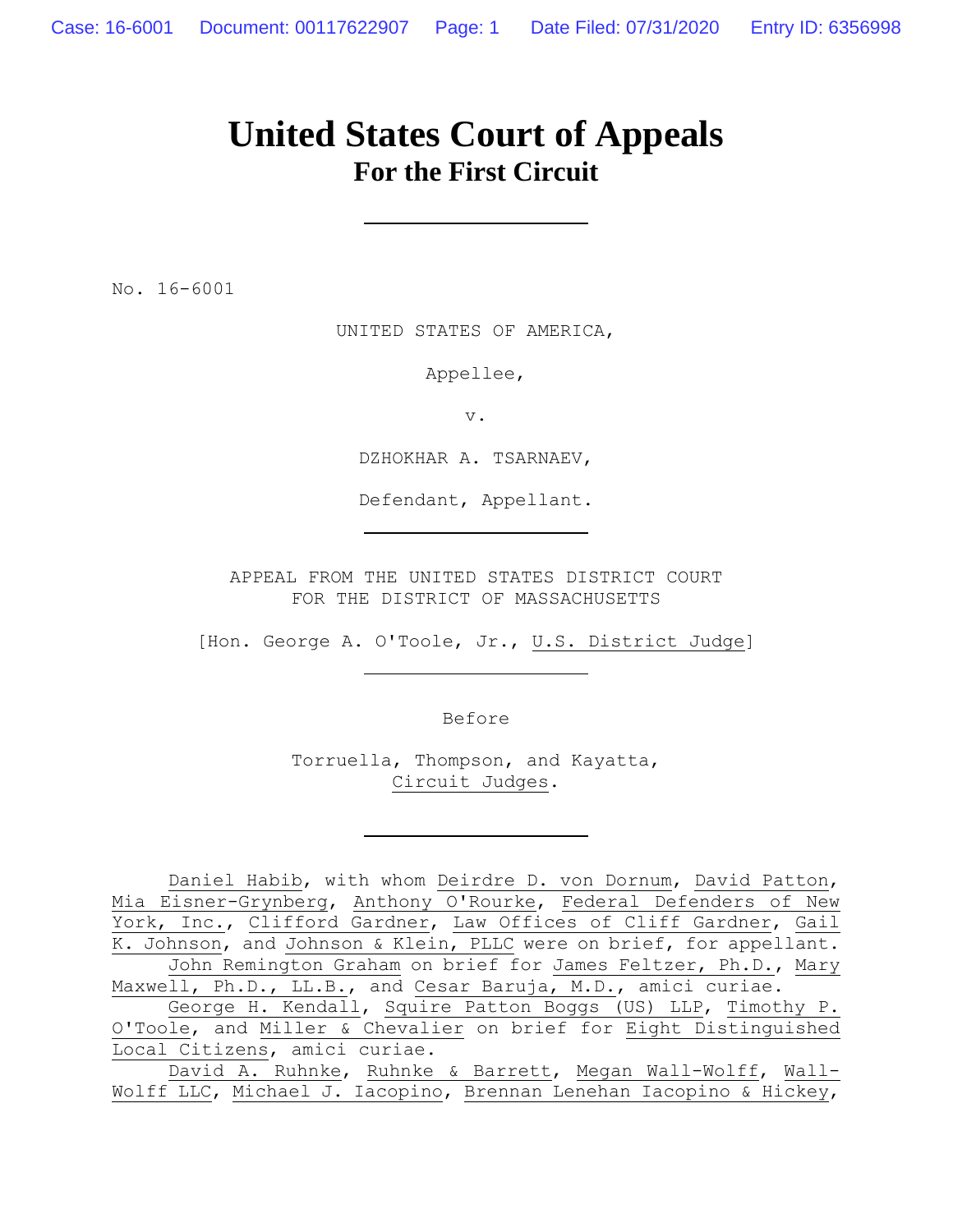Benjamin Silverman, and Law Office of Benjamin Silverman PLLC on brief for National Association of Criminal Defense Lawyers, amicus curiae.

William A. Glaser, Attorney, Appellate Section, Criminal Division, U.S. Department of Justice, with whom Andrew E. Lelling, United States Attorney, Nadine Pellegrini, Assistant United States Attorney, John C. Demers, Assistant Attorney General, National Security Division, John F. Palmer, Attorney, National Security Division, Brian A. Benczkowski, Assistant Attorney General, and Matthew S. Miner, Deputy Assistant Attorney General, were on brief, for appellee.

July 31, 2020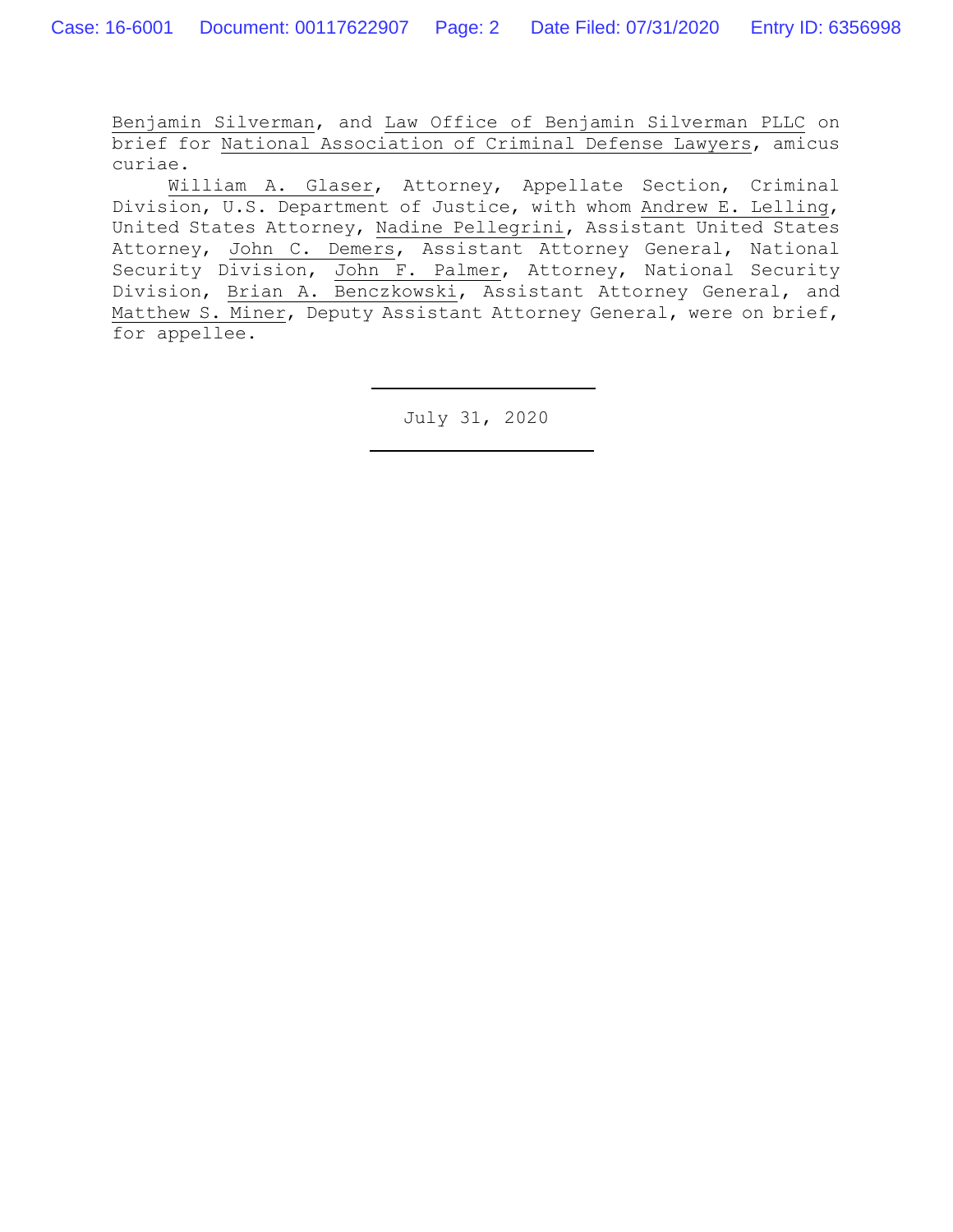#### **THOMPSON**, **Circuit Judge**.

#### **OVERVIEW**

Together with his older brother Tamerlan, Dzhokhar Tsarnaev detonated two homemade bombs at the 2013 Boston Marathon, thus committing one of the worst domestic terrorist attacks since the 9/11 atrocities.<sup>1</sup> Radical jihadists bent on killing Americans, the duo caused battlefield-like carnage. Three people died. And hundreds more suffered horrific, life-altering injuries. Desperately trying to flee the state, the brothers also gunned down a local campus police officer in cold blood. Reports and images of their brutality flashed across the TV, computer, and smartphone screens of a terrified public - around the clock, often in real time. One could not turn on the radio either without hearing something about these stunningly sad events.

Dzhokhar eventually got caught, though Tamerlan died after a violent confrontation with the police.

Indicted on various charges arising from these ghastly events, Dzhokhar stood trial about two years later in a courthouse just miles from where the bombs went off. Through his lawyers, he conceded that he did everything the government alleged. But he

<sup>&</sup>lt;sup>1</sup> We will sometimes use first names in this opinion, not out of disrespect or as a sign of familiarity but to avoid confusing references to persons with the same last name.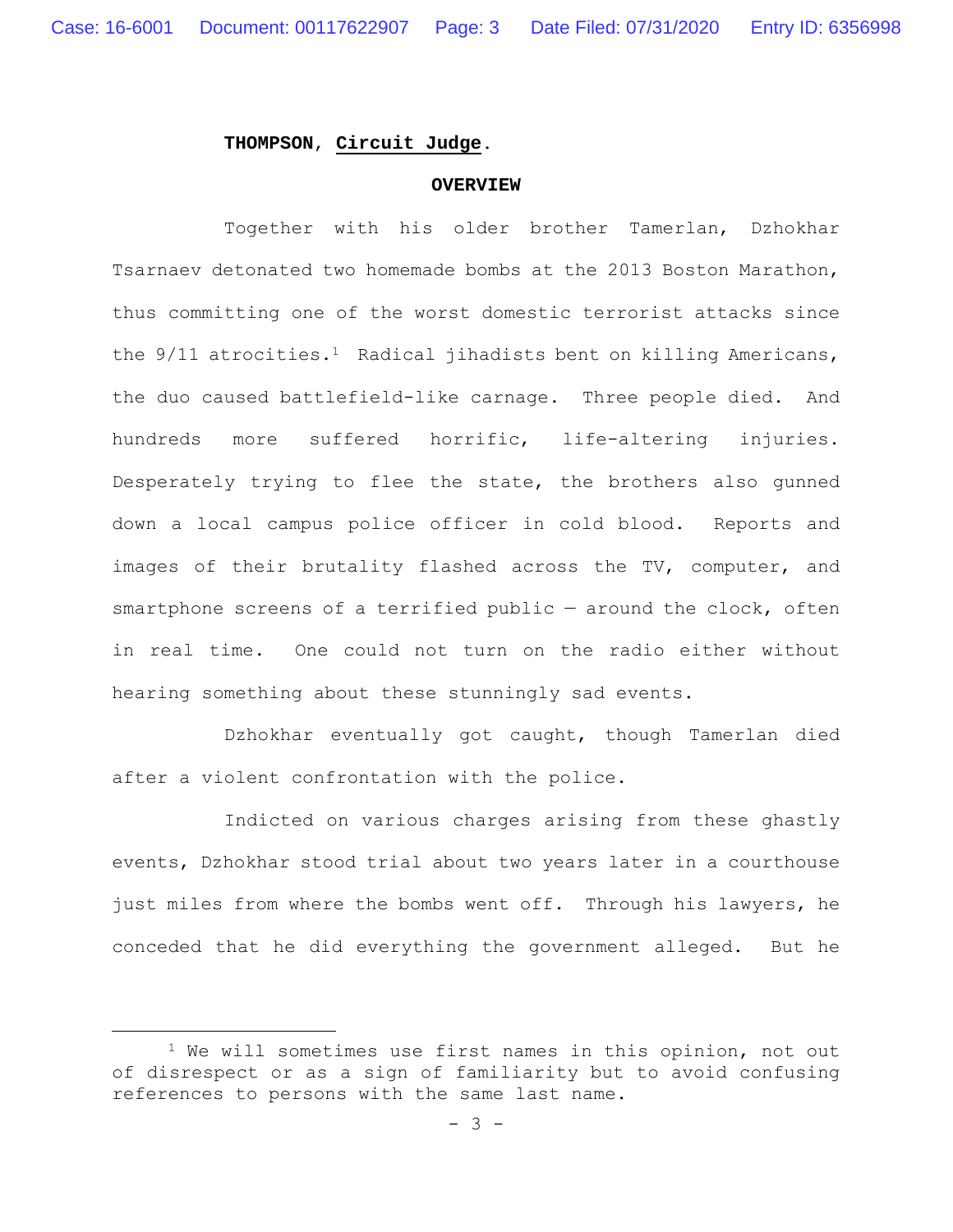insisted that Tamerlan was the radicalizing catalyst, essentially intimidating him into acting as he had. See 18 U.S.C.  $\frac{1}{5}$  3592(a)(4) (providing that relative culpability is a mitigating factor relevant to the imposition of a death penalty). Apparently unconvinced, a jury convicted him of all charges and recommended a death sentence on several of the death-eligible counts — a sentence that the district judge imposed (among other sentences).

A core promise of our criminal-justice system is that even the very worst among us deserves to be fairly tried and lawfully punished  $-$  a point forcefully made by the then-U.S. Attorney for Massachusetts during a presser at the trial's end.<sup>2</sup> To help make that promise a reality, decisions long on our books say that a judge handling a case involving prejudicial pretrial publicity must elicit "the kind and degree" of each prospective juror's "exposure to the case or the parties," if asked by counsel, see Patriarca v. United States, 402 F.2d 314, 318 (1st Cir. 1968) — only then can the judge reliably assess whether a potential juror can ignore that publicity, as the law requires, see United States v. Vest, 842 F.2d 1319, 1332 (1st Cir. 1988).3 But despite a

<sup>2</sup> See Michele Gorman, *Boston Marathon Bomber Tsarnaev Sentenced to Death*, Newsweek (May 15, 2015), https://www.newsweek.com/boston-marathon-bomber-dzhokhartsarnaev-sentenced-332032.

<sup>&</sup>lt;sup>3</sup> For simplicity's sake, we will occasionally call this the "Patriarca standard."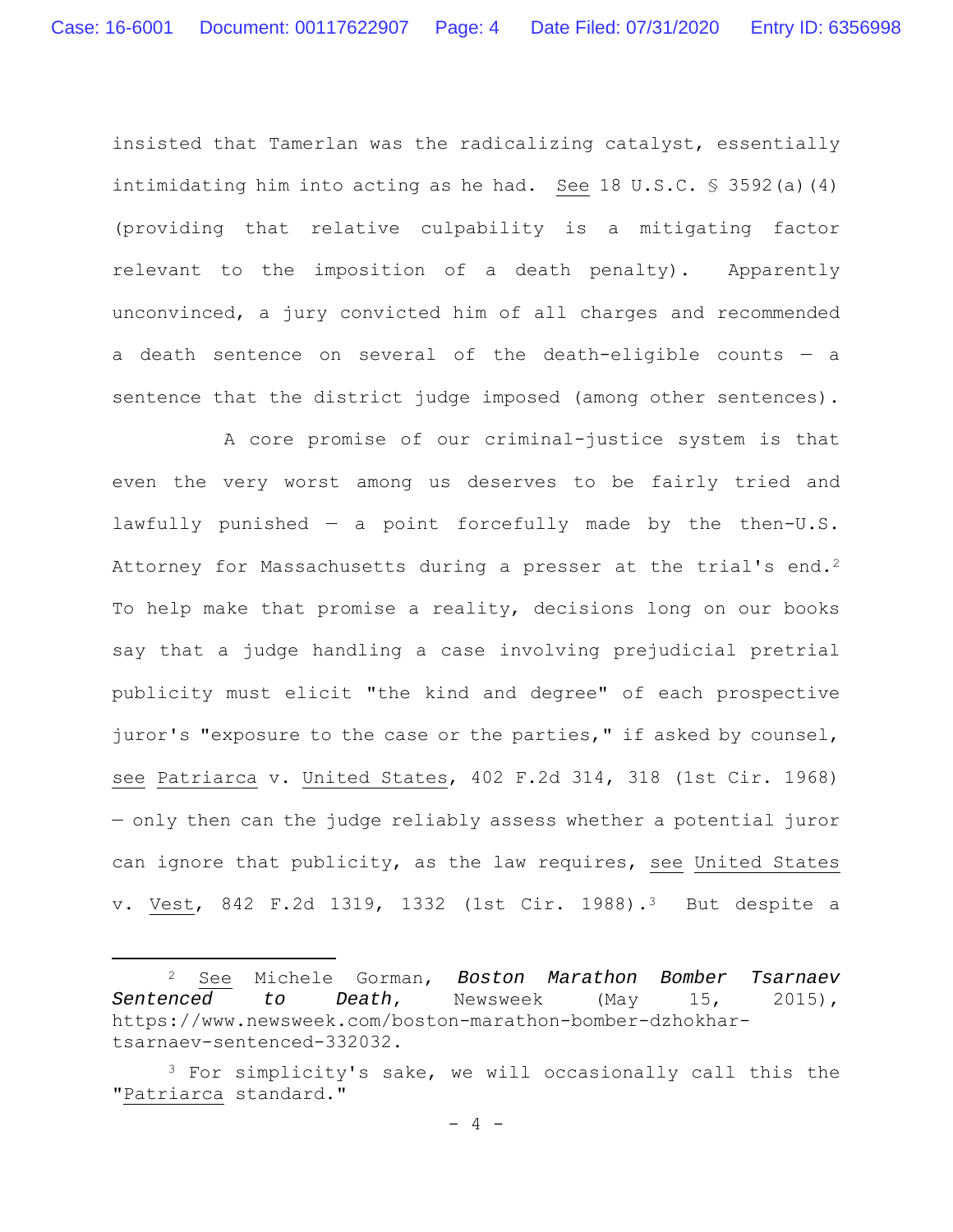diligent effort, the judge here did not meet the standard set by Patriarca and its successors.

Another error forces us to act as well, this one involving the judge's denial of Dzhokhar's post-trial motion for judgments of acquittal. Navigating a complex and changing area of the law, the judge let stand three of Dzhokhar's convictions for carrying a firearm during crimes of violence, in violation of 18 U.S.C. § 924(c). The judge thought that each of the underlying offenses constituted a crime of violence. But with respect (and with the luxury of time that district judges rarely have), we believe the current state of the law propels us toward the opposite conclusion.

The first error requires us to vacate Dzhokhar's death sentences and the second compels us to reverse the three § 924(c) convictions. On remand, then, the district court must enter judgments of acquittal on the relevant § 924(c) charges, empanel a new jury, and preside over a new trial strictly limited to what penalty Dzhokhar should get on the death-eligible counts.4 And just to be crystal clear: Because we are affirming the convictions (excluding the three § 924(c) convictions) and the many life

<sup>4 &</sup>quot;Remand" is legalese for "[t]he act or an instance of sending something (such as a case, claim, or person) back for further action." See *Remand*, Black's Law Dictionary (11th ed. 2019).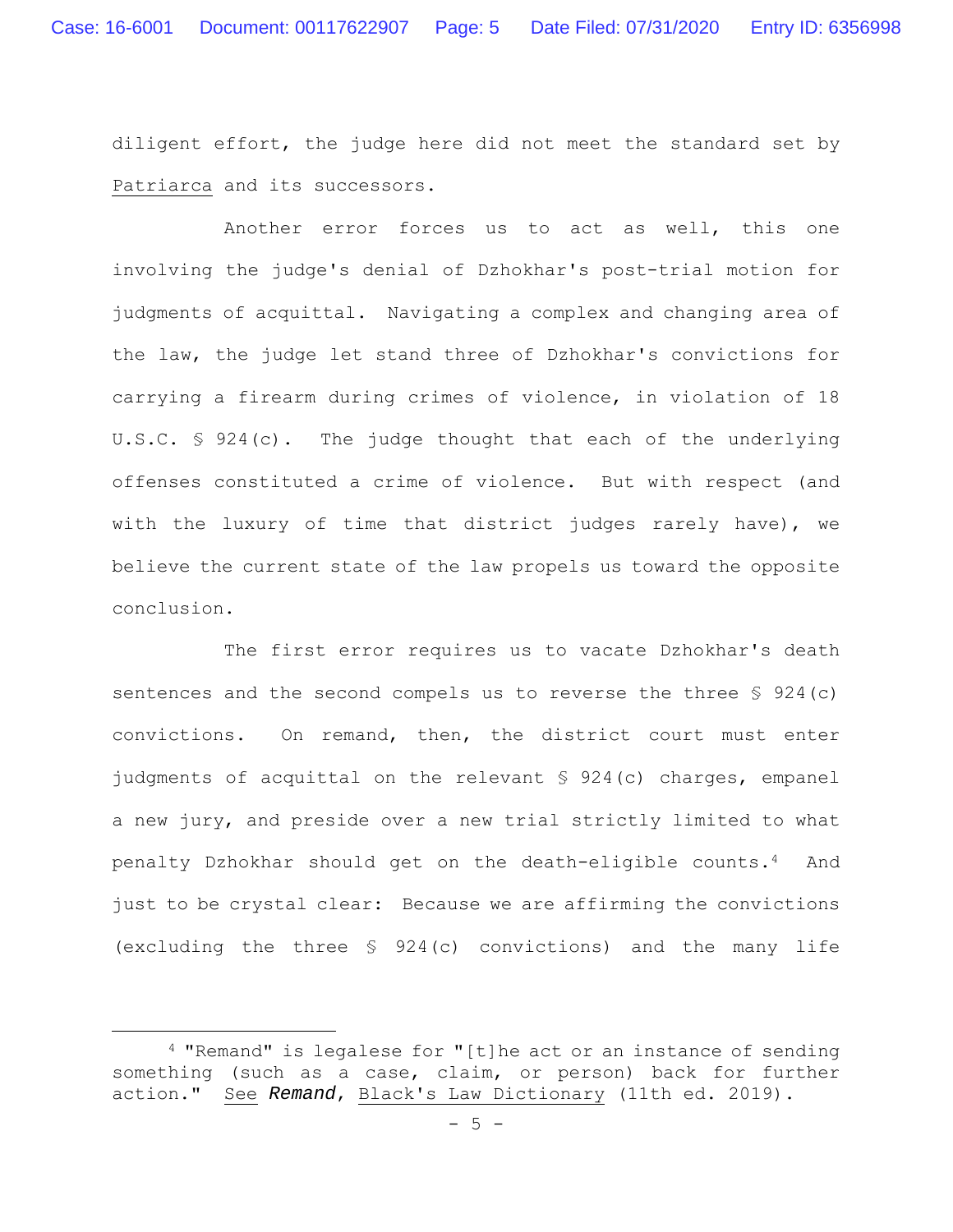sentences imposed on those remaining counts (which Dzhokhar has not challenged), Dzhokhar will remain confined to prison for the rest of his life, with the only question remaining being whether the government will end his life by executing him.

What follows is an explanation of our reasoning, as well as our take on certain issues that may recur on remand.<sup>5</sup>

#### **HOW THE CASE CAME TO US**

The facts of today's appeal are painful to discuss. We apologize for their graphic detail. We also do not attempt to cover all of the case's complicated events in this section instead we offer only a summary, adding more information during our discussion of particular issues.

## **Bombings**

On Patriots' Day 2013 — April 15, to be exact, a local holiday celebrating the first battles of the American Revolution — the Tsarnaev brothers set off two shrapnel bombs near the finish line of the world-famous Boston Marathon, leaving the area with a

<sup>5</sup> Before going on, we wish to compliment counsel for both sides for their helpful briefs and arguments. We never hesitate to call out lawyers who fail to meet the minimum professional standards expected of them. So it is only fair that we thank today's attorneys for their exceptional performance in this most serious and high-profile case. And while our views on some of the issues differ from the district judge's, we commend him for all his hard work in very trying circumstances.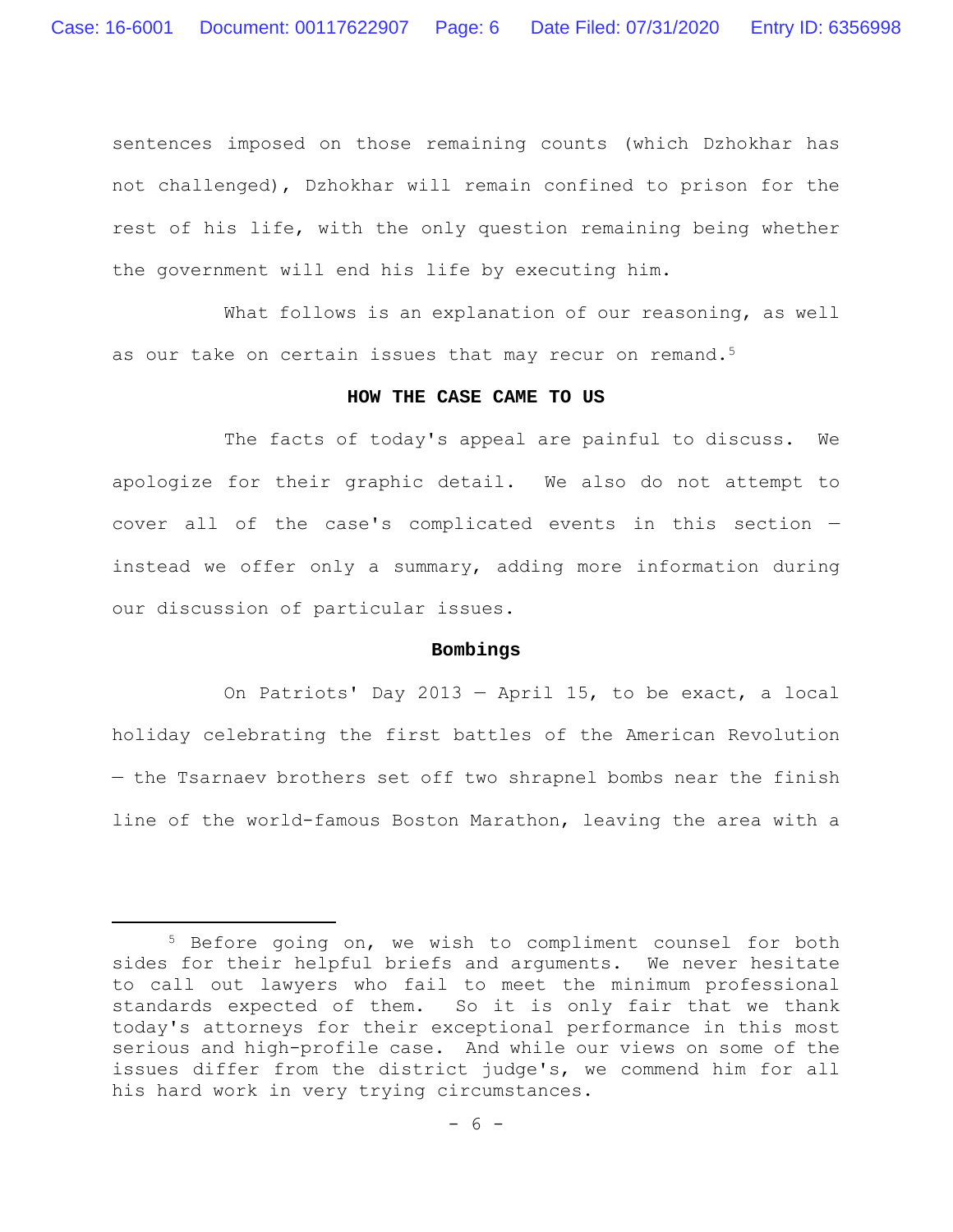ravaged, combat-zone look.6 BBs, nails, metal scraps, and glass fragments littered the streets and sidewalks. Blood and body parts were everywhere  $-$  so much so that it seemed as if "people had just been dropped like puzzle pieces onto the sidewalk" (a description taken from a witness's trial testimony). The smell of smoke and burnt flesh filled the air. And screams of panic and pain echoed throughout the site. "Mommy, mommy, mommy," a five-year-old boy cried out over and over again, his leg cut to the bone. Others yelled "help us," "we're going to die," or "stay with me."

Now brace yourself for how Marathon-goers Krystle Campbell, Lingzi Lu, and Martin Richard spent the last few minutes of their lives.

Krystle Campbell was watching the race with her friend Karen Rand (now known as Karen McWatters) when the first bomb went off. Rand got knocked to the ground. But she dragged herself over to Campbell, burning herself on hot metal pieces as she did so. She put her face next to Campbell's and held her hand. Campbell was "complete[ly] mutilat[ed]" from the waist down. Speaking very slowly, Campbell said her "legs hurt" — even though they had been blown off. Moments later, her hand went limp in Rand's. And she never spoke again, bleeding to death right there.

<sup>6</sup> All relevant activities occurred in Massachusetts.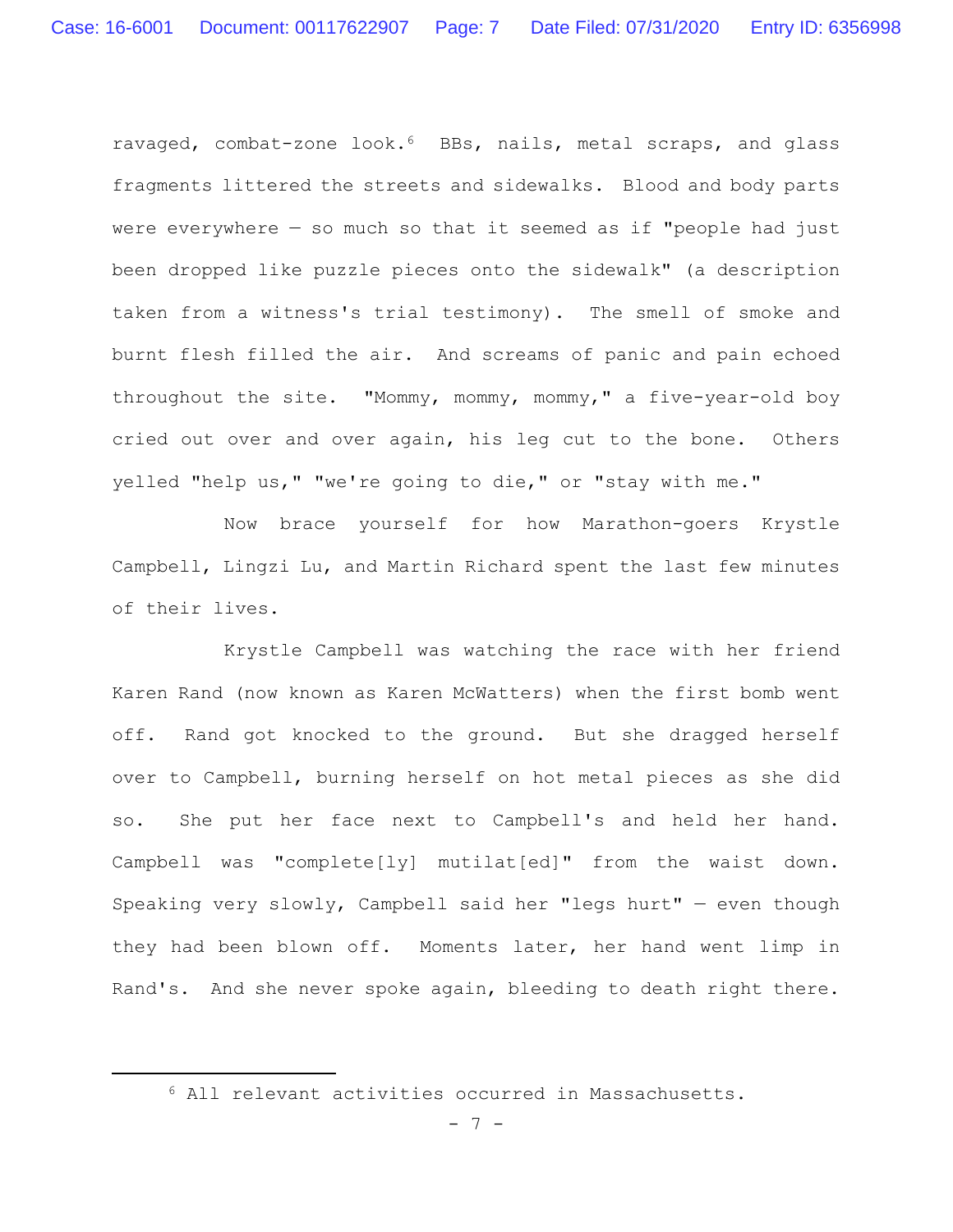Lingzi Lu was with her friend Danling Zhou as the second bomb exploded. Zhou got a gash across her stomach, requiring her to hold her insides in. While Lu had her arms and legs, she did have a significant thigh injury. "[B]asically her leg had been filleted open down to the bone," a doctor on the scene later said. He tried to tourniquet the wound. But she had lost a lot of blood and didn't have much of a pulse. Despite knowing that she was going to die, the doctor asked a nearby person to start CPR. A firefighter later moved in and pumped air into Lu's mouth with his mask. And a police officer did chest compressions, telling her, "[S]tay with us. You can do this. You're going to be okay. Stay strong." He and others put Lu on a backboard and placed her in an ambulance. But a paramedic told them to get her off because she "was gone" and he needed to keep the ambulance free for those who could be "save[d]."

The second bomb also sent BBs and nails tearing through eight-year-old Martin Richard's body, cutting his spinal cord, pancreas, liver, kidney, spleen, large intestine, and abdominal aorta, and nearly severing his left arm. He bled to death on the sidewalk — with his mother leaning over him, trying to will him to live. Searching for his two other children, Martin's father, Bill, first found son Henry (age twelve) and then daughter Jane (age six). Jane tried to stand up but fell — because her left leg was

 $- 8 -$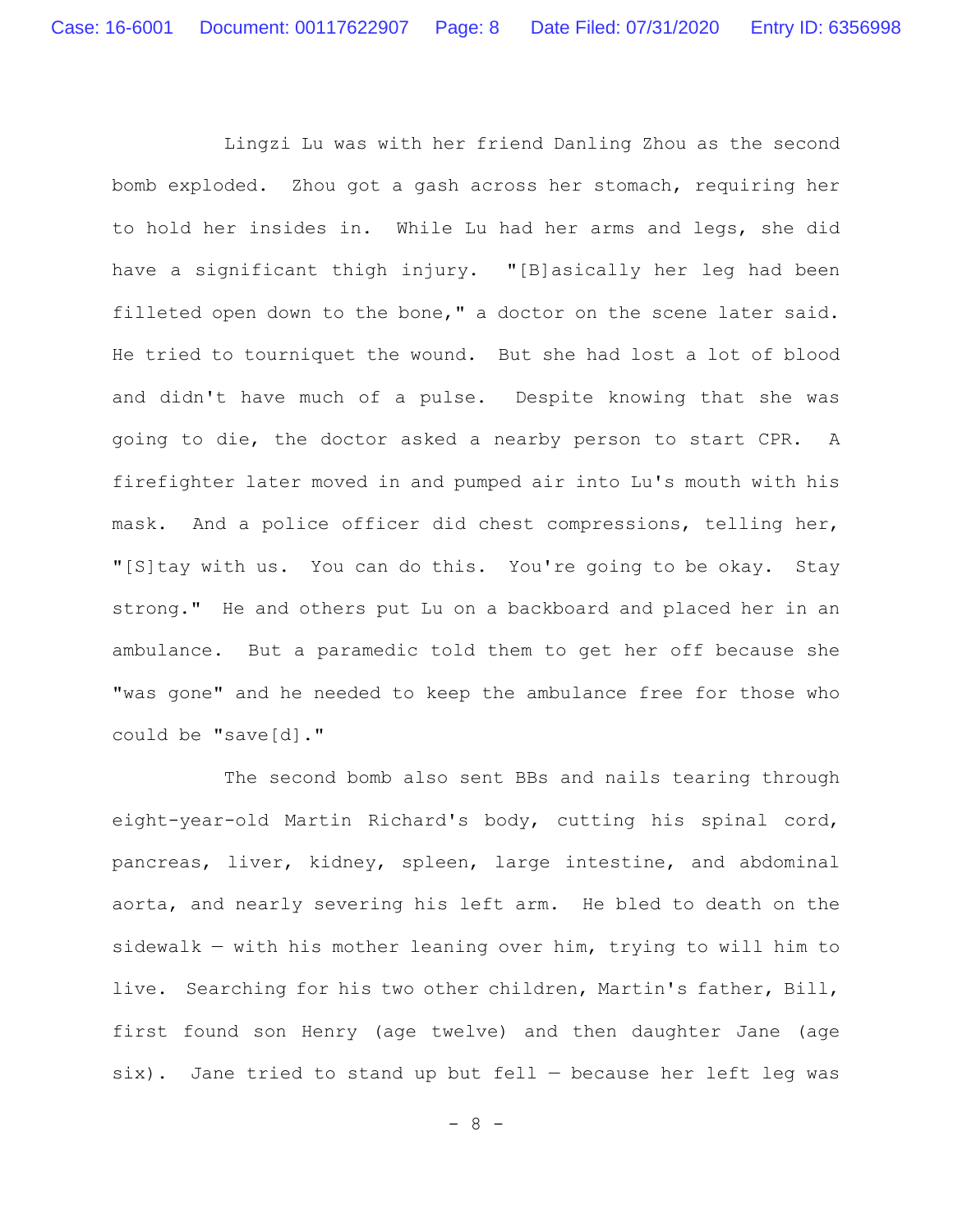gone. Bill carried her for a bit. And then an off-duty firefighter tourniqueted the leg, saving her life.

Not only did the Tsarnaev brothers kill Krystle Campbell, Lingzi Lu, and Martin Richard, they also consigned hundreds of others to a lifetime of unimaginable suffering. Some lost one or more limbs, blown off as they stood near the finish line or amputated later because they were so badly mangled. Others lost sight, still others hearing. And years after the bombings, many still had debris in their bodies. One survivor had shrapnel in her that occasionally worked its way to the surface and had to be removed; another had a ball bearing stuck in his brain  $-$  to give just a few examples.

## **Manhunt and Capture**

Leaving the scene, Dzhokhar and Tamerlan drove to Cambridge and stopped at a Whole Foods. Dzhokhar went in, grabbed a bottle of milk, paid for it, and left. About a minute later, he returned to the store and exchanged the bottle for a different one.

Back at his school the next day (UMass Dartmouth, as it is known locally), Dzhokhar resumed his normal routine. He worked out with a friend at the campus gym, for example. "I'm a stress free kind of guy," he tweeted.

- 9 -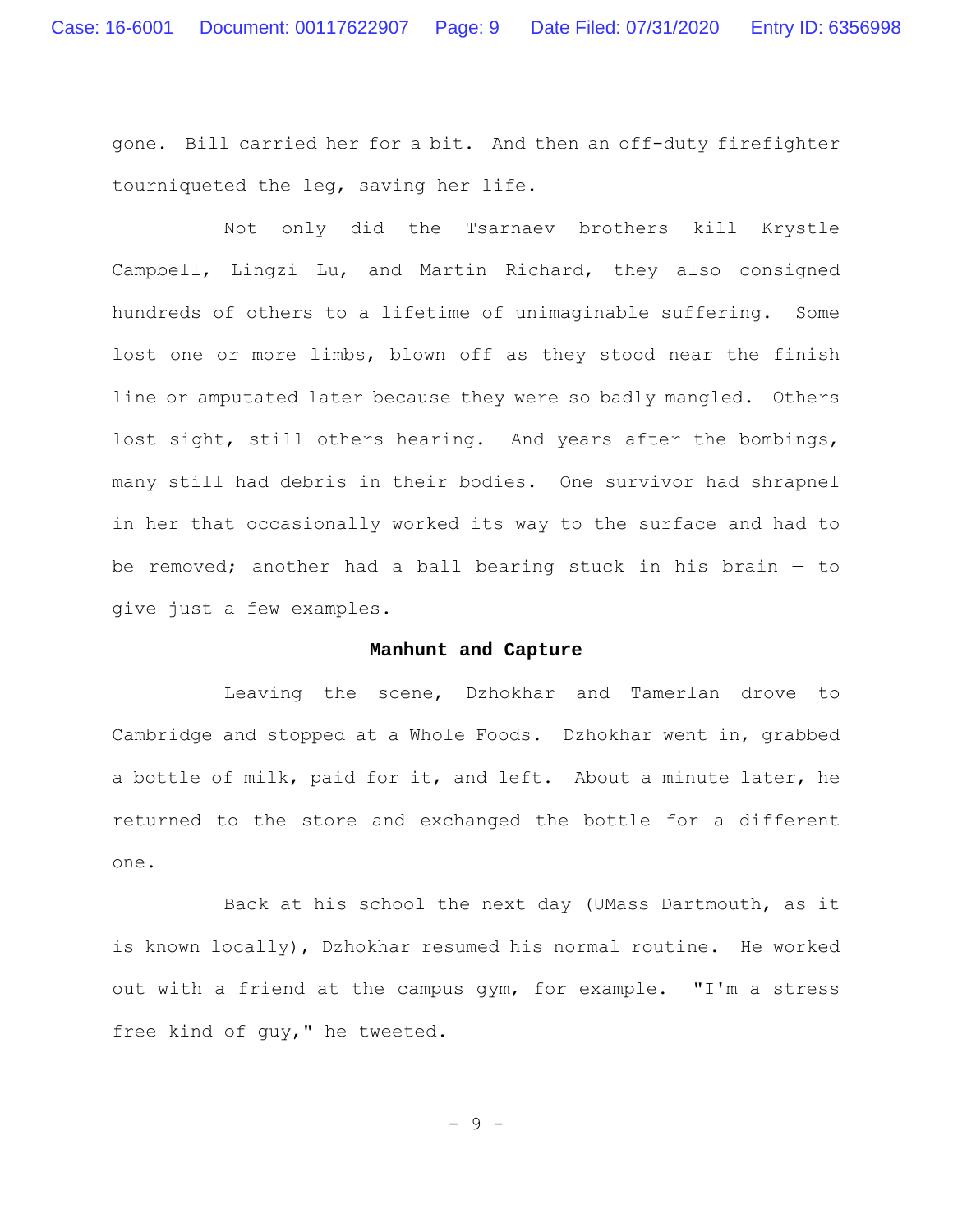Aided by a description given by a man from his hospital bed, as well as by videos from security cameras and bystanders' cell phones, law enforcement released images of the bombers two days later on April 18, and asked the public to help identify them and provide information about their whereabouts. The FBI (short for the Federal Bureau of Investigation) produced a "wanted poster" on its website and asked the local community to give any details that could lead to their arrests.

That night, still April 18, Tamerlan and Dzhokhar put pipe bombs, a handgun, and a shrapnel bomb (similar to the ones they exploded at the Marathon) into Tamerlan's Honda Civic and drove off from his Cambridge home. Passing by the Massachusetts Institute of Technology ("MIT," from now on), they spotted the squad car of campus police officer Sean Collier. Approaching the squad car from behind, the brothers shot Collier dead at close range - twice in the side of the head, once between the eyes, and three times in the hand. They tried and failed to take his gun (the holster's retention system tripped them up, apparently). Startled by an MIT student riding by on a bike, they got back in the Honda and sped away.

The brothers then drove to Brighton where they crossed paths with Dun Meng, who was sitting in his parked Mercedes SUV. After pulling up behind him, Tamerlan got out of the Honda and

 $- 10 -$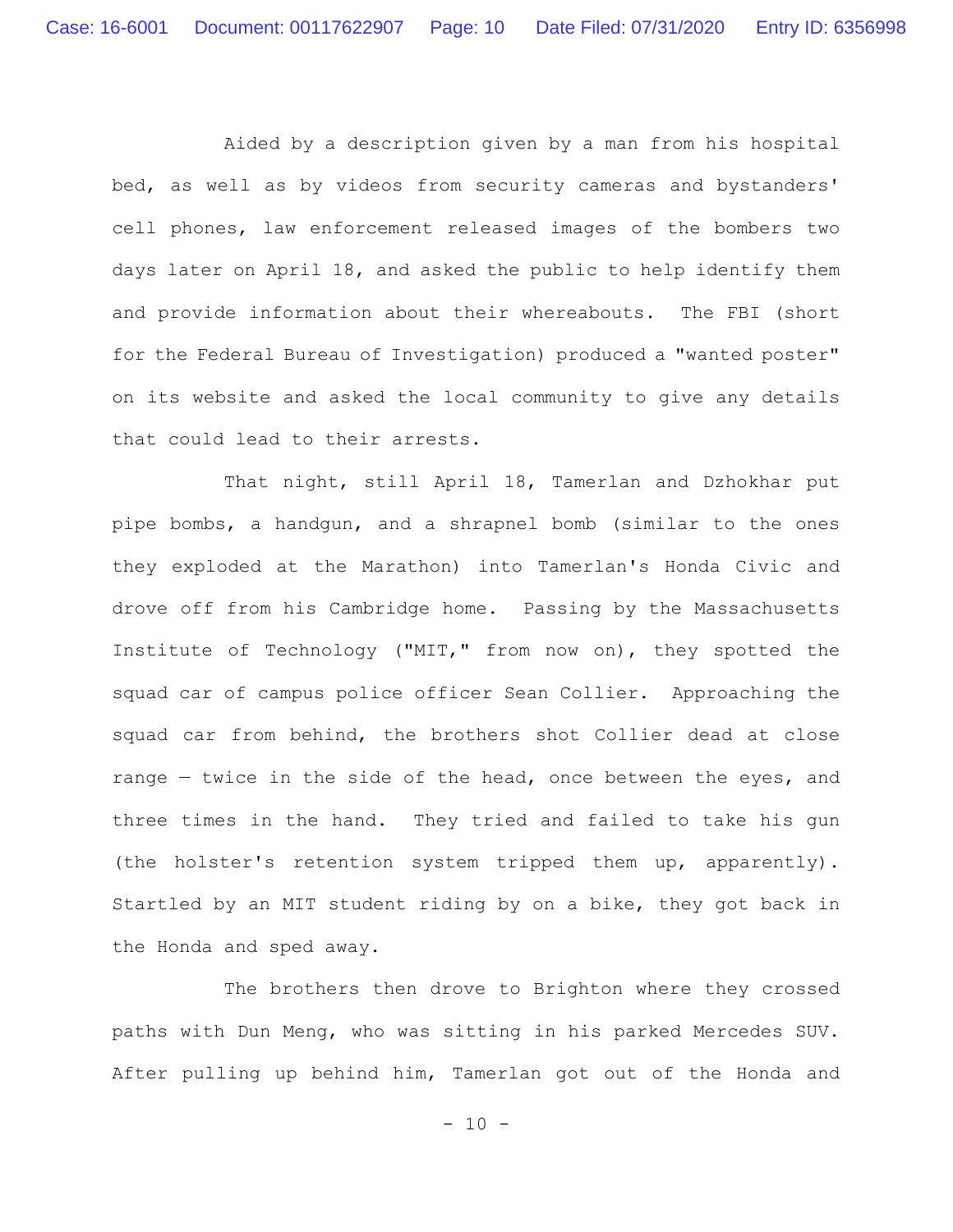knocked on Meng's passenger window. Meng rolled the window down. Tamerlan leaned in, opened the door, jumped in, aimed a gun at him, and demanded cash. A frightened Meng handed over his wallet. Explaining that he had exploded the bombs at the Marathon and had just killed Collier, Tamerlan ordered Meng to drive. So drive Meng did. Dzhokhar followed behind in the Honda.

Tamerlan eventually had Meng pull over on a street in Watertown. Tamerlan got into the Mercedes's driver's seat. Meng got into the Mercedes's front passenger's seat. And after parking the Honda, Dzhokhar got into the Mercedes's back passenger's seat. Tamerlan drove to an ATM. Dzhokhar withdrew \$800 from Meng's account using Meng's bank card and PIN (\$800 was the card's withdrawal limit).

Tamerlan drove back to his Honda to get a music CD with nasheeds on them (nasheeds are Islamic chants). He played the CD in the Mercedes — music that sounded a "bit weird" and "religious" to Meng. Tamerlan then stopped for gas in Cambridge. Fearing this might be his last chance to escape, Meng made a break for it, sprinting across the street to a different gas station where he begged the attendant to call the police. Tamerlan and Dzhokhar took off in the Mercedes.

 $- 11 -$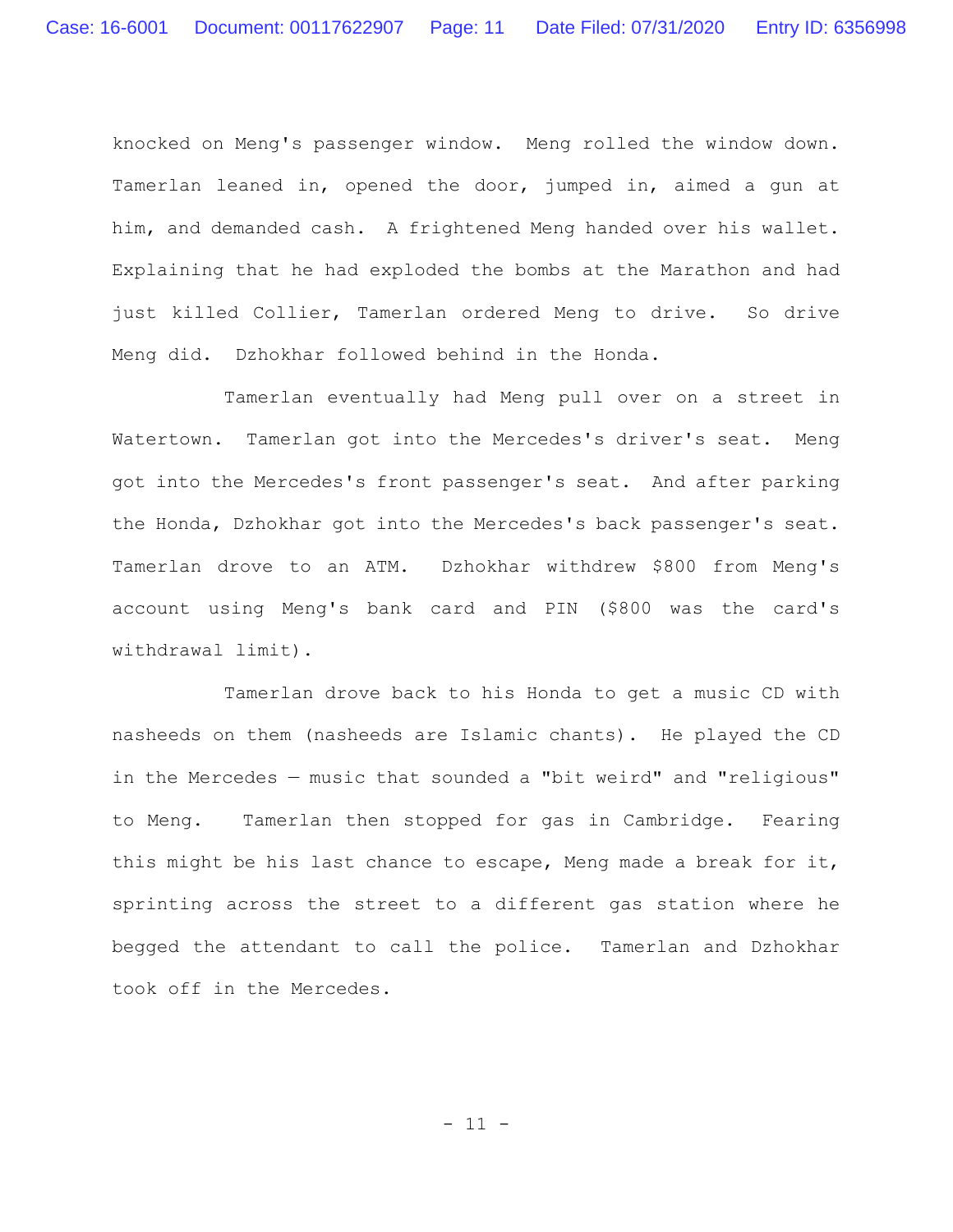Meng told the arriving officers that the carjackers were the Boston Marathon bombers. He also told them that his Mercedes had a built-in tracking system.

Good police work then led authorities to the Tsarnaev brothers in Watertown, where the two had returned to get the Honda. Tamerlan got out of the Mercedes. Dzhokhar got out of the Honda. Tamerlan started shooting at the officers. And he and Dzhokhar threw some pipe bombs and a larger bomb that looked "like a big cooking pot." A couple of the bombs exploded.

After getting shot, and having possibly run out of bullets, Tamerlan tossed his gun at one of the officers and ran toward them. They wrestled him to the ground, however. Dzhokhar got back in the Mercedes. And while trying to make his getaway, he ran over his brother, who died hours later.

Also hurt in the shootout was MBTA police officer Richard Donohue. He nearly bled to death after a bullet hit his groin area. It took months in a hospital to recover from his injury.

Back to Dzhokhar. He could only drive about two blocks, because the police had damaged the Mercedes's tires. So he exited the car and fled on foot. In a nearby backyard, he found a boat shrink-wrapped in plastic and climbed inside. And he stayed there overnight, bleeding from his wounds.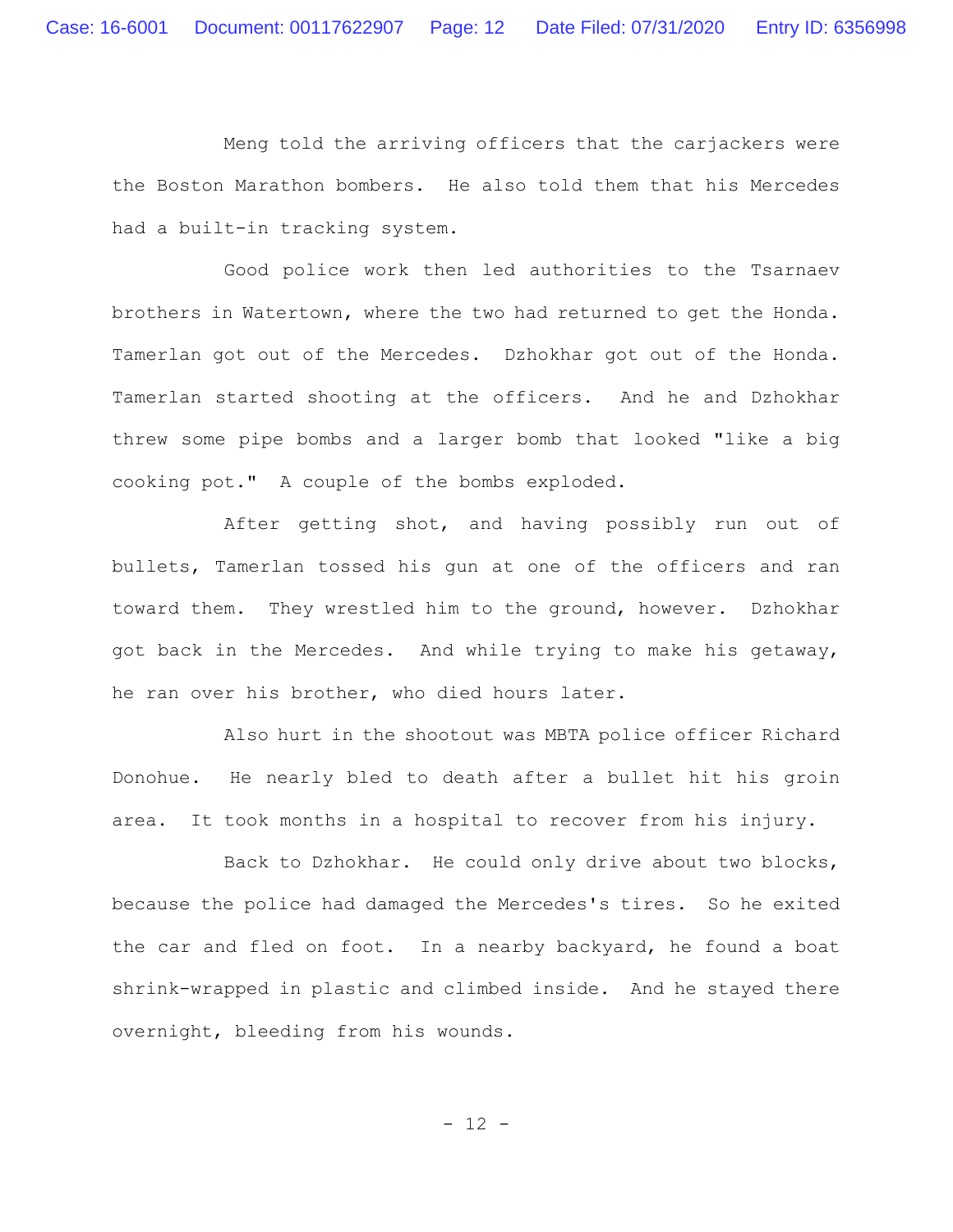Dzhokhar did, however, have enough strength to write a manifesto justifying his actions. On two wooden slats attached to the boat he carved the words, "Stop killing our innocent people and we will stop." "God has a plan for each person," he wrote on the fiberglass hull (with a pencil he found on the boat). "Mine was to hide in this boat and shed light on our actions." "[J]ealous" of Tamerlan's martyrdom, he accused "[t]he U.S. Government [of] killing our innocent civilians." Stressing that he could not "stand to see such evil go unpunished," he warned that "we Muslims are one body, you hurt one, you hurt us all." And finishing up, he wrote, "Now I don't like killing innocent people it is forbidden in Islam but due to said [ ] it is allowed."7

With Dzhokhar still at large, then-Massachusetts Governor Deval Patrick asked nearly a million citizens of Boston and the five neighboring locales (Belmont, Cambridge, Newton, Waltham, and Watertown) to "shelter in place" — that is, he told them to remain behind closed doors and "not to open the door for anyone other than a properly identified law enforcement officer." He also asked schools and businesses to close — only hospitals and law enforcement would stay open.

<sup>&</sup>lt;sup>7</sup> The bracket represents a portion obscured by a bullet hole.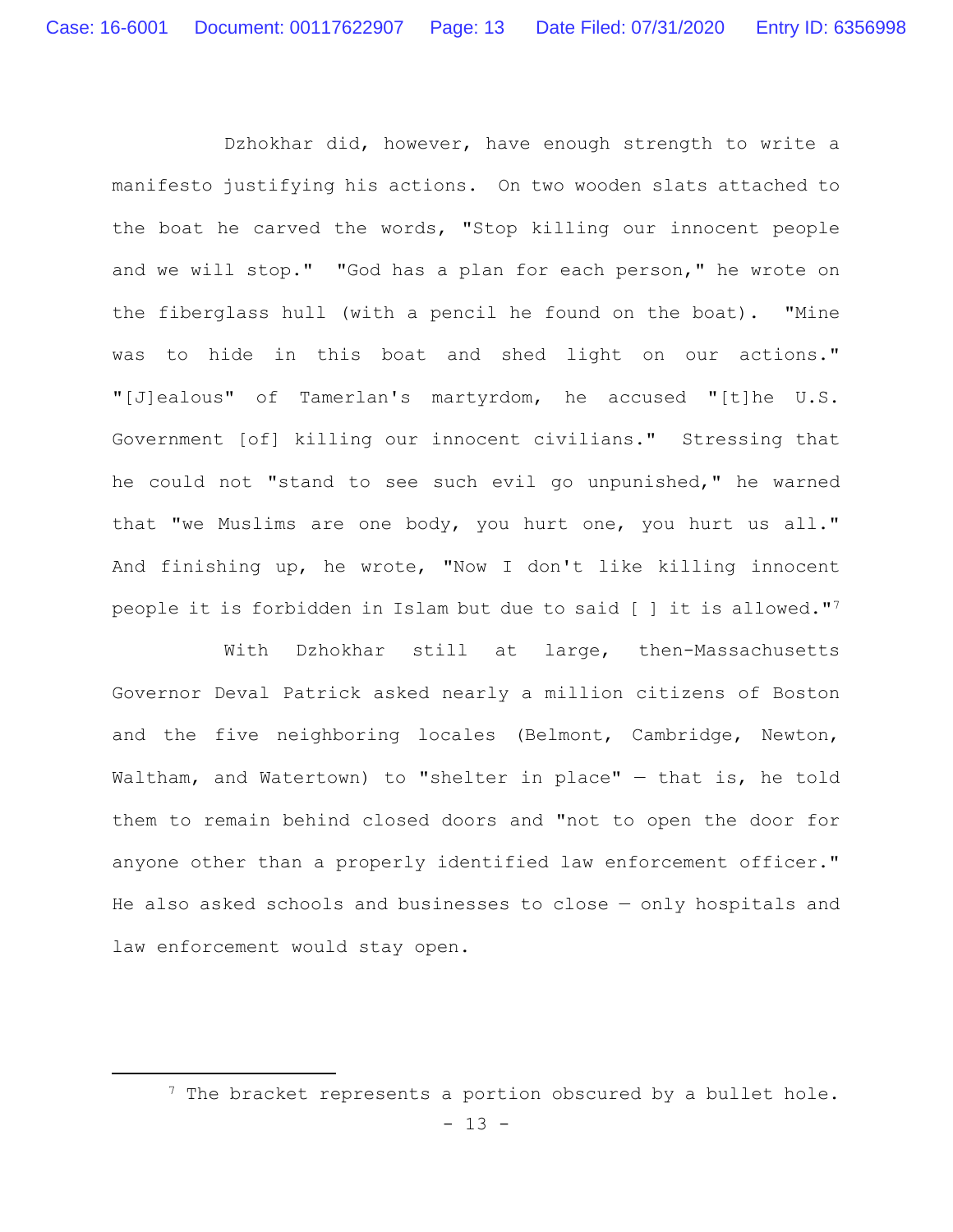Later that day, on April 19, Watertown resident David Henneberry noticed that his boat had some loose shrink wrap and went out to fix it  $-$  by this time Governor Patrick had lifted the shelter-in-place order, even though Dzhokhar was still a fugitive. As Henneberry climbed up a ladder, he saw blood in the boat and a person lying there with a hooded sweatshirt pulled over his head. So he raced back inside his house and called 911.

Officers responded rapidly. And after Dzhokhar ignored repeated requests to surrender, they threw flash-bang grenades into the boat and fired a barrage of bullets at it. Officers finally arrested him about 90 minutes after Henneberry's call.

An ambulance took Dzhokhar to a hospital where he underwent hours of emergency surgery to treat his injuries injuries that included a gunshot wound to the left side of his face and multiple gunshot wounds to his extremities. Doctors sutured his left eye shut and wired his jaw closed. He could not hear out of his left ear. He had to be intubated and took narcotic pain meds intravenously. FBI agents questioned him off and on for more than 13 hours over the next 36 hours without Miranda-izing him8 — and without letting lawyers from the federal public

<sup>8</sup> Miranda v. Arizona says that before interrogating a custodial suspect, officers must warn him

 $- 14$ that he has the right to remain silent, that anything he says can be used against him in a court of law, that he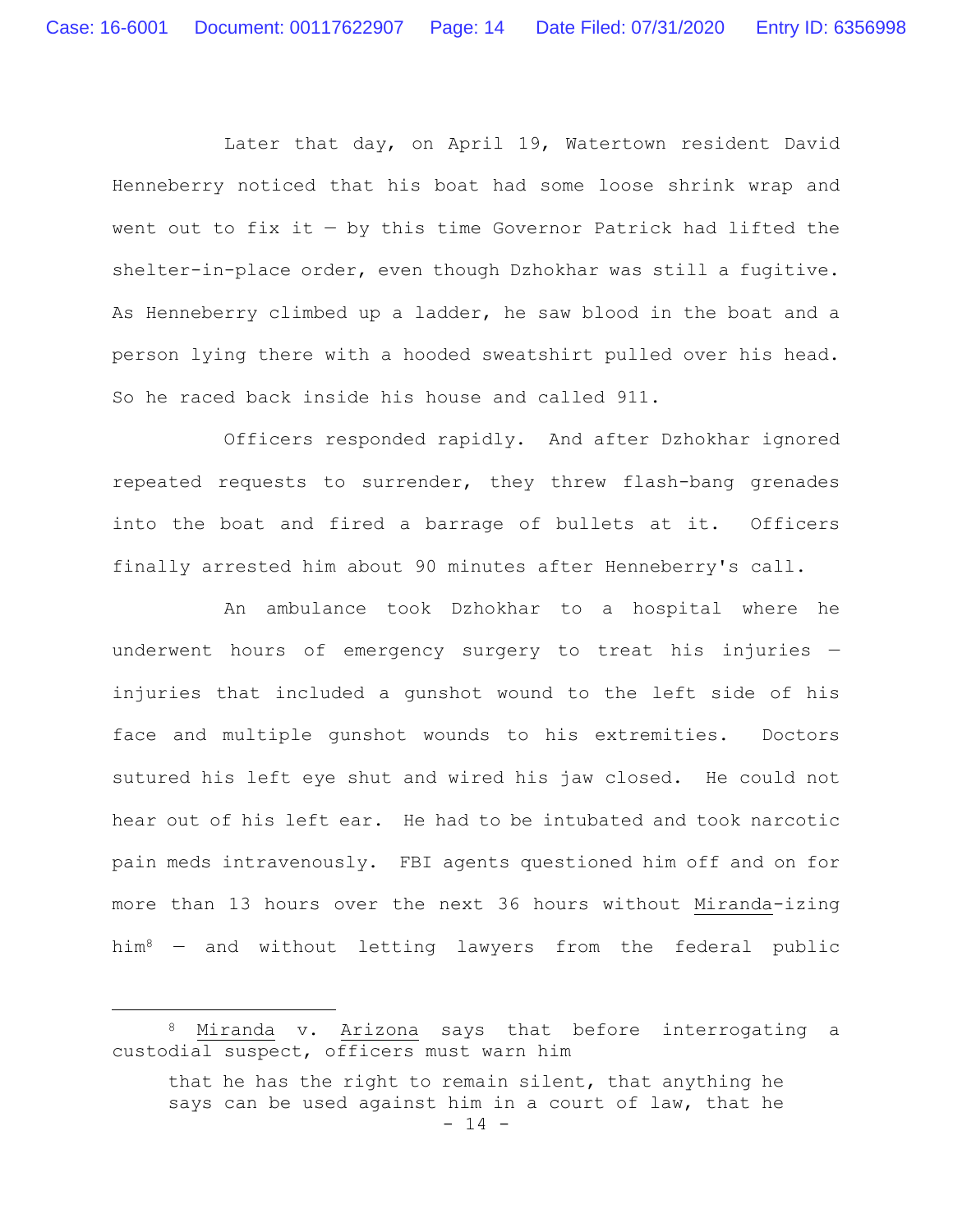defender's office see him either. Most questions he answered by nodding yes or no, or by writing his responses down in a notebook. Repeatedly, he asked for a lawyer. But the agents told him that he first needed to answer their questions "to ensure that the public . . . was no longer in danger." Exhausted and in pain, he asked the agents several times to stop questioning him. But the record does not indicate whether the agents honored these requests. At some point he told them that after the bombings, he and Tamerlan fled Boston by car, and "[o]n the way back to Cambridge, they stopped at a Whole Foods  $\ldots$  . to buy some milk" - the two "were observing the Muslim tradition of fasting on Mondays and Thursdays and needed milk to break the fast."

Unsurprisingly, the bombings and their aftermath dominated Boston-area TV, radio, newspapers, and magazines — not to mention web and social-media sites. Locals quickly adopted the "Boston Strong" slogan to convey a message of courage and resilience. And the Boston Strong movement remains vibrant to this very day.

has the right to the presence of an attorney, and that if he cannot afford an attorney one will be appointed for him prior to any questioning. 384 U.S. 436, 479 (1966).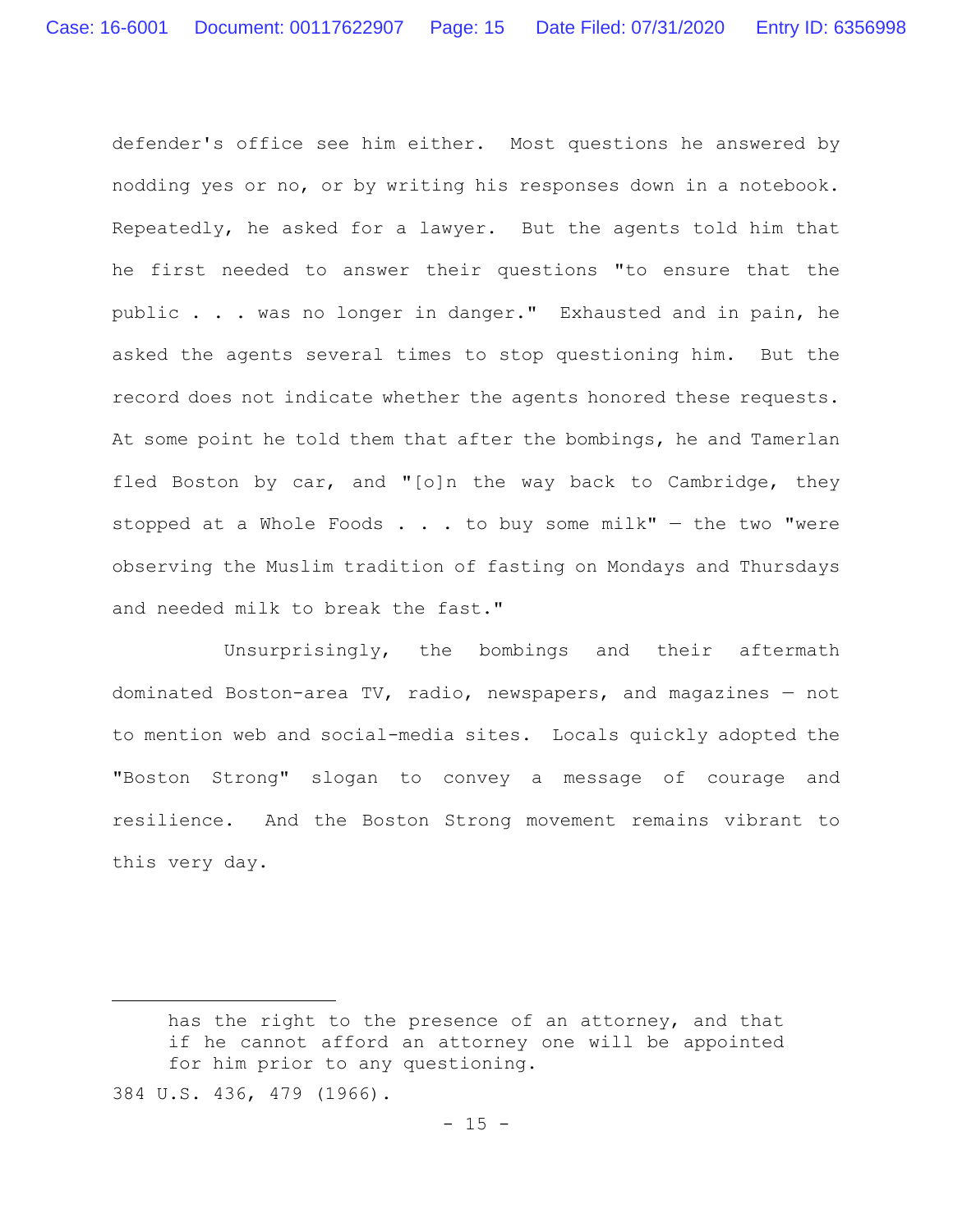#### **Legal Proceedings**

Eventually, a Boston-based federal grand jury indicted

Dzhokhar for crimes arising from his unspeakably brutal acts.<sup>9</sup> The

9 The grand jury's 30-count indictment charged him with:

- 1. Conspiring to use a weapon of mass destruction resulting in the deaths of Krystle Campbell, Sean Collier, Lingzi Lu, and Martin Richard, in violation of 18 U.S.C. § 2332a.
- 2. Using a weapon of mass destruction (pressure cooker bomb #1) resulting in the death of Krystle Campbell, in violation of 18 U.S.C. § 2332a.
- 3. Possessing and using a firearm (pressure cooker bomb #1) during and in relation to a crime of violence (Count 2) resulting in the murder of Krystle Campbell, in violation of 18 U.S.C.  $924(c)$  and  $(j)$ .
- 4. Using a weapon of mass destruction (pressure cooker bomb #2) resulting in the deaths of Lingzi Lu and Martin Richard, in violation of 18 U.S.C. § 2332a.
- 5. Possessing and using a firearm (pressure cooker bomb #2) during and in relation to a crime of violence (Count 4) resulting in the murders of Lingzi Lu and Martin Richard, in violation of 18 U.S.C.  $\frac{1}{2}$  924(c) and (j).
- 6. Conspiring to bomb a place of public use resulting in the deaths of Krystle Campbell, Sean Collier, Lingzi Lu, and Martin Richard, in violation of 18 U.S.C. § 2332f.
- 7. Bombing a place of public use (Marathon Sports) resulting in the death of Krystle Campbell, in violation of 18 U.S.C. § 2332f.
- 8. Possessing and using a firearm (pressure cooker bomb #1) during and in relation to a crime of violence (Count 7) resulting in the murder of Krystle Campbell, in violation of 18 U.S.C.  $\frac{1}{5}$  924(c) and (j).
- 9. Bombing a place of public use (Forum restaurant) resulting in the deaths of Lingzi Lu and Martin Richard, in violation of 18 U.S.C. § 2332f.
- $16 -$ 10. Possessing and using a firearm (pressure cooker bomb #2) during and in relation to a crime of violence (Count 9)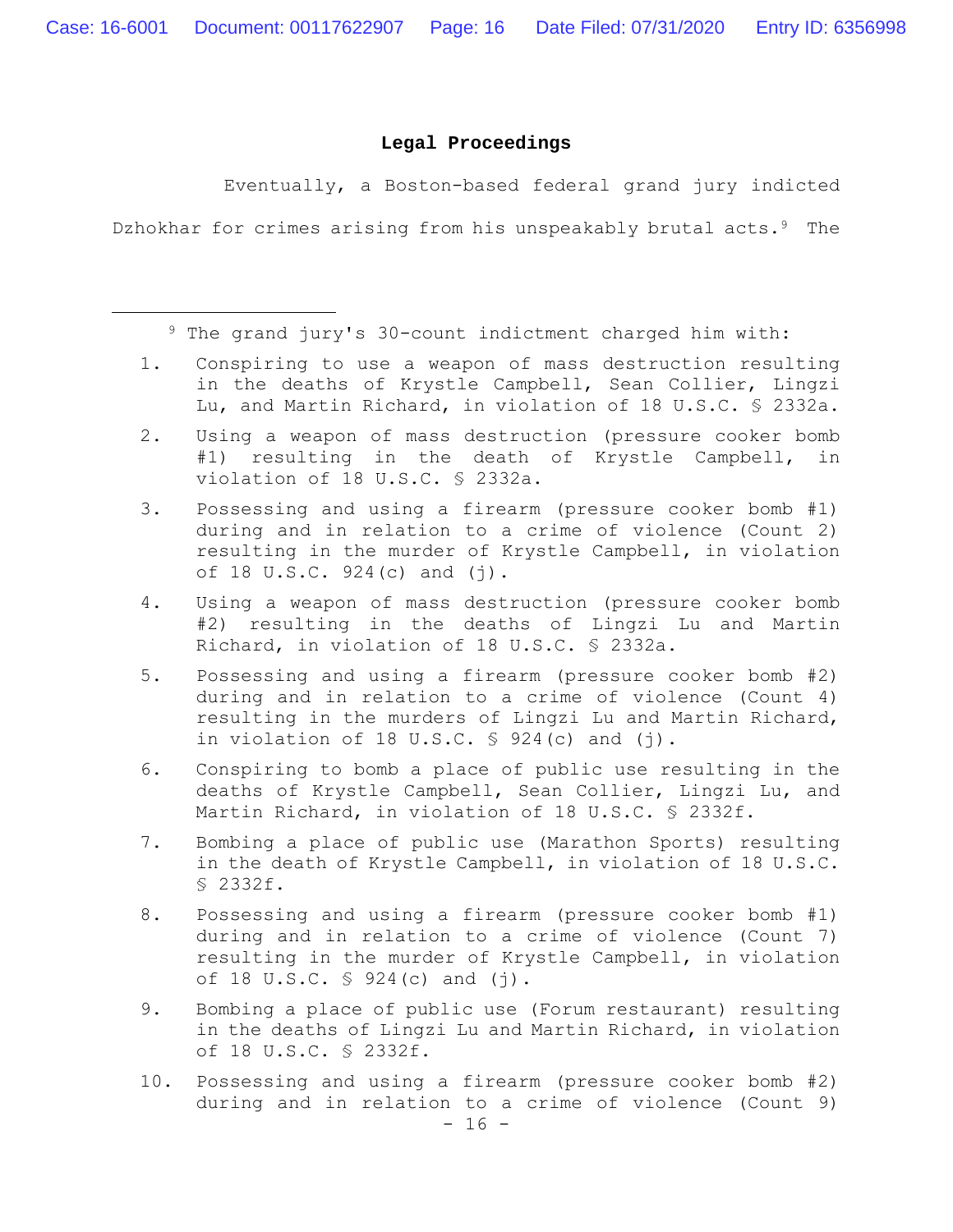resulting in the murders of Lingzi Lu and Martin Richard, in violation of 18 U.S.C.  $\frac{1}{2}$  924(c) and (j).

- 11. Conspiring to maliciously destroy property resulting in the deaths of Krystle Campbell, Sean Collier, Lingzi Lu, and Martin Richard, in violation of 18 U.S.C. § 844(i) and (n).
- 12. Maliciously destroying property (Marathon Sports and other property) resulting in the death of Krystle Campbell, in violation of 18 U.S.C. § 844(i).
- 13. Possessing and using a firearm (pressure cooker bomb #1) during and in relation to a crime of violence (Count 12) resulting in the death by murder of Krystle Campbell, in violation of 18 U.S.C.  $\frac{1}{2}$  924(c) and (j).
- 14. Maliciously destroying property (Forum restaurant and other property) resulting in the deaths of Lingzi Lu and Martin Richard, in violation of 18 U.S.C. § 844(i).
- 15. Possessing and using a firearm (pressure cooker bomb #2) during and in relation to a crime of violence (Count 14) resulting in the murders of Lingzi Lu and Martin Richard, in violation of 18 U.S.C.  $\frac{1}{2}$  924(c) and (j).
- 16. Possessing and using a firearm (Ruger 9mm handgun) during and in relation to a crime of violence (Count 1) resulting in the murder of Sean Collier, in violation of 18 U.S.C.  $$924(c)$  and  $(j)$ .
- 17. Possessing and using a firearm (Ruger 9mm handgun) during and in relation to a crime of violence (Count 6) resulting in the murder of Sean Collier, in violation of 18 U.S.C.  $$924(c)$  and  $(j)$ .
- 18. Possessing and using a firearm (Ruger 9mm handgun) during and in relation to a crime of violence (Count 11) resulting in the murder of Sean Collier, in violation of 18 U.S.C.  $$924(c)$  and  $(j)$ .
- 19. Carjacking resulting in serious bodily injury to Richard Donohue, in violation of 18 U.S.C. § 2119(2).
- 20. Possessing and using a firearm (Ruger 9mm handgun) during and in relation to a crime of violence (Count 19), in violation of 18 U.S.C. § 924(c).
- 21. Interfering with commerce by threats or violence (obtaining \$800 using Dun Meng's ATM card and PIN), in violation of 18 U.S.C. § 1951.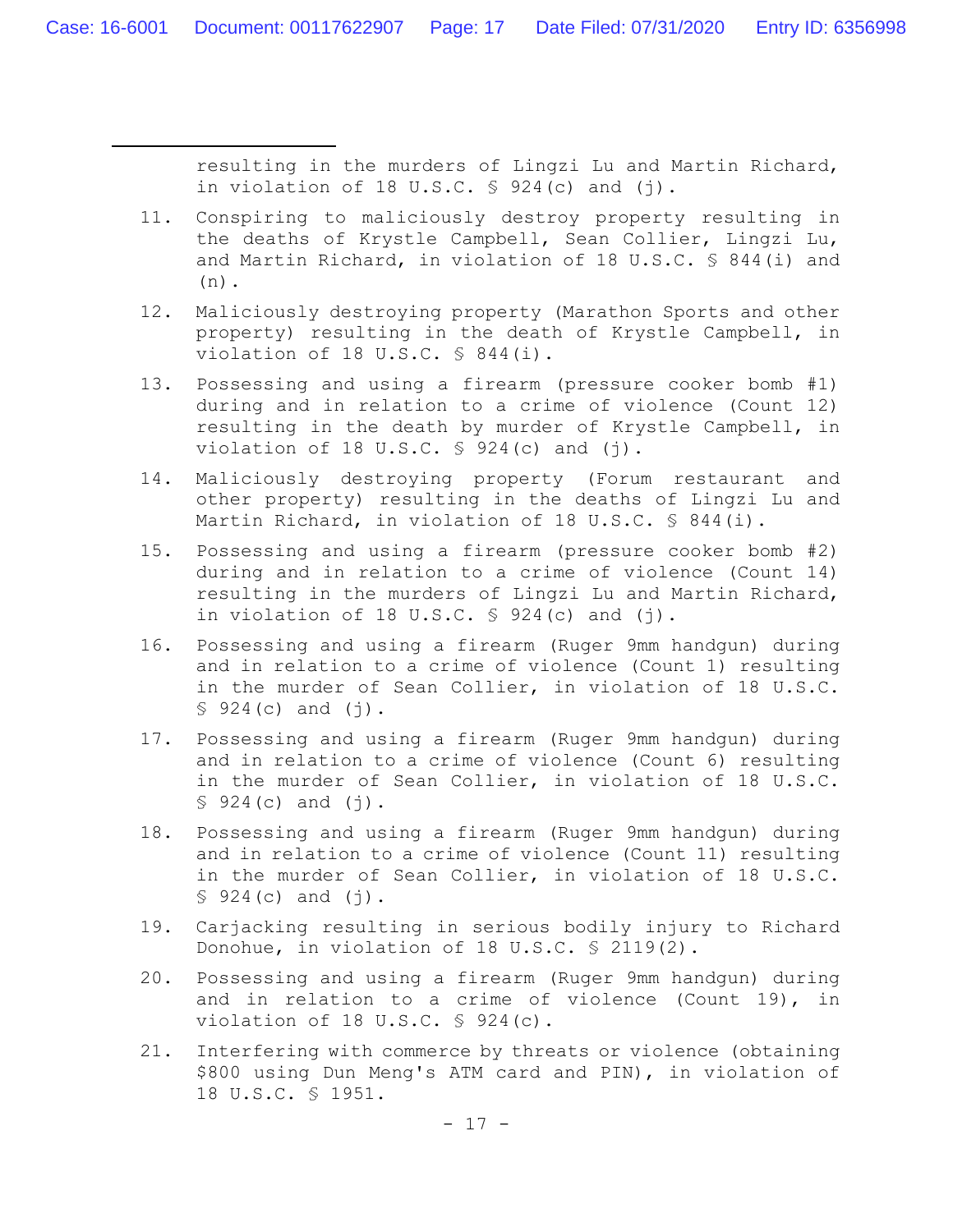indictment also included a number of specific allegations necessary for seeking capital punishment under the Federal Death Penalty Act ("FDPA"), 18 U.S.C. §§ 3591-99, which governs aspects of this case. And the government later notified him that it would seek the death penalty on all 17 death-eligible counts (Counts 1- 10 and 12-18). See 18 U.S.C. § 3593(a).10

Because of the extensive pretrial publicity in the Boston area, Dzhokhar filed motions to change venue before the

- 22. Possessing and using a firearm (Ruger 9mm handgun) during and in relation to a crime of violence (Count 21), in violation of 18 U.S.C. § 924(c).
- 23. Using a weapon of mass destruction (pressure cooker bomb #3), in violation of 18 U.S.C. § 2332a.
- 24. Possessing and using a firearm (Ruger 9mm and pressure cooker bomb #3) during and relation to a crime of violence (Count 23), in violation of 18 U.S.C. § 924(c).
- 25. Using a weapon of mass destruction (pipe bomb #1), in violation of 18 U.S.C. § 2332a.
- 26. Using a firearm (Ruger 9mm and pipe bomb #1) during and in relation to a crime of violence (Count 25), in violation of 18 U.S.C. § 924(c).
- 27. Using a weapon of mass destruction (pipe bomb #2), in violation of 18 U.S.C. § 2332a.
- 28. Possessing and using a firearm (Ruger 9mm and pipe bomb #2) during and in relation to a crime of violence (Count 27), in violation of 18 U.S.C. § 924(c).
- 29. Using a weapon of mass destruction (pipe bomb #3), in violation of 18 U.S.C. § 2332a.
- 30. Possessing and using a firearm (Ruger 9mm and pipe bomb #3) during and in relation to a crime of violence (Count 29), in violation of 18 U.S.C. § 924(c).
	- <sup>10</sup> That FDPA subsection says (emphasis ours) that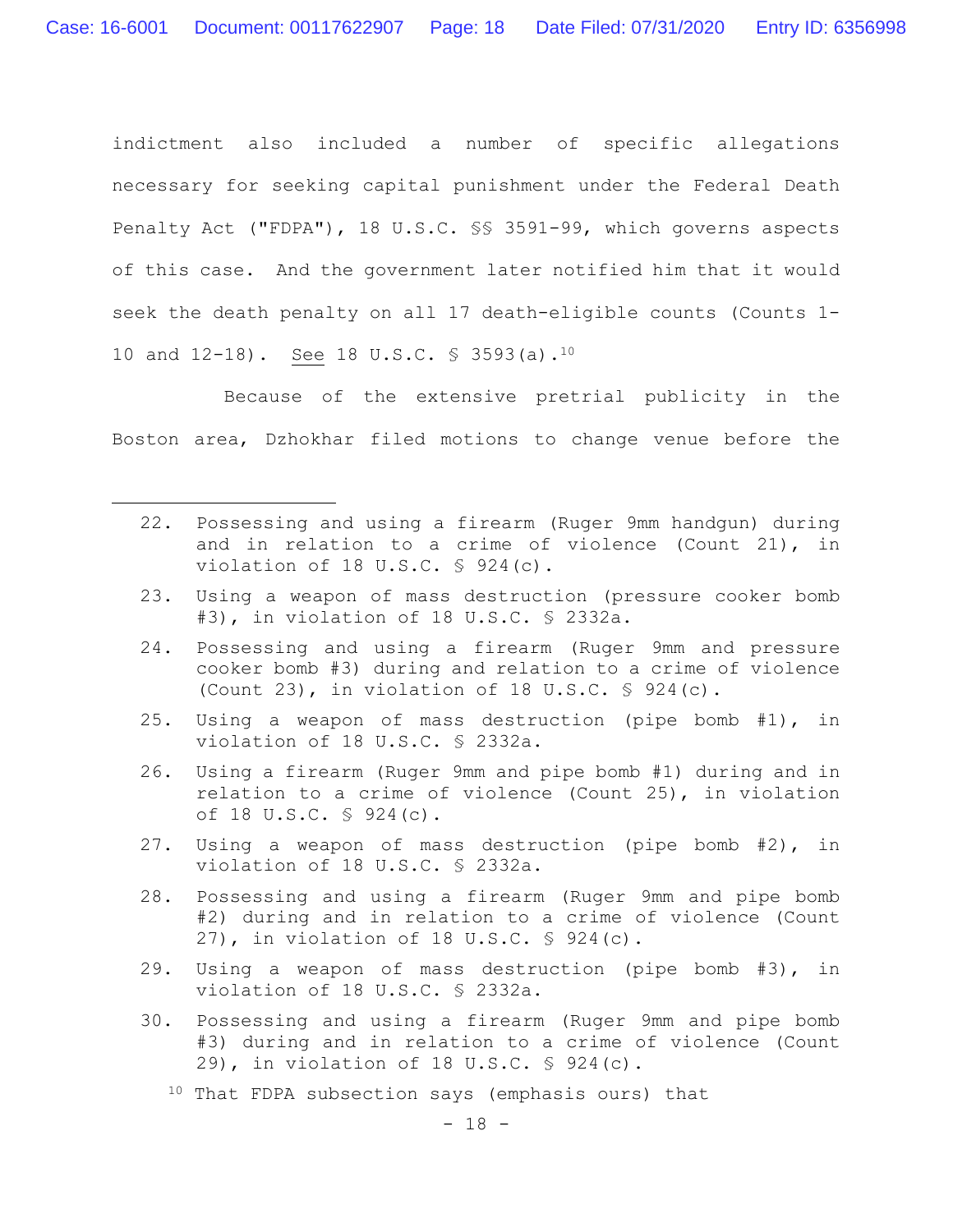guilt phase started (a capital trial has two phases, a guilt phase and a penalty phase)  $-$  motions that the judge denied, though he did promise to conduct a thorough and searching voir dire.<sup>11</sup> A

[i]f, in a case involving an offense described in section 3591, the attorney for the government believes that the circumstances of the offense are such that a sentence of death is justified under this chapter, the attorney shall, a reasonable time before the trial or before acceptance by the court of a plea of guilty, sign and file with the court, and serve on the defendant, a notice —

**(1)** stating that the government believes that the circumstances of the offense are such that, if the defendant is convicted, a sentence of death is justified under this chapter and that the government will seek the sentence of death; and

**(2)** setting forth the aggravating factor or factors that the government, if the defendant is convicted, proposes to prove as justifying a sentence of death.

The factors for which notice is provided under this subsection *may include* factors concerning the effect of the offense on *the victim and the victim's family*, and may include oral testimony, a *victim impact statement* that identifies the victim of the offense and the extent and scope of the injury and loss suffered by the victim and the victim's family, *and any other relevant information*. The court may permit the attorney for the government to amend the notice upon a showing of good cause.

We will have more to say about the italicized language later.

11 Dzhokhar twice petitioned unsuccessfully for a writ of mandamus compelling the judge to grant a change of venue (with one judge dissenting each time). See In re Tsarnaev, 780 F.3d 14, 29 (1st Cir. 2015) (per curiam) ("Tsarnaev II"); In re Tsarnaev, 775 F.3d 457, 457 (1st Cir. 2015) (mem.) ("Tsarnaev I"). See generally *Mandamus*, Black's Law Dictionary (11th ed. 2019) (explaining that a mandamus is a "writ issued by a court to compel performance of a particular act by a lower court or a governmental officer or body, usu[ally] to correct a prior action or failure to act"). We did say, though, that if a jury convicted him "on one or more of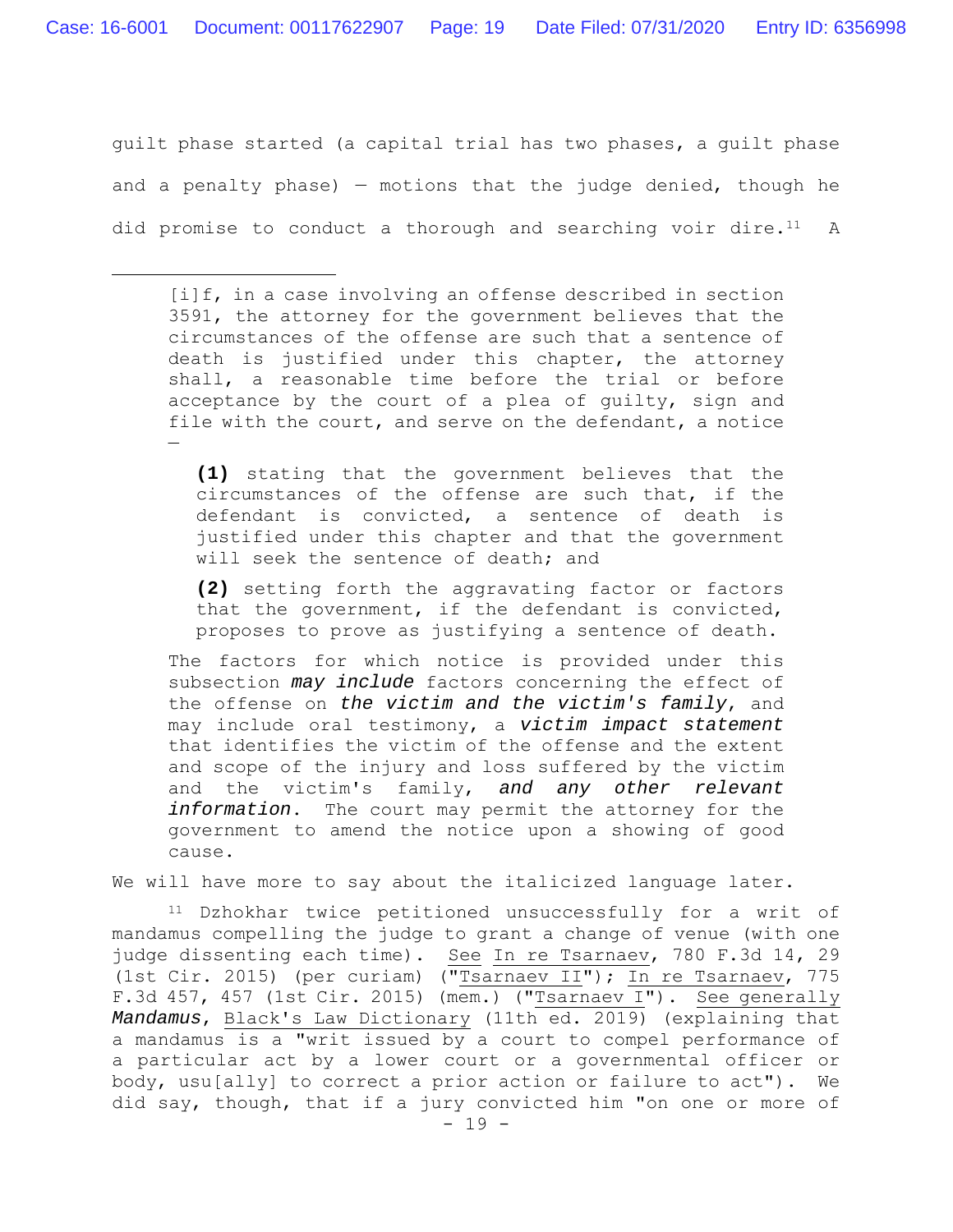French phrase that (roughly translated) means "to speak the truth," voir dire (as relevant here) "is a process through which a judge or lawyer examines a prospective juror to see if the prospect is qualified and suitable to serve on a jury." See United States v. Parker, 872 F.3d 1, 3 n.1 (1st Cir. 2017) (quotation marks omitted). But the judge stopped Dzhokhar's counsel from asking prospective jurors questions like "[w]hat did you know about the facts of this case before you came to court today (if anything)?" and "[w]hat stands out in your mind from everything you have heard, read[,] or seen about the Boston Marathon bombing and the events that followed it?"

During the guilt phase of his trial, Dzhokhar's lawyers did not dispute that he committed the charged acts. Rather, their guilt-phase defense rested on the idea that he participated in these horrible crimes only under Tamerlan's influence. In her opening statement, for instance, one of his attorneys said that "[i]t was him" and that the defense would not "attempt to sidestep" his "responsibility for his actions." But she said that his terrorist path was "created by his brother." And in her closing argument, she said that he "stands ready . . . to be held responsible for his actions." Ultimately the jury convicted him

the charges against him," he could "raise the venue argument again" in an appeal to us. Tsarnaev II, 780 F.3d at 28.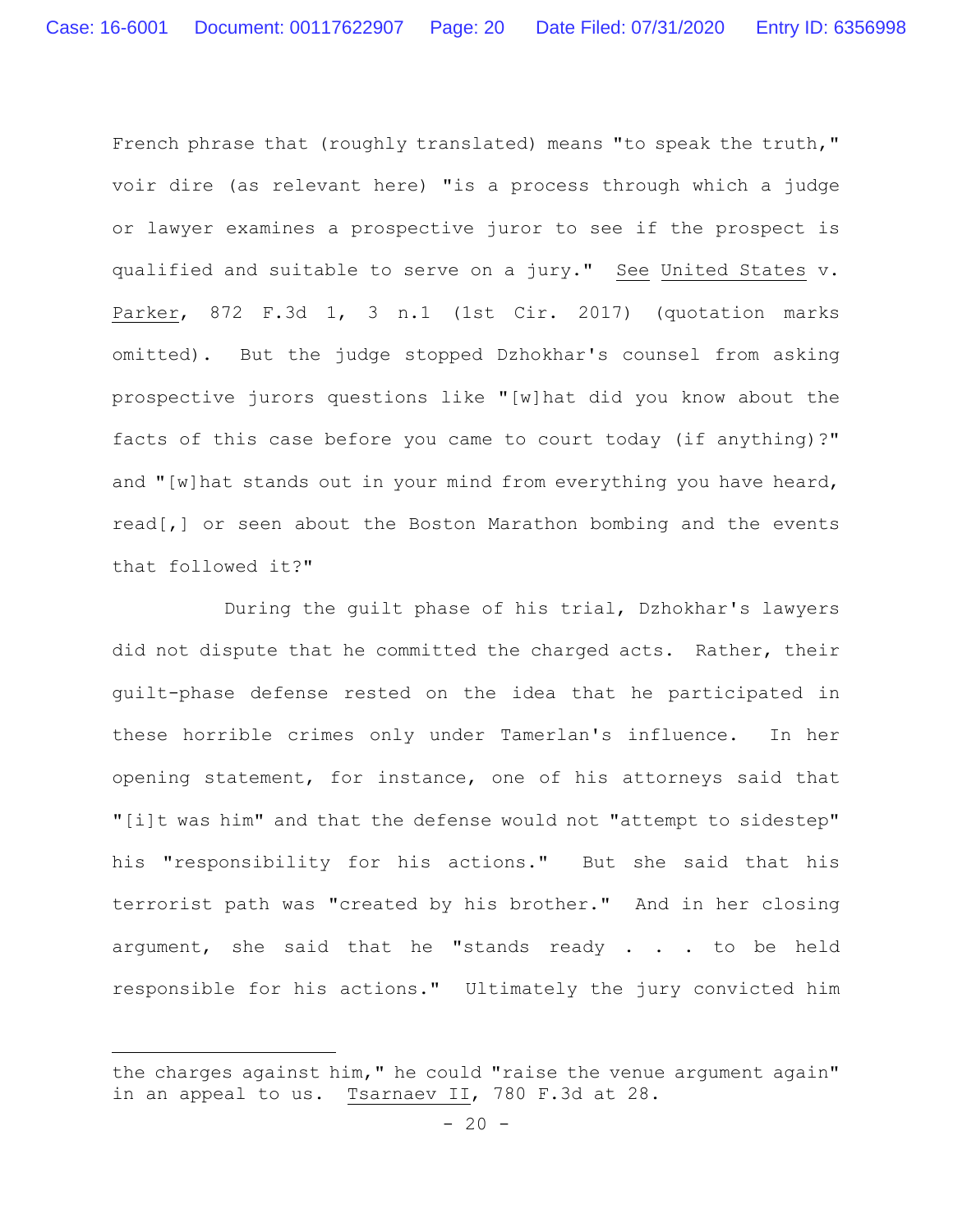on all counts after hearing testimony from nearly 100 witnesses and after receiving over 1,000 exhibits.

The jury later reconvened for the penalty phase. $12$  The parties combined to present some 60 witnesses and introduce over 180 exhibits. And after following the process just outlined, the jury recommended the death penalty on six of the death-eligible

<sup>&</sup>lt;sup>12</sup> Here is an overview of how capital sentencing works.

Capital sentencing has two aspects: an "eligibility phase" and a "selection phase." See Jones v. United States, 527 U.S. 373, 381 (1999). A defendant convicted of certain crimes intentionally killing the victim, for instance — can be declared eligible for death if the jurors unanimously find beyond a reasonable doubt that one of four intent elements and at least one of sixteen aggravating factors are present. See id. at 376-77 (discussing the FDPA). If they find the defendant death-eligible, they must  $-$  during the selection phase  $-$  decide by a unanimous vote "whether the defendant should be sentenced to death, to life imprisonment without the possibility of release or some other lesser sentence." 18 U.S.C. § 3593(e). To recommend death, the jurors must determine that "all the aggravating . . . factors found to exist sufficiently outweigh all the mitigating . . . factors found to exist." Id. In addition to listing aggravating factors, the FDPA also lists mitigating factors. But the FDPA also allows the parties to offer nonstatutory factors for the jurors to consider as well. Id.  $\frac{1}{5}$  3592(a), (c); id.  $\frac{1}{5}$  3593(a). The jurors, however, can find only aggravators for which the government gave notice, id.  $\frac{1}{5}$  3592(c) - though they can find additional mitigators beyond those proposed by the defense, id. § 3593(a). And while they must find any nonstatutory aggravator unanimously and beyond a reasonable doubt, a single juror may find a mitigator by a preponderance of the evidence and may "consider such factor established . . . regardless of the number of jurors who concur that the factor has been established." Id.  $\$3593(c)-(d)$ . Ultimately, if they cannot unanimously agree on a sentence of death or life imprisonment without release, the job of sentencing falls to the judge, see Jones, 527 U.S. at 380-81, who must impose either a sentence of life without release or any lesser sentence permitted by law, see 18 U.S.C. § 3594.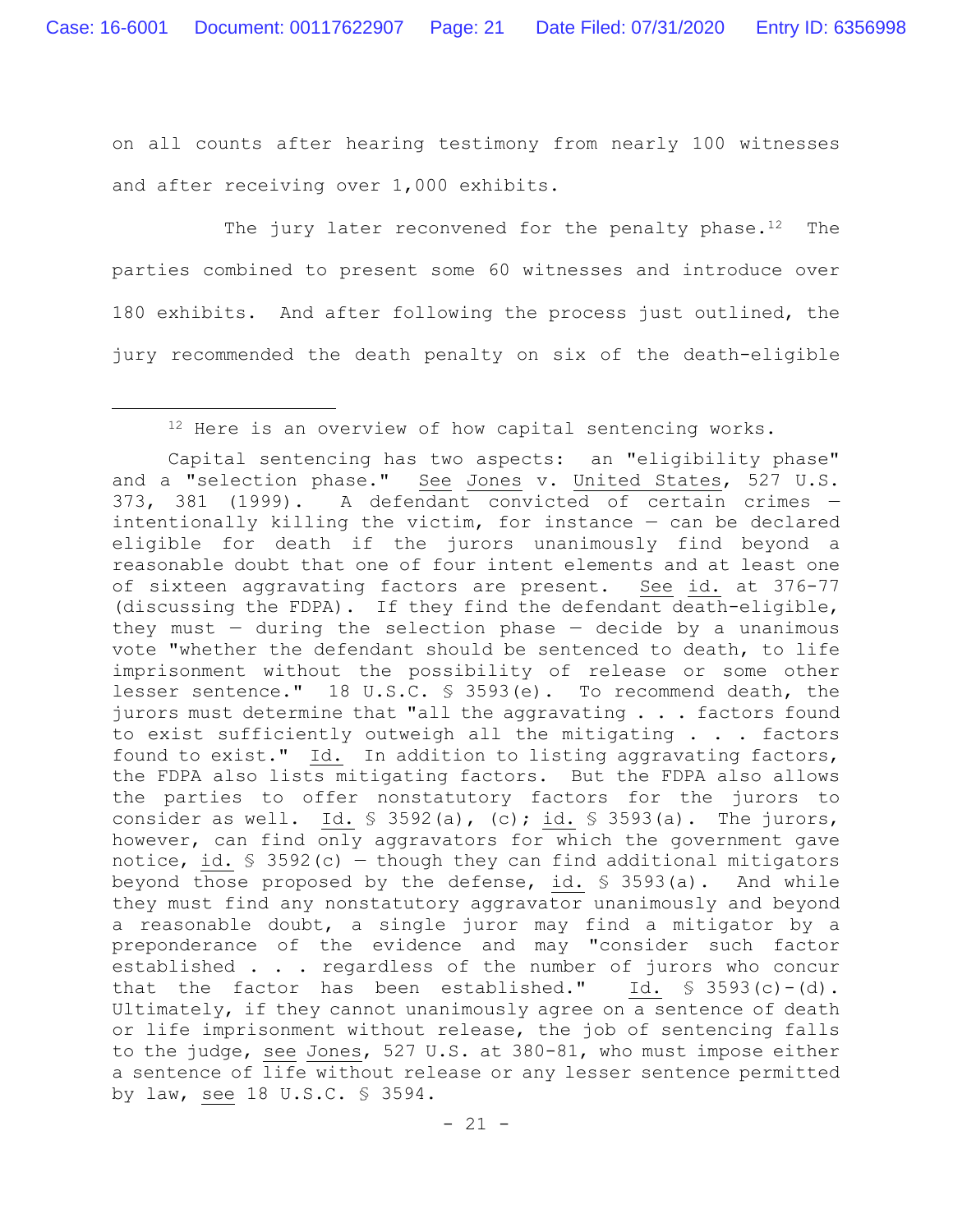counts (Counts 4, 5, 9, 10, 14, and 15). The judge, for his part, sentenced Dzhokhar to die, while also giving him a number of concurrent and consecutive prison terms on the remaining counts including 20 life terms.

And this timely appeal ensued.

#### **DISCUSSION**

Dzhokhar's briefs raise 16 issues for review, many with sub-issues and even sub-sub-issues. As we have previewed already, the judge's Patriarca-based error compels us to vacate the death sentences and his crime-of-violence errors require us to reverse three § 924(c) convictions. Not only do we explain those errors below. We also address other issues (even if just briefly) because we know they are likely to resurface on remand. See generally Swajian v. Gen. Motors Corp., 916 F.2d 31, 35 (1st Cir. 1990) (taking a similar approach in a similar situation). So our opinion proceeds as follows. Essentially taking the issues in the order presented to us, we start with venue but pivot to the juryselection process — because the judge's promise to hold a searching voir dire helped drive his decision to deny a venue change, but his handling of voir dire did not measure up to the standards set by Patriarca and other cases. We then touch on some matters (in varying levels of detail) that could affect how the penalty retrial on the death-eligible counts proceeds — matters like the retrial's

 $- 22 -$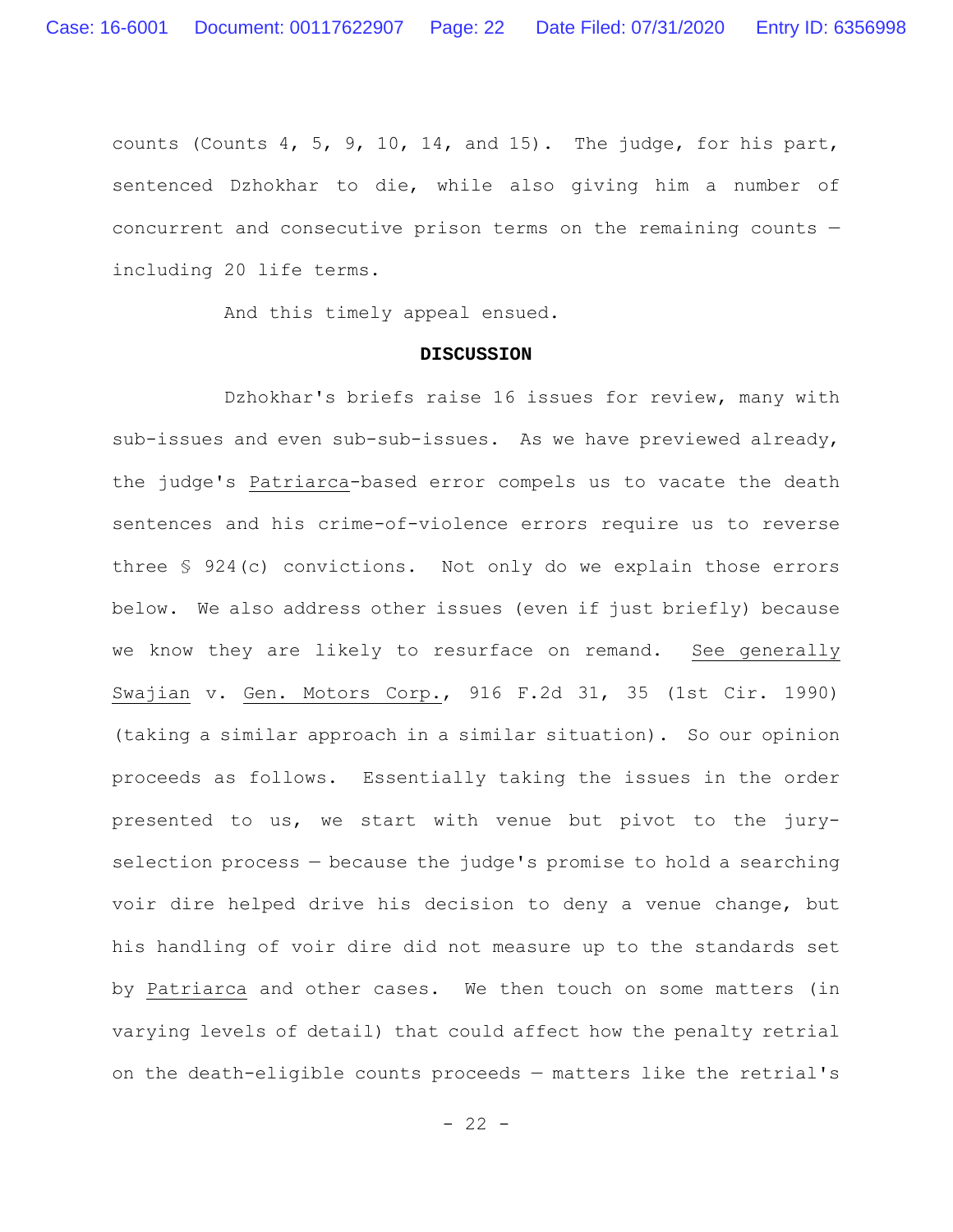location, the government's failure to disclose evidence material to punishment, the judge's admission of evidence, the prosecution's behavior during opening statements and closing arguments, the judge's jury instructions, the prosecution's private communications with the judge, *etc*. And we last highlight the errors in the judge's crime-of-violence analysis (this is one of the most complex areas of American law, we must say — which is why even well-meaning judges *and* lawyers sometimes make mistakes).

## **Trial Venue and Jury Selection**

We start with Dzhokhar's claims that the judge erred in how he handled the venue-change motions and the jury-selection process (we have a lot to go over, so please bear with us).

## *Background*

It is no exaggeration to say that the reporting of the events here — in the traditional press and on different socialmedia platforms — stands unrivaled in American legal history (at

- 23 -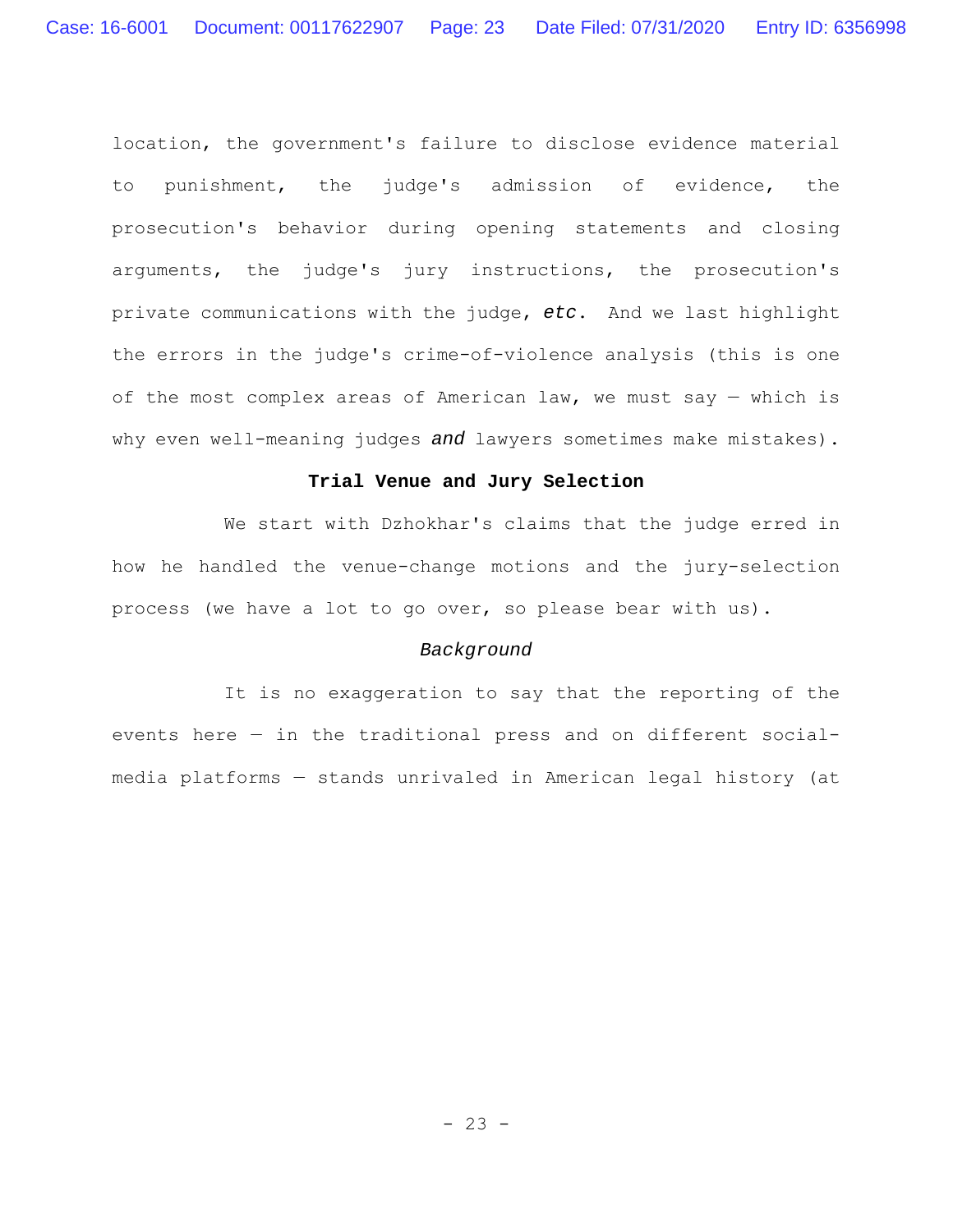least as of today). The highlights (or  $-$  as Dzhokhar sees some of it — lowlights) of the coverage include:

- **•** Starting with the bombings themselves, the reporting covered the carnage-filled terror scene — with the sights and sounds of the wounded and the dying in full display.<sup>13</sup>
- The reporting then covered the ensuing search for the bombers — with images of Dzhokhar leaving a backpack behind Martin Richard and walking away before it exploded, with Governor Patrick's press-conference statements about sheltering-inplace, and with at-the-scene videos showing agents removing a bloodied Dzhokhar from the dry-docked boat.
- The reporting did not get every detail right, however for example, some falsely claimed that Dzhokhar scrawled "Fuck America" in the boat.
- Other reporting mentioned his non-Miranda-ized statements to agents at the hospital — statements not introduced at trial.
- The reporting also explored the lives and deaths of Krystle Campbell, Lingzi Lu, Martin Richard, and Sean Collier touchingly describing the pain borne by their families and foreshadowing much of the decedent-victim-impact evidence

<sup>13</sup> To help lend perspective: Four of the *Boston Globe*'s five most-watched videos posted on its YouTube channel deal with the bombings, nearly getting a combined 30 million views.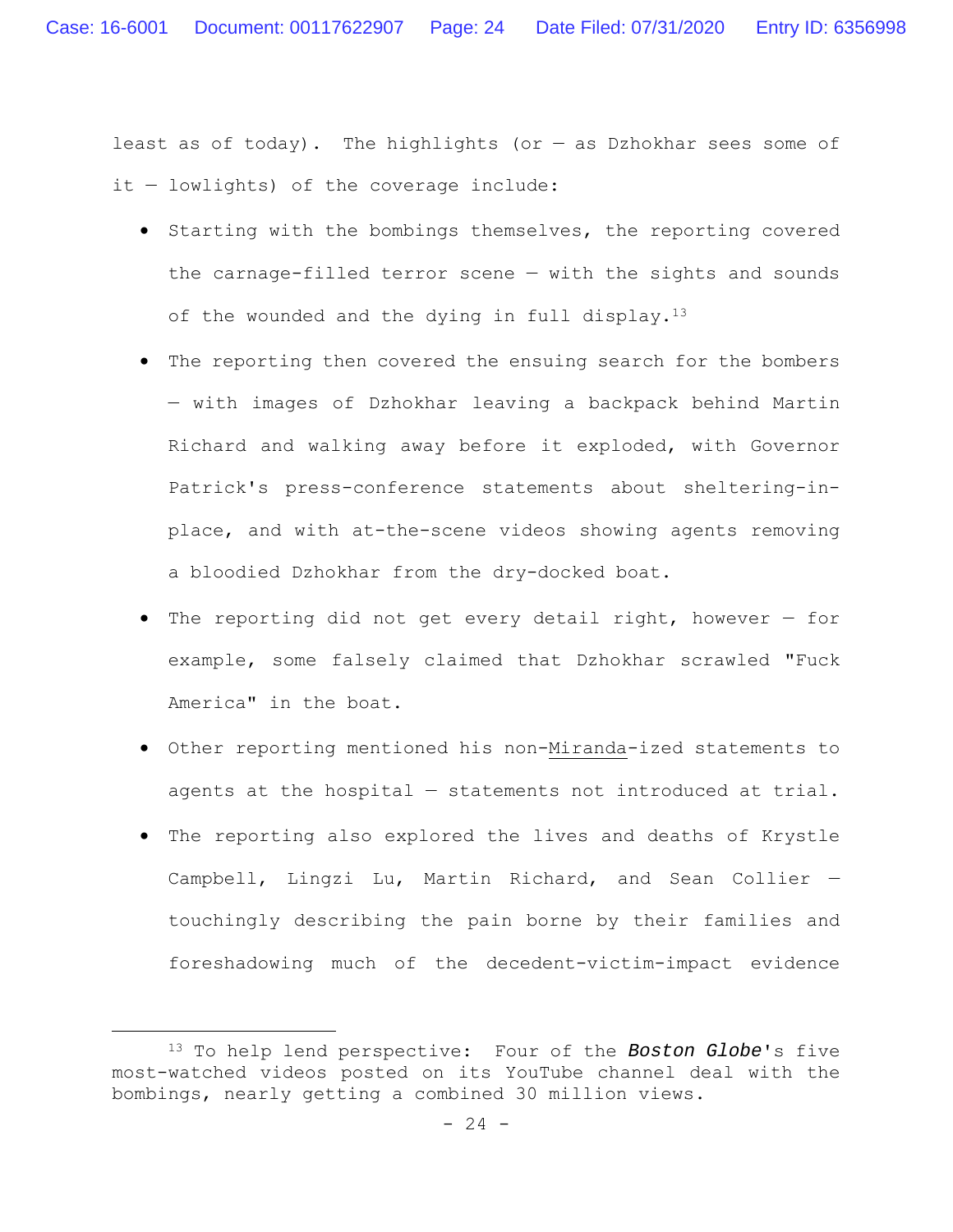that the jury would hear. And the reporting anticipated much of the testimony from badly-injured survivors — though it sometimes spotlighted accounts from survivors who would never testify.

- The reporting captured the views of prominent community members about the penalty Dzhokhar deserved. For instance, the *Boston Globe* reported that despite his past opposition to capital punishment, the then-Boston mayor thought Dzhokhar should "serve[] his time and [get] the death penalty." And the *Globe* reported as well that a former Boston police commissioner believed the government did the right thing in seeking Dzhokhar's execution, given the evidence's strength.
- More still, the reporting generated lots of stories where everyday people in the area called Dzhokhar a "monster," a "terrorist," or a "scumbag[]." One article even asked if a particular photo of Dzhokhar was "what evil looks like."

## First Venue Motion

In June 2014, Dzhokhar moved (before jury selection) for a change of venue, relying on this avalanche of pretrial publicity. He essentially argued that polling data collected by his expert showed potential jurors in the court's Eastern Division were more likely to consider him guilty than those in the district's Western Division, the Southern District of New York, and the District of

 $- 25 -$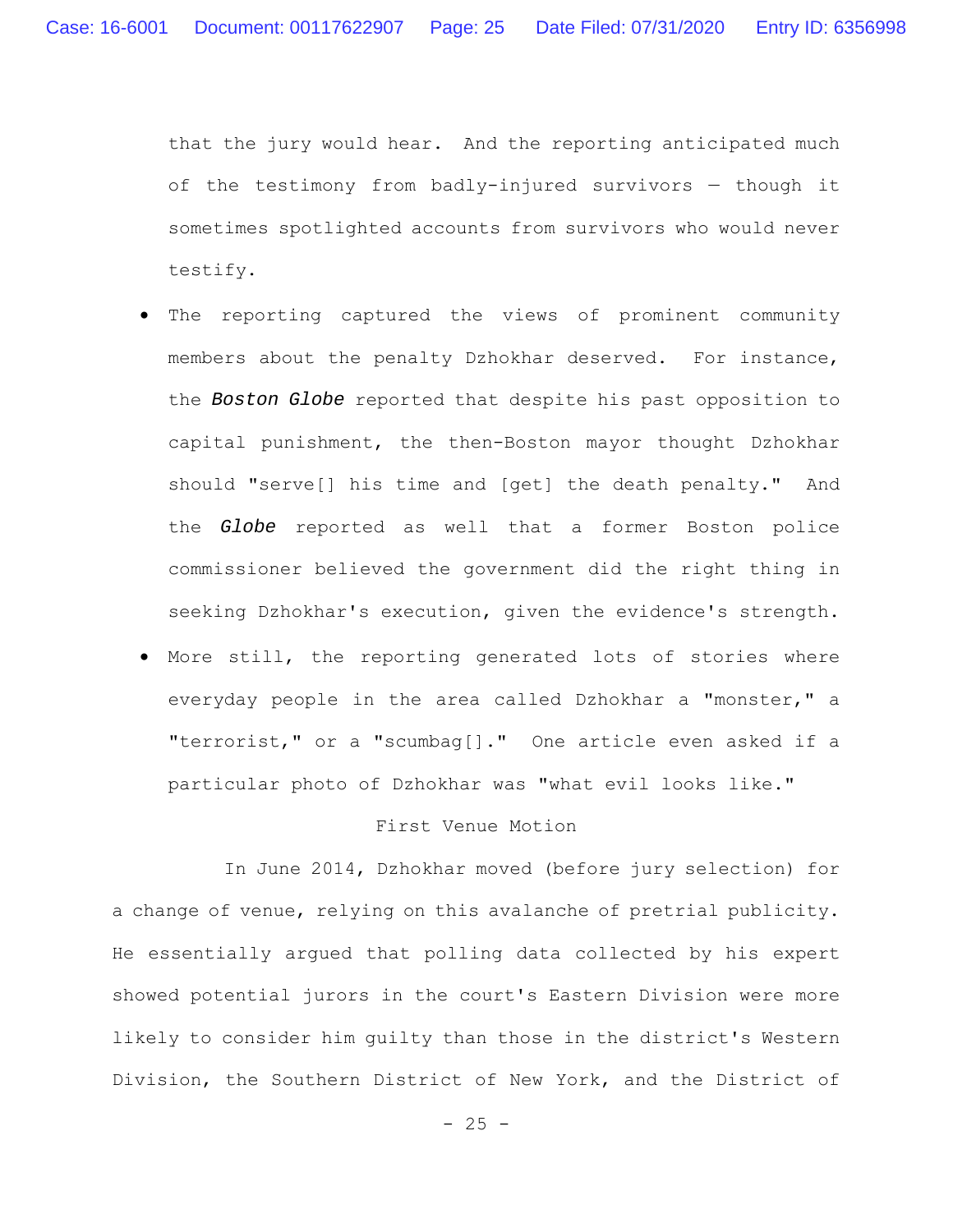Columbia.14 Convinced that the circumstances triggered a presumption of prejudice in the District of Massachusetts, he "recommend[ed] the District of Columbia as the venue with the least prejudicial attitudes."

Opposing this motion, the government argued that Dzhokhar failed to show that "12 fair and impartial jurors cannot be found" among the Eastern Division's "large, widespread, and diverse" populace. The government also claimed that his expert's analysis had a slew of problems, including the fact that courts in other "highly-publicized trials have found" his expert's "opinions unhelpful, misleading[,] or wrong." And the government suggested that "[f]ar from 'demonizing'" Dzhokhar, "the local press has largely humanized him . . ., portraying him as a popular and successful student and the beloved captain of his high school wrestling team."

<sup>&</sup>lt;sup>14</sup> The District Court for the District of Massachusetts sits in Boston, Worcester, and Springfield. For jury-selection purposes, the District is divided into three divisions: the Eastern Division, which encompasses the state counties of Essex, Middlesex, Norfolk, Suffolk, Bristol, Plymouth, Barnstable, Dukes, and Nantucket; the Central Division, which encompasses the state County of Worcester; and the Western Division, which encompasses the state counties of Franklin, Hampshire, Hampden, and Berkshire. Boston is in Suffolk County. Cambridge and Watertown are in Middlesex County. So these three cities are part of the Eastern Division, for example.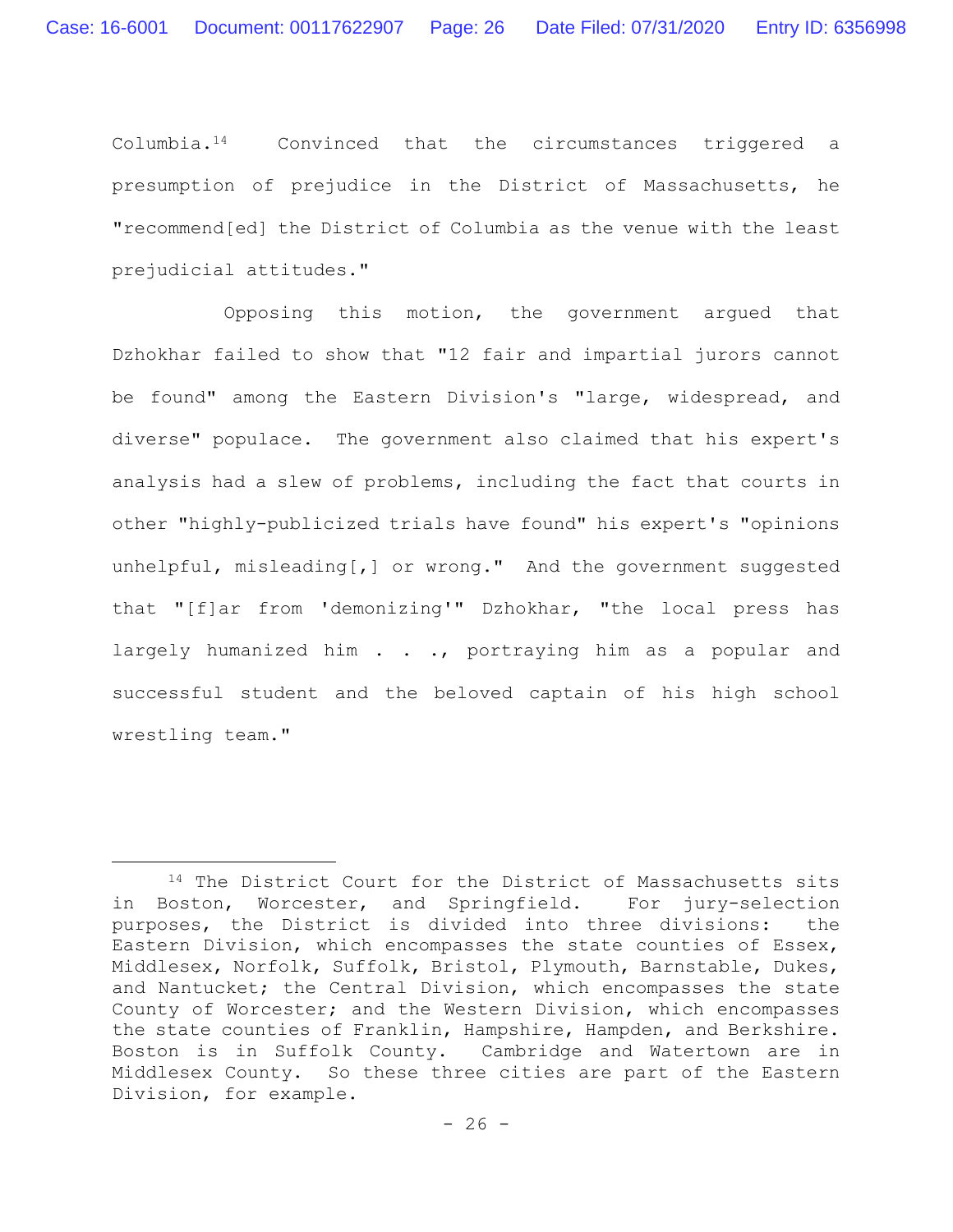Applying the factors outlined in Skilling v. United States, 561 U.S. 358 (2010), the judge denied Dzhokhar's motion in September 2014.15 Among other points, the judge noted that the district's Eastern Division has about "five million people," with many of them living outside of Boston — so, he emphasized, "it stretches the imagination to suggest that an impartial jury cannot be successfully selected from this large pool of potential jurors." And, the judge wrote, neither the defense expert's polling nor his newspaper analysis "persuasively show[ed] that the media coverage has contained blatantly prejudicial information that prospective jurors could not reasonably be expected to cabin or ignore." Moreover, some of the expert's results, the judge stressed, clashed with Dzhokhar's "position" because they showed that respondents in other jurisdictions were almost as likely to believe him guilty as respondents in Massachusetts's Eastern Division. Also, while "media coverage ha[d] continued" in the 18 months since the bombings, "the 'decibel level of media attention,'" the judge said (quoting Skilling), had "diminished somewhat." For the judge,

<sup>15</sup> On the presumption-of-prejudice issue, the factors Skilling discussed included the size and characteristics of the community where the crime happened; the nature of the pretrial publicity; whether the passage of time had lessened media attention; and the outcome of the case. See id. at 382-83. According to Skilling, "[a] presumption of prejudice . . . attends only the extreme case." Id. at 381.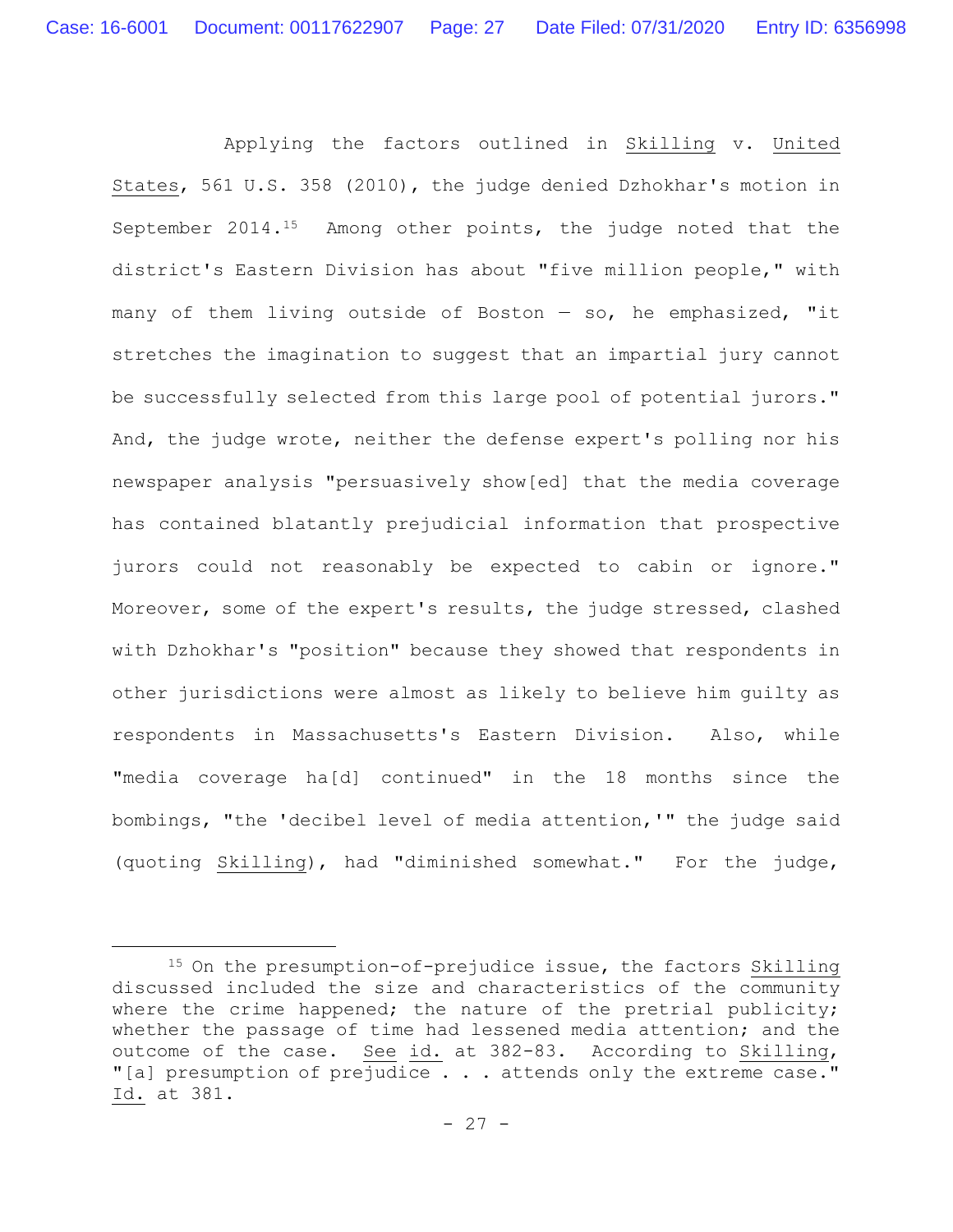Dzhokhar had "not proven that this [was] one of the rare and extreme cases for which a presumption of prejudice is warranted." "[A] thorough evaluation of potential jurors in the pool," the judge continued, "will be made through questionnaires and voir dire sufficient to identify prejudice during jury selection."

> Second Venue Motion, First Mandamus Petition, And Joint Proposed Jury Questionnaire

A few months later, in December 2014, Dzhokhar filed a second venue-change motion, protesting that a huge portion of the Eastern Division (again, the pool from which his jury would be drawn) "has been victimized by the attack on the Marathon and the related events" — which, combined with the continuing press coverage, made it impossible to seat an impartial jury. Responding to this motion, the government argued that "most of the articles" Dzhokhar mentioned in this memo "have little or nothing to do with this case, and the ones that do are largely factual and objective in nature." Without waiting for the judge's ruling on the second motion, Dzhokhar — also in December 2014 — petitioned this court for mandamus relief. See Tsarnaev II, 780 F.3d at 17 (discussing timeline).

 $- 28 -$ With Dzhokhar's petition pending, however, the judge  $$ now in early January 2015, and after construing the motion as one for reconsideration of the original venue-change denial — rejected his second venue-change bid (just days after he filed his mandamus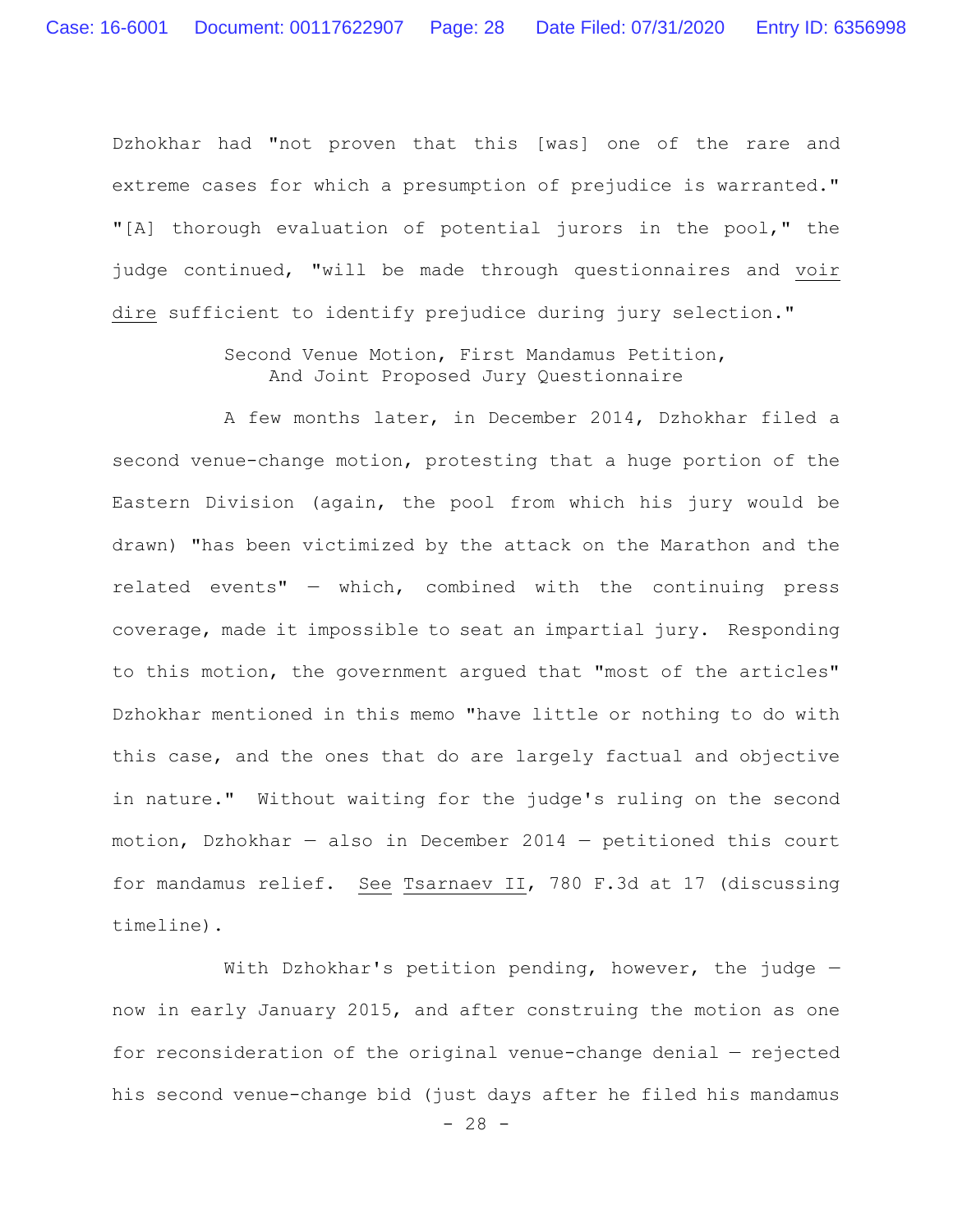petition). See id. Of note, the judge again expressed his confidence that the voir-dire process would ensure jury impartiality. "Should [that] process . . . prove otherwise," wrote the judge, "the question of transfer can obviously be revisited." Still in early January 2015, a divided panel of this court then denied Dzhokhar's petition, concluding that he had "not made the extraordinary showing required to justify mandamus relief." See Tsarnaev I, 775 F.3d at 457.

While all this was going on, the parties  $-$  in December 2014 — submitted a joint proposed questionnaire for use in voir dire. Some of their suggested questions touched on the potential jurors' general thoughts about capital punishment. Others touched on their exposure to pretrial publicity — questions like: "What did you know about the facts of this case before coming to court today (if anything)?"16

In a separate legal memo, the defense — citing Morgan v. Illinois, 504 U.S. 719 (1992) — moved to add more specific questions to identify those prospective jurors who could consider imposing a life sentence not just abstractly, but in the particular circumstances of the case before them. One proposed question, for example, asked potential jurors to

<sup>16</sup> From now on we refer to questions of this type as "contentspecific questions" (or some variant).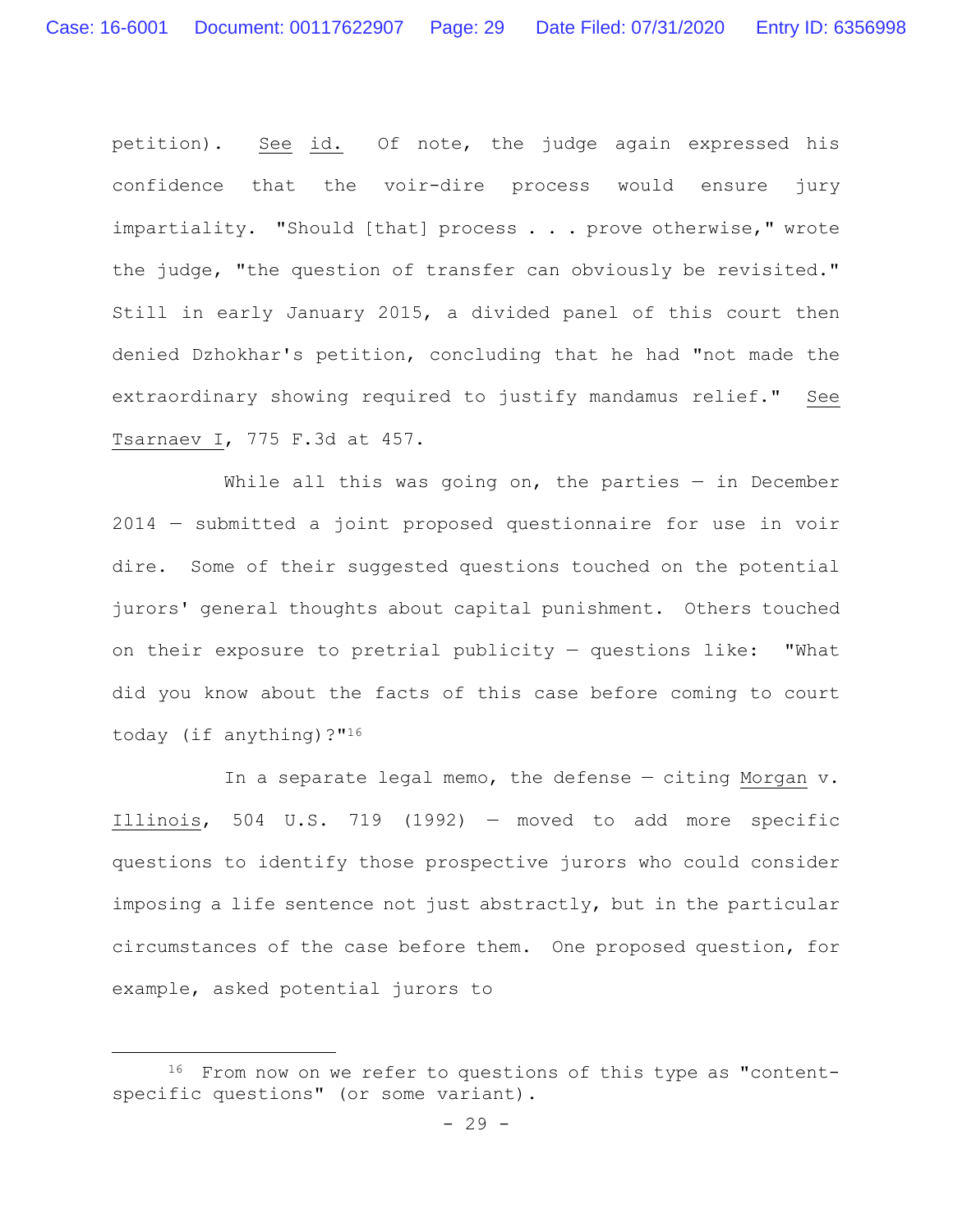[s]tate whether you agree or disagree with the following statements:

The death penalty is the ONLY appropriate punishment for ANYONE who:

- A. murders a child. □ Agree □ Disagree
- B. deliberately murders a police officer. □ Agree □ Disagree
- C. deliberately commits murder as an act of terrorism. □ Agree □ Disagree

Dzhokhar's team wanted these questions to "probe for a common form of bias — the belief that the death penalty should always or automatically be imposed *for certain types of murder*." The government opposed. Relying on and quoting Morgan, the government argued that the defense could ask "whether 'they will always vote to impose death for conviction of a capital offense'" generally not "whether they will consider a sentence less than death" in response to "a laundry list of potential crime elements and aggravating factors." And according to the government, these questions were nothing but impermissible "stakeout questions" *i.e.*, questions aimed at getting potential jurors to "stake out a position on the death penalty" before receiving instructions on the law. But according to the defense, "these are the opposite" of stakeout questions since "they seek only to probe whether jurors' minds are open to considering all of the evidence relevant to sentenc[ing]." The judge, however, decided not to include these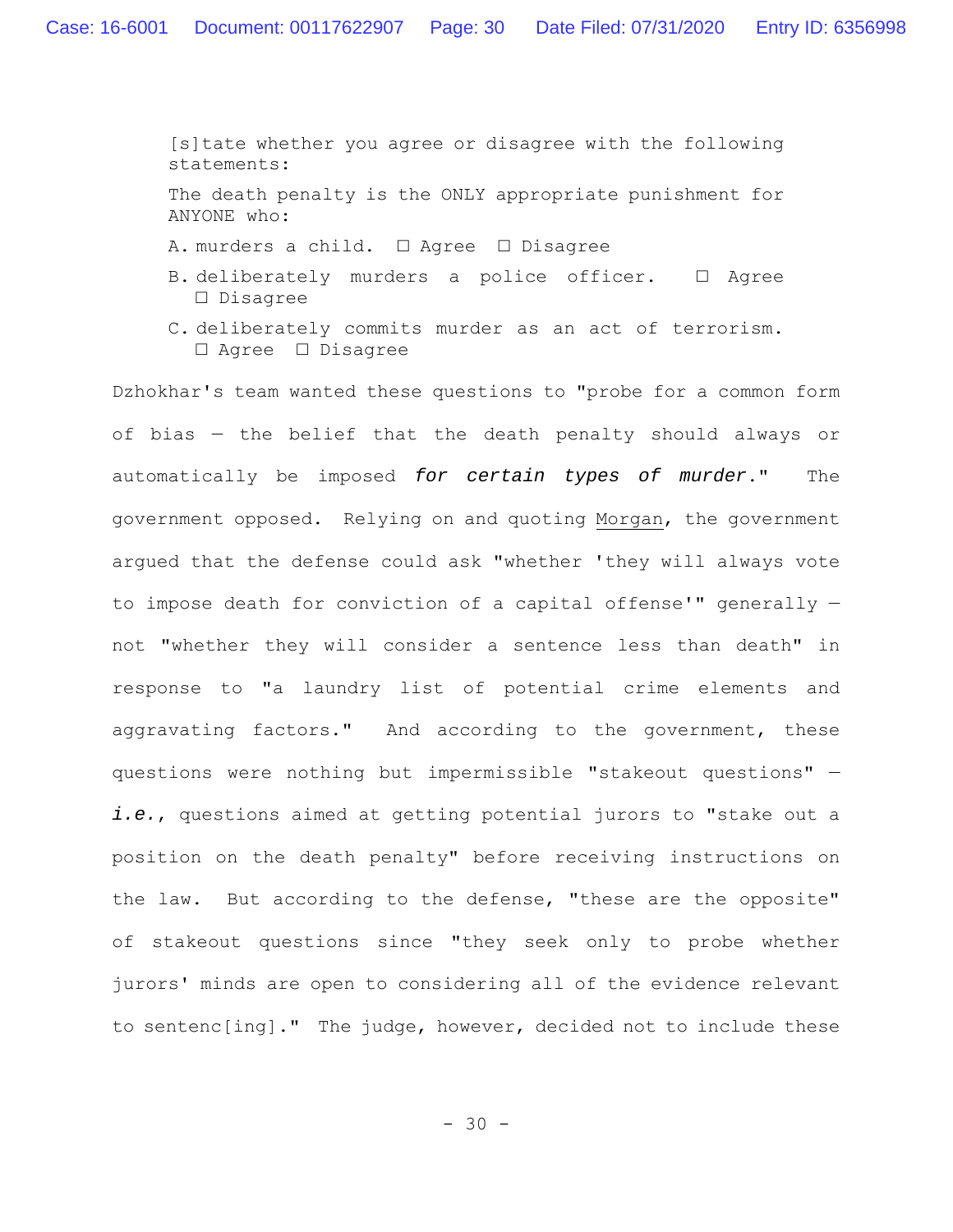questions on the questionnaire, saying he would cover those topics in voir dire.17

The judge also focused on the jointly-proposed question asking what potential jurors knew "about the facts of this case before coming to court today (if anything)." Conceding that this question "might get very interesting answers," the judge worried that it could "cause trouble because it will be so unfocused." "But if you want to live with it," the judge said to defense counsel, "this is a question that we'll probably be asking every voir dire person."

Despite having had a hand in submitting the questionnaire, the government now switched gears and argued that the question could cause the parties to have to "follow[] up on every fact asserted" — something that "would take forever." Apparently persuaded by the government's argument, the judge  $$ after noting that the query could generate "unmanageable data" ultimately struck the question, explaining that prospective jurors' "preconceptions" could instead be gauged by asking whether, "[a]s a result of what you have seen or read in the news media, . . . you [have] formed an opinion" about Dzhokhar's guilt or the proper penalty, and if so, whether "you [can] set aside

<sup>&</sup>lt;sup>17</sup> Going forward, we will call these kinds of questions, as a shorthand, "case-specific questions."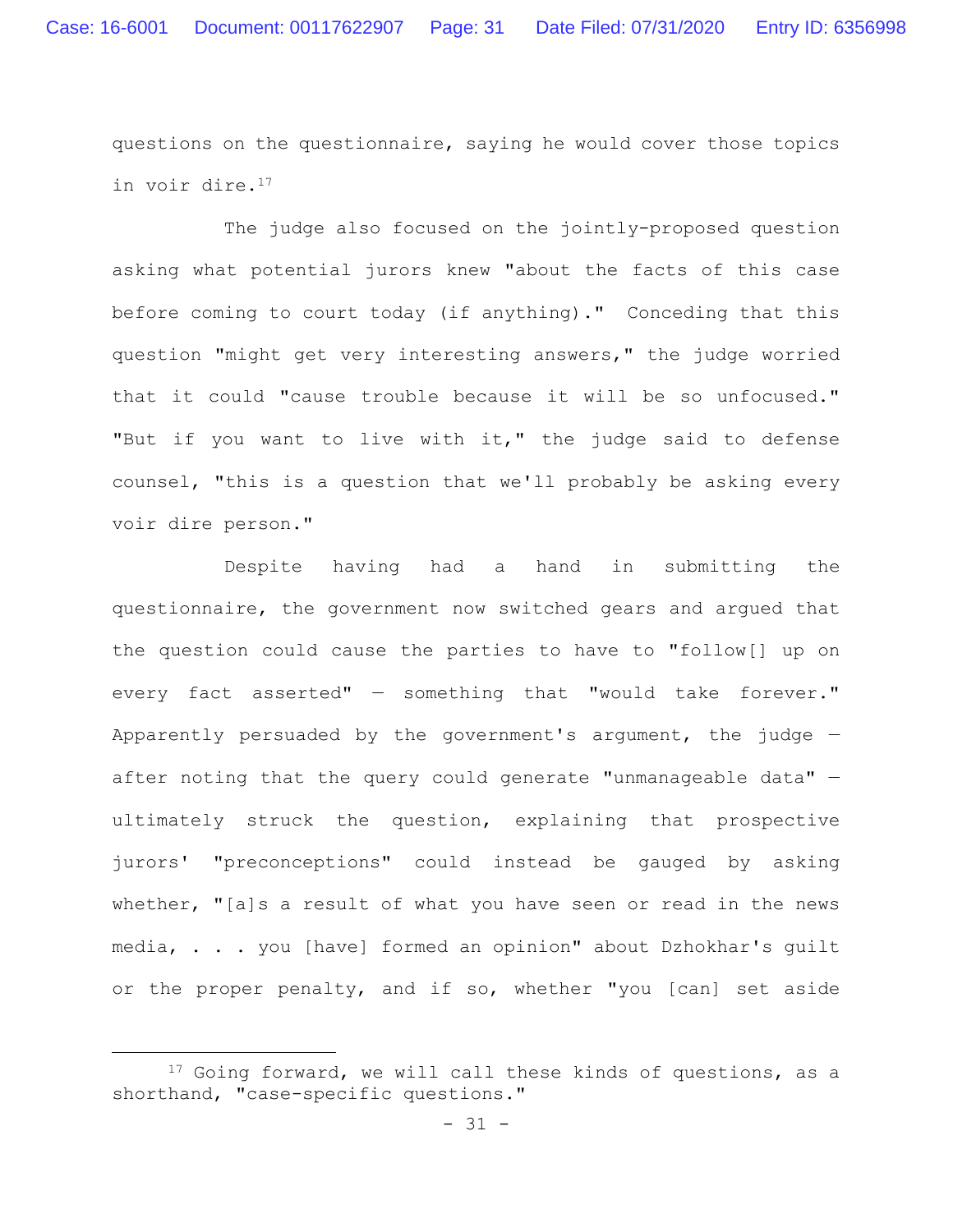your opinion and base your decision . . . solely on the evidence that will be presented to you in court." The defense objected, saying that "in a case like this[,] where  $\ldots$  you really have no idea what the juror may have swirling around in [his or her] head, it makes the juror the judge of [his or her] own impartiality." "To a large extent that's true," the judge countered, but "the other questions will help us" see if the potential jurors can set aside any preconceived notions about the case — which is "the biggest issue in voir dire, obviously."

# Start of Jury Selection, Third Venue Motion, And Second Mandamus Petition

Around the beginning of January 2015, 1,373 potential jurors showed up at the John Joseph Moakley U.S. Courthouse for the start of jury selection. The judge divided them into six panels. As a preliminary matter, the judge twice told them that Dzhokhar was "charged in connection with events that occurred near the finish line of the Boston Marathon . . . that resulted in the deaths of three people." And the judge had them fill out a 100 question questionnaire covering their backgrounds, social-media habits, exposure to pretrial publicity (the amount they had seen, whether they had "formed an opinion" about guilt or punishment, *etc.*), and thoughts on the death penalty.18 The questionnaire also

<sup>18</sup> To give but one example, question 73 asked: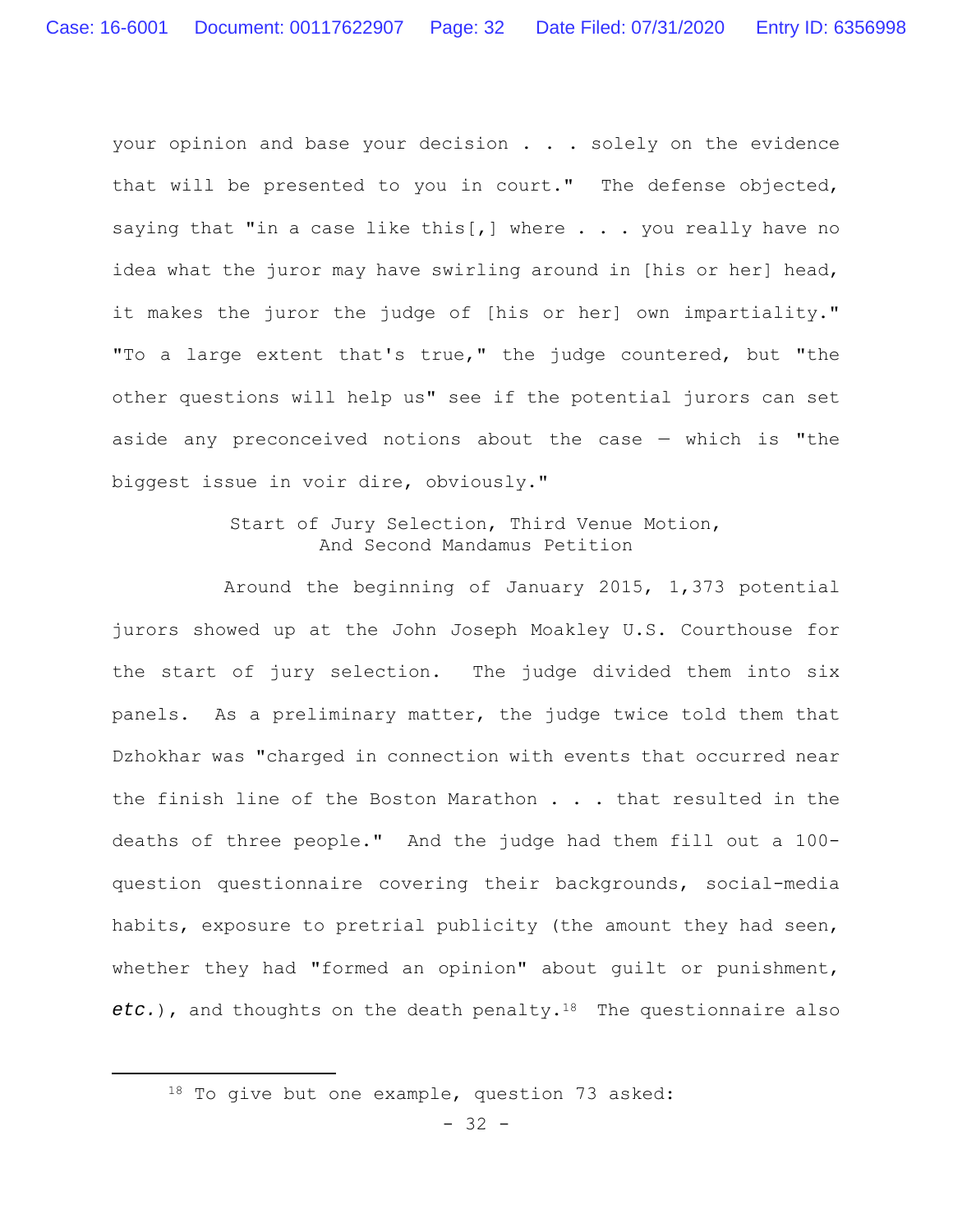gave a "summary of the facts of this case," including that "two bombs exploded . . . near the Boston Marathon finish line" and that "[t]he explosions killed Krystle Marie Campbell (29), Lingzi Lu (23), and Martin Richard (8), and injured hundreds of others." "MIT Police Officer Sean Collier (26) was shot to death in his police car," the questionnaire's summary added, and Dzhokhar "has been charged with various crimes arising out of these events." The questionnaire then asked prospective jurors their views on the death penalty for someone convicted of intentional murder and whether they could "conscientiously vote for life imprisonment without the possibility of release."

The judge and the parties identified the potential jurors by numbers. On appeal the parties focus on #138, #286, and #355. So we do too.

Before having the prospective jurors fill out the questionnaires, the judge gave some instructions. For instance, he told them "not to discuss this case with your family, friends[,] or any other person." They could "tell others that you may be a

- A moderate amount (just basic coverage in the news)
- A little (basically just heard about it)
- \_\_\_ None (have not heard of case before today)

How would you describe the amount of media coverage you have seen about this case:

A lot (read many articles or watched television accounts)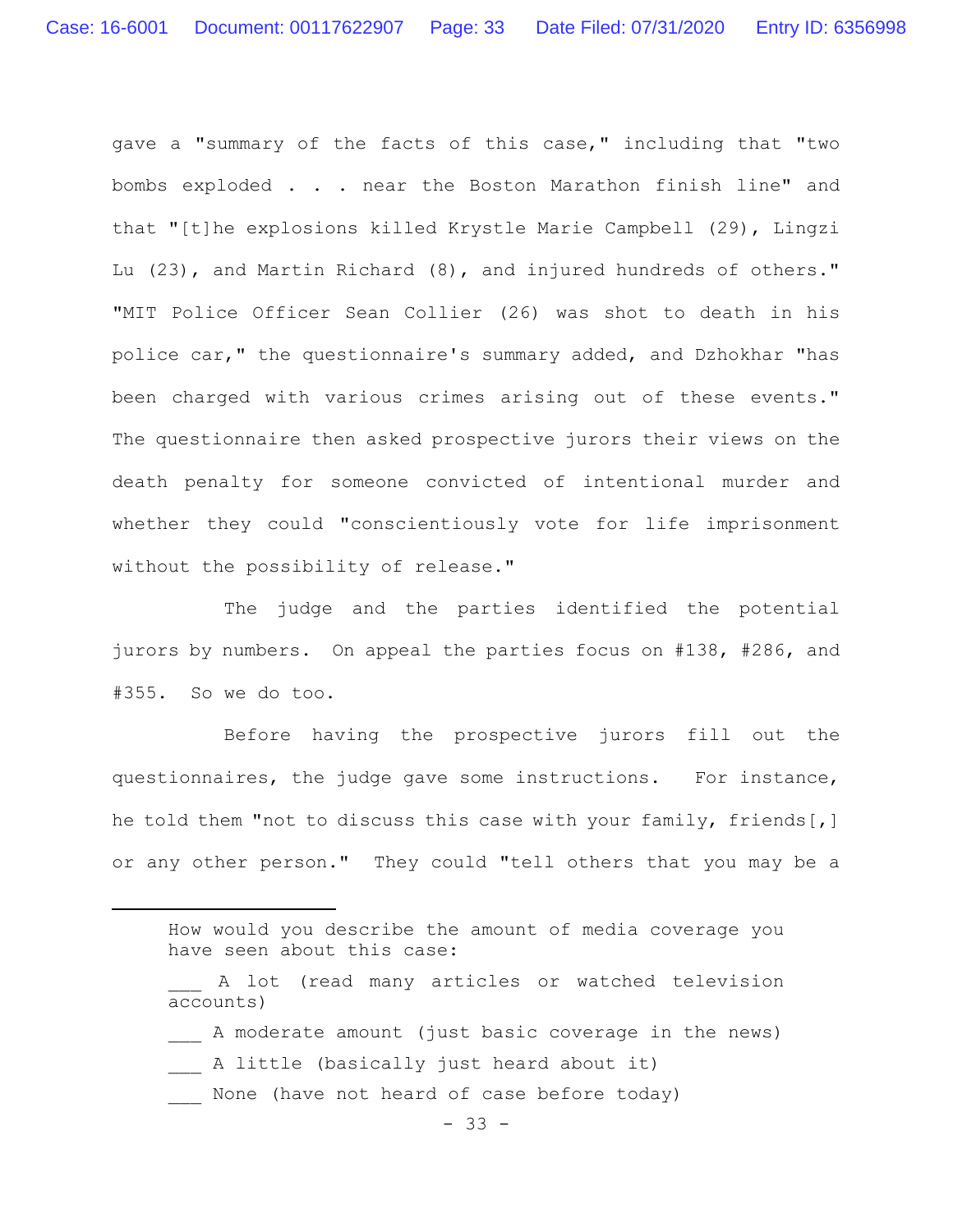juror in the case," he also said, and could "discuss the schedule with your family and employer." But he warned them "not to discuss anything else, or allow anyone else to discuss with you anything else until you have been excused, or if you're a juror, until the case concludes." And he told them not to "communicate about this case or allow anyone to communicate about it with you by phone, text, message, Skype, email, social media, such as Twitter or Facebook."

As for the answers potential jurors gave on the questionnaires, Dzhokhar  $-$  for reasons that will shortly become clear — directs us to these replies by #138, #286, and #355.

Responding to a questionnaire inquiry about social-media use, #138 wrote that he used Facebook "[e]very other day" at "most." And he wrote "N/A" for a question asking whether he had "commented on this case . . . in an online comment or post."

For her answer to the same question about social-media use, #286 wrote that she looked at Facebook, Instagram, and Twitter "daily" but did not "post daily." For her response to the question about whether she had "commented on this case  $\ldots$  in an online comment or post," she wrote "don't believe I have." And she wrote "N/A" to the question asking her to explain if she or a family member had been "personally affected by the Boston Marathon

- 34 -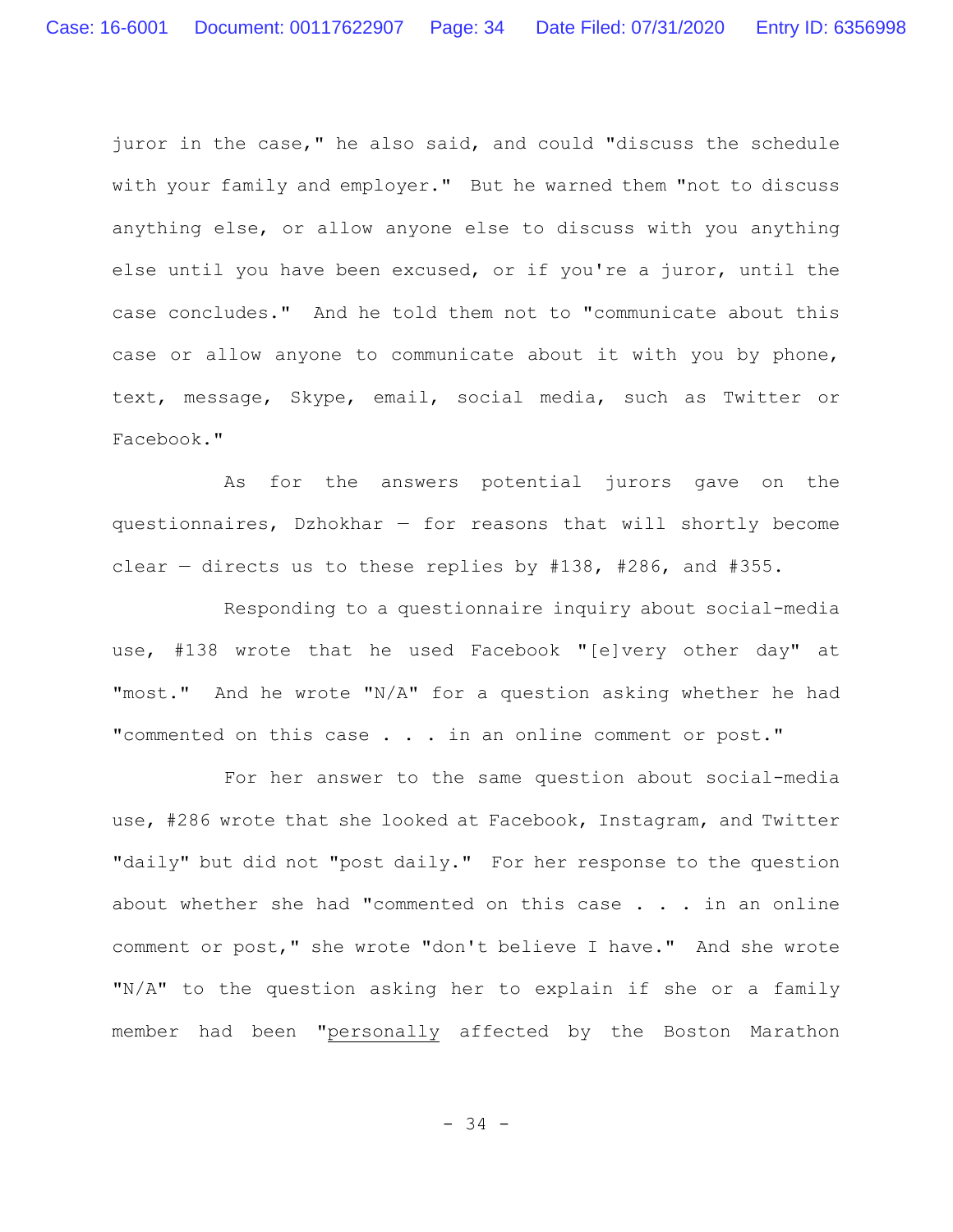bombings or any of the crimes charged in this case (including being asked to 'shelter in place' on April 19, 2013)."

On his jury questionnaire, #355 disclosed that he worked as an "attorney." Answering a question about his death-penalty views, he wrote, "Since it is legal, it should be the rarest of punishments. It is much too prevalent in the country." On a scale of 1 to 10, with 1 meaning "that the death penalty should never be imposed" and 10 meaning that it should be imposed for all cases of "intentional murder," he circled 2. He circled another answer option that read, "I am opposed to the death penalty but I could vote to impose it if I believed that the facts and the law in a particular case called for it." He also wrote that "[k]illing people, especially gov't sponsored killing, is generally wrong" — "[w]hile I can imagine a scenario where facts and law call for it, it is an exceedingly rare case." And responding to the question "[i]f you found [Dzhokhar] guilty and you decided that the death penalty was the appropriate punishment . . ., could you conscientiously vote for the death penalty," he checked the box for "I am not sure"  $-$  and then explained, "I cannot possibly prejudge his guilt or potential punishment at this stage."

After both sides agreed to excuse many of the 1,373 potential jurors, the judge called back 256 for individual voir dire — which lasted 21 days. And much happened during that time.

 $- 35 -$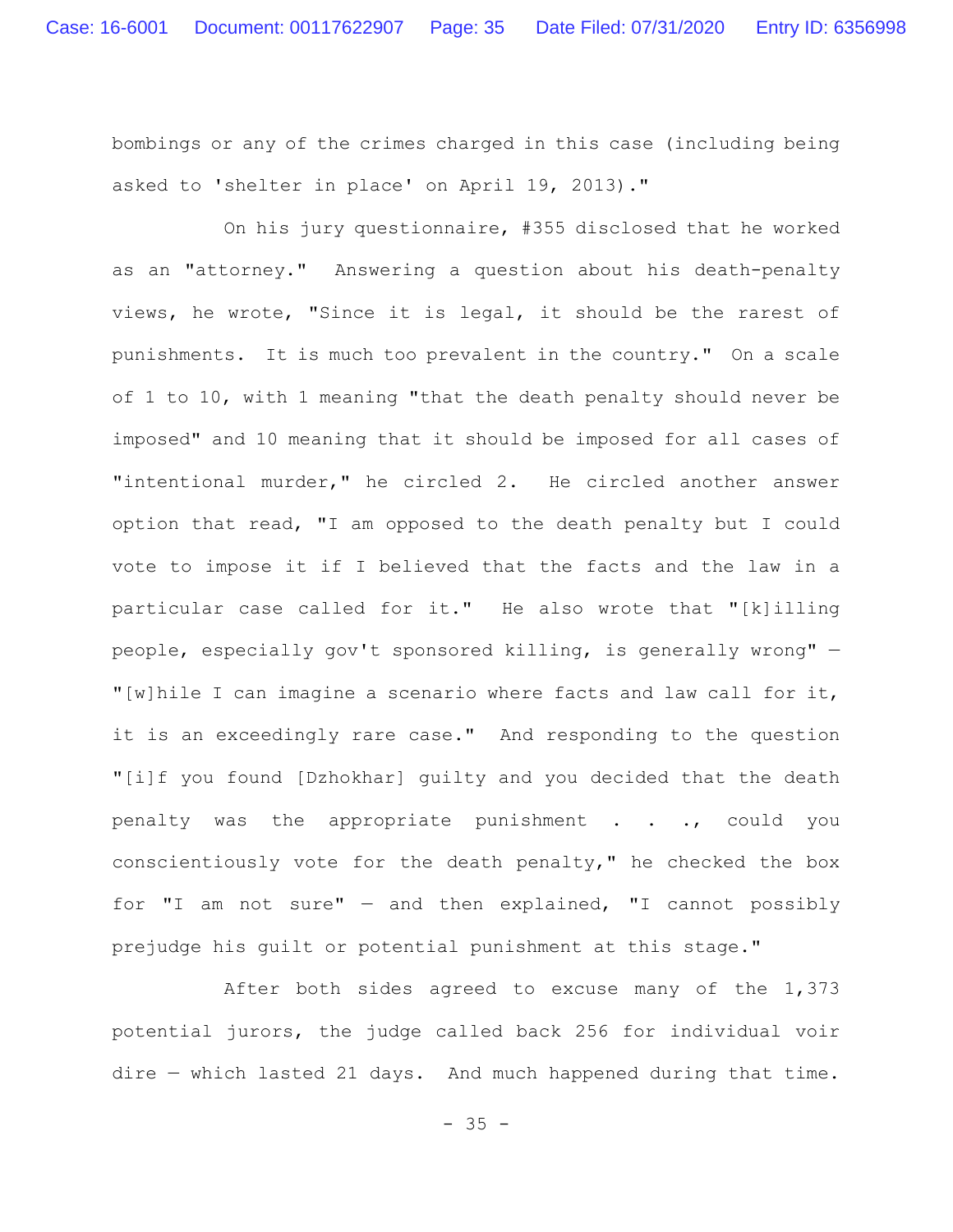Dzhokhar continued to ask the judge to ask prospective jurors casespecific questions (like the ones mentioned above) — but to no avail. For instance, Dzhokhar proposed that the judge ask them if they would automatically impose the death penalty if the defendant "killed a child by deliberately using a weapon of mass destruction"; "us[ed] a weapon of mass destruction to carry out an intentional killing"; "deliberately committed an act of terrorism that killed multiple victims"; or "intentionally murder[ed] a police officer in the line of duty." They "know that this is about a bombing," the judge ruled, "and they know that there are three people who were killed in the bombing." Plus they have "my preliminary instructions, . . . telling them what the offenses were in general," the judge said. And, the judge stressed, "they have those specifics already in their minds as they . . . answer the question about the ability to meaningfully consider life imprisonment." The judge thought, too, that "detailed questioning about what the juror thinks he or she knows about the events" could create the "wrong emphasis" and might inadvertently create bias where none existed before.

Dzhokhar also asked the judge to ask content-specific questions about pretrial publicity (like the ones mentioned earlier) — for example, "What stands out in your mind from everything you have heard, read[,] or seen about the Boston

 $- 36 -$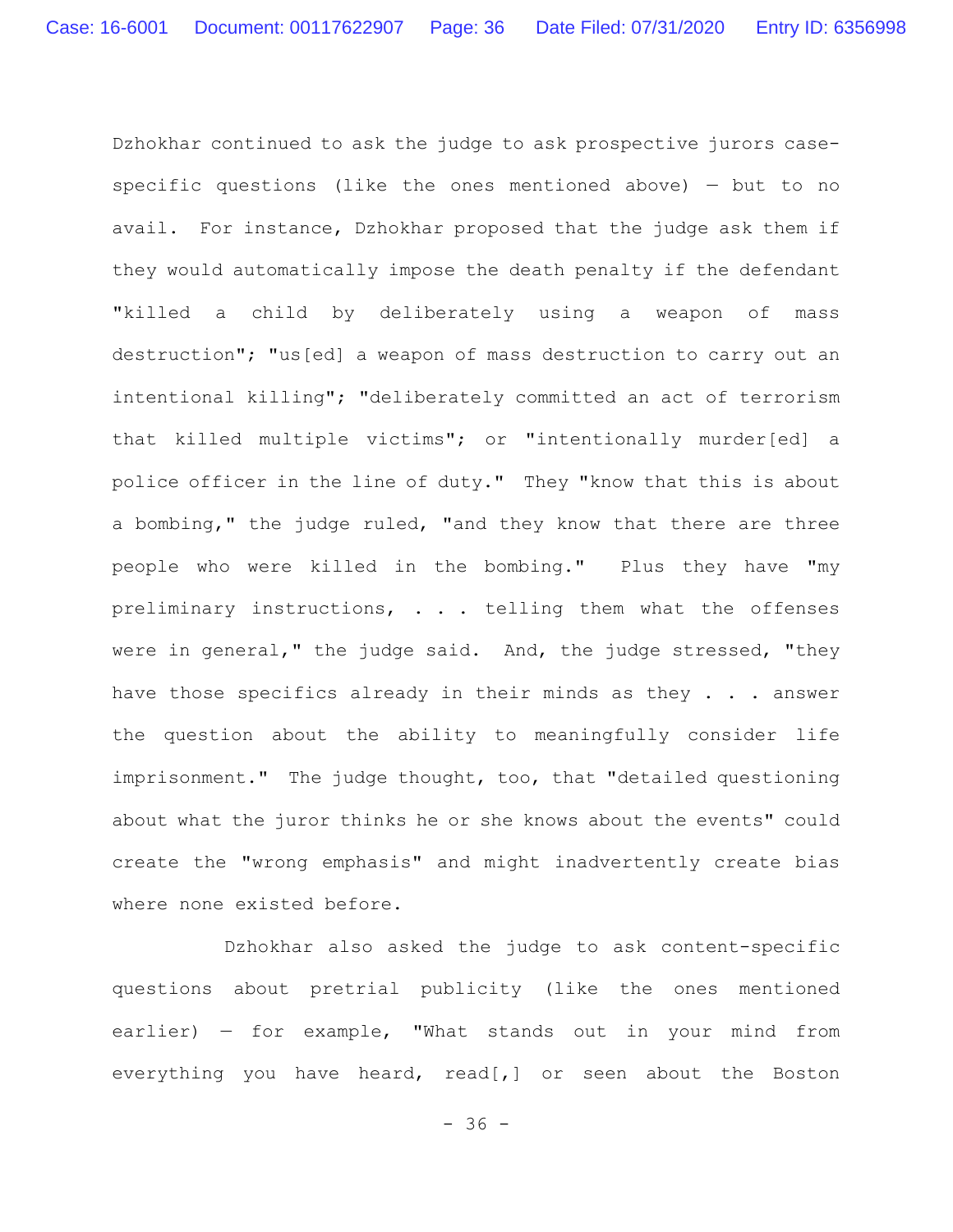Marathon bombing and the events that followed it?"19 But the judge rejected that request, saying that "[w]e have detailed answers in the questionnaire concerning  $\ldots$  exposure to the media"; that he saw no need to "repeat" questions "covered in the questionnaire"; and that he thought "digging for details . . . will not likely yield reliable answers."

Near the end of January 2015, #138 underwent individual voir dire. The judge reminded him that he had told "everyone to avoid any discussion of the subject matter of the case with anybody," though they "could talk about coming here, obviously, but . . . also [had] to avoid any exposure to media articles about the case." And the judge asked #138 if he had "been able to do that." "Yeah," #138 replied, "I haven't looked at anything" or "talked to anybody about it." The judge then turned to the subject of #138's Facebook use (presumably as a follow-up to #138's questionnaire answers). "What's the nature of your use of it," the judge asked, "[i]s it essentially personal, social-type things?" And #138 said, "Yeah." Asked by the judge if he "comment[ed] on public affairs or anything like that," #138

<sup>&</sup>lt;sup>19</sup> This was a paraphrase from a question in Skilling. See 561 U.S. at 371 (noting that the defendant there asked the district court to ask prospective jurors "'what st[ood] out in [their] minds' of 'all the things [they] ha[d] seen, heard or read about'" the company the defendant had worked for (alterations in original)).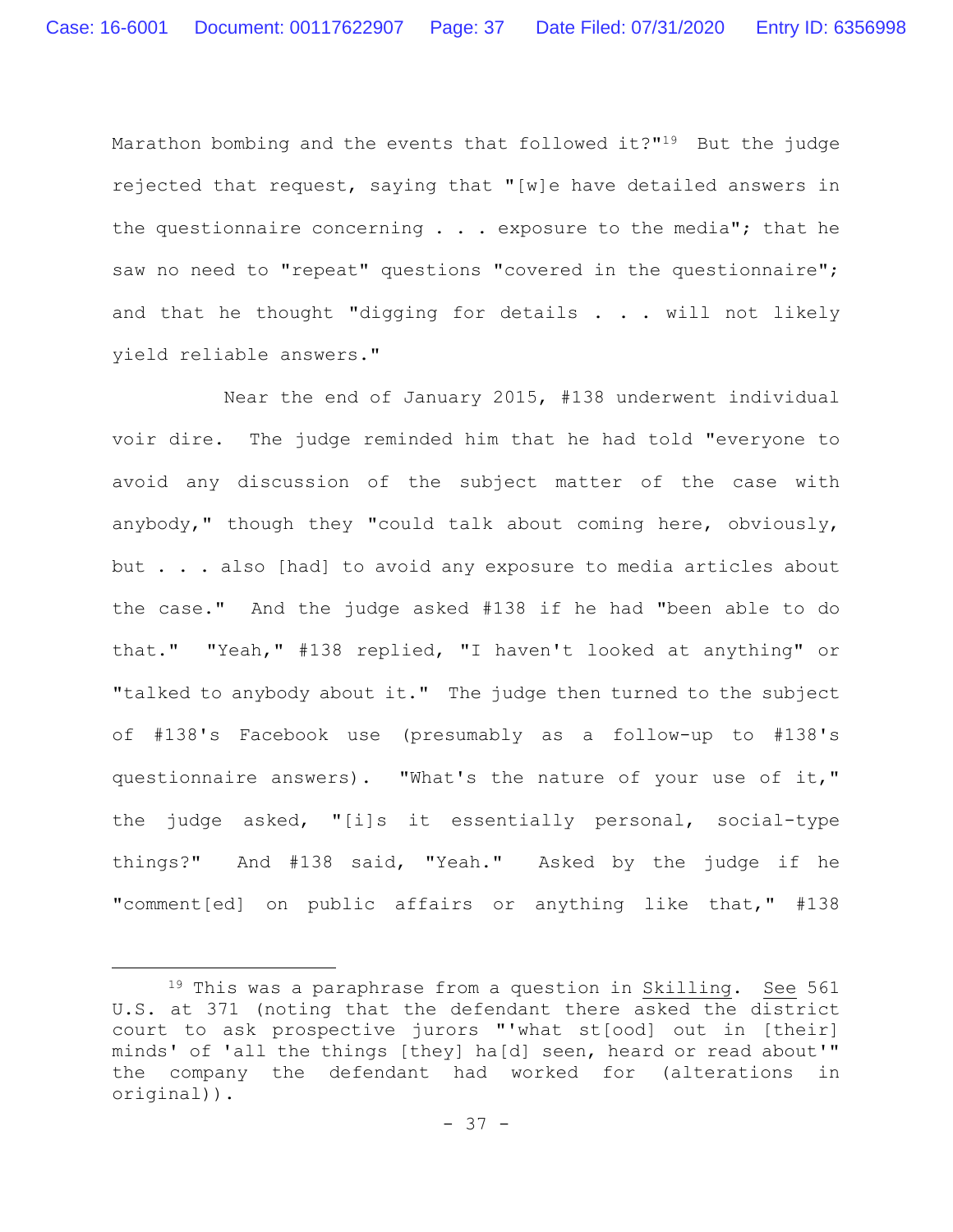answered, "Yeah, I see what my friends are doing and comment on that." Which prompted the judge to ask if anyone was "commenting about this trial"  $-$  to which #138 replied, "No."

The same day as #138's individual voir dire, Dzhokhar filed a third venue-change motion. Highlighting statistics based on questionnaire answers, he noted (among other arguments) that out of a pool of 1,373 prospective jurors, 68% thought he was "guilty, before hearing a single witness or examining a shred of evidence at trial," and 69% "have a self-identified connection or expressed allegiance to the people, places, and/or events at issue in the case." "Stronger" evidence "of presumed prejudice in Boston is difficult to imagine," he wrote. And as far as he was concerned, "[g]iven the extent of prejudice and personal connections," the judge could not count on voir dire to get "a jury that is both actually impartial and preserves the appearance of impartiality."

Disagreeing with Dzhokhar, the government argued (among other assertions) that Dzhokhar's own survey showed "that nearly 100% of respondents in Springfield, New York City, and Washington, D.C. said they had been exposed to publicity about this case." That makes sense, the government added, because "[t]he bombings and their bloody aftermath" made national and international news. And, the government emphasized, the percentage of people who believe Dzhokhar is guilty is greater in those locales than in the

- 38 -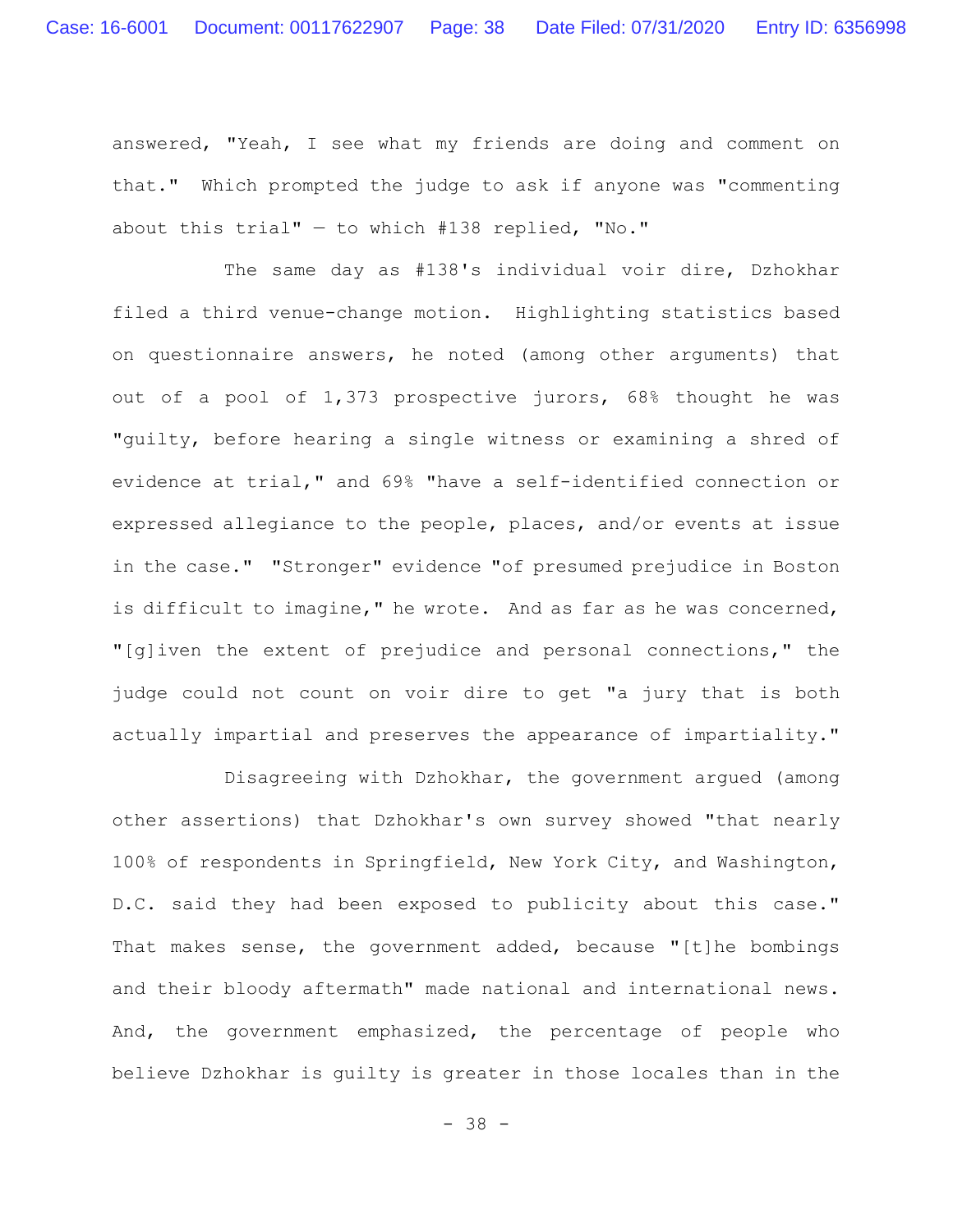Eastern Division (according to the jury questionnaire responses): "84% in Springfield, 92% in New York City, and 86% in Washington, D.C." Also, according to the government, "of the 68% of potential jurors in this case who have formed an opinion that [Dzhokhar] is guilty, fully 60% said they could set aside that opinion and decide the case solely on the [trial] evidence." So as the government saw it, the questionnaires and voir dire could protect Dzhokhar's right to an impartial jury.

Before the judge ruled on the motion, Dzhokhar filed a second mandamus petition with us in early February 2015. But individual voir dire still continued. During her turn — and responding to questions from the judge (who was following up on her questionnaire answers)  $-$  #286 disclosed that she used Facebook, Instagram, and Twitter "just [for] social" purposes. "I watch TV," she explained, "and kind of tweet while I'm watching TV with other people that are watching the same programs that I'm watching." And she implied that she had not been "locked down" with her family — saying that while at work on April 19, she "jok[ed]" with her boss that she had to go home. "I live in Boston," she said, "and Boston was on lockdown. I'm, like, I have to go home. We're on lockdown." Defense counsel then asked her if any family or friends had talked with her "about the Marathon bombing[s] . . . [o]r any of the events of that week." "[M]aybe

- 39 -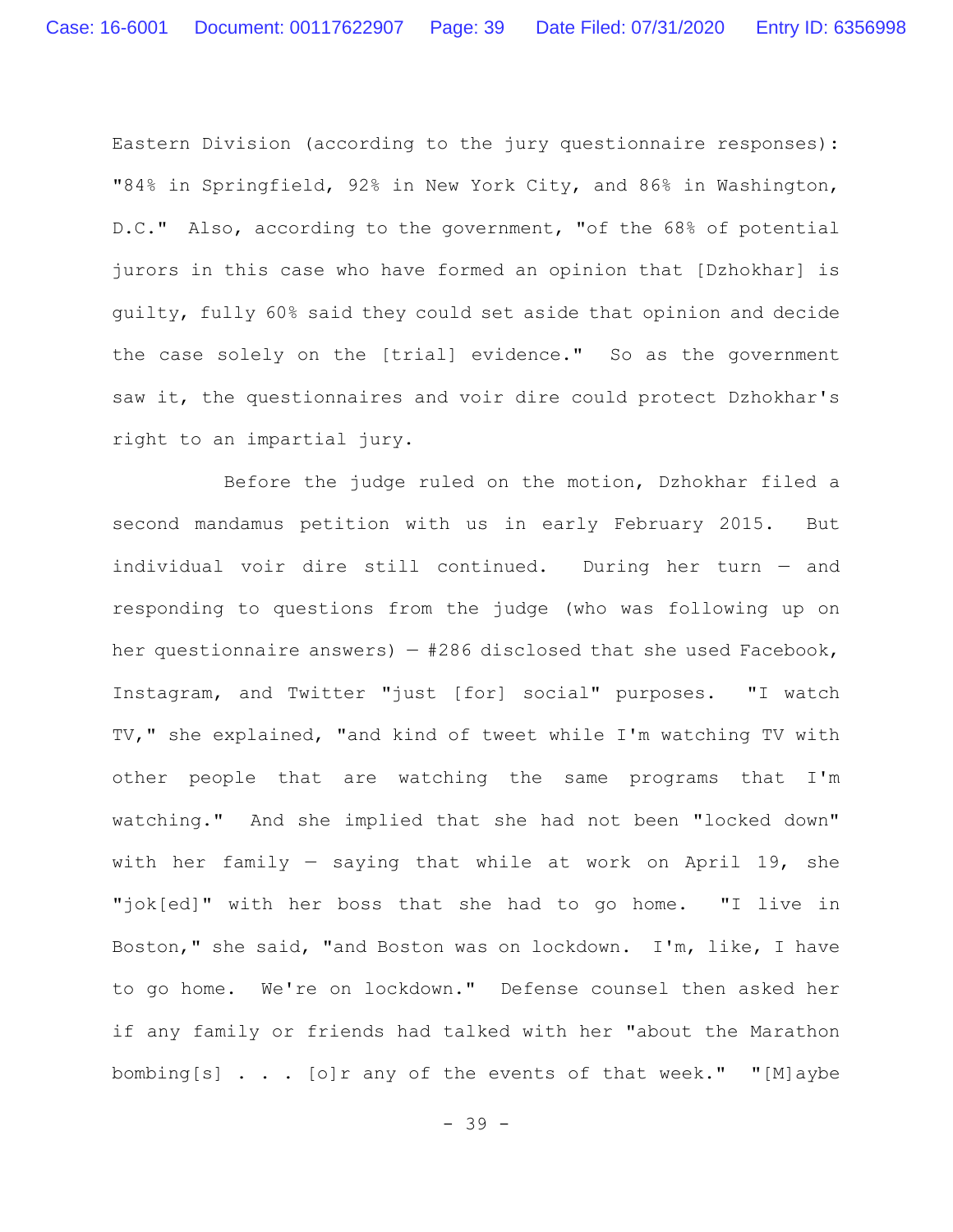in general or something but not really," she said. Dzhokhar's lawyer then asked, "Can you tell us what stands out in your mind that you read" about the case? But the government objected. And the judge sustained the objection.

A day later, with Dzhokhar's mandamus petition still pending, the judge denied Dzhokhar's third venue-change motion — "for reasons both old and new." We focus here on the judge's new reason. Conceding both that "[c]hecking a box" on a questionnaire "may result in answers that appear more clear and unambiguous than the juror may have intended or than is actually true," and that handwritten "answers" frequently "can . . . be unclear, inapposite, or incomplete," the judge concluded that the voir dire underway was "successfully identifying potential jurors who are capable of serving" fairly and impartially.

A week after the judge's ruling, #355 was individually voir dired. #355 said that he did not think that his work as a criminal lawyer would affect his impartiality. "[I]f asked to vote on" the death penalty," he explained, "I would probably vote against it because of my belief that it is overused." But he later added that "[i]f, after hearing the [judge's] instructions, and if I believed it . . . fit into one of those rare cases where I believed the death penalty should be imposed, having understood the law as given to me, then  $\ldots$  . I could vote to impose the death

 $- 40 -$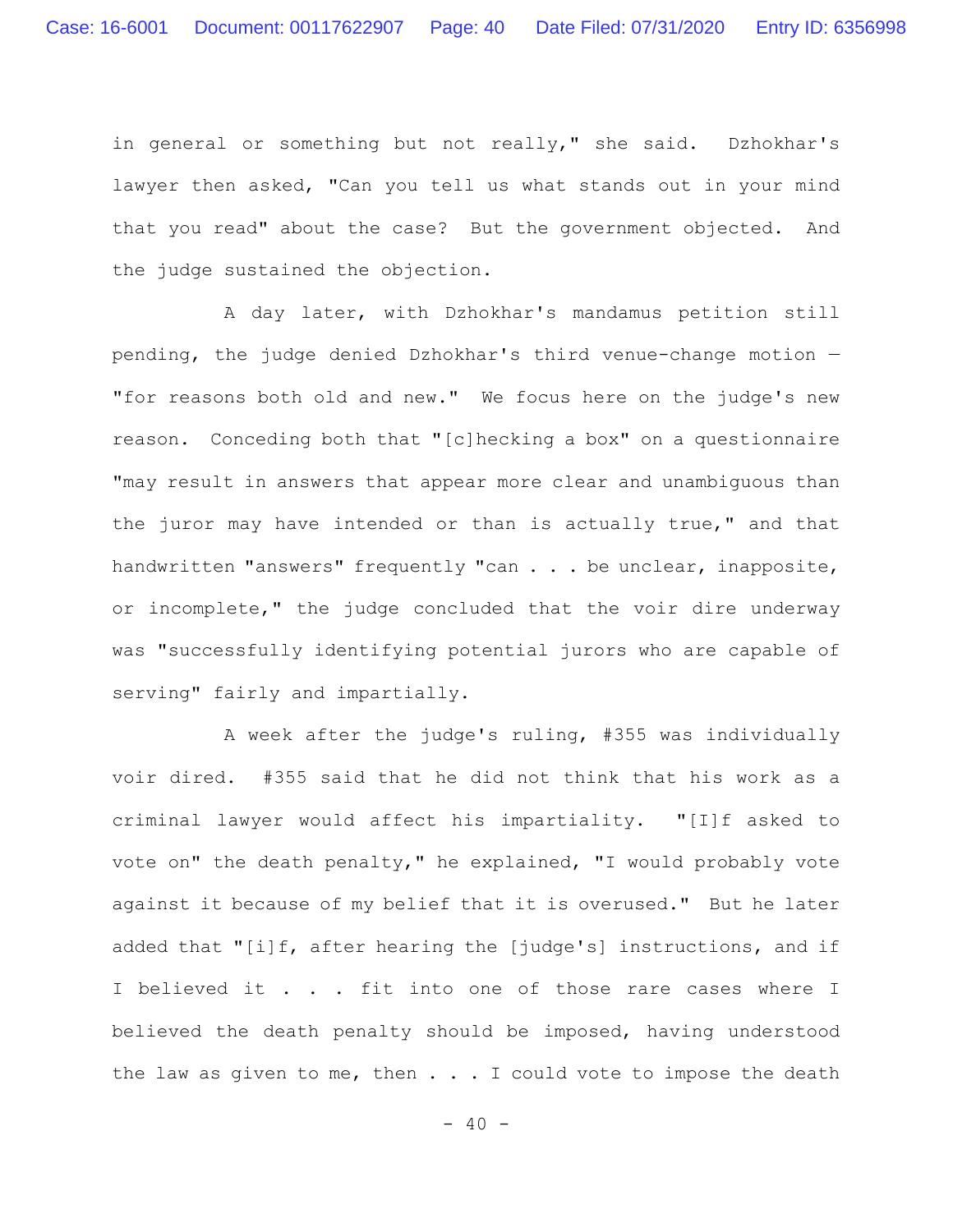penalty." Asked by the government whether he could "imagine any case that [he] would think is appropriate for the death penalty," #355 said, "I think Slobodan Milosevic was close, if not a prime example."20 Asked by the defense whether he could "actually vote to impose" the death penalty in an appropriate case, #355 stated, "I think I could." "Are you pretty confident of that answer?" the defense asked. "Yes," #355 replied.

The government moved to strike #355 "for his bias" as a criminal defense lawyer and "for his death penalty answers." To the government's way of thinking, #355 was "substantially impaired" because "the only time . . . he could think that he could impose the death penalty would be in a case of genocide." The defense opposed the motion, pointing out that #355 said he could "make a decision" to impose the death penalty "in a given set of facts." The judge granted the motion, however. "I would not exclude [#355] because of his . . . criminal defense work," the judge noted. But relying on his "sense of him," the judge concluded that #355 was not adequately "open to the possibility of the death penalty"  $-$  especially given "the genocide issue," which made #355's "zone of possibility . . . so narrow" that he was

<sup>20</sup> A former president of Serbia, Milosevic led a campaign of genocidal aggression during the Balkan wars of the 1990s. See Slobodan Milošević, Wikipedia (last visited July 23, 2020), https://en.wikipedia.org/wiki/Slobodan\_Milo%C5%A1evi%C4%87.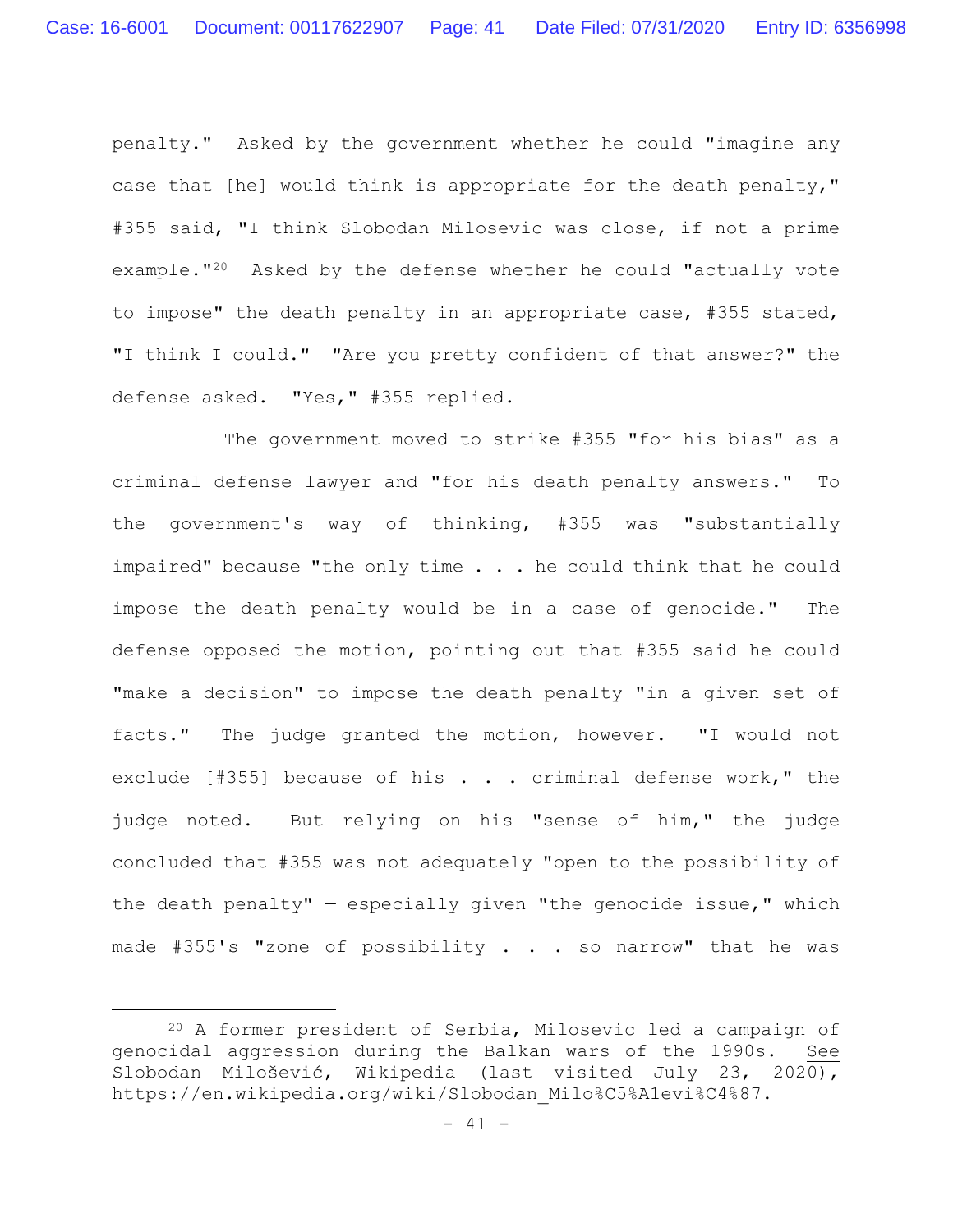"substantially impaired." All in all, the judge was not convinced that #355 "was going to be truly open in the way that would be necessary."

In the last week of February 2015, the judge provisionally qualified 75 prospective jurors — a group that included #138 and #286. The judge ended up excusing 5 of the 75 for hardship. And it was from this group of 70 that the parties would choose a jury.

That same week, a divided panel of this court denied Dzhokhar's second mandamus petition because he had not shown a clear and indisputable right to a venue change (which is what he had to show to get mandamus relief). See Tsarnaev II, 780 F.3d at 15, 19-20. To give one of the panel majority's reasons: Although Dzhokhar argued that we had to "presume prejudice for any jury drawn from the Eastern Division of Massachusetts," the panel majority found that "his own statistics reveal that hundreds of members of the [jury pool] have not formed an opinion that he is guilty" — and "[t]he voir dire responses have confirmed this." Id. at 21. The panel majority also believed that a rigorous and thorough voir dire would secure an impartial jury. See id. at 21- 24.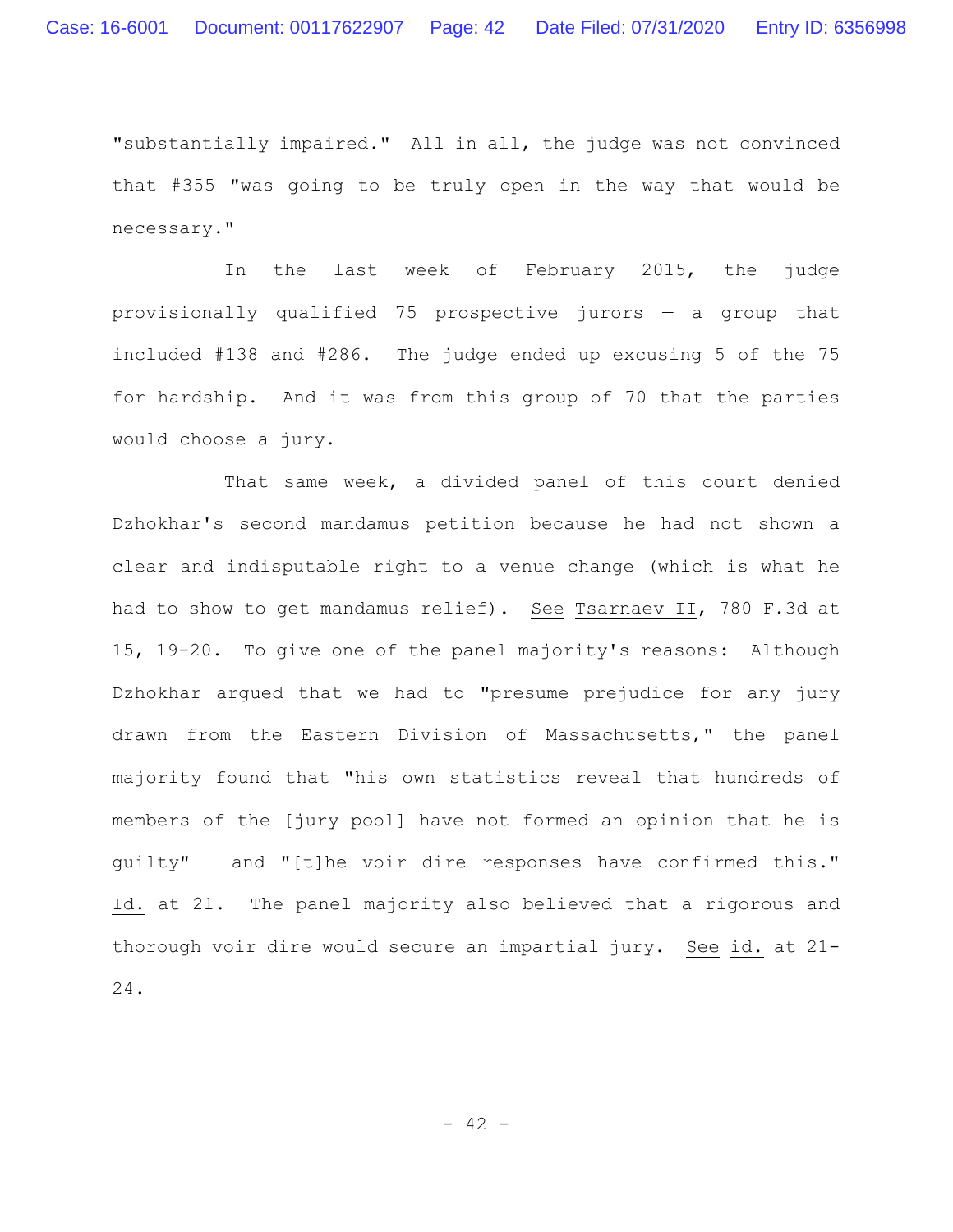Motions to Excuse #138 and #286, Fourth Venue Motion, and Peremptory Strikes

On the same day Tsarnaev II came down, Dzhokhar filed motions to strike #138 and #286 for cause from the provisionally qualified jury pool — motions premised on alleged newly discovered information.21

In his motion against #138, Dzhokhar claimed that he had just learned that #138 "was dishonest . . . about comments on Facebook" and had defied the judge's "instructions" within mere "hours of receiving them." For support, he pointed to the following:

- On the day #138 went to court to complete his juror questionnaire, he posted on Facebook, "Jury duty....this should be interesting...couple thousand people already here."<sup>22</sup>
- Two of his Facebook "friends" responded. One said, "How'd you get stuck going to Boston?" The other said, "Did you get picked for the marathon bomber trial!!!??? That's awesome!"

<sup>21</sup> Dzhokhar says in his brief to us that "the defense exercised diligence in investigating the 1,373" potential jurors, "scour[ing]" their "social media profiles" as best they could, given the other "extraordinary demands" on his lawyers' time — "including the ongoing jury selection process, discovery review, litigation of pre-trial motions, and trial preparation."

 $22$  In our quotations from the posts, we use the spelling, grammar, and punctuation that appear in the original messages.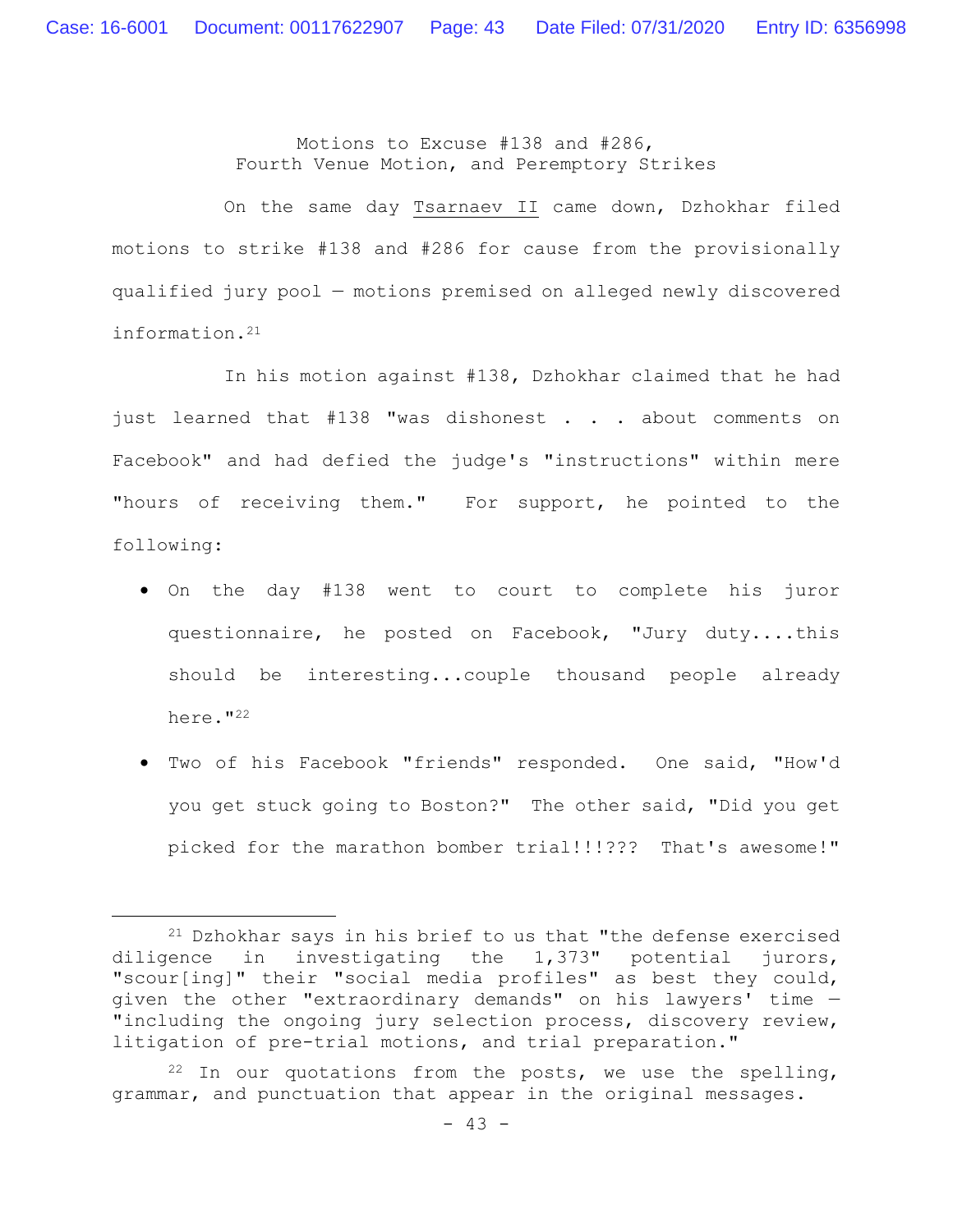#138 replied, "Ya awesome alright haha there's like 1000s of people."

- Over the next few hours, people left more comments, saying things like, "If you're really on jury duty, this guys got no shot in hell" and "They're gonna take one look at you and tell you to beat it."
- Despite hearing the judge's preliminary warnings "not to discuss anything else, or allow anyone else to discuss with you anything else until you have been excused," not to "communicate about this case or allow anyone to communicate about it with you by phone, text message, Skype, email, social media, such as Twitter or Facebook," *etc.* — #138 returned to the Facebook thread later that day and posted, "Shud be crazy [Dzhokhar] was legit like ten feet infront of me today with his 5 or 6 team of lawyers...can't say much else about it tho...that's against the rules." His Facebook friends responded, "Whoa!!"; "Since when does [#138] care about rules?"; and "Play the part so u get on the jury then send him to jail where he will be taken care of." #138 replied, "When the Feds are involved id rather not take my chances...them locals tho...pishhh ain't no thaang." "Yea super careful," a Facebook friend wrote back, "bc should you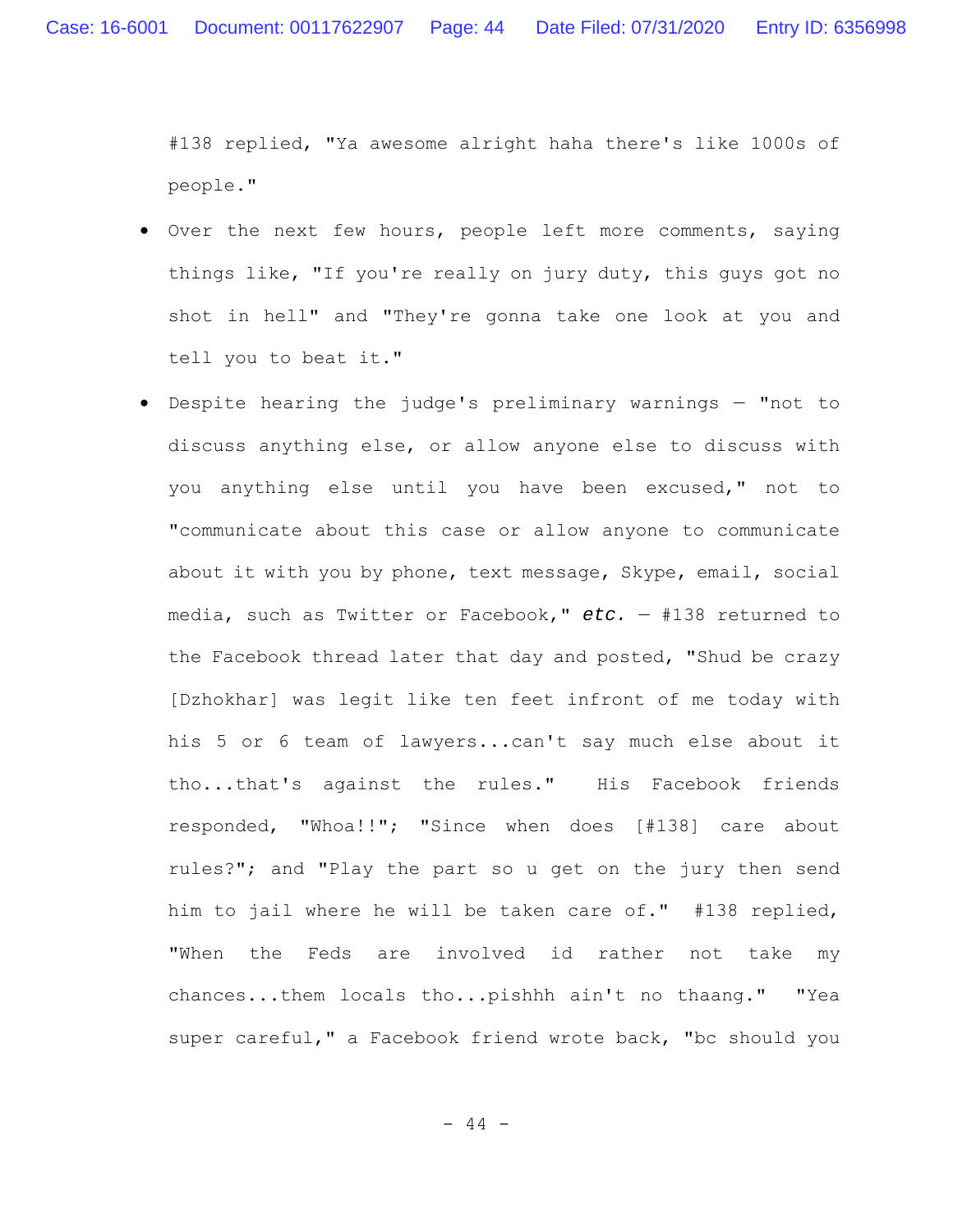get picked any mention of anything can get you booted or call for mistrial."

Dzhokhar argued that these actions by #138 showed "a willingness to flout the rules, a lack of maturity, and a failure to appreciate the seriousness of these procedures." So he asked the judge to "excuse[]" #138 "for cause."

Dzhokhar's motion against #286 claimed that "[a]fter her voir dire questioning," he discovered information about #286's social media "postings at the time of the Boston Marathon Bombings and their aftermath" that undermines "her juror questionnaire" answers. He emphasized the following:

- On the day of the bombings, #286 tweeted, "Need something to make you smile and warm your heart after today's tragedy at #BostonMarathon, take a look at #BostonHelp." About Martin Richard, she tweeted, "Little 8yr old boy that was killed at marathon, was a Savin Hill little leaguer :-( RIP little man #Dorchester #bostonmarathon." #286 was from Dorchester too (Dorchester is a neighborhood in Boston).
- During the shelter-in-place situation, #286 tweeted that she was "locked down" with her family, adding, "it's worse having to work knowing ur family is locked down at home!! Finally home locked down w/them #boston."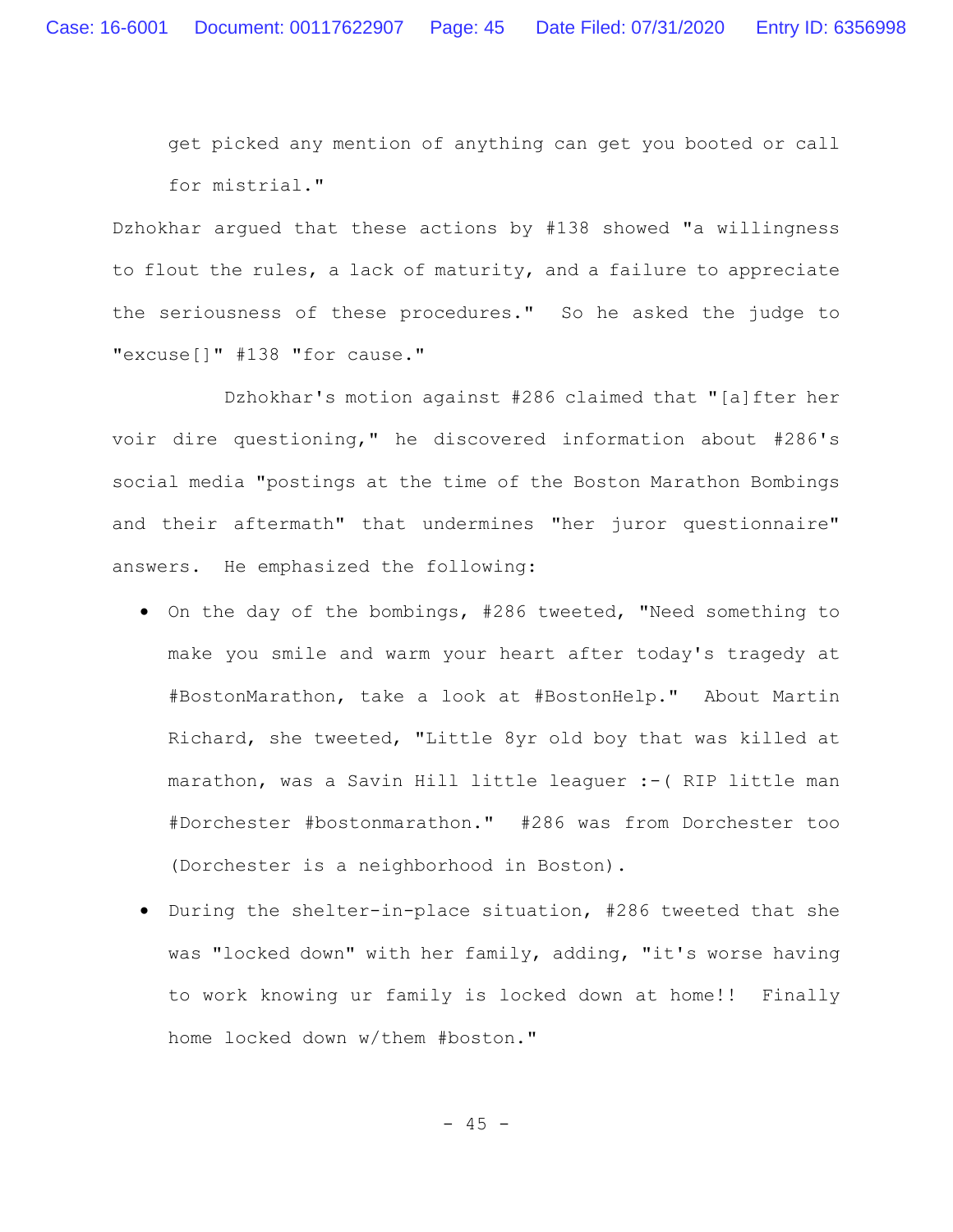- After Dzhokhar's capture, #286 retweeted expressions of celebration — including a tweet that said, "Told y'all. Welcome To Boston The City Of CHAMPS! We get our shit DONE! #BostonStrong." Another of her retweets said, "Congratulations to all of the law enforcement professionals who worked so hard and went through hell to bring in that piece of garbage." And another of her retweets read, "Monday started in celebration and ended in tragedy. Today began in tragedy and ended in celebration. You can't keep us down. #BostonStrong."
- Over the following year, #286 retweeted additional posts about the victims — including retweets of a photo of Martin Richard's sister singing the national anthem at Fenway Park (home to the Boston Red Sox), a photo of Martin's older brother running the Boston Athletic Association Youth Relay Race in 2014, and photos of officers Sean Collier and Richard Donohue at their police academy graduation (the caption over the photos read, "Please keep both in your prayers").

Dzhokhar contended that #286's tweets and retweets showed "a community allegiance that is certain to color her view of the case," making her claim that she could fairly and impartially "consider life versus the death penalty at trial exceedingly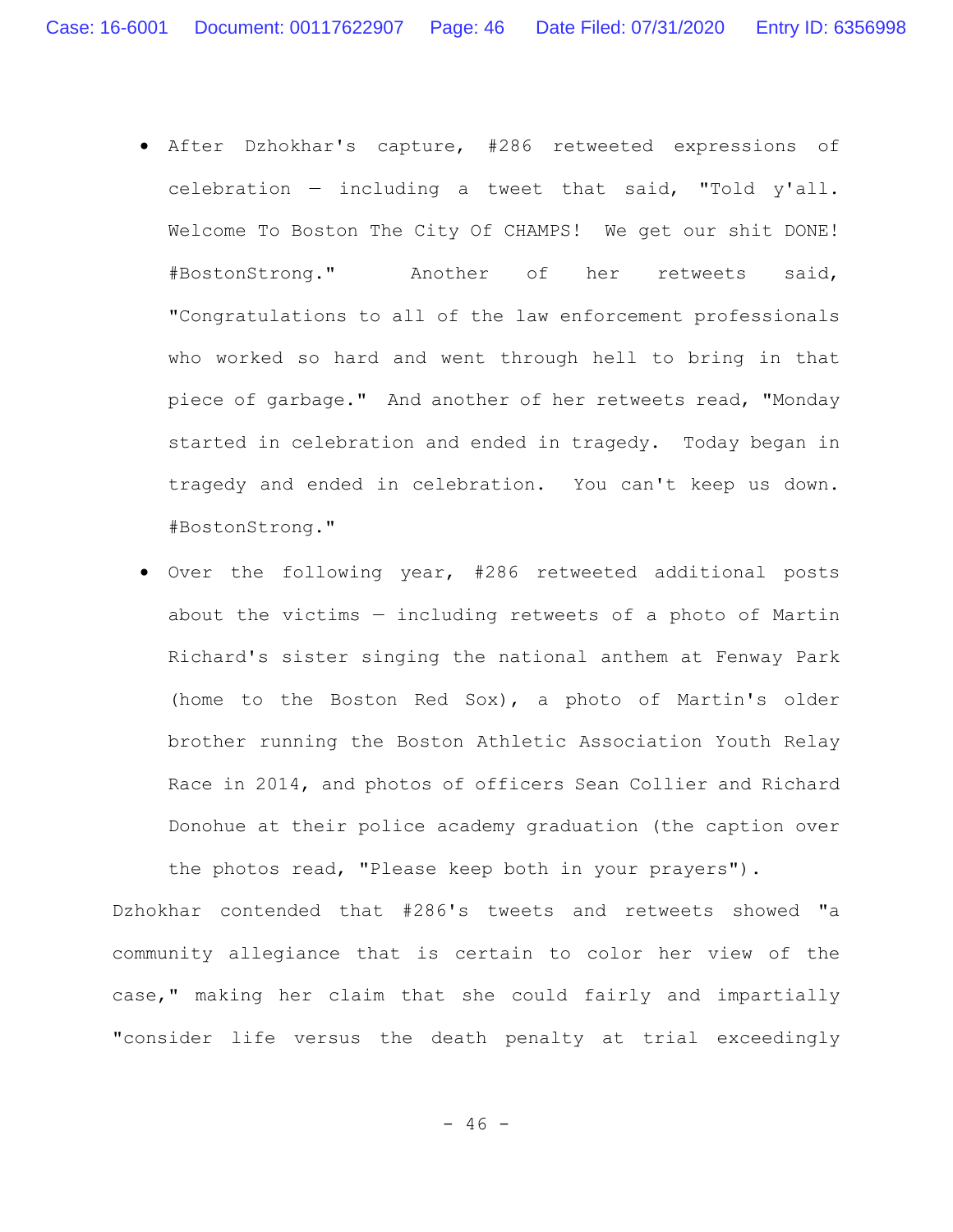suspect." So he asked the judge to "excuse[]" #286 "for cause" or "recall[]" her "for follow-up questioning."

In a memo opposing Dzhokhar's motions, the government called his challenges to #138 and #286 untimely because he did not object when the judge provisionally qualified them. And that untimeliness, said the government, could not be excused based on newly discovered evidence because the motions relied on "social media postings . . . that predated voir dire, often by years." On the merits, the government asserted that #138 did not disobey the judge's instructions by "simply reporting that [Dzhokhar] was ten feet in front of him at one point and had a team of five or six lawyers" (though the government did not address how #138 told the judge during individual voir dire that his Facebook friends were not "commenting" on the "trial"). And as for #286, labeling her tweets and retweets "innocuous," the government argued that she "may well not have considered 'tweeting' (or especially 'retweeting') a photograph to be the same as 'comment[ing] on this case in a letter to the editor, in an online comment or post, or on a radio talk show'" (the government made no mention of her "piece of garbage" retweet or her being "locked down" with her family, however).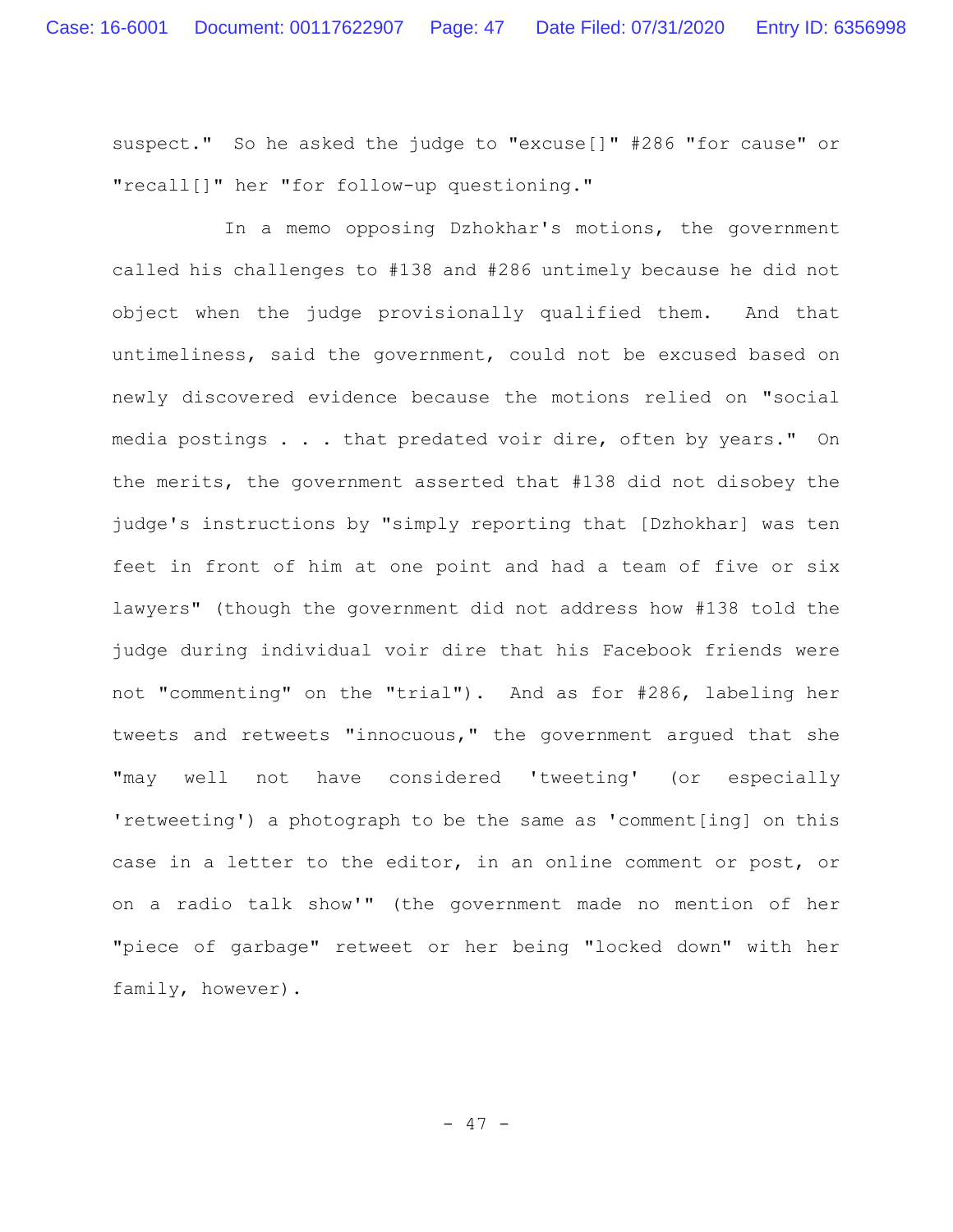The judge orally denied Dzhokhar's motions at a conference the first week of March 2015. "I reviewed the jury questionnaires," the judge said, and the voir dire

transcripts. First of all, I agree with the government that the objections are late and it is  $-$  we have a procedure. We have done it with some care and taken the time to do it. And I think the time to raise the issues was in the course of that process and not thereafter. So I am not inclined  $-$  and will not  $-$  reopen the voir dire for late discovery matters that could have been discovered earlier.

Continuing on, the judge added that he found Dzhokhar's objections "largely speculative." "There are various possible explanations," he said,

and none of them is  $\ldots$  serious enough to warrant changing our provisional qualification, and in particular, none of the issues that were raised seem . . . to suggest the presence of a bias that would be harmful to jury impartiality in this case. They're collateral matters about things, they are — people close to them may have done, but none of them speak to actual bias in the case. So we leave the roster as it is.

Around this time  $-$  early March 2015  $-$  the defense filed a fourth venue-change motion — essentially arguing that of the 75 provisionally qualified jurors, 42 "self-identified . . . some connection to the events, people, and/or places at issue in the case"; 23 "stated . . . that they had formed the opinion that [Dzhokhar] 'is' quilty, with . . . 1 . . . of those . . . 23 stating . . . that he would be unable to set aside that belief"; and that 48 "either believe that [Dzhokhar] is guilty, or have a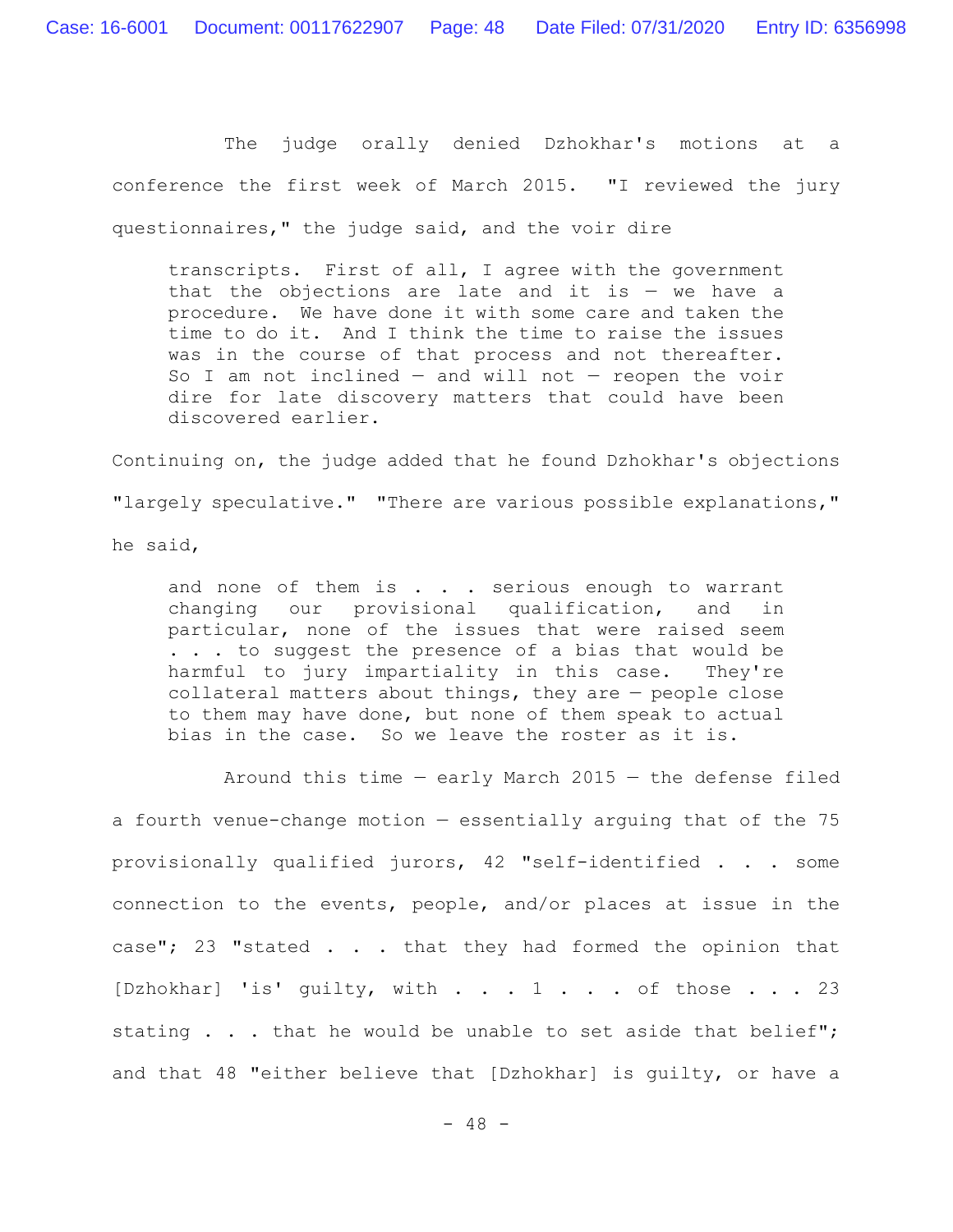self-identified connection, or both." The government opposed, contesting (among other things) the defense's statistical methodology.

While that motion was pending, the defense used all 20 of its peremptory strikes, see Fed. R. Crim. P. 24(b)(1), but did not strike #138 or #286 (the judge denied the defense's request for 10 more peremptories).<sup>23</sup> The government used all of its peremptory challenges too. Both #138 and #286 got on the jury (#286 ultimately served as the jury foreperson). Of the 12 jurors seated by the judge, 9 got there without disclosing the specific content of the media coverage they had seen<sup>24</sup> – recall how the judge rejected the defense's efforts to learn not just *whether* prospective jurors had seen media coverage of this case but *what specifically* they had seen. And of those 9, 4 believed based on pretrial publicity that Dzhokhar had participated in the bombings.

<sup>23</sup> A peremptory challenge is defined generally as "[o]ne of a party's limited number of challenges that do not need to be supported by a reason unless the opposing party makes a prima facie showing that the challenge was used to discriminate on the basis of race, ethnicity, or sex." See *Challenge*, Black's Law Dictionary (11th ed. 2019) (second definition).

 $24$  The defense asked one of the seated jurors what "st[ood] out in [her] mind, if anything, about this case from anything you've heard, seen." She replied, "The only thing that I definitely can remember from that time is probably after the fact when they showed the finish line." Another seated juror volunteered that she had watched "the shootout in Watertown" on TV. And another seated juror volunteered that she had seen "video evidence" and Dzhokhar's "being in the boat."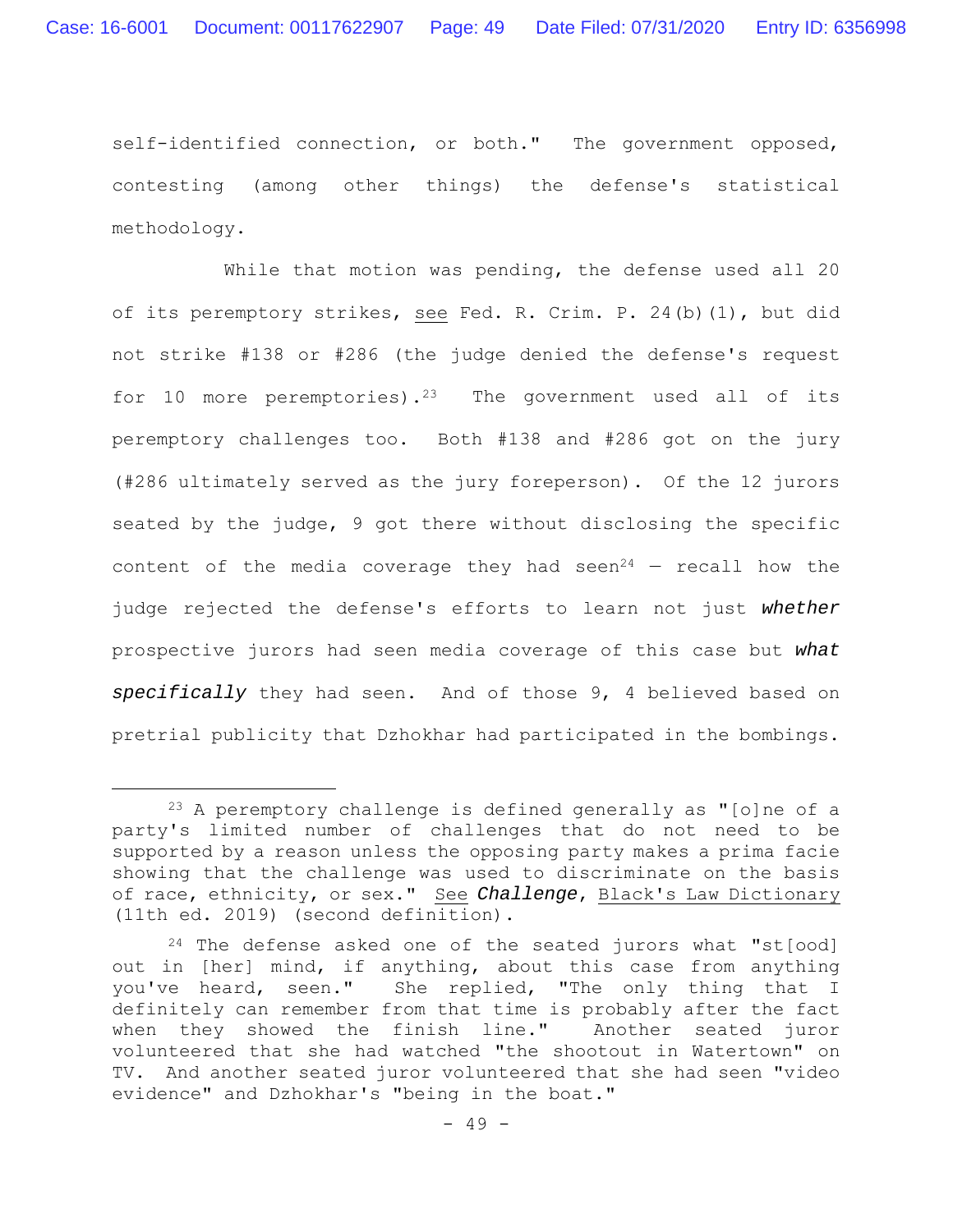But all 12 did say that they could adjudicate on the evidence as opposed to personal biases or preconceived notions.

On the first day of trial  $-$  also in early March 2015  $$ the judge orally denied the defense's pending venue-change request, without an on-the-spot explanation.

## *Basic Appellate Arguments*

Dzhokhar presents a raft of venue- and juror-selection claims on appeal.

Starting with venue, Dzhokhar contends that his trial in the district's Eastern Division violated his constitutional right to an impartial jury for either of two reasons: "The community's exposure to the bombings and ensuing pre-trial publicity . . . warranted a presumption of prejudice," or "the jurors' questionnaire and voir dire responses establish[ed] actual prejudice." Hoping to counter that claim, the government argues that "[p]rejudice should not be presumed in a venue with a population of almost five million and where more than half of the prospective jurors had either not prejudged guilt or had stated under oath that they could set aside their view that [Dzhokhar] was guilty." And the government also insists that the record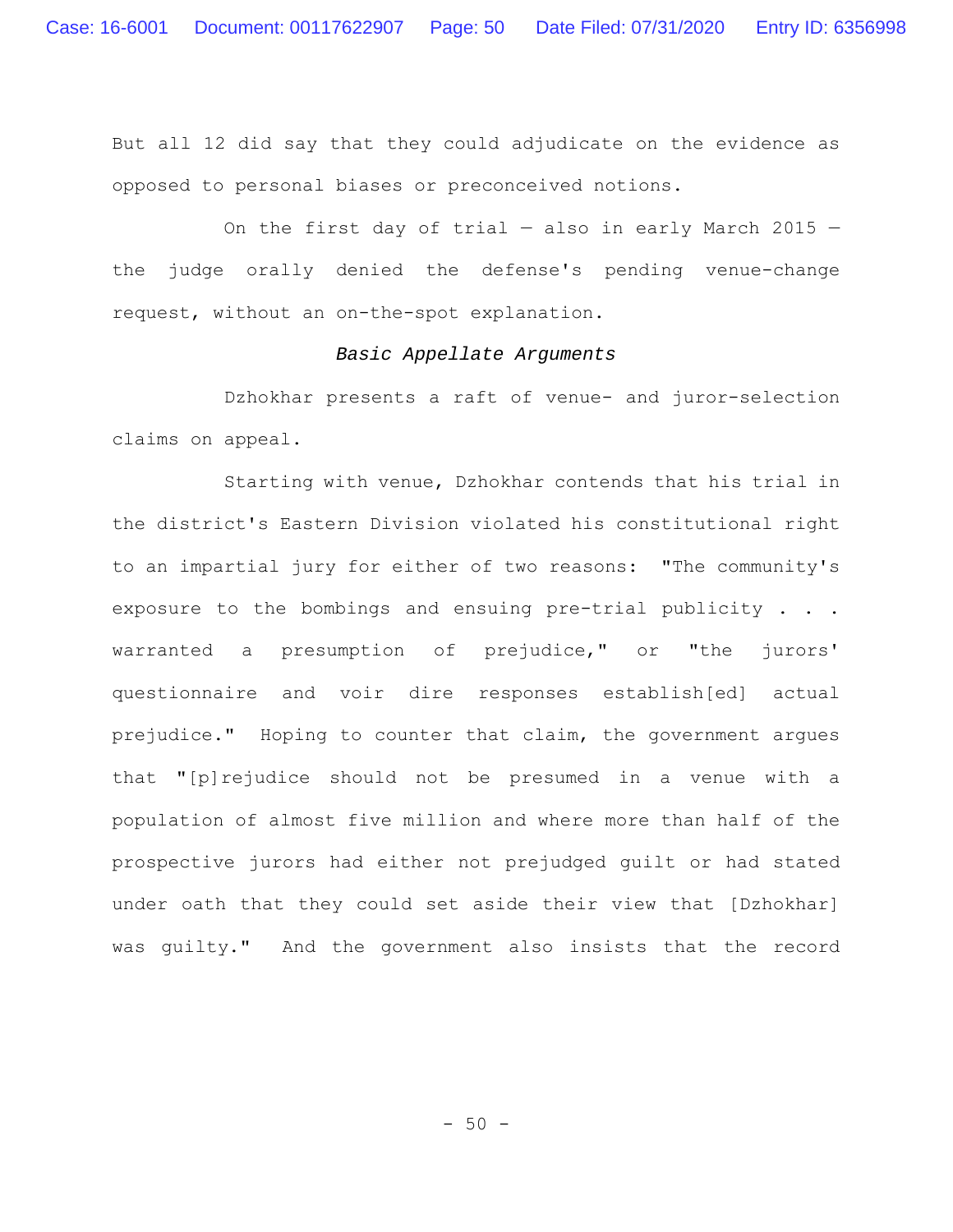nowhere shows that the pretrial publicity "actually biased" the potential or seated jurors.

From there, Dzhokhar argues that both #138 and #286 lied under oath during voir dire about their social-media postings. And, he says, by not striking them for cause, the judge robbed him of his constitutional rights to due process, an impartial jury, and a reliable sentencing decision. The government responds that even if #138 and #286 "had fully disclosed everything" that Dzhokhar says "they should have, they would not have been stricken for cause." Which is why the government thinks that Dzhokhar "cannot show entitlement to a new trial or an evidentiary hearing."

Dzhokhar then argues that the judge stacked the deck against him by excusing #355 based on the mistaken belief that #355's death-penalty views would have "substantially impaired" him in his ability to perform as a juror. Calling him "[a]n educated professional who had devoted" considerable thought to the question, Dzhokhar notes that #355 said that he could vote for the death penalty in the right case — despite his personal views on capital punishment. Conversely, the government contends that #355 "gave hesitant and carefully hedged answers about the death penalty," plus "was unable to think of any category of crimes beyond genocide where he believed the death penalty would be appropriate."

- 51 -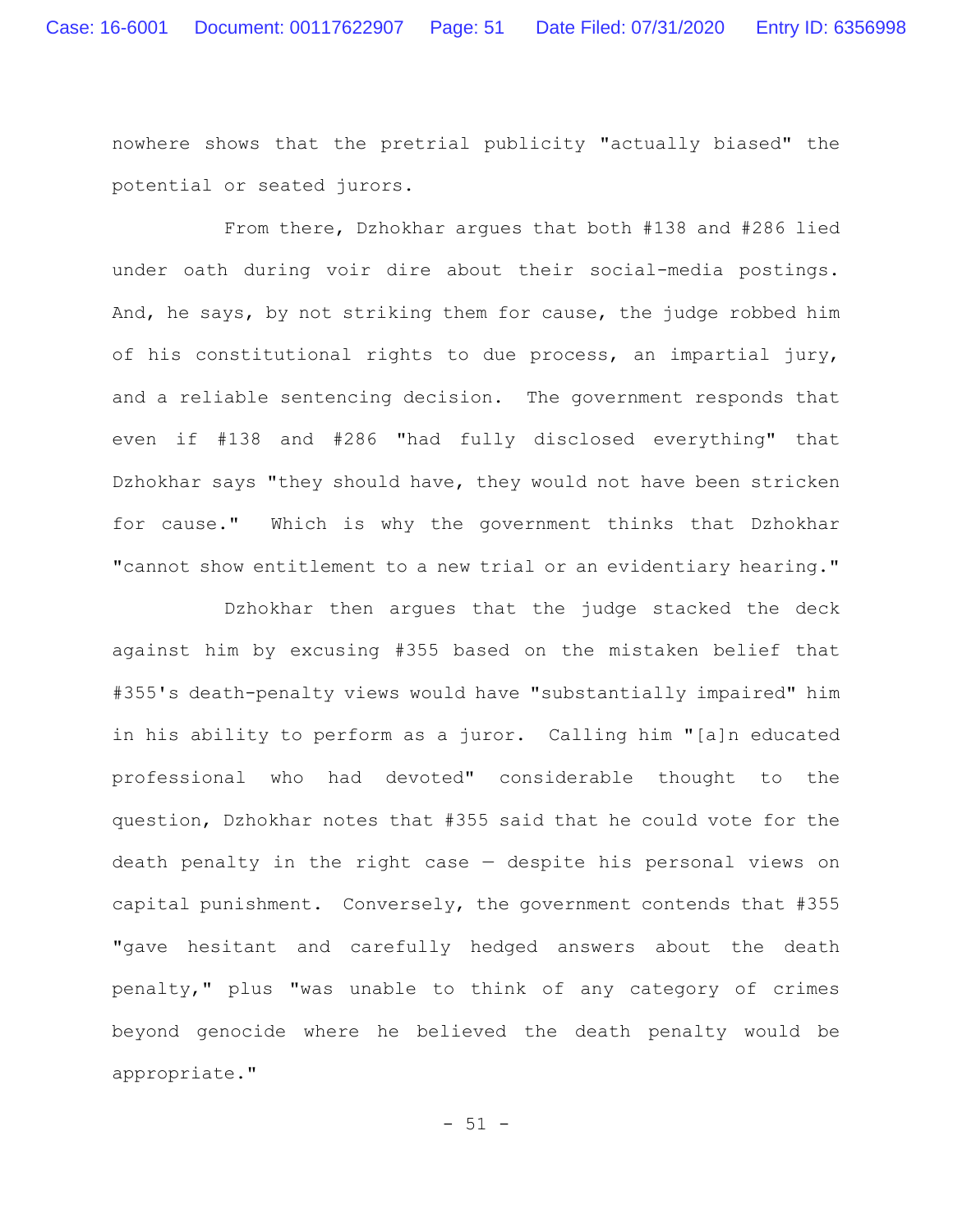Penultimately (at least for this part of this opinion), Dzhokhar faults the judge for "taking a crabbed view of Morgan." The nub of his complaint is, to quote his brief, that a faithful application of Morgan required the judge to ask prospective jurors "whether they could take into account mitigating evidence and consider a sentence of life imprisonment not just in the abstract, but in light of specific allegations in his case." Unpersuaded, the government sees no legal error under Morgan, because the suggested questions "were impermissible 'stakeout' questions" that basically asked potential jurors "to prejudge the appropriateness of the death penalty in this case without consideration of the [judge's] instructions or mitigating factors." And, the government adds, even if Morgan required the judge to tell prospective jurors about "certain case-specific facts," Dzhokhar's suggested questions were unnecessary because they already knew about the case's key facts from the judge's preliminary instructions and the juror questionnaire — "and they could have considered those facts when answering questions about their views on the death penalty."

Relying on Patriarca and its offspring, Dzhokhar lastly argues here that the judge erred in denying his request to ask potential jurors content-specific questions about "what they had seen, read, or heard about his case." The pretrial publicity, he

 $- 52 -$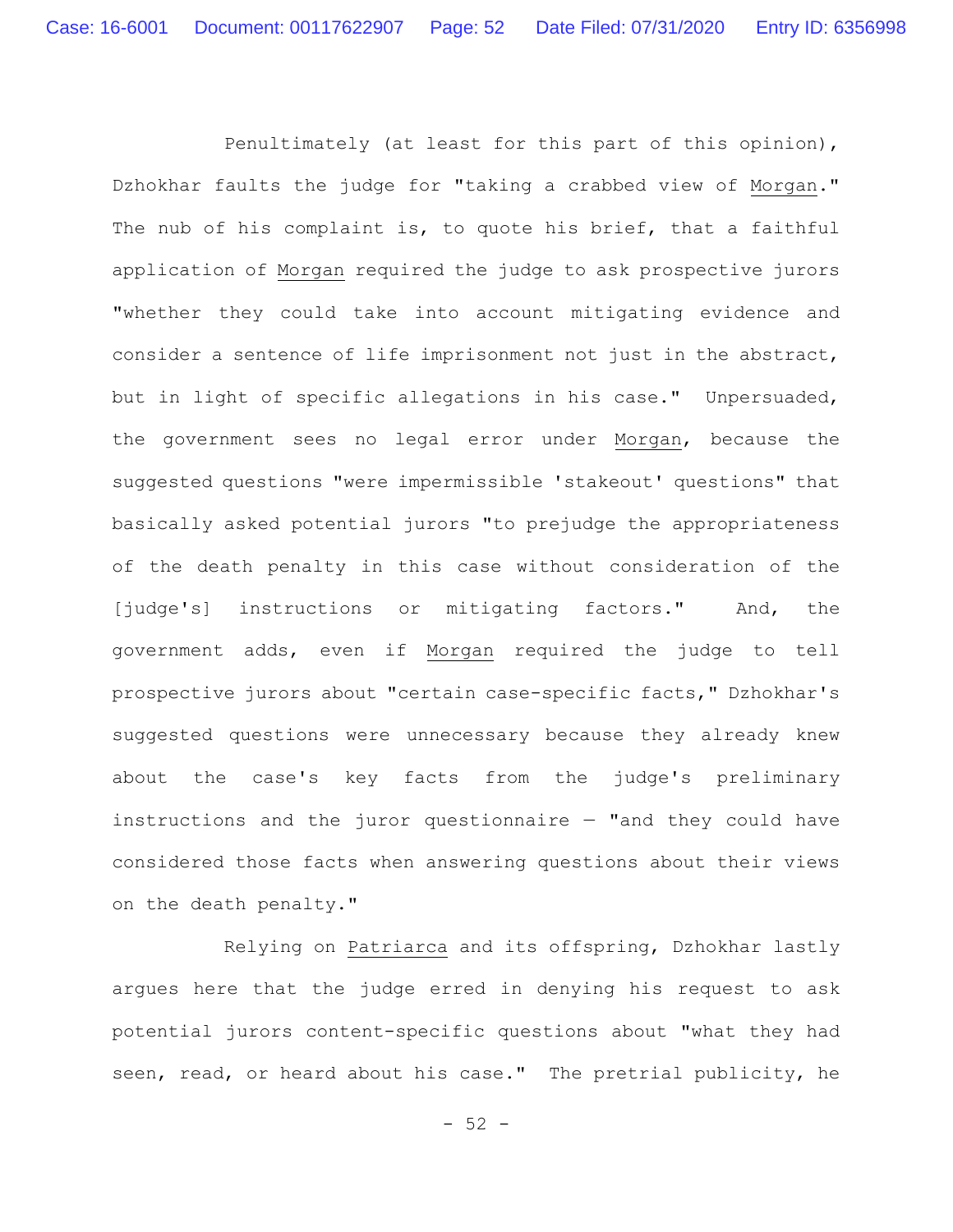writes (quoting Patriarca), created a "'significant possibility that jurors [had] been exposed to potentially prejudicial material'" and so "trigger[ed]" a "duty to inquire." Which, according to him, means that the judge had to ask "not just *whether* prospective jurors had seen media coverage of this case, but *what*, specifically, they had seen." And by not doing so, the judge (in Dzhokhar's words) produced "a jury biased by prejudicial publicity." Trying to meet this argument, the government — citing Mu'Min v. Virginia, 500 U.S. 415 (1991) — principally contends that Supreme Court precedent "reject[s] the claim that such an inquiry is required."

## *Analysis*

We start, as the parties do, with the judge's decision not to change venue — a decision that receives abuse-of-discretion review. See United States v. Casellas-Toro, 807 F.3d 380, 385 (1st Cir. 2015). Anyone alleging an abuse of discretion faces an uphill climb. See generally United States v. Rivera-Carrasquillo, 933 F.3d 33, 44 (1st Cir. 2019) (explaining that a judge abuses his discretion "if no reasonable person could agree with the ruling"), cert. denied, No. 19-7879 (Apr. 20, 2020). And that is certainly true when a party asks us to critique a denial of a motion grounded on alleged jury partiality, because — as no less an authority than the Supreme Court has said  $-$  "[i]n reviewing

 $- 53 -$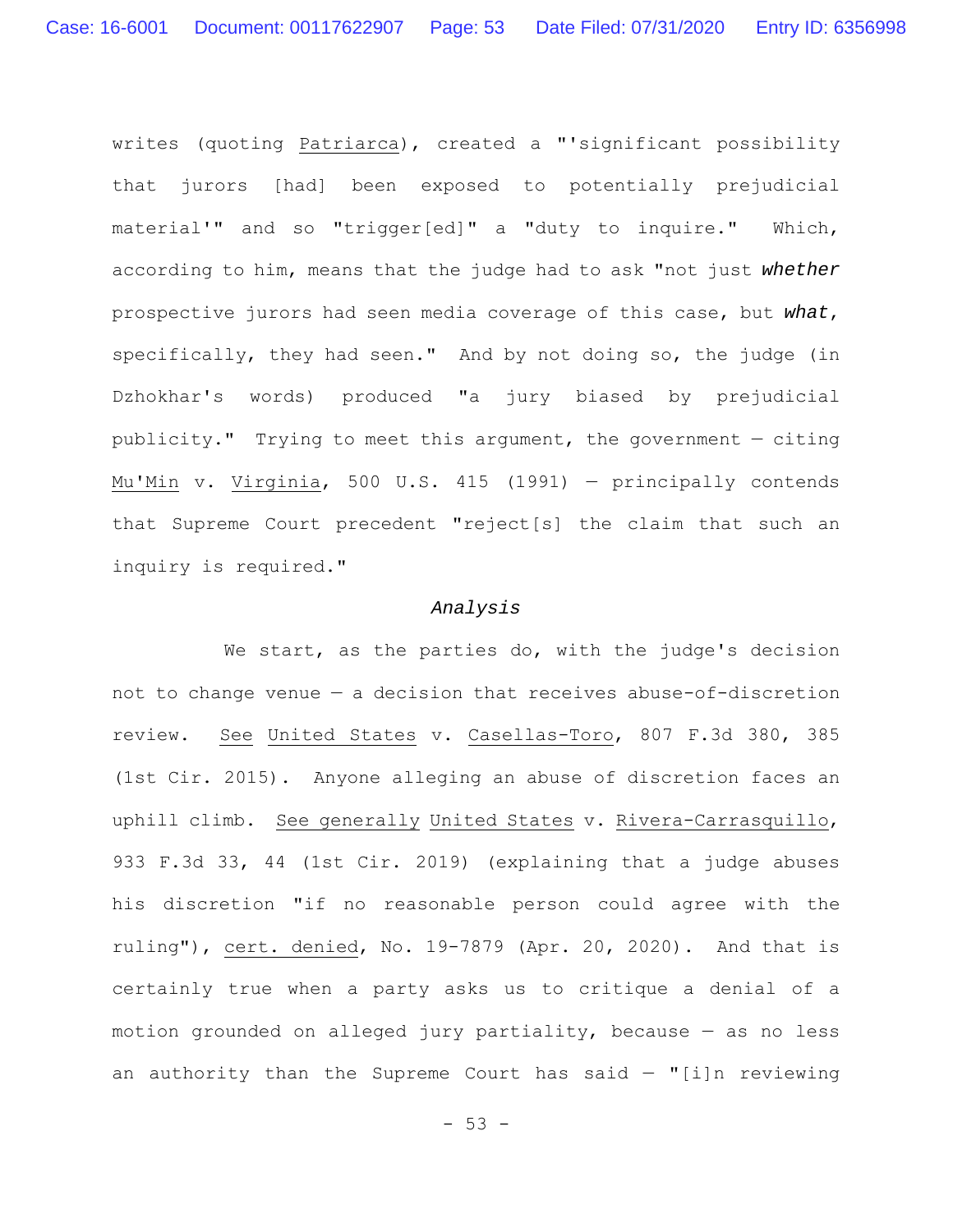claims of this type, the deference due to district courts is at its *pinnacle*." Skilling, 561 U.S. at 396 (emphasis added).

Two of us find serious points against Dzhokhar's venuechange arguments.

First, the polling data shows that many in Boston were undecided about whether Dzhokhar should receive death — even after all the publicity. The defense expert's own survey data revealed that only 36.7% of people in Boston favored the death penalty for Dzhokhar before the trial, leaving 63.3% undecided or leaning against death. Since the Eastern Division has a population of about five million, that leaves several million people (even minus children, *etc.*) open to a life sentence despite all the publicity. The data from the voir-dire questionnaire is even more telling, showing that only 23% of the prospective-juror panel had formed an opinion that Dzhokhar should die — and just 16% held that view and said they could not be convinced otherwise. This means that of the 1,373 potential jurors, over 1,000 of them had not predetermined that death was the right sentence.

Second, the same polling data shows public awareness and attitudes were not materially different in, for example, Springfield or New York City. In Springfield, 51.7% said Dzhokhar was "definitely guilty" and 32.2% said he was "probably guilty" based on the pretrial publicity, compared with 47.6% and 44% in

- 54 -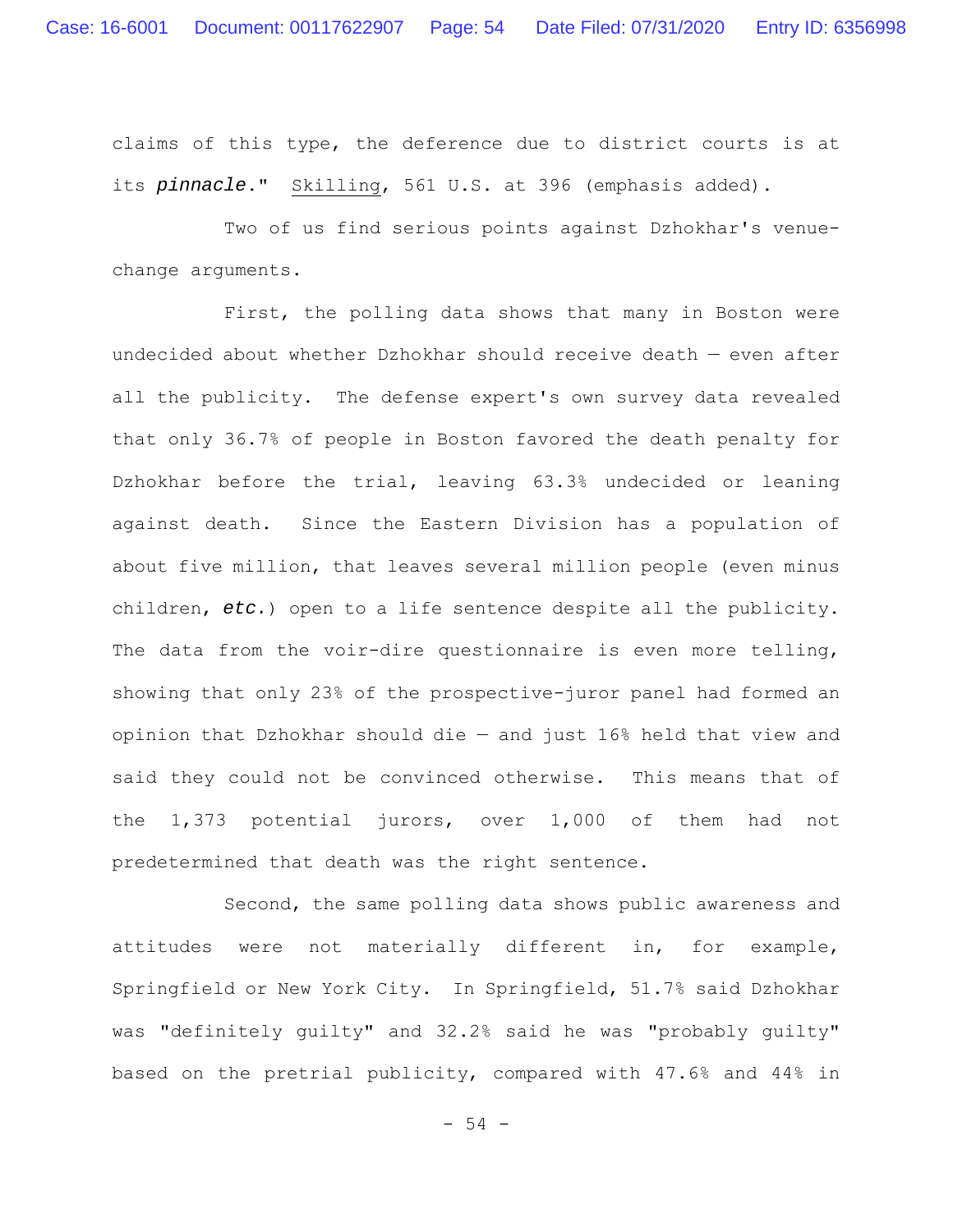Manhattan, and 57.8% and 34.5% in Boston. The numbers regarding penalty are also similar — in fact fewer respondents preferred life without the possibility of parole in Springfield (45.4%) than in Boston (51.2%).

Also and importantly, the polling inquiry does not ask respondents to judge for themselves whether they are biased. Nor does it fail to overlook subliminal biases. Instead, the pollster asked whether Dzhokhar should get the death penalty. The answer to that question likely reflected whatever actual bias might have been operating, knowingly or otherwise. So (extrapolating from the relevant figures) the fact that so many hundreds of thousands in the pool of potential jurors were undecided, and that the percentage of those persons was not materially less than the percentage for New York City, does support the judge's venue decision in a powerful way.

We note too that this is not a case where almost everybody locally knows something and very few elsewhere know of it. Plus the data seemingly contradicts any claim that the Boston Strong movement and the sheltering in place account for undue prejudice — were it otherwise, the difference in attitudes would probably be much greater in, for example, New York City.

Third, most of the publicity was true — something we now know from Dzhokhar's guilt admission in his lawyer's guilt-phase

 $- 55 -$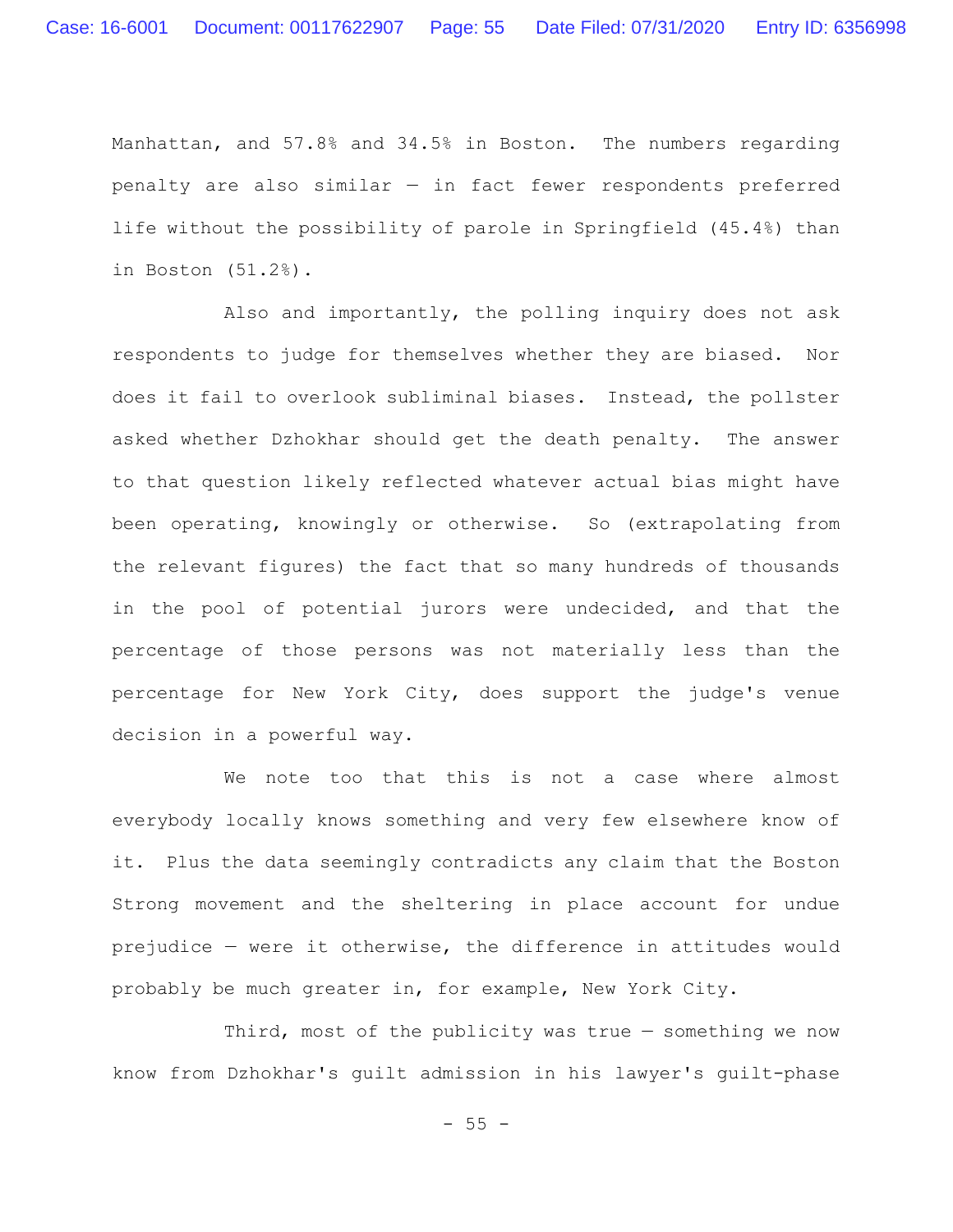opening and closing statements (notably, Dzhokhar does not say he would have raised an innocence defense in another venue). See Murphy v. Florida, 421 U.S. 794, 802 (1975) (noting the truth of the pretrial publicity); see also Skilling, 561 U.S. at 382-83; Casellas-Toro, 807 F.3d at 387. So after the first day of trial, a juror from Boston and one from California would know essentially the same things about the case  $-$  even though the California juror would have seen less of the publicity. Contrast that with Rideau v. Louisiana, 373 U.S. 723 (1963), where an inadmissible taped confession by a guilt-contesting defendant was televised only on the local news. As for the untrue pieces of publicity, they seem trivial given the true and relevant information — for example, the report that Dzhokhar's boat message said "fuck America" got quickly disproved once jurors saw the actual message; and at any rate, the words "fuck America" added very little if anything to what he actually wrote.

Fourth and finally, comparing Dzhokhar's case to other venue-change cases — specifically Skilling and Casellas-Toro makes it hard to say the judge abused his discretion. Starting with the size and diversity of the metropolitan area (the first Skilling factor), Boston is very large and diverse — much closer to Houston in Skilling, 561 U.S. at 382 (a "large, diverse pool" of 4.5 million eligible jurors in the area made the "suggestion

 $- 56 -$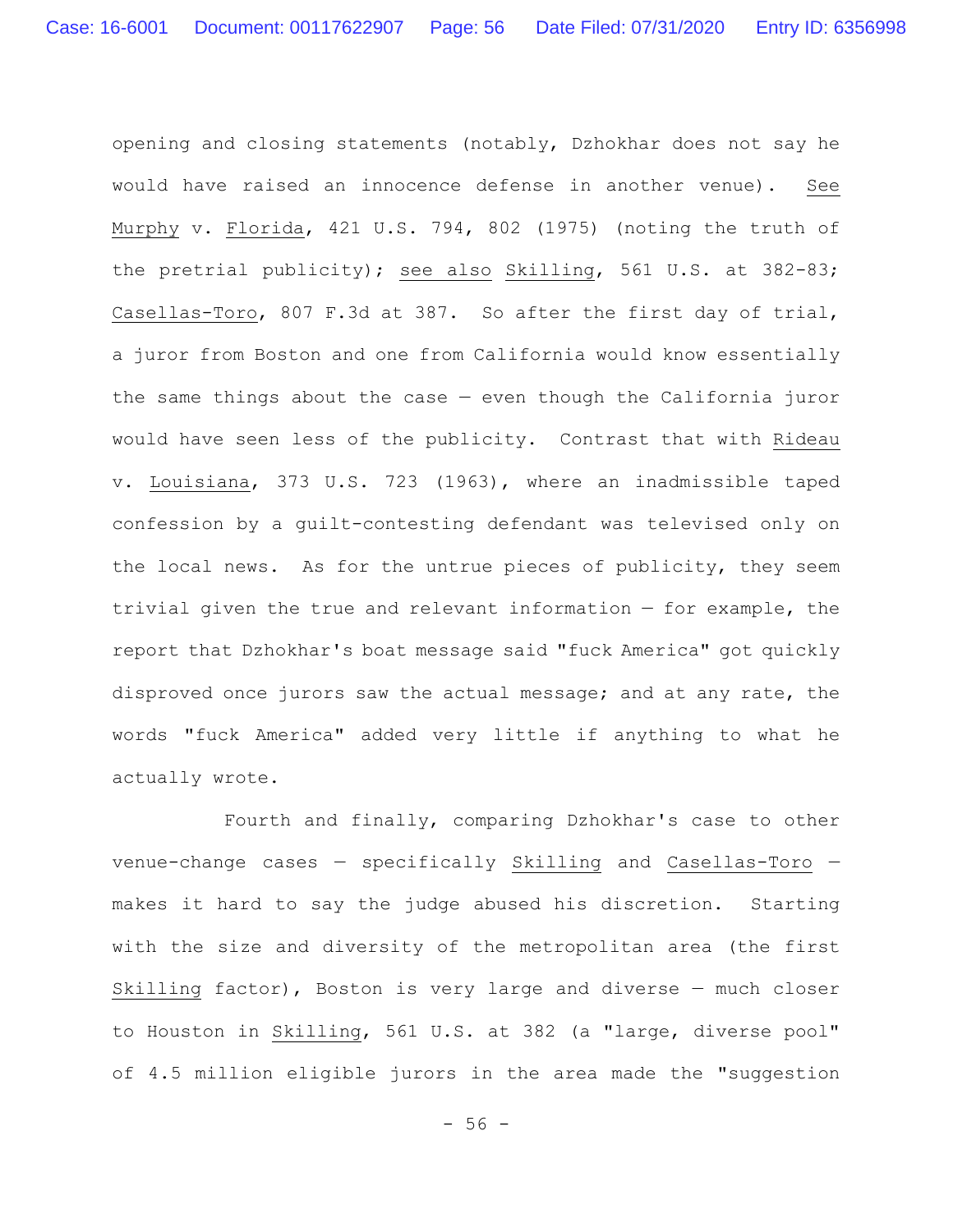that 12 impartial individuals could not be empaneled . . . hard to sustain"), than to the Indiana community in Irvin v. Dowd, 366 U.S. 717, 719 (1961) (about 30,000 people), or to Puerto Rico in Casellas-Toro, 807 F.3d at 386 ("a compact, insular community" of 3 million people that "is highly susceptible to the impact of local media" (quotation marks omitted)). The nature of the publicity (the second Skilling factor) was, as discussed, largely factual and the untrue stuff was no more inflammatory than the evidence presented at trial. As to passage of time (the third Skilling factor), two years had elapsed between the crime and the trial which is closer in magnitude to the four years in Skilling (a point cutting against a venue change) than the two months in Casellas-Toro (a point favoring a venue change). And the verdict shows no affirmative signs of bias (the fourth Skilling factor), since the jury recommended Dzhokhar die for six of seventeen deatheligible counts, similar to Skilling's acquittal on certain counts and contrasted with Casellas-Toro's guilty verdict on counts lacking sufficient evidence. Dzhokhar asks us to give no weight to the jury's decision not to recommend death on most of the deatheligible counts. He reasons that the jury's decision-making can be explained by the fact that the government can only kill him once. But the jurors had seventeen death counts to consider. And they decided on death for six of those. That selectivity cannot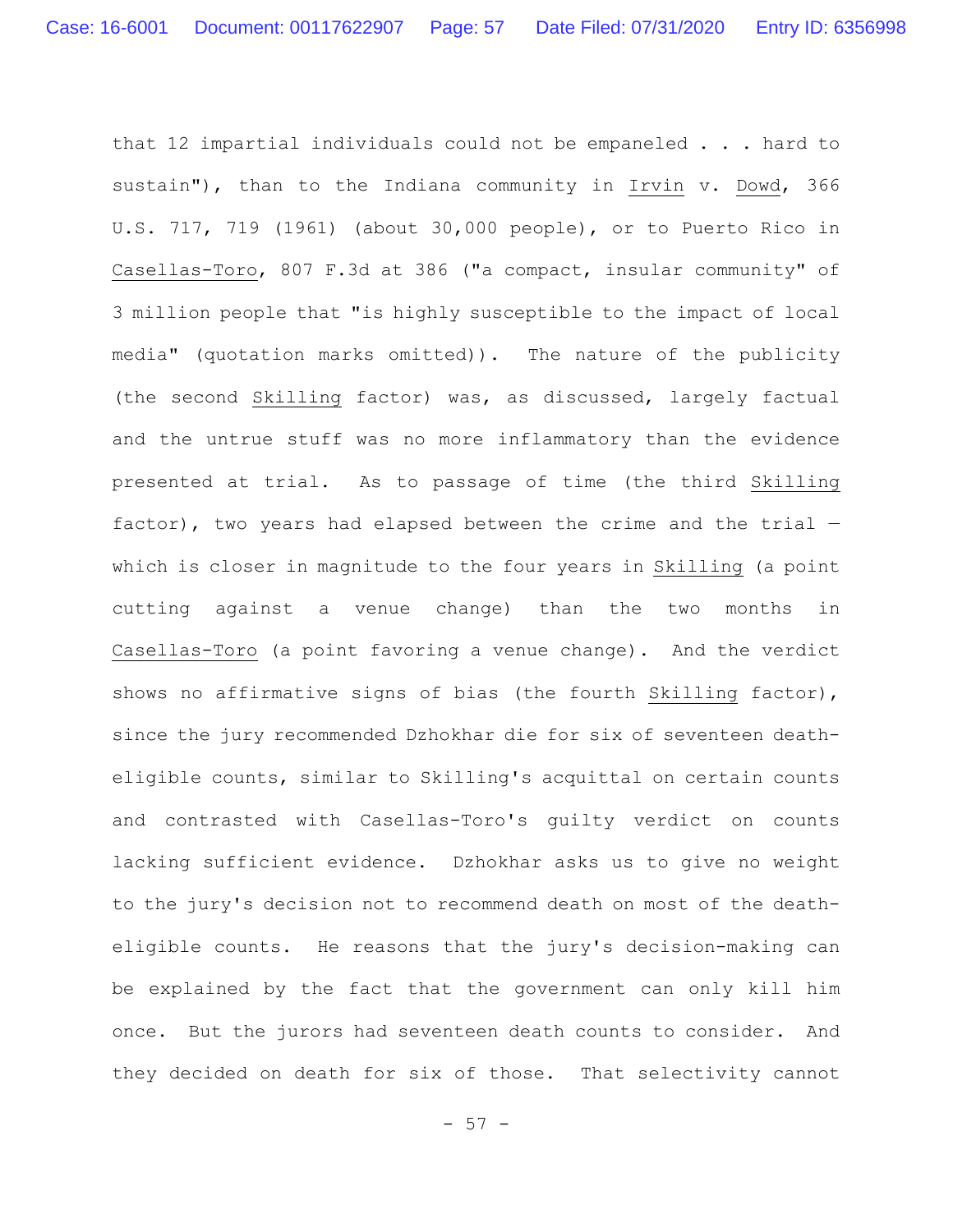be explained (as he presumes) by his the-government-can-onlyexecute-me-once theory. For if he were right, the jury would have returned a death verdict on just one count. To pick six and not one or seventeen, the jurors must have had some other rationale in mind that required them to draw distinctions between facts that they thought warranted a death verdict and those that they thought did not. And that sort of nuance favors a view of the jury as intent on following the law and the facts.

Dzhokhar's chief argument — that the nature of the crime (terrorism) might be viewed as an attack on the Boston community specifically — does not appear in the framework of these cases. But it seems just as likely that a juror in, say, New York City would view the crime as an attack on all of America (as he himself did) — thus negating any advantage in changing venues.

So if pressed to decide the venue question now, two of us would likely find the judge abused no discretion in finding venue proper in Boston in 2015. But we need not make such a decision now. That is because, as explained next, we must remand the penalty-phase portion of this trial for a retrial — regardless of how we rule on venue. And it also is because, given the sizable passage of time, the venue issue should look quite different the second time around, likely in 2021. See Skilling, 561 U.S. at 383.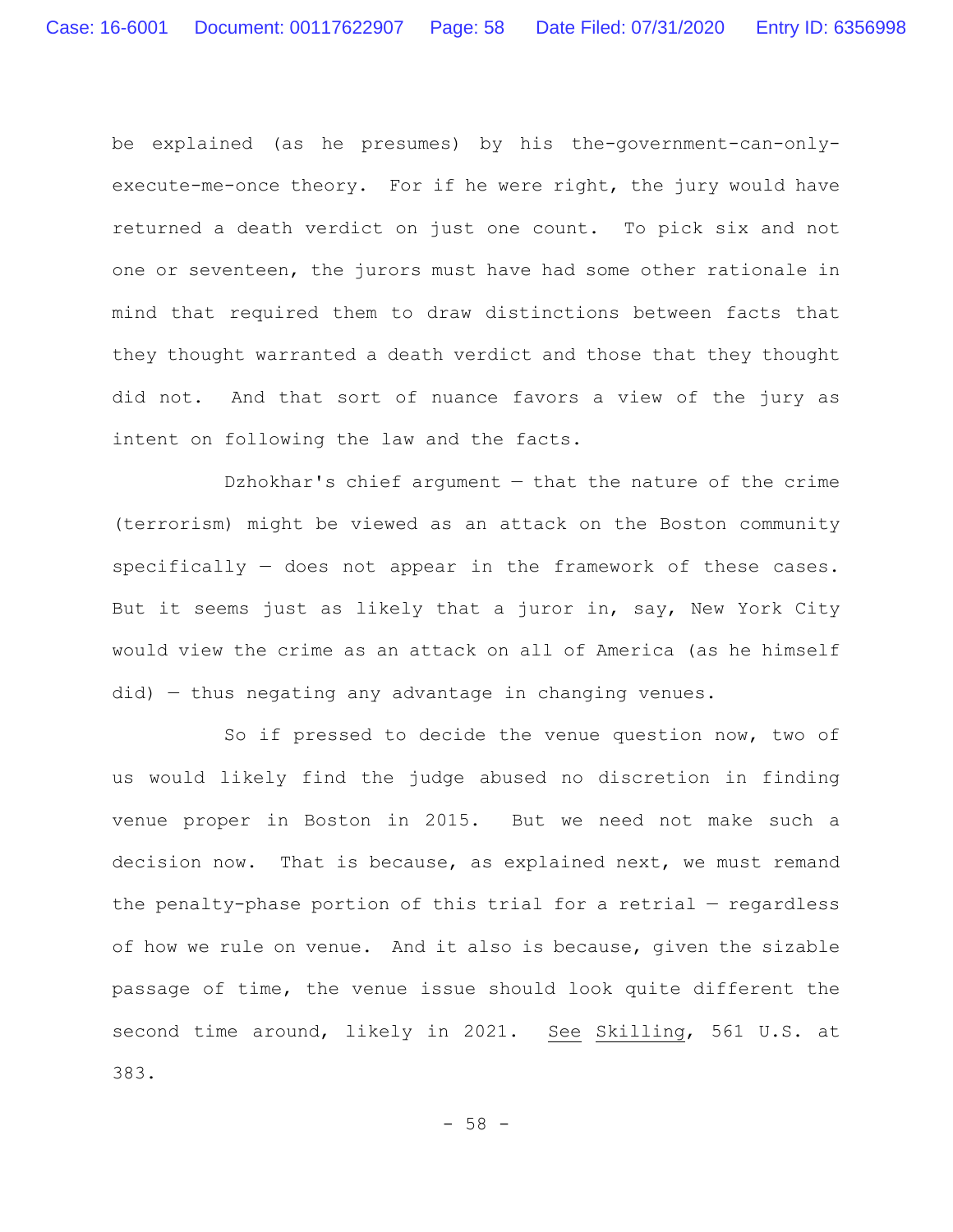Now for our remand-for-a-penalty-phase-retrial explanation. Even assuming (favorably to the government) that the judge did not reversibly err on the venue question, he still had to oversee a voir-dire process capable of winnowing out partial jurors through careful questioning — indeed, in denying Dzhokhar a venue change, the judge premised his analysis in part on a pledge to run a "voir dire sufficient to identify prejudice."25 But performance fell short of promise, providing (as Dzhokhar's counsel said at oral argument) a sufficient ground to vacate his death sentences  $-$  even on abuse-of-discretion review.<sup>26</sup> See United States v. Casanova, 886 F.3d 55, 60 (1st Cir. 2018). See generally United States v. Connolly, 504 F.3d 206, 211-12 (1st Cir. 2007) (noting that "an erroneous view of the law" is always an abuse of discretion). With the venue assumption in place, we lay out our reasoning.

Patriarca is the key. A pretrial-publicity case, Patriarca involved an organized-crime prosecution where the press called one of the defendants "'Boss' of the New England 'Cosa

<sup>25</sup> For some cases making a venue-was-proper assumption and then deciding the appeal on another basis, see In re Horseshoe Entm't, 337 F.3d 429, 435 (5th Cir. 2003); Emrit v. Holland & Knight, LLP, 693 F. App'x 186, 186-187 (4th Cir. 2017) (per curiam).

 $26$  By the way, Dzhokhar's sentencing arguments target only the death sentences.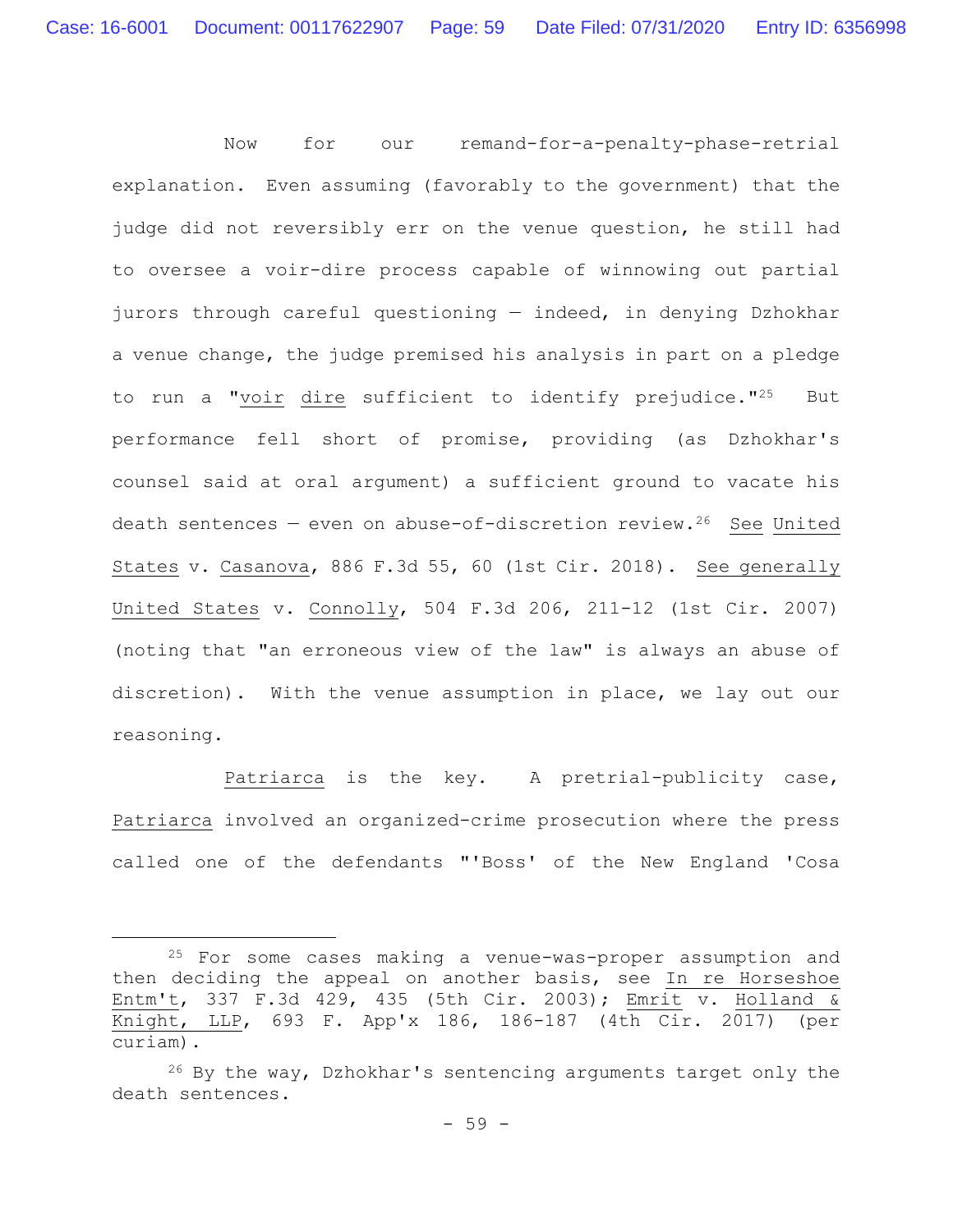Nostra'" and reported how a lawyer for a government witness nearly died in a car-bomb incident. See 402 F.2d at 315-16. Convinced that the news accounts might make prospective jurors think (wrongly, apparently) that the defendants had something to do with the bombing, the defense teams moved to change the trial's venue — and lost. Id. at 316-17.

The defendants appealed, relevantly arguing that the judge "erred in denying" the change-of-venue motion "because of prejudicial publicity." Id. at 315. We noted "that the amount of coverage diminished sharply after the week following the bombing." Id. at 317. We also noted that the defense had the chance "to mitigate any possible effect of pretrial publicity  $-$  [namely,] on the voir dire." Id. Counsel for one of the defendants had asked the judge to "ask a question of the jury in connection with this case, in the light of all the publicity." Id. at 317-18. And the judge said that he would ask the jurors "if there is any member . . . who feels that he would not be able to give the defendants a fair and impartial jury." Id. at 318. Counsel said "thank you." Id. The judge put the question to the jury, got "[n]o response" from the members, and so saw no reason not to proceed to trial. See id. Given this set of circumstances, we found no sign of abused discretion in the judge's venue decision. Id.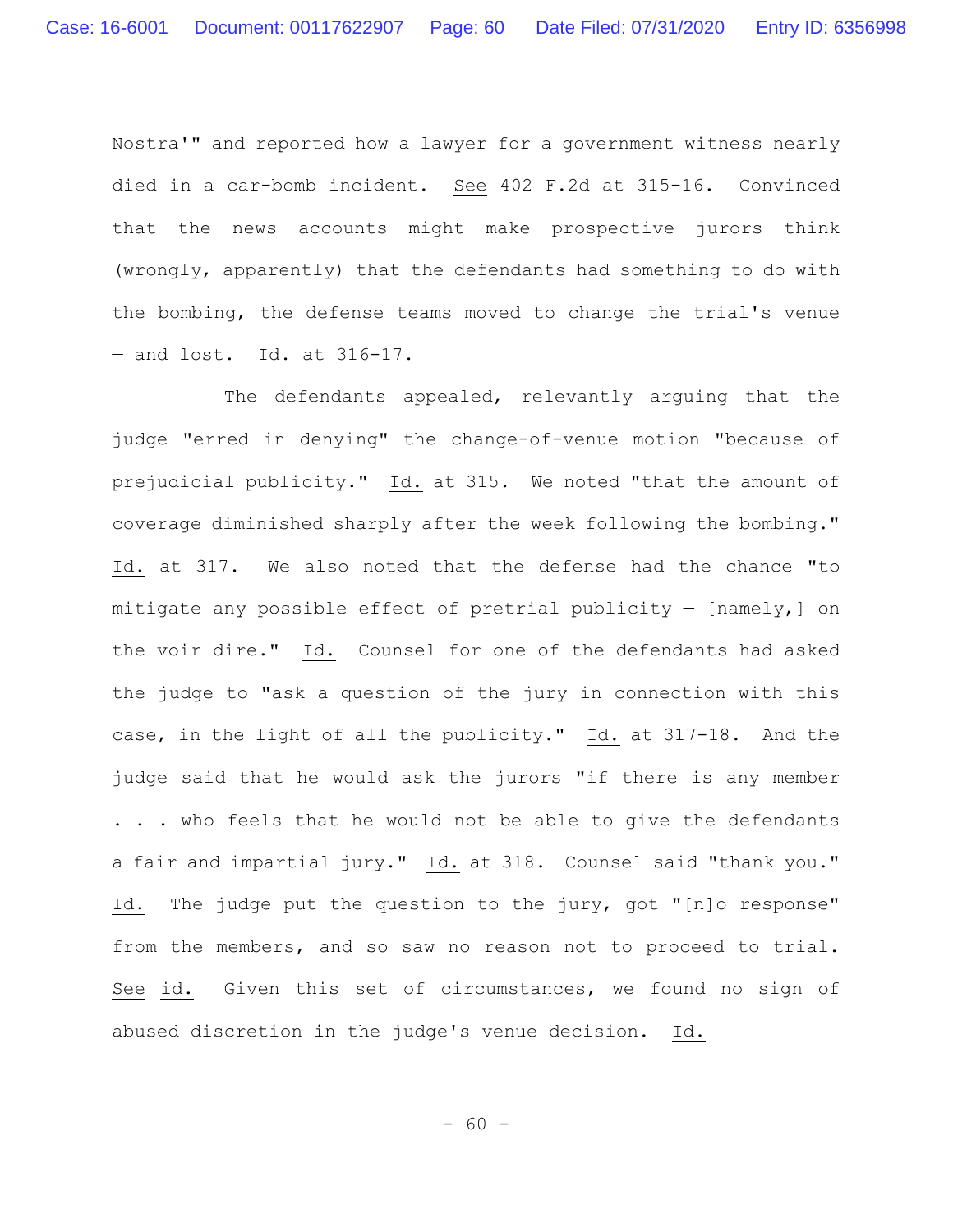But crucially, we felt "bound" to address "sua sponte" — *i.e.*, without prompting from either side — the scope of voir dire judges should conduct "[i]n cases where there is, in the opinion of the [judge], a significant possibility that jurors have been exposed to potentially prejudicial material." Id. Specifically, we directed that

on request of counsel, . . . the [judge] should proceed to examine each prospective juror apart from other jurors and prospective jurors, with a view to eliciting *the kind and degree of his exposure to the case or the parties*, the effect of such exposure on his present state of mind, and the extent to which such state of mind is immutable or subject to change from evidence.

Id. (double emphasis added).

And in driving this directive home, we explicitly endorsed section 3.4 of the American Bar Association's then-recent Standards Relating to Fair Trial and Free Press. See id. (emphasizing that "we are in accord with the suggestions of section 3.4").27 Section 3.4, in turn, said that in cases involving prejudicial pretrial publicity, voir-dire "questioning shall be conducted for the purpose of determining what the prospective juror has *read and heard about the case*." See Am. Bar Ass'n, Standards

<sup>&</sup>lt;sup>27</sup> The American Bar Association is familiarly known by its abbreviation "ABA."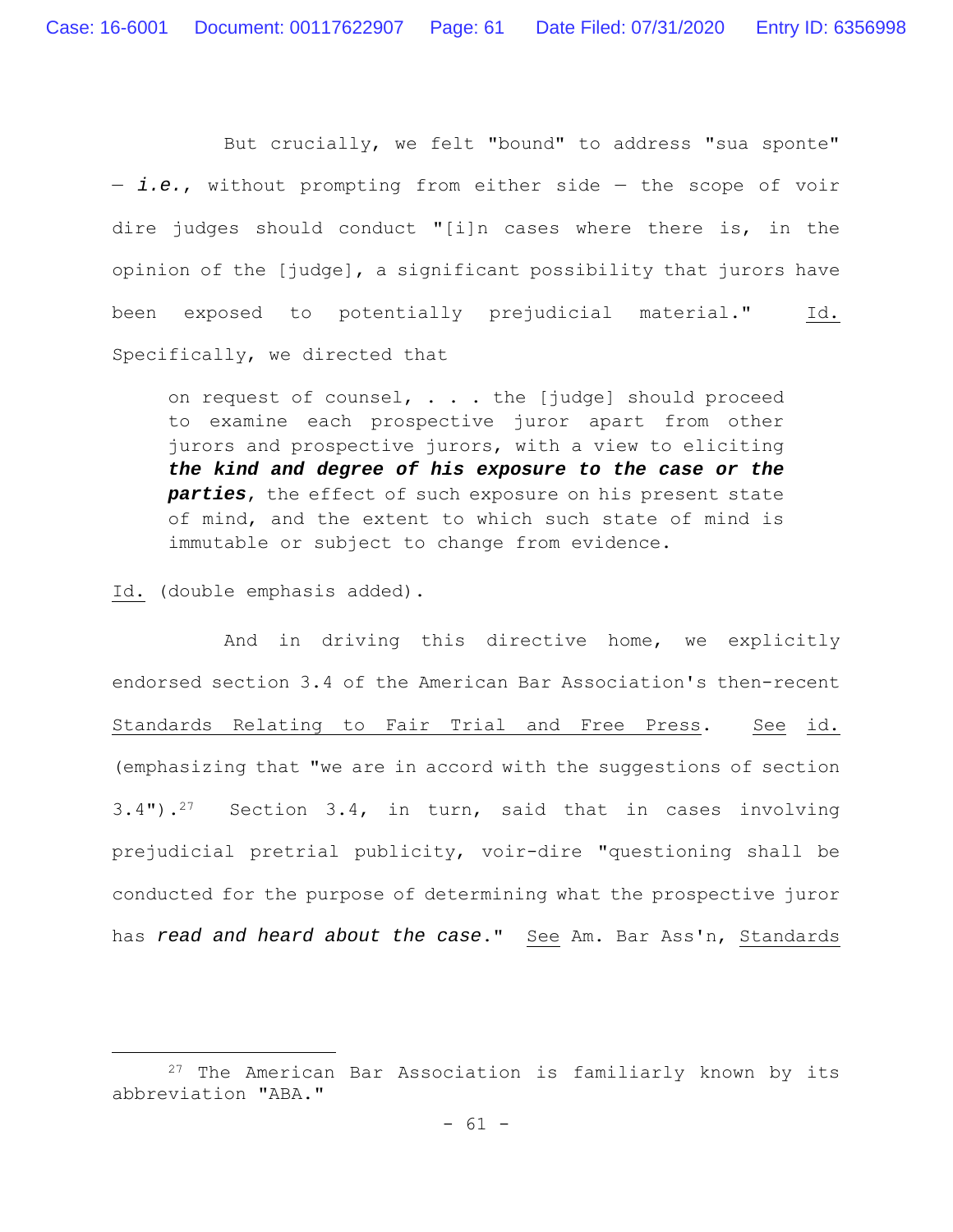Relating to Fair Trial and Free Press § 3.4(a), at 130 (Tentative Draft Dec. 1966) (emphasis added).<sup>28</sup>

The rationale for the Patriarca standard is obvious. Decisions about prospective jurors' impartiality are for the judge, not for the potential jurors themselves. See, e.g., United States v. Rhodes, 556 F.2d 599, 601 (1st Cir. 1977). And that is because prospective jurors "may have an interest in concealing [their] own bias" or "may be unaware of it." Smith v. Phillips, 455 U.S. 209, 221-22 (1982) (O'Connor, J., concurring); see also Sampson v. United States, 724 F.3d 150, 164 (1st Cir. 2013) ("Sampson II") (emphasizing that "a person who harbors a bias may not appreciate it and, in any event, may be reluctant to admit her lack of objectivity"). So asking them only "whether they had read anything that might influence their opinion" does not suffice, for that question "in no way elicit[s] what, if anything," they have "learned, but let[s] [them] decide for themselves the ultimate

<sup>28</sup> This standard has endured for 50-plus years. See Am. Bar Ass'n, Fair Trial and Public Discourse, Standard 8-5.4 (2016) (stating that "[i]f it is likely that any prospective jurors have been exposed to prejudicial publicity, they should be individually questioned to determine what they have read and heard about the case and how any exposure has affected their attitudes toward the trial"), trial( $\sim$  available at  $\sim$  available at https://www.americanbar.org/groups/criminal\_justice/standards/cr imjust standards fairtrial blk/ (last visited July 23, 2020).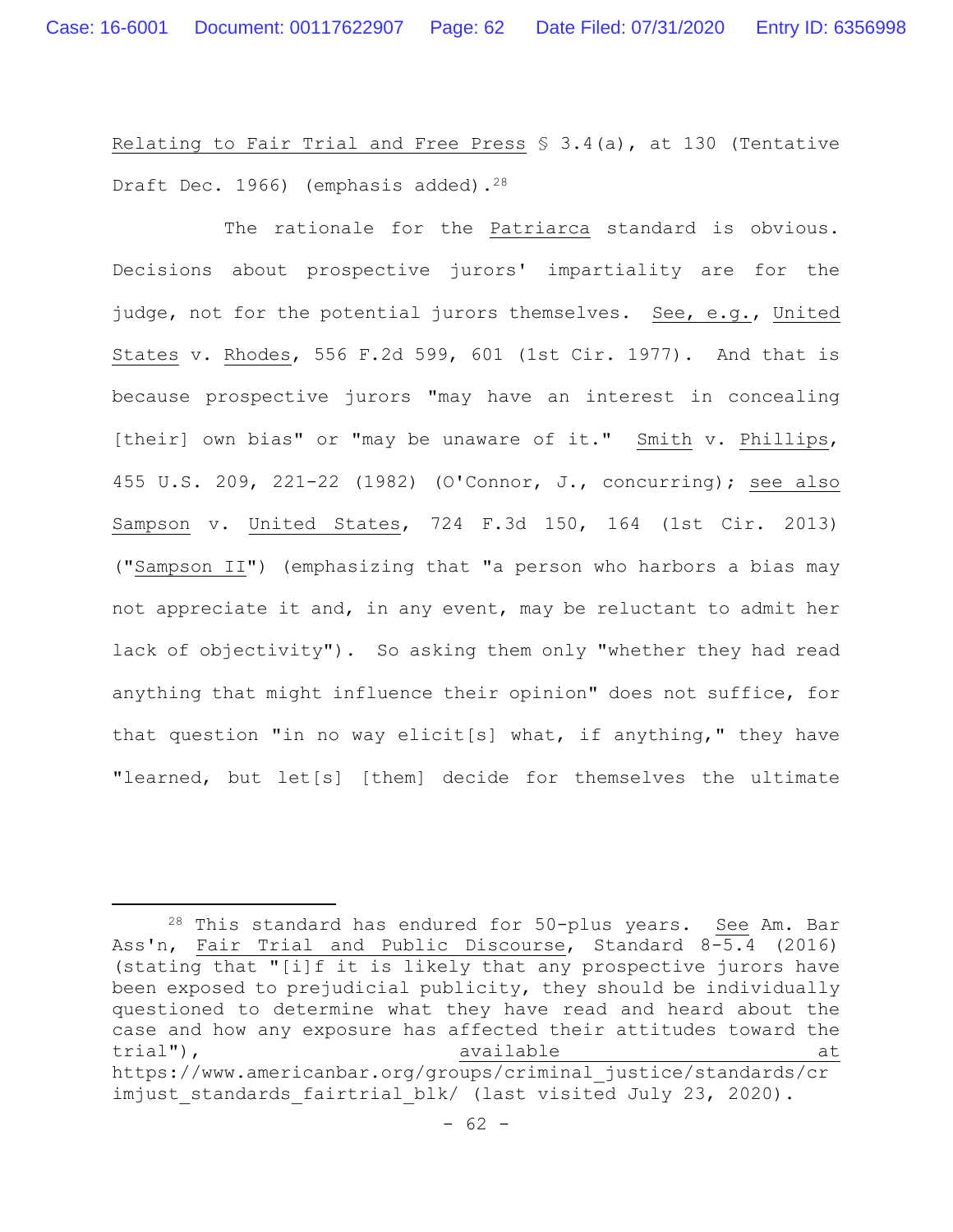question whether what they [have] learned had prejudiced them." Rhodes, 556 F.2d at 601*.*

With these principles in mind, we have held that a judge in a high-profile case "fully complied with" Patriarca by asking potential jurors if they "had read or heard anything about the case in the newspapers, on television[,] or radio"  $-$  and if so, by "*prob[ing] further* as to the extent of such knowledge." See United States v. Medina, 761 F.2d 12, 20 (1st Cir. 1985) (emphasis added). We have also found "no inconsistency" with Patriarca when a judge in another high-profile case "asked the prospective jurors, collectively," if they "had heard 'anything at all' about the case" — and then asked those who had "to recount" at side bar "*all that [they] knew* about the case." See Vest, 842 F.2d at 1332 (emphasis added). And we have held that a judge in yet another high-profile case satisfied Patriarca when he asked potential jurors if they "had seen or read anything about the case"  $-$  and then asked those who had about "*the circumstances* under which [they] had been exposed to publicity." See United States v. Orlando-Figueroa, 229 F.3d 33, 43 (1st Cir. 2000) (emphasis added).

Despite his best intentions, Dzhokhar's judge did not meet the Patriarca standard, however  $-$  even though the case met Patriarca's conditions for requiring extensive inquiry. Dzhokhar, do not forget, "request[ed]" voir dire on the contents of the

- 63 -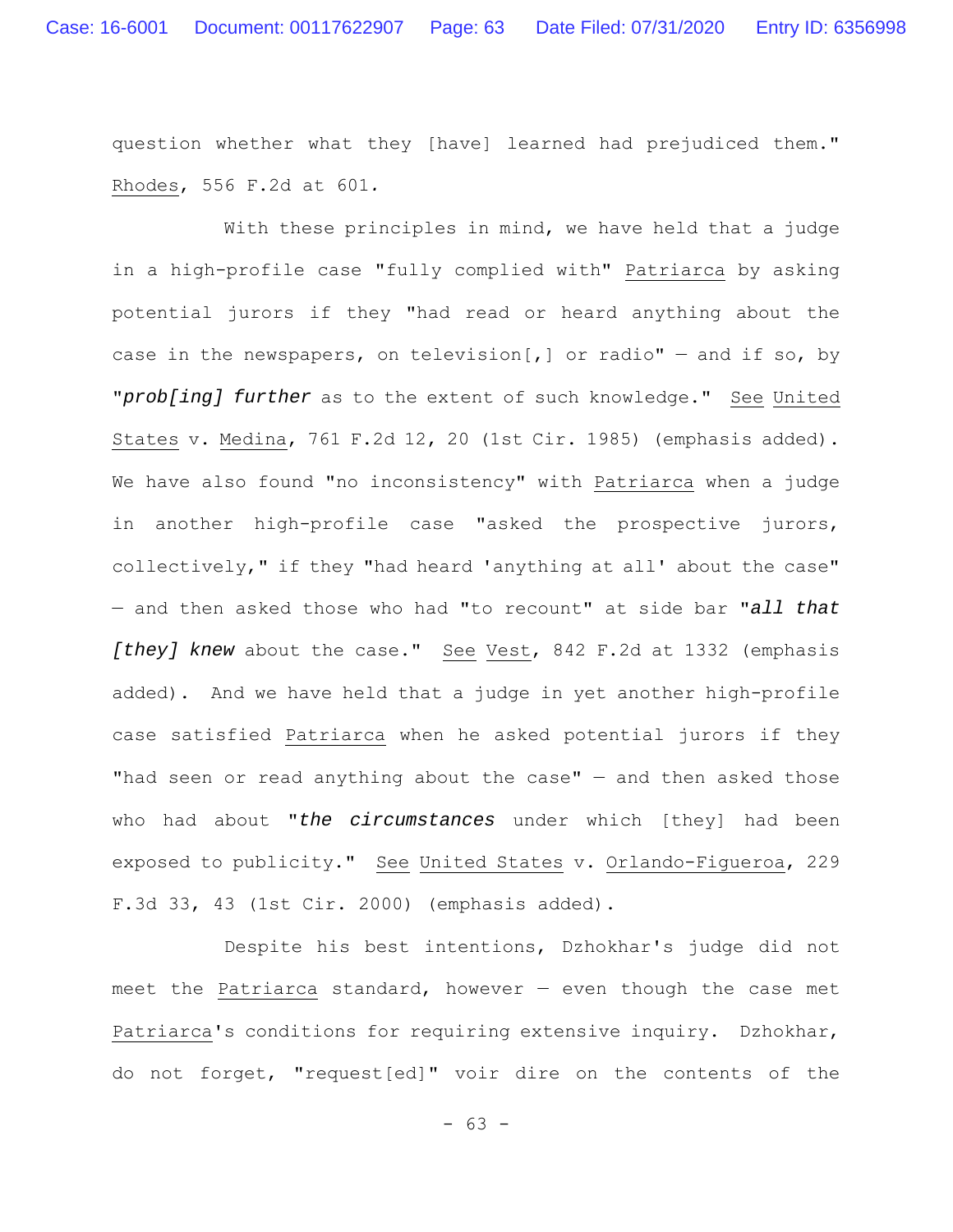material that the potential jurors had seen. See Patriarca, 402 F.2d at 318. And there was "a significant possibility" that the prospective jurors had been "exposed to potentially prejudicial material." See id. Again, the pervasive coverage of the bombings and the aftermath featured bone-chilling still shots and videos of the Tsarnaev brothers carrying backpacks at the Marathon, of the maimed and the dead near the Marathon's finish line, and of a bloodied Dzhokhar arrested in Watertown (to name just a few). Also, while the media (social, cable, internet, *etc.*) gave largely factual accounts, see Tsarnaev II, 780 F.3d at 21-22, some of the coverage included inaccurate or inadmissible information — like the details of his un-Miranda-ized hospital interview and the opinions of public officials that he should die.

With Patriarca's prerequisites satisfied, the judge had to ascertain not just the "degree" but the "kind" of "exposure to the case or the parties" that the prospective jurors had experienced, see 402 F.2d at 318 — that is, "what [they] ha[d] read and heard about the case," see Am. Bar Ass'n, Standards Relating to Fair Trial and Free Press § 3.4(a), at 130 (cited in Patriarca, 402 F.2d at 318). But as to 9 of the 12 seated jurors, the judge fell short on this front. To repeat what we wrote earlier, the judge qualified jurors who had already formed an opinion that Dzhokhar was guilty — and he did so in large part

- 64 -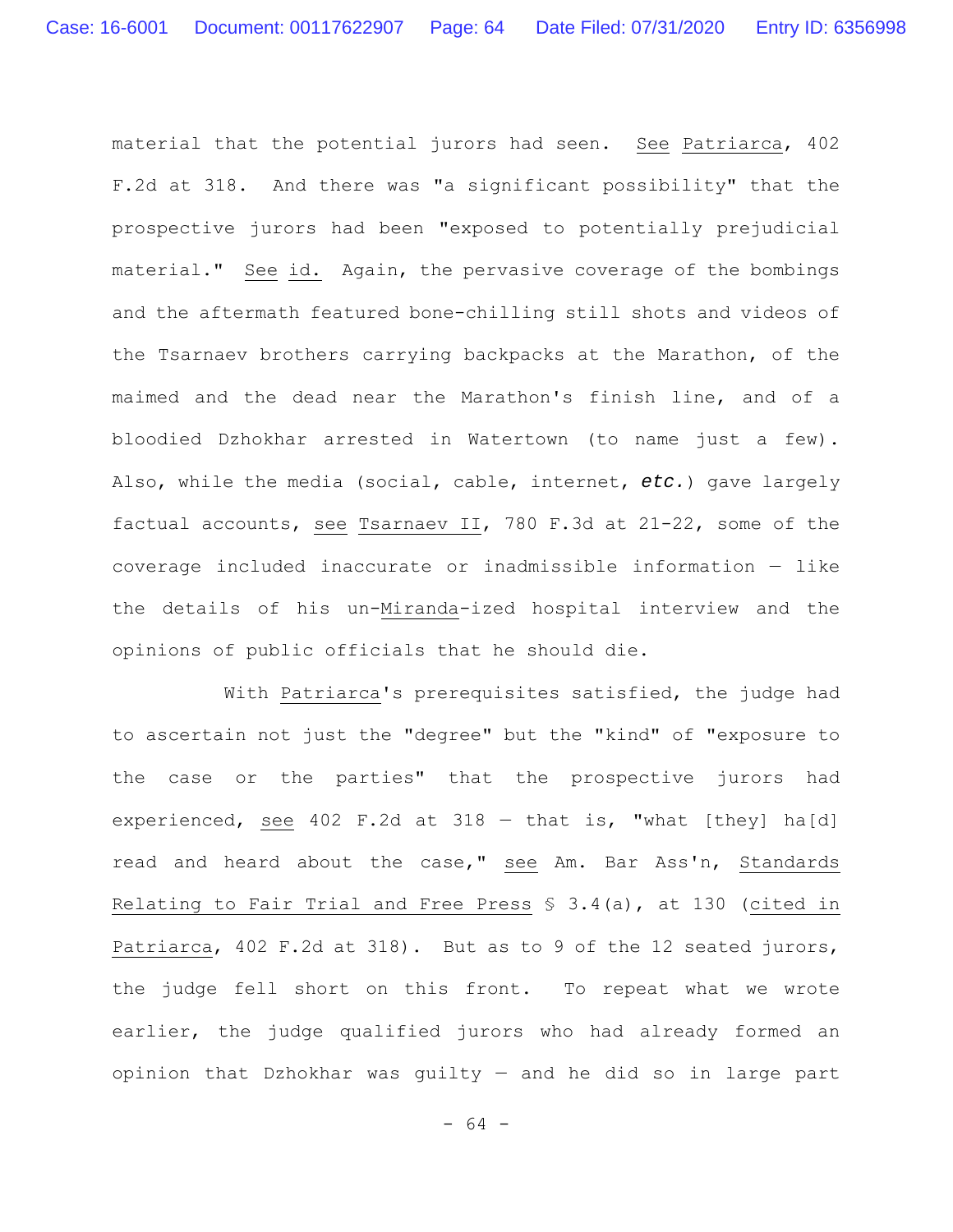because they answered "yes" to the question whether they could decide this high-profile case based on the evidence. The defense warned the judge that asking only general questions like that would wrongly "make[]" the potential jurors "judge[s] of their own impartiality" — the exact error that the Patriarca line of cases seeks to prevent. But the judge dismissed the defense's objection, saying that "[t]o a large extent" jurors must perform that function. Yet by not having the jurors identify what it was they already thought they knew about the case, the judge made it too difficult for himself and the parties to determine both the nature of any taint (*e.g.*, whether the juror knew something prejudicial not to be conceded at trial) and the possible remedies for the taint. This was an error of law and so an abuse of discretion. See Connolly, 504 F.3d at 211-12; see also Mangual v. Rotger-Sabat, 317 F.3d 45, 61 (1st Cir. 2003) (echoing the truism that "[i]t is an abuse of discretion for the district court to apply an erroneous standard of law").

The government offers a number of arguments to the contrary. But none of them changes the result.

The government first argues that the Patriarca language we bank on is "dicta."<sup>29</sup> True, the pertinent appellate claim there

 $- 65 29$  "Dictum" – the singular of "dicta" – "is a term that judges and lawyers use to describe comments relevant, but not essential, to the disposition of legal questions pending before a court."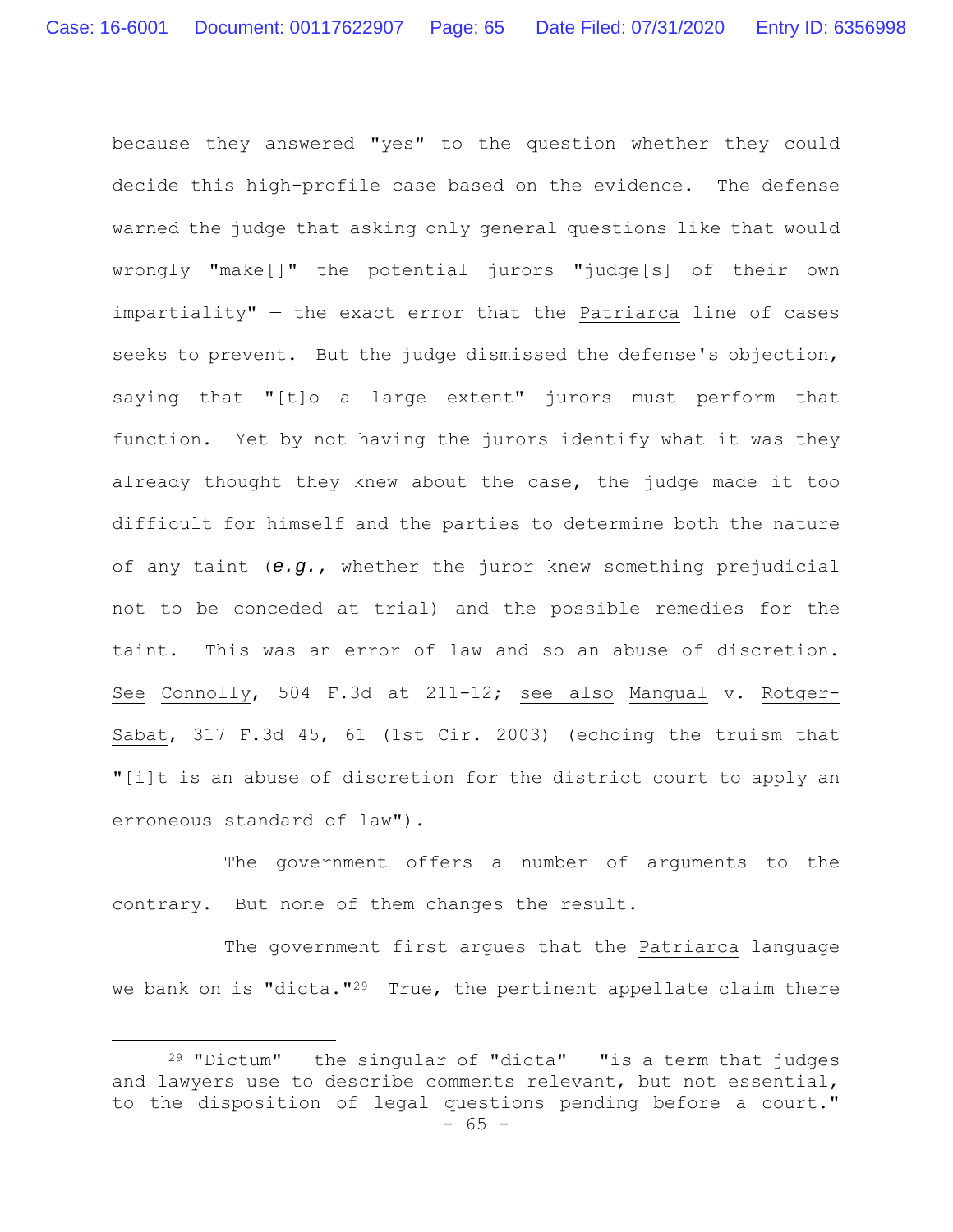concerned a venue-change denial. See 402 F.2d at 315. But after rejecting that claim, we "fe[lt] *bound*" to address the sufficiency of the voir dire — which we did by stating that in high-profile cases, district judges "should proceed to examine each prospective juror . . . with a view to eliciting the *kind and degree* of his exposure to the case." Id. at 318 (emphasis added). And as a later case confirms, Patriarca intended to and does state "the *standards* of this circuit." See Medina, 761 F.2d at 20 (emphasis added). So the government's dicta argument does not work.

Nor does the government's suggestion that the voir dire here actually "elicit[ed] the kind and degree" of the potential jurors' exposure to the case. In making this claim, the government (paraphrasing the questionnaire) notes that prospective jurors had to disclose "what newspapers, radio programs, and television programs [they] viewed and with what frequency, as well as how much media coverage [they] had seen about the case." And that suffices, the government says, because we have not read Patriarca to require content-specific questioning. But this is wrong for several reasons. For one thing, learning that prospective jurors read, say, the *Boston Globe* daily and have seen a lot of coverage

See Doughty v. Underwriters at Lloyd's, London, 6 F.3d 856, 861 (1st Cir. 1993), abrogated on other grounds by Quackenbush v. Allstate Ins. Co., 517 U.S. 706 (1996).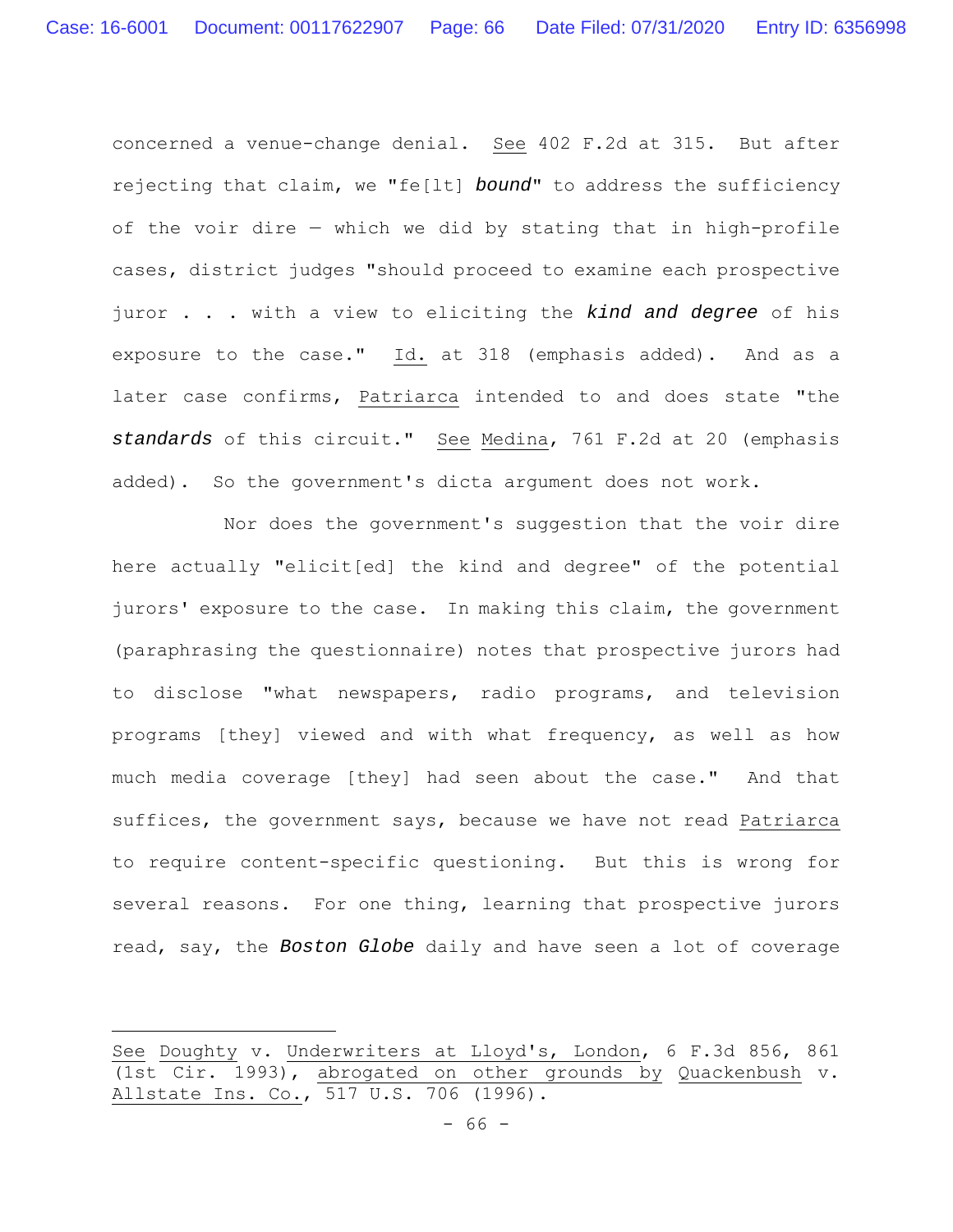about the case is not the same as learning that they read *Globe* articles quoting civic leaders saying *Dzhokhar should die* statements that could not constitutionally be admitted into evidence. See Bosse v. Oklahoma, 137 S. Ct. 1, 2 (2016) (per curiam). For another thing, the government's rejoinder rests on a misreading of Patriarca — an opinion that *does* require inquiry into what information potential jurors have been exposed to. Again, Patriarca endorsed the ABA's standards calling for contentspecific questioning "for the purpose of determining what the prospective juror has read and heard about the case." Also and critically, post-Patriarca caselaw clarified that the defect Patriarca aimed to cure was delegating to prospective jurors the job of evaluating their impartiality — a defect that contentspecific questioning can fix. See Vest, 842 F.2d at 1332. Consider Vest. Following the correct approach, the district judge there did not ask potential jurors "to decide for themselves the 'ultimate question' of impartiality" — instead, "once a juror admitted to any knowledge of the case," the judge "individually questioned" him or her "as to the facts and extent of such knowledge." Id. And contrary to the government's characterization, Vest concerned not just individual versus group voir dire, but also content-specific versus noncontent-specific questioning.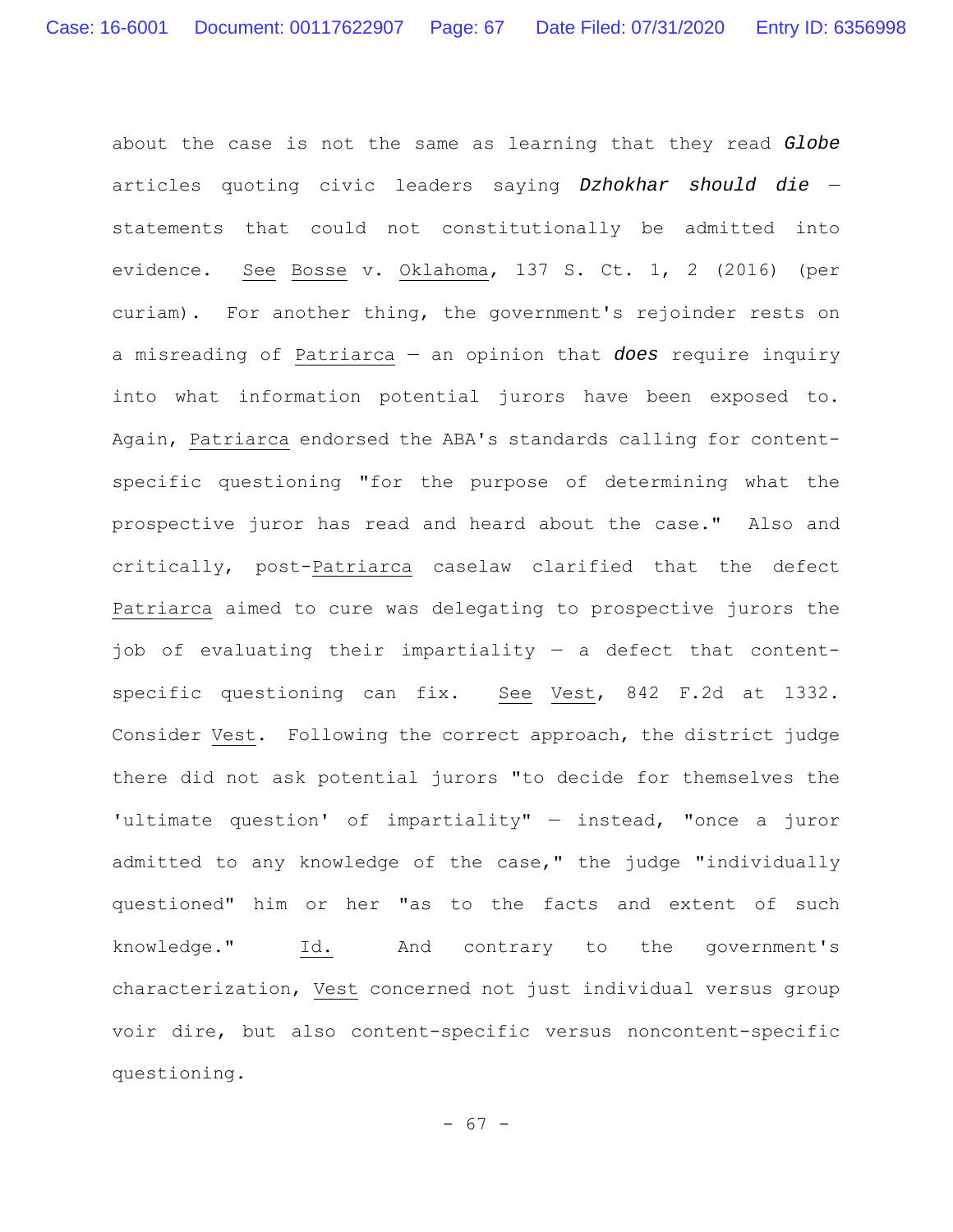Quoting Mu'Min, the government then makes its biggest argument — namely, that this post-Patriarca opinion by the Supreme Court (emphasis ours) "rejected the argument that the *Constitution* requires [judges] to question prospective jurors 'about the specific contents of the news reports to which they had been exposed.'" But there is a major flaw in the government's theory. Mu'min arose on direct review of a state-court criminal conviction — which meant the Supreme Court's "authority" was "limited to enforcing the commands of the [federal] *Constitution*." 500 U.S. at 422 (emphasis added). Dzhokhar, contrastingly, was "tried in federal court[]" — and thus was "subject to" the "*supervisory power*" of the federal appellate courts. See id. (emphasis added). And this distinction makes all the difference, because "[w]e enjoy more latitude in setting standards for voir dire in federal courts under our supervisory power than we have in interpreting" the federal Constitution "with respect to voir dire in state courts." See id. at 424 (italics omitted); see also Kater v. Maloney, 459 F.3d 56, 66 n.9 (1st Cir. 2006) (noting that Mu'Min "carefully distinguished between constitutional requirements which states must meet and the exercise of its broader supervisory authority over cases tried in federal courts").

Patriarca did not say that the endorsed standard sprang from the Constitution. And neither did Patriarca explicitly say

- 68 -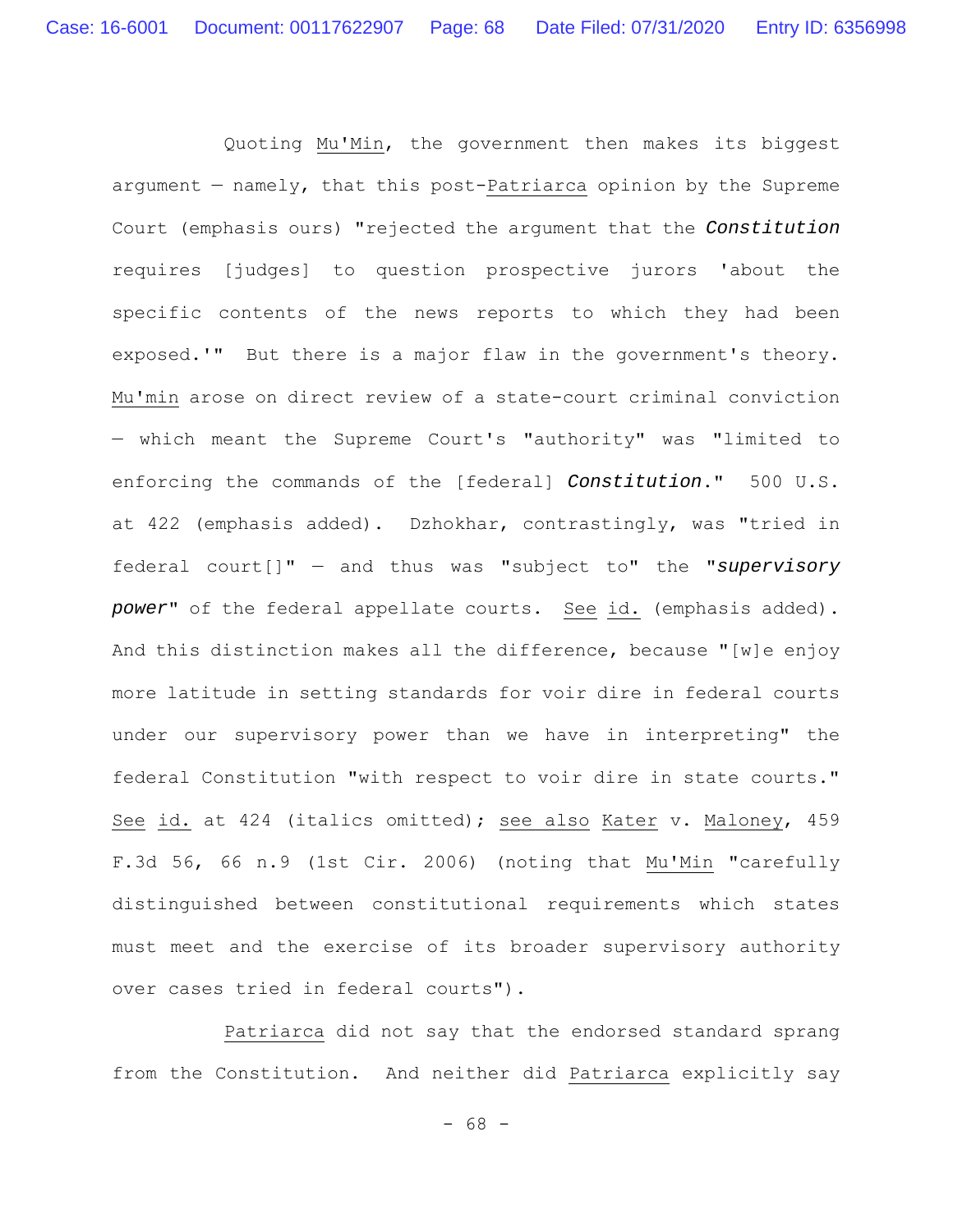that it emanated from our supervisory powers — yet we see plenty of signs that it did indeed emanate from that source. For starters, neither side in Patriarca made voir dire an issue. And it is highly unlikely that we would have engaged in a constitutional excursion without prompting by the parties. Also and relatedly, given the well-entrenched doctrine of constitutional avoidance, it is equally unlikely that we would have gone out of our way to issue a constitutional decision. See Am. Foreign Serv. Ass'n v. Garfinkel, 490 U.S. 153, 161 (1989) (per curiam) (explaining that the doctrine counsels against issuing "unnecessary constitutional rulings"). Plus as we have noted, Patriarca relied on the ABA standards. And those standards are meant as templates for courts, not as constitutional pronouncements. Cf. Br. of Am. Bar Ass'n as Amicus Curiae at 2, Martinez v. Ryan, 566 U.S. 1 (2011) (No. 10-1001), 2011 WL 3584754, at \*2 (explaining that the ABA Standards for Criminal Justice "represent a collection of 'best practices' based on the consensus views of a broad array of professionals involved in the criminal justice system"). Mu'Min itself recognized that other federal appellate courts have mandated content-specific questioning in the exercise of their discretionary supervisory powers, not as a matter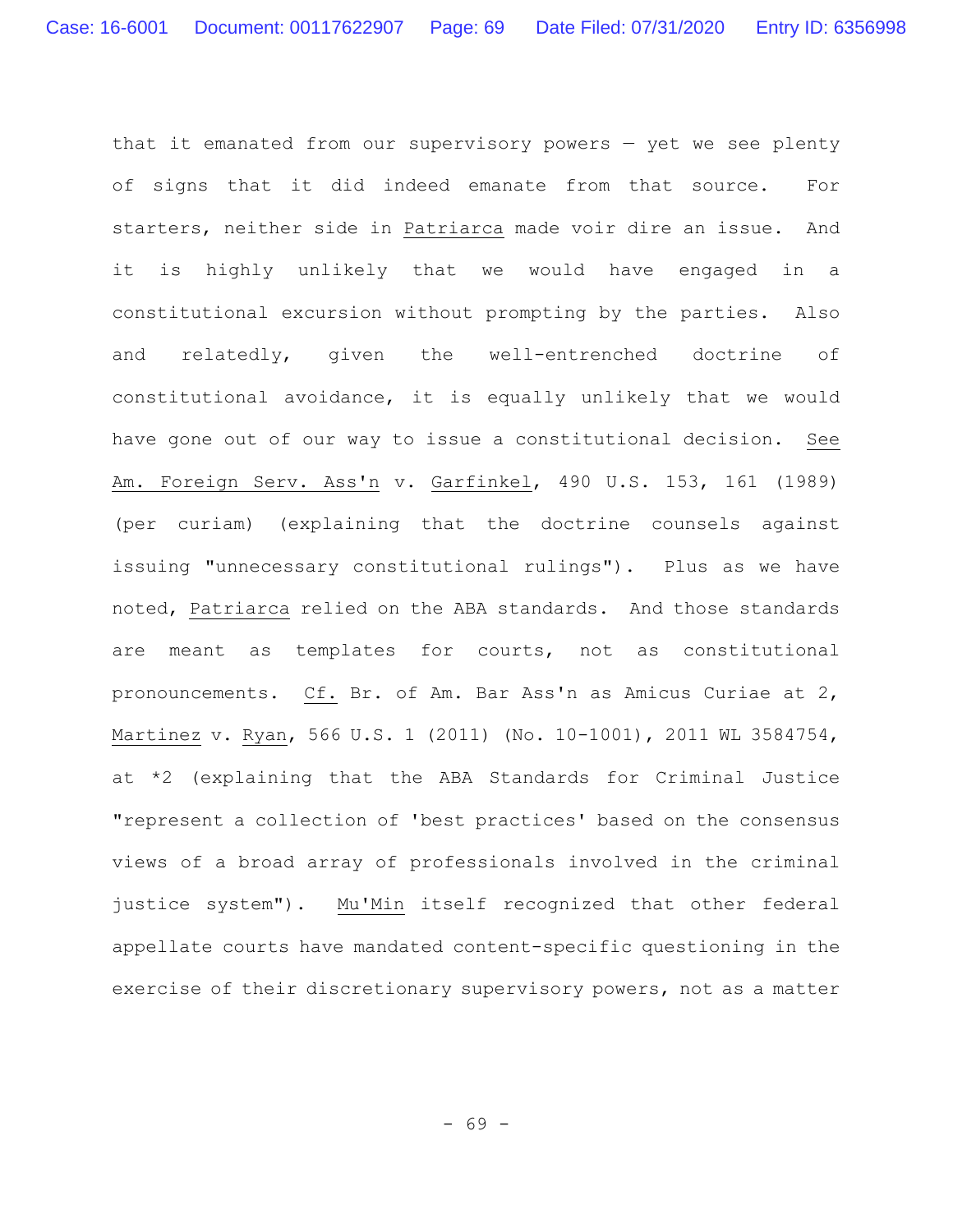of constitutional law. See 500 U.S. at 427.30 One of those courts — the Fifth Circuit — later specifically said that "Mu'Min does

- Because "the nature of the publicity as a whole raised a significant possibility of prejudice," the district court "should have determined what in particular each juror had heard or read and how it affected his attitude toward the trial, and should have determined for itself whether any juror's impartiality had been destroyed." Davis, 583 F.2d at 196.
- Because "the publicity surrounding the instant case was tremendous," creating a "possibility" that prospective jurors "had formed opinions before they entered the courtroom," the district court "had a duty to inquire into pretrial publicity on voir dire" — and the court's "general inquiry into whether there was any reason [they] could not be fair and impartial . . . was not expressly pointed at impressions [they] may have gained from reading or hearing about the relevant events." Dellinger, 472 F.2d at 375.
- "[W]hether a [prospective] juror can render a verdict based solely on evidence adduced in the courtroom should not be adjudged on [his] own assessment of self-righteousness" — and given the amount of pretrial publicity, the district court should have made "a careful, individual examination of each of the jurors involved, out of the presence of the remaining jurors, as to the possible effect of the articles" they had read. Silverthorne, 400 F.2d at 639 (quotation marks omitted).
- Invoking "our supervisory powers over the district courts in this circuit, . . . we recommend" that district judges ask content-specific questions in cases involving "a significant possibility that [prospective jurors] will be ineligible to serve because of exposure to potentially prejudicial

<sup>30</sup> The Mu'Min majority cited United States v. Davis, 583 F.2d 190 (5th Cir. 1978); United States v. Dellinger, 472 F.2d 340 (7th Cir. 1972); and Silverthorne v. United States, 400 F.2d 627 (9th Cir. 1968). See Mu'Min, 500 U.S. at 426. The lead Mu'Min dissent added United States v. Addonizio, 451 F.2d 49 (3d Cir. 1971), to that list. See Mu'Min, 500 U.S. at 446 (Marshall, J., dissenting). Here is a sampling of those cases' key statements: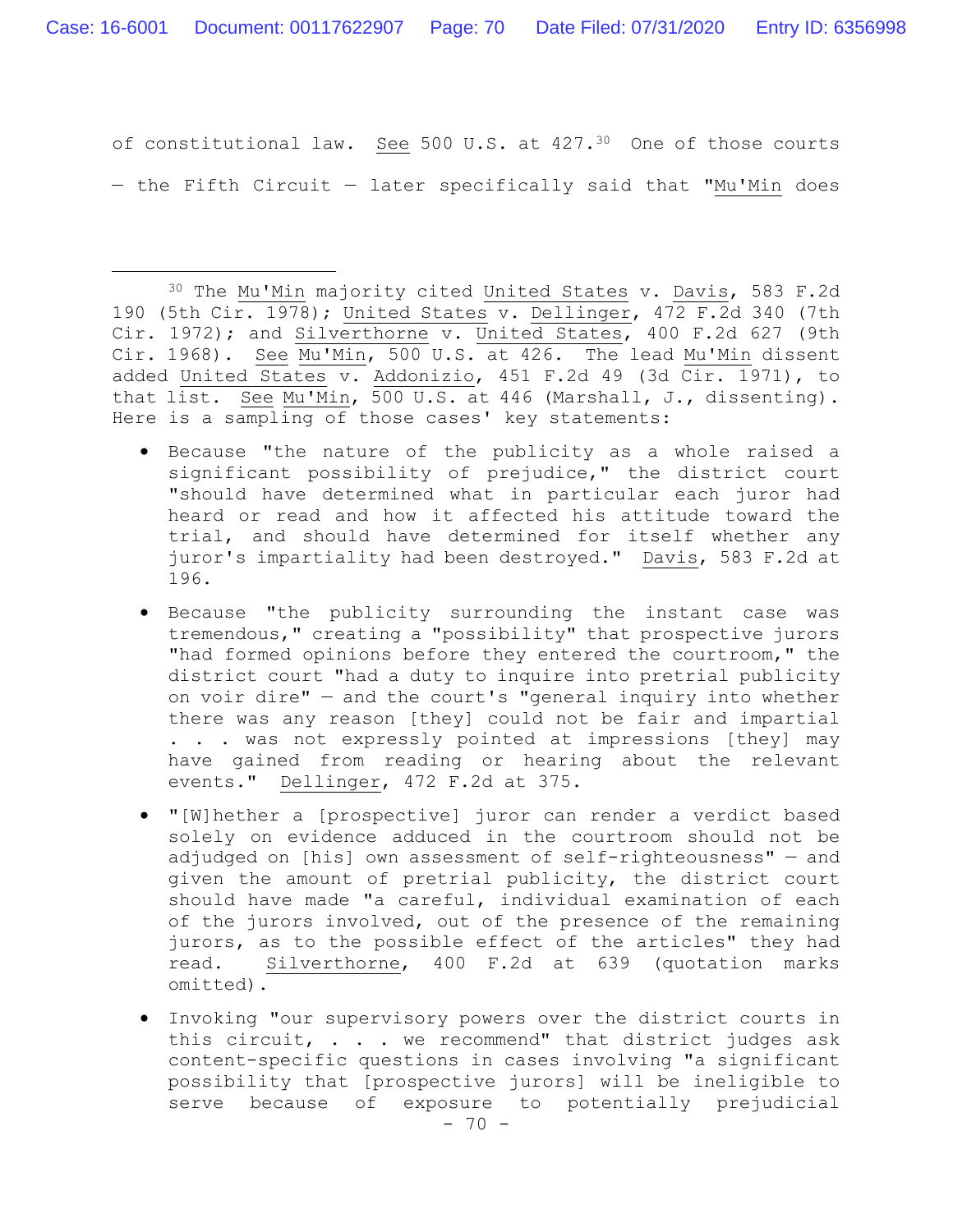not abrogate" that court's earlier holding "that, where pretrial publicity creates a significant possibility of prejudice, the district court must make an independent determination of the impartiality of jurors." United States v. Beckner, 69 F.3d 1290, 1292 n.1 (5th Cir. 1995) (discussing Davis).

The government also defends some (not all) of the judge's reasons for declining to ask content-specific questions. But concerns about "unmanageable data" from content-specific questions — in a case where 1,373 prospective jurors each completed a 100 question questionnaire and the judge designated 21 days for voir dire — seem misplaced. So too does any fear that content-specific questioning could accidentally create bias where none existed. If potential jurors recall a particular piece of reporting well enough to bring it up at voir dire, and the reporting is prejudicial, then potential bias was already present. Far from "reinforc[ing] potentially prejudicial information," content-specific questioning would have brought such material front and center. The parties and the judge could then assess the publicity's effect on the prospective jurors' ability to reach a fair verdict, thus putting the judge in a position to take any necessary measures to protect Dzhokhar's fair-trial rights.

material." Addonizio, 451 F.2d at 67 (quotation marks omitted).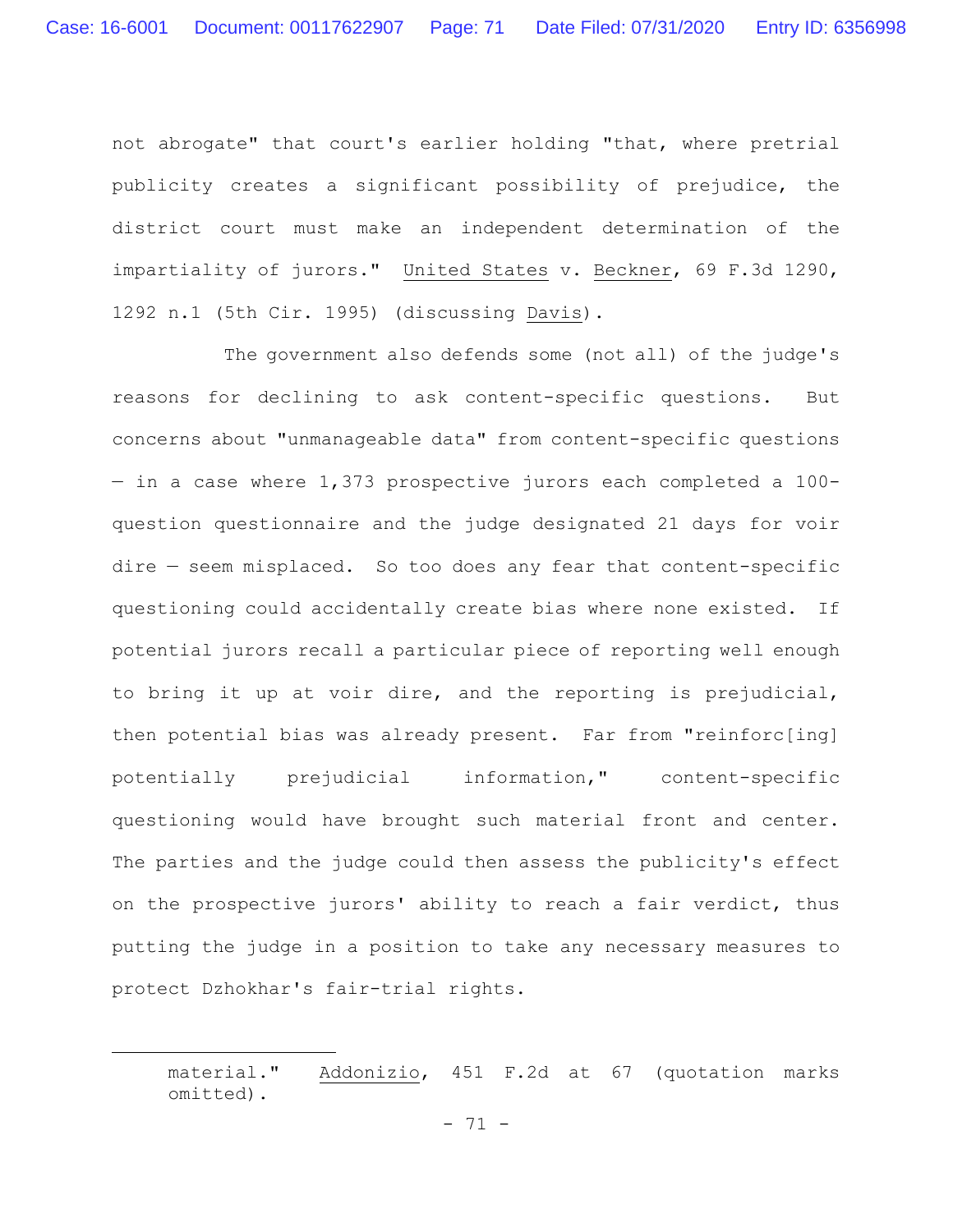Patriarca was a noncapital case, unlike Dzhokhar's. And the pretrial publicity in Patriarca pales in comparison to the pretrial publicity surrounding Dzhokhar's case. Surely then, with his life at stake, Dzhokhar deserved the type of voir dire that Patriarca calls for. See generally Sampson II, 724 F.3d at 159- 60 (suggesting that protections are generally heightened in capital cases, because death is different from other kinds of penalties).

In denying Dzhokhar mandamus relief on the venue-change issue, it is reasonable to infer that the mandamus panels reasonably expected that the judge would conduct the kind of searching voir-dire inquiry required by our caselaw. But regrettably, we conclude that his efforts fell short for the reasons just stated. Dzhokhar's appellate counsel admitted at oral argument that this error was harmless at the guilt stage, given his trial concession (through his trial lawyer) that he had done what the government accused him of doing. The government suggests that "any error was harmless" at the penalty stage too, because prospective jurors said that they could serve impartially. Not only does the government push a theory that clashes with our caselaw — caselaw that again says that in a situation like Dzhokhar's, a judge cannot delegate to potential jurors the work of judging their own impartiality. But the government never

- 72 -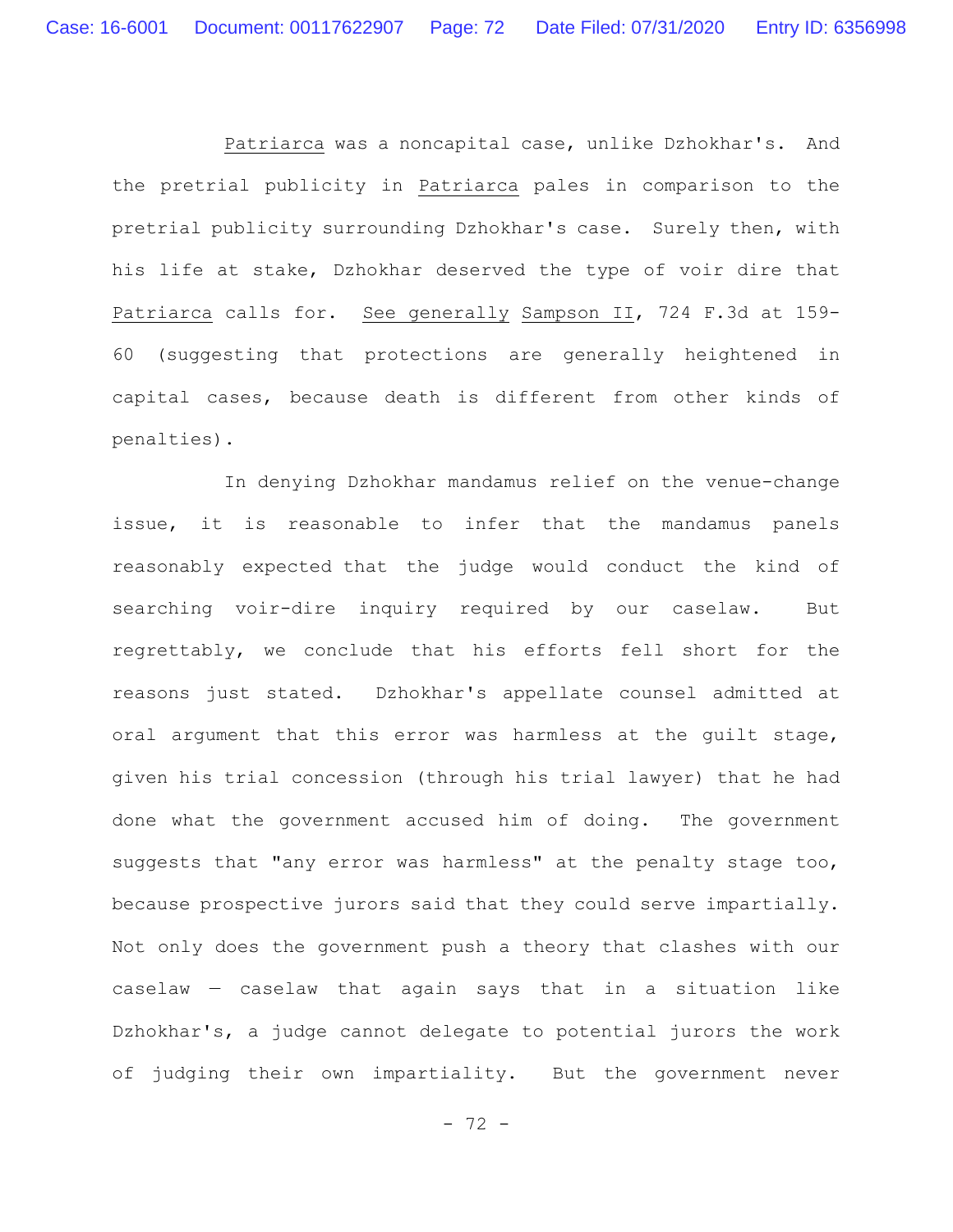explains how its flawed argument proves the error's harmlessness beyond a reasonable doubt. See 18 U.S.C.  $\frac{1}{5}$  3595(c)(2)(C) (providing that "[t]he court of appeals shall not reverse or vacate a sentence of death on account of any error which can be harmless" if "the [g]overnment establishes beyond a reasonable doubt that the error was harmless").<sup>31</sup> So the government's harmless-error theory is a nonstarter.

Given our ruling that the judge's Patriarca-based error demands vacatur of the death sentences,  $32$  the remaining issues listed above (in the "Basic Appellate Arguments" section) require only the briefest discussion — but discussion nevertheless, at least on matters that may arise again on remand.

Regarding Dzhokhar's claim that #138 and #286 lied during voir dire, we repeat a point made in our caselaw again and again (and again) because it is so very important to our system of justice: If a defendant "com[es] forward" at any point in the litigation process "with a 'colorable or plausible'" jurormisconduct claim, "an 'unflagging duty' falls to the district court

<sup>&</sup>lt;sup>31</sup> Proof beyond a reasonable doubt is evidence that lets a rational "factfinder . . . reach a subjective state of near certitude of the guilt of the accused." See Victor v. Nebraska, 511 U.S. 1, 15 (1994) (quoting Jackson v. Virginia, 443 U.S. 307, 315 (1979)).

<sup>32</sup> Vacatur is "[t]he act of annulling or setting aside." See *Vacatur*, Black's Law Dictionary (11th ed. 2019).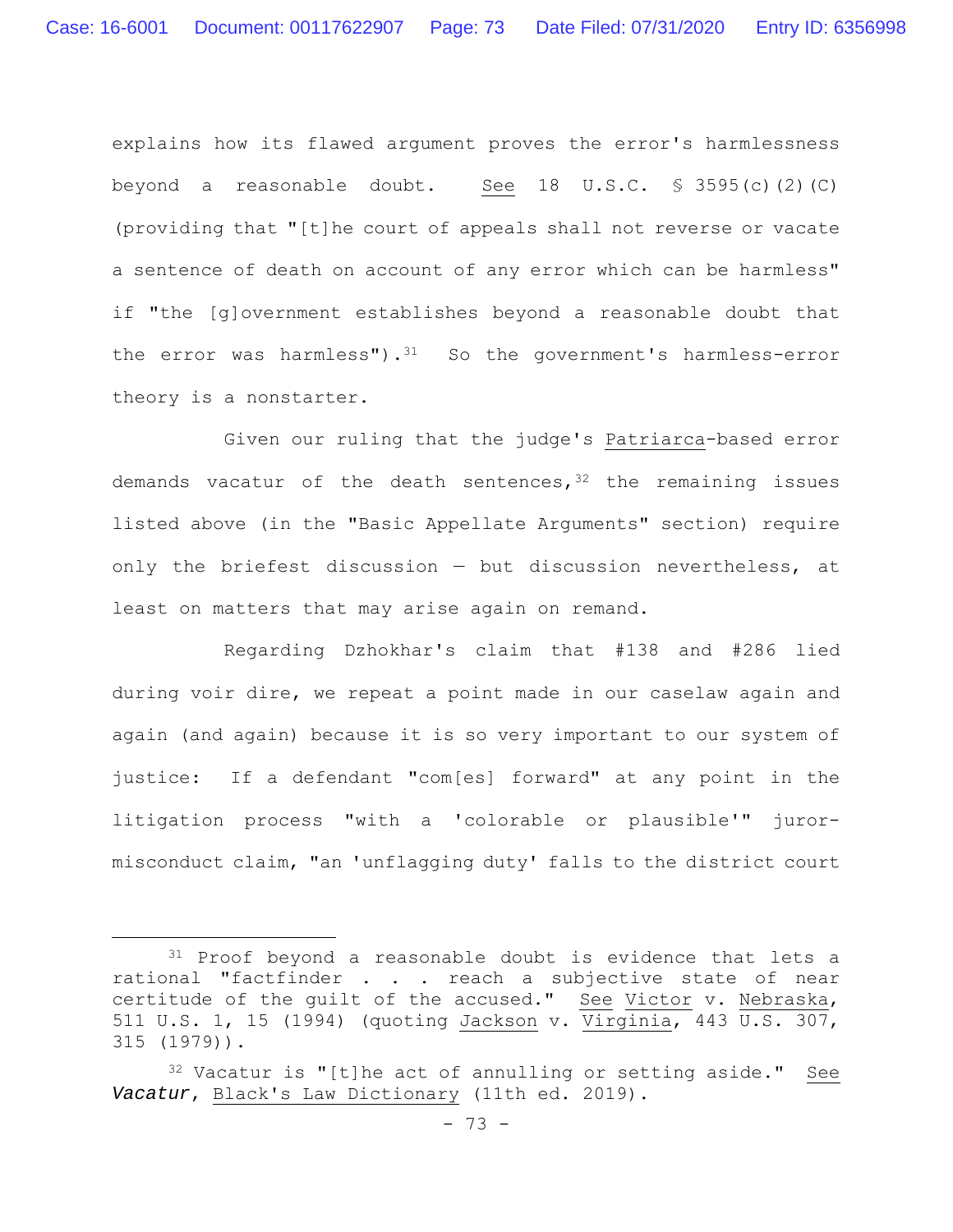to investigate the claim." United States v. French, 904 F.3d 111, 117 (1st Cir. 2018) (quoting United States v. Zimny, 846 F.3d 458, 464 (1st Cir. 2017)), cert. denied sub nom. Russell v. United States, 139 S. Ct. 949 (2019). See generally Sampson II, 724 F.3d at 169 (stressing that "[j]urors who do not take their oaths seriously threaten the very integrity of the judicial process"). But our decision on the content-specific-questioning issue makes it unnecessary to address the misconduct charge.  $33$ 

And that same ruling also makes it unnecessary to touch on Dzhokhar's argument that the judge wrongly excused #355 for his views on the death penalty.

That leaves us with Dzhokhar's claim that the judge kept him from asking case-specific death-penalty questions critical to seating an impartial jury — questions like whether potential jurors could consider mitigating circumstances on the ultimate life-ordeath issue, given "the specific allegations in his case: the killing of multiple victims, one of them a child, in a premediated

<sup>33</sup> Citing French, 904 F.3d at 120, Dzhokhar briefly argues that any error regarding juror misconduct would require vacatur of his convictions as well as the death sentence. But this case is unique in that Dzhokhar's counsel admitted his guilt in the opening and closing statements of the trial's guilt phase, and he has not argued that he would have used a different trial strategy in another venue or before a different jury. At oral argument here, Dzhokhar's lawyer conceded that this guilt admission would allow us to affirm the convictions despite the alleged juror-misconduct error — or any other error, including venue. We agree.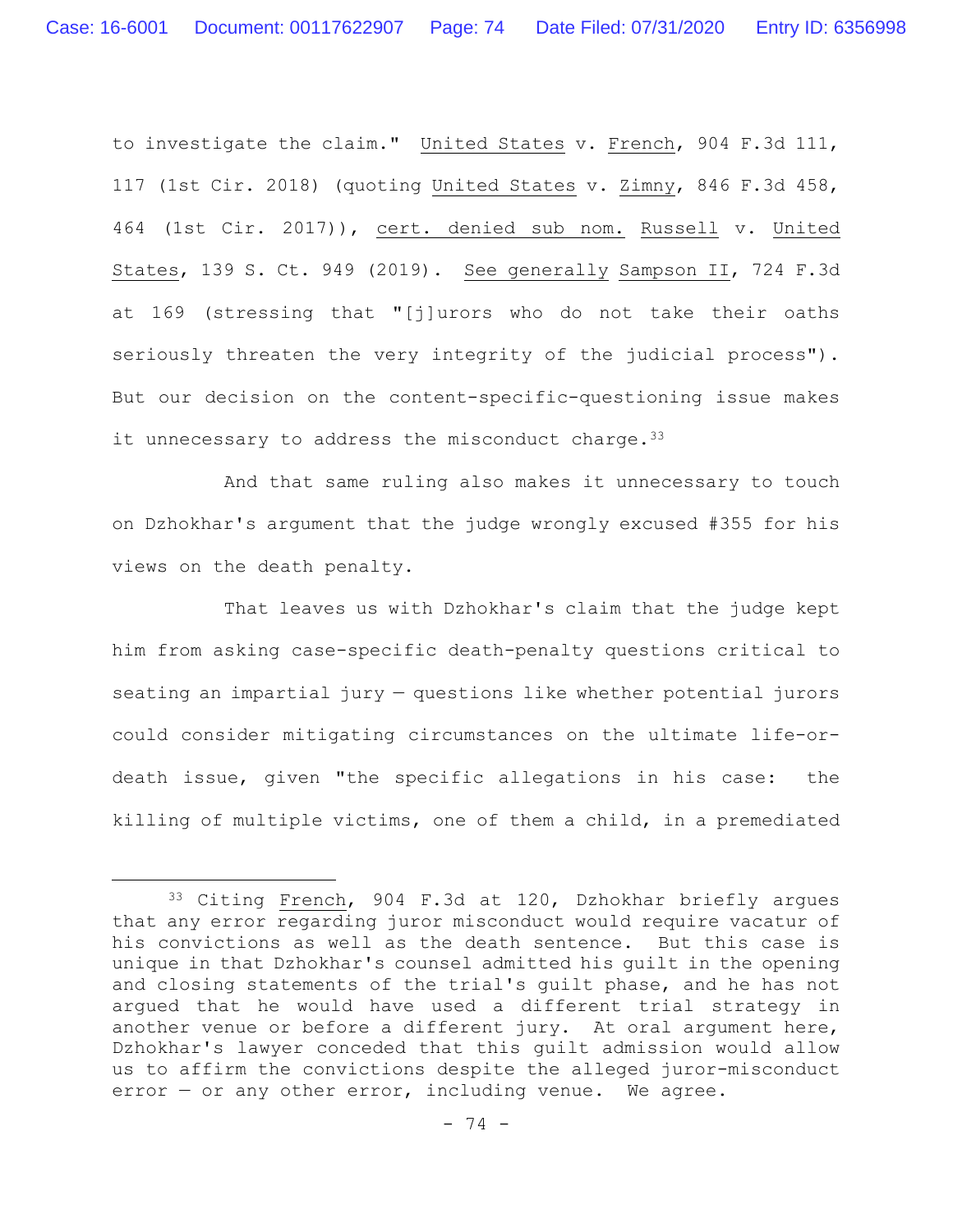act of terrorism." On this issue — which also gets abuse-ofdiscretion review, see Casanova, 886 F.3d at 60 — it is enough for us to say that even assuming without deciding that the judge had to inform prospective jurors of certain case-specific facts, he did do so here. Recall the judge's preliminary instructions to prospective jurors before they filled out the questionnaires that Dzhokhar was "charged in connection with events that occurred near the finish line of the Boston Marathon . . . that resulted in the deaths of three people." Recall too the questionnaires' "summary of the facts of this case" — that "two bombs exploded . . . near the Boston Marathon finish  $line[, ]$  . . . kill[ing] Krystle Marie Campbell (29), Lingzi Lu (23), and Martin Richard (8), and injured hundreds of others"; that "MIT Police Officer Sean Collier (26) was shot to death in his police car"; and that Dzhokhar "has been charged with various crimes arising out of these events." And like the judge, we think that because potential jurors knew these details, the voir dire adequately covered Dzhokhar's case-specific questions. 34

<sup>34</sup> Dzhokhar argues that Ham v. South Carolina, 409 U.S. 524 (1973), prevents us from so holding. We see things differently, however.

<sup>- 75 -</sup> The state in Ham tried a locally known African-American civilrights activist on a marijuana-possession charge. Id. at 524-25. He defended on the theory that the police had framed him as payback for his civil-rights work. Id. at 525. Despite these circumstances, the trial judge denied his request that voir dire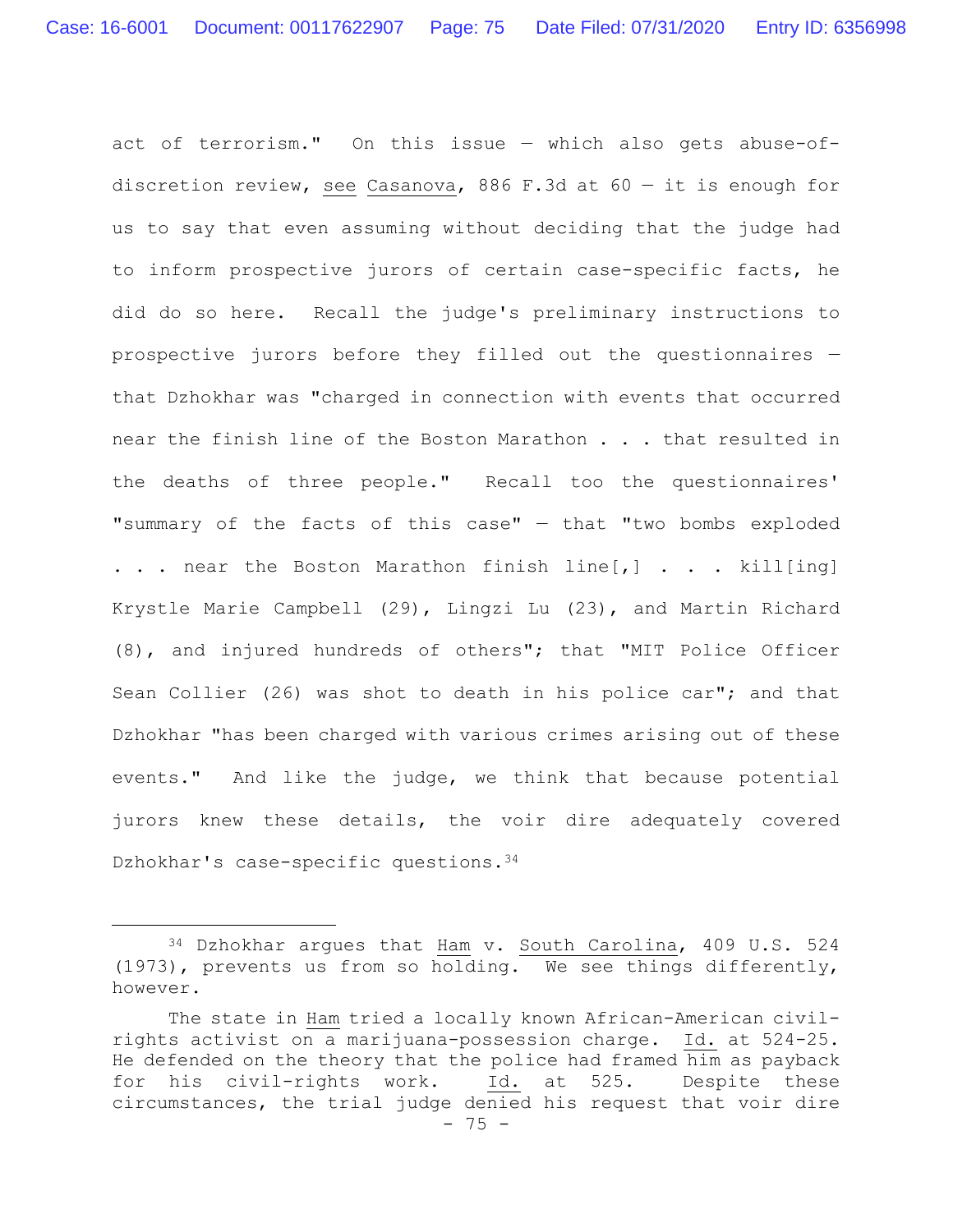Having said all that needs saying on these subjects, we press on — for the reader's information, everything from here on out until we reach the crime-of-violence issue also falls within the category of issues that could easily reappear on remand.

include questions aimed at racial prejudice. Id. at 525-26 & n.2 (noting that the proposed questions asked whether prospective jurors could "fairly try this case on the basis of the evidence and disregarding the defendant's race," whether they had "no prejudice against negroes" or "[a]gainst black people," and whether they "would  $\ldots$  be influenced by the use of the term 'black'"). The Supreme Court later reversed his conviction because "the essential fairness required by the Due Process Clause of the Fourteenth Amendment requires that under the facts shown by this record [he] be permitted to have the jurors interrogated on the issue of racial bias." Id. at 527.

Dzhokhar notes that the state's brief there had argued that the judge's general "bias or prejudice" question sufficed because the defendant was "within sight" of the prospective jurors, who could discern his race — which, according to the state, made the specific questions about race redundant and thus unnecessary. See Br. for Resp., Ham, 409 U.S. 524 (No. 71-5139), 1972 WL 135829, at \*3-4. And by Dzhokhar's account, the Supreme Court's reversal of Ham's conviction "establishes that a [prospective juror's] awareness of facts which could give rise to potential bias, coupled with general questions about bias, do not obviate a particularized investigation into prejudice." Extrapolating from this reading, he argues that Ham shows the judge legally erred by deeming casespecific questions about prospective jurors' death-penalty views unnecessary because of what they already knew about the case. The simplest response is that the Ham Court *never* addressed the state's argument that a general question sufficed. So Ham does not help his cause. See generally Ristaino v. Ross, 424 U.S. 589, 596 (1976) (emphasizing that "[b]y its terms, Ham did not announce a requirement of universal applicability").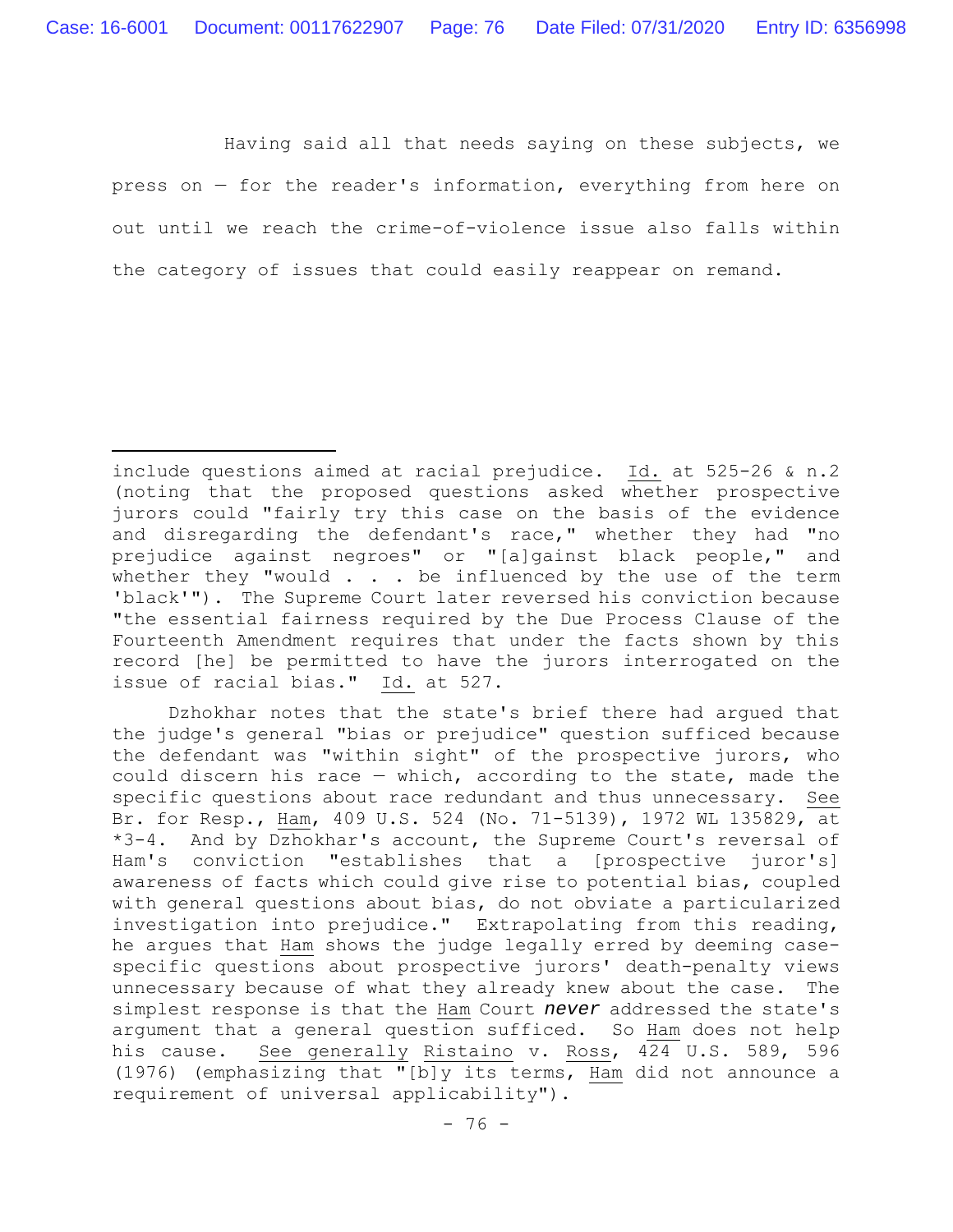# **Mitigation Evidence About Tamerlan's Possible Homicidal Past**

We shift our focus to Dzhokhar's claim that the judge damaged the defense's mitigation case by barring evidence tying Tamerlan to a triple murder in 2011, and by keeping the defense from seeing a confession Tamerlan's friend made to the FBI about how he and Tamerlan had committed those crimes.

#### *Background*

On September 11, 2011  $-$  the tenth anniversary of the 9/11 terrorist attacks — someone (or a number of someones) robbed and killed three drug dealers in an apartment in Waltham, Massachusetts. All three were found bound, with their throats slit. These crimes remain unsolved to this day.

Fast forward to 2013. Soon after the Marathon bombings, federal and state law-enforcement officers interviewed Tamerlan's friend, Ibragim Todashev — a mixed-martial-arts fighter who had come to the United States from Chechnya in 2008 and met Tamerlan shortly afterwards.  $35$  Officers interviewed Todashev, then living

<sup>&</sup>lt;sup>35</sup> Perhaps this is as good a place as any to say a few words about Dzhokhar's family background, as best we can discern it from the record.

Dzhokhar and Tamerlan's father, Anzor, is of Chechen ancestry born in Kyrgyzstan. Their mother, Zubeidat, is of Avar ancestry born in Dagestan. She and Anzor met as teenagers in Siberia in the early 1980s — she was there living with her brother, and he was stationed there with the Soviet Army. The two later married and moved around a bit, living in Siberia, Chechnya, Dagestan, and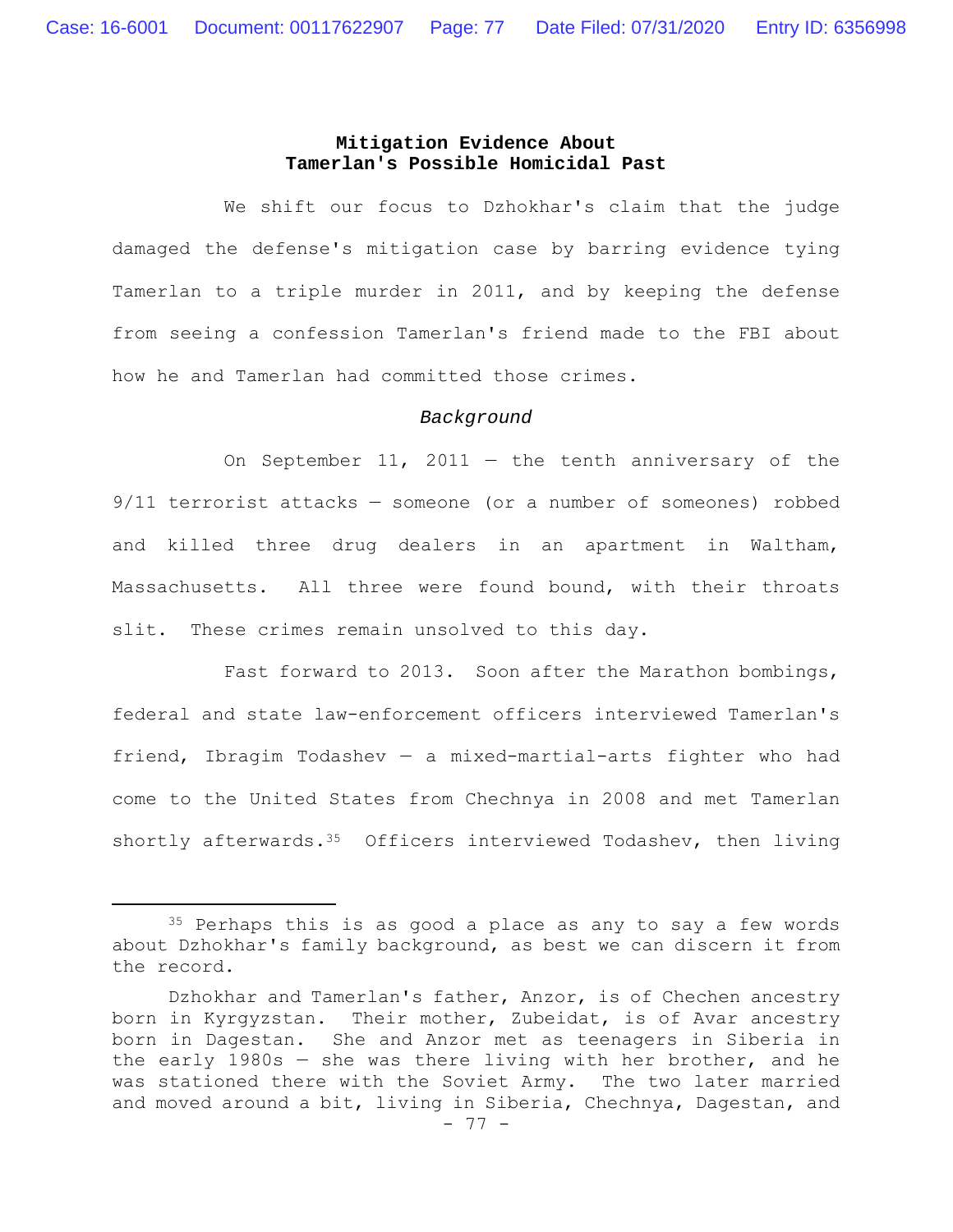in Florida, four separate times in April and May. The first two interviews focused on his relationship with Tamerlan and his possible knowledge of the bombings. At some point, agents began suspecting that Todashev had a hand in the 2011 murders. During the final interview on May 21, Todashev said he knew something about the murders and asked if he could get a deal for cooperating.

After waiving his Miranda rights, Todashev gave the following account. Tamerlan recruited Todashev to rob the men. They drove to a Waltham apartment, held the men at gunpoint (with a gun Tamerlan had brought), beat them, and bound them with duct tape. Not wanting to leave any witnesses, Tamerlan cut each man's throat while Todashev waited outside (Todashev did not want any part of the throat cutting, apparently). Tamerlan then waved Todashev back in to help remove all traces of evidence.

Todashev agreed to write out a confession. But as he was doing so, he attacked the agents — one of whom shot and killed him. The FBI documented Todashev's statements in memos known as 302 reports. And a state trooper recorded most of his statements

Kyrgyzstan (for example). During this time, they had four children — including Tamerlan (in 1986) and Dzhokhar (in 1993).

In 2002, with the region embroiled in a bloody war with Russia, Anzor, Zubeidat, and Dzhokhar emigrated from Kyrgyzstan to the United States — specifically, to Cambridge, Massachusetts. Dzhokhar's other siblings joined them in 2003. Anzor and Zubeidat returned to Russia in 2012, leaving Dzhokhar in the United States with Tamerlan.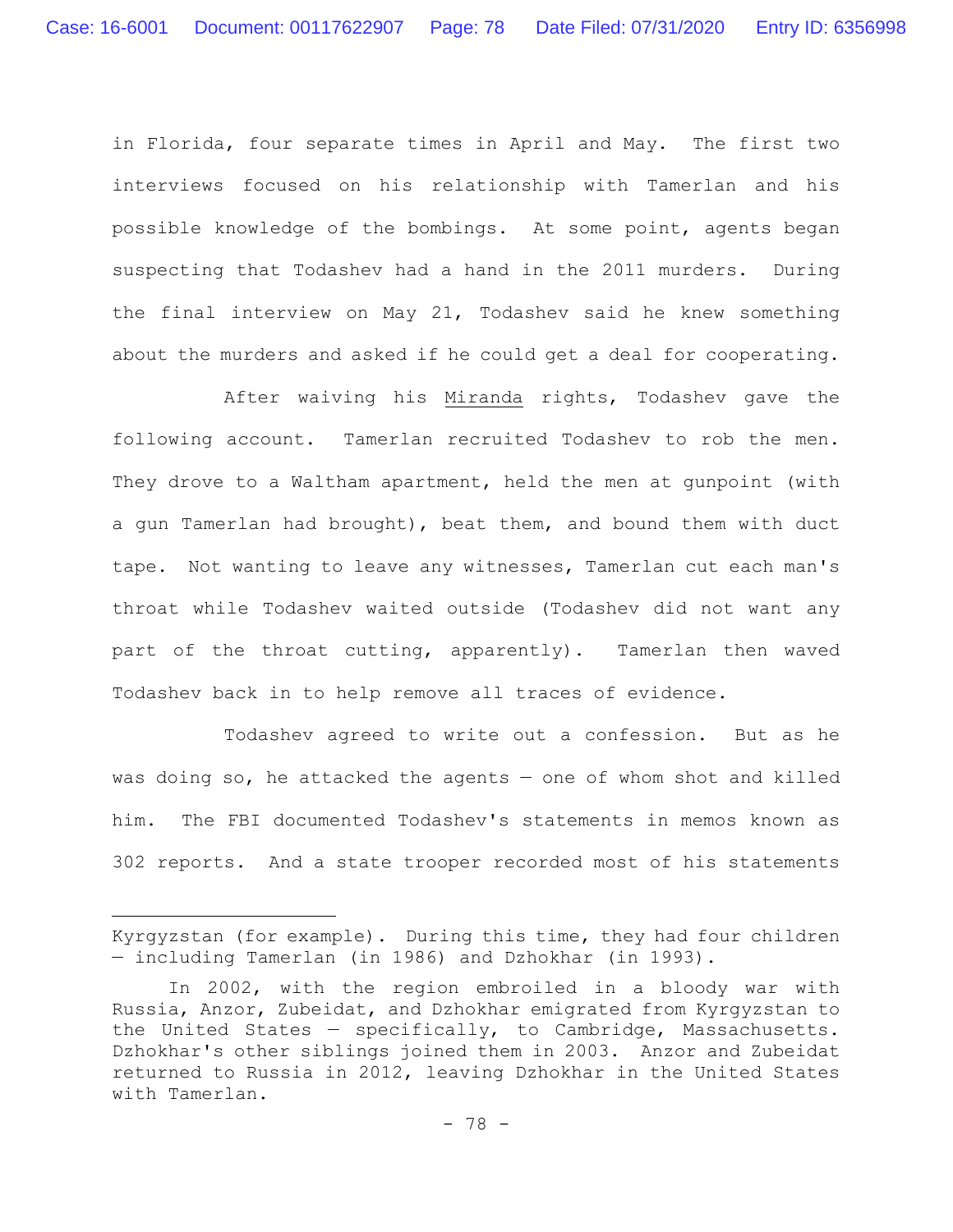at his final interview. The Florida attorney general's office investigated the circumstances of Todashev's death and found the agent had acted reasonably in using deadly force.

Dzhokhar's lawyers repeatedly asked the judge pretrial to make the government produce all reports and recordings of Todashev's statements about the Waltham crimes, either directly to them or to the judge for an in-camera inspection.<sup>36</sup> The government opposed each of the defense's motions, arguing that the soughtafter materials were not discoverable under the federal or local criminal rules or under Brady v. Maryland, 373 U.S. 83 (1963), and were protected by the law enforcement investigatory privilege. $3^7$ In the government's telling, because prosecutors had informed the defense that Tamerlan had "participated in the Waltham triple homicide," it did not have to disclose the actual reports and recordings. After inspecting some of the items in camera, the judge refused to disclose any of the materials documenting Todashev's statements. Agreeing with the government that

<sup>36</sup> In camera means "in a chamber." See *In Camera*, Black's Law Dictionary (11th ed. 2019).

<sup>&</sup>lt;sup>37</sup> Basically, this judge-devised doctrine sometimes keeps the government from having to turn over materials law enforcement has for use in criminal investigations — "sometimes," however, is a tip-off that the privilege is not absolute, since it can be overridden in appropriate cases by a party's need for the privileged items. See, e.g., Puerto Rico v. United States, 490 F.3d 50, 64 (1st Cir. 2007).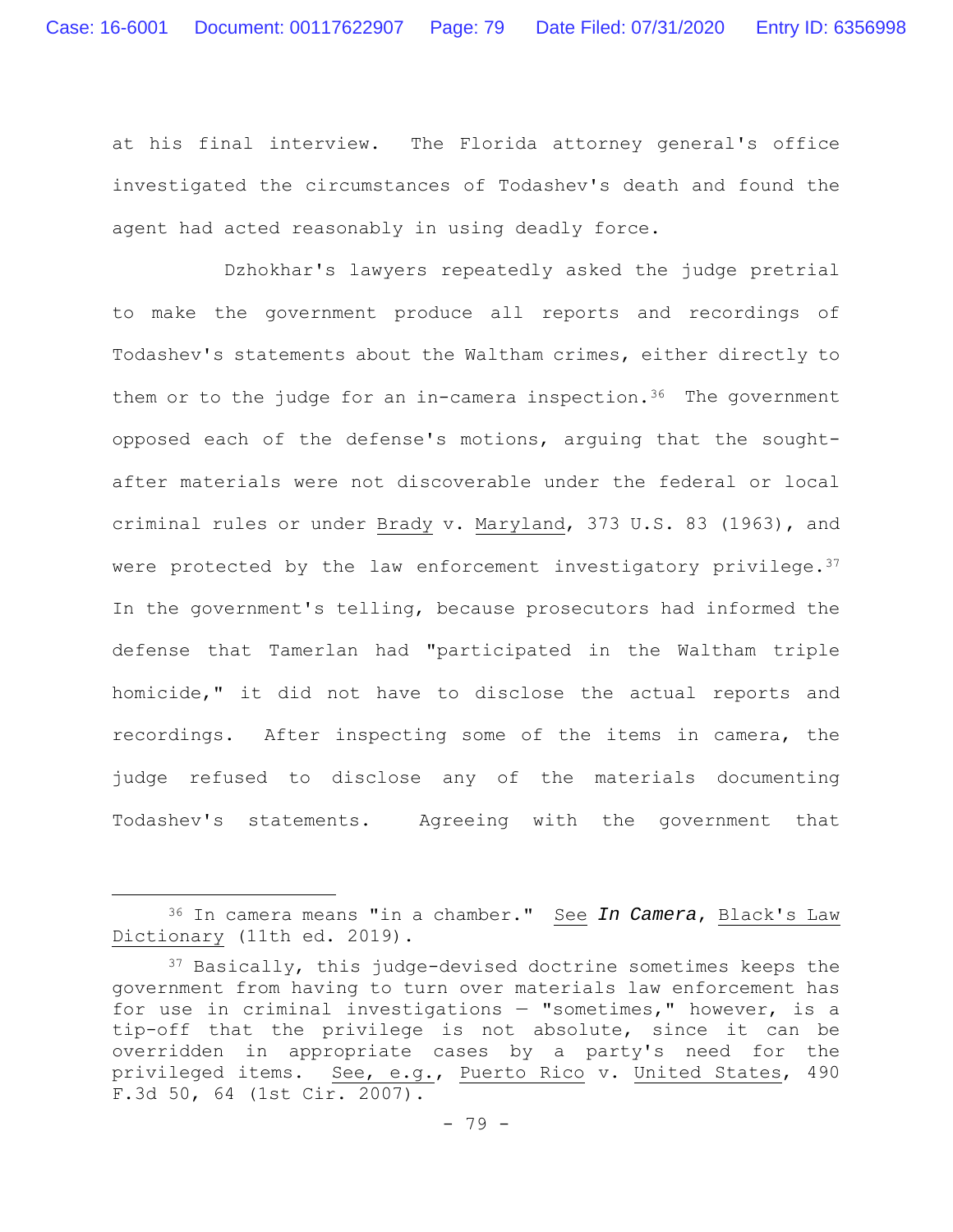prosecutors had "conveyed the fact and general substance of Todashev's statements," the judge said that the FBI's 302 report of Todashev's final interview did "not materially advance [the mitigation] theory beyond what is already available to the defense." The judge also said that disclosing Todashev's statements "risk[ed] revealing facts seemingly innocuous on their face, such as times of day or sequences of events," that "would have a real potential to interfere with the ongoing state investigation."

While all this was going on, a lawyer representing Dzhokhar's college friend Dias Kadyrbayev — who faced prosecution for hiding Dzhokhar's backpack and computer — told the government that his client "may be able to provide" some information, including that "Kadyrbayev learned in the fall of 2012 from Dzhokhar . . . that Tamerlan . . . was involved in the Waltham murders" and that "Dzhokhar . . . told Kadyrbayev that [Tamerlan] 'had committed jihad' in Waltham." The government disclosed Kadyrbayev's lawyer's proffer to Dzhokhar's counsel.

Anyway, because of the judge's rulings, the defense never learned key details about the murders (as disclosed by Todashev) — including:

 Tamerlan brought the "tools" he and Todashev used to commit the crimes (a gun, knives, duct tape, cleaning supplies).

 $- 80 -$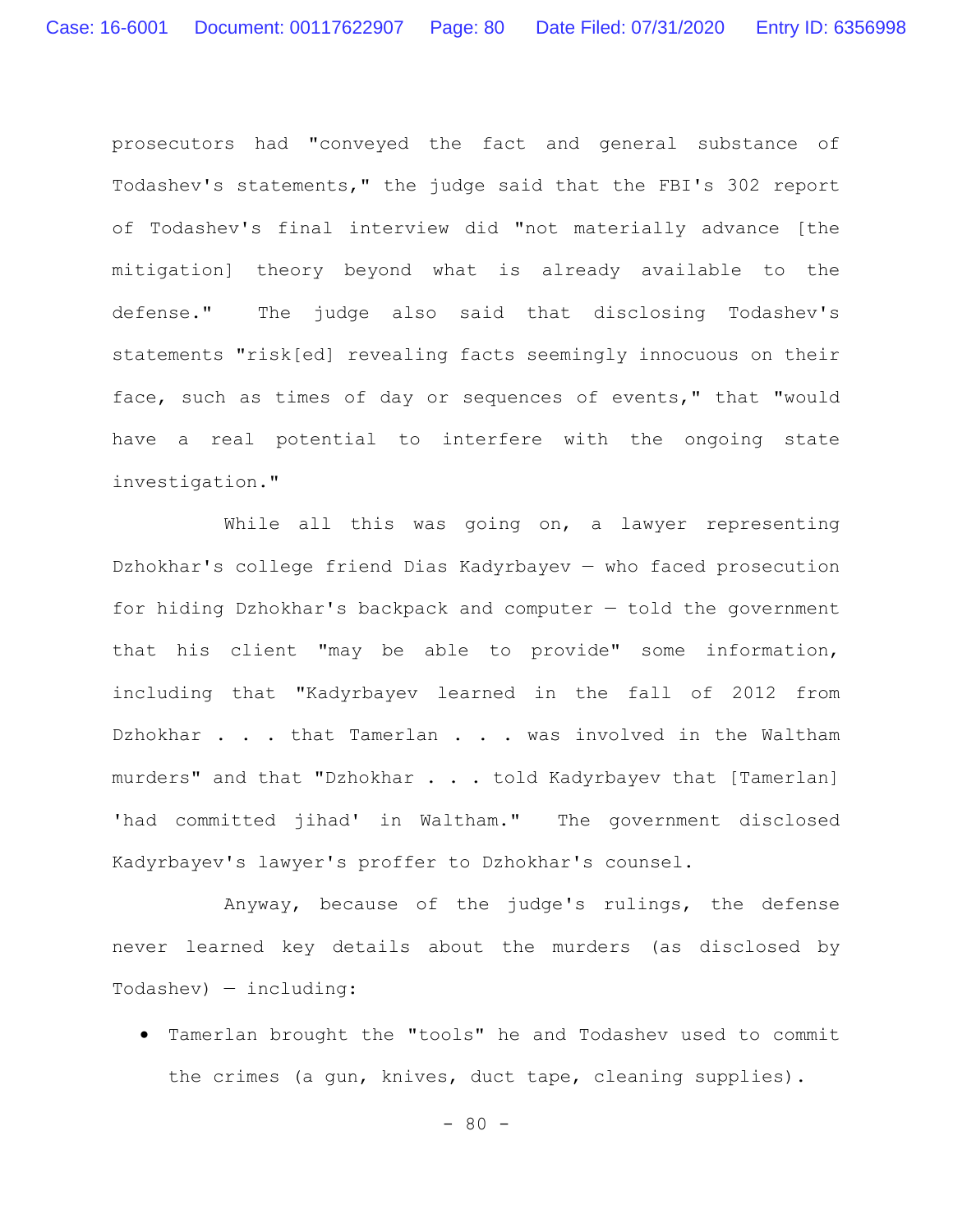- Tamerlan and Todashev got into the apartment because Tamerlan knew one of the victims, Brendan Mess — Tamerlan and Mess were close childhood friends.
- Tamerlan had Todashev duct tape one of the victim's hands and feet. And Tamerlan duct taped the others.
- Tamerlan beat Mess to try to get him to say where more money was in the apartment.
- Todashev had agreed with Tamerlan to rob the men. But after they had bound and robbed them, Tamerlan decided to kill the men  $-$  a decision that made Todashev shake with nerves, because while he did not want to participate in the murders, he felt he "had to" since he "did not have a way out."
- Tamerlan slashed each man's throat.
- Tamerlan gave Todashev \$20,000 from the money they had stolen.38

The government later moved in limine to bar Dzhokhar from introducing any evidence about the Waltham murders at the guilt or penalty phases.<sup>39</sup> Among other theories, the government

<sup>38</sup> Following an order from us, authorized counsel got to review the in-camera materials for the first time.

 $39$  In limine means "at the outset" - "a motion . . . raised preliminarily, esp[ecially] because of an issue about the admissibility of evidence believed by the movant to be prejudicial." See *In-Limine*, Black's Law Dictionary (11th ed. 2019).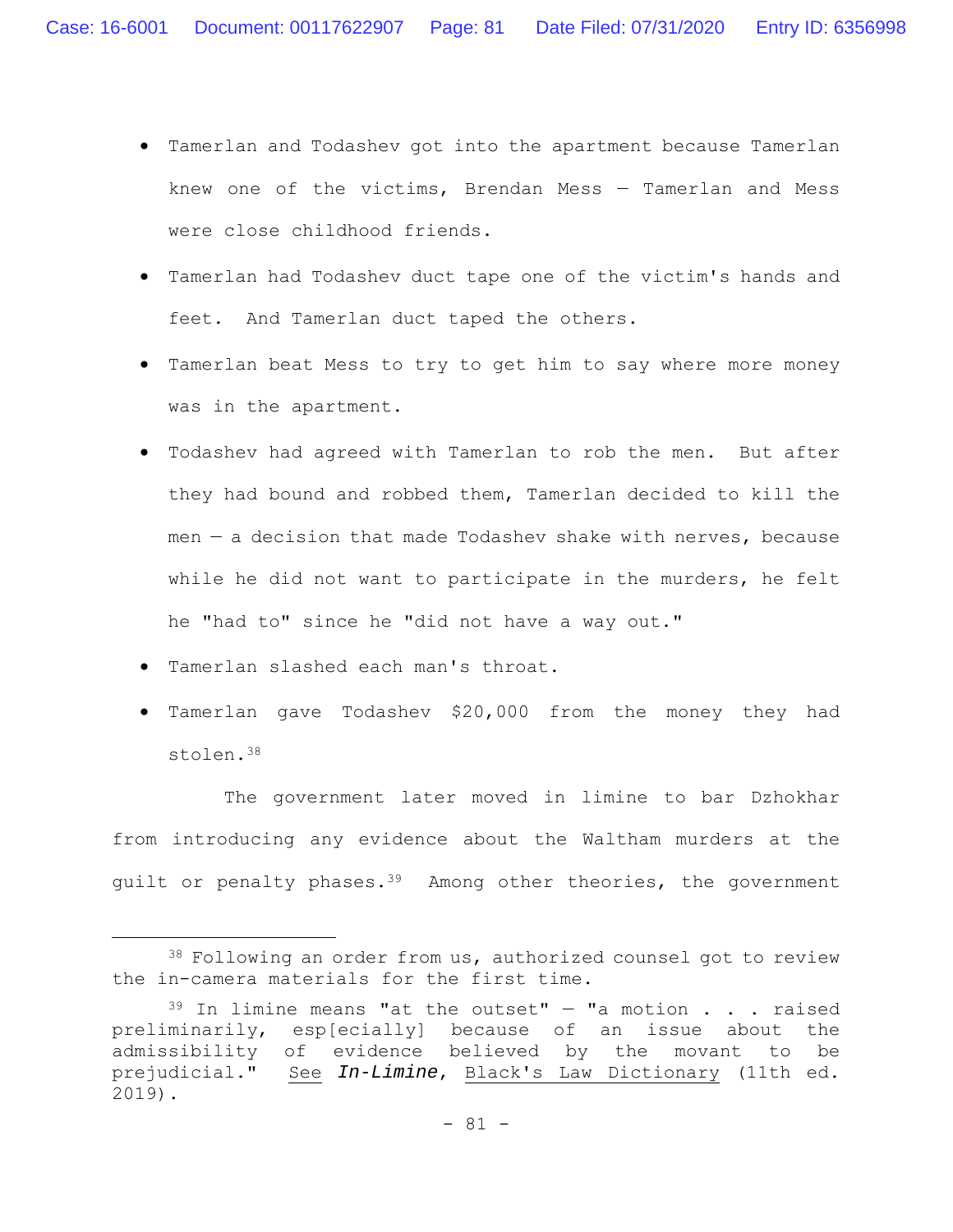called Todashev's statements about Tamerlan's role "unreliable" since he had an obvious motive to pin the murders on someone else (what the government did not tell the judge, however, was that agents had previously relied on Todashev's statements in applying for a search warrant to look for evidence from the Waltham homicides in Tamerlan's car). The government also argued that, apart from Todashev's statements, it had no "evidence that Todashev and/or Tamerlan . . . actually participated in the Waltham triple homicides." The government further claimed that Todashev's statements should not come in because he "cannot be crossexamined," because he "obviously was not of sound mind" since he attacked armed agents, and because admitting this evidence would confuse the jurors by opening the door to "a great deal of information having nothing to do with" Dzhokhar's crimes. And the government claimed that "[t]here's no evidence that the defense can point to anywhere, including . . . Todashev's own statement, that Tamerlan . . . controlled him in any way."

Dzhokhar's lawyers argued in opposition that evidence showing Tamerlan's having committed the crimes was highly probative of the brothers' respective roles in the bombings and was sufficiently reliable to be admitted under the evidentiary standards applicable at the penalty phase. They also stressed that whether to credit Todashev's statements was for the jury.

- 82 -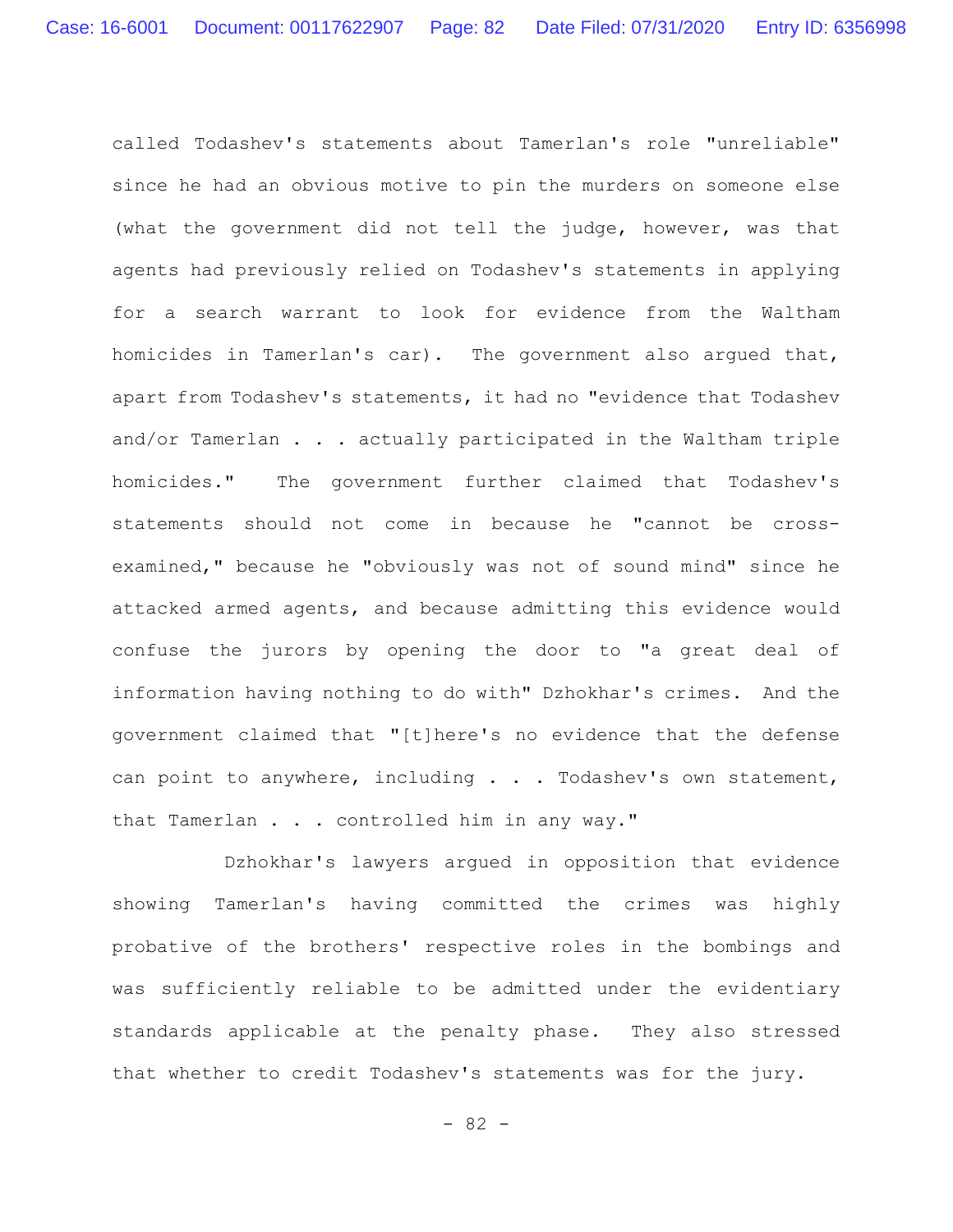The judge orally granted the government's in-limine motion, finding that "there simply is insufficient evidence to describe what participation Tamerlan may have had" in the Waltham murders. From his check of the evidence — which "include[d] an in-camera review of some Todashev 302s," but not the recordings of the confession  $-$  the judge thought that "it [was] as plausible . . . that Todashev was the bad guy and Tamerlan was the minor actor." So the judge concluded that the murder evidence "would be confusing to the jury and a waste of time, . . . without any probative value."

Dzhokhar's mitigation theory portrayed him as influenced by Tamerlan to take part in the Marathon bombings. "[I]f not for Tamerlan," said his lawyer to the penalty-phase jury, "this wouldn't have happened." And the defense sought to prove several mitigating factors about their relationship and their relative culpability — including:

- Dzhokhar "acted under the influence of his older brother";
- "because of Tamerlan's age, size, aggressiveness, domineering personality, [and] privileged status in the family," Dzhokhar "was particularly susceptible to his . . . influence";
- "Dzhokhar['s] . . . brother Tamerlan planned, led, and directed the Marathon bombing[s]";

- 83 -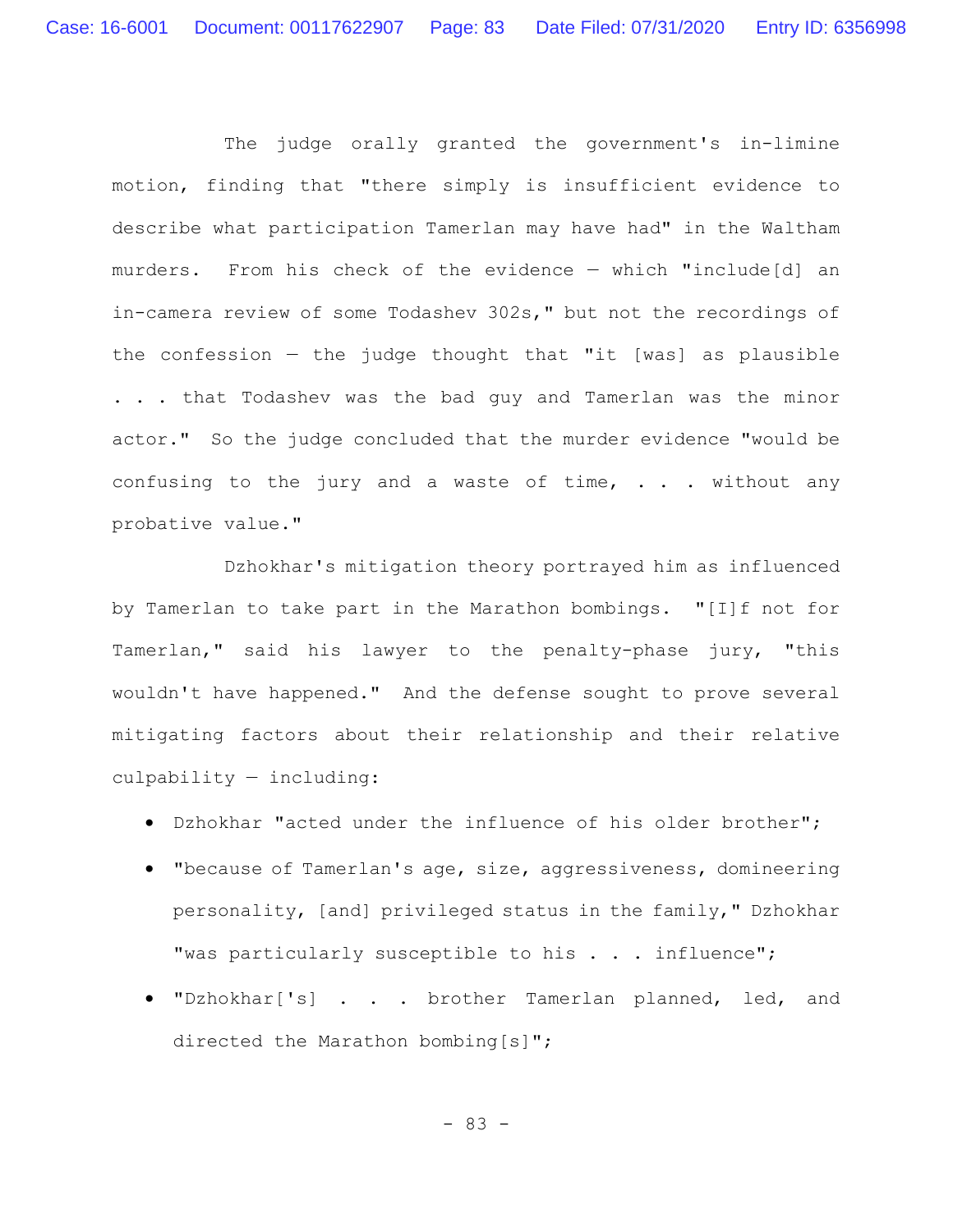- "Dzhokhar . . . would not have committed the crimes but for his older brother Tamerlan"; and
- "Tamerlan . . . became radicalized first, and then encouraged his younger brother to follow him."

Without the Waltham evidence, the defense supported its mitigation theory with testimony like:

- Tamerlan became radicalized first, began proselytizing his views, and sent jihadi materials to Dzhokhar;
- the oldest brother in a Chechen family like the Tsarnaevs usually receives deference (an associate professor from Princeton University testified that "it's expected that the younger brothers will listen to the older brother");
- Tamerlan occasionally broke the rules of the gym he belonged to (he used other members' equipment without asking, for instance);
- Tamerlan sometimes got argumentative at a mosque (for example, he twice called the Imam a "hypocrite");
- Tamerlan yelled at a store owner for selling halal turkey for Thanksgiving (halal is a term associated with Islamic dietary laws); and
- Tamerlan once might have physically abused his thengirlfriend (he later married her).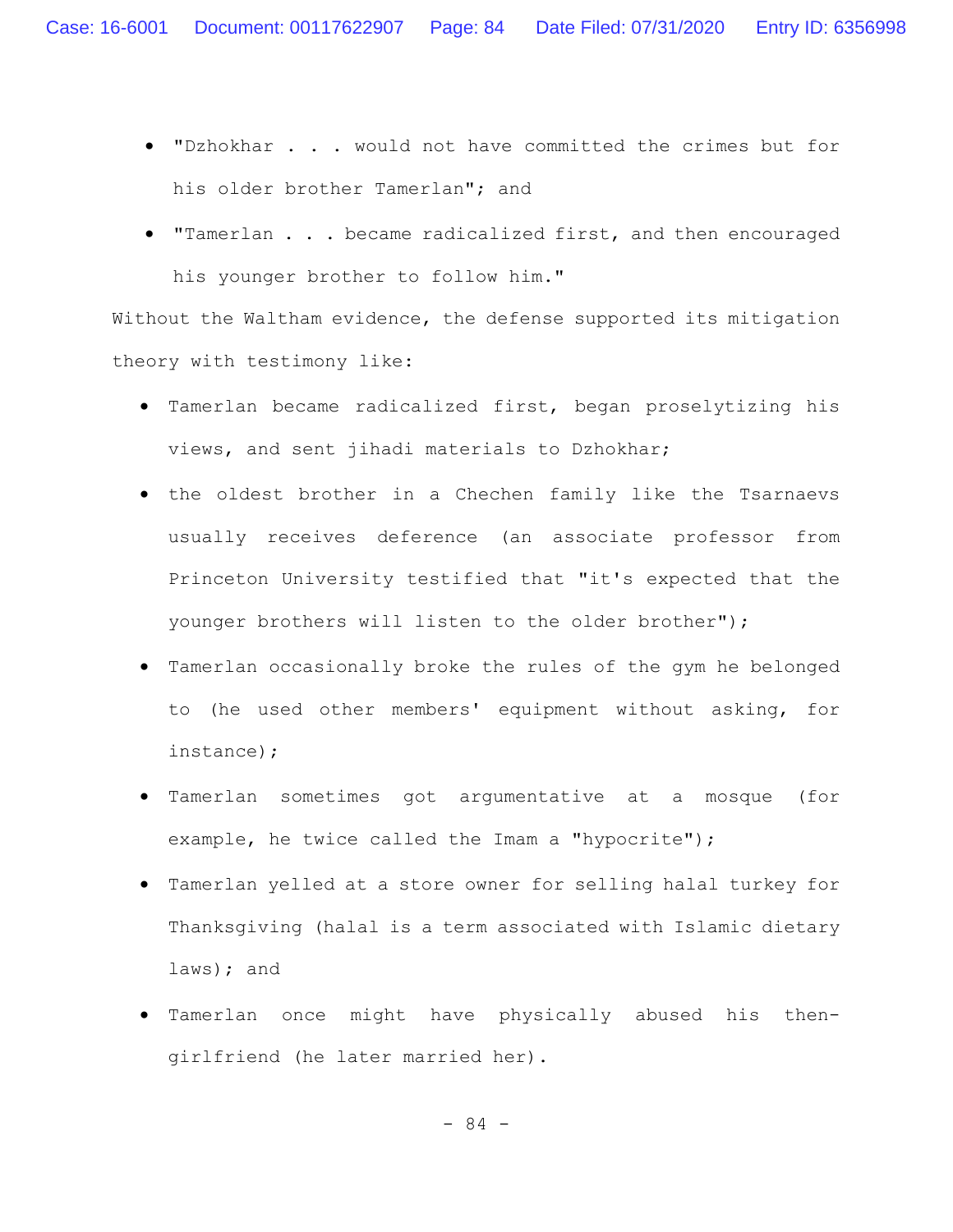Conversely, the government tried to convince the jury that Dzhokhar should die because he and Tamerlan were equally culpable in the bombings and that Tamerlan had played no role in Dzhokhar's decision to participate. During the penalty phase, the government argued that the defense's mitigation evidence consisted of little more than "testimony that Tamerlan was bossy." The government also described Tamerlan as a "handsome," "charming," "loud" guy who "sometimes lost his temper." And the government implored the jurors to "ask [themselves] if there's anything about Tamerlan . . . that will explain . . . how Dzhokhar . . . could take a bomb, leave it behind a row of children, walk . . . down the street, and detonate it." Insisting that no evidence supported the notion that Tamerlan had "coerced or controlled" Dzhokhar, the government labeled the brothers "a partnership of equals" and so "bear the same moral culpability for what they did."

### *Basic Appellate Arguments*

Dzhokhar presents essentially two arguments about the judge's handling of the Waltham evidence. The first claim is that the judge violated his right to present a complete mitigation defense by keeping from the jury major proof of Tamerlan's brutal past, his ability to enlist others in acts of extreme cruelty, and thus his relative culpability  $-$  an error the government exploited by distorting Tamerlan's character and suggesting no evidence

 $- 85 -$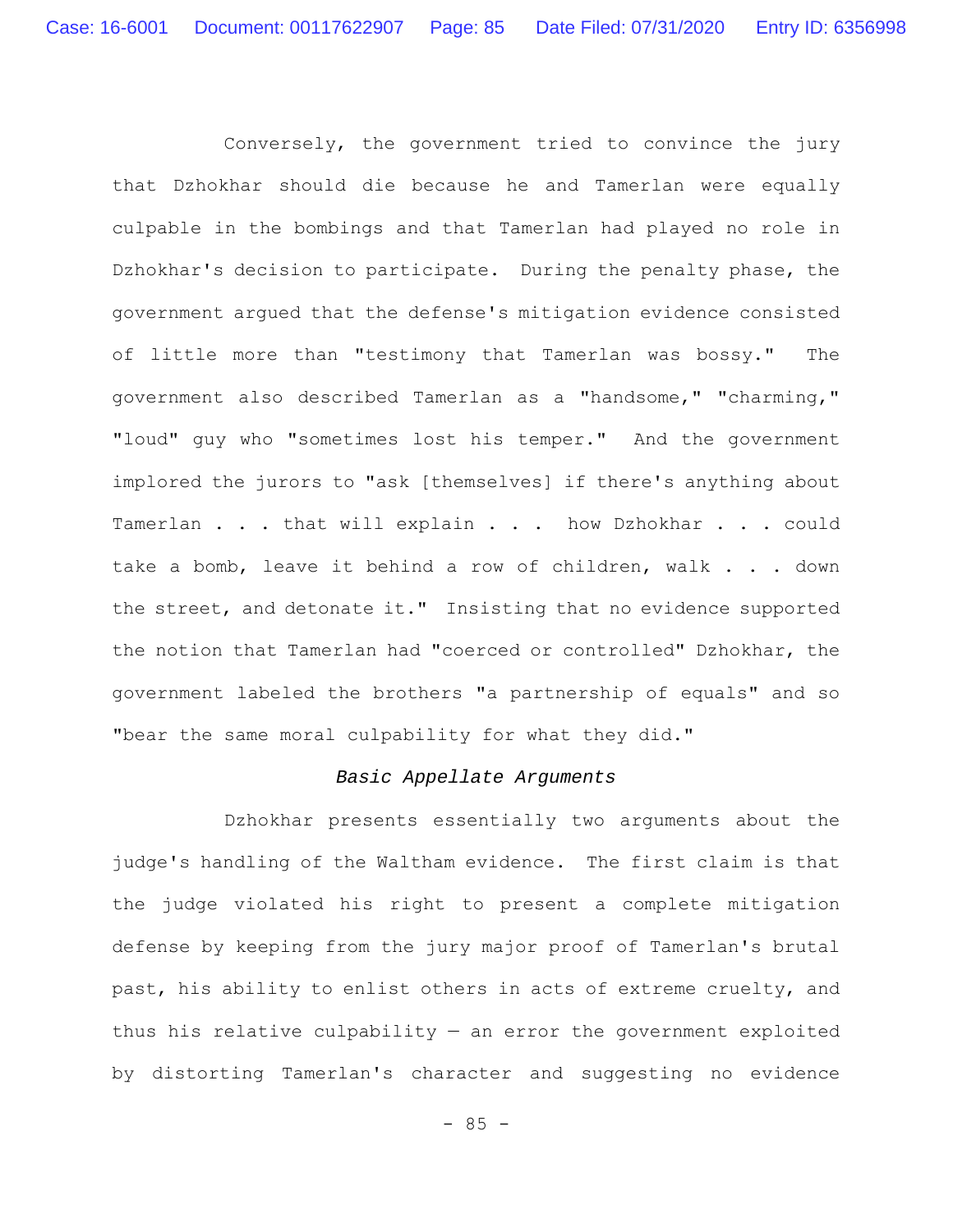showed his influence over Dzhokhar. The second claim is that the judge violated his Brady rights by refusing to give the defense a 302 report and recordings of Todashev's confession — evidence that, "if presented," would have shown "why Tamerlan was to be feared, and his ability to influence others to commit horrific crimes."

The government takes a different view of the matter. According to the government, the Waltham evidence was not relevant mitigation evidence because nothing suggests Tamerlan's alleged commission of the Waltham crimes had any link to Dzhokhar's commission of the crimes here. And, says the government, even if the Waltham evidence had some slight relevance, the judge rightly excluded it because the risks of confusing the issues and misleading the jury outweighed any probative worth. The government also thinks that any error by the judge was harmless beyond a reasonable doubt because "overwhelming[]" evidence (the government's word) showed Dzhokhar willingly engaged in the crimes charged here. Wrapping up, the government says that the undisclosed "information was not discoverable under Brady" and "was subject to the law enforcement privilege."

### *Analysis*

We give abuse-of-discretion review to preserved disputes over whether the judge wrongly excluded mitigating evidence at the penalty phase, showing "great deference" to his balancing of the

 $-86 -$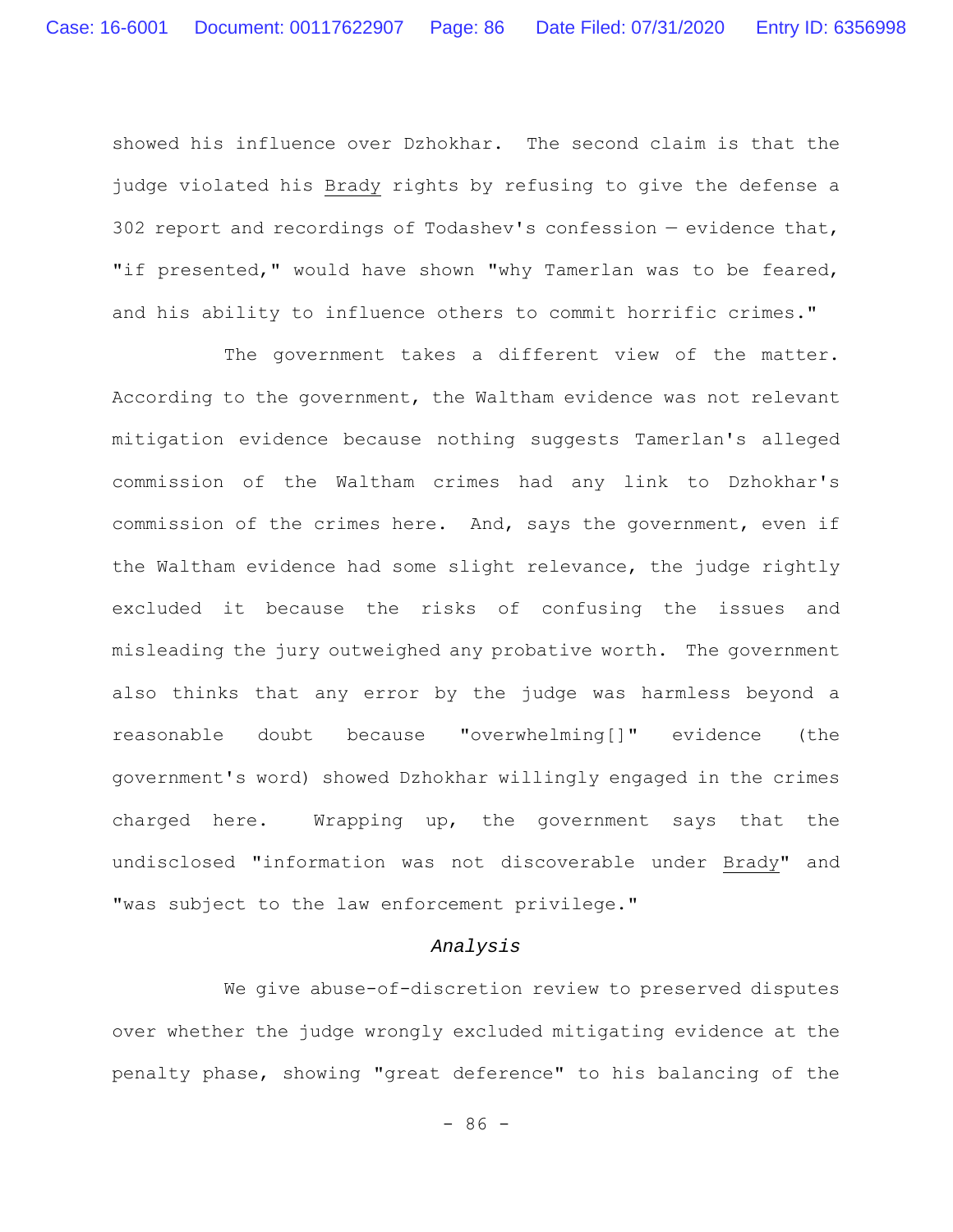evidence's probative worth against its possible prejudice. See United States v. Sampson, 486 F.3d 13, 42 (1st Cir. 2007) ("Sampson I").40 We also give abuse-of-discretion review to preserved disputes over whether the judge wrongly kept Brady material from the defense. See United States v. Bulger, 816 F.3d 137, 153 (1st Cir. 2016).

With these preliminaries out of the way, we turn to Dzhokhar's first claim: that the judge committed prejudicial error by keeping the Waltham evidence from the jury at the penalty phase.

Because it is "desirable for the jury to have as much information before it as possible when it makes the sentencing decision," the Supreme Court has for years said that if "the evidence introduced and the arguments made . . . do not prejudice a defendant, it is preferable not to impose restrictions." Gregg v. Georgia, 448 U.S. 153, 203-04 (1976). So a defendant convicted of capital crime has a constitutional right to put before the jury, "*as a mitigating factor*, any aspect of [his] character or record and any of the circumstances of the offense that [he] proffers as

<sup>40</sup> Dzhokhar argues that we owe no deference because the judge "reviewed only the summary 302 report prepared by the FBI" and not "the video and audio recordings themselves." But the two cases he cites do not help him, because the judges there — unlike the judge here — denied discovery without reviewing *any* of the at-issue materials. See United States v. Rosario-Peralta, 175 F.3d 48, 55 (1st Cir. 1999); United States v. Buford, 889 F.2d 1406, 1407 (5th Cir. 1989).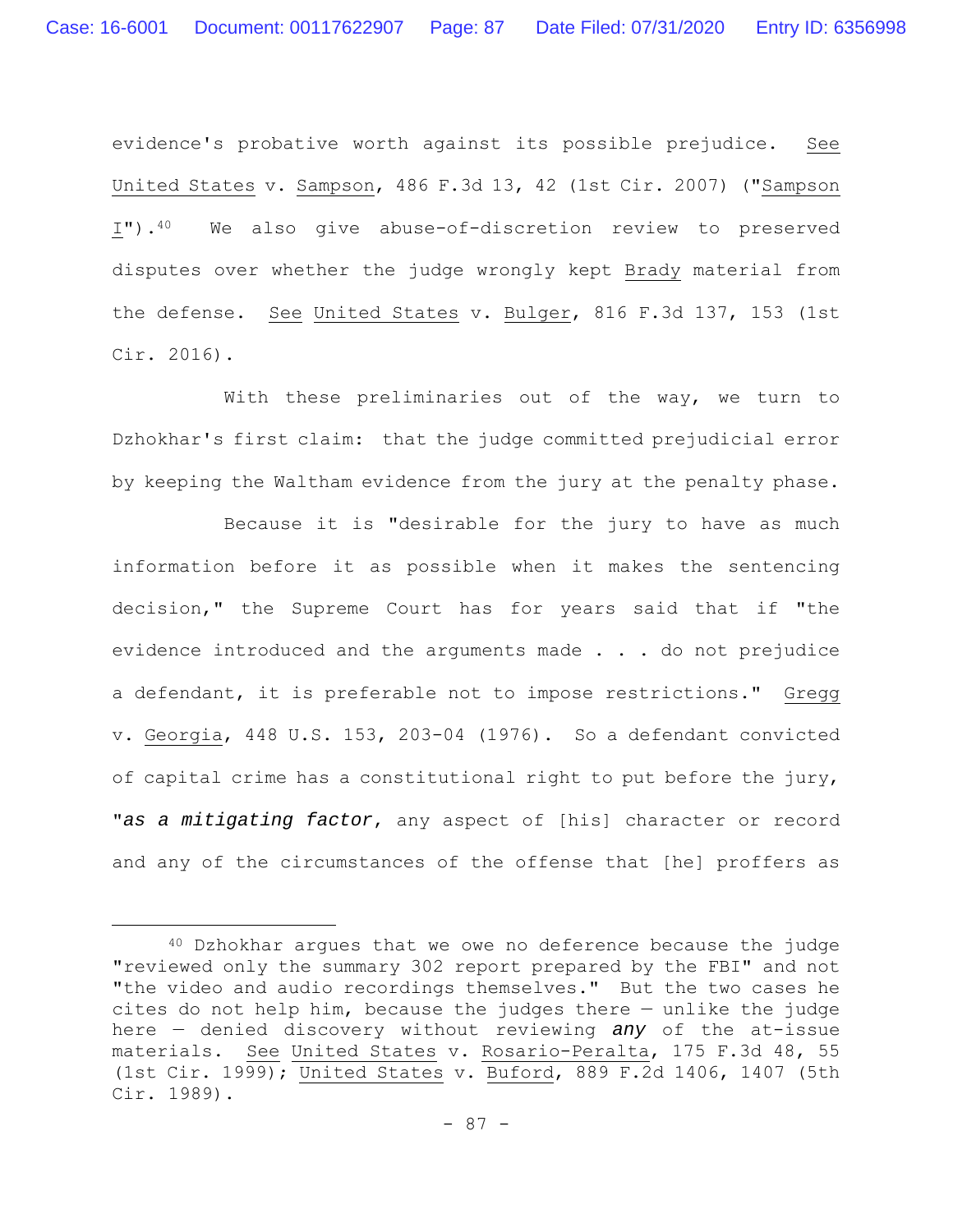a basis for a sentence less than death." Lockett v. Ohio, 438 U.S. 586, 604 (1978) (plurality opinion); see also Eddings v. Oklahoma, 455 U.S. 104, 110 (1982) (adopting the rule announced by the Lockett plurality). Mitigating factors include aspects of "the defendant's background, record, or character or any other circumstance of the offense that mitigate against imposition of the death sentence," see 18 U.S.C.  $\frac{1}{5}$  3592(a)(8) - like, for instance, information bearing on the extent and nature of each defendant's role in the charged crime, see Green v. Georgia, 442 U.S. 95, 97 (1979) (finding a constitutional violation where the judge excluded penalty-phase evidence showing a codefendant's primary role).

This standard is broad, reflecting the idea "that punishment should be directly related to the personal culpability of the criminal defendant." See Penry v. Lynaugh, 492 U.S. 302, 319 (1989), abrogated on other grounds by Atkins v. Virginia, 536 U.S. 304 (2002); see also Enmund v. Florida, 458 U.S. 782, 801 (1982) (emphasizing that "punishment must be tailored to [a defendant's] personal responsibility and moral guilt"). And consistent with this lenient approach, mitigating information need not be admissible under the rules of evidence to get in. See 18 U.S.C. § 3593(c). All of which is why the normally low relevance threshold in noncapital cases is lower still when it comes to

- 88 -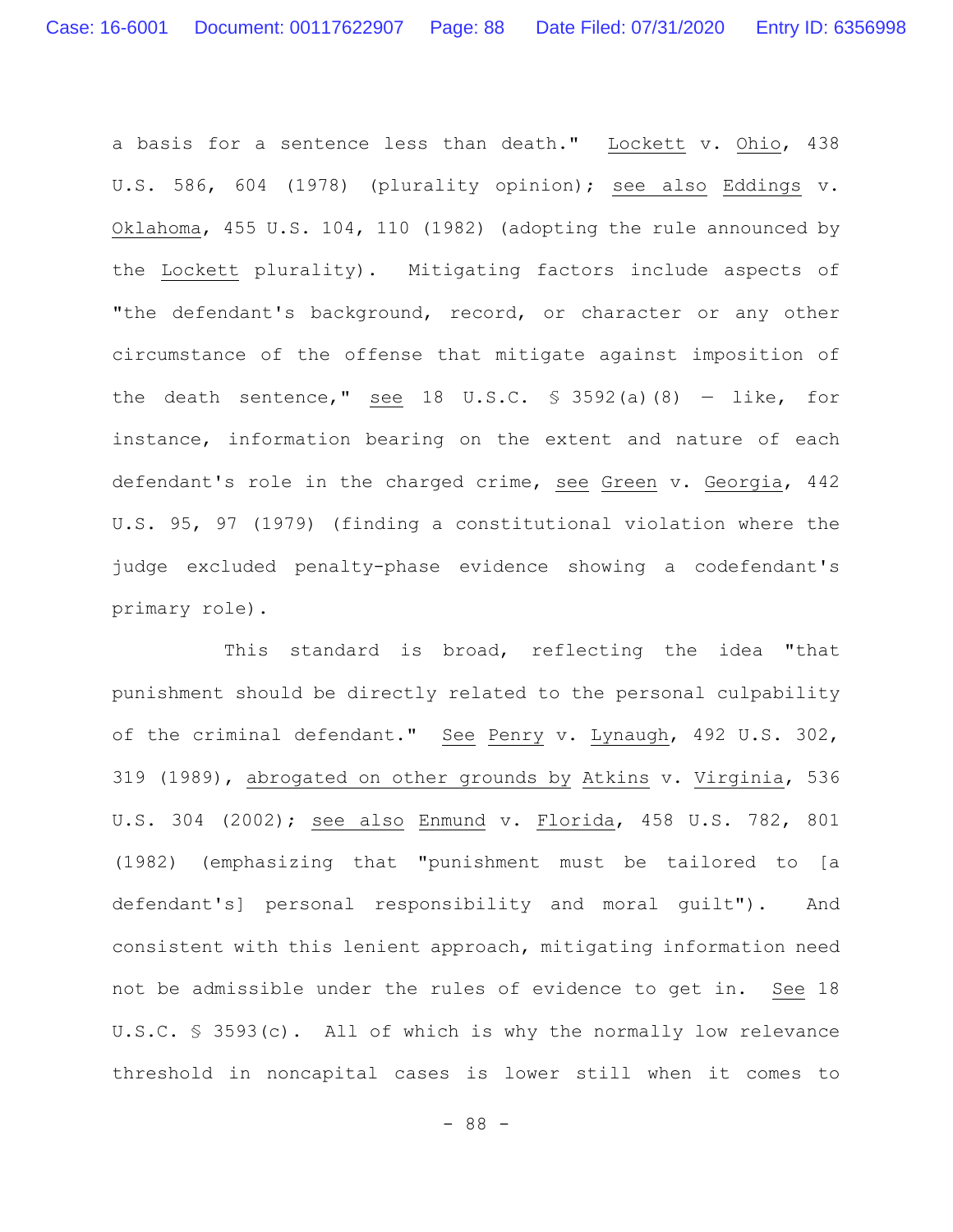mitigation evidence in capital cases: Relevant "mitigating evidence" encompasses any "evidence which tends logically to prove or disprove some fact or circumstance which a fact-finder could reasonably deem to have mitigating value." See Smith v. Texas, 543 U.S. 37, 44 (2004). Once this modest "threshold . . . is met," the Constitution "'requires that the jury be able to consider and give effect to' a capital defendant's mitigating evidence." See Tennard v. Dretke, 542 U.S. 274, 285 (2004) (quoting Boyde v. California, 494 U.S. 370, 377-78 (1990)); see also Green, 442 U.S. at 97 (holding that a "mechanistic[]" use of the hearsay rule to keep a capital defendant from introducing mitigating evidence at sentencing in a capital case offends due process (quotation marks omitted)).

None of this is code for anything goes, however. For a judge can exclude "information" if "its probative value is outweighed by the danger of creating unfair prejudice, confusing the issues, or misleading the jury." See 18 U.S.C. § 3593(c); see also Sampson I, 486 F.3d at 45 (stating that the "low barriers to admission of evidence in a capital sentencing hearing 'do[] not mean that the defense has *carte blanche* to introduce any and all evidence that it wishes'" (quoting United States v. Purkey, 428 F.3d 738, 756 (8th Cir. 2005))).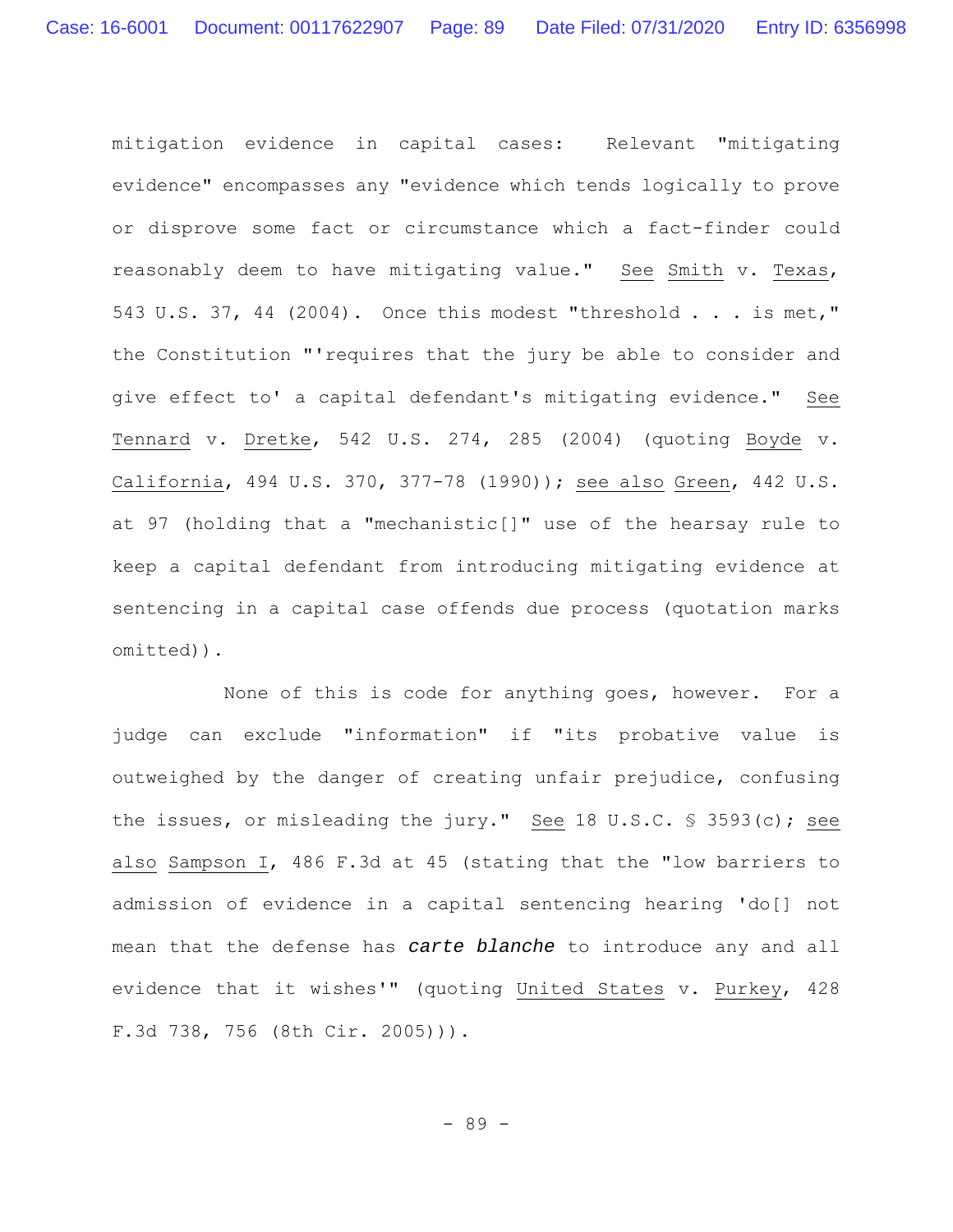The government in our case recognized that Dzhokhar's penalty-phase defense turned on what Tamerlan's role was. Which probably explains why in its own penalty-phase arguments, the government continually called the brothers equally culpable and stressed Tamerlan's lack of influence over Dzhokhar. The jurors cared about the brothers' relative culpability as well, a point made quite clear by their not recommending death for Dzhokhar on the capital counts involving Tamerlan's conduct in setting off the first bomb. And given how the proceedings played out, the probative value of showing that the bombings were not the first time Tamerlan committed acts of brutality and persuaded others to help him is obvious. So we cannot agree with the judge that the Waltham evidence lacks (emphasis ours) "*any*" probative force.

Inspired by his jihadi beliefs, Tamerlan's lead role in the Waltham killings — felonies (according to the kept-out evidence) that he committed without Dzhokhar — makes it reasonably more likely that he played a greater role in the crimes charged here than Dzhokhar. $41$  And as we said a moment ago, evidence showing a defendant's minor role in the offense is relevant mitigating evidence under the rule broadcast in Lockett. See Enmund, 458 U.S. at 797-98.

<sup>41</sup> As Dzhokhar tells us in his reply brief, the government never suggests that Tamerlan did not commit the killings.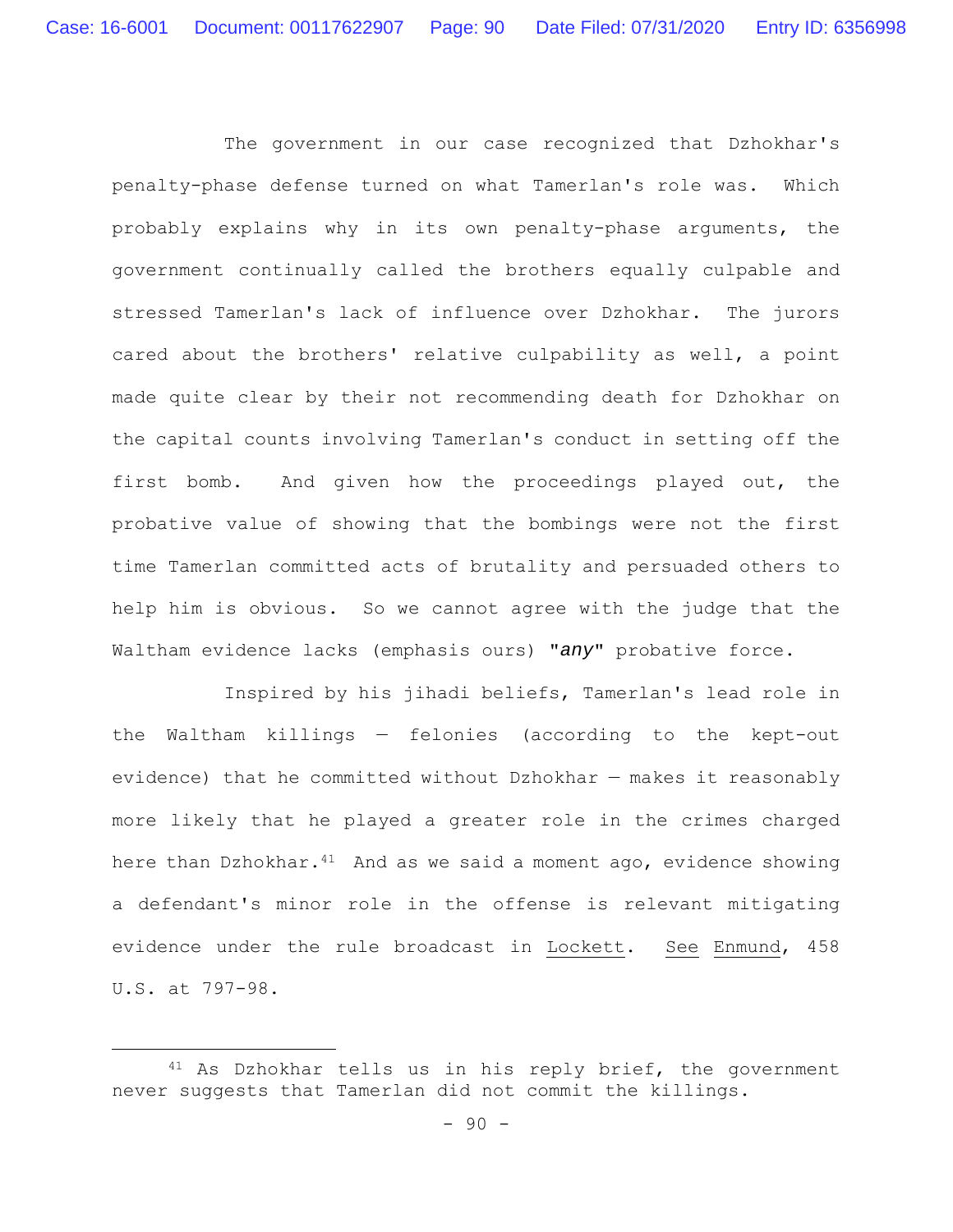But there is more to be said in Dzhokhar's favor than that.

The Waltham evidence was also highly probative of Tamerlan's ability to influence Dzhokhar. Because of the judge's decisions, Dzhokhar did not present proof showing how he learned (months after the fact, per college-acquaintance Kadyrbayev) that Tamerlan had butchered the men, one of whom was a close friend actions motivated by Tamerlan's vision of jihad.<sup>42</sup> But evidence of this sort could reasonably have persuaded at least one juror that Dzhokhar did what he did because he feared what his brother might do to him if he refused (and remember, a jury may consider any mitigating factor at least one juror found proved by a preponderance of the information). Or put slightly differently, at least one juror could reasonably have found that because of what had happened in Waltham, Tamerlan was not just "bossy" (to use the prosecutor's word) but a stone-cold killer who got a friend to support his fiendish work. And if Tamerlan could influence Todashev (a mixed-martial-arts bruiser who followed Tamerlan because he "did not have a way out"), Tamerlan's influence over Dzhokhar (his younger brother with no prior history of violence)

<sup>42</sup> Defense counsel told us at oral argument that once the judge granted the government's in-limine motion barring any mention of the Waltham crimes, Dzhokhar had no basis for trying to get his statements to Kadyrbayev admitted.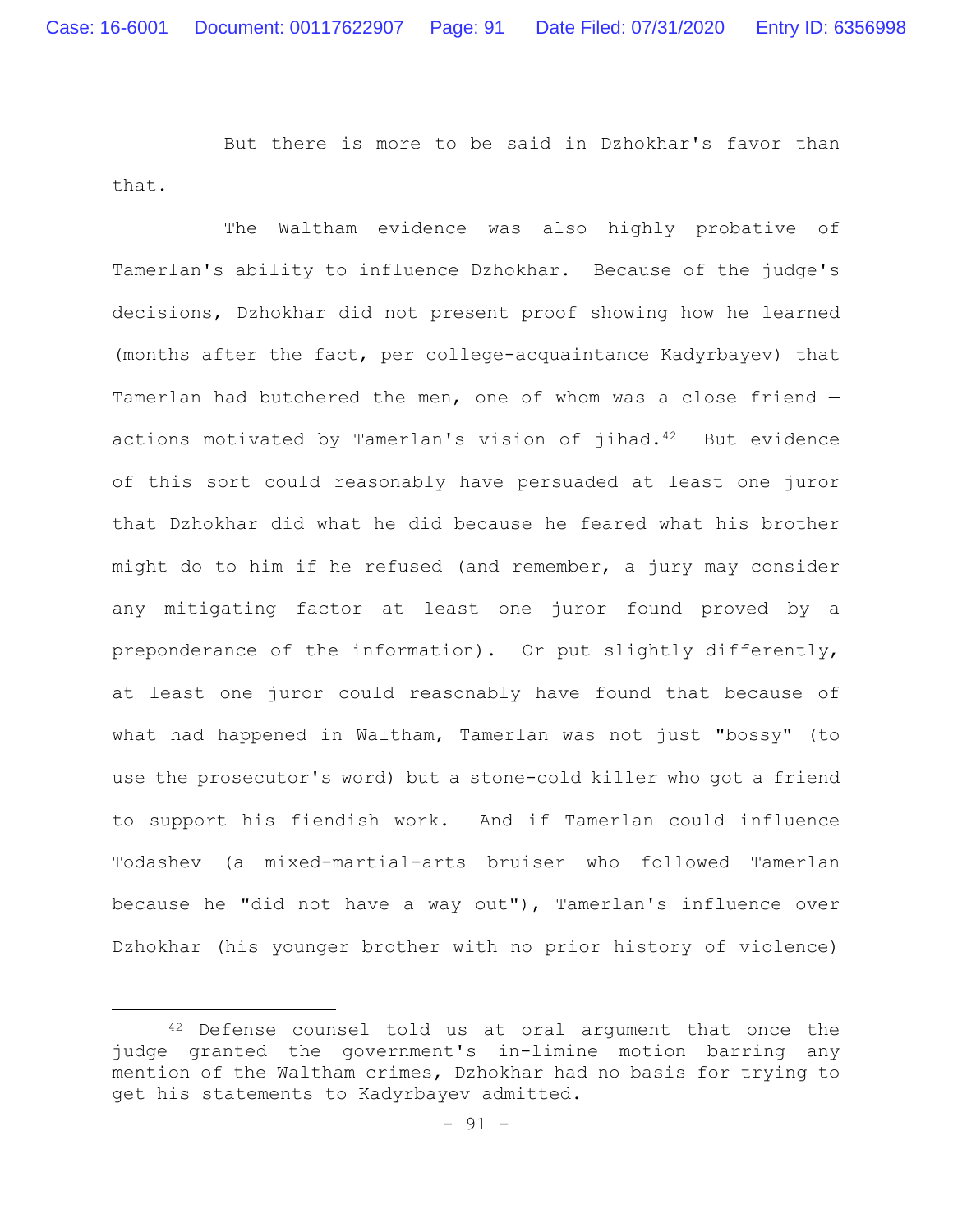could be even stronger.43 All of which strengthens two of Dzhokhar's mitigating factors — his susceptibility to Tamerlan's influence, and his having acted under Tamerlan's influence.

And despite its hard work, the government's responses do not persuade us otherwise.

The government's lead argument is that the Waltham evidence cannot clear the low relevancy hurdle because that evidence (at least in its mind) would have told the jurors nothing about the brothers' relative culpability here. Not so. Again, Dzhokhar premised his mitigation theory on his being less culpable than Tamerlan because he would not have committed the charged crimes but for Tamerlan's influence. And Tamerlan's earlier domineering and deadly acts had relevance to this theory. The judge admitted other, lesser evidence of Tamerlan's belligerence — like his screaming at others for not conforming to his view of how a good Muslim should act. And the judge did so because he deemed that evidence relevant to Tamerlan's "domination." Even this limited evidence convinced some jurors to find the existence

<sup>&</sup>lt;sup>43</sup> Of course, when the government told the judge that he should bar the materials because "[t]here's no evidence that the defense can point to anywhere, including . . . Todashev's own statement, that Tamerlan . . . controlled him in any way," the defense did not have Todashev's statement — including his telling comment that he felt he "had to" help Tamerlan with the murder clean up because he "did not have a way out."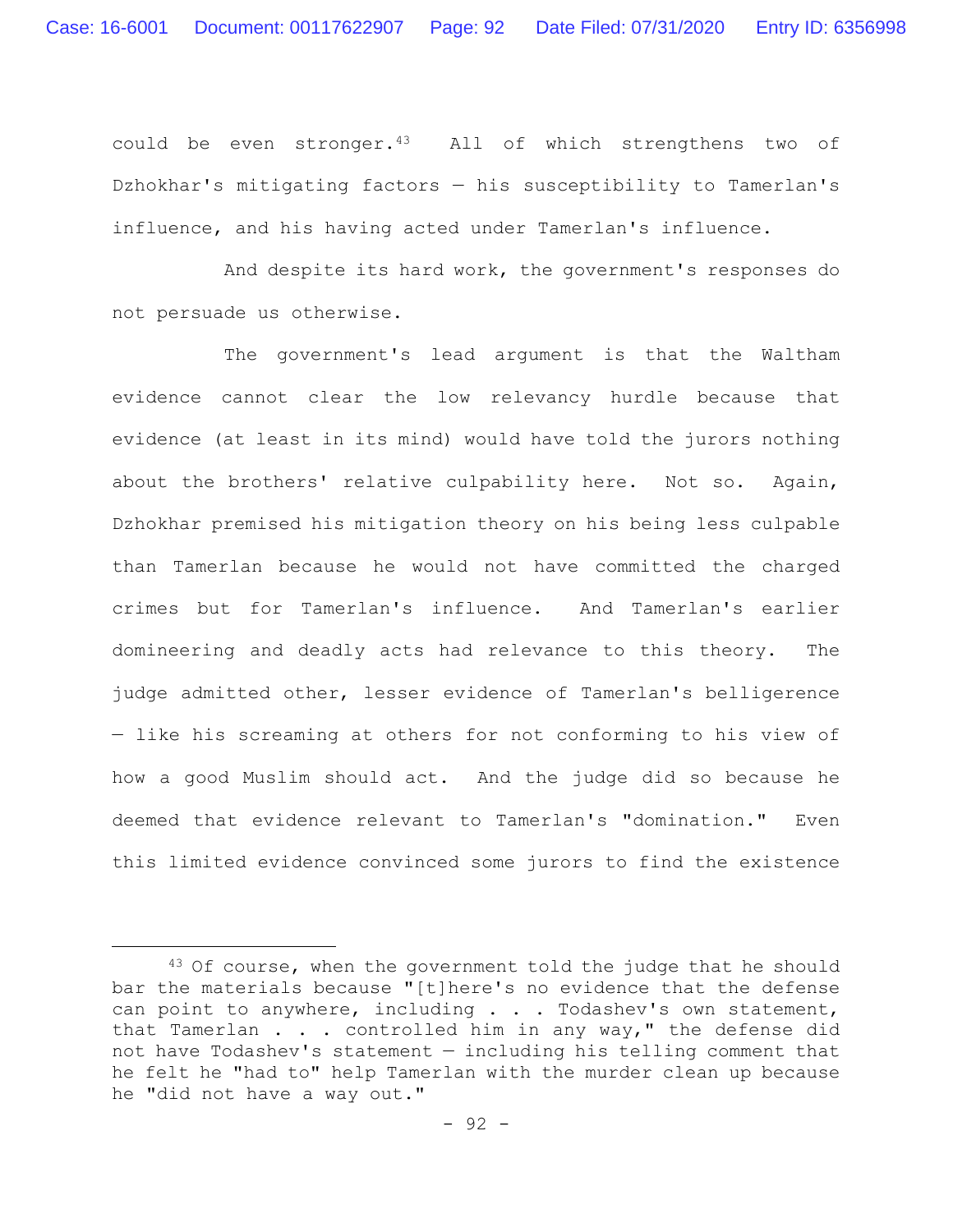of mitigating factors touching on Tamerlan's prior radicalization, leadership role in the bombings, and influence over Dzhokhar. And if Tamerlan's yelling at someone for selling halal turkeys had the effect of showing his dominance and radicalization, then evidence of his having conscripted a friend into a jihad-inspired robbery and killing scheme would have increased that effect exponentially.

The government is wrong to imply that the jury had to make leaps of imagination to connect what Tamerlan did in Waltham to his influence over Dzhokhar. If the judge had admitted this evidence, the jurors would have learned that Dzhokhar knew by the fall of 2012 that Tamerlan had killed the drug dealers in the name of jihad. They also would have known that it was only after these killings that Dzhokhar became radicalized as well: Evidence actually admitted showed that Dzhokhar first flashed signs of radicalization  $-$  as is obvious from his texts on jihad  $-$  after spending a holiday break with Tamerlan several weeks or so after learning about the Waltham murders.<sup>44</sup> So if the jurors had heard Todashev's description of how he felt powerless to withdraw from the Waltham crimes once Tamerlan chose to turn an armed robbery into a triple murder, at least one juror might have found that

<sup>44</sup> For example, texting with someone (a friend, presumably) about life plans, Dzhokhar wrote: "I wanna bring justice for my people."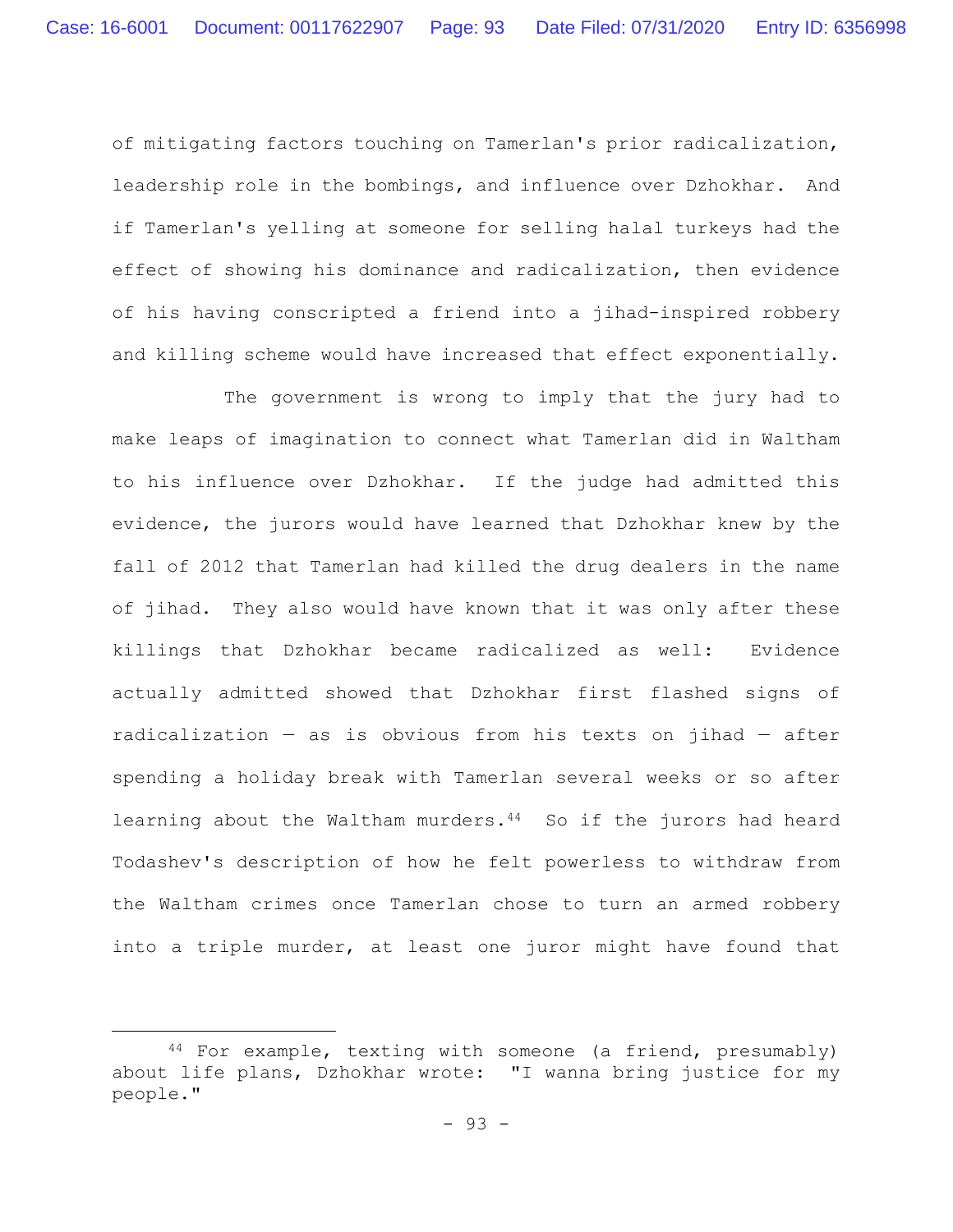Dzhokhar felt the same way when it came to the bombings in early 2013.

And if the judge had admitted the Waltham evidence evidence that shows (like no other) that Tamerlan was predisposed to religiously-inspired brutality before the bombings and before Dzhokhar's radicalization<sup>45</sup>  $-$  the defense could have more forcefully rebutted the government's claim that the brothers had a "partnership of equals." The Waltham evidence would have helped the defense show that Tamerlan inspired his younger brother not only to believe in jihad but also to act on those beliefs — just as he had in Waltham (again, the government does not suggest that Tamerlan did not commit the murders). Similarly, the evidence could have helped the defense counter the government's argument that Tamerlan and Dzhokhar "bear the same moral culpability" and that Dzhokhar acted "independently" in placing the bomb at the finish line — for the evidence showed that Tamerlan, unlike Dzhokhar, had a history of horrific violence, which he justified as jihad; that Tamerlan, unlike Dzhokhar, had previously instigated, planned, and led brutal attacks; and that Tamerlan, unlike Dzhokhar, had influenced a less culpable person (Todashev) to participate in murder.

<sup>45</sup> Think back to how the Waltham murders occurred on the decade anniversary of the 9/11 attacks.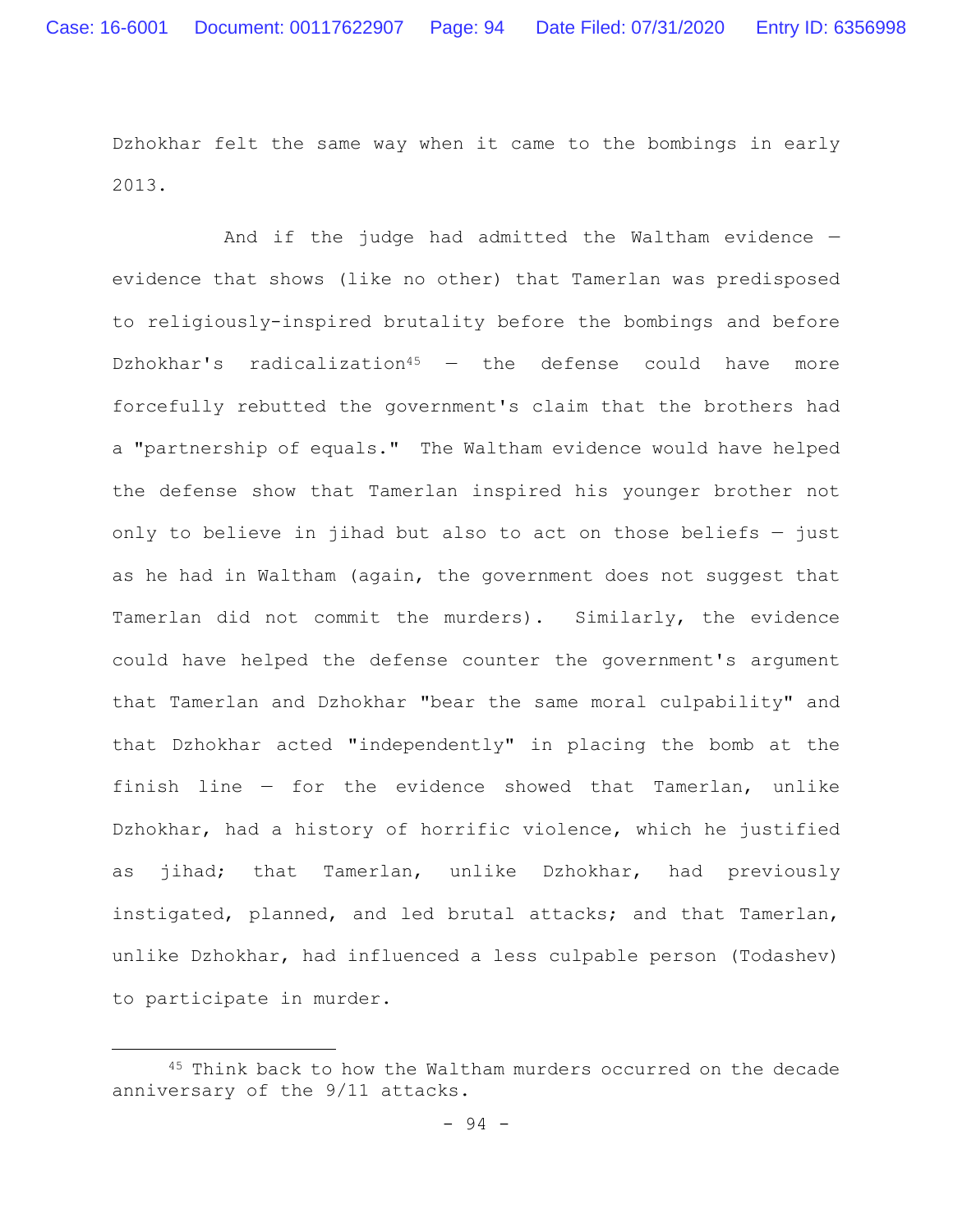The government still could have argued to the jurors as it does to us — that Dzhokhar was nevertheless a willing criminal. The government also could have challenged the evidence's reliability, arguing that other than his self-serving statement about thinking he "had to" help clean up the scene, nothing proves Tamerlan bullied Todashev into doing anything. See 18 U.S.C. § 3593(c) (providing that either party can rebut any information received at the hearing). And maybe the government could have argued that the evidence undercuts Dzhokhar's mitigation theory saying something like, Tamerlan had to pay Todashev money to get him to go along, while Dzhokhar joined on for free; and Todashev opted not to kill, while Dzhokhar killed with no reluctance or regret. But all of this goes to weight and credibility and not to admissibility — *i.e.*, the effect of Tamerlan's prior violence on Dzhokhar's radicalization, on his willingness to go from texting to bombing, was something the jurors should have gotten to decide for themselves. See, e.g., United States v. Guzmán-Montañez, 756 F.3d 1, 9 (1st Cir. 2014) (explaining that "[w]hen the issue lies on credibility of the evidence, it is up to the jury to decide" and adding that "[t]he factfinder is free to conduct its own interpretation of the evidence"); Nelson v. Quarterman, 472 F.3d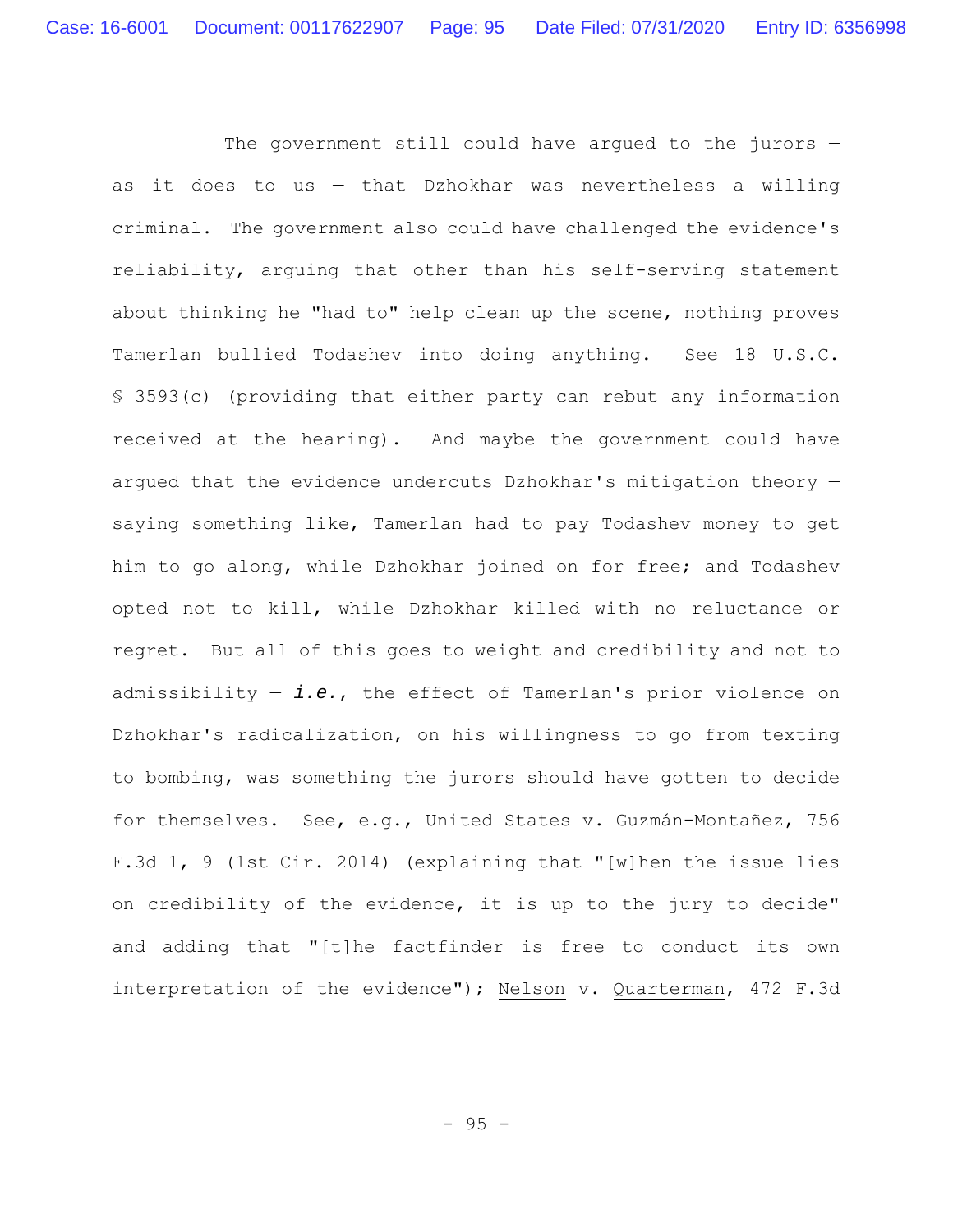287, 313 (5th Cir. 2006) (en banc) (noting that the "strength" or "sufficiency" of mitigating evidence is for the jury to decide). $4^6$ 

The government insists that because the circumstances of the Waltham killings are too dissimilar to the bombings, the Waltham evidence has no relevance here. But in both situations, Tamerlan committed murder with help from someone who gave no prior sign of a willingness to commit such acts. And in both situations, Tamerlan used his interpretations of Islam to justify his actions. So the government's too-dissimilar argument has no merit either.

Shifting from the relevancy question, the government defends the judge's actions by insisting that the Waltham evidence's admission would have led to mini-trials over whether Todashev's version of the killings "was believable" or just a pack of lies told to minimize his responsibility for those crimes. But the concern is overblown. As Dzhokhar notes, the defense could have relied, for instance, on the government's sworn searchwarrant materials (to search Tamerlan's car after the bombings)

<sup>46</sup> The government does not argue that Todashev's unavailability precludes admission in the penalty-phase context perhaps because of the relaxed evidentiary standards. And the judge permitted the statements of other unavailable witnesses at the penalty phase — including FBI 302 reports summarizing interviews of some of Tamerlan's friends.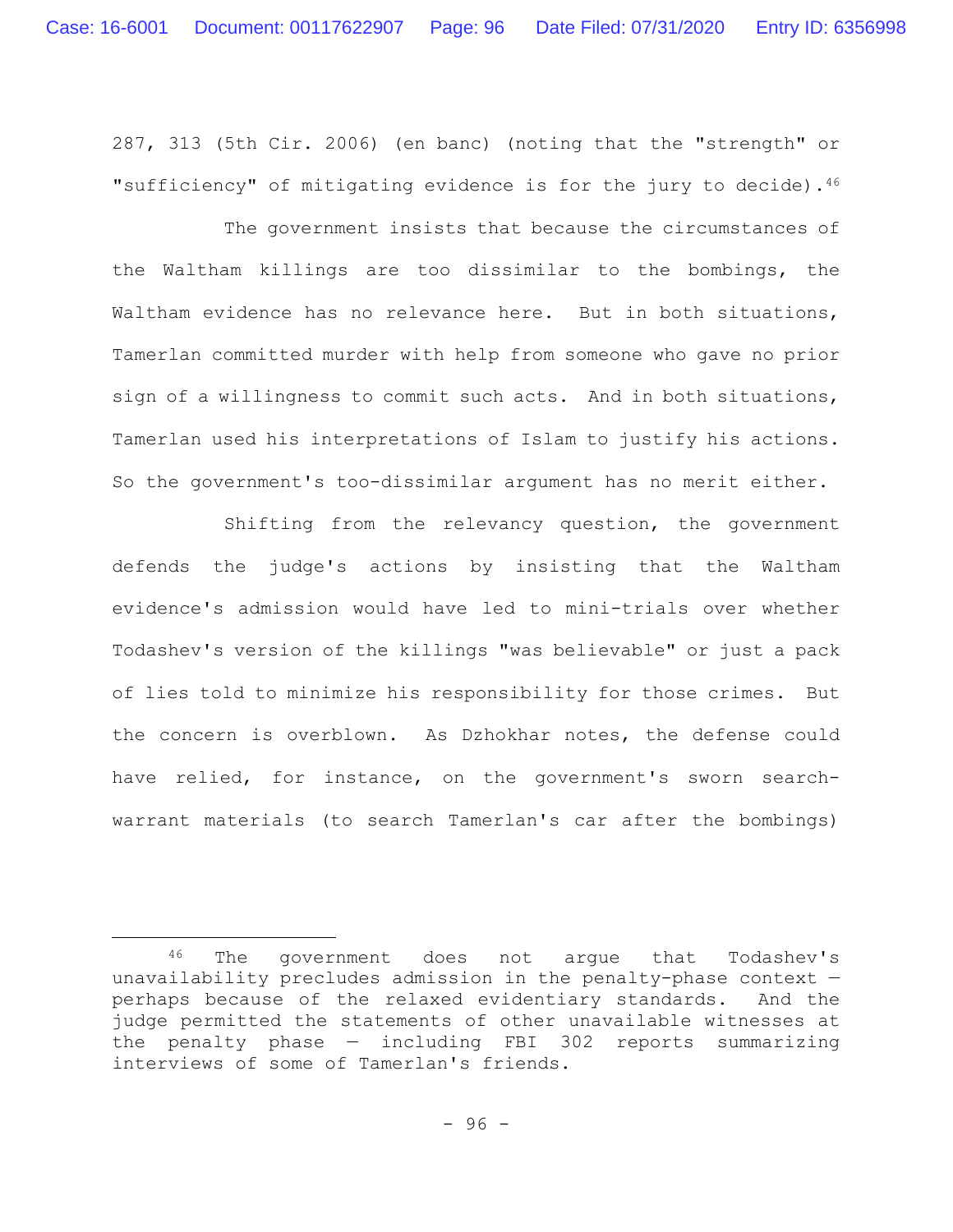that credited Todashev's statements to the FBI.<sup>47</sup> The government now tries to soft-pedal its crediting of Todashev's account in the search-warrant affidavit as "a far cry from embracing those claims" at trial. But when the agent swore out the affidavit and the prosecutor submitted the materials to the magistrate judge, the government confirmed its belief in Todashev's veracity. See

law enforcement agents interviewed Todashev. Todashev confessed that he and Tamerlan participated in the Waltham murders. He said that he and Tamerlan had agreed initially just to rob the victims, whom they knew to be drug dealers . . . . Todashev said that he and Tamerlan took several thousand dollars from the residence and split the money. Todashev said that Tamerlan had a gun, which he brandished to enter the residence.

The affidavit further said that

Tamerlan decided that they should eliminate any witnesses to the crime, and then Todashev and Tamerlan bound the victims, who were ultimately murdered. Todashev went on to say that after the murders, Tamerlan and Todashev tried to clean the crime scene . . . to remove traces of their fingerprints and other identifying details. . . . [T]o clean the scene, Todashev said that they used bleach and other chemicals to clean surfaces, and even poured some on the bodies of the victims. Todashev said that they spent over an hour cleaning the scene.

And the affidavit also noted that

Todashev said that Tamerlan had picked Todashev up in the Target Vehicle and they traveled to the scene of the Waltham murders together. After the robbery and murder, they left the scene in the Target Vehicle.

<sup>47</sup> An FBI agent swore out an affidavit saying that "there is probable cause to believe that Todashev and Tamerlan planned and carried out the murder of three individuals in Waltham . . . in September 2011." "On May 21, 2013," the affidavit stated,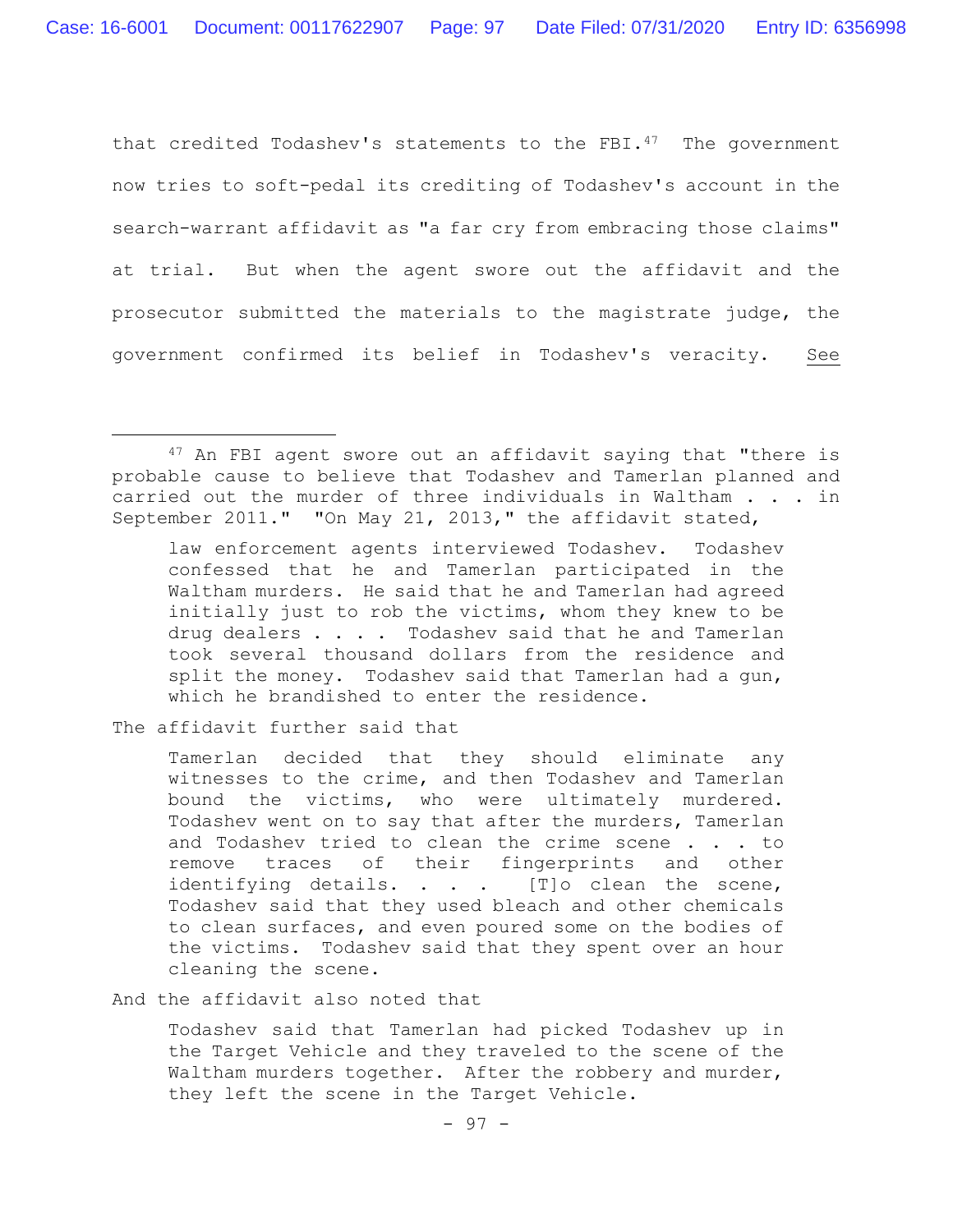generally Franks v. Delaware, 438 U.S. 154, 164-65 (1978) (explaining that "[w]hen the Fourth Amendment demands a factual showing sufficient to comprise 'probable cause,' the obvious assumption is that there will be a *truthful* showing," and adding that "it is to be 'truthful' in the sense that the information put forth is believed or appropriately accepted by the affiant as true"). We know of no reason why the sworn affidavit  $-$  which the government asked the magistrate judge to credit — should now be disbelieved. To this we add that the judge retained control over how much of this evidence could have come in. He also could have limited the evidence as appropriate or cut off the presentation if the evidence became too extensive  $-$  a more suitable remedy than barring all evidence of Tamerlan's murderous past. So in the end we think the Waltham evidence was sufficiently reliable to go to the jurors, who could then decide whether to believe it and how much weight (if any) to assign it in mitigation. See Guzmán-Montañez, 756 F.3d at 9.

The government is also off-base in saying that "[t]he Waltham evidence would have confusingly focused the jury's attention on *Tamerlan*'s character and the circumstances of an *unrelated* offense." But the parties and the judge put the mitigating factors before the jury, front and center — factors that made clear that Tamerlan's character and prior conduct were

- 98 -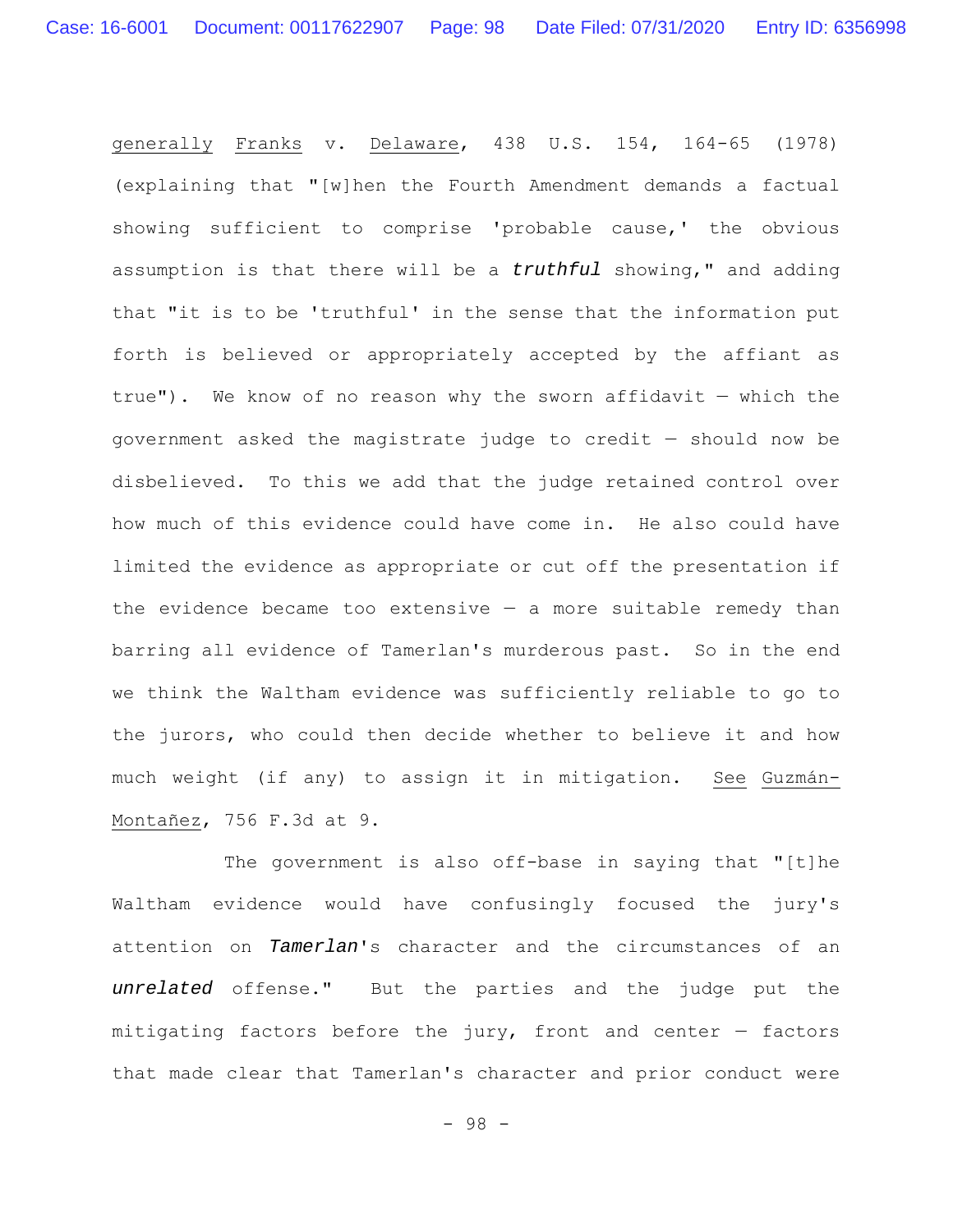relevant because they bore on the broader circumstances of Dzhokhar's commission of the charged crimes.48 Arguing to the jury, the government called Dzhokhar's mitigation theory (centered on Tamerlan's influence over him) baseless because no evidence supported it. But the Waltham evidence could have been that evidence. And it would not have confused the jurors to have learned about it. Caselaw tells us to presume that juries follow instructions. See, e.g., Richardson v. Marsh, 481 U.S. 200, 211 (1987). And the jurors' penalty-phase verdicts — not recommending death on 11 of the 17 death-eligible counts  $-$  show they fully understood that Tamerlan's relative culpability was mitigating only to the extent it bore on the brothers' respective roles in committing the charged crimes.49 Which compels us to reject the government's claim that the jurors would have lost sight of this distinction.

<sup>48</sup> We are referring here to the mitigating factors mentioned in the second bullet-point list above, which required the jurors to resolve a set of "whethers": whether Dzhokhar acted under the influence of Tamerlan; whether Tamerlan's aggressiveness made Dzhokhar susceptible to following his lead; whether Tamerlan instigated and led the bombings; whether Dzhokhar would ever have committed these crimes were it not for Tamerlan; and whether Tamerlan radicalized first and encouraged Dzhokhar to follow him.

 $49$  The jury, for example, recommended death on those counts dealing with Dzhokhar's placing a bomb (the zenith of Dzhokhar's responsibility) but did not recommend death on those counts dealing with Tamerlan's placing a bomb (the nadir of Dzhokhar's responsibility).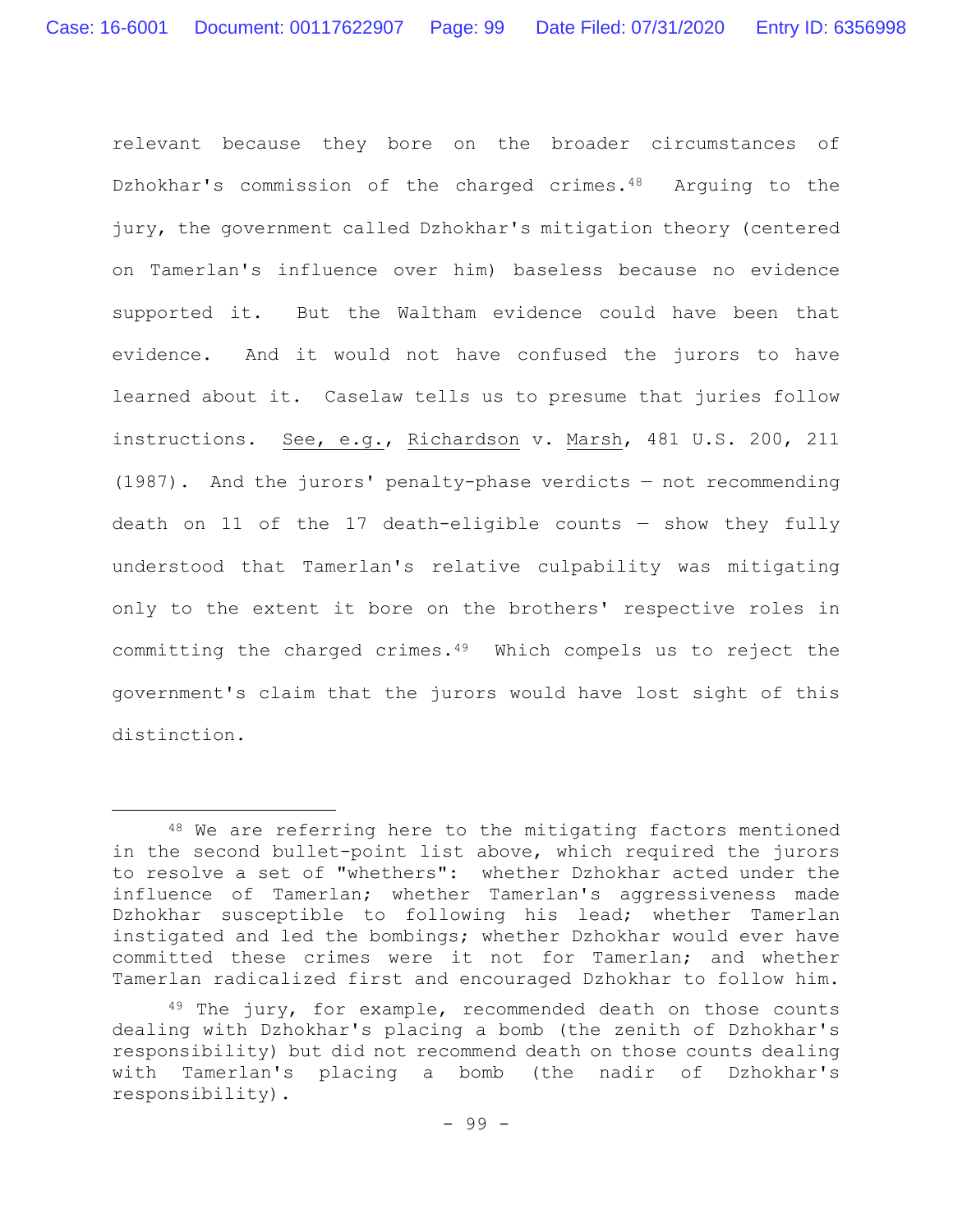So we find the judge abused his discretion in banning the Waltham evidence. Compare McKinney v. Arizona, 140 S. Ct. 702, 706 (2020) (stressing "that a capital sentencer may not refuse as a matter of law to consider relevant mitigating evidence"), with United States v. Rodriguez, 919 F.3d 629, 634 (1st Cir. 2019) (explaining "that a material error of law always amounts to an abuse of discretion"). The government thinks that any error was harmless beyond a reasonable doubt.<sup>50</sup> But the government's harmlessness claim is essentially a reprise of its argument in support of exclusion: In its view, just as the Waltham evidence is irrelevant because it does not show that Dzhokhar participated in the bombings under Tamerlan's influence, for the same reasons, its exclusion could not have affected the jurors' decision. Again, though, the exclusion of the Waltham evidence undermined Dzhokhar's mitigation case. Sure, as the government argues, a jury armed with the omitted evidence still might have recommended death. But the omitted evidence might have tipped at least one juror's decisional scale away from death. In other words, the government cannot show to a "near certitude," see Victor, 511 U.S.

<sup>50</sup> The parties spar a bit over whether a judge's mistake in banning mitigating evidence is subject to harmless-error review. Dzhokhar argues it is not; the government argues it is. We need not get into that here: Even under its preferred approach, the government cannot win because (as we are about to explain) the government cannot satisfy its harmlessness burden.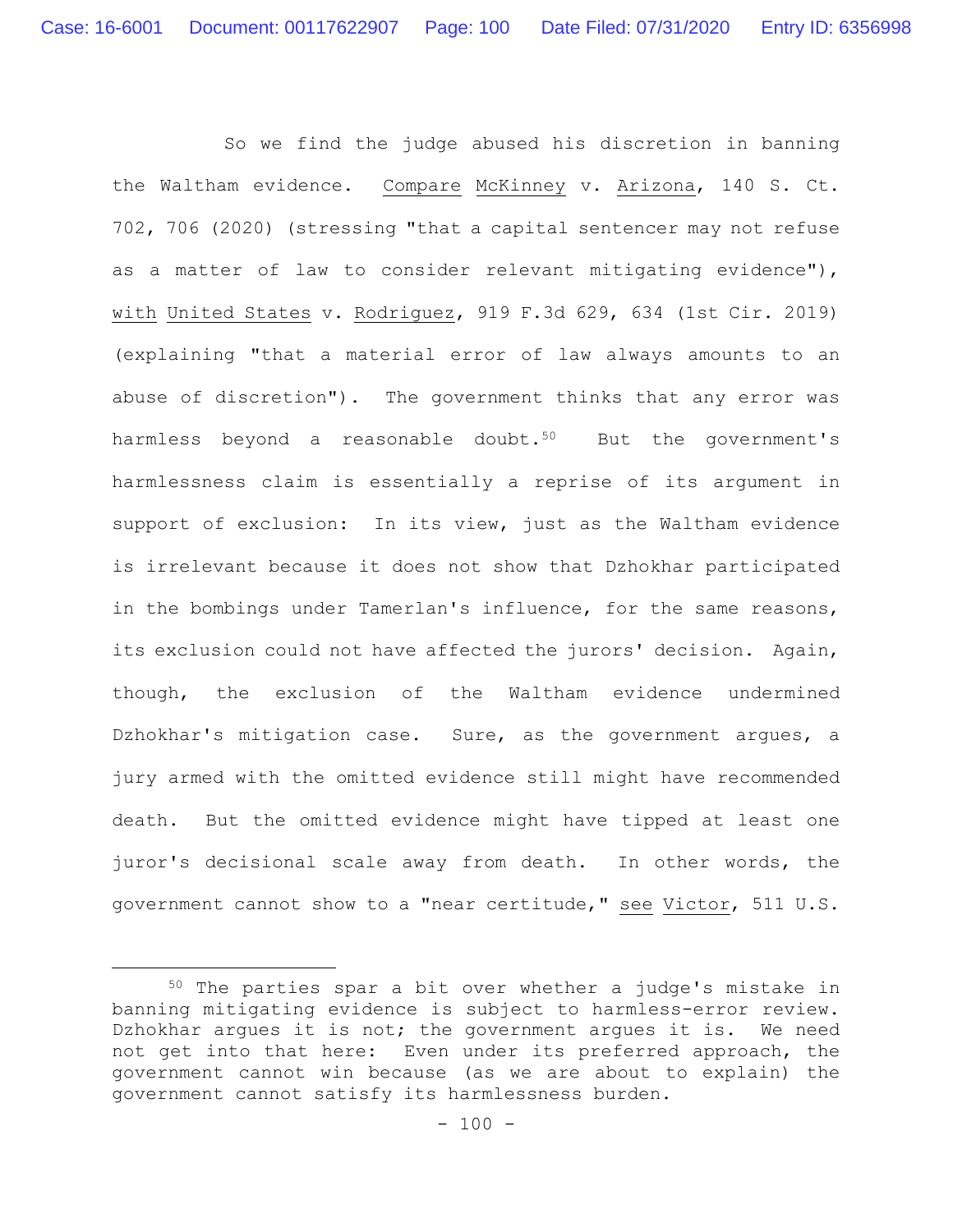at 15, that the excluded evidence — that Tamerlan cold-bloodedly killed the drug dealers, all in the name of jihad — would not have convinced even one juror that (contrary to the government's jury argument) Dzhokhar did not "bear the same moral culpability" as Tamerlan, see Skipper v. South Carolina, 476 U.S. 1, 8 (1986) (holding that because the judge's ruling excluding mitigating evidence "may have affected the jury's decision to impose the death sentence," the error was "sufficiently prejudicial" to require vacatur of the defendant's death sentence).

This leaves us then with Dzhokhar's Brady-based challenge: that the judge also erred by denying the defense access to additional evidence both favorable and material to him specifically, the report and recordings of Todashev's FBI confession.

Prosecutors have an "inescapable" duty "to disclose known, favorable evidence rising to a material level of importance." Kyles v. Whitley, 514 U.S. 419, 438 (1995) (discussing Brady). Favorable evidence includes both exculpatory and impeachment evidence that is relevant either to guilt or punishment. See, e.g., United States v. Bagley, 473 U.S. 667, 674-76 (1985); Giglio v. United States, 405 U.S. 150, 154 (1972). Material evidence includes information that creates a "reasonable probability" of a different outcome, see Kyles, 514 U.S. at 433 —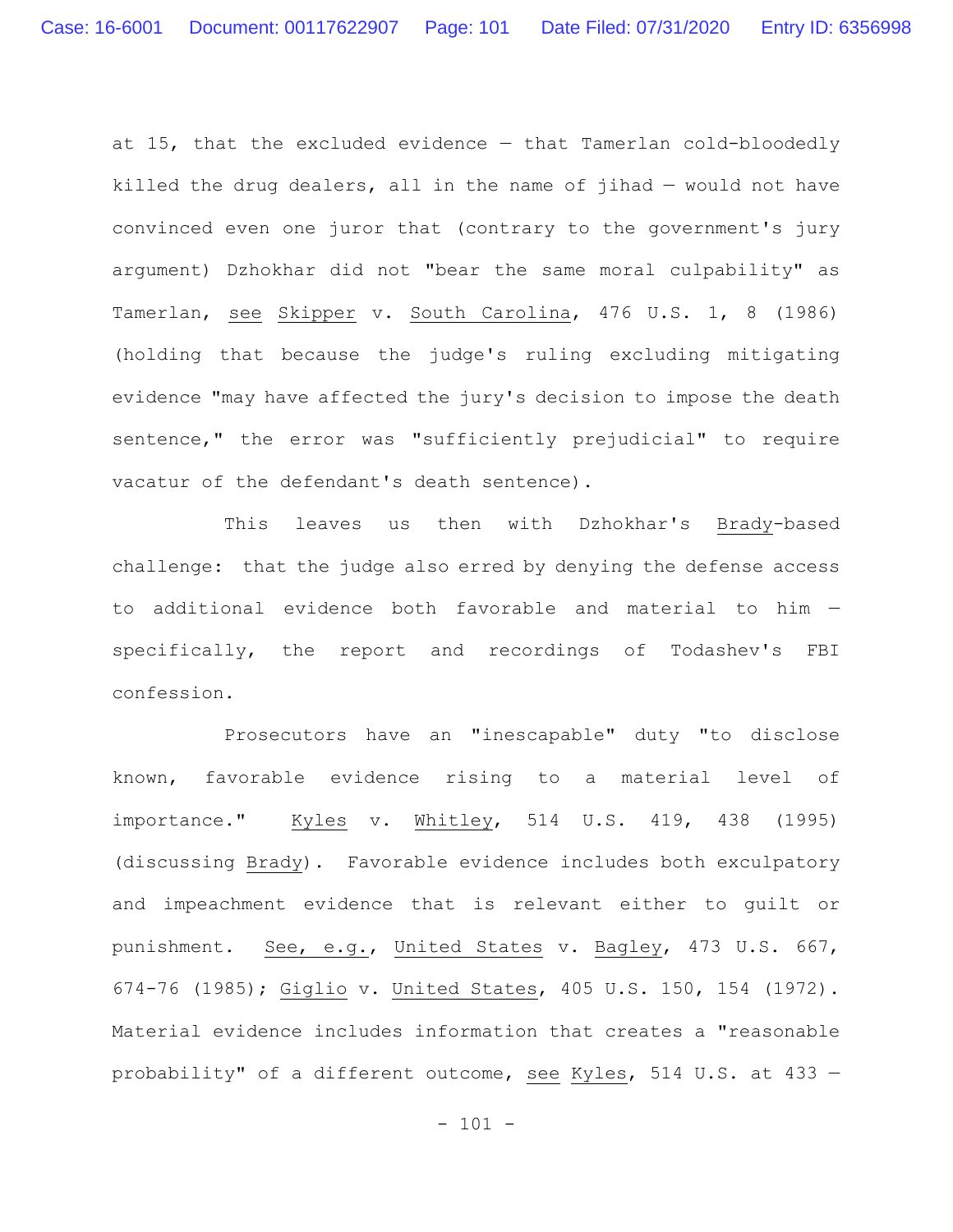and in a capital case that encompasses data that "play[s] a mitigating, though not exculpating, role," see Cone v. Bell, 556 U.S. 449, 475 (2009). But make no mistake: "A reasonable probability does not mean that the defendant 'would more likely than not have [gotten] a different [result] with the evidence,' only that the likelihood of a different result is great enough to 'undermine[ ] confidence'" in the proceeding's outcome. See Smith v. Cain, 565 U.S. 73, 75 (2012) (last alteration in original) (quoting Kyles, 514 U.S. at 434). To find the withheld evidence not material, the judge must conclude that the other evidence is so overwhelming that, even if the undisclosed evidence had gotten in, there would be no "reasonable probability" of a different result. And this standard is not met just because the government "offers a reason that the jury *could* have disbelieved [the withheld evidence], but gives us no confidence that it *would* have done so." Id. at 76.

Several pages earlier we noted how the judge ruled that the government had already given the defense the gist of Todashev's statements and so the sought-after material did "not materially advance [the mitigation] theory beyond what is already available to the defense." But as we also explained, that material had information that the defense never saw below, including: that Tamerlan planned the Waltham crime, got Todashev to join in, and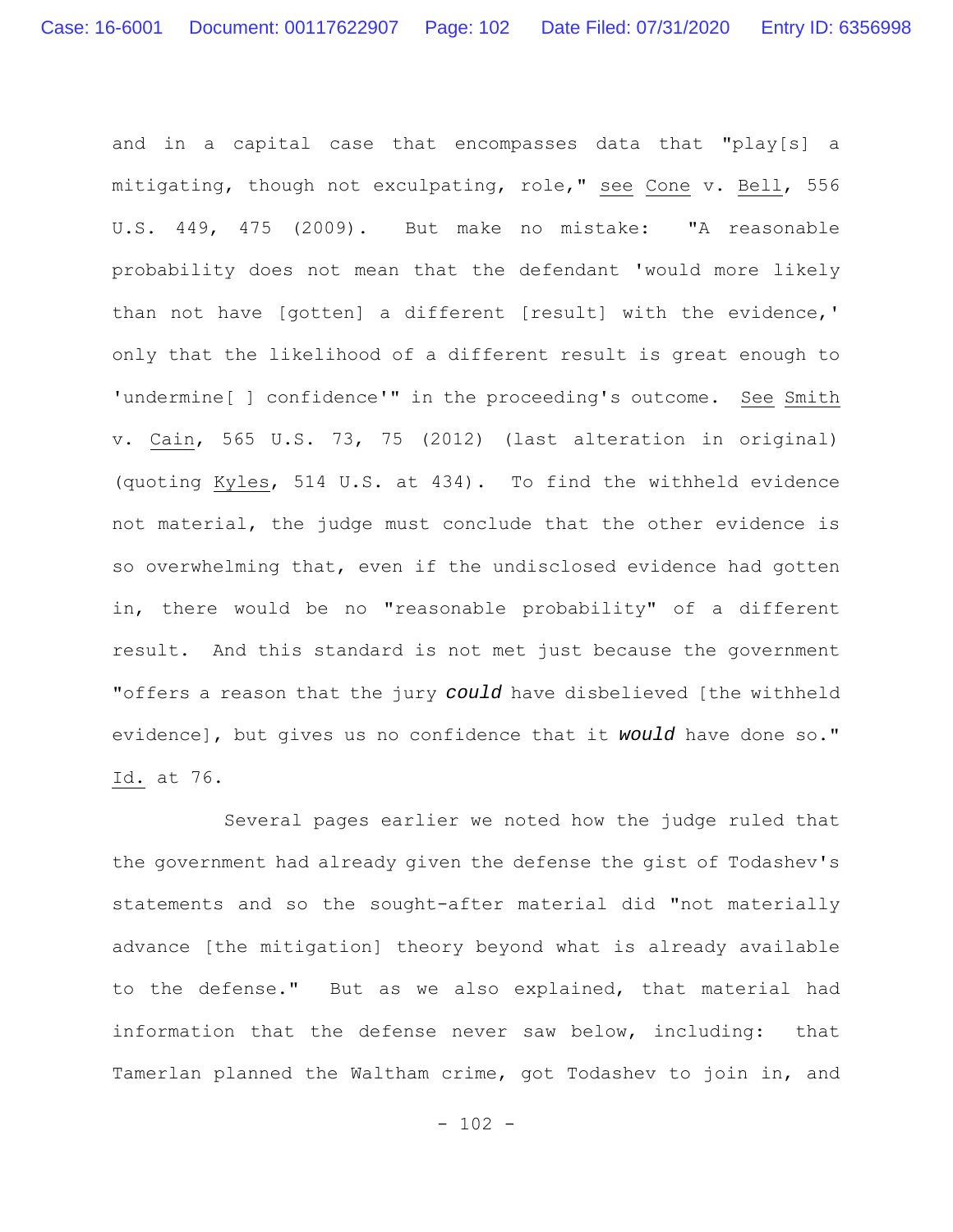brought the key materials (gun, knives, duct tape, and cleaning supplies) to the apartment; that Tamerlan thought up the idea of killing the three men to cover up the robbery; and that Todashev felt "he did not have a way out" from doing what Tamerlan wanted. Todashev's confession showed — probably more than any other evidence — how and why Tamerlan inspired fear and influenced another to commit unspeakable crimes and thus strongly supported the defense's arguments about relative culpability. And armed with these withheld details, the defense could have investigated further and developed additional mitigating evidence. To us, this means there is a reasonable probability that the material's disclosure would have produced a different penalty-phase result. So the confession constituted Brady material, making it reversible error for the judge to rule the evidence off-limits from discovery.

And we find that the judge also erred by relying on the qualified law enforcement investigatory privilege. As the party asserting the privilege, the government had the burden of showing that withholding the FBI report and recordings would achieve the privilege's "underlying purpose" of not jeopardizing an ongoing investigation. See Puerto Rico, 490 F.3d at 62-64 (recognizing "a qualified privilege for law enforcement techniques and procedures"). The showing must be specific not speculative, concrete not conclusory. See id. at 62. But the government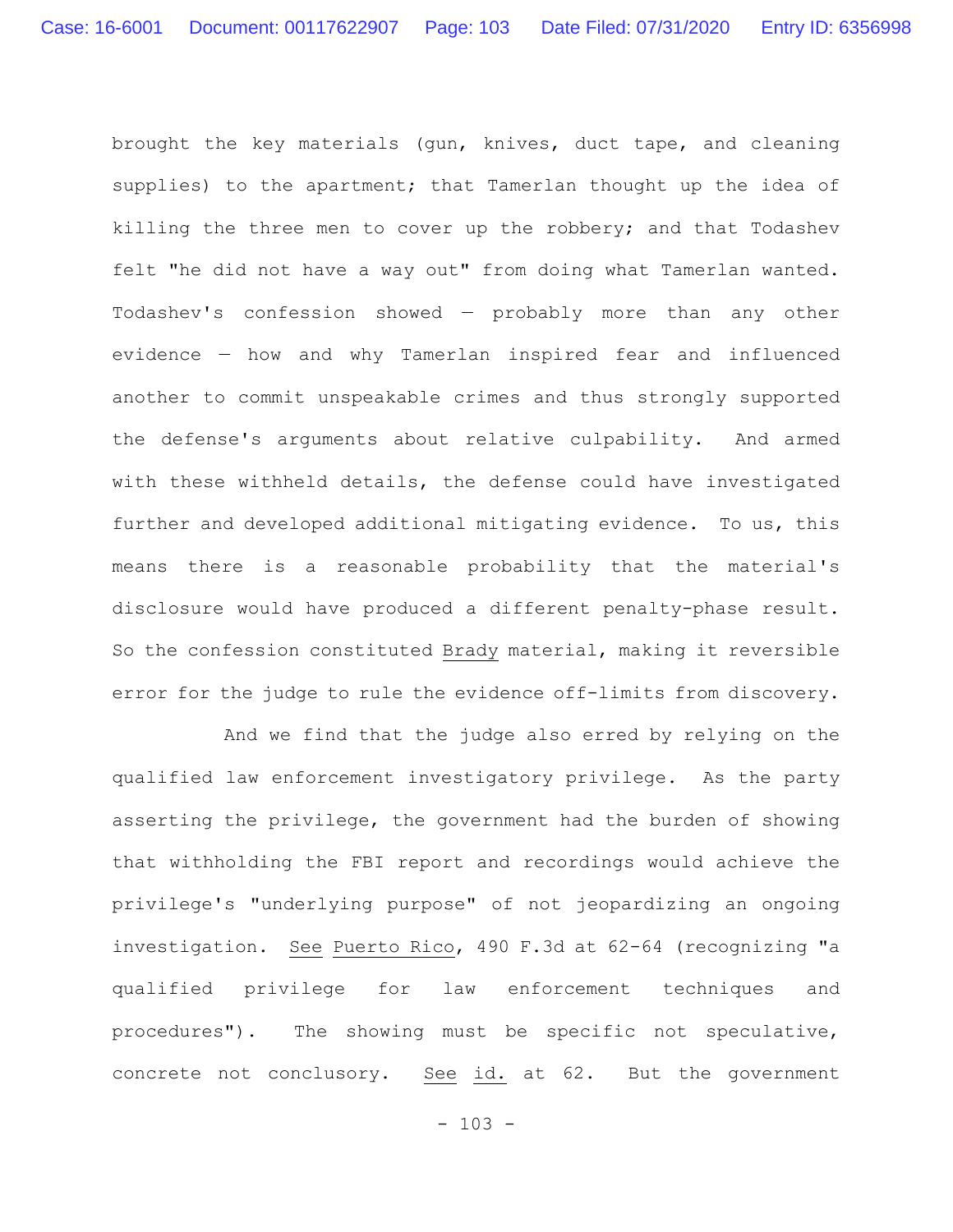offered no specific ways in which disclosure would have endangered the ongoing Waltham-murders investigation — particularly if disclosure occurred under a protective order. See Ass'n for Reduction of Violence v. Hall, 734 F.2d 63, 66 (1st Cir. 1984) (emphasizing that where possible, a court should accommodate a moving party's interest in disclosure through excising privileged sections, editing or summarizing documents, or okaying discovery subject to a protective order). The Waltham murders occurred in 2011. By 2015, when Dzhokhar's penalty phase began, the only identified suspects — Tamerlan and Todashev — were both dead. And the government did not ask the district attorney's office to explain whether and why the privilege was still viable. Ultimately, the judge's speculation about how disclosing Todashev's statements might compromise the investigation was just that: *speculation*. Which as we just observed is not sufficient.

The long and the short of it is that the judge's handling of the Waltham evidence provides an additional basis for vacating Dzhokhar's death sentences.<sup>51</sup>

<sup>- 104 -</sup> 51 Judge Kayatta does not join in this section of our opinion entitled Mitigation Evidence About Tamerlan's Possible Homicidal Past to the extent it finds an abuse of discretion in refusing to admit the Todashev statements themselves. He does agree that the fact of the Waltham murders, the fact that law enforcement had probable cause to suspect Tamerlan as the perpetrator, the relationship of one of the victims to Tamerlan, and Dzhokhar's professed understanding of Tamerlan's involvement as reflected in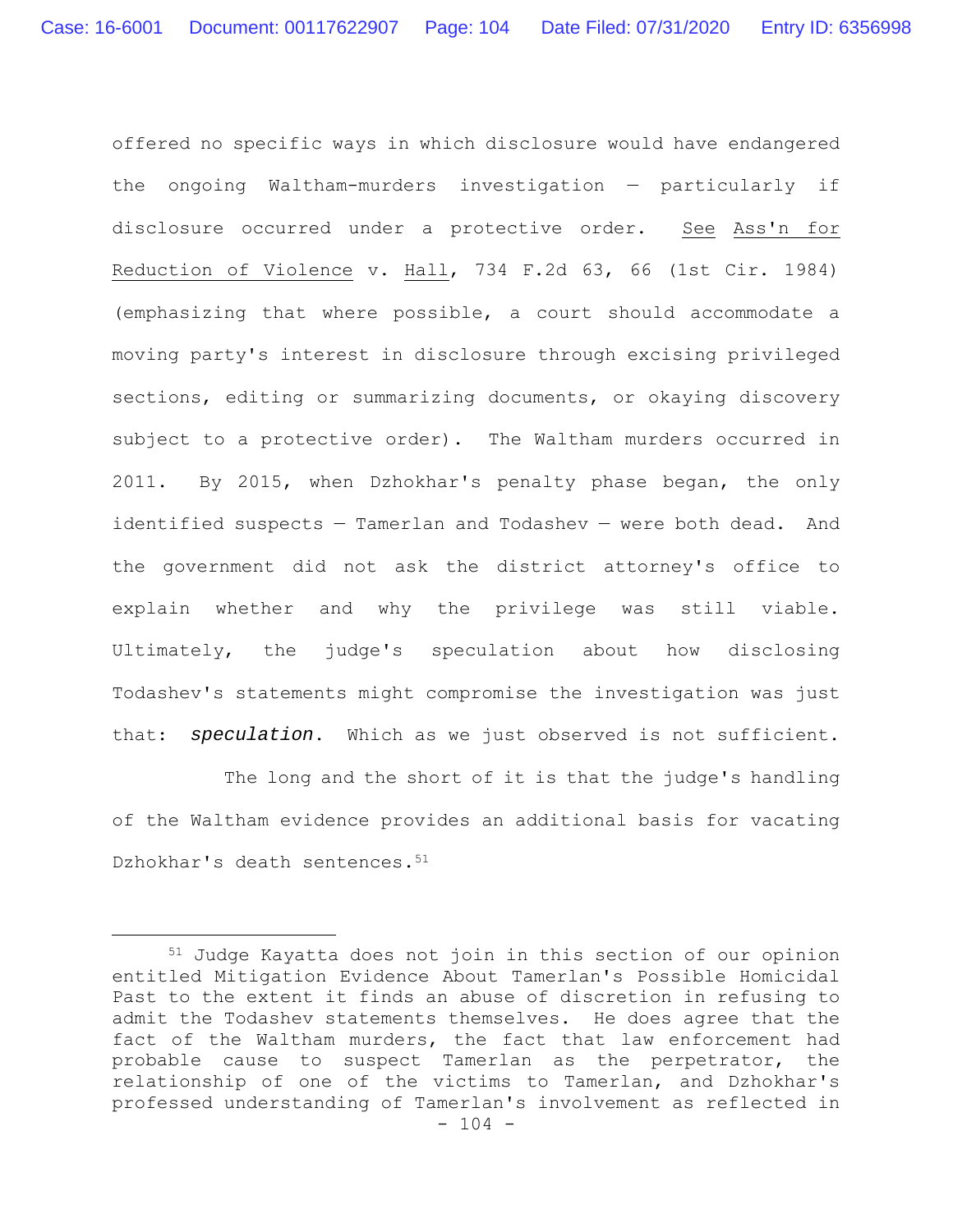## **Mitigation Evidence About Dzhokhar's Mental Condition**

We now consider Dzhokhar's claim that the judge infracted his constitutional right against compelled selfincrimination and the criminal rules of procedure by conditioning the admission of his "non-testimonial neuropsychological evidence" on his "be[ing] interrogated, without limits, by government experts."

#### *Background*

A death-penalty defendant wishing to make an issue of his mental health and present expert evidence on that subject must notify the government within specified time limits. See Fed. R. Crim. P. 12.2(b). If he does that, the judge may order a rebuttal exam by the government's expert "under procedures ordered by the [judge]." See Fed. R. Crim. P. 12.2(c)(1)(B). Judges often appoint assistant U.S. attorneys from another district as "firewalled" attorneys to handle this process. See, e.g., United States v. Sampson, 335 F. Supp. 2d 166, 244-45 (D. Mass. 2004). The results and reports from a rebuttal exam must be sealed and not given to the prosecution or the defense unless the defendant is found guilty and confirms his intent to rely on mental-condition evidence during the penalty phase. See Fed. R. Crim. P.

the Kadyrbayev letter, collectively satisfied the low threshold for admissibility in the penalty phase of the trial.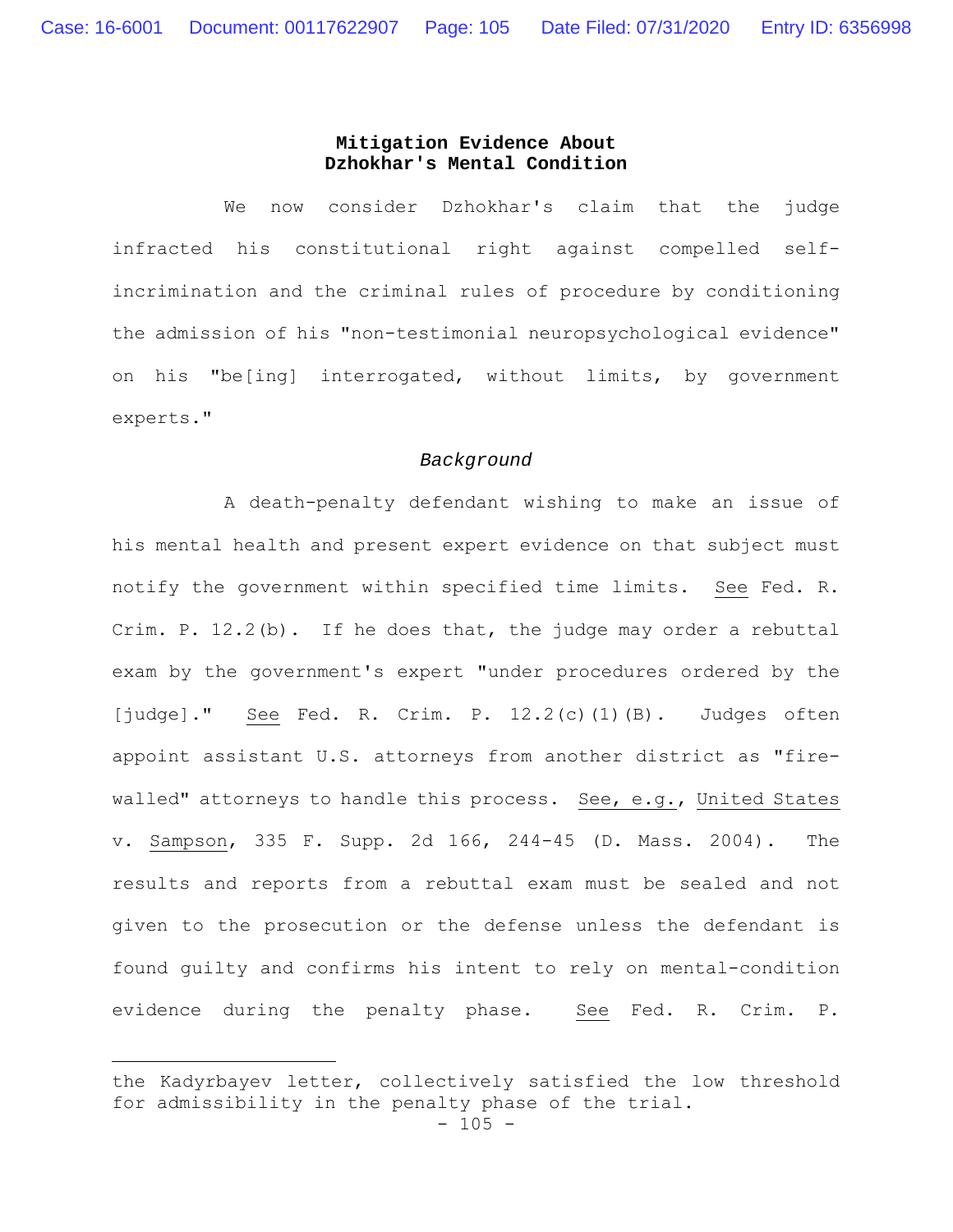12.2(c)(2). If this happens, the defendant must then give the government any results and reports of his mental condition "about which [he] intends to introduce expert evidence." See Fed. R. Crim. P. 12.2(c)(3). But prosecutors cannot use any statement he made during an exam conducted under this regime unless he first introduces evidence of his mental condition, see Fed. R. Crim. P. 12.2(c)(4) – a rule designed to protect a defendant's Fifth Amendment privilege against compulsory self-incrimination, 52 see Fed. R. Crim. P. 12.2 advisory committee notes. See also generally Estelle v. Smith, 451 U.S. 454, 466-69 (1981) (recognizing that a psychiatrist's court-ordered competency exam in a capital case raised the same Fifth (and Sixth) Amendment concerns as an incustody interrogation by law enforcement); Buchanan v. Kentucky, 483 U.S. 402, 424 (1987) (explaining that if a defendant tries to establish a mental-status defense, the government may constitutionally force him to submit to an interview with a mentalhealth expert for "limited rebuttal purpose[s]").

Citing Criminal Rule 12.2, Dzhokhar's lawyers filed a pretrial notice of intent to introduce expert evidence about "his mental condition as it bears on the issue of punishment."

<sup>52</sup> The self-incrimination clause of the Fifth Amendment provides that "[n]o person . . . shall be compelled in any criminal case to be a witness against himself." U.S. Const. amend. V.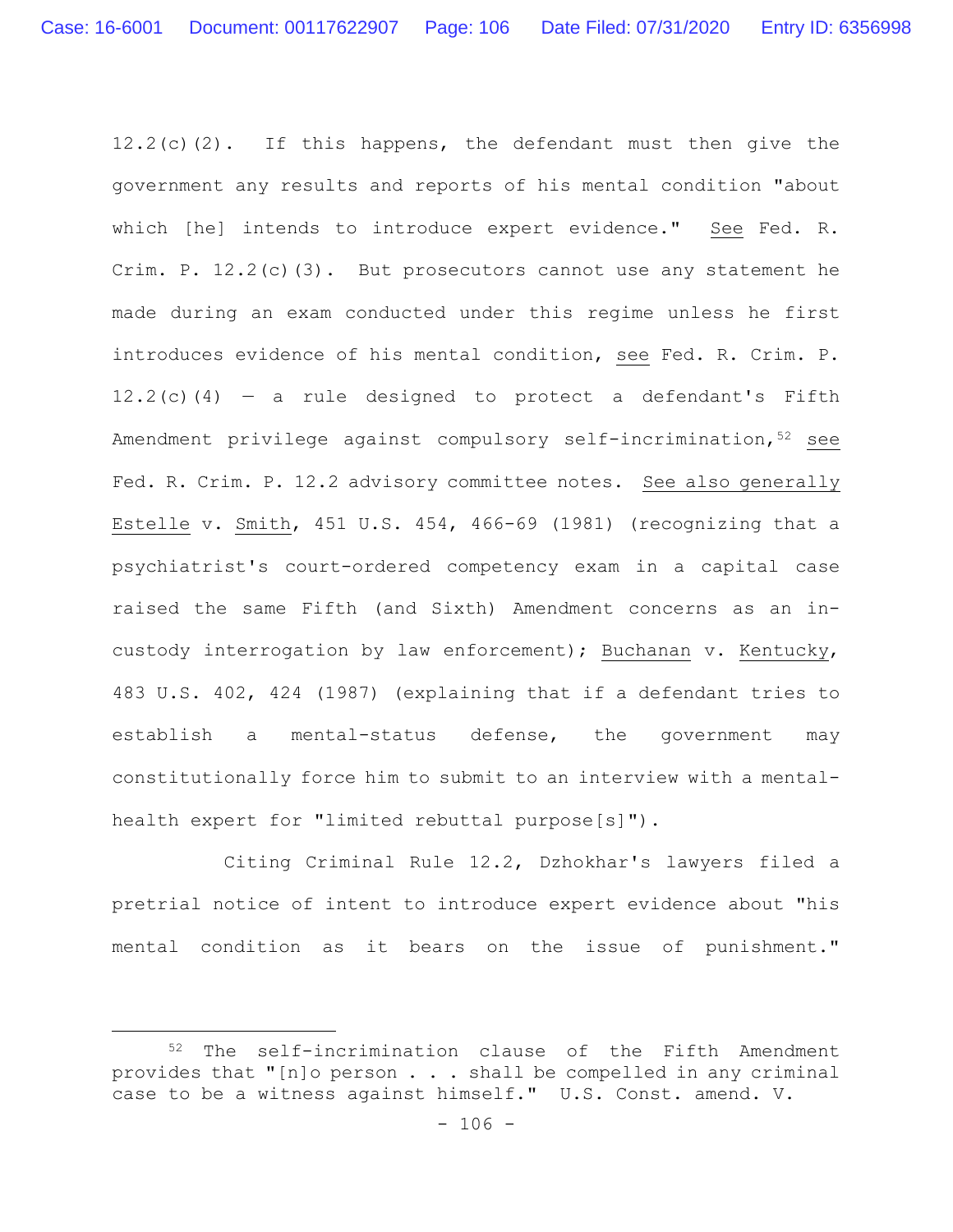Simultaneously, they told the prosecution that they planned on presenting "neuropsychological testimony" that would rely on the results of various tests done on Dzhokhar (an intelligence test, for example). The judge created a separate sealed docket and appointed two fire-walled assistant U.S. attorneys from Connecticut and New York to manage the government's rebuttal exams and to represent the government in any related litigation. In an ex-parte proffer to the judge, Dzhokhar's attorneys claimed that the neuropsychological and neuroimaging exams revealed information that would support his mitigation theory.<sup>53</sup>

Through the fire-walled attorneys, the government told the defense that it intended to have two experts examine Dzhokhar. The first would do a clinical interview of him and administer some tests (the just-mentioned intelligence test being one of them). The second would do a psychiatric exam focusing on his "life choices," especially "those decisions and actions underlying the charged criminal conduct," while also "explor[ing] the effects, if any of [his] social history, personality, mental state, social

<sup>53</sup> Ex parte is a Latin phrase basically meaning only one side is heard — "[d]one or made at the instance and for the benefit of one party only, and without notice to, or argument by, anyone having an adverse interest." See *Ex Parte*, Black's Law Dictionary (11th ed. 2019).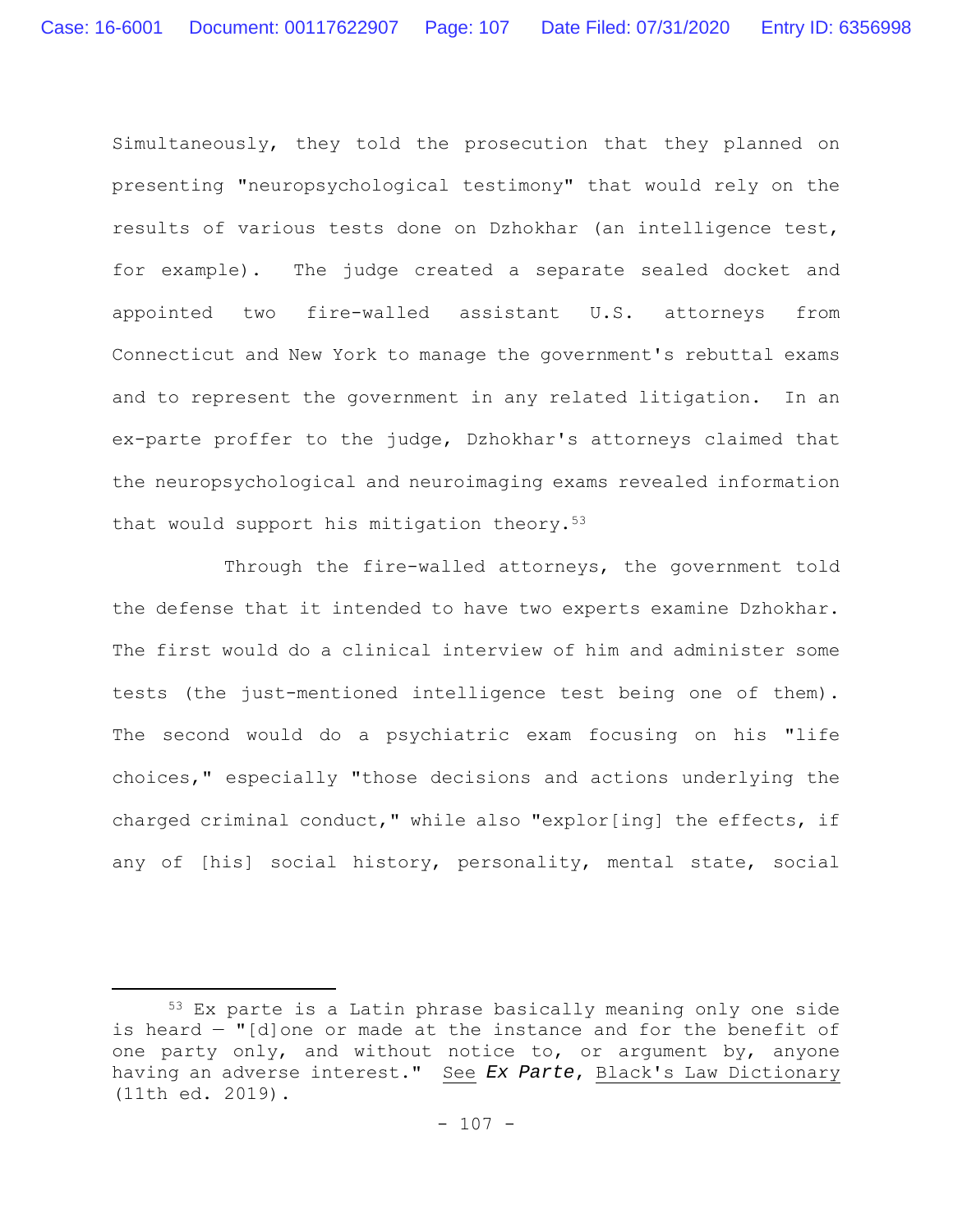environment, family influences, peer pressure, and any duress to which [he] may have been subjected."54

The defense objected to the government's notice. Insisting that prosecutors have "only a limited rebuttal right," the defense asked the judge to limit the exams of the government experts to "the same type of testing conducted by the defense experts" — *i.e.*, "objective" tests, like the "computer based tests," "pen and paper tests," "physical tests," and "neuroimaging test[s]" that the defense experts used. None of these tests, the defense argued, would elicit or rely on statements by Dzhokhar expressing his views about his own symptoms or history. So according to the defense, the judge had to bar the government experts from "asking questions beyond those specified in the test instruments themselves, or otherwise engaging [Dzhokhar] in any communication intended to elicit testimonial evidence, including[] opinions, view[s], beliefs, historical information or anything else." That is because asking such questions would "compel him to testify against himself," or so the defense contended.

Responding, the fire-walled attorneys argued that Dzhokhar could not "dictate and limit" their experts' "testing by

<sup>54</sup> The government also indicated that it wanted Dzhokhar to undergo some brain-imaging scans, with a third doctor then analyzing the results. But the defense has not complained about this proposed testing, either below or here.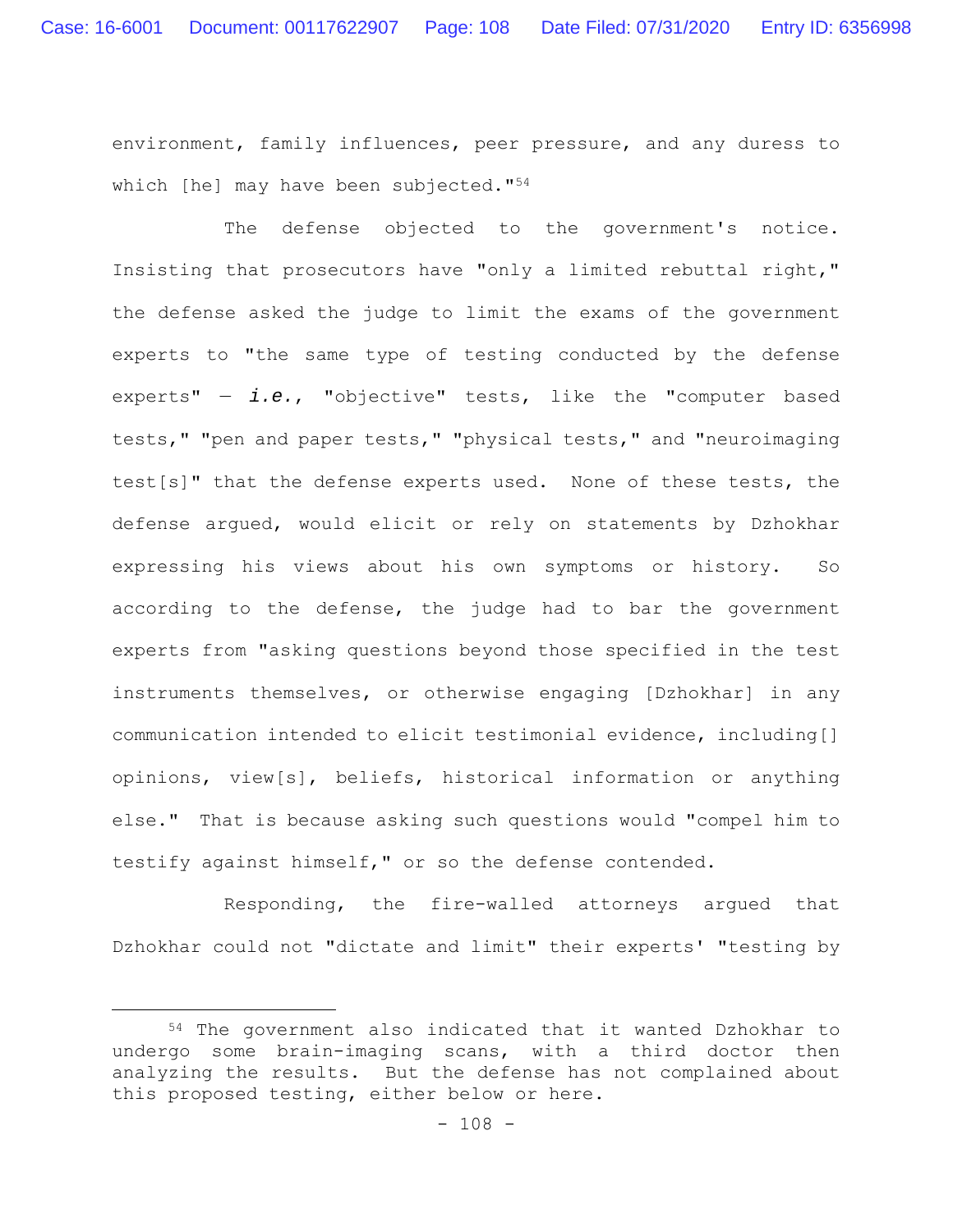selecting certain tests and then objecting to different tests that inform the subject matter under inquiry." Dzhokhar, they noted, had not revealed exactly "what type of mental disease or defect defense he is intending to assert" — though they suspected he would "claim that he was particularly susceptible to his brother's persuasion" based on "a dependent personality disorder." And they insisted that the government's proposed exams would rebut that claim by showing he could think independently. Admittedly, some of the information the experts got might not be admissible, they said — but they insisted that "curtailing the government's right to *prepare* at this juncture d[id] nothing more than allow the defendant to present completely un-contradicted testimony."

After a hearing, the judge overruled Dzhokhar's objection. Rule 12.2 did not "limit[] the rebuttal to simply the same . . . tests or investigations" that the defense performed, the judge said. "[A]n appropriate rebuttal," the judge pointed out, might be "to say that the wrong tests were done or that insufficient tests were done." The judge did not want to prevent the government experts from using tests that they in their "professional judgment" deemed "appropriate." But the judge made clear that his ruling did not "mean necessarily" that the exams' results would be "admissible" or "usable" at trial — it all depended on what the "defense present[ed]." Attempting one last

- 109 -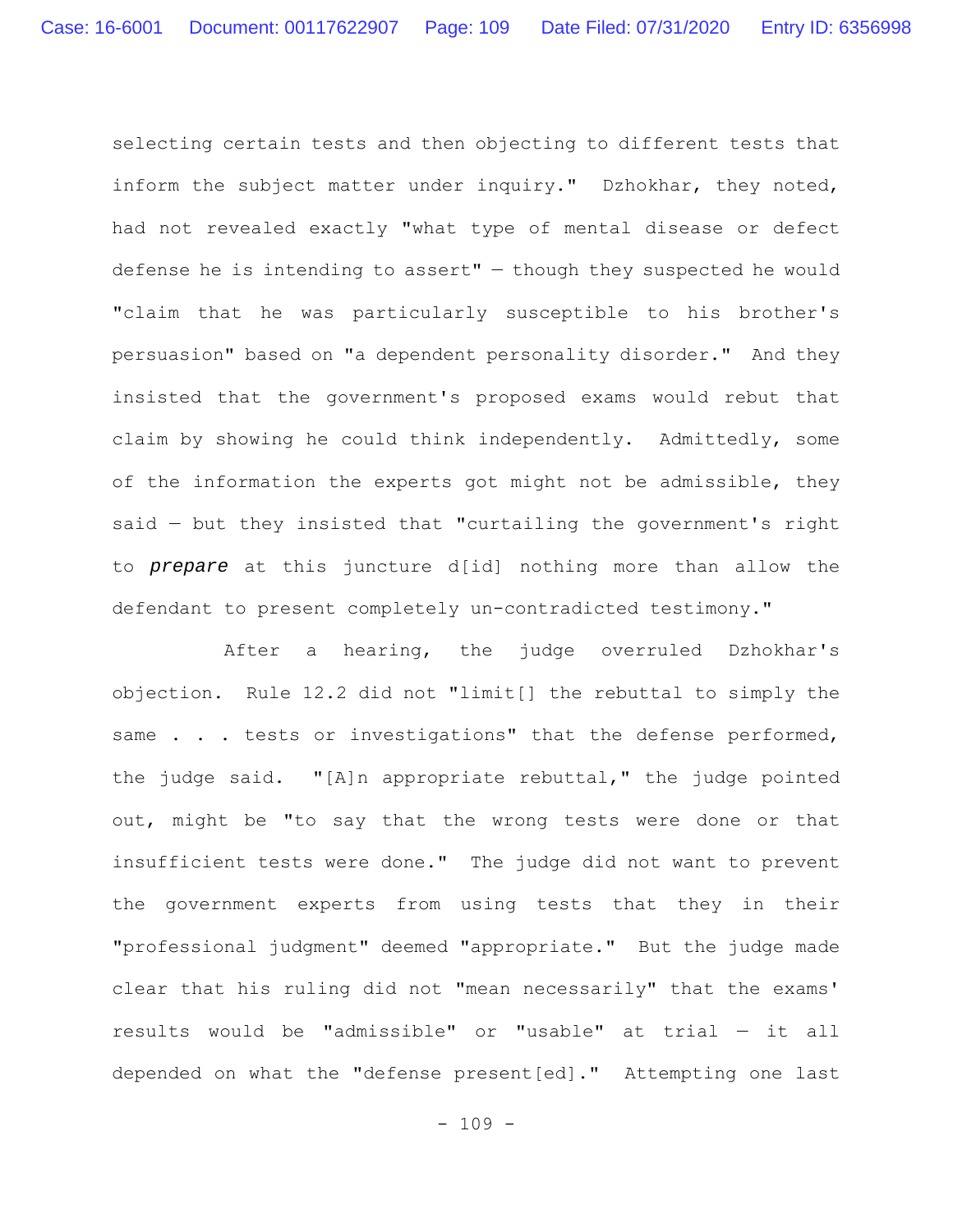stand, defense counsel argued that "we are offering nothing testimonial from [Dzhokhar]," just "the results of pen-and-paper tests." So the defense asked the judge to "make the rebuttal call now as opposed to exposing [him] to an interrogation by a government agent, essentially." But the judge remained unmoved. "I don't think I can make it until I know what the exam[s] might reveal and what [any government expert] might be offered to say." Consequently, the exams could go forward, even though they "may not produce admissible evidence"  $-$  an approach that he said posed no constitutional problems.

After the ruling (but before the government experts could examine him), Dzhokhar withdrew his Rule 12.2 notice. "The broad scope" of the planned exams, his lawyers wrote, "without the presence of counsel," plus "the use the [judge] indicated can be made" of the exams' results, violate Dzhokhar's constitutional rights and clash with Rule 12.2. As the defense saw things, "[t]hese conditions separately and cumulatively impose too great a cost on the introduction of [his] proposed [mental-health] evidence."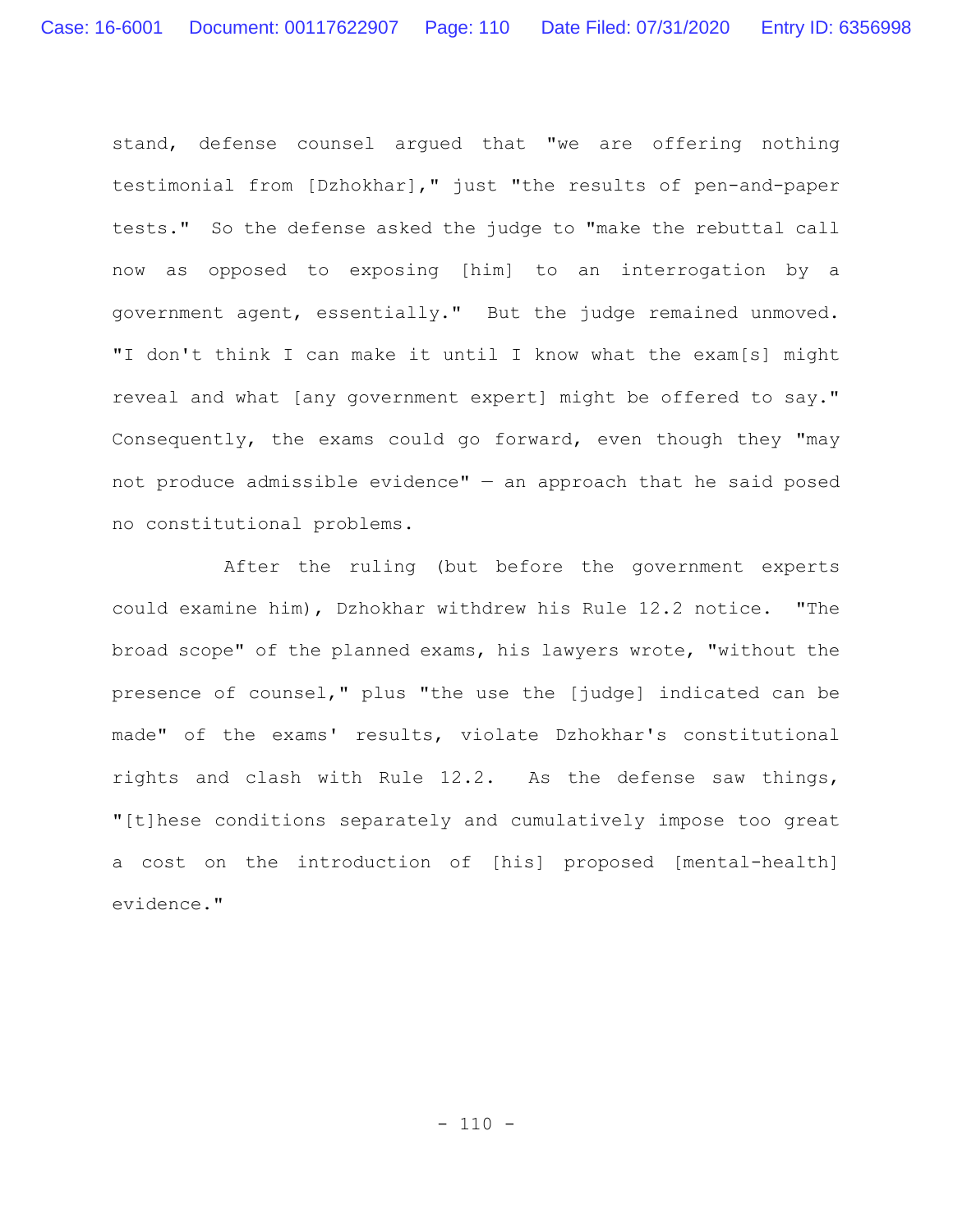### *Basic Appellate Arguments*

Broadly speaking, Dzhokhar claims that the judge created a "constitutional mismatch." In his telling, the results of the testing he planned to introduce were not testimonial in any constitutional sense. During his test-taking — which he calls a "pen and paper" exercise, like having his "reflexes" evaluated he neither offered his beliefs or thoughts on "historical or life events," nor talked about "the crimes charged against him[] or his family background." Contrastingly — at least according to Dzhokhar — and "as the price of" admitting his "non-speech" mental-health evidence, the judge essentially ruled that the government experts could interrogate him on a wide range of topics, including "the charged criminal conduct." And, the argument goes, by setting this price, the judge forced him to withdraw his notice, damaging his mitigation case — which violated his rights both under the Fifth Amendment and Rule 12.2.

The government counters with several arguments. Among other things, the government contends — citing Luce v. United States, 469 U.S. 38 (1984) — that by withdrawing his Rule 12.2 notice and not presenting his mental-health evidence, Dzhokhar failed to preserve this issue for appeal. Preservation aside, the government claims that he cannot show that the Fifth Amendment privilege — which protects against real rather than speculative

- 111 -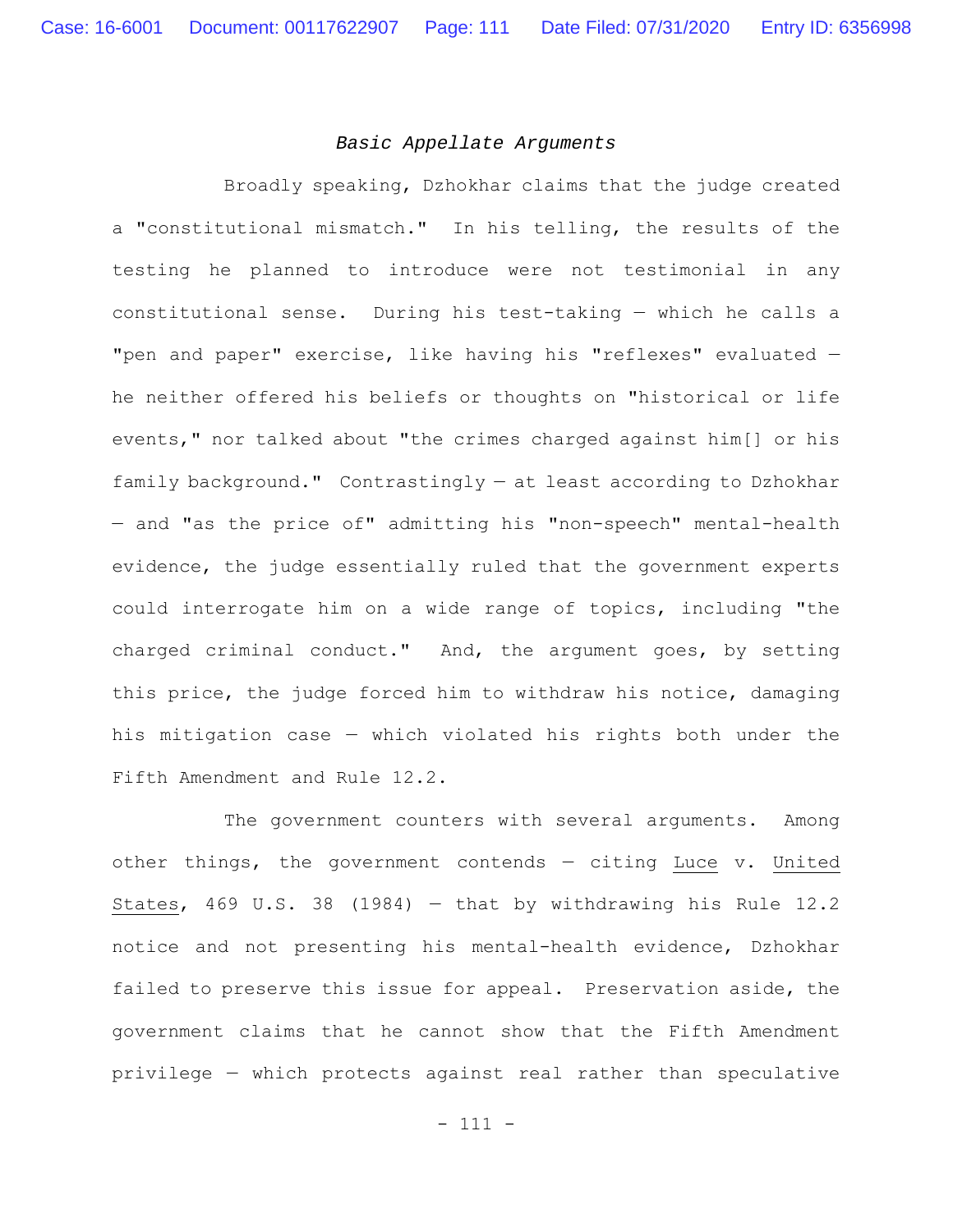dangers — actually applied here. The judge did not order him to submit to any mental-health exams, the government notes, and prosecutors did not comment on his failure to introduce mentalcondition evidence — which makes this situation the direct opposite of compulsory. Also, the government reminds us, the judge repeatedly said that he would not necessarily admit the results of the government experts' exams. And, the argument proceeds, even if the judge did admit the exam results, prosecutors could only use them for rebuttal purposes — which the government says is perfectly permissible under Kansas v. Cheever, 571 U.S. 87, 94, 98 (2013). Additionally, to quote again from the government's brief, Dzhokhar's mental-health evidence "would have had little or no mitigating effect," because other evidence rebutted what the government surmises was his mitigation defense (the government highlights testimony about his academic achievements, like his getting mostly A's in middle school).

Pertinently for our purposes, Dzhokhar's reply contests the government's preservation point. As he sees things, a pair of Supreme Court cases — Brooks v. Tennessee, 406 U.S. 605 (1972), and New Jersey v. Portash, 440 U.S. 450 (1979) — allows a defendant to challenge on appeal obstacles that "'reach[] constitutional dimensions' without first taking the stand," which he argues is the situation here.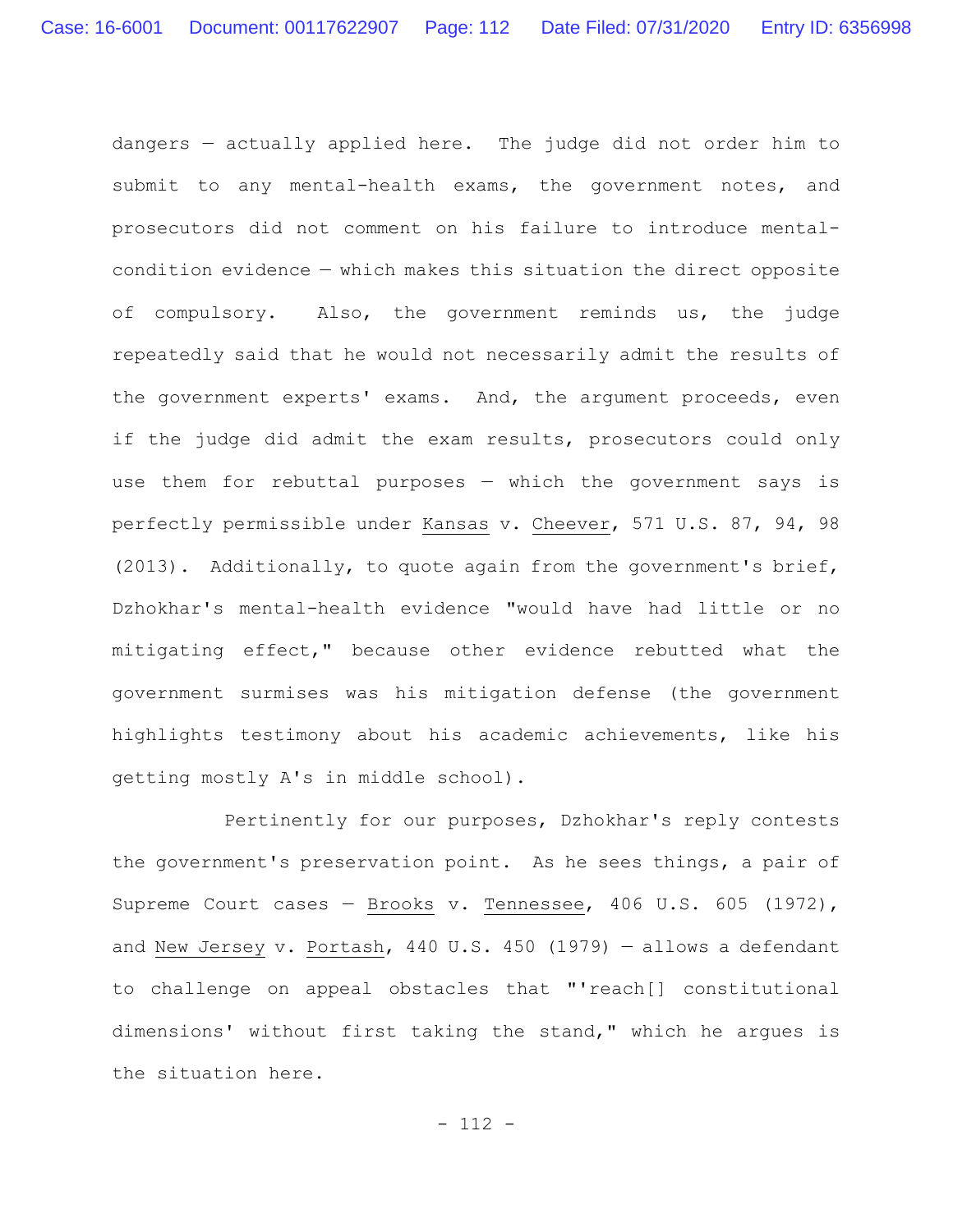#### *Analysis*

The parties note that different standards of review may come into play here: for instance, fresh-eyed review ("de novo," in legal parlance) for claims involving the judge's interpretation of the protections provided by privilege against forced selfincrimination, see Amato v. United States, 450 F.3d 46, 49 (1st Cir. 2006), but abuse-of-discretion review for claims about the exclusion of testimony under Rule 12.2, see United States v. Cartagena-Carrasquillo, 70 F.3d 706, 710 (1st Cir. 1995), and for claims concerning the scope of rebuttal testimony, see United States v. Sebaggala, 256 F.3d 59, 66 (1st Cir. 2001).

Often "[t]he simplest way" to decide an issue is "the best." See Stor/Gard, Inc. v. Strathmore Ins. Co., 717 F.3d 242, 248 (1st Cir. 2013) (quoting Chambers v. Bowersox, 157 F.3d 560, 564 n.4 (8th Cir. 1998) (R. Arnold, J.)). And that is so here.

Skipping over the parties' preservation points (which lets us avoid having to work through a complex series of arguments and cases), we conclude that Dzhokhar's reliance on the Fifth Amendment privilege fails. To get anywhere, he must show that he had "reasonable cause to apprehend danger" from submitting to interviews with the government experts, see Hoffman v. United States, 341 U.S. 479, 486 (1951) - for as the Supreme Court has long emphasized, "the privilege protects against real dangers, not

- 113 -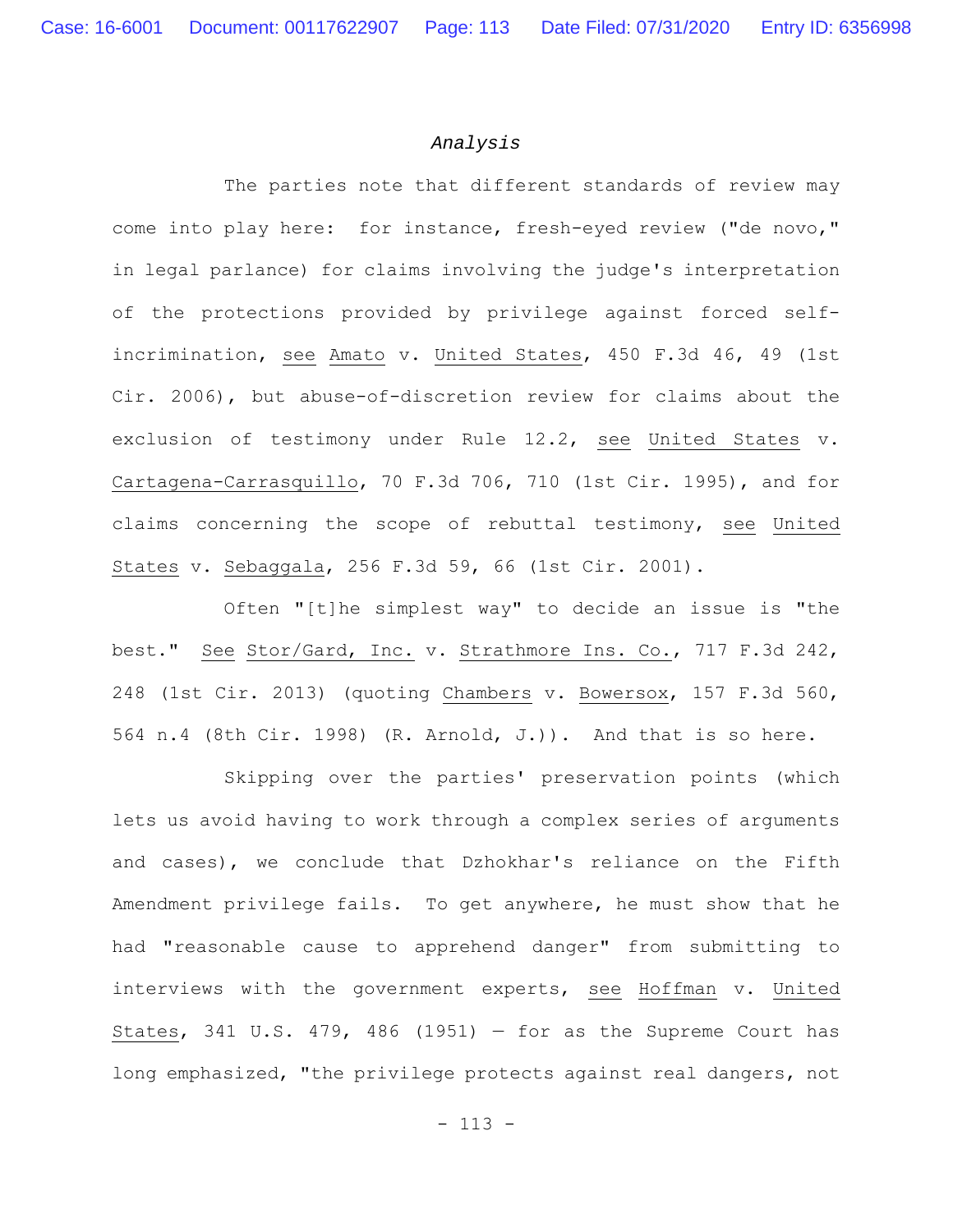remote and speculative possibilities," see Zicarelli v. N.J. State Comm'n of Investigation, 406 U.S. 472, 478 (1972). But the judge here said over and over again that he would not automatically admit the results of the government experts' exams, and that even if he did admit them, prosecutors could use them only for "rebuttal" which is copacetic under the Fifth Amendment. See Cheever, 571 U.S. at 94, 98. So no appreciable danger of a Fifth Amendment violation would have arisen unless (1) Dzhokhar incriminated himself during the government experts' exams, (2) he still chose to present mental-health evidence, (3) the judge let a government expert testify based on Dzhokhar's self-incriminating comments, and (4) the expert's testimony was not proper rebuttal. To ask us to find this rank conjecture sufficient (as Dzhokhar does) is asking too much. See Minor v. United States, 396 U.S. 87, 98 (1969) (explaining that one must show "'real and appreciable' risks to support a Fifth Amendment claim").

On then to another issue.

#### **Surviving Victims' Testimony**

In this section we tackle Dzhokhar's claim that the judge erred by admitting "victim impact" testimony by survivors at the penalty phase. As briefed here, his challenge is factually and

- 114 -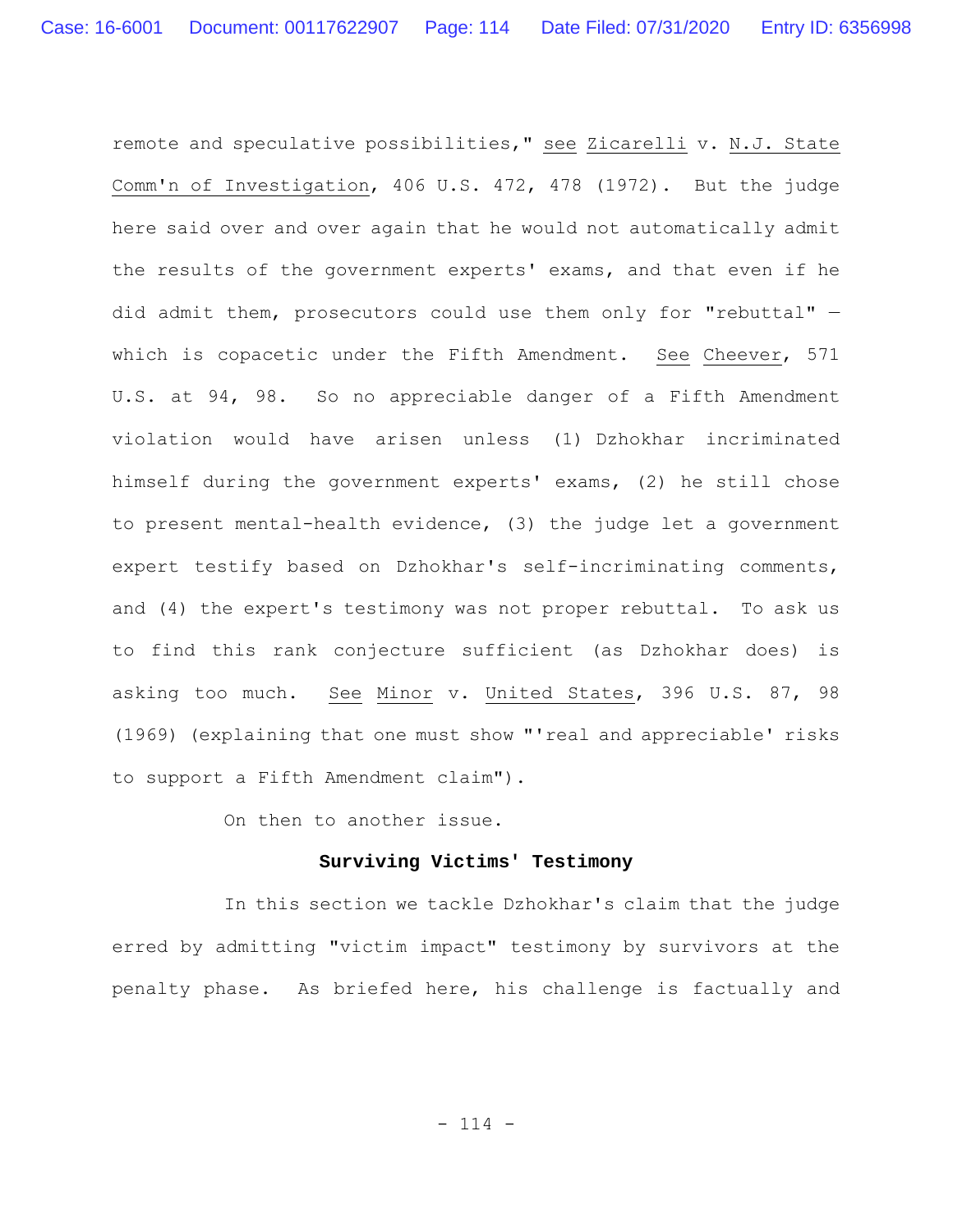legally intricate. But because there is a straightforward route to resolving it, we can streamline and simplify our discussion.

The FDPA says that when the government seeks a death sentence, it must "serve on the defendant[] a notice . . . setting forth the aggravating factor or factors" it believes justify the death penalty. 18 U.S.C. § 3593(a). In its notice here, prosecutors specified several statutory aggravators they envisioned proving in pursuing the death penalty against Dzhokhar — including:

- his "knowingly creat[ing] a grave risk of death to 1 or more persons in addition to" the victims who died, see 18 U.S.C.  $$3592(c)(5);$
- his "committ[ing] the offense in an especially heinous, cruel, and depraved manner in that it involved serious physical abuse to the victim," see id. § 3592(c)(6); and
- his "committ[ing] the offense after substantial planning and premeditation to cause the death of a person and commit an act of terrorism," see id.  $$3592(c)(9)$ .

The notice also listed several nonstatutory aggravators, see id.  $$3593(a)(2) - including:$ 

 his "target[ing] the Boston Marathon, an iconic event that draws large crowds of men, women[,] and children to its final

 $- 115 -$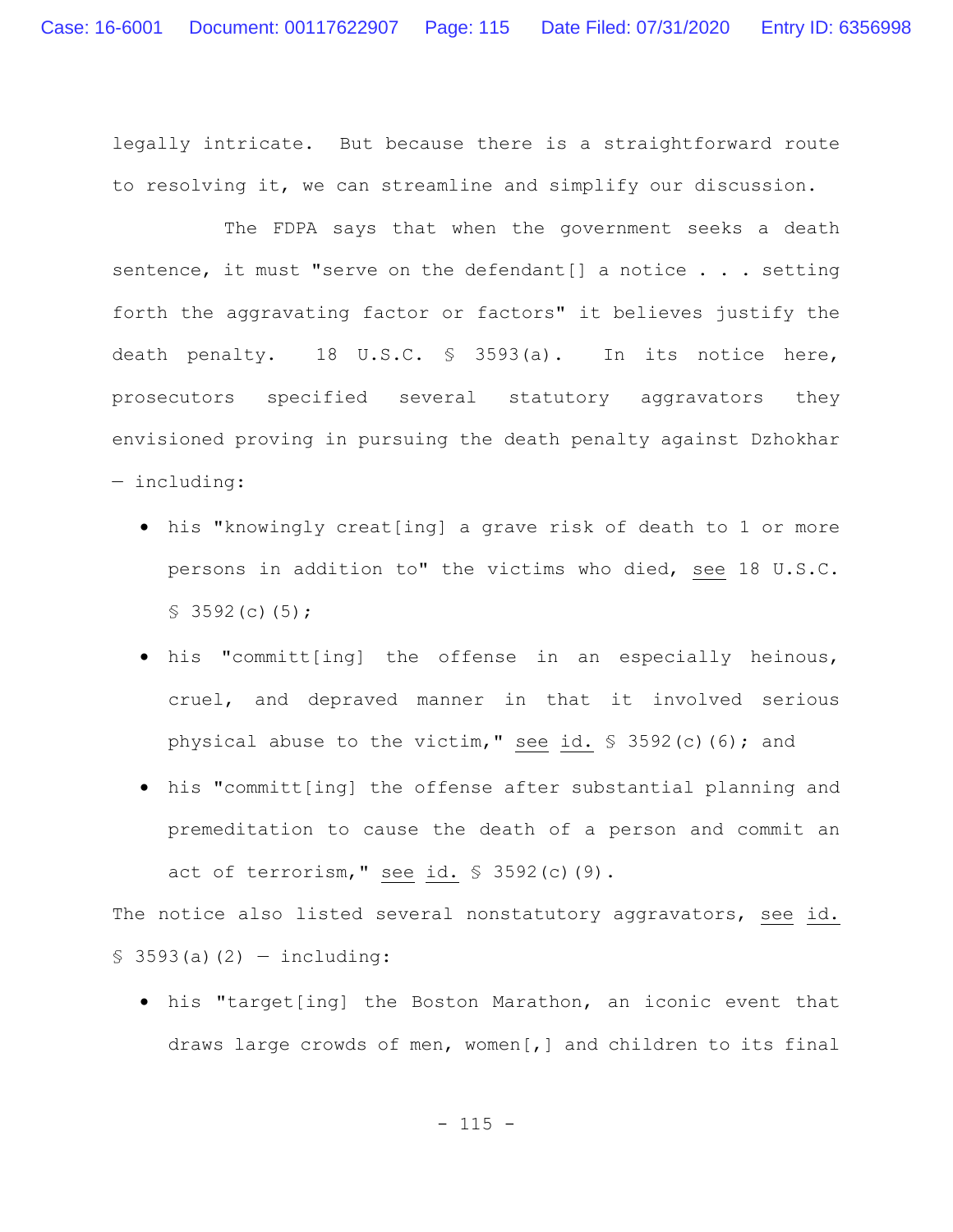stretch, making it especially susceptible to the act and effects of terrorism"; and

 his "participat[ing] in additional uncharged crimes of violence," like "assault with intent to maim, mayhem[,] and attempted murder."

Dzhokhar's appellate argument only focuses on the victim-impact aggravator. And it proceeds in four steps: (1) He notes (emphasis ours) that  $\frac{1}{5}$  3593(a)(2) provides that nonstatutory aggravators

may include factors concerning *the effect of the offense on the victim and the victim's family,* and may include oral testimony, a victim impact statement that identifies the victim of the offense and the extent and scope of the injury and loss suffered by the victim and the victim's family*,* and any other relevant information.

(2) He then says that the reference to the "victim and the victim's family" precludes penalty-phase testimony on "the impact of survivors' injuries on those survivors (or their families) themselves." (3) That is so, he contends, because even though this FDPA subsection does not define "victim," Congress used "victim" in three other subsections and in the Act's legislative history to refer to a "victim" who died.<sup>55</sup> And  $(4)$  asking us to

 $- 116 -$ 55 The provisions he cites are: 18 U.S.C. § 3591(a)(2) (referring to offenses where the defendant "killed the victim," offenses that "resulted in the death of the victim," and offenses where the "victim died"); 18 U.S.C. § 3592(a)(7) (listing as a mitigating factor the fact that the victim "consented to the criminal conduct that resulted in the victim's death"); and 18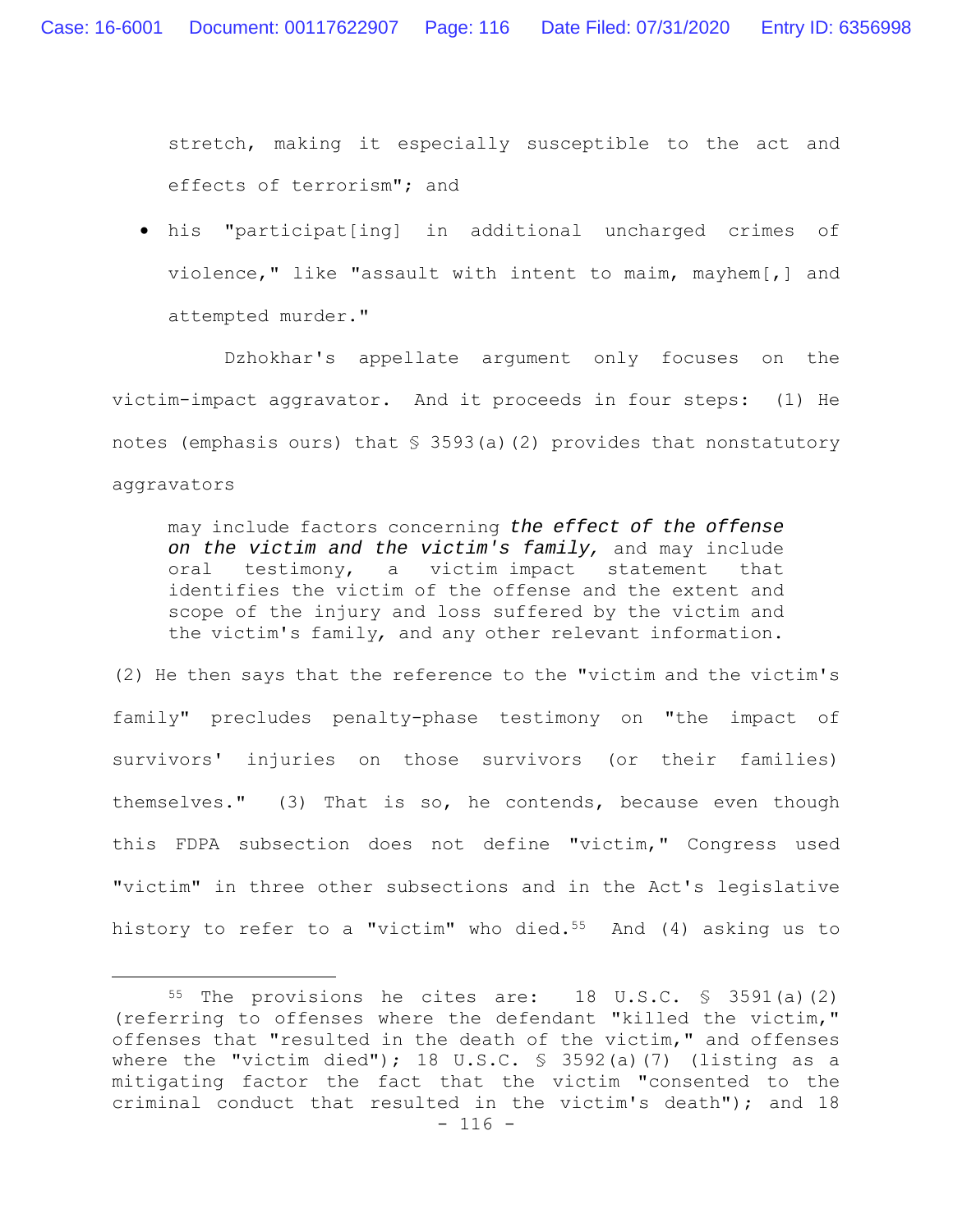apply the usual rule of statutory interpretation that identical words bear identical meaning throughout the same act, he believes that such an analysis should lead us to conclude that the judge misinterpreted the statute to allow "victim impact evidence from surviving victims at the penalty phase."

If preserved, we review challenges to the judge's interpretation of the FDPA afresh (*i.e.*, de novo), see United States v. Troy, 618 F.3d 27, 35 (1st Cir. 2010), and challenges to his rulings admitting or excluding evidence for abuse of discretion, see Sampson I, 486 F.3d at 42. Dzhokhar says he preserved his challenges at trial; the government says he did not and so must now prove plain error on the judge's part. A famously demanding standard, plain error requires the proponent to show not just error, but error that is plain, that affects his substantial rights, and that seriously impaired the fairness, integrity, or public perception of the trial. See, e.g., United States v. Takesian, 945 F.3d 553, 563 (1st Cir. 2019). Because we see no

U.S.C. § 3592(c)(5) (providing for an aggravating factor where the defendant "created a grave risk of death to 1 or more persons in addition to the victim of the offense"). The legislative history he quotes says that the "aggravating factors for which notice is provided may include factors concerning the effect of the offense on the victim and the victim's family" and that "[t]he effect on the victim may include the suffering of the victim in the course of the killing or during a period of time between the infliction of injury and resulting death." H.R. Doc. No. 102-58, at 166 (1991).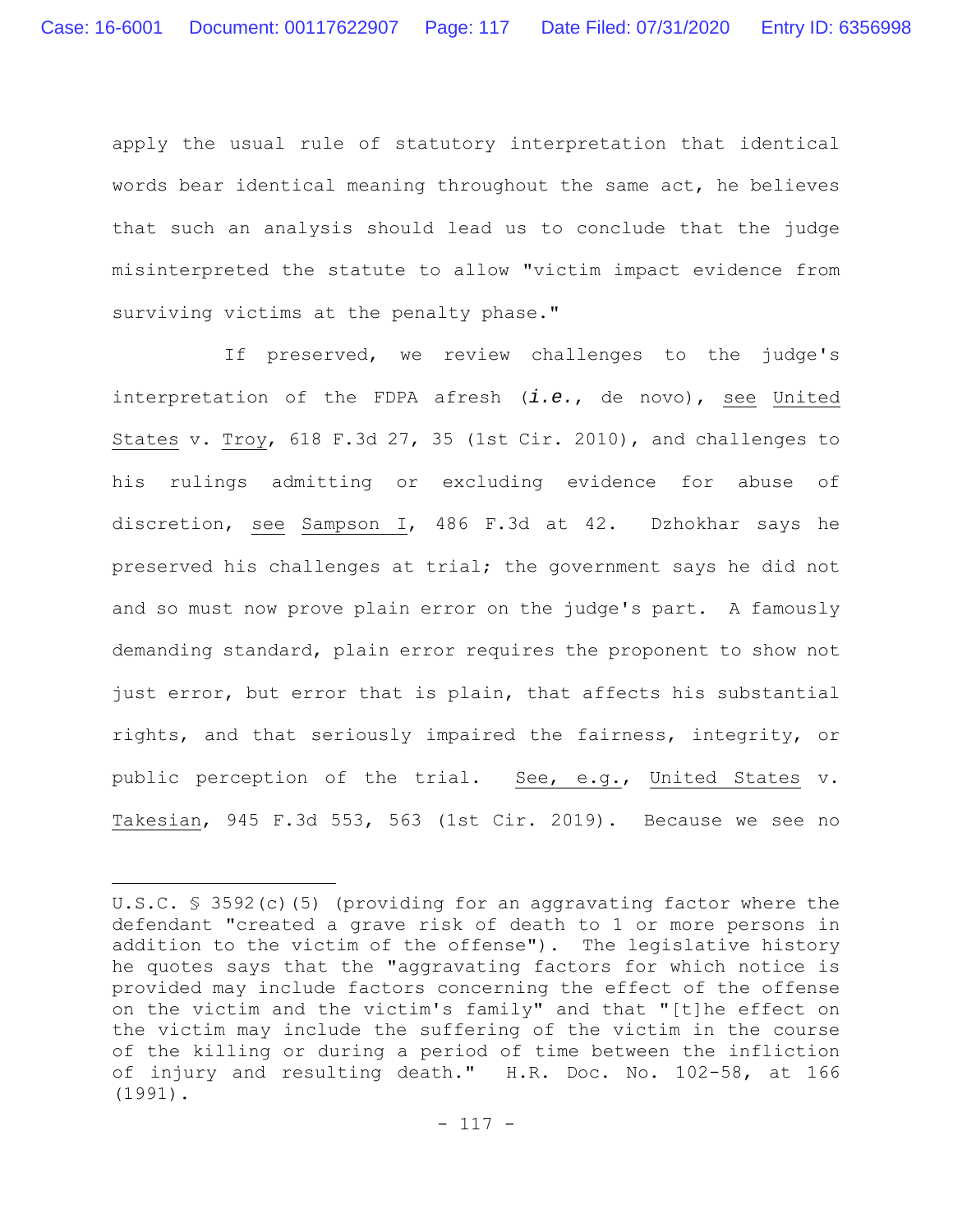error in any event, we need not resolve their dispute about the standard of review.

We can leave the resolution of the interpretive question about the FDPA for another day, because (as the government notes) even assuming *without granting* that Dzhokhar is correct here, the surviving spectators' testimony had relevance to the jury's weighing of aggravating factors other than victim impact.<sup>56</sup>

For organizational convenience, the survivors' testimony Dzhokhar complains about can be grouped into these categories:

- 1. "[R]eactions to facing death": Jeffrey Bauman, for example, described making "peace" with death because he "had a great life." Roseann Sdoia said she knew she "was bleeding out" but resolved to "stay calm and stay conscious" because if she panicked she "would die." And Celeste Corcoran described how she at first "wanted to die" because she was in so much pain but realized she needed to "be there" for her family.
- 2. "[U]ncertainty about what had happened to other family members": Eric Whalley, for instance, said he and his wife each thought the other had died. And Stephen Woolfenden said he was "terrified" when first responders whisked his son away

 $56$  Dzhokhar accepts, as he must, that "surviving victims  $$ like any other witnesses — may testify at the penalty phase in support of any properly alleged statutory or non-statutory aggravating factor relating to the capital charges."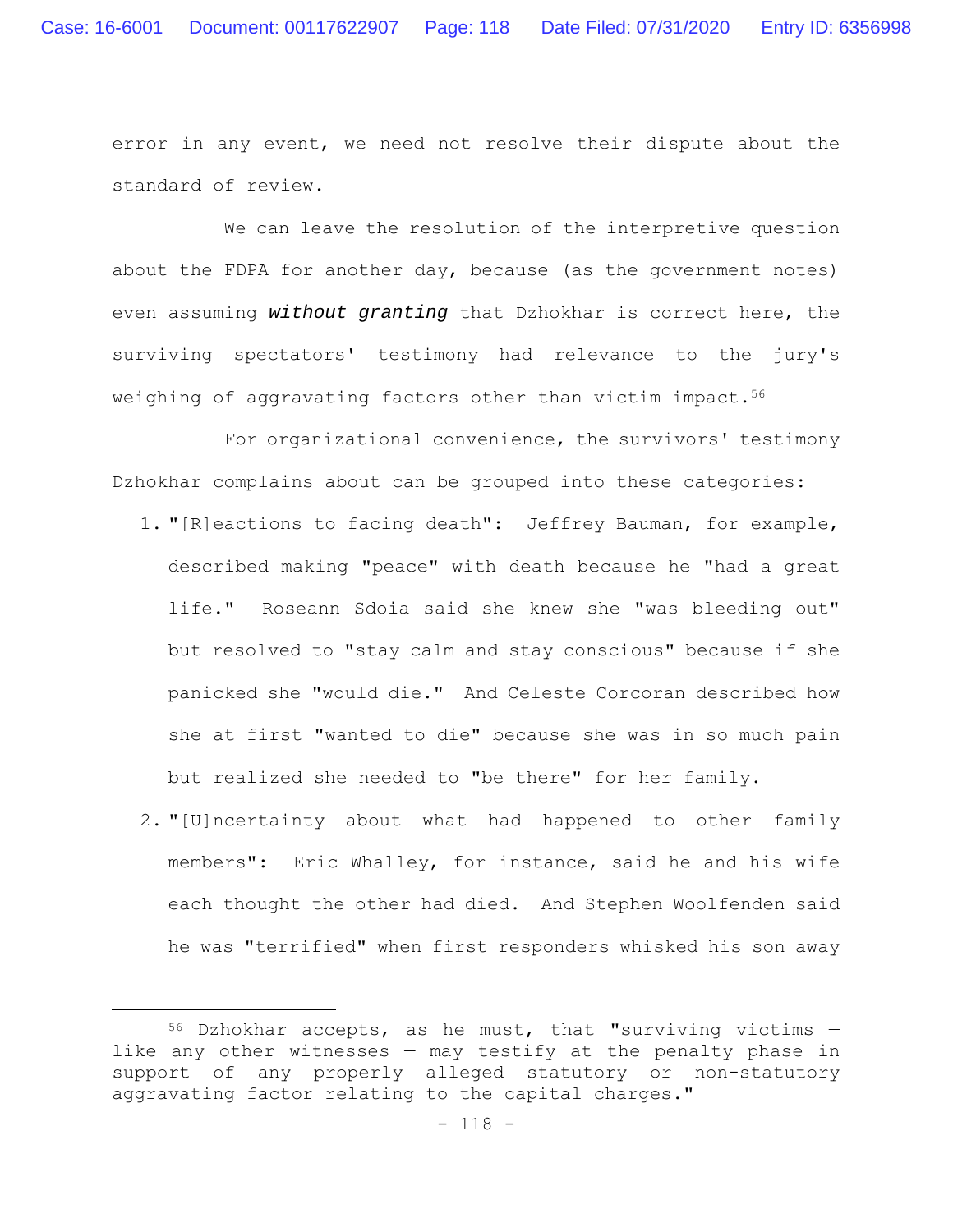because he "didn't know if [he] was ever going to see [him] again."

- 3. "[F]eelings of helplessness watching their injured child or partner suffer": Rebekah Gregory, for example, said she could hear her son calling "mommy" after the blast and felt "helpless as a mother" because she could not go to him. Lying there on the pavement, she said a prayer, "God, if this is it, take me but let me know that Noah is okay." And Jessica Kensky discussed her frustration at not being able to care for her husband (one of the bombs left his "foot and part of his leg . . . completely detached, hanging on kind of by a thin thread").
- 4. "[T]he long-term implications of becoming an amputee": Roseann Sdoia, for instance, said her amputation made it "extremely difficult" to learn to walk and run again, and to deal with the snow. Jessica Kensky said becoming a "bilateral amputee" was "terrifying." She wanted to keep "some memory" of her legs, to "paint [her] toenails," and to "put [her] feet in the sand." And the pain from surgeries and treatments was "[a]bsolutely horrendous," putting her "in a very dark place" of "really not wanting to live" anymore. And Adrianne Haslet-Davis said her husband could not attend the trial because he had checked himself into a mental-health facility.

- 119 -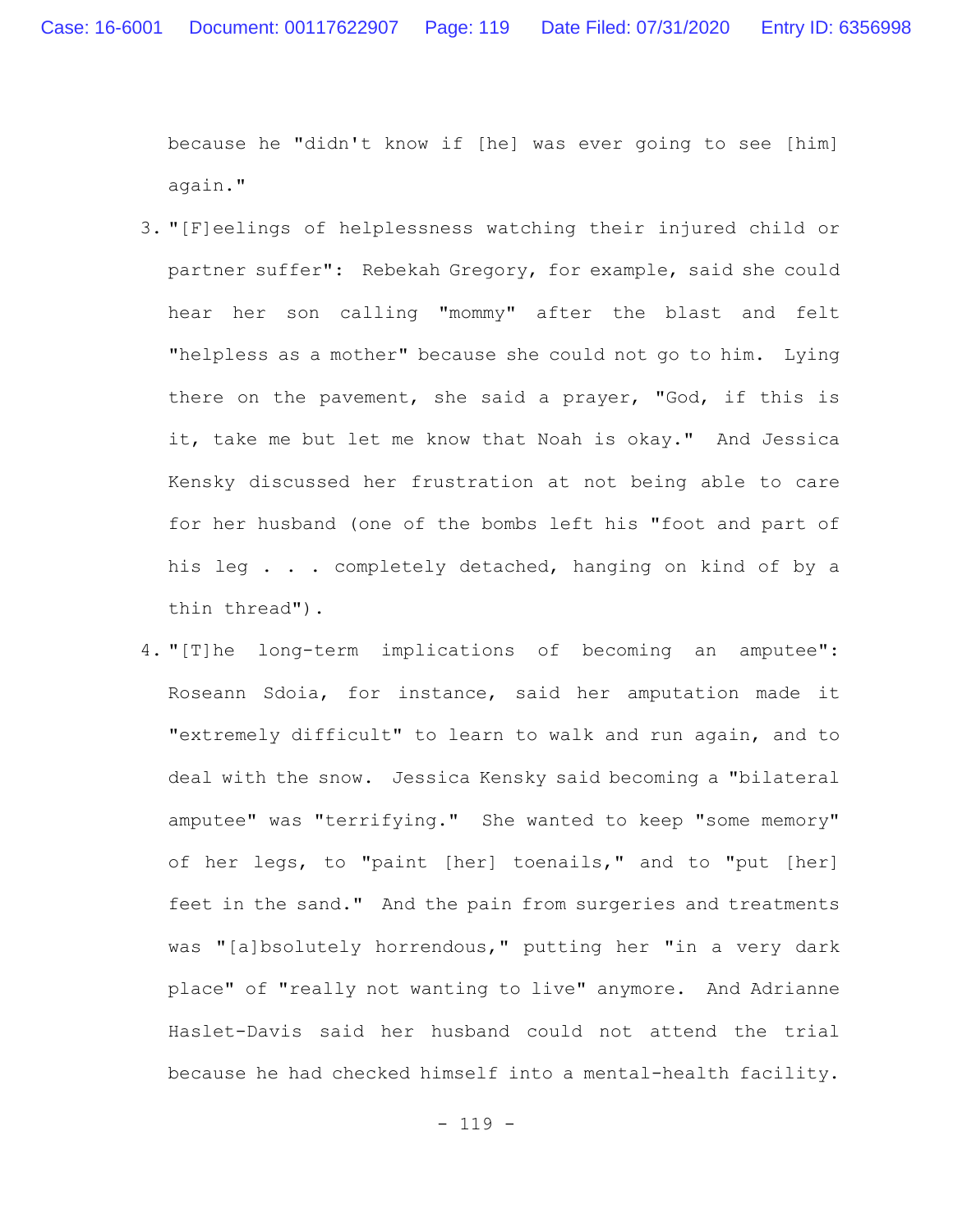Given how low the relevance threshold is, we cannot say that the judge slipped in finding this evidence at least minimally relevant to an aggravating factor other than victim impact.

The survivors' reactions to facing death (category 1) helped show that Dzhokhar "knowingly created a grave risk of death to 1 or more persons in addition to" the persons who died  $-$  a statutory-aggravating factor. See 18 U.S.C. § 3592(c)(5). That they felt they might die helps show they actually faced a grave risk of death. And their specific descriptions of what that felt like made it more likely that the jury would credit their statements about being at death's door. Plus their testimony could help the jury in weighing the grave-risk-of-death factor as part of its death-penalty decision. See Sampson I, 486 F.3d at 44 (upholding admission of graphic evidence about a murder because it "would help the jury to determine how much weight it should give" the aggravating factors). Above and beyond all that, their testimony could help prove other aggravators — that Dzhokhar substantially planned "an act of terrorism," a statutoryaggravator, see 18 U.S.C. § 3592(c)(9); and that he "participated in additional uncharged crimes of violence" like "assault with intent to maim, mayhem[,] and attempted murder," a nonstatutory aggravator.

 $- 120 -$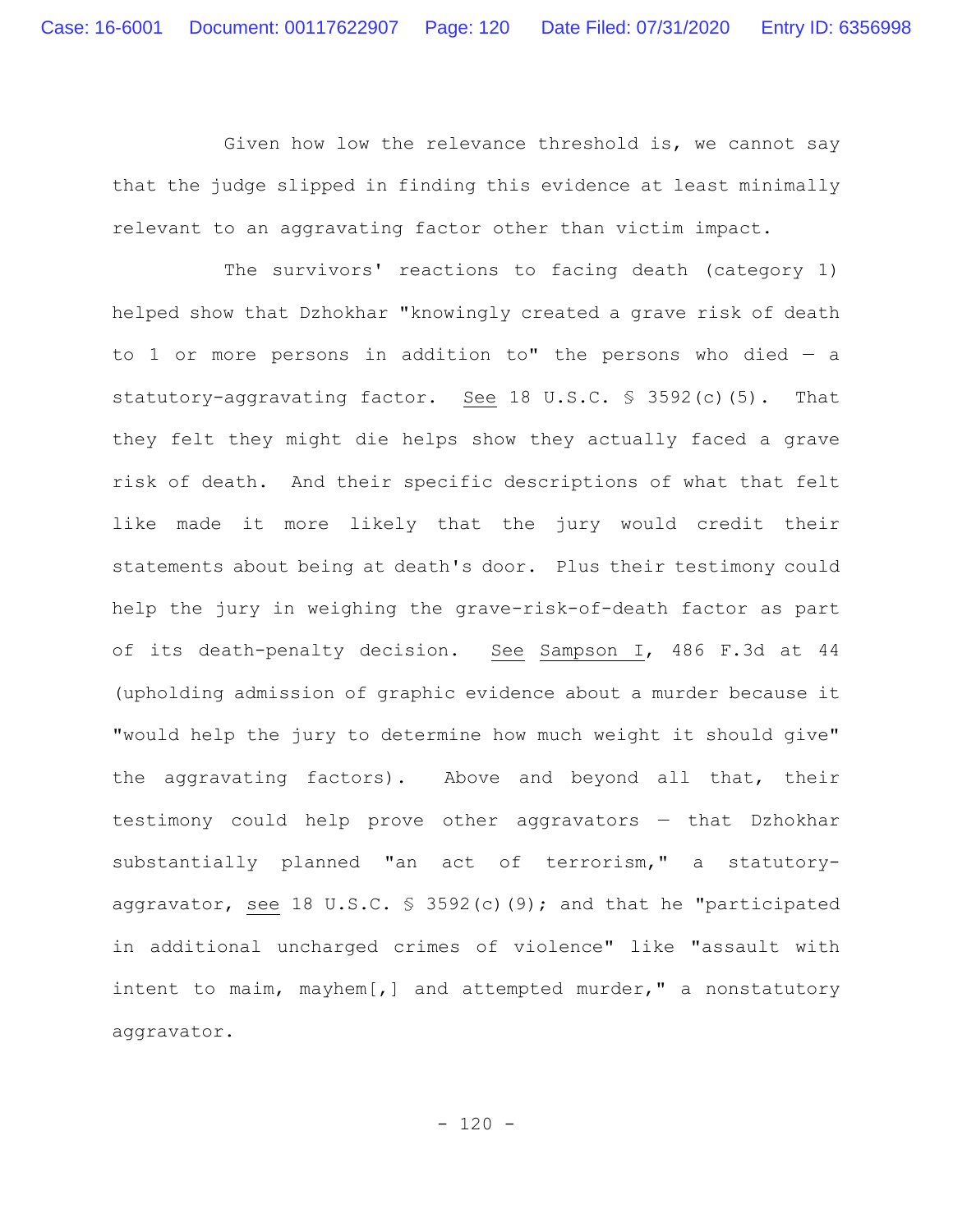The survivors' uncertainty regarding what happened to their family members (category 2) was relevant to the grave-risk of-death aggravator. See id. § 3592(c)(5). In most cases, family members got separated because so many victims were on the verge of dying that rescuers had to evacuate them as soon as possible. And the multiple family separations highlighted how "grave" the "risk" was. The evidence was also relevant to the statutory terrorism aggravator. It is hard to think of anything more terrifying than to lose track of one's child or parent in a life-or-death situation. The evidence was additionally relevant to a nonstatutory aggravator  $-$  that he "targeted the Boston Marathon," an event "especially susceptible to the . . . effects of terrorism" because of its "large crowds of men, women[,] and children."

The survivors' feelings of helplessness as loved ones suffered (category 3) was relevant for the same reasons. Their inability to aid their family members after the bombings magnified the terror that Dzhokhar sought to create.

Finally, the testimony about the long-term implications of becoming an amputee (category 4) helped establish the statutory grave-risk-of-death aggravator. The survivors' comments about surgeries and suicidal thoughts showed that the risk of death continued past the immediate aftermath of the bombings. And the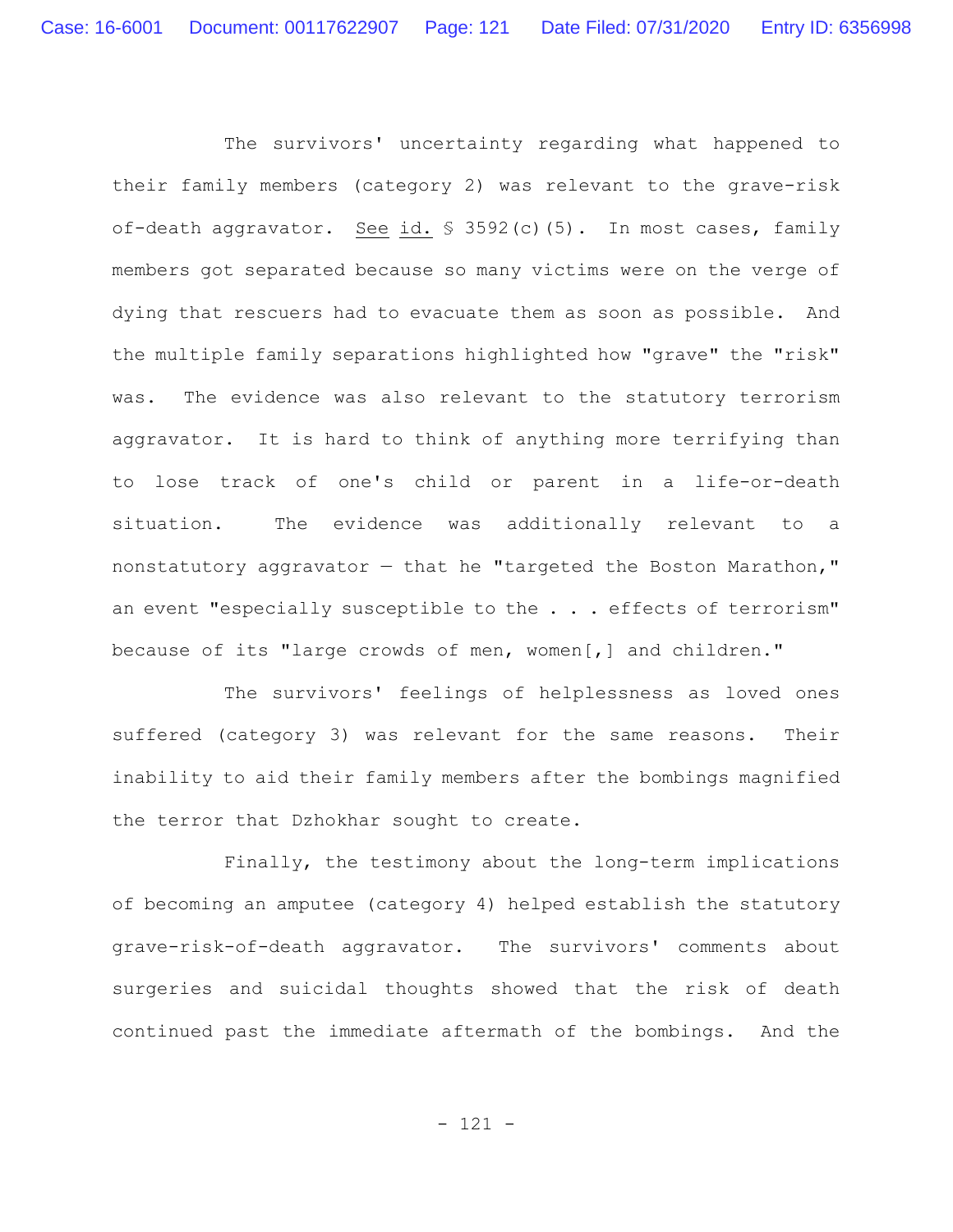long-term effects of their injuries were directly relevant to the existence and weight of these factors.

Enough said about the surviving victims' testimony.

### **Whole Foods Video**

We now take up Dzhokhar's challenge to the admission of a video showing him buying milk at a Whole Foods soon after the bombings. What he essentially wants us to do is to remand for a hearing on his claim that agents derived the video from involuntary statements he made at the hospital after his arrest. Each side spends much energy debating two principal points. The first is whether Dzhokhar waived this claim  $-$  the government says he did just that by not moving to suppress the video before trial; while Dzhokhar says prosecutors made a pretrial promise not to use his confession, which excuses any untimeliness in his raising the claim. The second is whether agents discovered the video through an independent source untainted by any constitutional violations — the government says a tip from Tamerlan's wife led agents to the video; while Dzhokhar (noting the government identified her as the tipster *after* he had filed his opening brief) says his involuntary statements (not his sister-in-law's tip) steered the agents to the video. But because Dzhokhar is getting another penalty-phase trial, the parties and the judge should address these matters *e.g.*, was the source for the video genuinely independent of his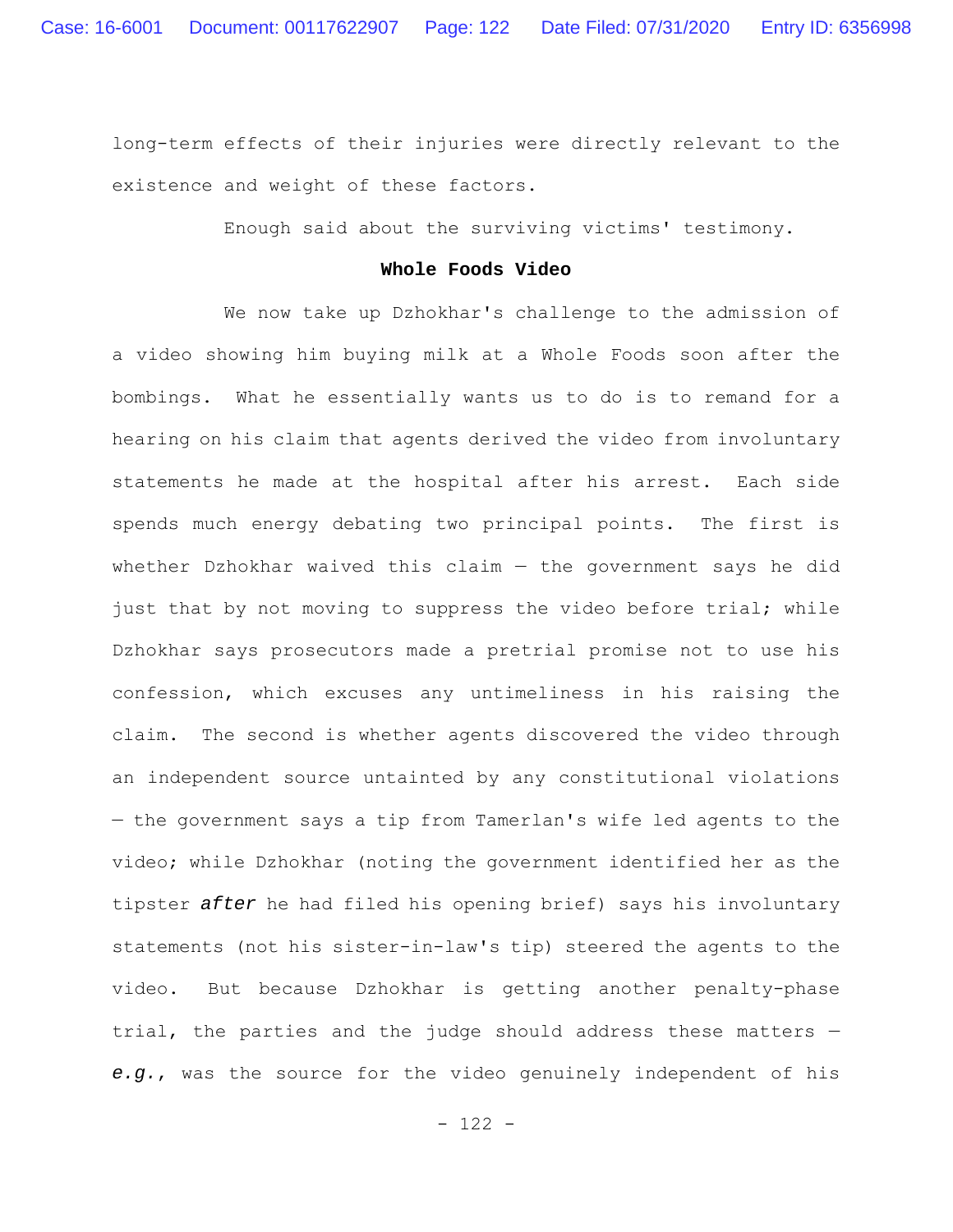hospital confession, and if not, was the confession voluntary? if the government again opts to offer the video into evidence and Dzhokhar objects.

## **An Expert's Testimony About ISIS and the Prosecution's Use of an Islamic Song and a Photo of Dzhokhar Raising His Middle Finger**

In the next section of his opening brief, Dzhokhar raises three claims. He first knocks the judge for wrongly admitting (in the guilt phase) expert testimony on ISIS (the popular acronym for the Islamic State of Iraq and Syria). He then accuses the prosecutor of committing misconduct by juxtaposing (in the guiltphase closing) a photo slideshow of the post-bombing carnage with a recording of an Islamic song found on a computer in Tamerlan's home that Dzhokhar used to surf the internet. And he lastly accuses another prosecutor of committing misconduct by displaying (in the penalty-phase opening) posters of the four murder victims beside a photo of him raising his middle finger at a cell-block security camera.

#### *Background*

Before trial, the defense had moved to exclude any expert testimony "about terrorist leaders and attacks in which [Dzhokhar] was not involved" unless the government could show that he knew of the materials under discussion and "endorsed" or "absorbed" them. The judge did not rule on the motion until just before the

- 123 -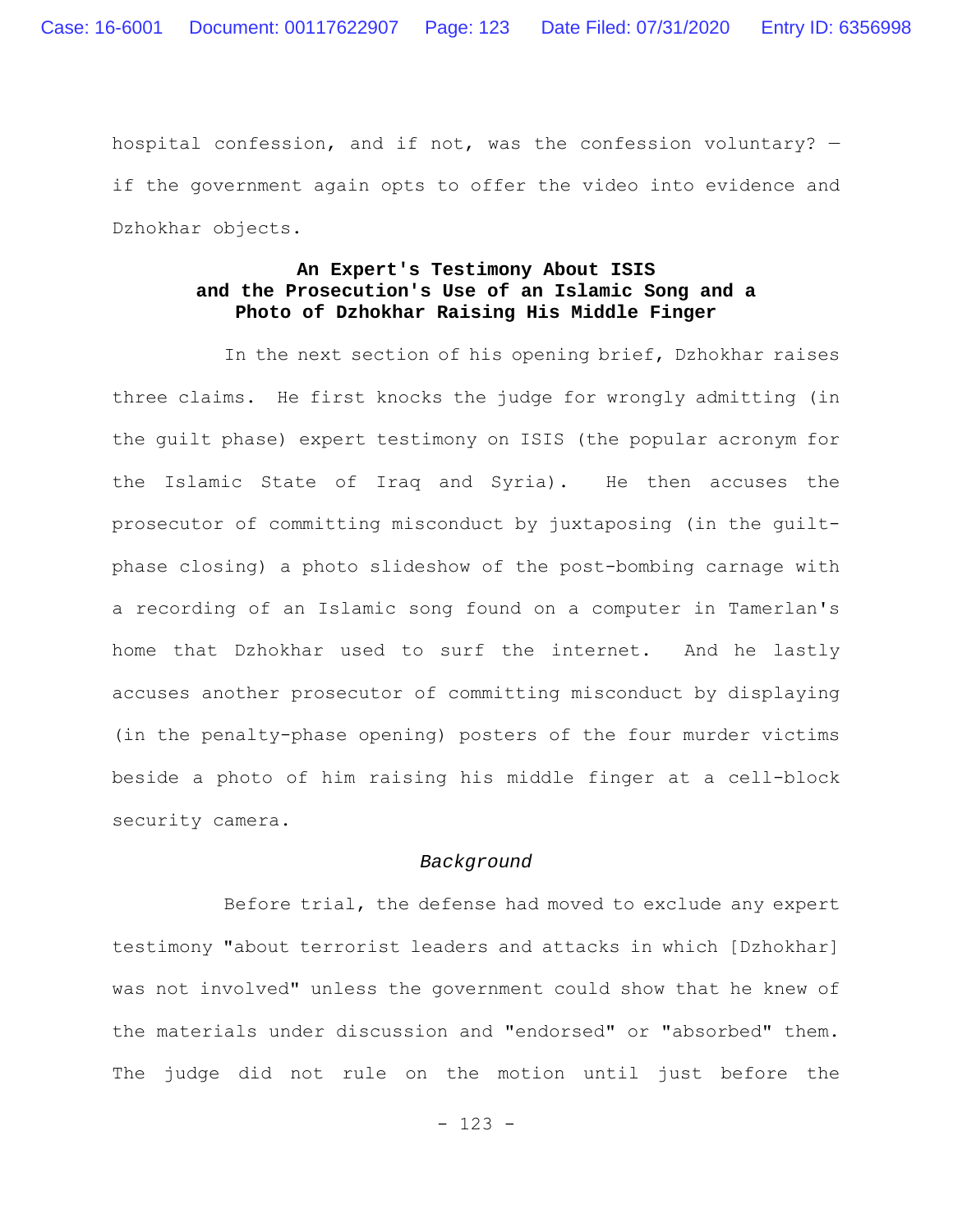prosecution called Dr. Matthew Levitt as an expert witness on international terrorism during the guilt phase. Recognizing that Federal Rule of Evidence "403 is an important consideration," and cautioning the government not to "step too far on this," the judge denied the motion, saying that Levitt could "testify about the history of recent terrorist activity, particularly the encouragement of jihadi actions by particular prominent figures." The government, for its part, promised to be "very sensitive" to the defense's concerns.

Levitt talked to the jury about the "global jihad movement." What drove this movement, he said, was not a formal organizational structure but a decades-old "idea" that "there is a need for a global effort on behalf of Muslims to unite as a nation" and to "defend itself" through "acts of violence." The movement's ideology, he added, permitted the killing of innocents and focused its wrath on the United States. And, he further explained, calling on followers to conduct independent terrorist attacks "at home" had "become a major theme of radical propaganda."

Levitt noted that this was true not only of "al-Qaeda" but "now [also] the so-called Islamic state or ISIS." The defense objected to "bringing in" ISIS. But the judge ruled the testimony admissible "[a]s . . . general background." Levitt then said that "ISIS"  $-$  which both fought and cooperated with al-Qaeda  $-$  "is the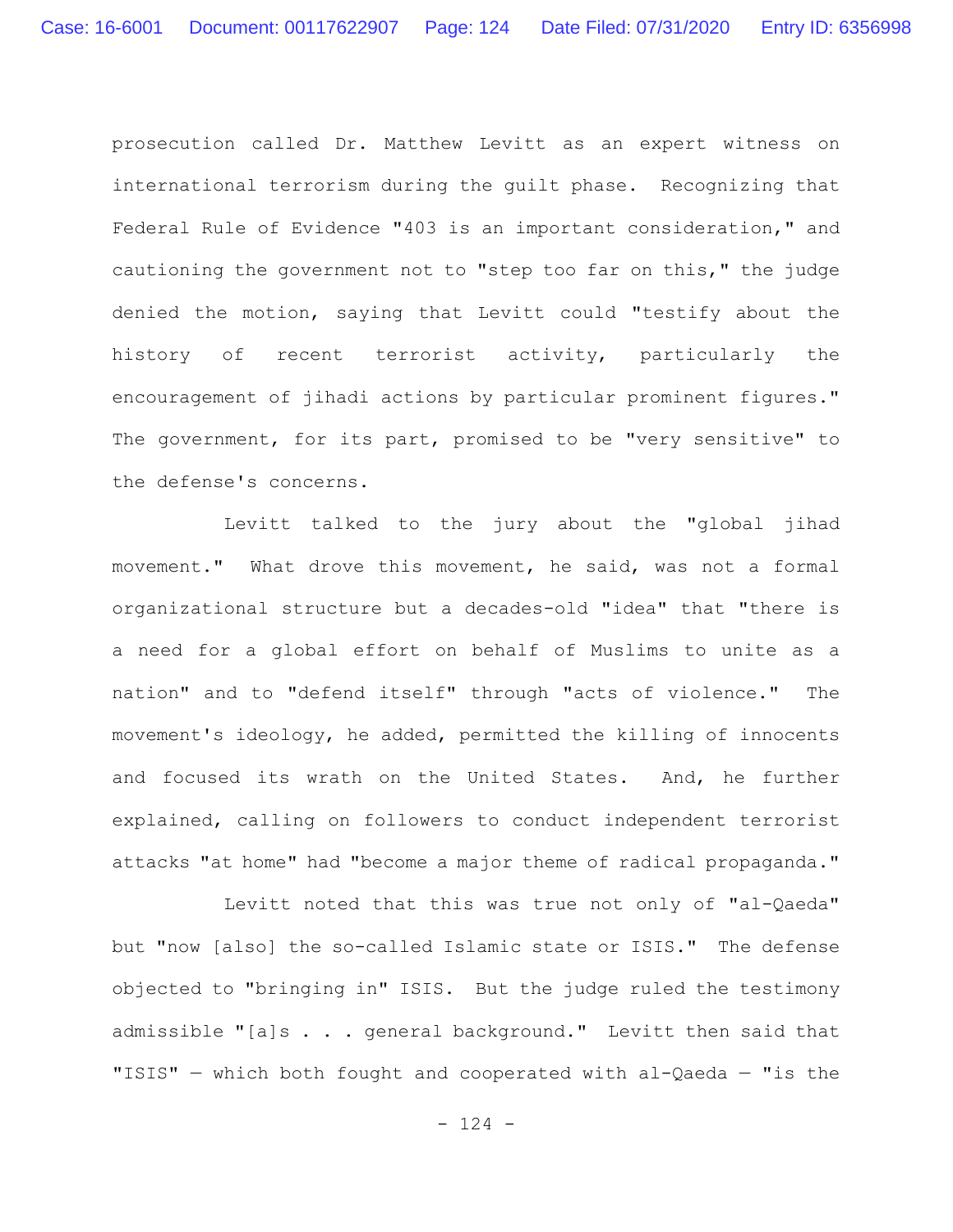latest incarnation of this global jihad movement." And he explained that "ISIS, like al-Qaeda, has glossy magazines" and "very impressive online radical and radicalization literature" that tells supporters they "don't have to come" to a foreign battlefield — "just do something back home."

Later in his testimony, Levitt described how the conflict in the Russian republic of Chechnya had become a "rallying cry" that jihadists used to "radicalize people." He then said that the "Syrian conflict" — which started "four years" before in 2011 — had also "become a rallying cry around the world." The defense objected "to the whole discussion of Syria that goes beyond the date of any of the events alleged in the indictment"  $-$  to which the judge said, "Overruled." Levitt then explained that "[s]ticking even to the first two years of the Syrian conflict two years ago," there were "different things that drew jihadis to this conflict," including "jihadi ideology and want[ing] to go fight with the next incarnation of al-Qaeda."

We fast-forward to the prosecution's guilt-phase closing arguments. There, the prosecutor argued that the Tsarnaev brothers had been "radicalized to believe that jihad was the solution to their problems." He reviewed the evidence of Dzhokhar's radical beliefs — which included Dzhokhar's boat manifesto, plus his "library" of jihadist videos, writings, and "nasheeds" (Islamic

- 125 -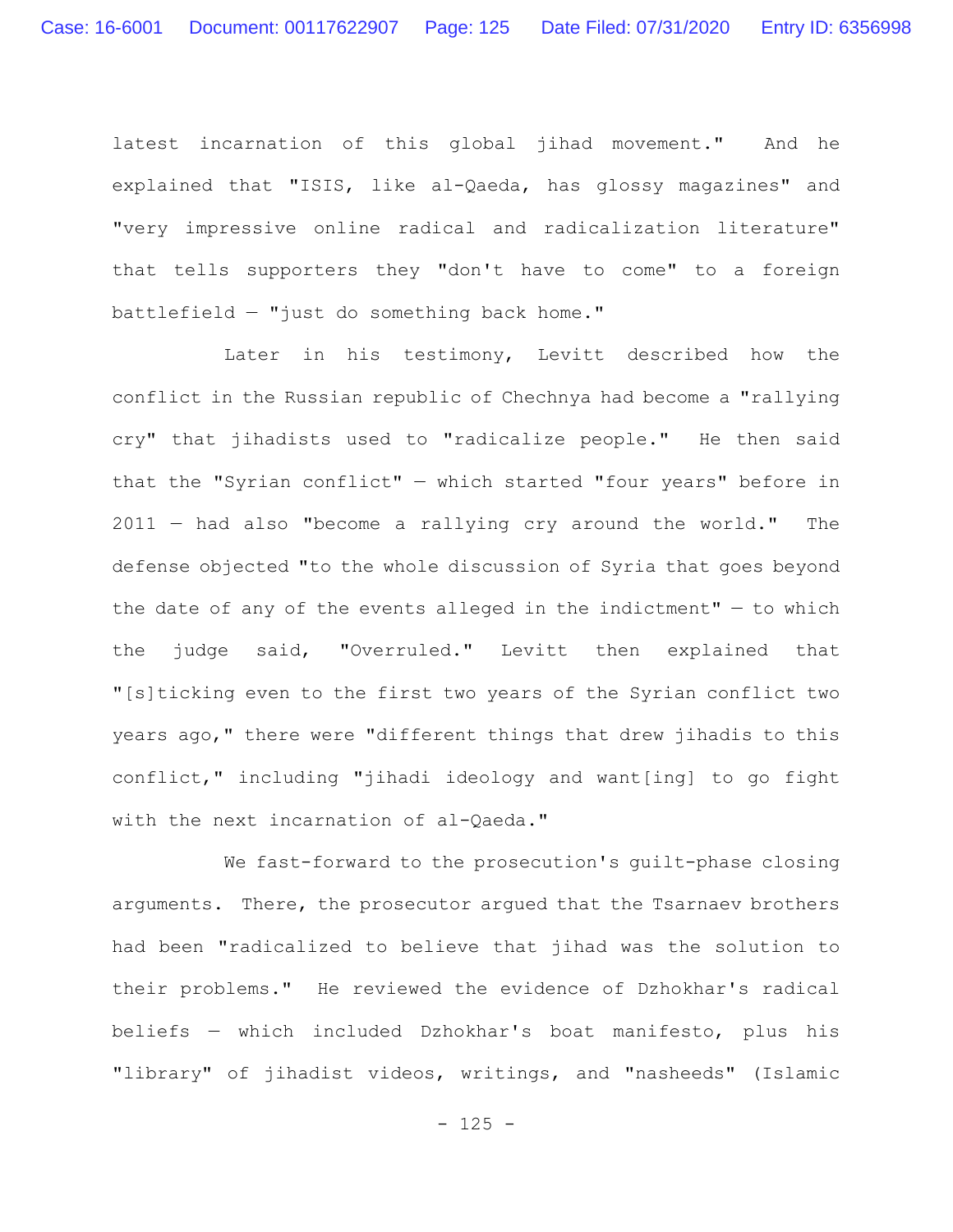chants) that Dzhokhar watched, read, and listened to on his computer and other devices. He noted that after the Tsarnaev brothers carjacked Dun Meng, they "went back to Watertown" to get "a CD containing those jihad nasheeds on it" for some "portable inspiration" as they continued their escape. He also noted that Dzhokhar had created a twitter account with the display name "Ghuraba" — an Islamic word that means "stranger."

Later in his guilt-phase closing, the prosecutor said that Dzhokhar had "murdered four people" and "wounded hundreds" to "make a statement" and to "be a terrorist hero." "This is how [Dzhokhar] saw his crimes," the prosecutor stated while displaying a PowerPoint presentation. The presentation combined photos with the audio of a nasheed. Involving a singer chanting "Ghuraba" repeatedly, the nasheed played over a slide of bombmaking instructions (from *Inspire*, al-Qaeda's English-language magazine), a photo of Dzhokhar seated in front of a black flag with Arabic script, and three images of severely wounded victims in the aftermath of the bombings. The nasheed played for about 19 seconds. After the chanting stopped, the prosecutor said that "this is the cold reality of what his crimes left behind." And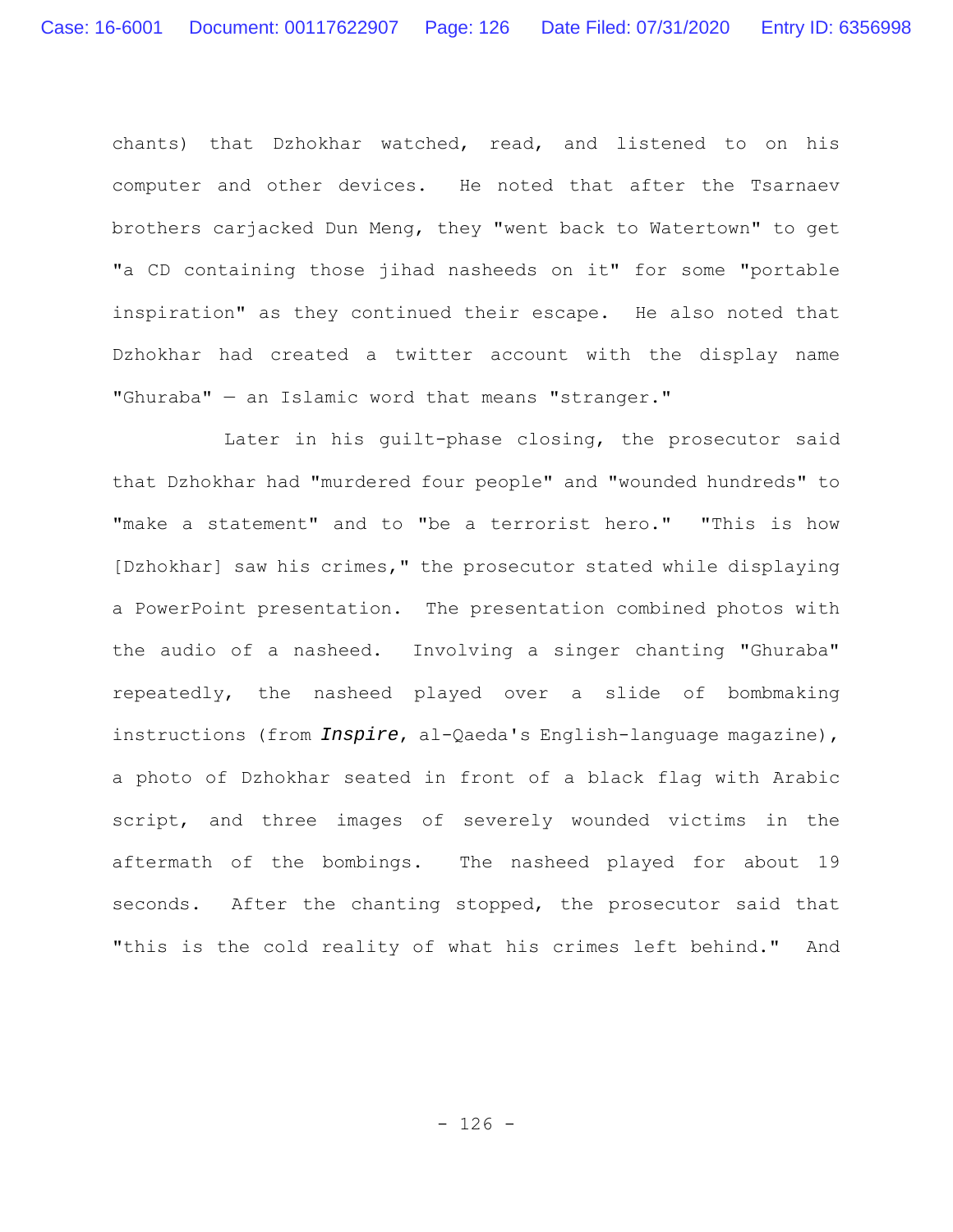then he showed additional slides of the bombings' aftermath in silence.

Calling the prosecutor's playing "this haunting music over the [photos]" a bid to "inflame religious or ethnic prejudice," the defense moved for a mistrial after the guilt-phase summations and before the jury began deliberating (the defense did not object during the closing, probably to not draw undue attention to the presentation). The government responded that both the audio file and the photos were in evidence and that the slideshow provided "perspective" on Dzhokhar's "state of mind, his radicalization." The judge denied the defense's motion, adopting "the government's radicalization position."

We now skip ahead to the prosecution's penalty-phase opening statement. There, the prosecutor displayed on easels 3 foot by 4-foot photos of Lingzi Lu, Krystle Campbell, Sean Collier, and Martin Richard. A fifth easel in the middle had a black cloth covering it. Near the end of her statement, the prosecutor said:

On July 10th, 2013, almost three months after Dzhokhar Tsarnaev had murdered Krystle Marie Campbell, Lingzi Lu, Martin Richard, and Officer Sean Collier, he was here in this courthouse. He knew the United States had charged him for his crimes. In the room that he was in, there was a video camera. [He] was alone. There was no brother with him. And once more, just as he had done with the boat [in Watertown], he had one more message to send.

- 127 -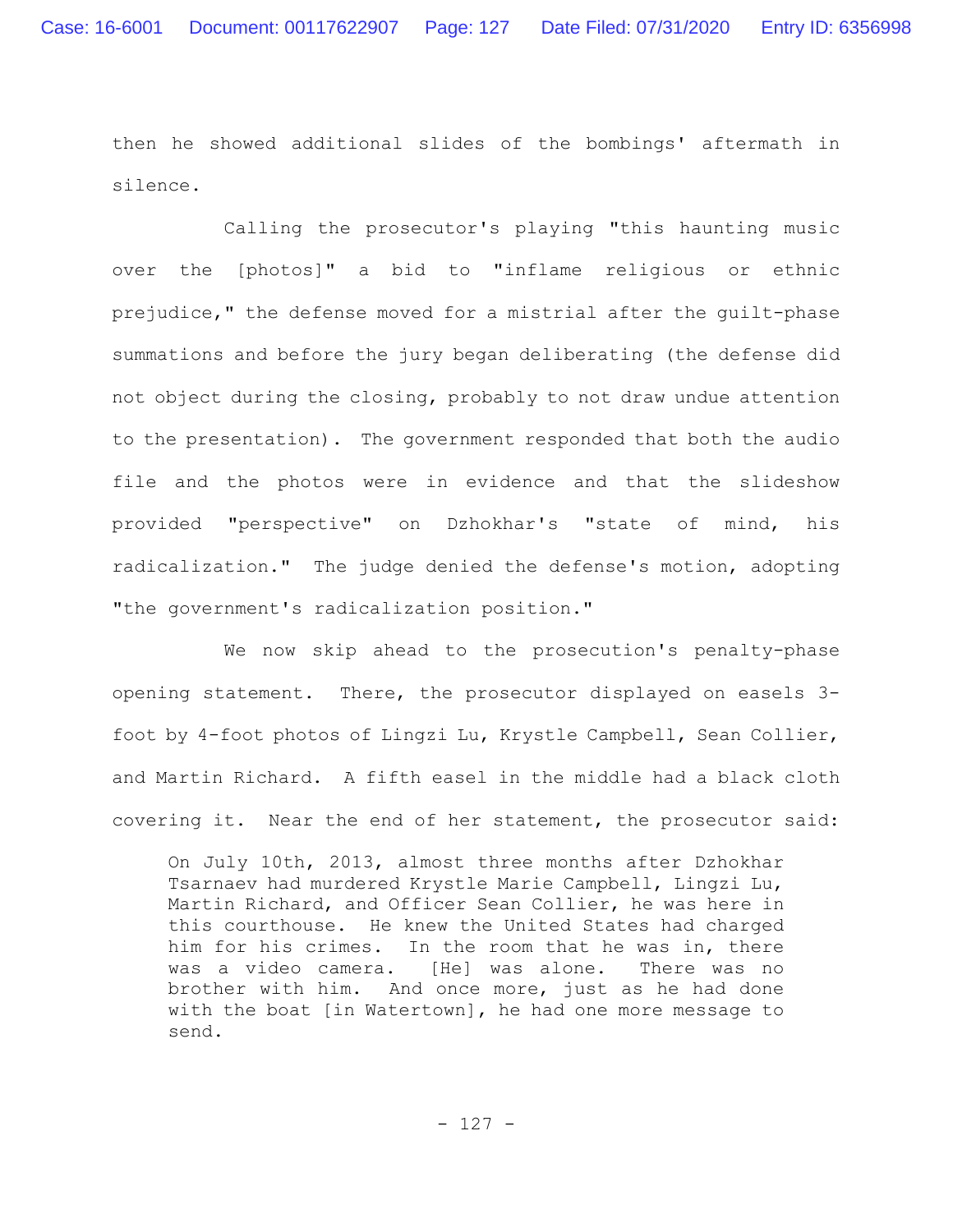The prosecutor then pulled the black cloth off the middle easel, revealing a 3-foot by 4-foot photo of Dzhokhar in his cell thrusting his middle finger at a surveillance camera. Concluding, the prosecutor remarked:

This is Dzhokhar Tsarnaev, unconcerned, unrepentant, and unchanged. Without remorse, he remains untouched by the grief and the loss that he caused. And without assistance, he remains the unrepentant killer that he is. It is because of who [he] is that the United States will return and ask you to find that the just and appropriate sentence for [him] is death.

After the opening statement, a lawyer for Dzhokhar noted as a "point of record-keeping" that the prosecution had "displayed the cell block photograph" during its opening. Counsel claimed "that the prejudicial" and "inflammatory" effect "of what we think was an out of context and . . . quite distorted still [shot] from the cell block was greatly enhanced . . . by its juxtaposition between these very attractive and touching photographs of the victims in life." The judge did not comment on the issue.

### *Basic Appellate Arguments*

Dzhokhar calls Levitt's ISIS testimony both "irrelevant and prejudicial," noting that the group (which he had no ties to) "was well known for its barbarism at the time of his trial, but unknown — indeed, hardly existent — at the time of his crimes." He labels the prosecution's audiovisual presentation misconduct. According to him, by "pairing religiously evocative images and

- 128 -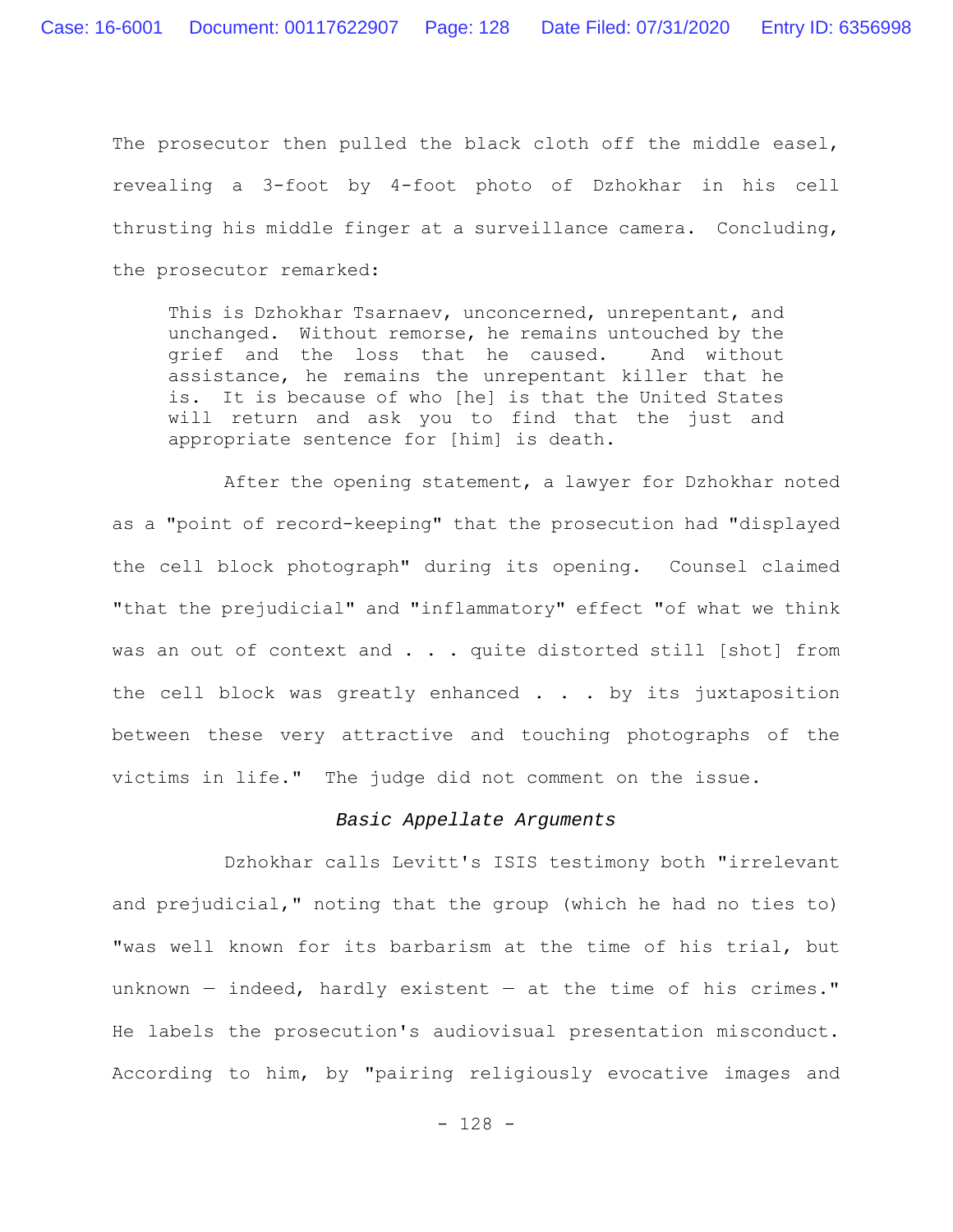gruesome photographs of the bombings, and overlaying both with an Arabic chant," the prosecution "played to commonly held biases against Muslims: that they are foreign, frightening, and violenceprone." And he alleges an instance of misconduct in the prosecution's extracting the image of him "raising his middle finger at a cellblock camera, juxtapos[ing] it with photographs of the four decedents in the case, and then [telling] the jurors" — "with no factual basis" — "that this obscene gesture was [his] 'message' to his victims." All of which, his theory runs, shows the jury voted for death under the influence of "[p]assion and [p]rejudice."

Taking the opposite view, the government argues that Levitt's testimony was more pertinent than prejudicial, because his comments helped the jurors see how the global jihad movement inspires home-grown militants to commit "independent terrorist attacks" — comments he delivered briefly and in an academic tone. The government also defends the propriety of the PowerPoint presentation, saying the playing of "a 19-second audio clip of a nasheed . . . over photos of [Dzhokhar] and the bombing's aftermath" were "tied specifically to the trial evidence regarding [his] inspiration for the bombing." And the government sees no prosecutorial misconduct regarding the middle-finger poster, because  $-$  contrary to the defense's representation  $-$  the prosecutor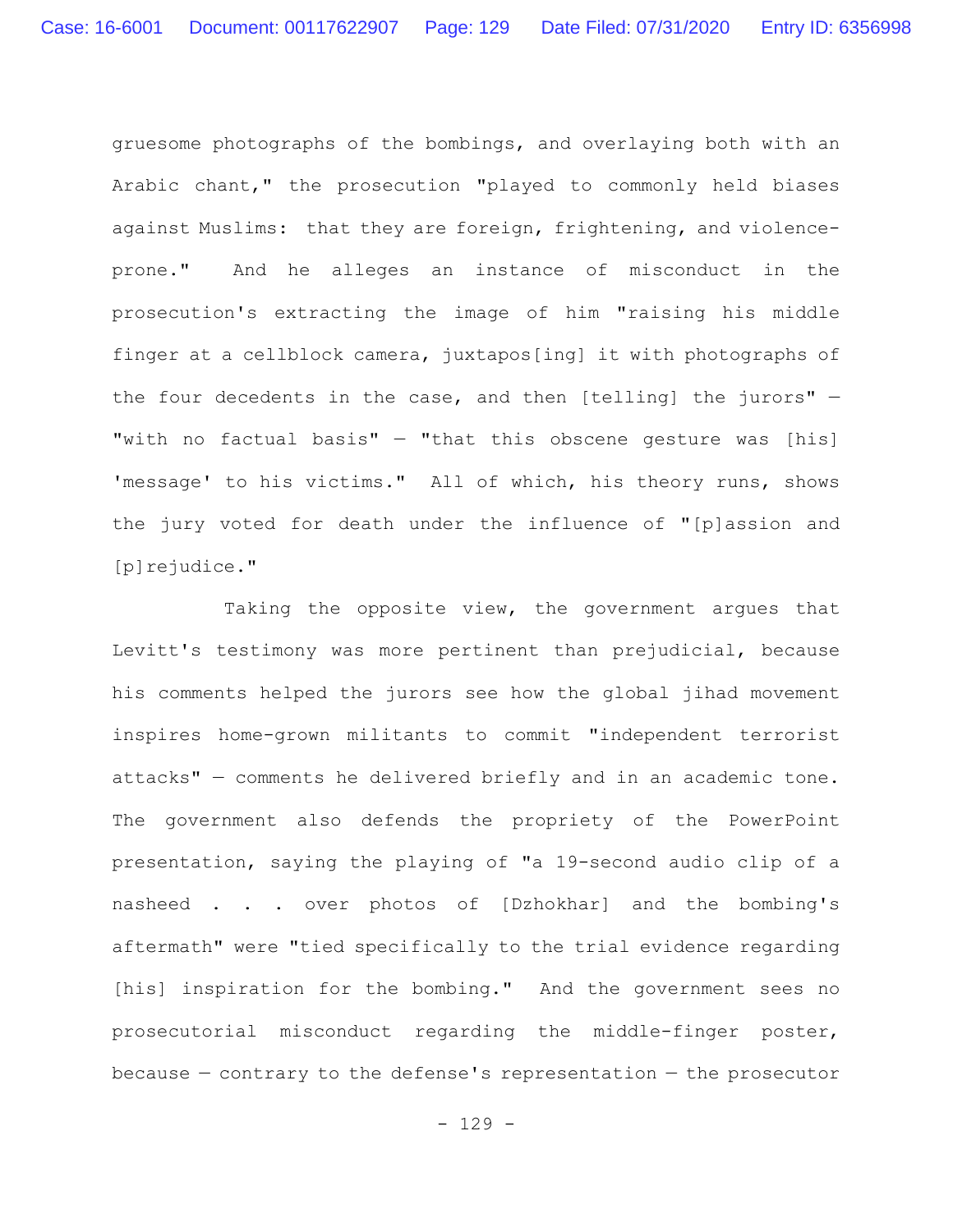did not "say [Dzhokhar's] middle finger was a message 'to his victims'" but instead only said that his "gesture was intended to send the same 'message' that he had written in a boat before his arrest, when he wrote that the bombings were a 'message' to the United States Government."

### *Analysis*

Taking first things first, we consider Levitt's guiltphase testimony. Preserved relevance and prejudice claims, like these ones, prompt "abuse-of-discretion review — a famouslydeferential standard that requires a challenger to show that no rational person could accept the judge's decision." See United States v. Rodríguez-Soler, 773 F.3d 289, 293 (1st Cir. 2014). But even deference has limits. See United States v. Ayala-García, 574 F.3d 5, 18 (1st Cir. 2009). And our deference reaches its limit here.

The relevance of Levitt's ISIS testimony is hard to see. For example, we do not understand how the actions of a group that did not meaningfully exist before Dzhokhar's crime could have made any fact of consequence more likely (the government admits that the threat posed by ISIS was generally "after the Boston Marathon attacks"). See United States v. Kilmartin, 944 F.3d 315, 335 (1st Cir. 2019) (emphasizing that "[e]vidence is relevant as long as it has some tendency to make a fact of consequence more or less

- 130 -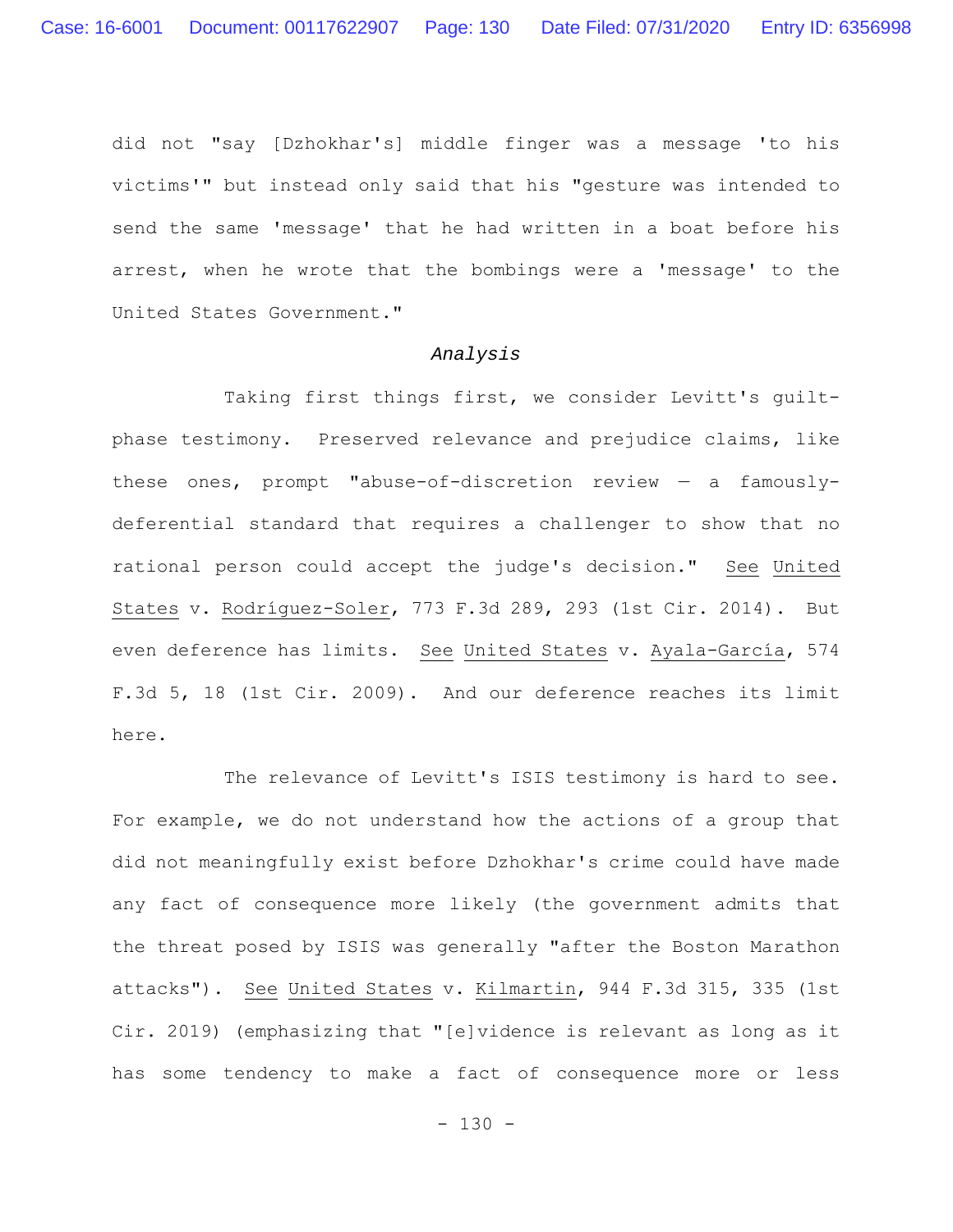probable"). And calling the evidence "background," as the judge did, does not move the needle. Again, because ISIS barely existed at the time of the bombings, Levitt's testimony could not have provided "background" or "stich[ed] together an appropriate context in which the jury could assess the evidence introduced during the trial." See United States v. McKeeve, 131 F.3d 1, 13 (1st Cir. 1997). And by falsely linking Dzhokhar to this infamously brutal group, the unfair prejudicial effect of Levitt's ISIS comments far outweighed any probative value that it had.

But what saves the government is that this error is harmless beyond a reasonable doubt. See 18 U.S.C. § 3595(c)(2) (explaining that a circuit court cannot reverse or vacate a federal death sentence if the error is harmless beyond a reasonable doubt). Running about two transcript pages, the contested testimony was briefly given and tonally academic. Plus an overwhelming amount of other evidence showed that Dzhokhar drew inspiration from radical Islamic propaganda, including from articles in a magazine published by al-Qaeda (*Inspire*) and from lectures given by an Imam connected to al-Qaeda. So any suggestion during the guilt phase that he got inspiration from another radical Islamic group (ISIS) would not have affected the jury's sentencing verdict. Moreover, the jurors unanimously found the existence of several statutory intent factors, statutory aggravating factors, and nonstatutory

- 131 -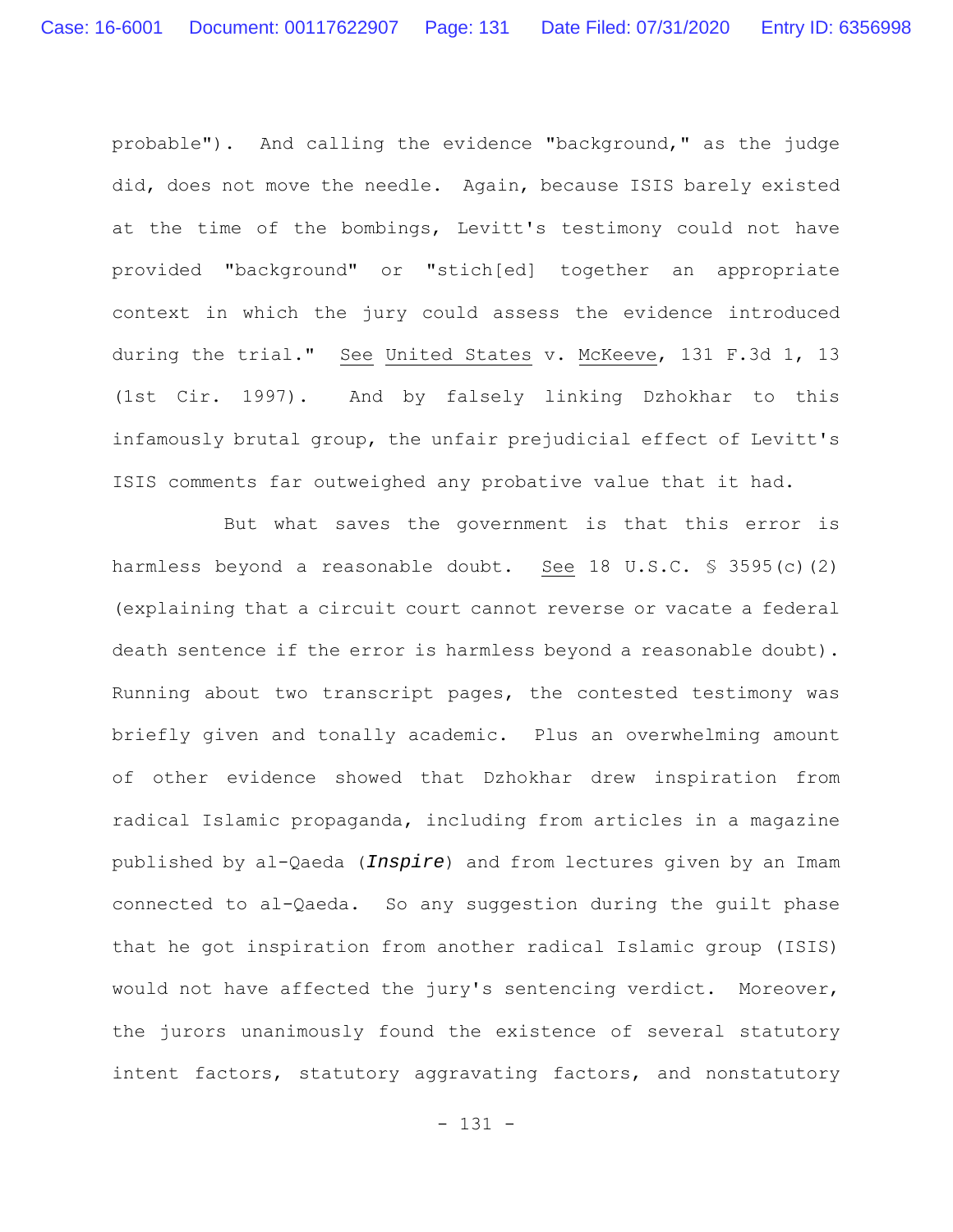aggravating factors supported the death penalty. And Dzhokhar does not challenge the evidentiary support for any of them. And given the overwhelming force of these factors — driving home the devastating effects of Dzhokhar's actions — we find beyond a reasonable doubt that the jury would have imposed death even if the judge had excluded the ISIS testimony. See generally Jones, 527 U.S. at 404-05 (noting that a reviewing court doing a harmlesserror check of a death sentence can consider whether "the jury would have reached the same conclusion" absent the error).

Turning to the prosecutorial-misconduct claims, we note that we review preserved claims de novo (that is, without giving the district judge's decision any weight), and unpreserved claims for plain error. See, e.g., United States v. Sepúlveda-Hernández, 752 F.3d 22, 31 (1st Cir. 2014). The parties dispute whether Dzhokhar preserved all of his claims. But the dispute is academic, because any error also fails on harmless-error review.

When faced with a prosecutorial-misconduct allegation, we first look to see if the prosecutors acted improperly. See, e.g., United States v. Veloz, 948 F.3d 418, 435 (1st Cir. 2020). If they did, we then see if their misconduct "so poisoned the well that the trial's outcome was likely affected," id. (quoting French, 904 F.3d at 124) — "weigh[ing] factors such as the severity of the misconduct, the context in which it occurred, the presence or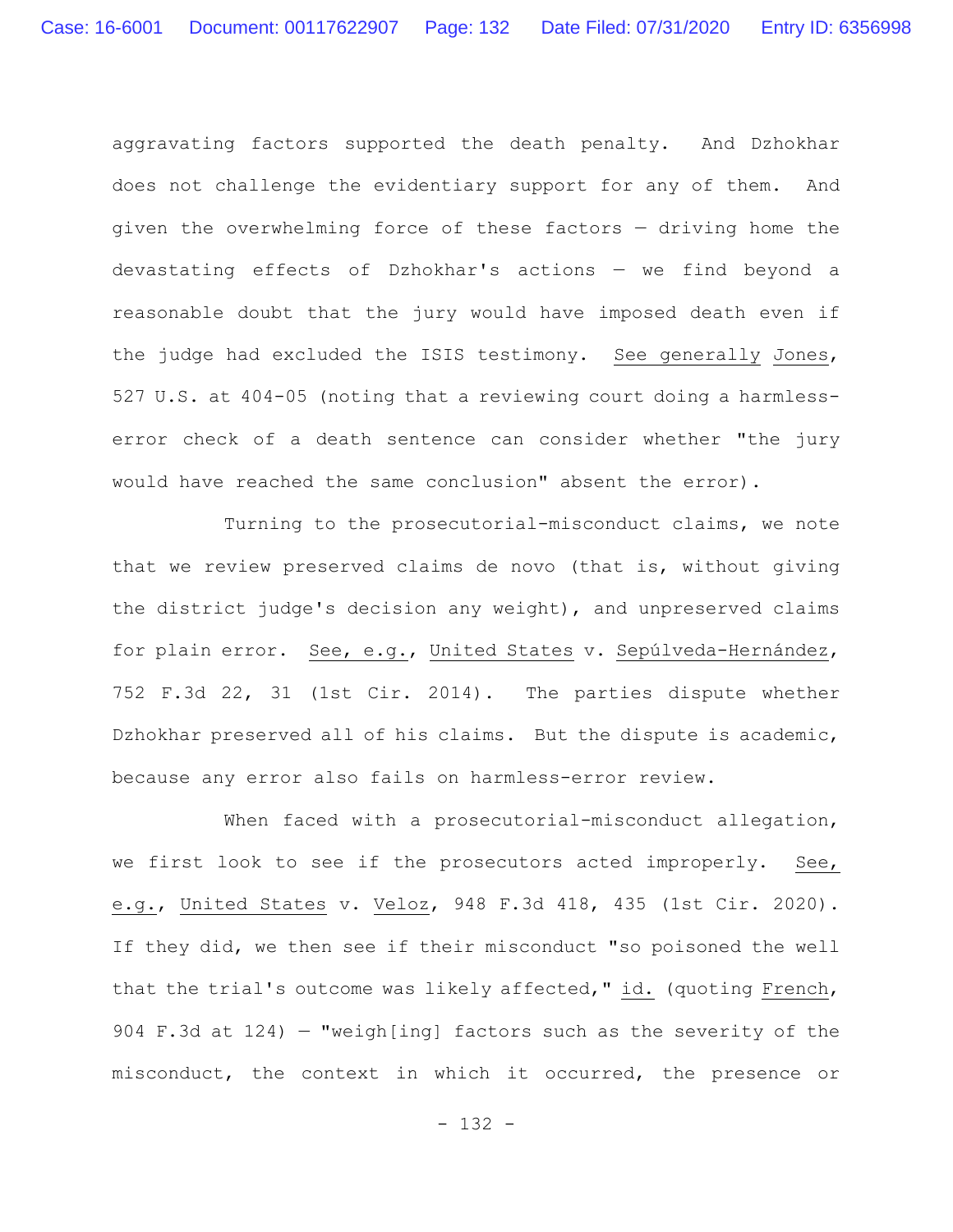absence of curative instructions, and the strength of the evidence," United States v. Walker-Couvertier, 860 F.3d 1, 10 (1st Cir. 2017). Ultimately, reversal is justified "only where there would be a miscarriage of justice or where the evidence preponderates heavily against the verdict." United States v. Rodríguez-De Jesús, 202 F.3d 482, 486 (1st Cir. 2000) (quoting United States v. Gonzalez-Gonzalez, 136 F.3d 6, 12 (1st Cir. 1998)).

Both sides have strong arguments. As for the audiovisual presentation, Dzhokhar correctly says that prosecutors offered no proof that the nasheed used had any significance to him (let alone that he ever played it or that it had any connection to the crimes themselves), and they never played that nasheed during the trial. And the government correctly notes that the presentation consisted of photos and an accompanying audio file that the judge had admitted into evidence. Dzhokhar calls the presentation — scored with a "foreign-sounding soundtrack" — too emotional or frightening, intended not to inform but "to stoke religious bias." To this the government replies — with quotes from United States v. Mehanna, 735 F.3d 32, 64 (1st Cir. 2013) (quotation marks omitted) — that "terrorism-related evidence is often emotionally charged," even "alarming" and "blood curdling," yet "much of this emotional overlay is directly related to the nature of the [terrorist]

- 133 -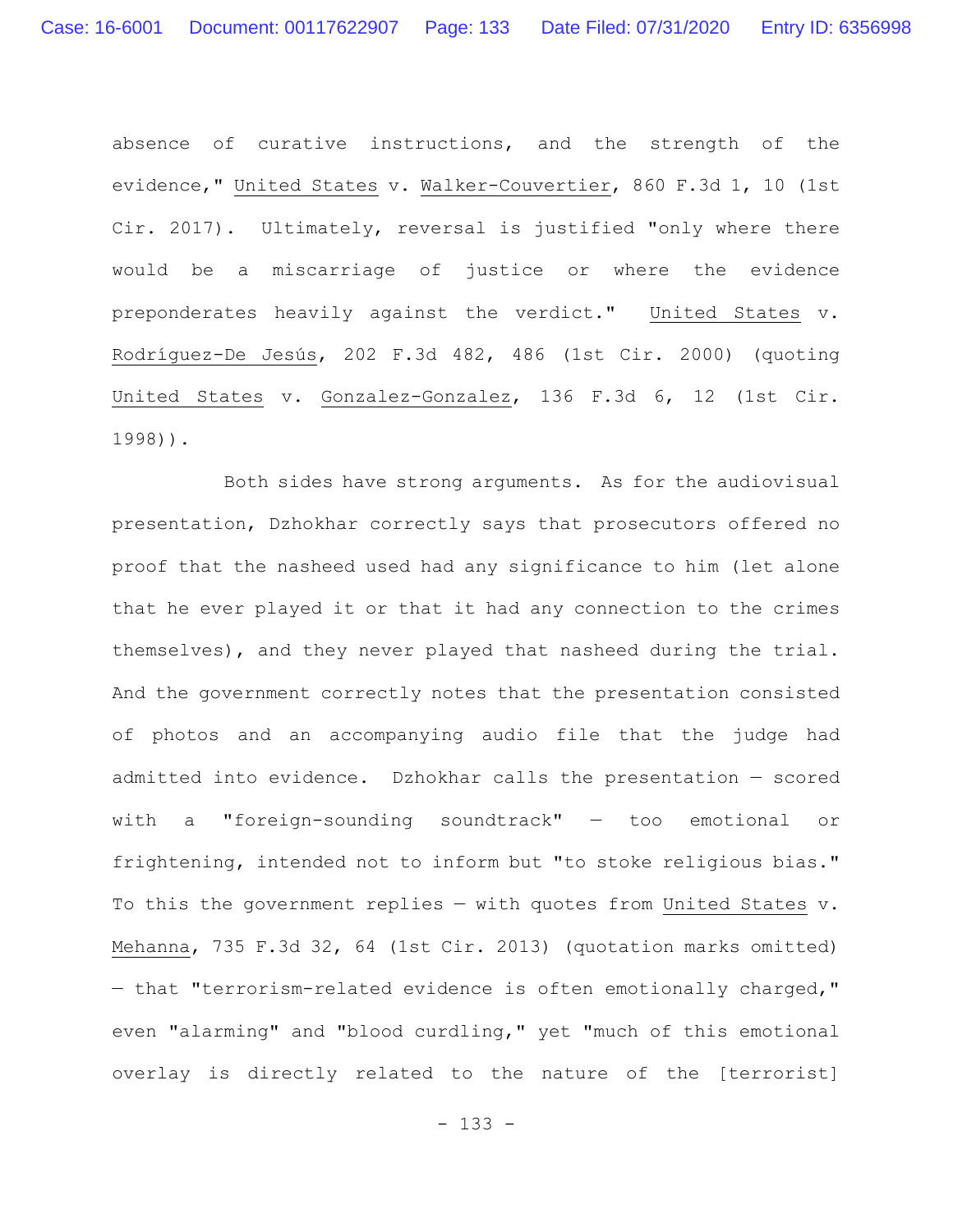crimes." And, the government suggests, if that is true of Mehanna, where the defendant committed no violent acts, it is all the more reasonable to expect emotionally charged evidence and argument here, where Dzhokhar partook in terrorist attacks that killed four and grievously injured hundreds of others.

Rather than resolving this close question, we assume error — though the error did not irreversibly poison the well. As per usual, the judge told the jurors that counsel's arguments are not evidence. And as required by the FDPA, see 18 U.S.C. § 3593(f), the judge told them they could not consider Dzhokhar's religious beliefs or national origin in deciding whether to recommend death. Also as required by the FDPA, they specifically certified in the penalty-verdict form that "consideration of the . . . religious beliefs" or "national origin . . . of Dzhokhar . . . was not involved in reaching" their decision. Last but not least, in the context of this case — with the overwhelming evidence of Dzhokhar's devotion to radical jihadist ideology and with his guilt unquestioned — the jury's penalty-phase verdict was not likely affected by 19 seconds of music played weeks earlier during the guilt phase.

Sounding a familiar refrain, we note that each party makes good points on the next issue too. Dzhokhar insists that by displaying the image of his middle-finger salute alongside photos

- 134 -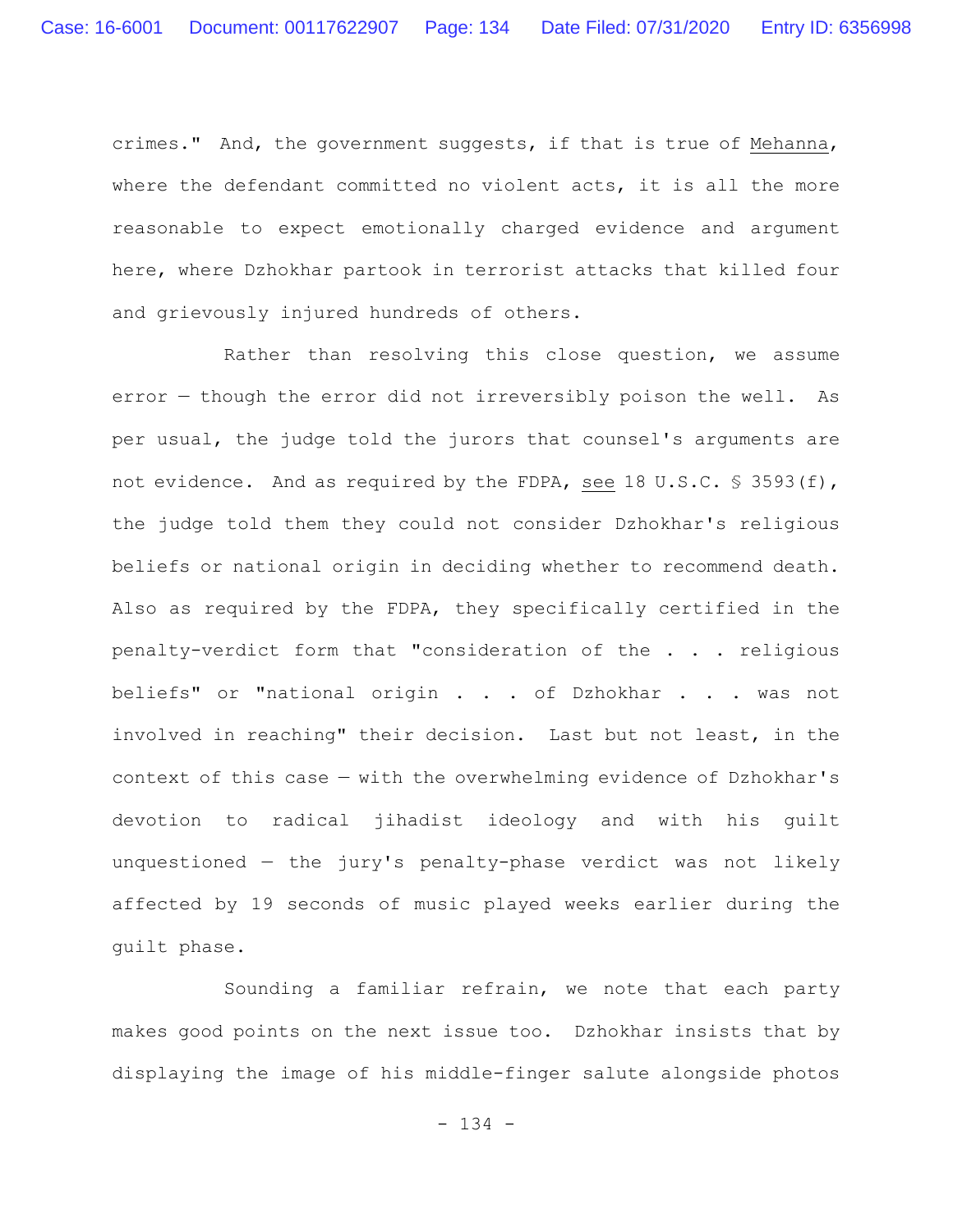of those who had died, the prosecutor fueled the jurors' passions by saying  $-$  without any factual support  $-$  that this was his "message" to the murder victims. The government insists that the prosecutor never said that he was flipping off his victims rather, she said that what he did was meant to convey the same "message" as his "boat" manifesto: that a religious duty to wage jihad against the United States justified his actions. And the government reminds us that courts do not lightly infer that a prosecutor intends an "ambiguous remark" to carry its most harmful meaning. Not leaving that claim unanswered, Dzhokhar says that given how the prosecutor displayed the photos, "[t]he inference that these images were related to one another is not only the most damaging meaning, but also the most obvious."

Yet even if the government is wrong and Dzhokhar is right, he cannot win. The evidence overwhelmingly showed his disdain for his victims. Far from simply gesturing at them, he set off a bomb designed to kill them by sending pieces of metal tearing through their bodies. And after doing this, he later tweeted that he was "a stress free kind of guy." So even if the jurors understood the prosecutor as saying that Dzhokhar directed his middle-finger salute at his victims, the prejudice from that inference would pale when compared with evidence of his violently and intentionally killing them — without showing any remorse.

- 135 -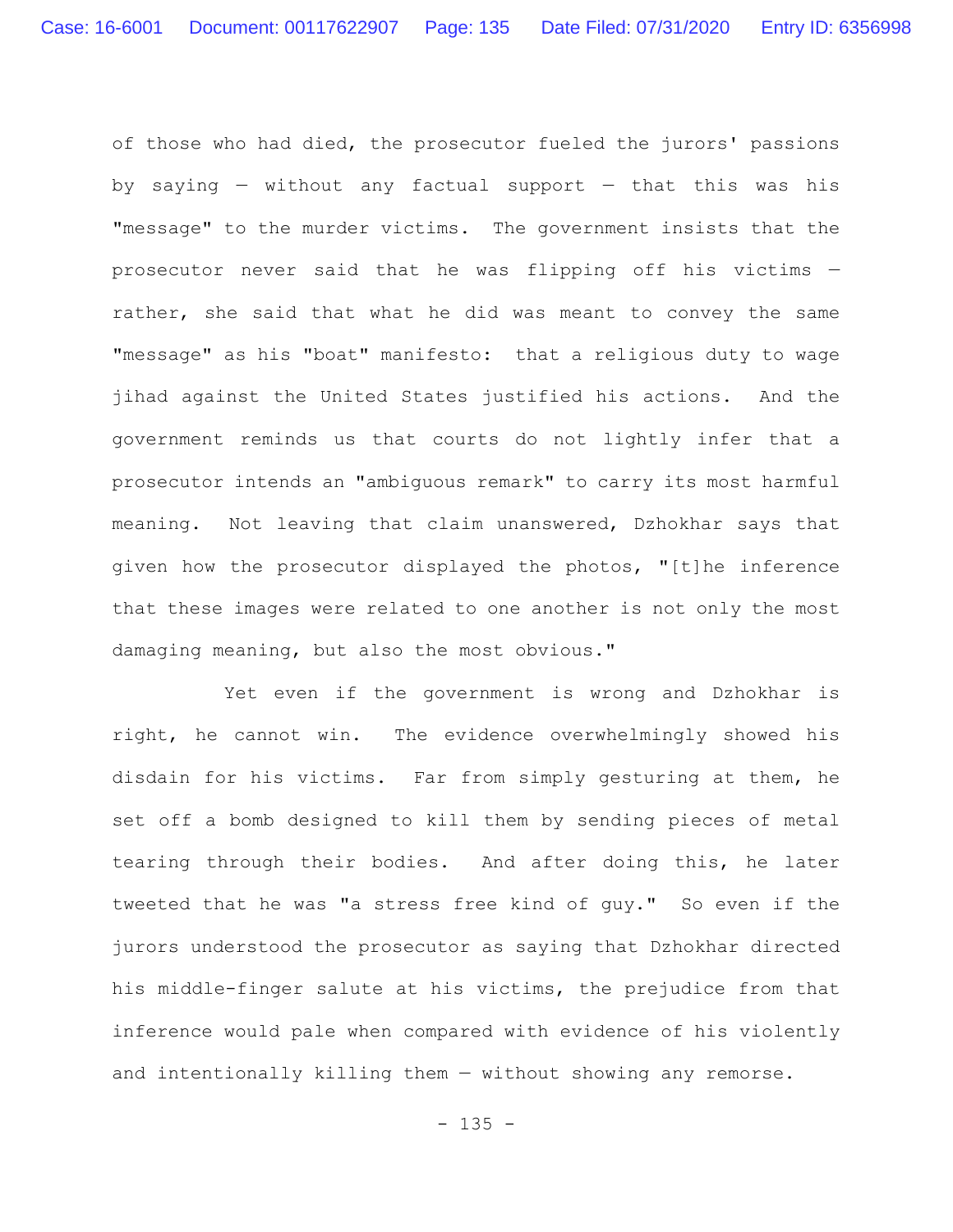Even though the government won the prosecutorialmisconduct challenges on harmless error, we suggest that prosecutors not to repeat these tactics on remand. And by tactics we mean the prosecution's (a) showing the jury a photo slideshow of the post-bombing carnage scored with a nasheed that had zero connection to the crime itself; and (b) displaying a poster-sized photo of Dzhokhar sticking out his middle finger placed between the same-sized photos of the decedents, thereby implying his gesture constituted his "message" to the victims — even though no evidence showed he in fact directed his gesture toward the victims.

# **Penalty-Phase Jury Instructions About Weighing Aggravating and Mitigating Factors**

We turn our attention to Dzhokhar's suggestion that the judge stumbled by not telling the jurors that to recommend death they had to find *beyond a reasonable doubt* that the aggravating factors outweighed any mitigating ones.

### *Background*

To place the matter into proper perspective (and to save the reader from having to flip back to a footnote many pages ago), we highlight certain aspects of how capital sentencing works. For a defendant to get a death sentence under the FDPA, the jurors must make several penalty-phase determinations — including: they must find unanimously and beyond a reasonable doubt that he acted with the statutorily required intent, see 18 U.S.C. § 3591(a)(2);

- 136 -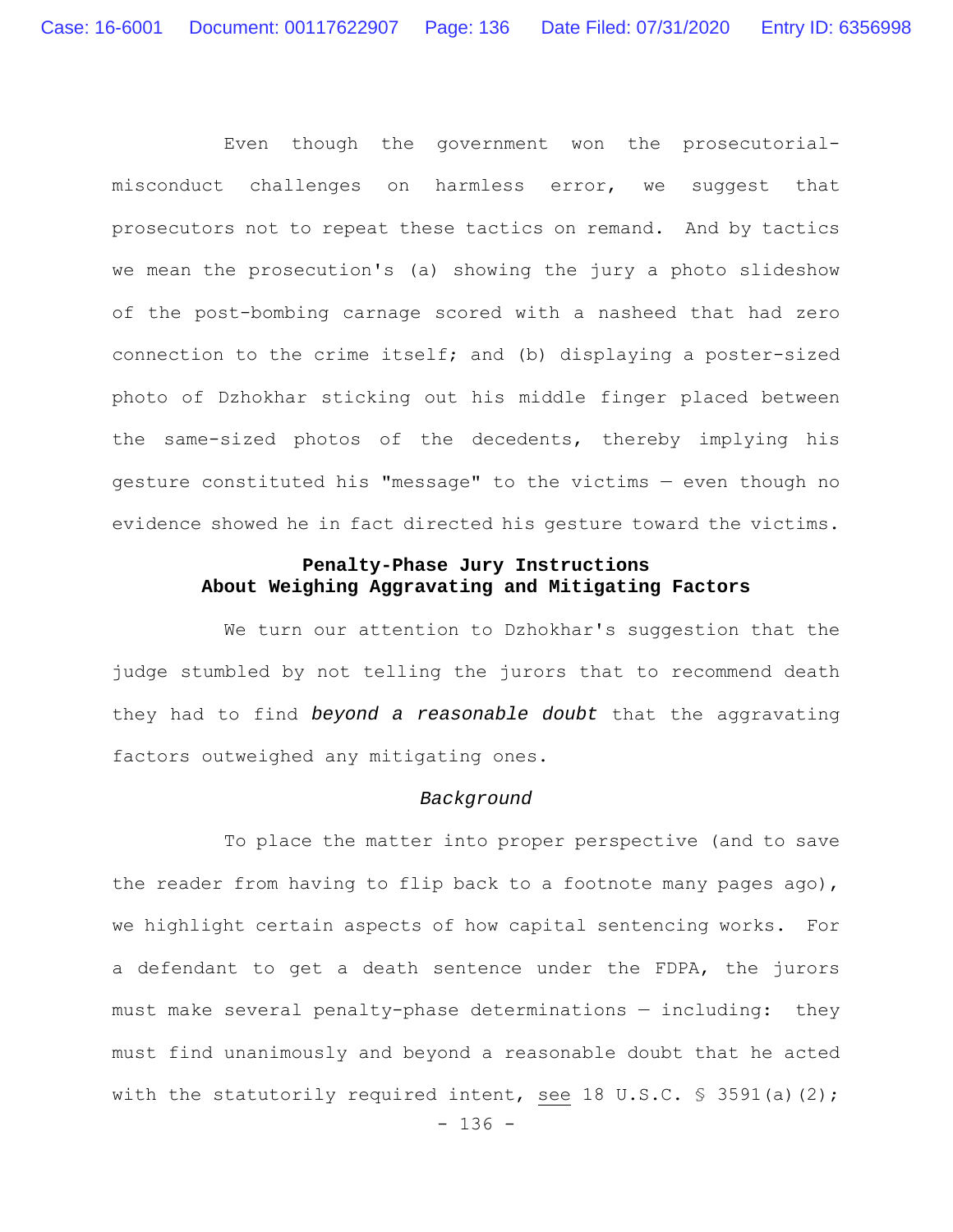they must find unanimously and beyond a reasonable doubt that at least one statutory aggravator is present, see id.  $\frac{1}{5}$  3593(e)(2); see also id. § 3592(c); and they must find unanimously that the aggravators (statutory and nonstatutory) sufficiently outweigh any mitigators, see id. § 3593(e).

Before the penalty-phase deliberations started, the defense asked the judge to tell the jurors that they could only call for Dzhokhar's death if they found the aggravators outweighed any mitigators "beyond a reasonable doubt." Without hearing any argument, the judge said that "Circuit law" precluded him from giving an instruction like that. The judge probably had in mind Sampson  $I - a$  case holding that because "the requisite weighing constitutes a process, not a fact to be found," a jury need not make the weighing determination beyond a reasonable doubt. See 486 F.3d at 32.

### *Basic Appellate Arguments*

The Supreme Court tells us "that only a jury, and not a judge, may find [beyond a reasonable doubt] facts that increase a maximum penalty, except for the simple fact of a prior conviction." See Mathis v. United States, 136 S. Ct. 2243, 2252 (2016) (citing Apprendi v. New Jersey, 530 U.S. 466, 490 (2000)). Dzhokhar says that the weighing determination is a "fact[]" that ups a defendant's "maximum possible punishment from life to death." So

- 137 -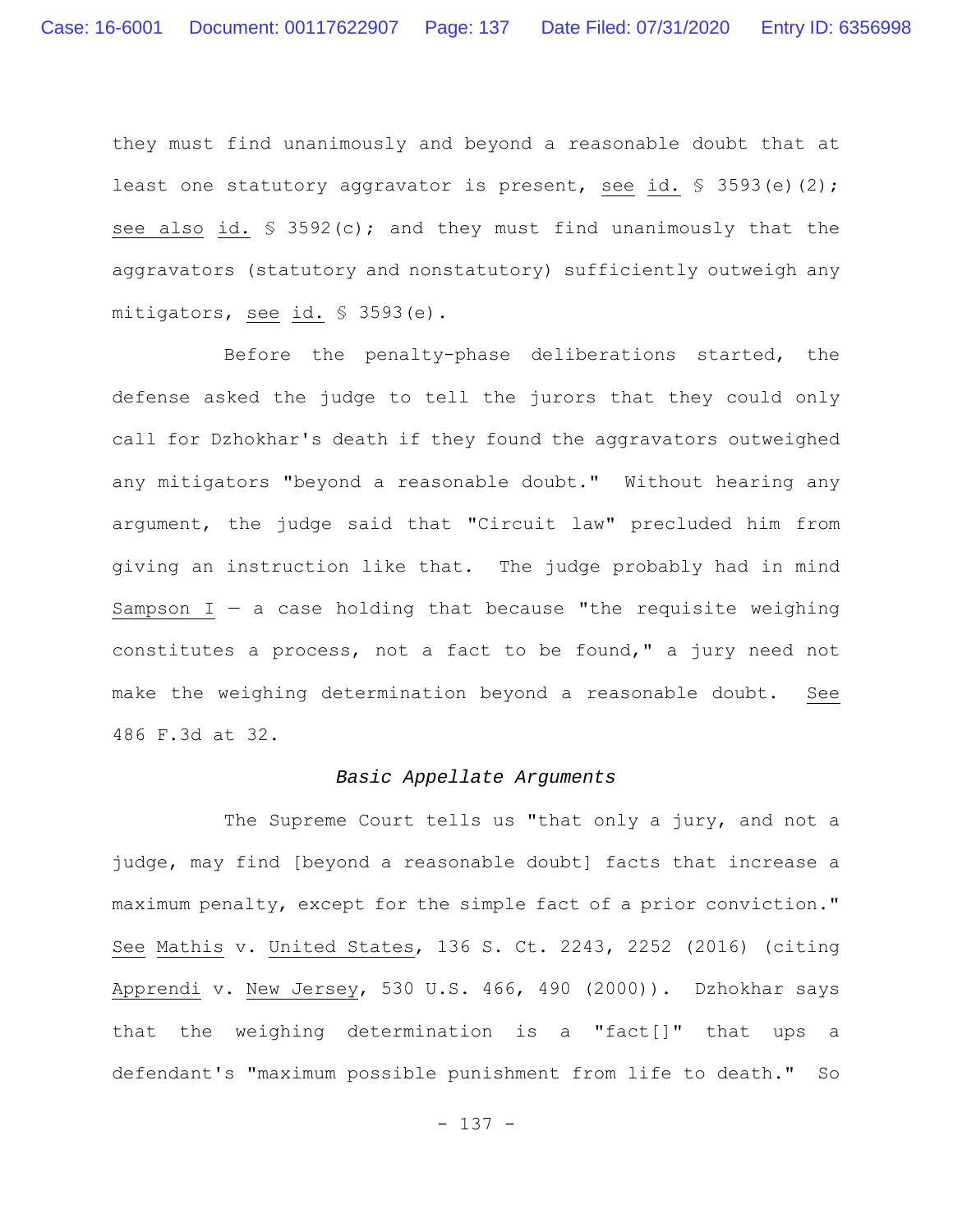he argues that the judge erred by not telling the jurors that they had to find the aggravators outweighed the mitigators under the reasonable-doubt standard. He admits that Sampson I forecloses his claim. But he thinks that the Supreme Court "abrogated" Sampson I in Hurst v. Florida, 136 S. Ct. 616 (2016).

The government disagrees. Sampson I, the government says, is still good law because nothing in Hurst weakens Sampson I's holding that the "outweighs" decision — coming into play only after the jurors find the defendant death-eligible beyond a reasonable doubt  $-$  is not a fact determination, but a moral one about what is just.

## *Analysis*

Dzhokhar's claim rises or falls on the notion that Hurst requires that jurors make the weighing determination beyond a reasonable doubt. Using our independent (or de novo) judgment, see Sampson I, 486 F.3d at 29, we think his argument must fall.

Hurst invalidated Florida's capital-sentencing scheme. See 136 S. Ct. at 619-20. Under that scheme, "the maximum sentence a capital felon" could get based on "the [jury] conviction alone [was] life imprisonment." Id. at 620. He could get a death sentence only if the judge later determined that (1) "sufficient aggravating circumstances exist" and that (2) "there are insufficient mitigating circumstances to outweigh the aggravating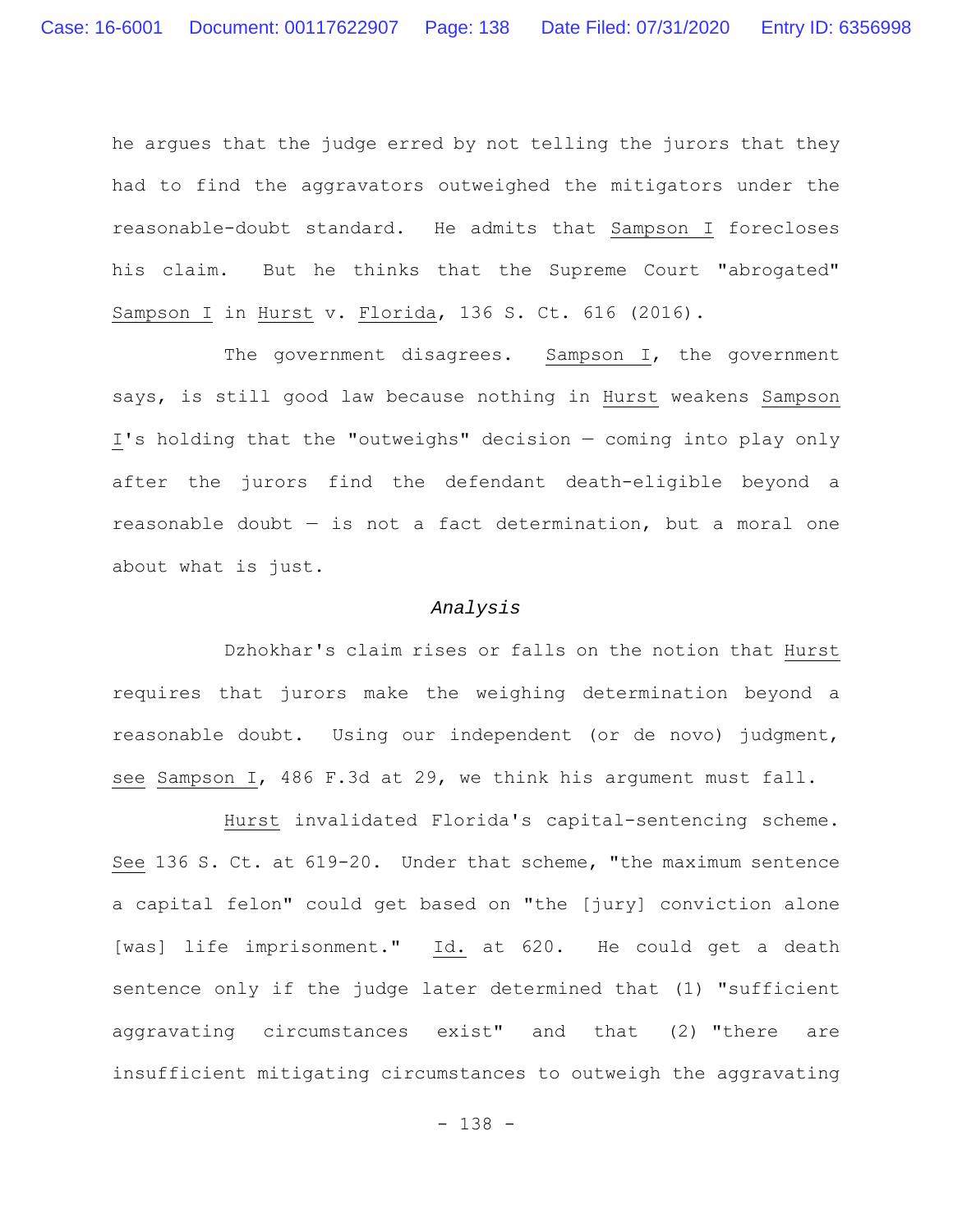circumstances." Id. at 620, 622 (quotation marks omitted). Hurst said that determination  $(1)$  – that sufficient aggravators exist – violated the defendant's constitutional right to a jury trial, because it "impermissibly allowed 'a sentencing judge to find an aggravating circumstance, independent of a jury's factfinding, that is necessary for imposition of the death penalty.'" McKinney, 140 S. Ct. at 707 (quoting Hurst, 136 S. Ct. at 624). But importantly here, Hurst made no holding regarding determination (2) — that the mitigators do not outweigh the aggravators. See 136 S. Ct. at 624 (summarizing the case as holding that Florida's sentencing procedure, "which required the judge alone to *find the existence of an aggravating circumstance*, is . . . unconstitutional" (emphasis added)).

About a week after Hurst came out, the Supreme Court issued Kansas v. Carr. Carr held that the Constitution does not "require[] capital-sentencing courts . . . to affirmatively inform the jury that mitigating circumstances need not be proven beyond a reasonable doubt." See 136 S. Ct. 633, 642 (2016) (quotation marks omitted). In doing so, Carr

doubt[ed] whether it is even possible to apply a standard of proof to the mitigating-factor determination . . . . Whether mitigation exists . . . is largely a judgment call (or perhaps a value call); what one juror might consider mitigating another might not.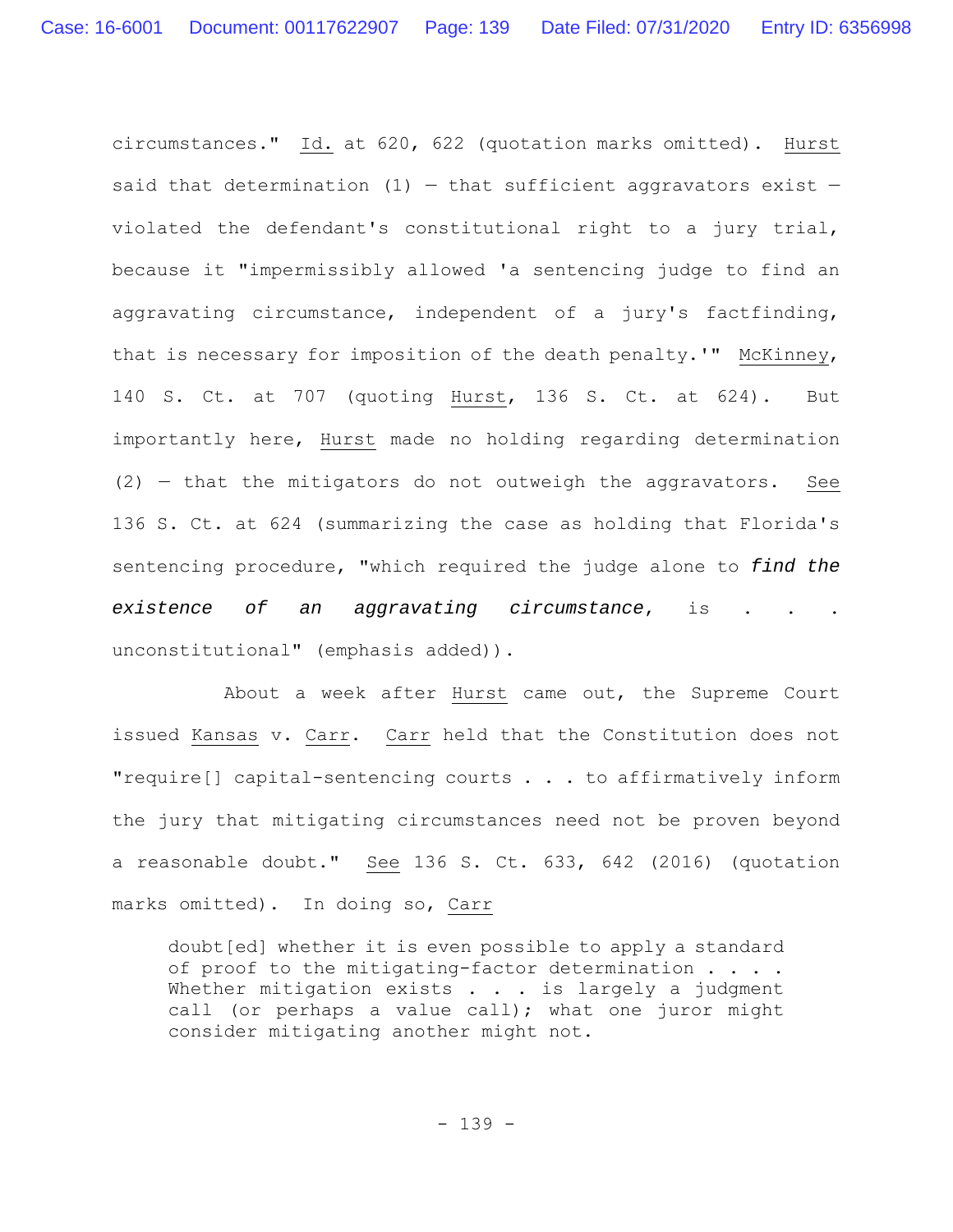Id. And then Carr emphasized the discretionary nature of the weighing process, saying

the ultimate question whether mitigating circumstances outweigh aggravating circumstances is mostly a question of mercy — the quality of which, as we know, is not strained. It *would mean nothing*, we think, to tell the jury that the defendants must deserve mercy beyond a reasonable doubt; or must more-likely-than-not deserve it.

Id. (emphasis added).<sup>57</sup>

Carr causes problems for Dzhokhar in two ways. One, if the Supreme Court in Hurst intended to impose the reasonable-doubt standard on the weighing process — as Dzhokhar argues — the Court in Carr would not have said days later that telling the jury to use that standard "would mean nothing." And two, Carr's "mercy" talk supports Sampson I's statement that "[t]he outcome of the weighing process is not an objective truth that is susceptible to (further) proof by either party." See 486 F.3d at 32.

Now consider McKinney v. Arizona, a Supreme Court opinion from this year. McKinney held that while cases like Hurst require a jury to "find the aggravating circumstance that makes

<sup>57</sup> Dzhokhar calls this passage "dicta" that we can disregard. But Supreme Court dicta are different from other judicial dicta, because "we 'are bound by the Supreme Court's considered dicta almost as firmly as by the Court's outright holdings.'" See LaPierre v. City of Lawrence, 819 F.3d 558, 563-64 (1st Cir. 2016) (quoting Cuevas v. United States, 778 F.3d 267, 272-73 (1st Cir. 2015)).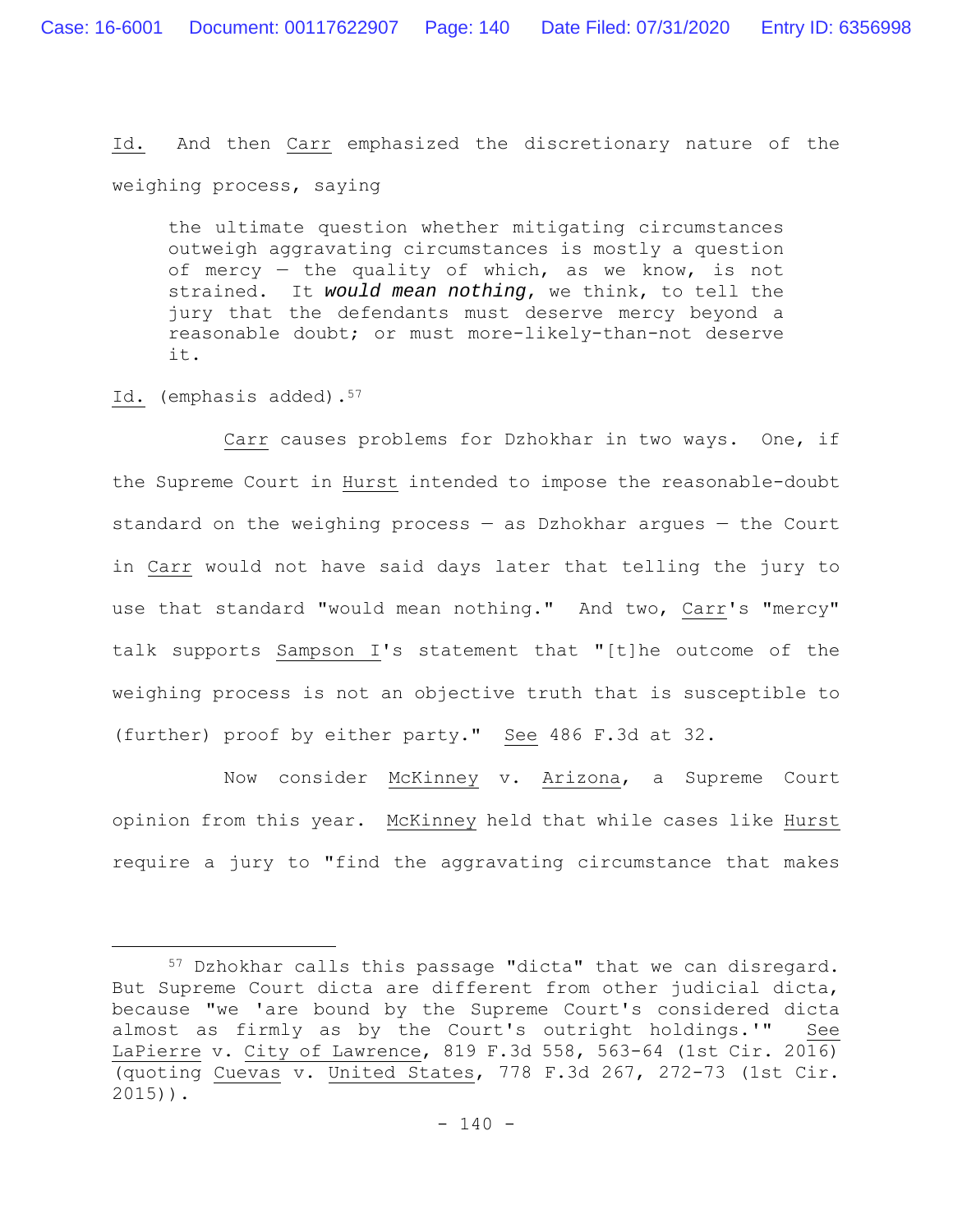the defendant death eligible," they "did not require jury weighing of aggravating and mitigating circumstances." See 140 S. Ct. at 707-08 (holding that an appellate court can reweigh aggravators and mitigators if the judge failed to properly consider a mitigator). So McKinney helps sink Dzhokhar's claim that Hurst requires the jury to make the weighing determination beyond a reasonable doubt — a view we hold because McKinney makes crystal clear Hurst addressed only the finding of aggravating facts and had nothing to do with the weighing process.

The bottom line of this discussion is that our Sampson I opinion — holding that the reasonable-doubt standard does not apply to the weighing process  $-$  remains good law.<sup>58</sup>

# **Penalty-Phase Jury Instructions About Jury Deadlock**

Dzhokhar makes a second claim of instructional error: that the judge botched the proceedings by not telling the jurors that failure to reach a unanimous recommendation on the death

<sup>58</sup> Dzhokhar takes another dig at Sampson I, arguing that Sampson I "failed to take account of" United States v. Gaudin, 515 U.S. 506 (1995). Gaudin held that a jury must decide whether a criminal defendant "is guilty of every element of the crime with which he is charged, beyond a reasonable doubt." Id. at 510. And Gaudin further held that materiality, as an element of a falsestatement crime under 18 U.S.C. § 1001, is a mixed question of law and fact for the jury to resolve. Id. at 511-12, 522. But nowhere did Gaudin suggest that the weighing determination is an element or fact that a jury must find applying a reasonable-doubt standard. So Gaudin does not help Dzhokhar.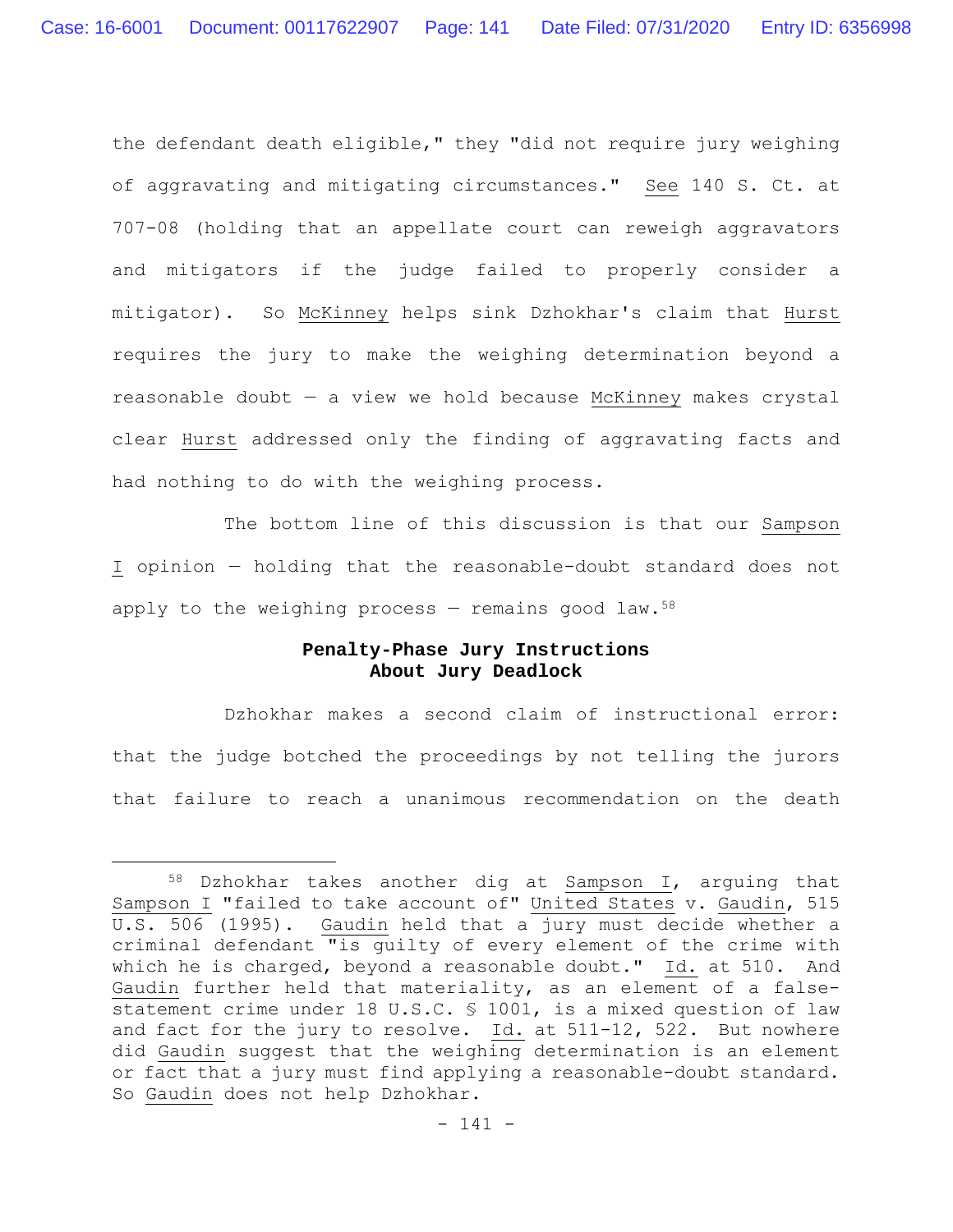penalty would result in his imposing a life sentence without the possibility of release.

### *Background*

As a matter of helpful repetition, we emphasize again that jurors in a federal capital case cannot recommend that a defendant die unless (as relevant here) they unanimously find beyond a reasonable doubt a requisite intent factor and an aggravating circumstance, and then unanimously find that all the aggravators outweigh any mitigators to justify his getting death. See Jones, 527 U.S. at 376-77 (reviewing the FDPA). And if they cannot make a unanimous recommendation, the judge steps in and can impose either a life sentence without release or any lesser sentence allowed by law. See id. at 380-81. The parties concur that jury deadlock on any of these prerequisites here would have resulted in a sentence of life without release.

With this understanding in place, we return to the particulars of Dzhokhar's case — right before the penalty-phase deliberations. The defense asked the judge to tell the jurors that he would impose a sentence of life without release if, after weighing the aggravating and mitigating circumstances, they could not unanimously agree on a sentencing recommendation. The proposed instruction read:

If the jury is unable to reach a unanimous decision in favor of either a death sentence or of a life sentence,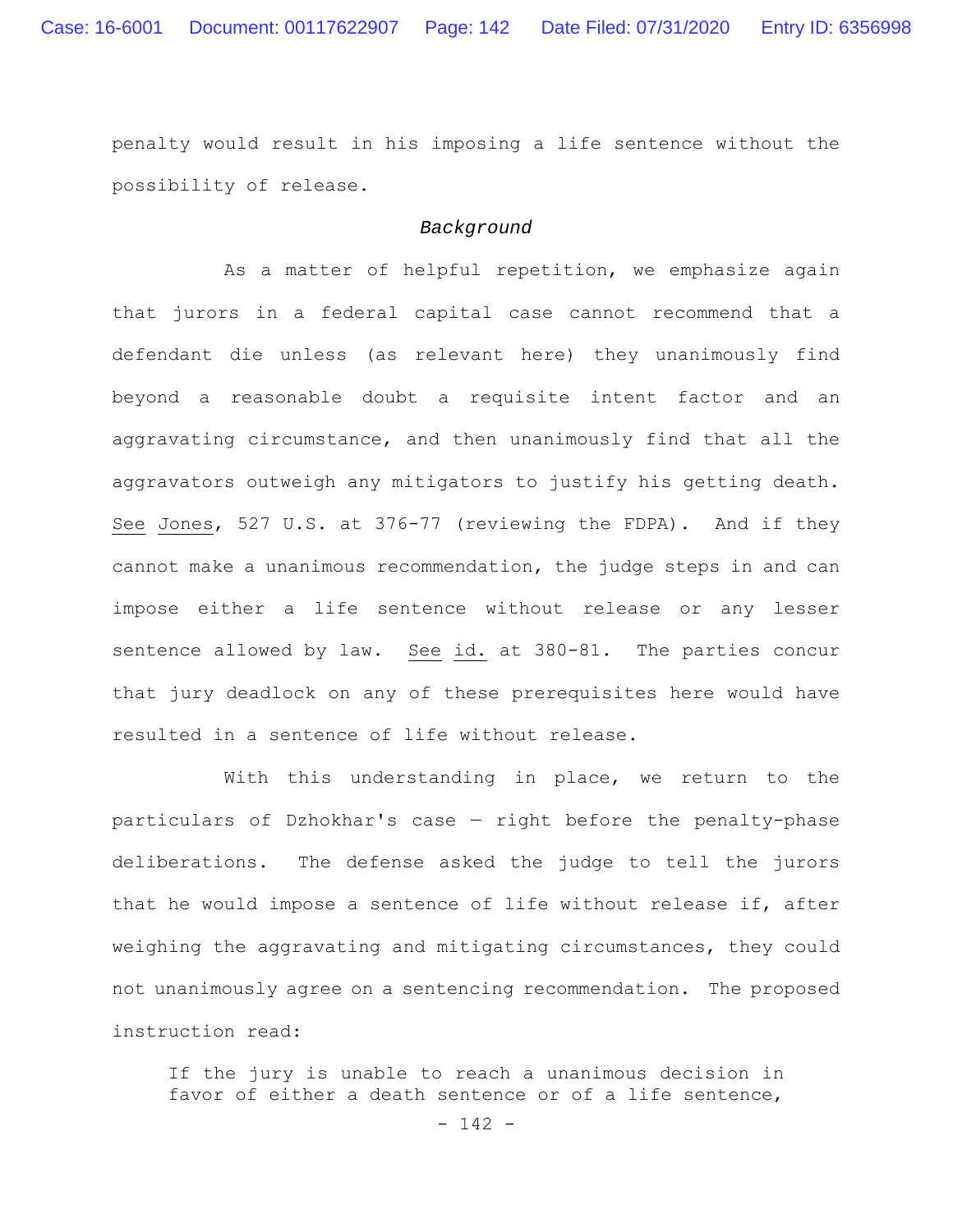I will impose a sentence of life imprisonment without possibility of release upon the defendant. That will conclude the case. At this sentencing stage of the case, the inability of the jury to agree on the sentence to be imposed does not require that any part of the case be retried. It also does not affect the guilty verdicts that you have previously rendered.

The defense conceded that the Supreme Court's Jones decision "authorize[d] district courts" to refuse to give such an instruction. See 527 U.S. at 381 (holding that judges are not required to instruct sentencing juries on the consequences of a deadlock in the weighing process). But the defense claimed that without it, the jury might "wrongly assume that a failure to agree on sentence would require the case to be retried before a new jury." And this mistaken belief, the defense added, would "coerc[e]" some jurors into accepting a death verdict to avoid having to "put the victims and the survivors and the entire community through this entire case again."

The judge rejected the defense's request, saying that the suggested instruction could "undercut[]" the "process anticipated by" the FDPA by essentially empowering "one juror" to "simply decid[e] that the decision was his or hers" without sufficiently engaging in the deliberative process. But the judge explained that he would address the defense's coercion concerns by giving "a very strong instruction" that "each individual juror is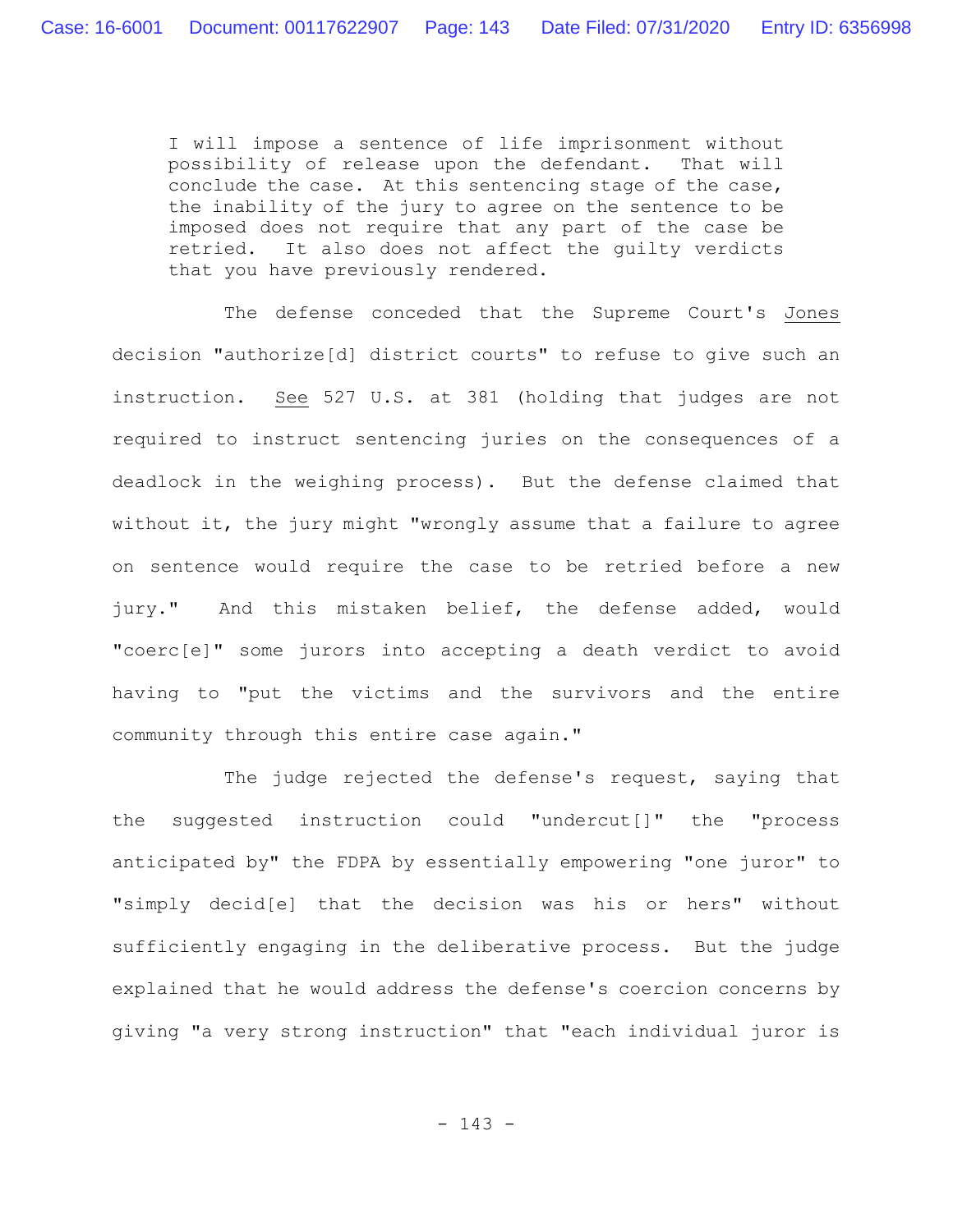to give his or her own [verdict] and not agree just to agree with others."

After the parties presented their penalty-phase evidence, the judge told the jurors that they had to decide unanimously and beyond a reasonable doubt — whether the government established the existence of one of the "gateway" mental-intent factors (which we will later discuss) and one of the statutory aggravating factors. The judge noted that if they could not so agree, he then would sentence Dzhokhar to life imprisonment without release. But the judge said that if they could so agree, they then had to consider whether the aggravators outweighed any mitigators to justify a death sentence. And if, after the weighing process, they unanimously found that death or life without release was the proper sentence, the judge stated that they should mark the corresponding part of the verdict form.

The judge did not instruct the jurors about what would happen if they deadlocked in making a sentencing recommendation. But he did tell them that "[b]efore you reach any conclusion based on a lack of unanimity on any count, you should continue your discussions until you are fully satisfied that no further discussion will lead to a unanimous decision." And he emphasized that "[a]ny one of you is free to decide that a death sentence should not be imposed," that "[e]ach juror must individually

 $- 144 -$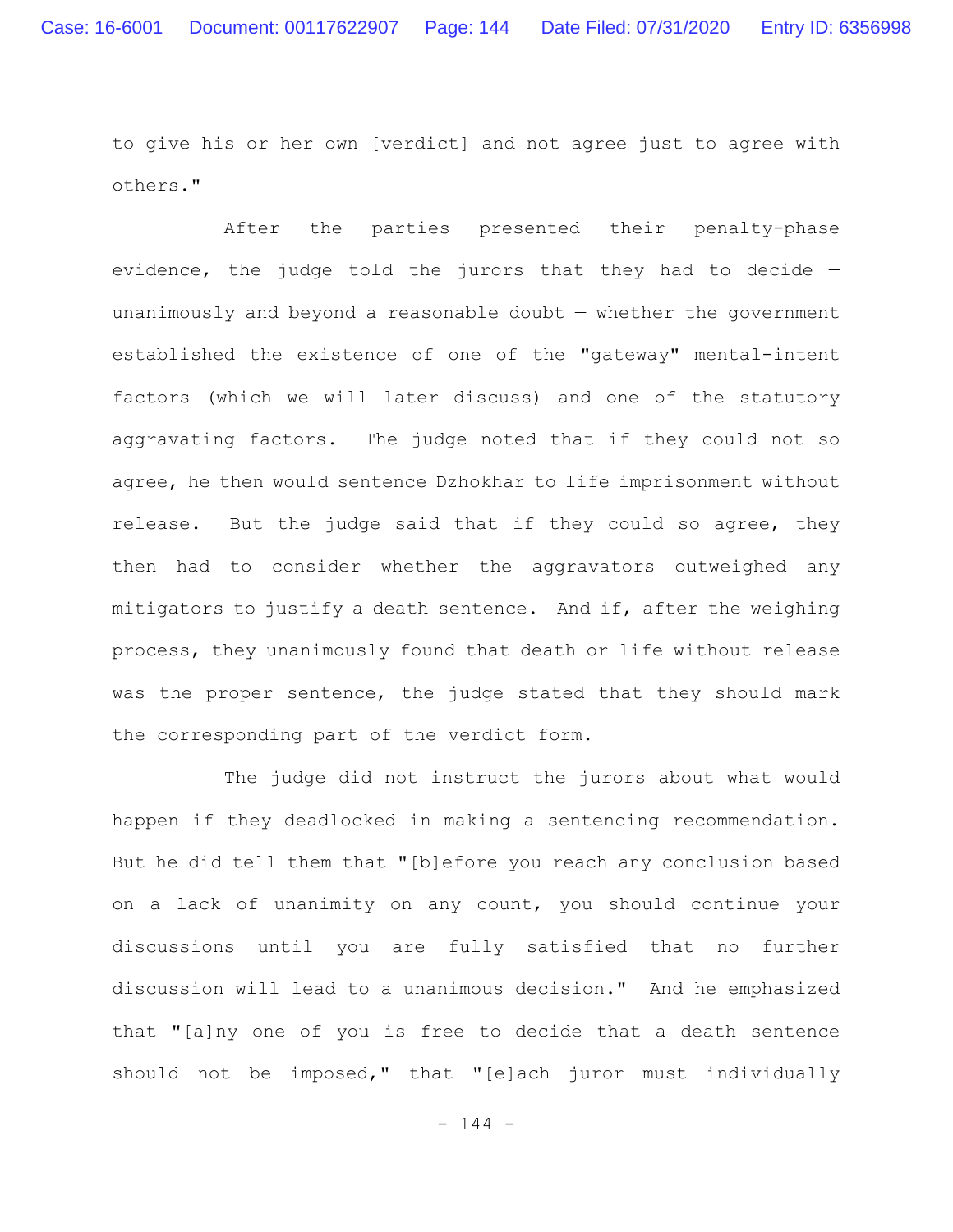decide" whether to recommend death, and that "no juror is ever required to impose a sentence of death."

The defense later objected to the judge's "refusal" to instruct the jurors about what would occur if they deadlocked on the penalty recommendation.

# *Basic Appellate Arguments*

Dzhokhar criticizes the judge for not telling the jurors that if they could not unanimously agree on whether to recommend death, then he (Dzhokhar) would automatically get life without release. He thinks this because to him the jurors likely drew a "negative inference" from the instructions at earlier stages *i.e.*, that because the judge said that deadlock at the intent and aggravator stages would result in an automatic life sentence without release, his not saying anything about deadlock at the weighing stage would cause them to infer that the "failure to reach unanimity" there "would yield a result other than a mandatory life sentence." And, still repeating arguments made below, this "omission[]" (to quote again from his brief) "created an intolerable risk of coercing holdout jurors for life to acquiesce in a death verdict in order to spare the victims' families, the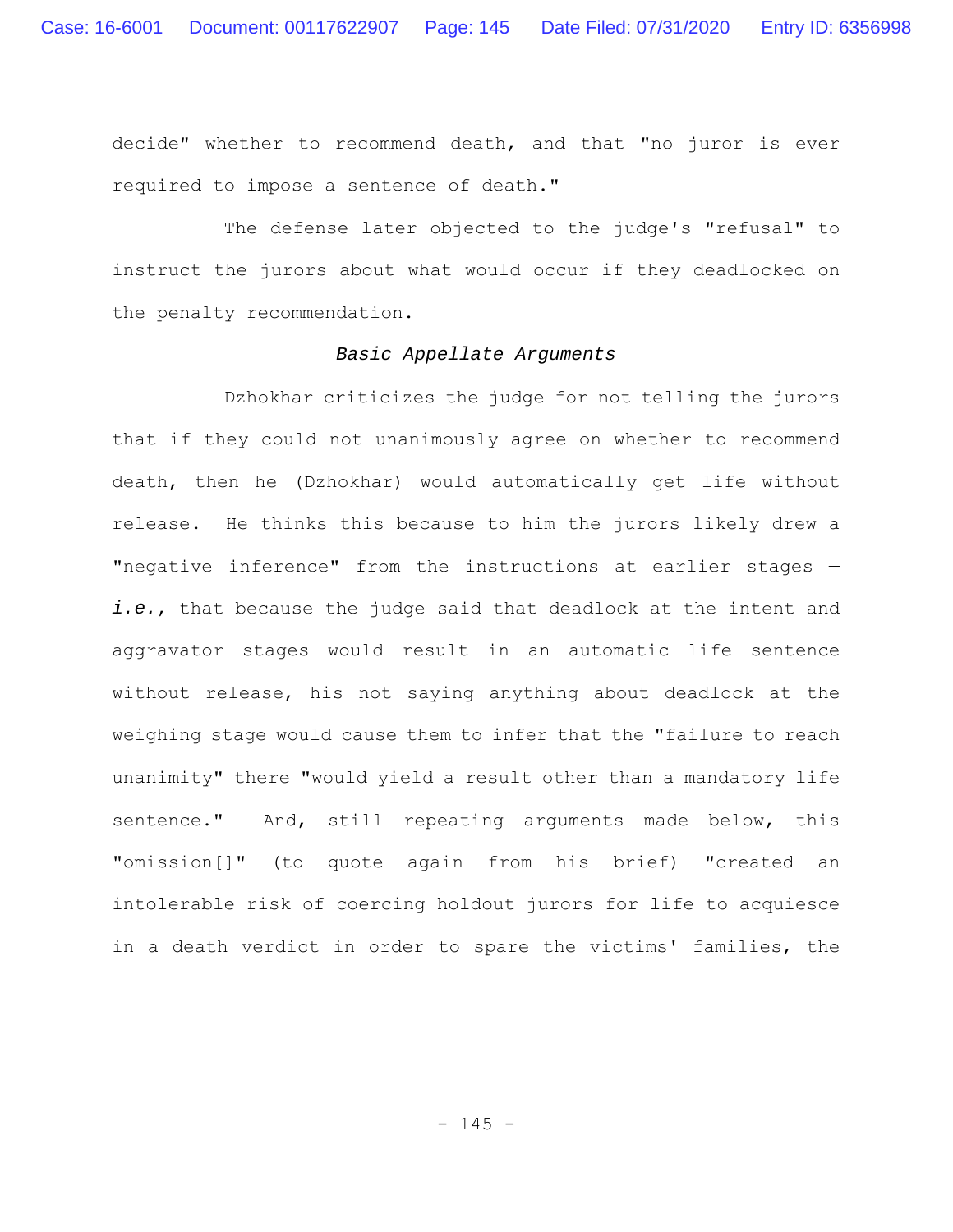survivors, and the Boston community the significant financial and emotional strain" of a second penalty-phase "trial."

The government takes a diametrically opposed position. It says that the judge's decision not to instruct about the effect of a deadlock on the sentence decision squares with the Supreme Court's Jones opinion. It also says that Dzhokhar's argument about the jurors drawing a negative inference "is speculative at best" and so cannot undermine the judge's ruling.

# *Analysis*

The parties disagree about what standard of review applies to this claim. We review anew (de novo, as the cases say) preserved claims that the jury instructions mislead the jurors, "taking into account the charge as a whole and the body of evidence presented at trial." Sampson I, 486 F.3d at 29. Dzhokhar believes he said enough below to preserve his arguments. The government believes differently. But we assume without deciding that Dzhokhar is correct because he loses here under either standard.

Jones lights the path to decision. Construing § 3594 of the FDPA, Jones held that if the jury fails to reach a unanimous verdict on punishment for a capital crime, the judge must enter a sentence other than death  $-$  so there is no mistrial or second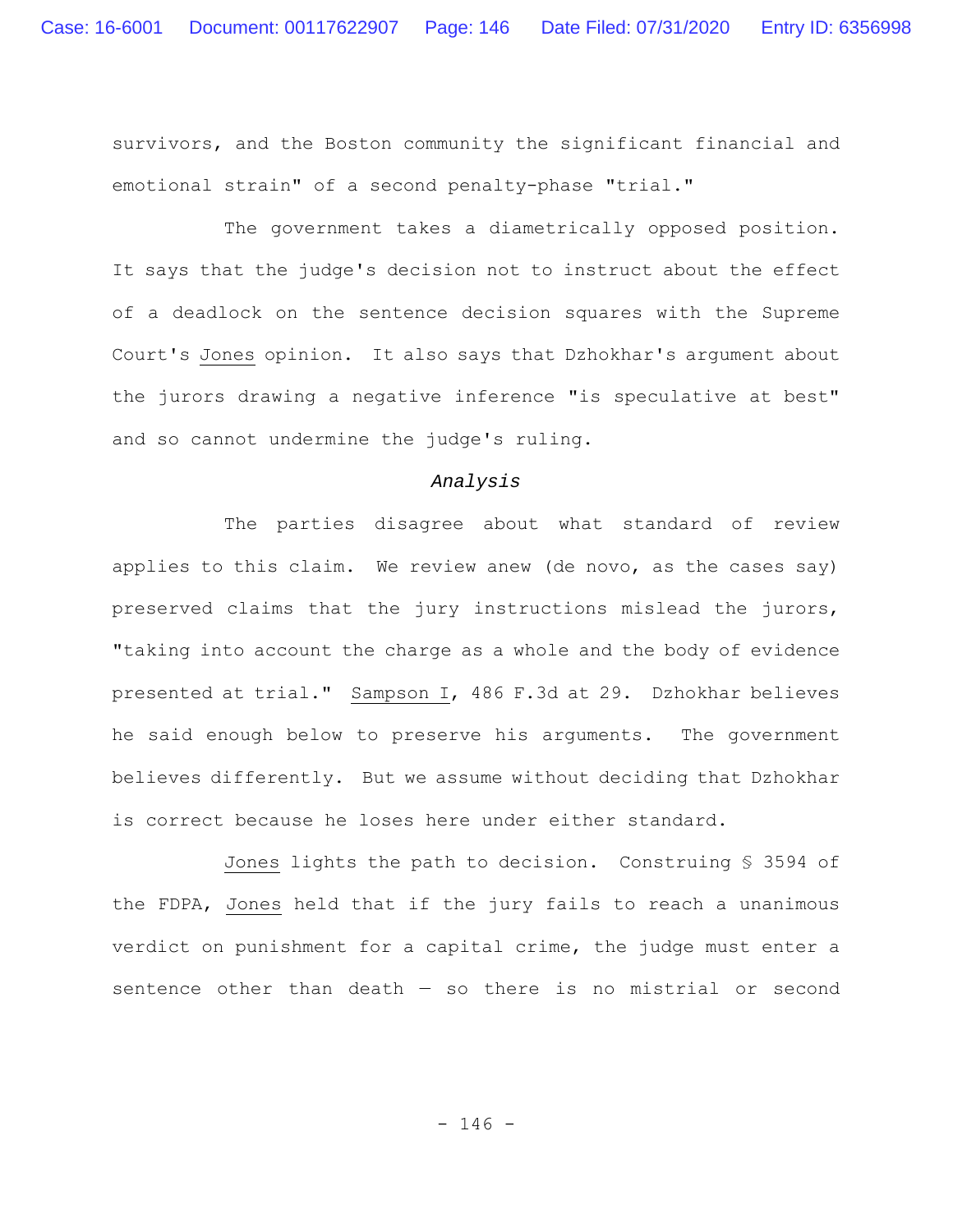penalty-phase proceeding.59 See 527 U.S. at 380-81. Jones also held that a judge need not tell the jurors about the consequences of deadlock at that stage. See 527 U.S. at 381, 384. "[I]n a capital sentencing proceeding," Jones explained, "the Government has 'a strong interest in having the jury express the conscience of the community on the ultimate question of life or death.'" Id. at 382 (quoting Lowenfield v. Phelps, 484 U.S. 231, 238 (1988)). And telling the jurors about the consequences of nonunanimity, Jones said, could undermine those vital interests because it might amount to "an open invitation for the jury to avoid its responsibility and to disagree." Id. at 383-84 (quoting Justus v. Virginia, 266 S.E.2d 87, 92 (Va. 1980)). Jones also stressed that if a defendant thinks the judge's charge "caused jury confusion," he must show "a reasonable likelihood that the jury has applied

# 59 Section 3594 says:

18 U.S.C. § 3594.

Upon a recommendation under section 3593(e) that the defendant should be sentenced to death or life imprisonment without possibility of release, the court shall sentence the defendant accordingly. Otherwise, the court shall impose any lesser sentence that is authorized by law. Notwithstanding any other law, if the maximum term of imprisonment for the offense is life imprisonment, the court may impose a sentence of life imprisonment without possibility of release.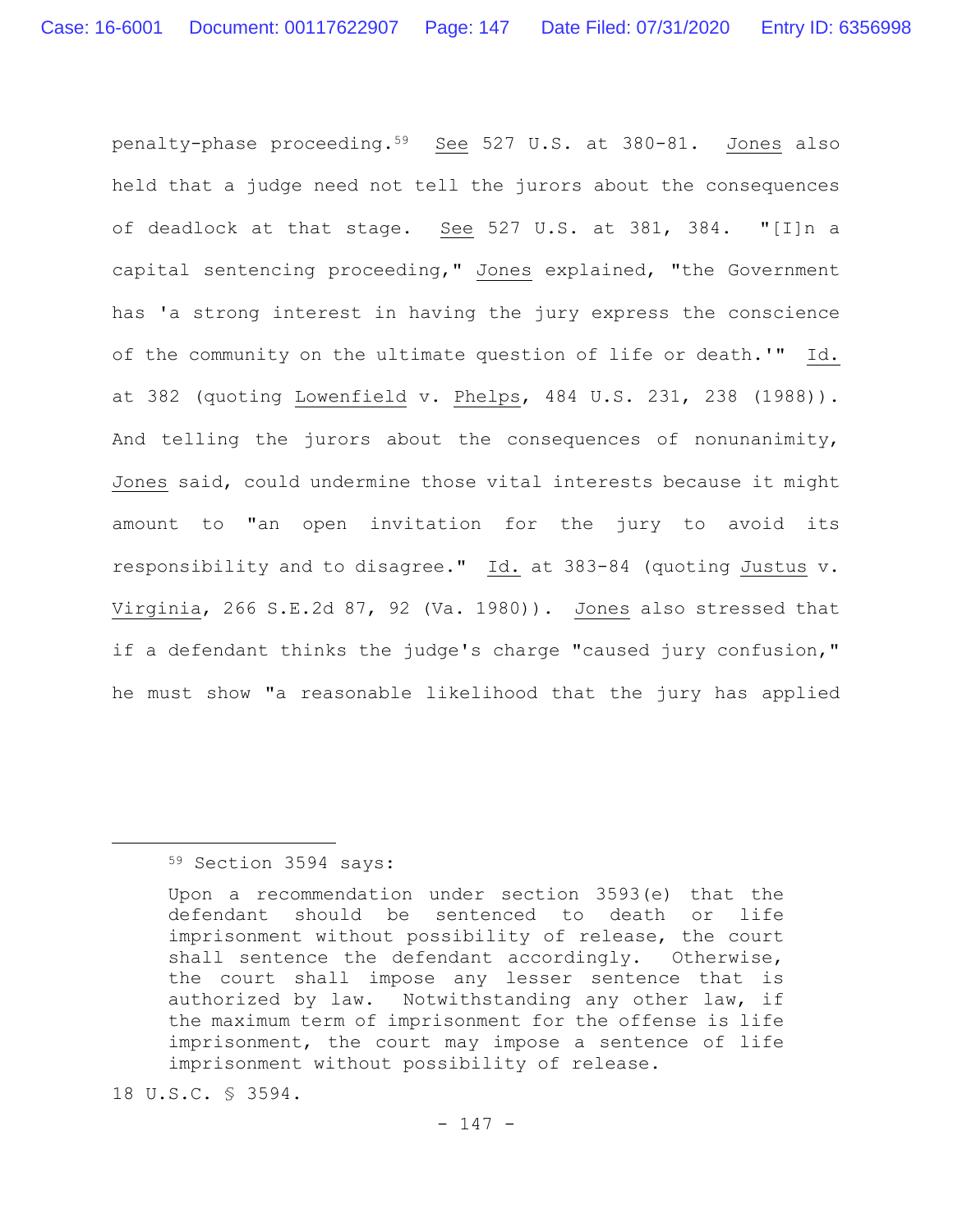the challenged instruction[s]" in a legally flawed way. Id. at 390 (quoting Estelle v. McGuire, 502 U.S. 62, 72 (1991)).

Dzhokhar has not shown a reasonable likelihood that the jury applied the instructions incorrectly. Our reasons for so concluding are threefold.

In the first place, the judge's instructions that he would sentence Dzhokhar to life without release if the jury deadlocked at the intent-and-aggravator-factor stages passed legal muster. See Jones, 527 U.S. at 380-81. So too did the judge's decision not to instruct on the effect of their deadlocking on the sentence decision. See id. at 381-84. Devastating to his claim, Dzhokhar cites no precedent holding that if the judge instructs on the effect of an impasse at one stage, he must also do so at every other stage.

In the second place, Dzhokhar's negative-inference theory — the omission of a consequences-of-deadlock instruction at the weighing stage signaled to the jury that a deadlock there would lead to a mistrial and a new penalty phase — rests on nothing but speculation. See Carr, 136 S. Ct. at 643 (stressing that "[a] meager 'possibility' of confusion is not enough" (quoting Boyde v. California, 494 U.S. 370, 380 (1990))). We doubt that the jurors recognized the inconsistency that his lawyers see, particularly since "[j]urors do not sit in solitary isolation booths parsing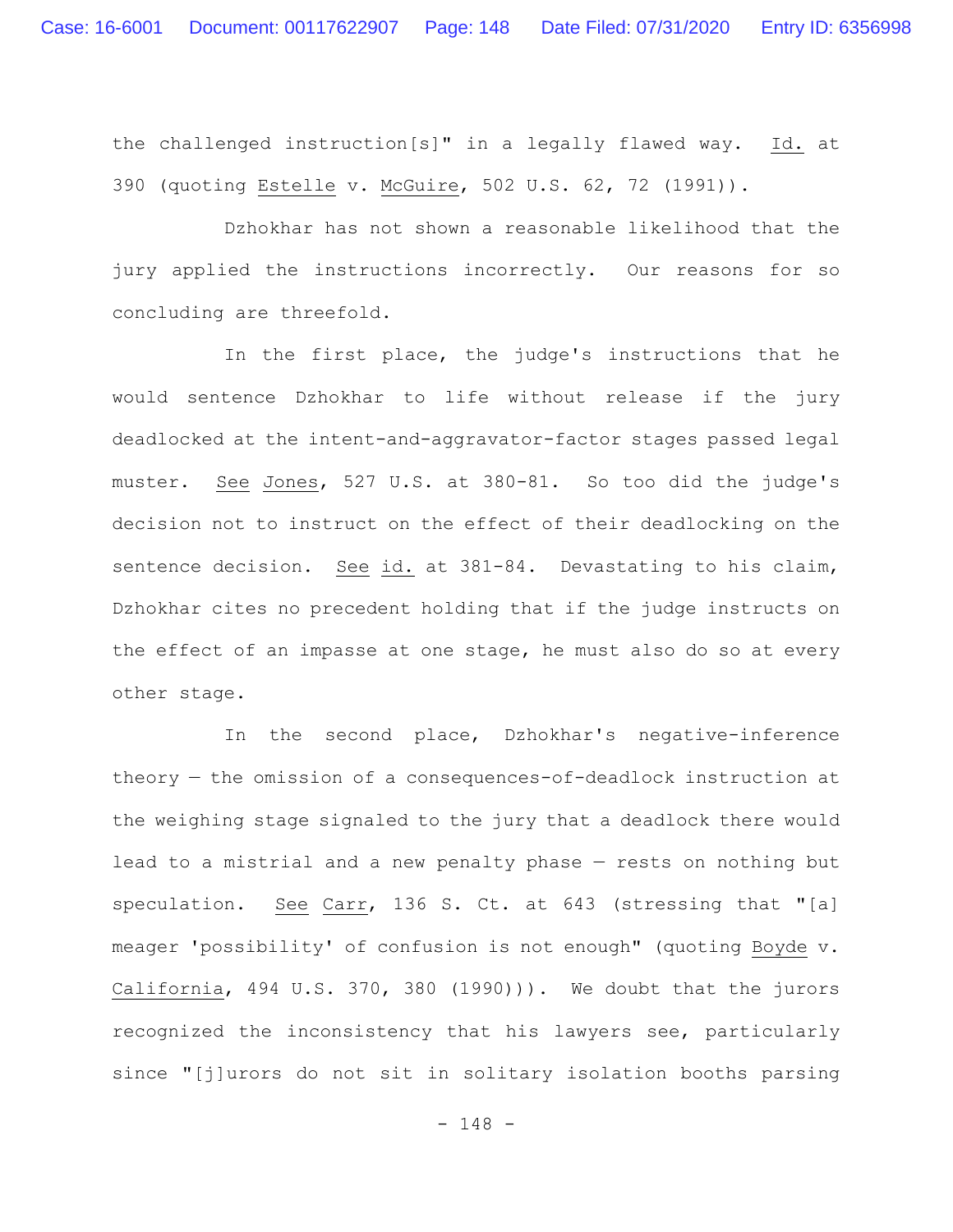instructions for subtle shades of meaning in the same way that lawyers might." See Brown v. Payton, 544 U.S. 133, 143 (2005) (quoting Boyde, 494 U.S. at 380-81). But even indulging his speculative inference drawing, we think that the jurors were at least as likely to conclude that the effect of a deadlock at the weighing stage would be the same as at the earlier stage — *i.e.*, that the judge would hand down a sentence of life without release. And even assuming the jurors wanted to avoid a new penalty phase, we believe the instructions could just as easily have caused them to compromise by choosing to recommend life without release. Anyhow, their verdict shows they did not feel compelled to return a death verdict, given how they recommended life on 11 of the 17 death-eligible counts.

Also hurting Dzhokhar is that Jones rejected a similar negative-inference claim. The Jones defendant claimed that an alleged ambiguity in the instructions might have caused the jury to think that if it failed to reach unanimity on the sentencing issue, the judge might give him a term less severe than life without release. 572 U.S. at 387. But Jones rebuffed this negative-implication argument, holding that the defendant had "parse[d]" the instructions "too finely" and that  $-$  after considering the instructions as a whole — the inferences he relied

- 149 -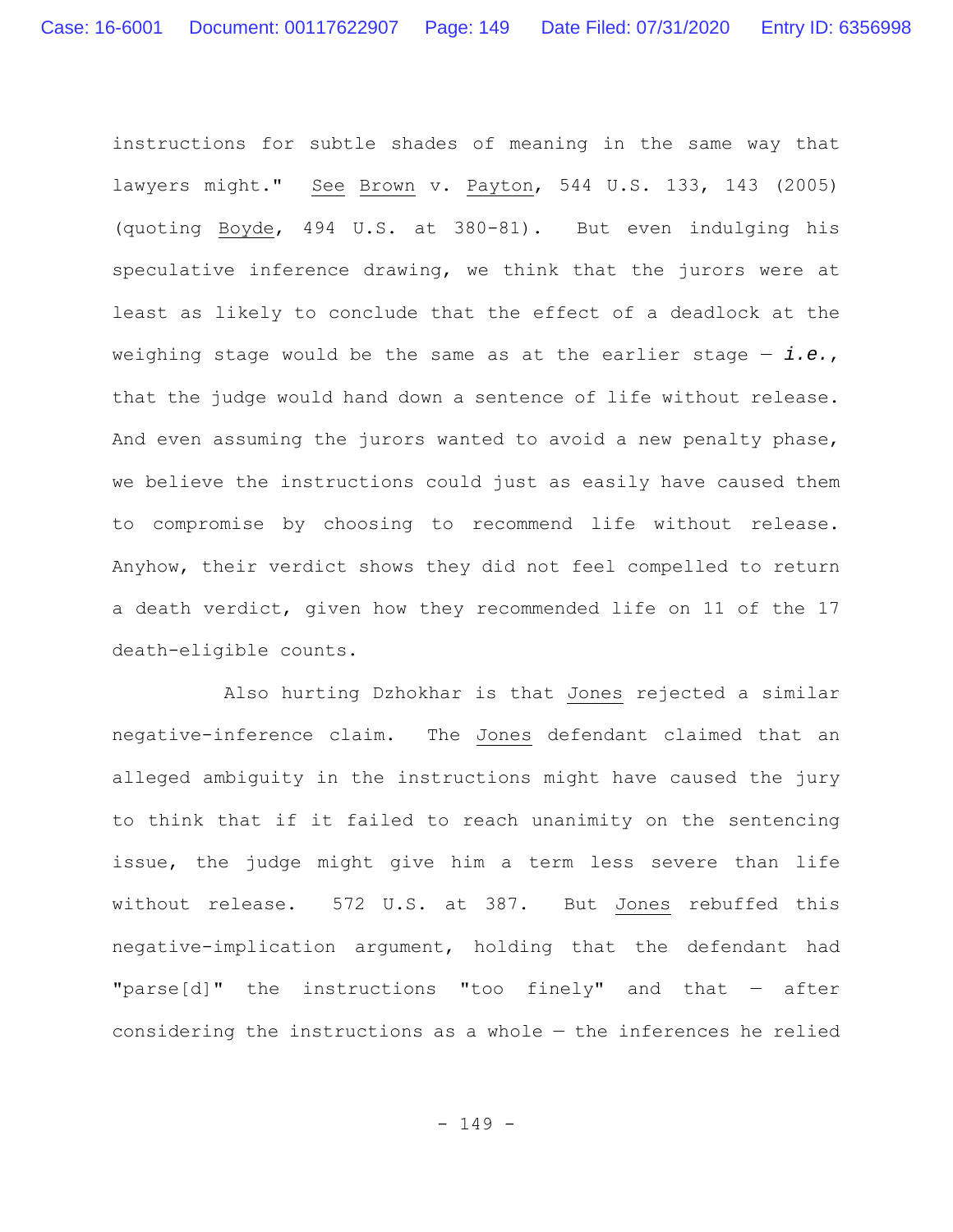on did not "create a reasonable likelihood" of confusion over the deadlock's effect. Id. at 391-92.

In the third place and finally, Dzhokhar cites no authority holding that an instruction that is constitutionally permissible can become unconstitutionally coercive by ambiguous negative inferences drawn from other instructions. That is probably because the caselaw is against him. For Jones holds "that instructions that might be ambiguous in the abstract can be cured when read in conjunction with other instructions." Id. at 391. And reviewing the instructions holistically — instructions that stressed that "[a]ny [juror] is free to decide that a death sentence should not be imposed," that "[e]ach juror must individually decide" whether to recommend death, and that "no juror is ever required to impose a sentence of death" (which we presume they obeyed, see Marsh, 481 U.S. at 206) — we see no basis for Dzhokhar's conjecture that any juror was coerced into voting for a death sentence to avoid causing a mistrial.

## **Ex-Parte Communications**

Up for review here is Dzhokhar's claim that a "secret channel of communication" existed between prosecutors and the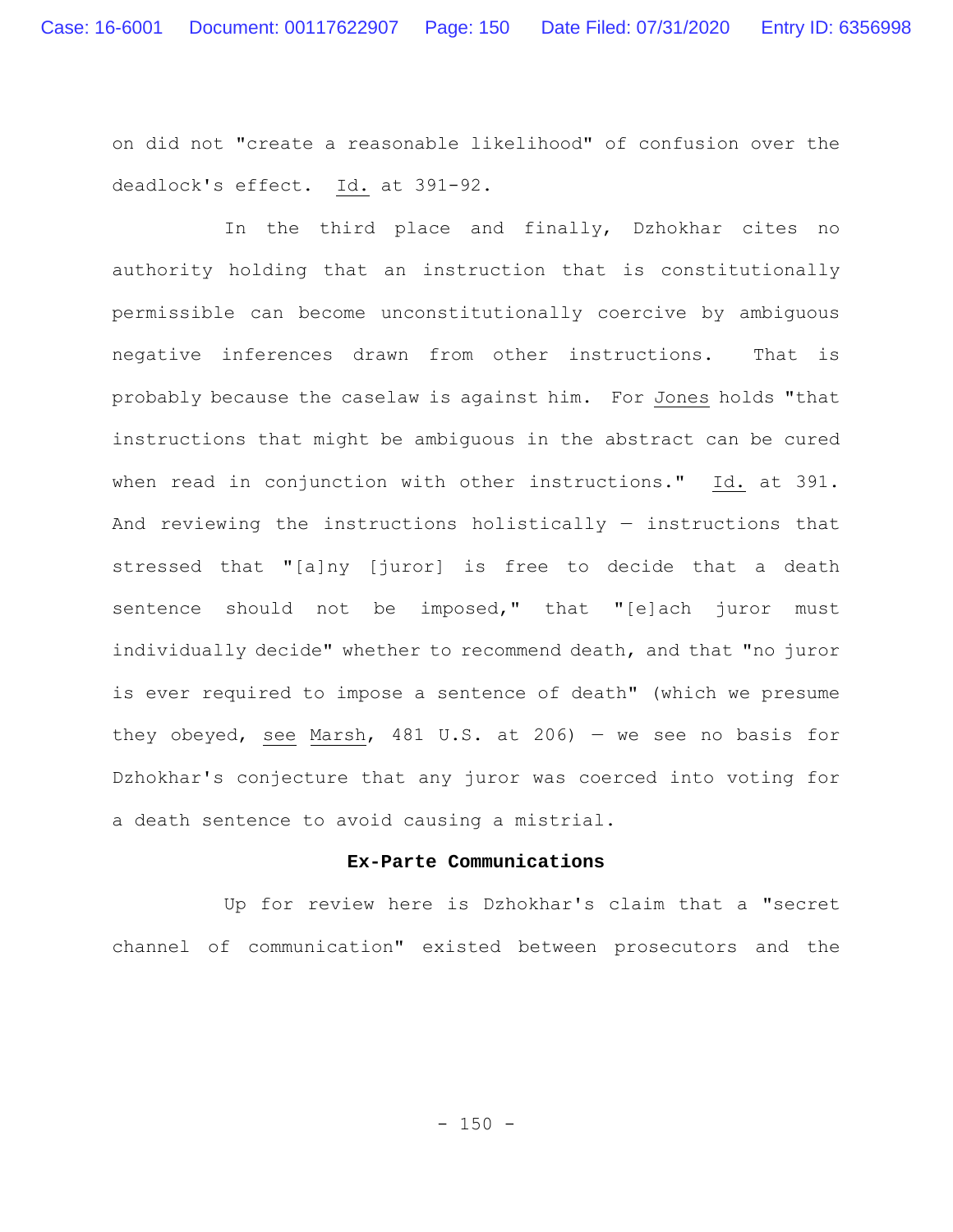judge — "repeated private access" that violated his constitutional rights to due process and effective assistance of counsel.

### *Background*

During Dzhokhar's prosecution, the government filed a number of documents ex parte. And the judge held a number of exparte conferences with the government. All of this resulted in 26 ex-parte docket entries, involving 4 court orders, 16 government motions or notices, and 6 ex-parte conferences.

As Dzhokhar's appeal moved along, the government (with the judge's approval) voluntarily disclosed 13 of the ex-parte filings to the defense. After some motion practice, the government disclosed a lightly-redacted transcript of an ex-parte conference on the Waltham evidence. So 12 ex-parte items remain undisclosed.

### *Basic Appellate Arguments*

The nub of Dzhokhar's argument is that the judge's "backchannel talks" with the government robbed him of his "Fifth Amendment right to due process and his Sixth Amendment right to the assistance of counsel." Quoting a decision from us, he points out that

not only is it a gross breach of the appearance of justice when the defendant's principal adversary is given private access to the ear of the court, it is a dangerous procedure [because it invites the question whether] "[t]he firmness of the court's belief [in the prosecutor's position] may well have been due not only to the fact that the prosecutor got in his pitch first,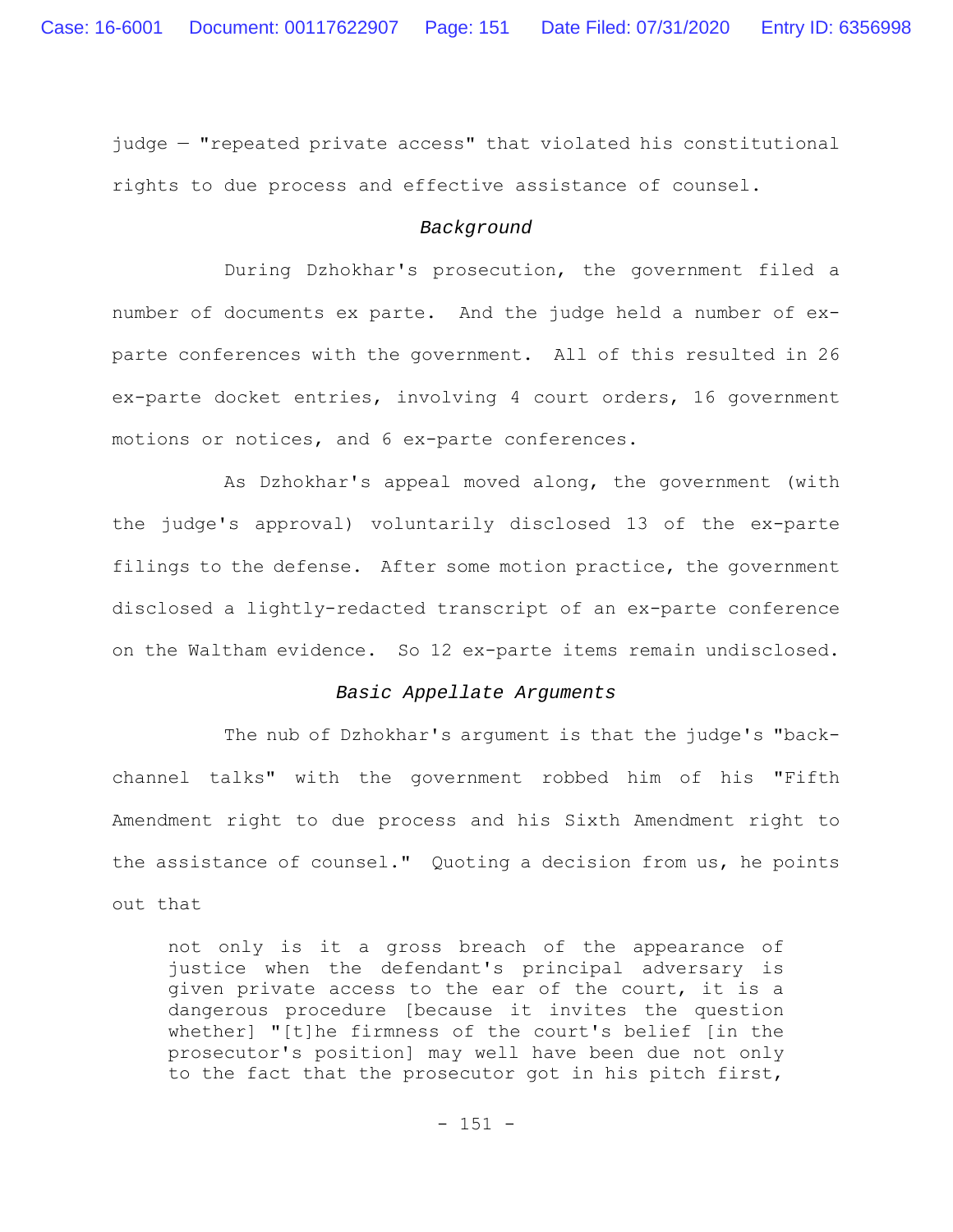but, even more insidiously, to the very relationship . . . that permitted such [ex parte] disclosures."

See Haller v. Robbins, 409 F.2d 857, 859-60 (1st Cir. 1969). And he notes that the constitutional right to counsel applies to all critical stages of the prosecution. See Lafler v. Cooper, 566 U.S. 156, 165 (2012) (underscoring that this "constitutional guarantee applies to pretrial critical stages that are part of the whole course of a criminal proceeding, a proceeding in which defendants cannot be presumed to make critical decisions without counsel's advice").

Seeing no violations, the government insists that the in-camera procedures helped the judge "to independently assess whether the materials were discoverable"  $-$  and because they "were not" discoverable, Dzhokhar had "no right to obtain them." As support, the government stresses that a judge's ex-parte, incamera review of documents may be authorized under the Classified Information Procedures Act and Criminal Rule 16(d)(1). See United States v. Pringle, 751 F.2d 419, 426-28 (1st Cir. 1984).60 And

 $- 152 -$ 60 "[E]nacted to limit the practice of criminal defendants threatening to disclose classified information . . . to force the government to dismiss the charges," the Classified Information Procedures Act (among other things) lists a series of rules for preserving confidentiality of classified information and for allowing discrete use of such information. See Dhiab v. Trump, 852 F.3d 1087, 1092 n.9 (D.C. Cir. 2017). That Act defines "[c]lassified information," in relevant part, as "any information or material that has been determined by the United States Government pursuant to an Executive order, statute, or regulation,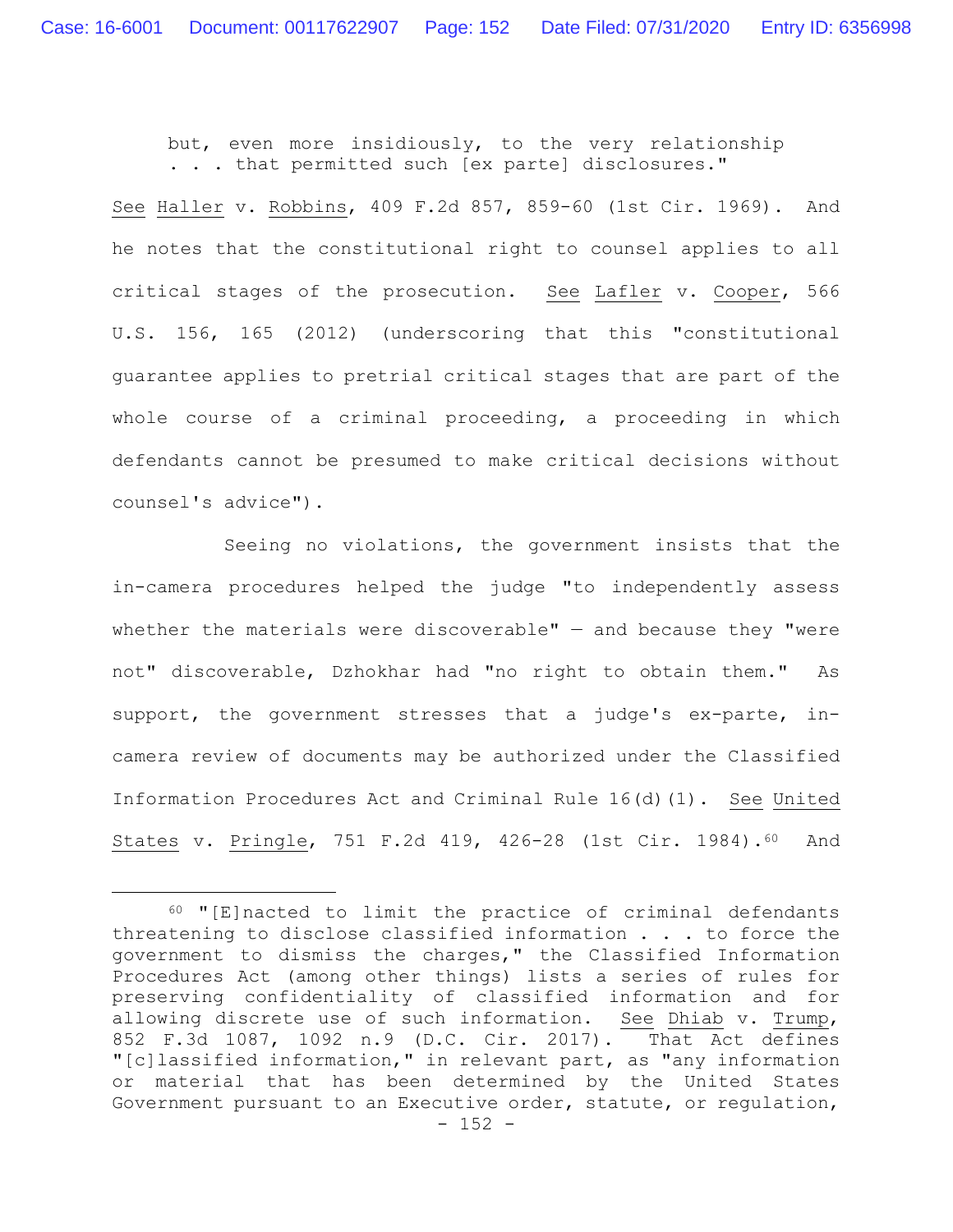quoting one of our cases, the government adds that the "requirements of confidentiality [can] outweigh the interest in adversarial litigation and permit a court to rule on an issue *in camera* and without the participation of an interested party." See United States v. Innamorati, 996 F.2d 456, 487 (1st Cir. 1993).

#### *Analysis*

The interests on each side of this controversy are profound. And both parties have points in their favor. But reviewing Dzhokhar's legal challenge de novo, see United States v. Lustyik, 833 F.3d 1263, 1267 (10th Cir. 2016) — *i.e.*, without giving the judge's take any special weight — we side with the government.

A criminal defendant's right to an adversary proceeding is central to our system of justice. See, e.g., Innamorati, 996 F.2d at 487. That right includes the right to have counsel at all critical stages of the criminal process. See, e.g., United States v. Cronic, 466 U.S. 648, 654, 659 (1984). But the law permits some exceptions to this norm. See, e.g., Innamorati, 996 F.2d at 487. In exceedingly "rare situations" a judge may act in camera

to require protection against unauthorized disclosure for reasons of national security." 18 U.S.C. app. 3 § 1(a). And Criminal Rule 16(d)(1) provides that "[t]he court may permit a party to show good cause [for an order restricting discovery] by a written statement that the court will inspect ex parte."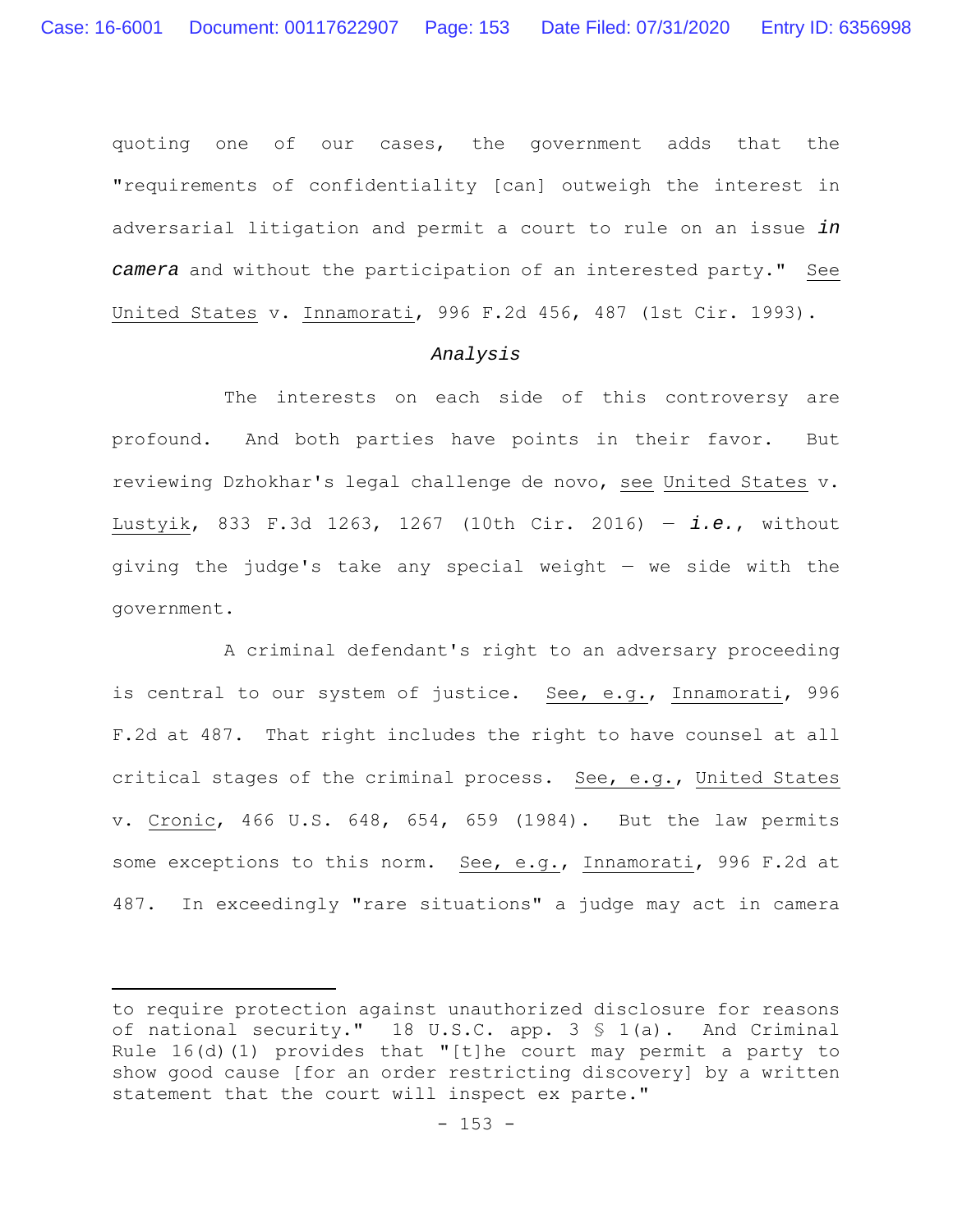and with the benefit of only the prosecution's views, like when there is a need to stop disclosure of sensitive information — for example (and without limitation), material that could damage national security, see id., compromise an in-progress criminal inquiry, see Puerto Rico, 490 F.3d at 64, or fall outside the rule of Brady v. Maryland, see United States v. Claudio, 44 F.3d 10, 14 (1st Cir. 1995).<sup>61</sup> And because the point is so powerful and cannot be made enough, we repeat what we said in Innamorati:

Outside of emergencies, . . . the *ex parte* submission of information from a party to the court and the court's ruling on that information without notice to or participation of the opposing party is fundamentally at odds with our traditions of jurisprudence . . . and can be justified only in the most extraordinary circumstances.

996 F.2d at 487.

The "burden of justification" here is on the government. See Claudio, 44 F.3d at 14. And it is a burden the government has carried.

The government notes that aside from a few documents on a restitution issue (which the judge never ruled on), all of the remaining ex-parte items involve "either classified or otherwise sensitive material" that prosecutors gave the judge for an in-

 $61$  Generally speaking (and as noted earlier), Brady requires the prosecution to give the accused information that is both favorable and material to guilt or punishment. See 373 U.S. at 87.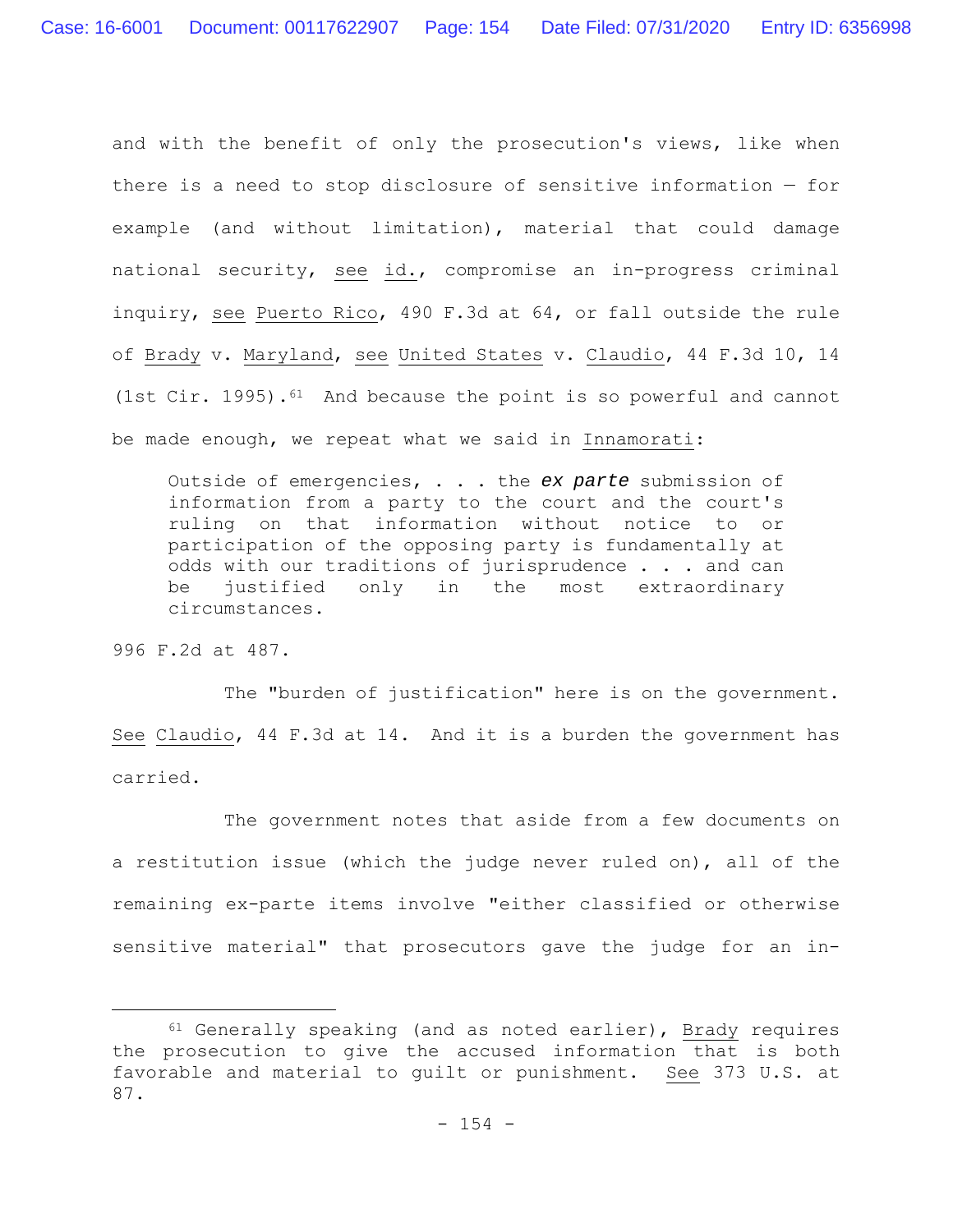camera review to see if "the material should be protected from disclosure or should instead be produced to the defense."62 Asking us to take his side, Dzhokhar zeroes in on an ex-parte proceeding held after the defense filed a motion challenging the prosecution's proposed trial exhibits. With the benefit of only the government's presentation, the judge there offered some suggestions about how the evidence could best be shown at trial. But neither he nor the government touched on Dzhokhar's objections. We do not understand why the judge had to consider this presentation issue on an exparte basis. But given the "unimportance of the material" discussed at this brief hearing, any error "inflicted no prejudice" on Dzhokhar. See Innamorati, 996 F.2d at 488.

As for the other ex-parte communications, we think that the necessity to keep sensitive information from the defense sufficiently justified the procedures employed in this case. And not for nothing, but these ex-parte measures actually helped protect Dzhokhar's due-process rights, for they allowed the judge to review and rule on the materials' discoverability — rather than leaving the decision in the hands of prosecutors. See generally Pennsylvania v. Ritchie, 480 U.S. 39, 59 (1987) (explaining that

<sup>62</sup> The government has given Dzhokhar's appellate counsel and us a document (filed under seal) describing the ex-parte materials and explaining why the defense should not get them.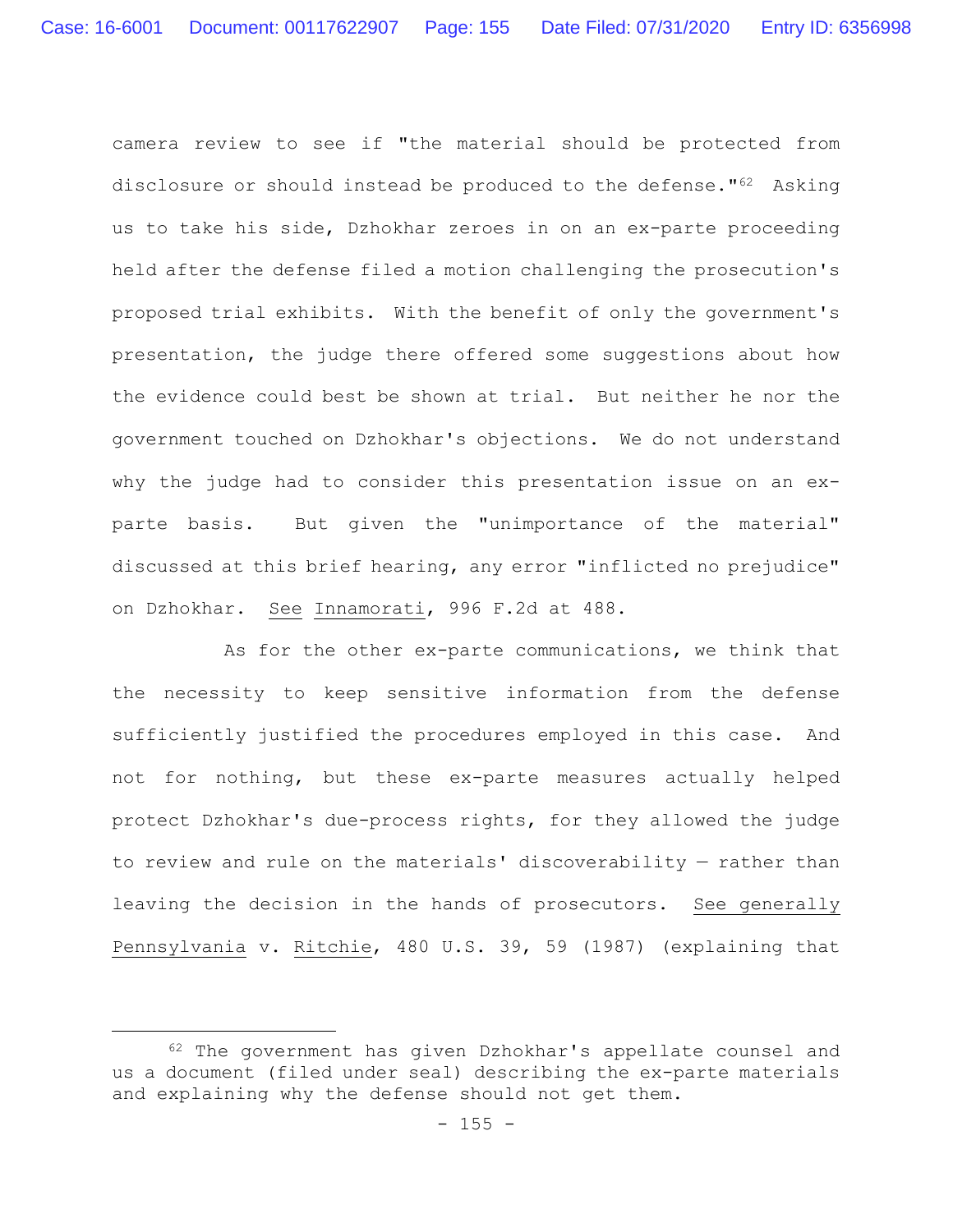"[i]n the typical case where a defendant makes only a general request for exculpatory material under Brady . . ., it is the [government] that decides which information must be disclosed"). On this point Innamorati put it best: "[T]he interests of justice are better served by encouraging the government to let the district court resolve" concerns about sensitive information "in close cases"; and a "[d]efendant[] in general would not gain from a regime that encouraged the government to decide the matter itself." See 996 F.2d at 488. See also generally Ritchie, 480 U.S. at 59- 60 (finding the defendant's interest in discovering exculpatory information adequately protected by trial court's in-camera review of sensitive materials).

Dzhokhar does not gain any more traction by turning to the judge's ex-parte, in-camera handling of the Todashev material — proceedings prompted by the government's pressing the qualified law enforcement investigatory privilege. True, we today hold that the judge erred by denying the defense access to these items. But the potentially sensitive nature of the information involved justified the judge's "initial" ex-parte examination. See Innamorati, 996 F.2d at 488. Which is why we applaud rather than criticize the judge's use of established protocols for assessing the merits of this privilege claim.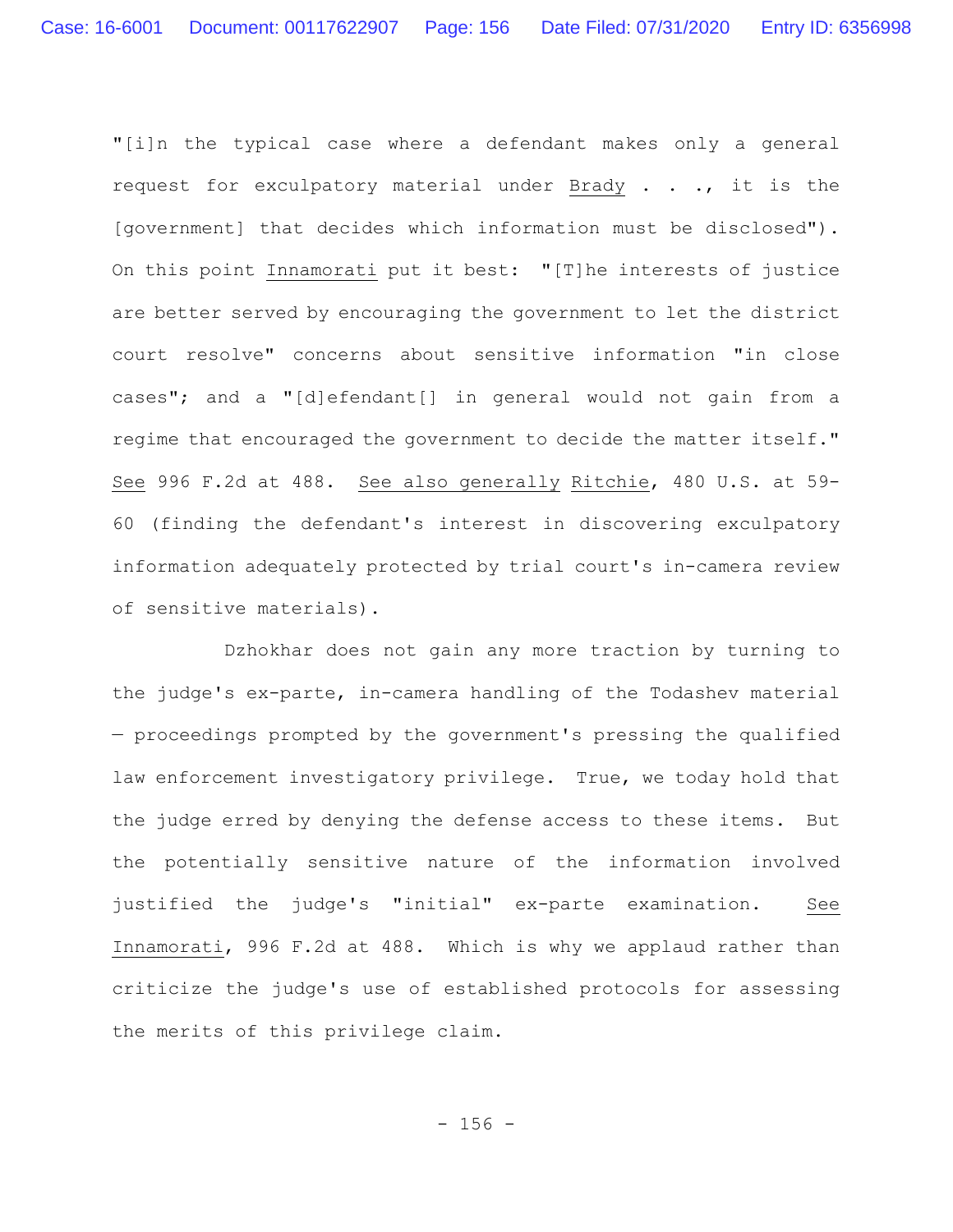Not only does Dzhokhar's due-process argument collapse — his right-to-counsel argument does too.

Citing Cronic, Dzhokhar insists that "[t]he *ex parte* communications concerning contested discovery" violated his right to counsel at a "critical stage" of his prosecution. Cronic held that if a defendant was completely denied the right to counsel for a "critical stage" of the trial, we irrebuttably presume that it was harmful (we do not ask whether the error was harmless). See 466 U.S. at 659 & n.25; see also Bell v. Cone, 535 U.S. 685, 695- 96 (2002). But Dzhokhar never explains how these ex-parte proceedings qualified as critical stages. Then there is the justdiscussed caselaw saying that ex-parte review is appropriate in those "rare" instances where the need to keep sensitive information from the opposing party "outweigh[s] the interest" in inquisitorial proceedings. See Innamorati, 966 F.2d at 487. See also generally Ritchie, 480 U.S. at 60 (recognizing that ex-parte proceedings "den[y]" the defendant "the benefits of an 'advocate's eye,'" but finding no constitutional problem there because the trial judge was "obligated to release information material to the fairness of the trial"). And that takes care of his right-tocounsel theory.

We end here with a caveat. This is a jury trial, not a bench trial where the judge decides the facts. And our reasoning

 $- 157 -$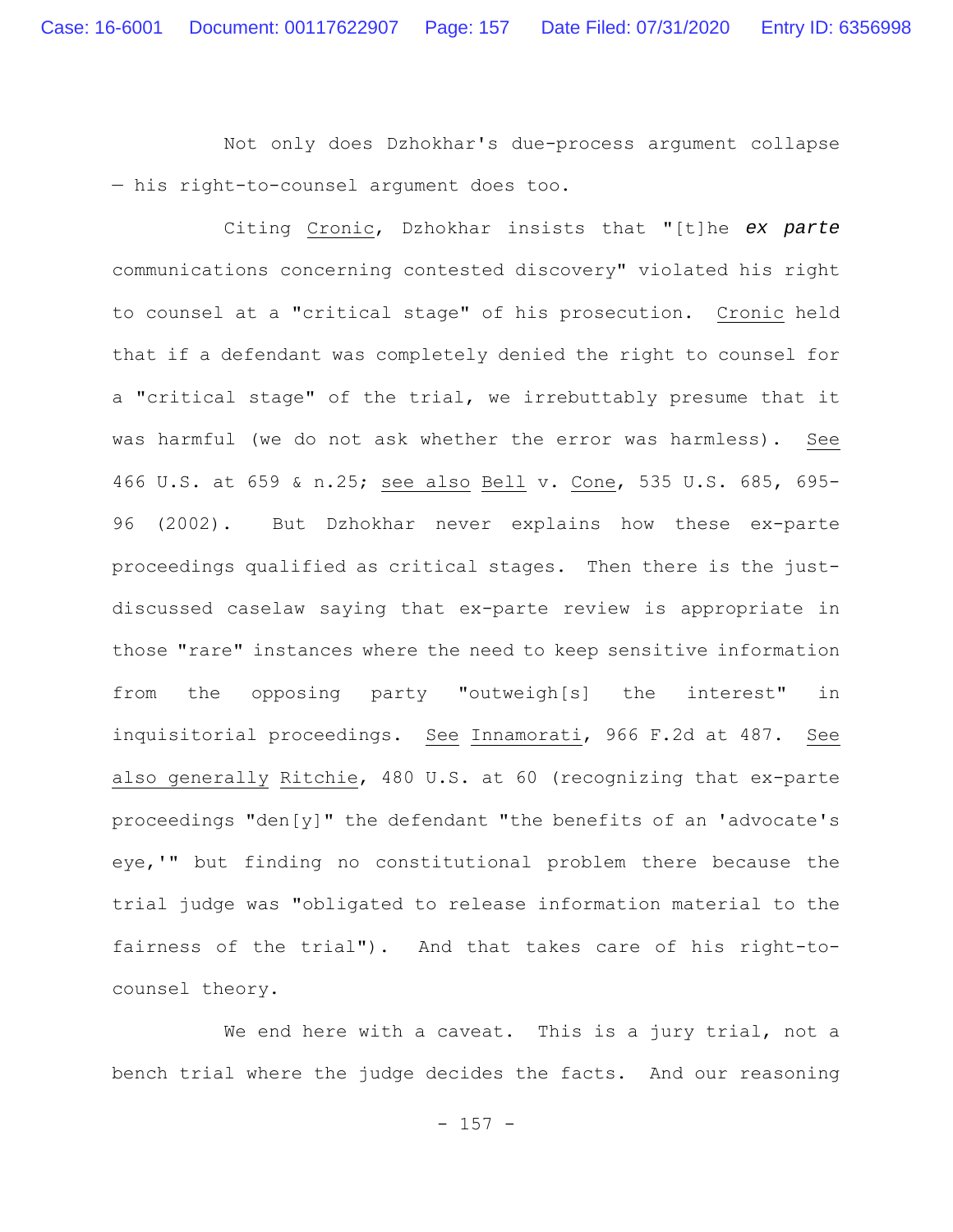does not necessarily apply to the latter without further consideration.

## **Fair-Cross-Section Requirement**

Dzhokhar contends that an underrepresentation of African Americans in the grand and petit jury wheels violated his right to an impartial jury selected from a fair cross-section of the community.63 He calls the statistical methodology that our circuit uses to determine underrepresentation — the absolute-disparity method — "legally and statistically unsound."64 Conceding that we as a three-judge panel are stuck with this circuit's approach, he says that he raises the issue simply to preserve it for possible "en banc or Supreme Court review." So "[f]or present purposes," he adds, "nothing else need be said"  $-$  a point with which we agree.

 $63$  A jury wheel is "[a] physical device or electronic system used for storing and randomly selecting names of potential jurors." See *Jury Wheel*, Black's Law Dictionary (11th ed. 2019). A grand jury decides whether to indict a suspect. See *Grand Jury*, Black's Law Dictionary (11th ed. 2019). And a petit jury decides whether to convict the indictee*.* See *Jury: Petit Jury*, Black's Law Dictionary (11th ed. 2019).

<sup>64</sup> The absolute-disparity method "measures the difference between the percentage of members of the distinctive group in the relevant population and the percentage of group members on the jury wheel." United States v. Royal, 174 F.3d 1, 6-7 (1st Cir. 1999) (discussing United States v. Hafen, 726 F.2d 21, 23 (1st Cir. 1984)).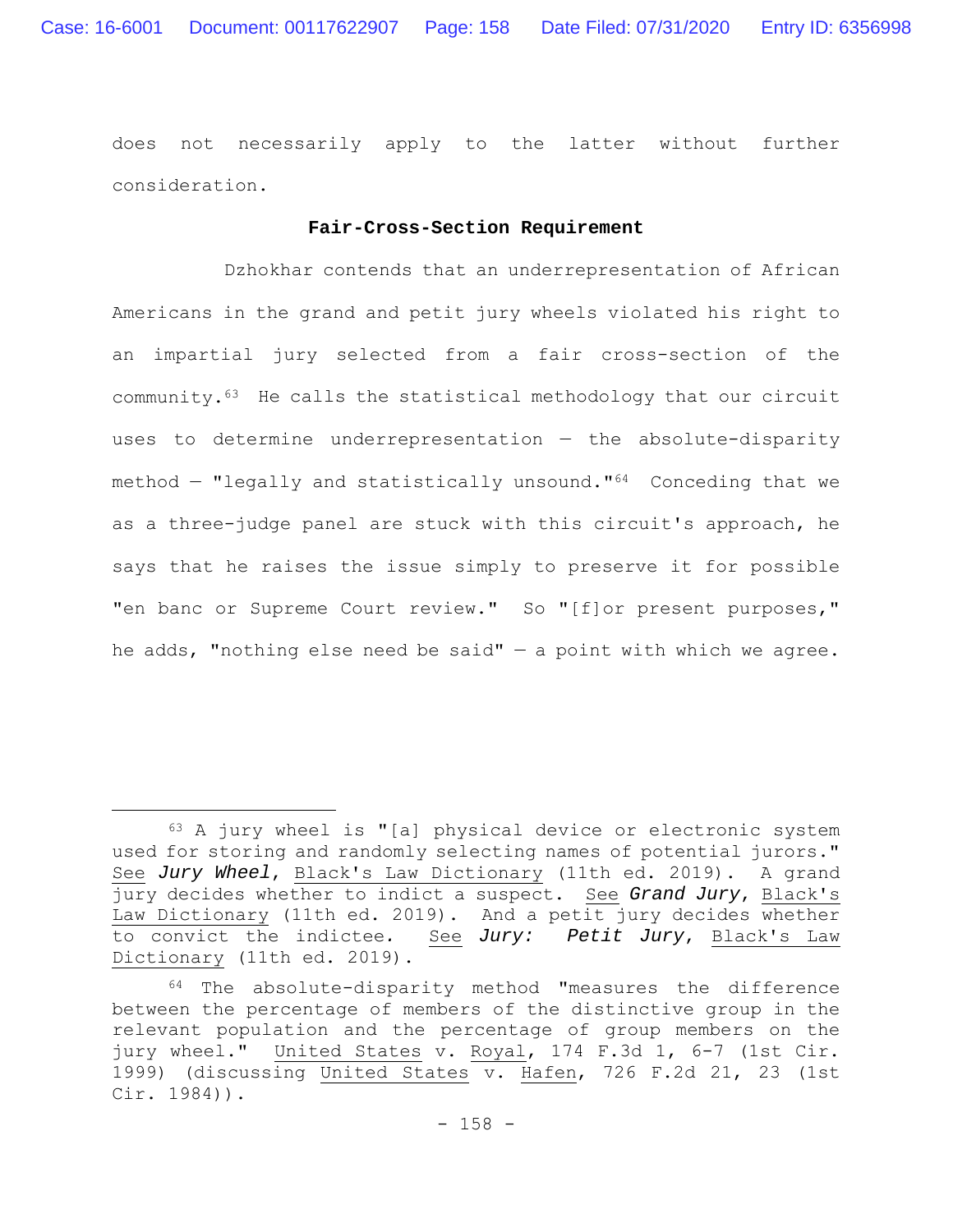#### **Death Penalty for Offenders Under Age 21**

That takes us to Dzhokhar's constitutional claim that as a person accused of having committed death-eligible crimes when he was under 21 (he was 19 at the time of the bombings), he is "categorically exempt from the death penalty."

Citing Roper v. Simmons, 543 U.S. 551 (2005), Dzhokhar concedes  $-$  as he must  $-$  that the Supreme Court has "dr[awn] a bright line" for death eligibility "at age 18." He just thinks that the factors Roper considered relevant in granting deathpenalty immunity to persons under 18 — that they lack the maturity we attribute to adults; that they are more vulnerable to peer pressure than are adults; and that their personality traits are less fixed, suggesting a higher likelihood of rehabilitation of juveniles than of adults, see id. at 569-79 — apply equally to persons under 21. Looking for support, he argues that "scientific research" since Roper "has explained the effects of brain maturation, or the lack thereof, on the behavioral and decisionmaking abilities of late adolescents in their late teens and early twenties." He also says that there is a "growing national consensus against the death penalty" for offenders between 18 and 20. See Am. Bar Ass'n, Resolution 111 (2018), https://www.americanbar.org/content/dam/aba/images/abanews/mym20 18res/111.pdf.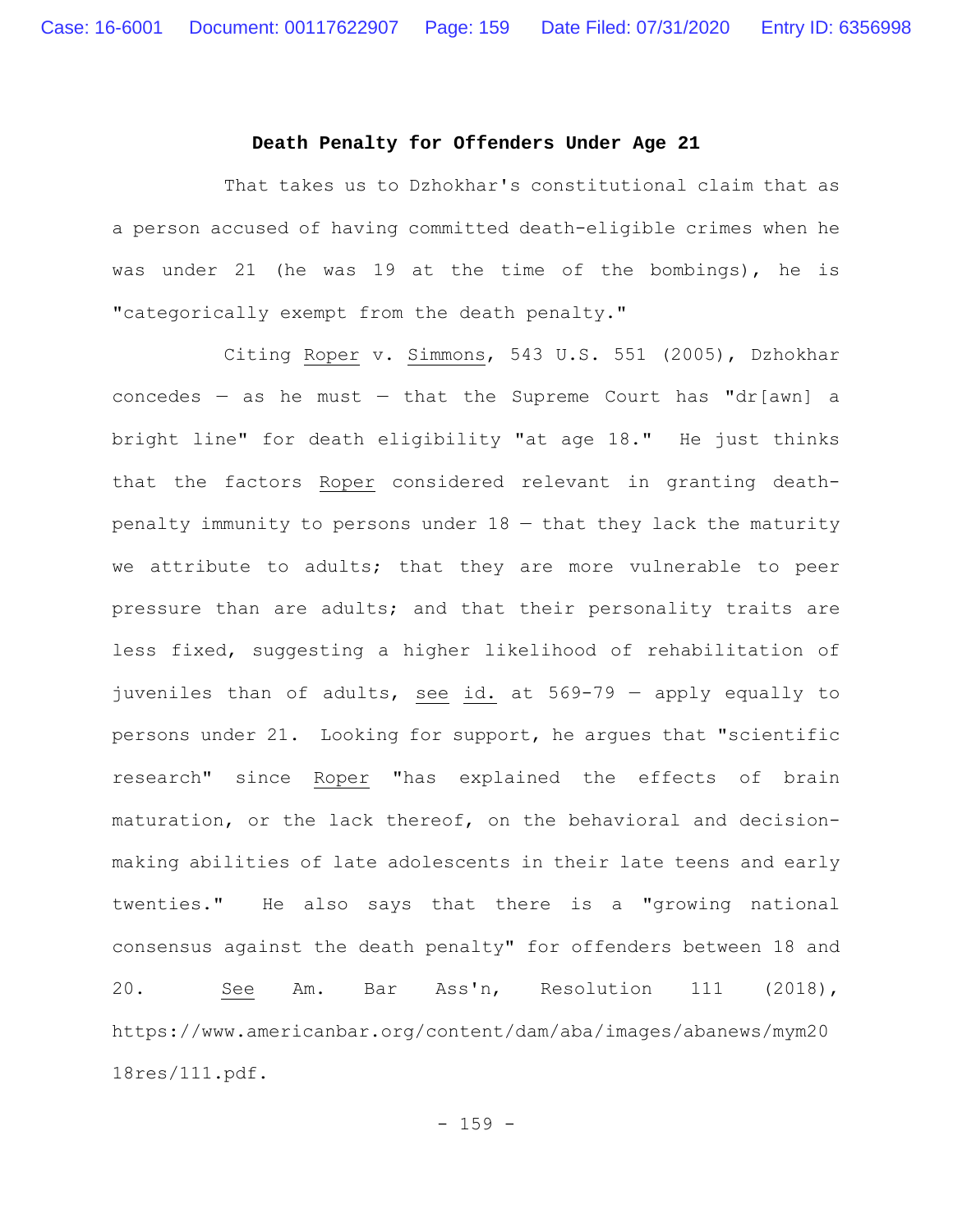Unimpressed, the government writes that Dzhokhar discusses no research about "brain maturation that is substantially different from the research available" at the time Roper came down. Citing one of his sources, the government also writes that "not a single state with an active death penalty scheme" bans the execution of 18-to-20-year-olds. And if the United States made that group death-penalty immune, the government adds, quoting another of his sources, it "would be taking an unusual legal stance with respect to prevailing international norms."

Because Dzhokhar did not raise this issue below, we review for plain error — reversing only if (among other requirements) he can show an "indisputable" error, "given controlling precedent." See United States v. Correa-Osorio, 784 F.3d 11, 22 (1st Cir. 2015). This he cannot do, however, given Roper's square holding that 18 is "the age at which the line for death eligibility ought to rest." See 543 U.S. at 574. The change he proposes is certainly worthy of careful consideration. As members of what the Constitution calls an "inferior" court, see U.S. Const. art. III, § 1, we simply note that whether a change should occur is for the Supreme Court to say  $-$  not us, see Morey v. United States, 903 F.2d 880, 883 (1st Cir. 1990).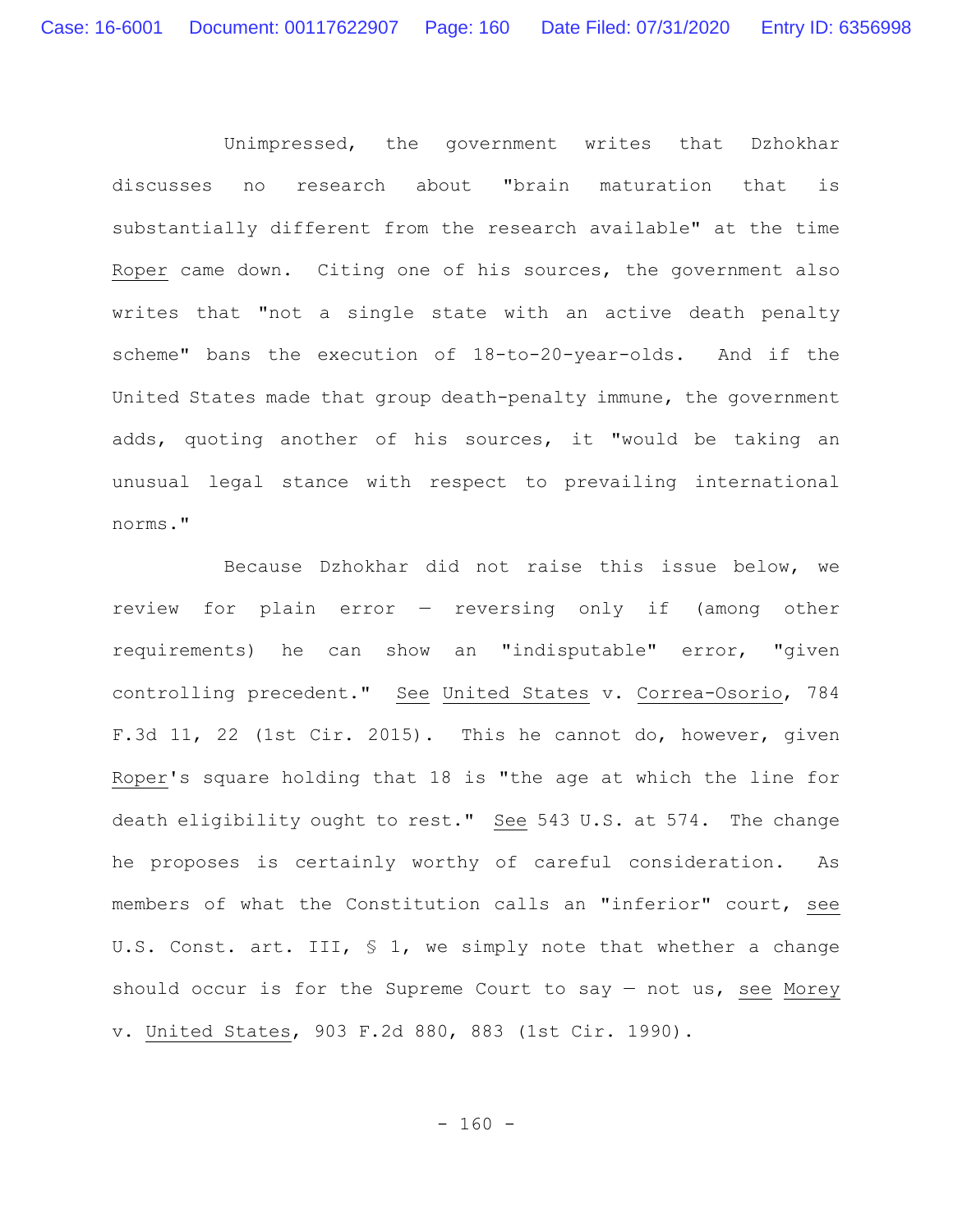#### **Crime of Violence**

We end with Dzhokhar's challenge to five convictions for using a firearm during a "crime of violence."

### *Background*

The jury convicted Dzhokhar of (among other crimes) multiple violations of 18 U.S.C. § 924(c). As relevant here, that section has two prongs: the "use or carry" prong and the "possession" prong. The first punishes anyone who "during and in relation to any *crime of violence* . . . uses or carries a firearm." Id. § 924(c)(1)(A) (emphasis added). The second punishes anyone who "in furtherance of *any such crime*[] possesses a firearm." Id. (emphasis added).65 The statute carries hefty minimum prison terms, especially for recidivists (and these sentences are over and above the ones they get for the underlying crime). See id.  $§ 924(c)(1)(A)-(C)$ . Another provision increases the maximum penalty to death if the defendant, "in the course of a violation of subsection (c)," kills "a person through the use of a firearm" and the killing is a murder as defined in the federal murder statute. See id. § 924(j)(1).

<sup>65</sup> Critically for present purposes, "firearm" includes "destructive device[s]" such as bombs. See 18 U.S.C.  $\frac{6}{5}$  921(a)(3)-(4).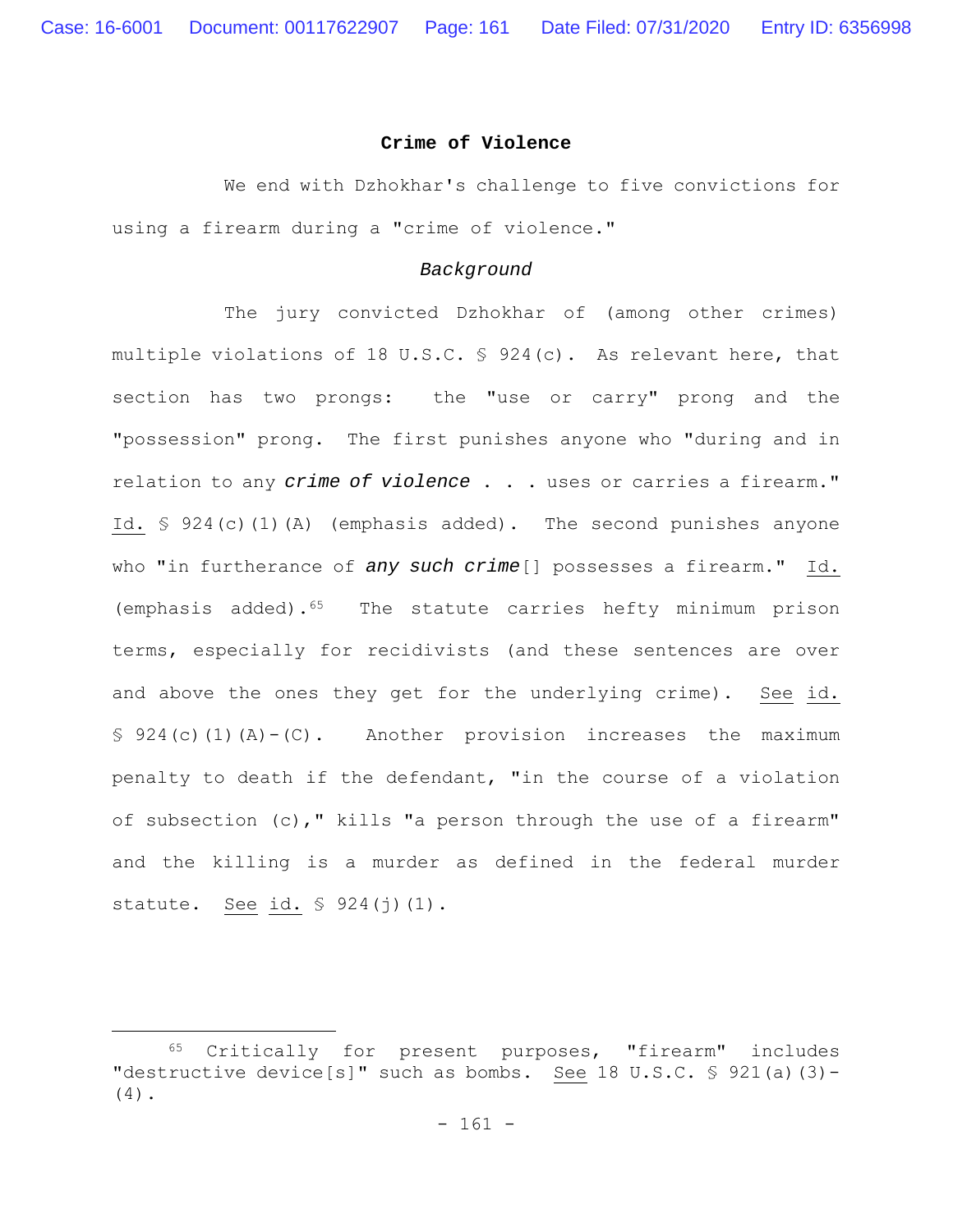Section 924(c) defines "crime of violence" (a phrase we

italicized above) as "an offense that is a felony" and

(A) has as an element the use, attempted use, or threatened use of physical force against the person or property of another, or

(B) that by its nature, involves a substantial risk that physical force against the person or property of another may be used in the course of committing the offense.

Id. § 924(c)(3). Courts commonly call subsection (A) the "elements clause" (sometimes also referred to as the "force clause") and subsection (B) the "residual clause." See, e.g., United States v. Davis, 139 S. Ct. 2319, 2324 (2019).

Two methods exist for deciding if a prior crime is a crime of violence: the "categorical approach" and the "modified categorical approach." See, e.g., United States v. Taylor, 848 F.3d 476, 491-92 (1st Cir. 2017).

If the prior crime involved a violation of an "indivisible" statute — *i.e.*, one that "sets out a single . . . set of elements to define a single crime" - we apply the categorical approach. See Mathis, 136 S. Ct. at 2248. That means we see whether the prosecution had to prove that the defendant used, attempted to use, or threatened to use physical force against the person or property of another — not whether he actually did. See id. And because we care only whether the prior crime requires physical force — not whether his criminal conduct involved physical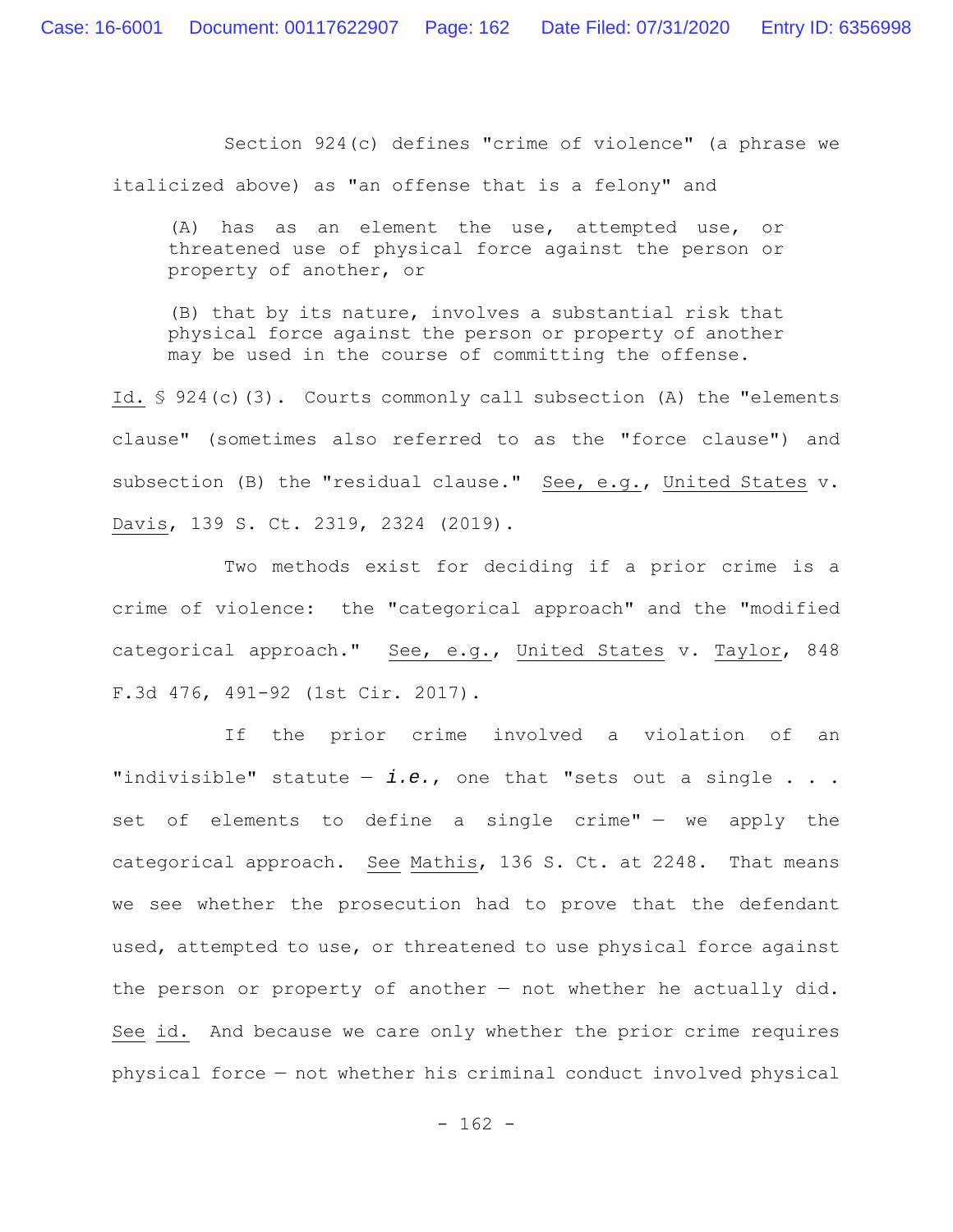force — we focus on the least forceful conduct generally criminalized under the statute, knowing that there must be a realistic probability the statute would be used to criminalize the conduct. See United States v. Báez-Martínez, 950 F.3d 119, 124 (1st Cir. 2020). And "physical force" here means "force capable of causing physical pain or injury" to a person or physical damage to property. See Johnson v. United States, 559 U.S. 133, 138-40 (2010) ("Curtis Johnson"); see also Davis, 139 S. Ct. at 2325-26.

Alternatively, if the prior crime involved a violation of a "divisible" statute — *i.e.*, one that defines multiple crimes with distinct elements — we apply the modified categorical approach (if the statute simply lists different means of committing a single crime, then it is indivisible and we use the categorical approach). See Mathis, 136 S. Ct. at 2249. This approach allows us to look beyond the face of the statute to a limited set of documents — known as "Shepard documents," which include the indictment, jury instructions, and verdict forms — to see "what crime, with what elements," the defendant committed. See id. (discussing Shepard v. United States, 544 U.S. 13 (2005)); see also United States v. Delgado-Sánchez, 849 F.3d 1, 8 (1st Cir. 2017). But the approach "serves a limited function," namely, to "help[] effectuate the categorical analysis" when we are faced with a divisible statute  $-$  in other words, after reviewing the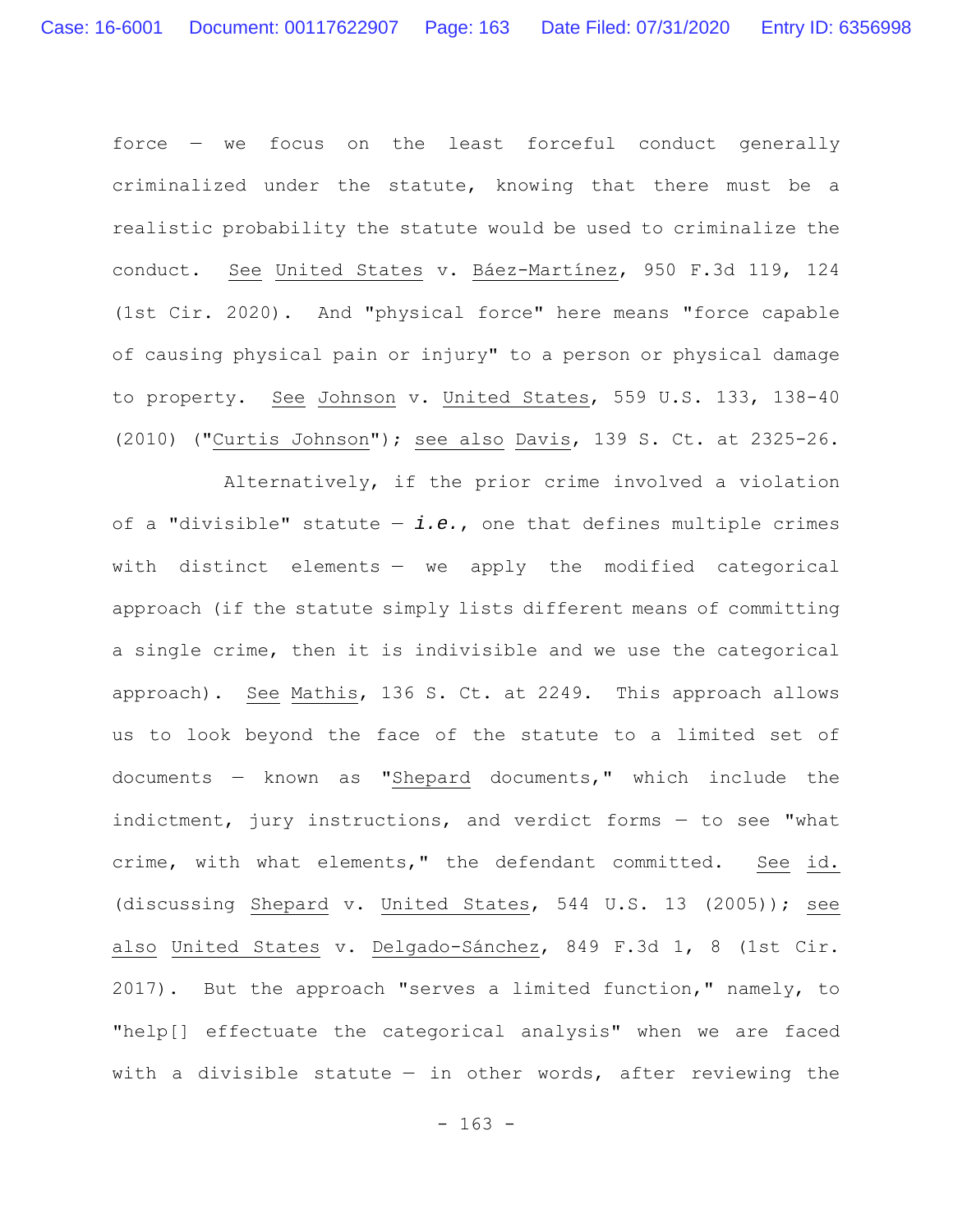relevant documents and identifying the specific crime underlying the defendant's conviction, we must then apply the categorical approach to that crime to see if it is a crime of violence. See Descamps v. United States, 570 U.S. 254, 260 (2013).

Days after the judge sentenced Dzhokhar — giving him death on some of the death-eligible counts and various concurrent and consecutive terms on the remaining counts (including 20 life terms) — the Supreme Court invalidated the Armed Career Criminal Act's similarly worded residual clause as unconstitutionally vague. See Johnson v. United States, 135 S. Ct. 2551, 2557 (2015) ("Samuel Johnson"). For easy reading, we shorten Armed Career Criminal Act to "ACCA." The ACCA's residual clause defined "violent felony" as any crime punishable by a term of imprisonment exceeding one year that "involves conduct that presents a serious potential risk of physical injury to another." See 18 U.S.C. § 924(e)(2)(B). In tossing out that residual clause, Samuel Johnson (in brief) found "[t]wo features of the [ACCA's] residual clause" troublesome: it "leaves grave uncertainty about *how* to estimate the risk posed by a crime" and "about *how much* risk it takes for a crime to qualify as a violent felony." See 135 S. Ct. at 2557-58 (emphasis added).

Relying on Samuel Johnson, Dzhokhar moved for a judgment of acquittal on all of the § 924(c) counts. He also asked for a

- 164 -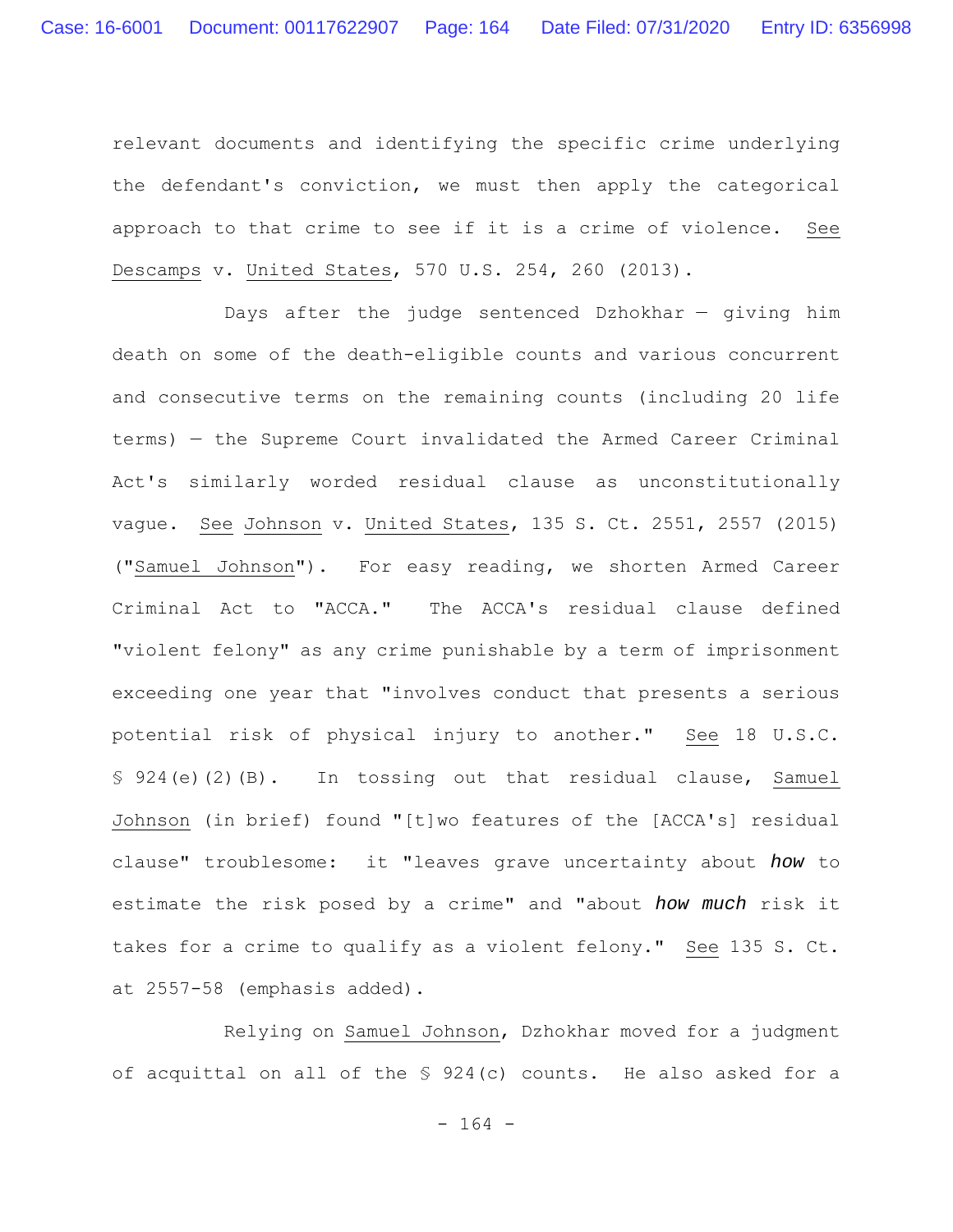new penalty-phase trial as well. According to his motion, the judge had told the jury (without objection) that all of the "predicate" offenses — malicious destruction of property, for example, or conspiracies to use a weapon of mass destruction, to bomb a place of public use, and to maliciously destroy property constituted crimes of violence as a matter of law. But, he noted, the judge did not say which of  $\frac{1}{5}$  924(c)'s clauses applied to which predicate. Insisting that the government could no longer rely on the residual clause after Samuel Johnson, he also claimed that none of the predicates categorically qualified as a crime of violence under the elements clause.

Opposing the motion, the government argued first that Dzhokhar had waived his challenge to the § 924(c) counts by not raising it sooner. The government premised this argument on two theories: that Dzhokhar had to raise defects in the indictment before trial and that he had to object to the judge's crime-ofviolence instructions either before or after the judge gave them. Waiver aside, the government also argued that the different wordings between § 924(c)'s residual clause and the ACCA's residual clause made Samuel Johnson's void-for-vagueness analysis inapplicable to Dzhokhar's case. And relying on Curtis Johnson, the government insisted that the predicates qualified as crimes of violence under the elements clause because they involved the use,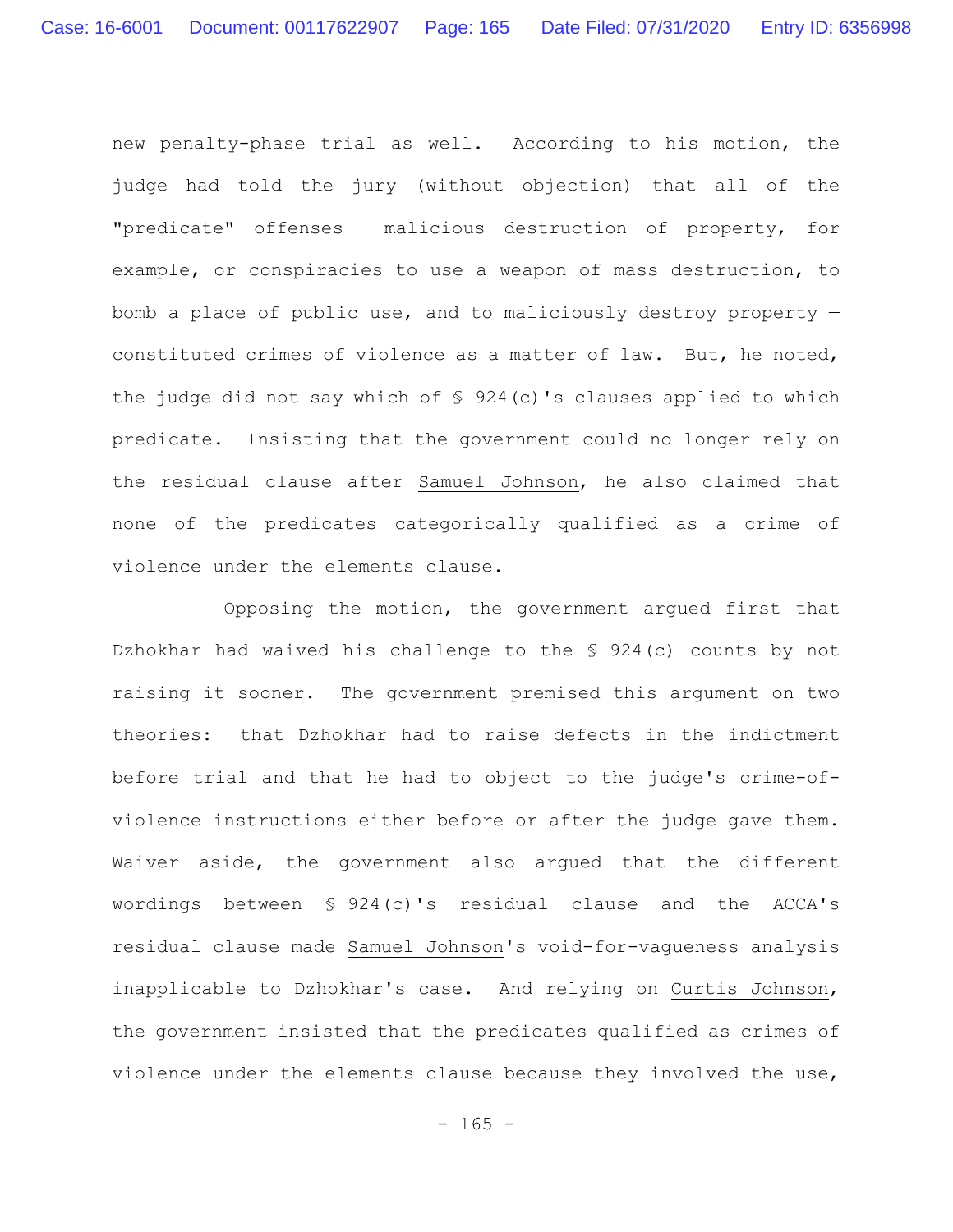attempted use, or threatened use of violent physical force against the person or property of another.

The judge denied Dzhokhar's motion, finding § 924(c)'s residual clause not impermissibly vague and each contested predicate a crime of violence under the elements clause. In a footnote, the judge theorized how Dzhokhar may have waived any argument that the predicates failed to satisfy the elements clause. But the judge did not resolve the waiver issue because he found no error.

During the briefing phase of this appeal, the Supreme Court issued an opinion declaring § 924(c)'s residual clause overly vague. See Davis, 139 S. Ct. at 2336. With Davis on the books, that leaves only one potential path for treating the predicates as crime-of-violence offenses: the elements clause, a provision (as we said) that sweeps in crimes having "as an element the use, attempted use, or threatened use of physical force," see 18 U.S.C.  $\frac{1}{2}$  924(c)(3)(A) - *i.e.*, "force capable of causing physical pain or injury" to a person or physical damage to property, see Curtis Johnson, 559 U.S. at 140.

## *Basic Appellate Arguments*

On appeal Dzhokhar limits his challenge to five § 924(c) convictions involving Counts 13, 15, 16, 17, and 18. Counts 13 and 15 alleged as predicates the malicious destruction of property,

 $- 166 -$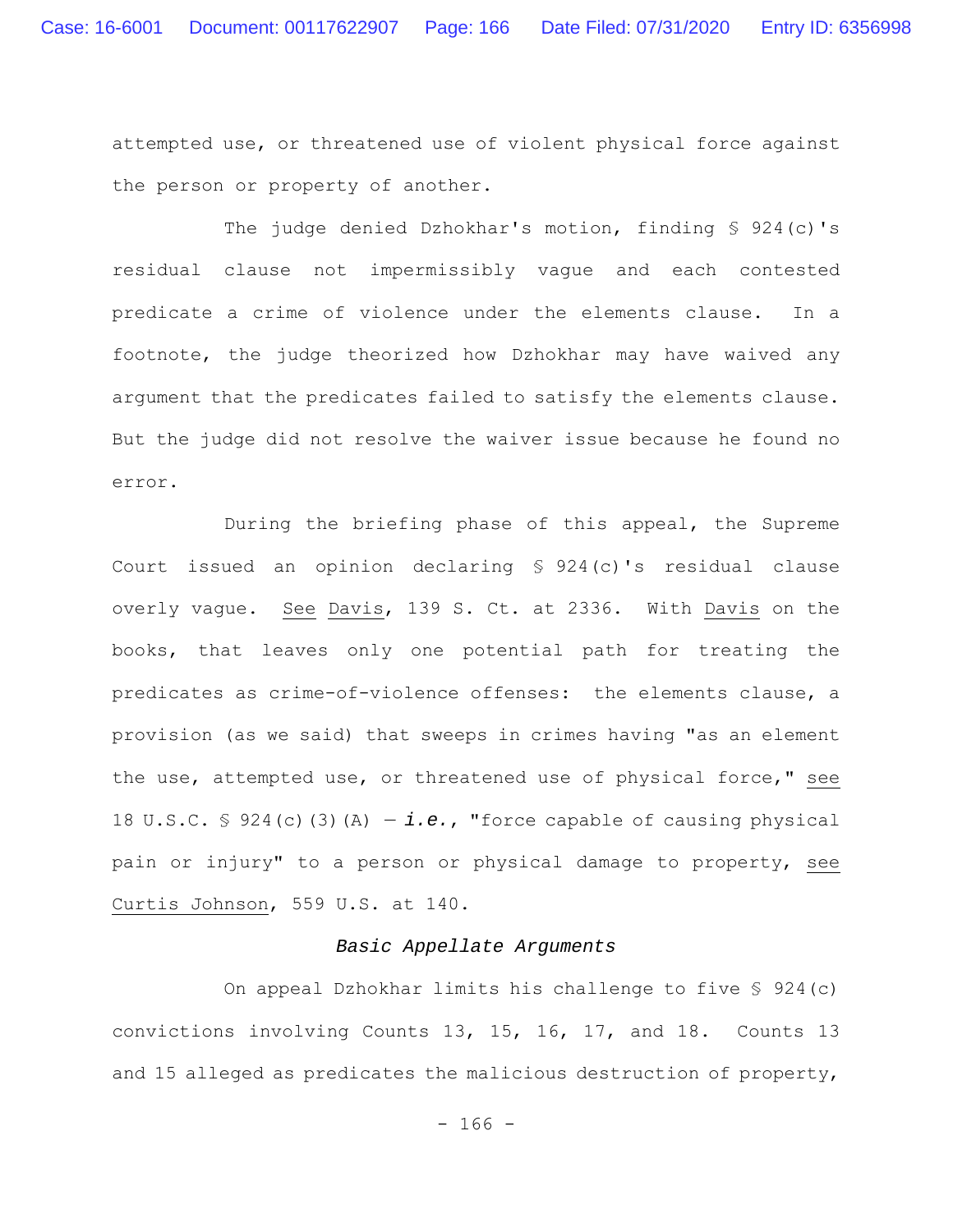colloquially known as arson, resulting in death (as charged in Counts 12 and 14, respectively). See 18 U.S.C. § 844(i). And Counts 16, 17, and 18 alleged as predicates conspiracies to use a weapon of mass destruction, to bomb a place of public use, and to maliciously destroy property, all resulting in death (as charged in Counts 1, 6, and 11, respectively). See 18 U.S.C. §§ 2332a(a)(2), 2332f(a)(1) and (2), 844(i) and (n).

In essence, Dzhokhar's position boils down to this. Arson  $-$  the predicate crime for Counts 13 and 15  $-$  fails to satisfy the elements clause because, first, one can commit the offense by maliciously destroying "any" property, including one's own and so does not require as an element that force be used against the person or property of another, as the elements clause requires; and second, one can commit the crime with a reckless mental state but the elements clause demands intentional conduct. Arguing further, Dzhokhar contends that the challenged conspiracies — the predicate crimes for Counts 16, 17, and  $18$  - fail to satisfy the elements clause because conspiracies criminalize mere agreements to commit an act and thus do not necessarily have as an element the actual, attempted, or threatened use of physical force.

The government responds, essentially, this way. It agrees that malicious destruction of property "simpliciter . . . is not categorically a crime of violence." It admits that under

 $- 167 -$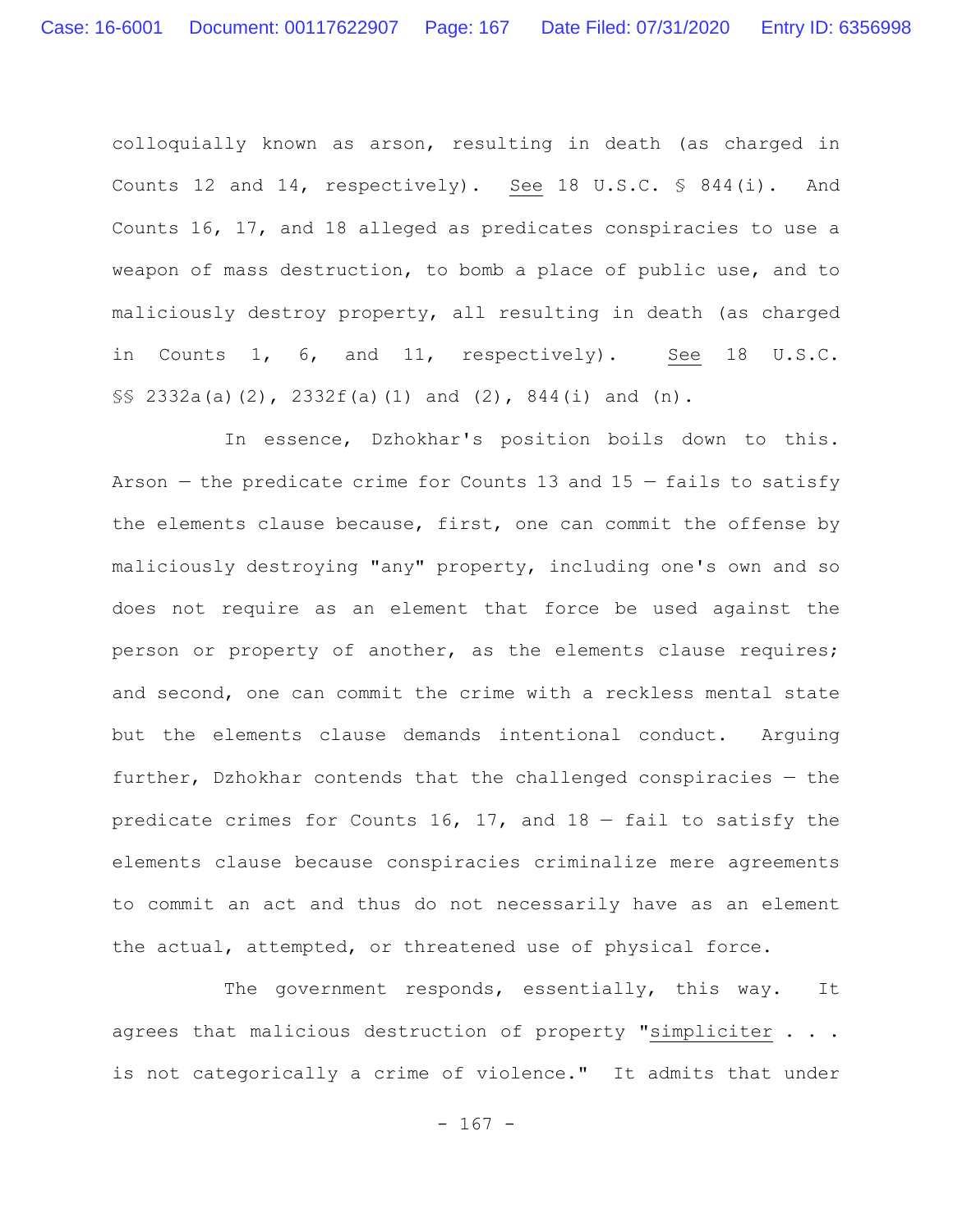our current precedent "reckless conduct, as opposed to intentional conduct, cannot constitute the use of force against the person or property of another." It accepts that "conspiring to commit a violent act does not necessarily have as an element the use, attempted use, or threatened use of physical force." And it consents to our vacating of Count 18 — predicated on conspiracy to commit arson — albeit on grounds different from those offered by Dzhokhar<sup>66</sup> (thus sparing us the need to discuss Count 18 further).

But the government insists that when the indictment charges arson as a capital crime, "the jury must find as an element" at least one of the FDPA's gateway-intent factors — each of which "requires proof that the defendant engaged in intentional conduct that directly resulted in a victim's death," meaning he used a level of force required under the elements clause.<sup>67</sup> It

- $67$  The gateway-intent factors require proof that the defendant
- (A) intentionally killed the victim;
- (B) intentionally inflicted serious bodily injury that resulted in the death of the victim;

<sup>66</sup> Dzhokhar argues that Count 18 is not a valid predicate because conspiracy to commit an offense is simply an agreement to commit an offense, and such an agreement does not always require the actual, attempted, or threatened use of physical force. But the government insists Count 18 is invalid because the indictment did not charge the predicate conspiracy as a capital count.

 $- 168 -$ (C) intentionally participated in an act, contemplating that the life of a person would be taken or intending that lethal force would be used in connection with a person, other than one of the participants in the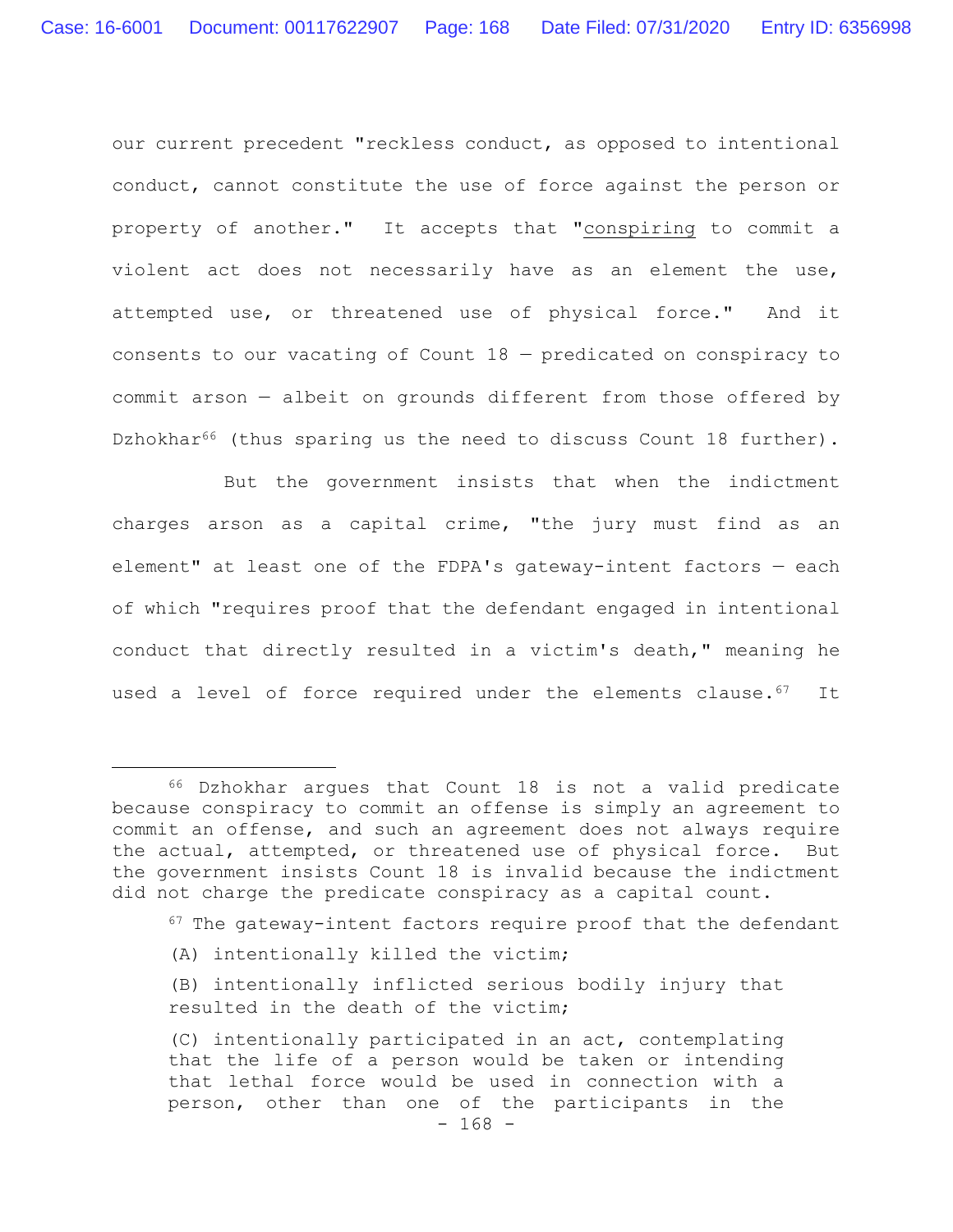also insists that the death-resulting allegations "independently require[] proof that the victim was subjected to 'physical force'" as used in the elements clause. And it takes a similar approach with the remaining conspiracy predicates, claiming that the deathresulting allegations establish the type of force needed to satisfy the elements clause.

# *Analysis*

The parties spend some time addressing our standard of review. Dzhokhar argues for a de novo appraisal, noting that we typically evaluate judgment-of-acquittal and crime-of-violence assessments without giving any deference to the district judge's views. See United States v. Santos-Soto, 799 F.3d 49, 56 (1st Cir. 2015) (judgment of acquittal); United States v. Turner, 501 F.3d 59, 67 (1st Cir. 2007) (crime of violence). The government pushes for plain-error review, repeating the waiver arguments it

offense, and the victim died as a direct result of the act; or

<sup>(</sup>D) intentionally and specifically engaged in an act of violence, knowing that the act created a grave risk of death to a person, other than one of the participants in the offense, such that participation in the act constituted a reckless disregard for human life and the victim died as a direct result of the act.

<sup>18</sup> U.S.C.  $\frac{1}{2}$  3591(a)(2)(A)-(D). Because no one arques otherwise, we assume without deciding that the government is right in saying that each factor (including (D)) requires intentional conduct. See also Báez-Martínez, 950 F.3d at 124–28 (holding that the mens rea required for second-degree murder satisfies the ACCA's elements clause).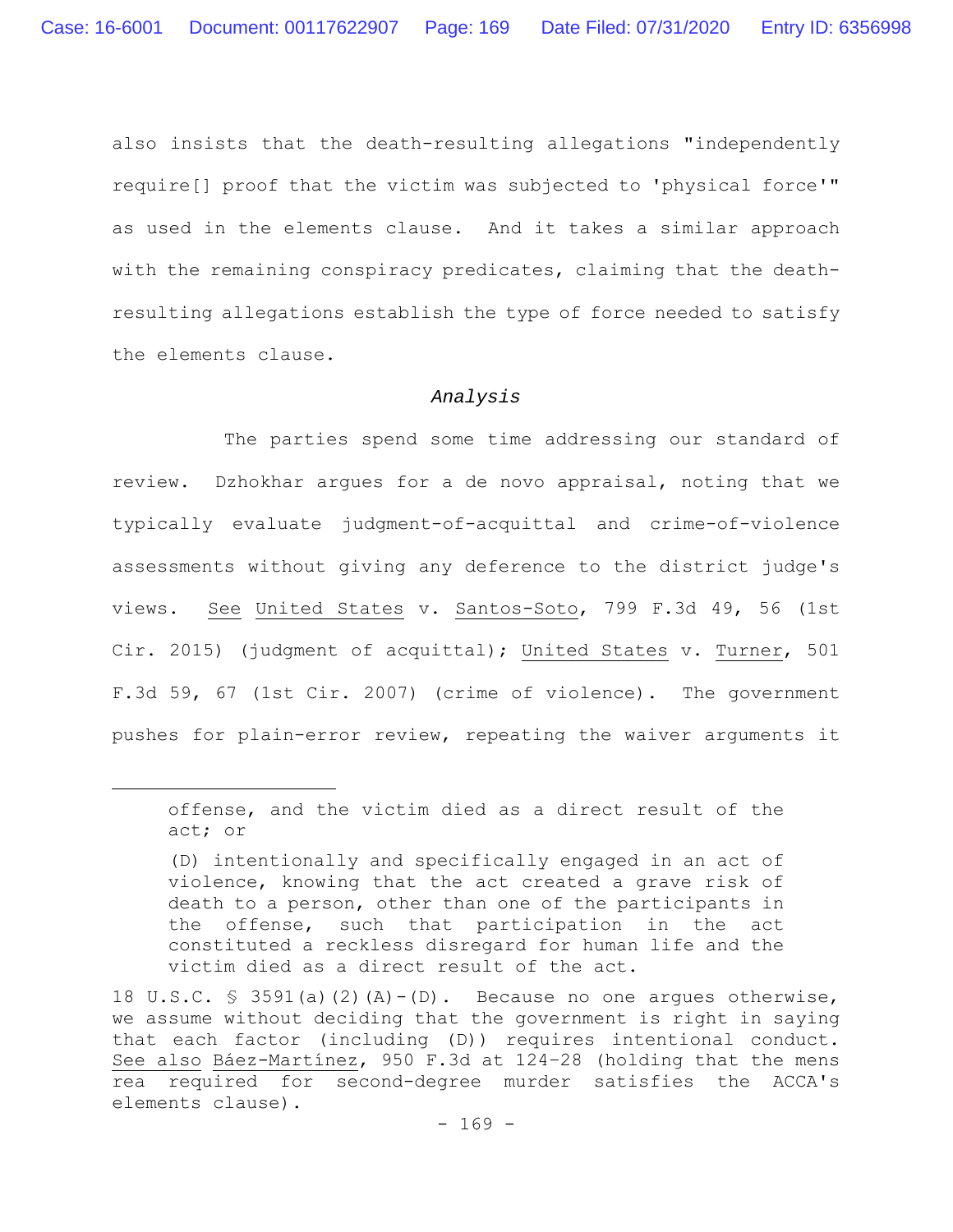made in the district court: that Dzhokhar had to — but did not raise the crime-of-violence issue pretrial or object to the crimeof-violence instructions either before or after the judge gave them.

We think Dzhokhar has the better of this standard-ofreview exchange. United States v. Cruz-Rivera concluded that a defendant's judgment-of-acquittal motions preserved his § 924(c) predicate-offense challenge. 904 F.3d 63, 65 (1st Cir. 2018). And Cruz-Rivera did so even though the defendant had not moved to dismiss the indictment or objected to the jury charge instructing that the at-issue predicate constituted a crime of violence as a matter of law. See Br. for Appellee at 10, Cruz-Rivera, 904 F.3d 63 (No. 16-1321), 2018 WL 3035960, at \*9-10; Br. for Appellant at 20, Cruz-Rivera, 904 F.3d 63 (No. 16-1321), 2018 WL 3261713, at \*20. The government tries to downplay the importance of this decision by saying "Cruz-Rivera . . . did not definitively opine on" the waiver question because "the government never challenged the preservation of the claim." When we give de novo review to an unpreserved claim because the government failed to argue plain error to us, we say so. See, e.g., United States v. Blewitt, 920 F.3d 118, 122 n.2 (1st Cir. 2019) (quoting United States v. Encarnación-Ruiz, 787 F.3d 581, 586 (1st Cir. 2015)). But Cruz-Rivera said nothing of the sort  $-$  it only said that the defendant

 $- 170 -$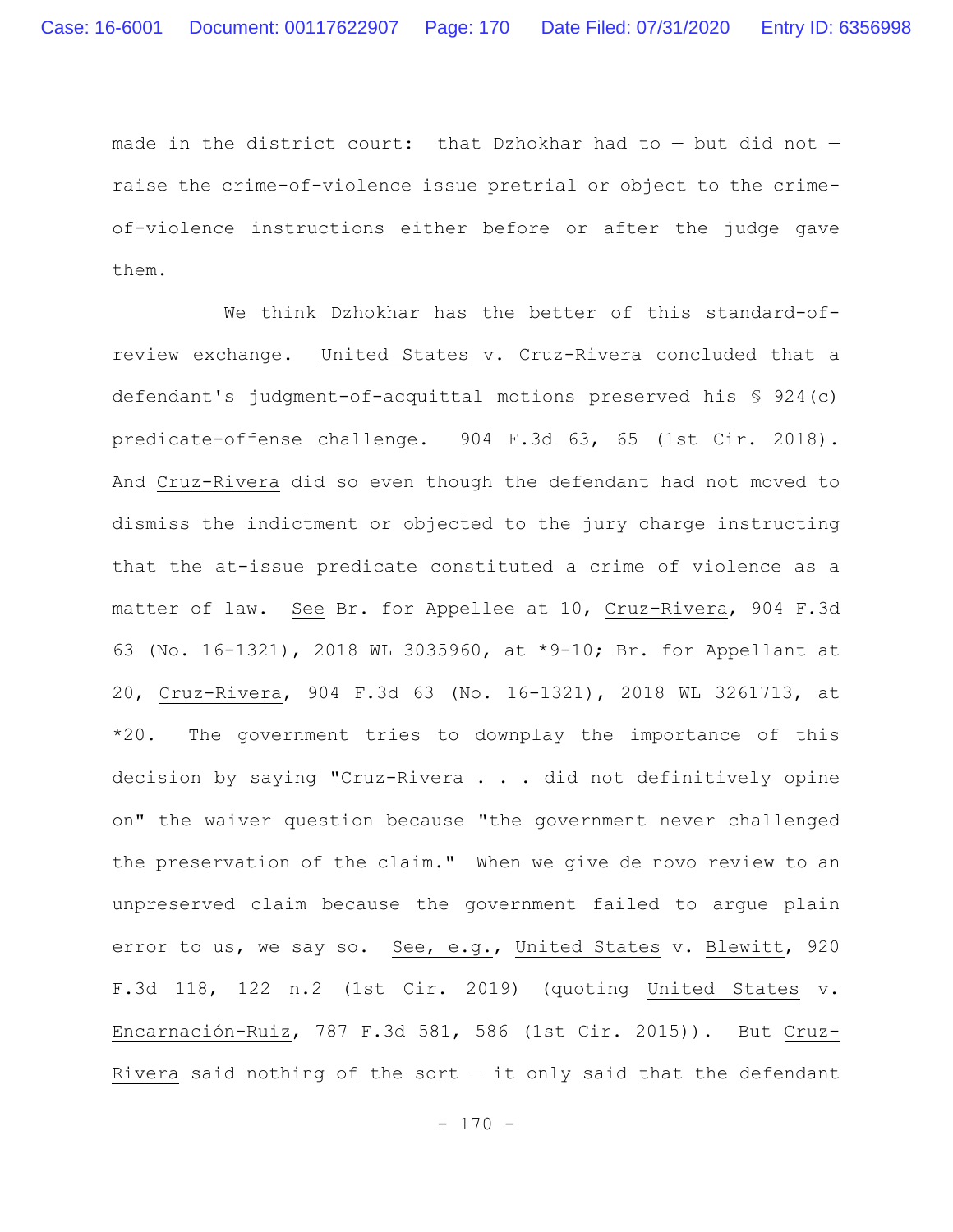had "preserved this issue below." 904 F.3d at 65. So de novo review is called for.

To the merits then.

First up is whether Dzhokhar's arson convictions (on Counts 12 and 14) satisfy the elements clause. The arson statute at issue punishes the use "of fire or an explosive" to "*maliciously* damage[] or destroy[] . . . any . . . property used in interstate or foreign commerce or in any activity affecting interstate or foreign commerce." 18 U.S.C. § 844(i) (emphasis added). And the parties agree (or at least do not dispute) that "maliciously" there includes both intentional and reckless acts. See generally United States v. Grady, 746 F.3d 846, 848-49 (7th Cir. 2014) (adopting this definition and collecting circuit cases doing the same).

Our caselaw says that recklessness does *not* suffice the ACCA's materially identical elements clause. See Báez-Martínez, 950 F.3d at 126 (discussing our bright-line rule that "reckless conduct bereft of an intent to employ force against another falls short of the mens rea required under" the ACCA (emphasis removed and citation omitted)). $68$  And our caselaw routinely uses decisions

<sup>- 171 -</sup> 68 To give a rough sense of our caselaw's evolution: The Supreme Court has found recklessness sufficient to count as a crime that "has, as an element, the use or attempted use of physical force" under 18 U.S.C. § 921(a)(33)(A) – a statute barring persons convicted of a "misdemeanor crime of domestic violence" from possessing a gun. See Voisine v. United States, 136 S. Ct. 2272, 2280 (2016). Voisine said "use" refers to "the act of employing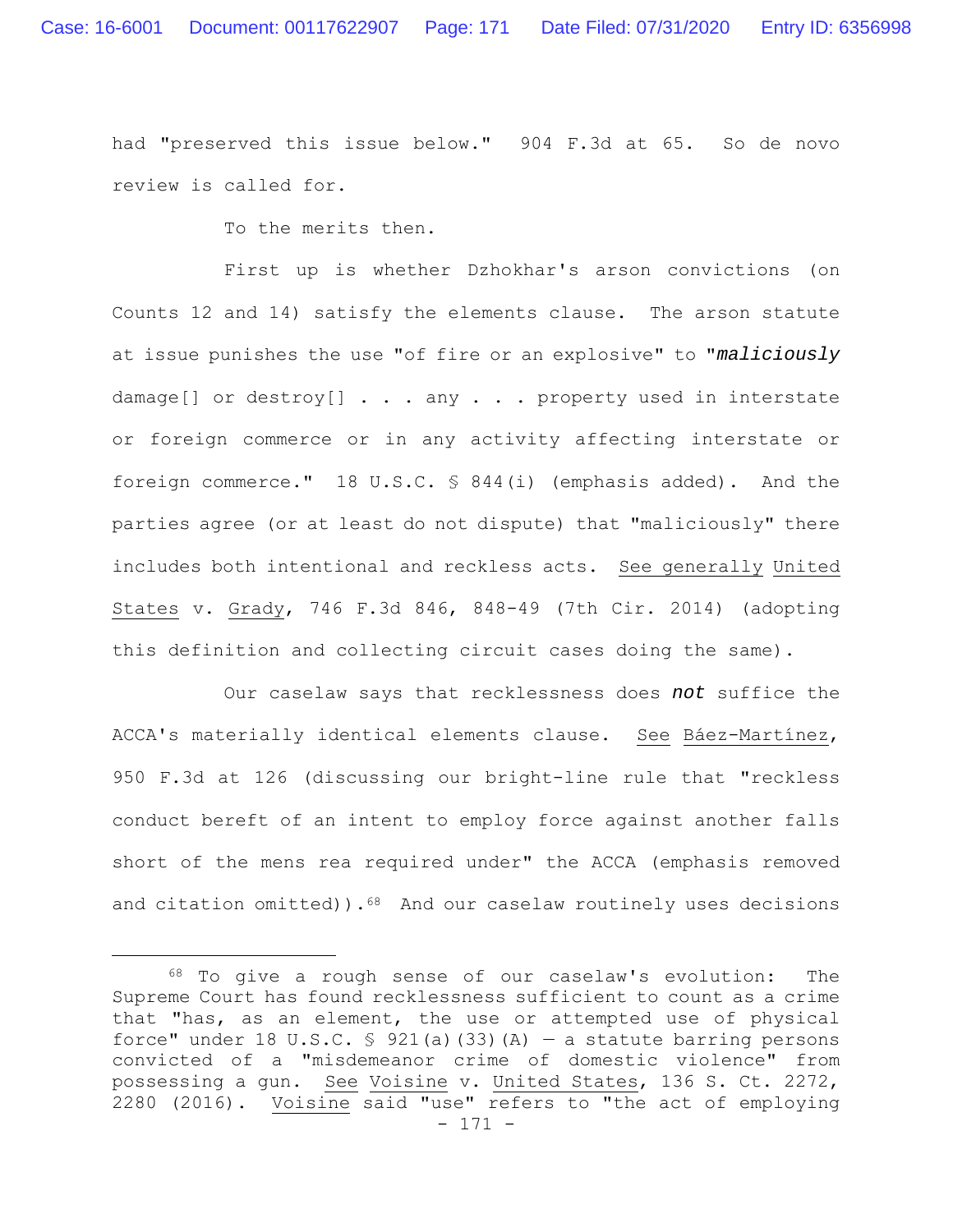interpreting the ACCA's elements clause in construing  $\frac{1}{5}$  924(c)'s, see Taylor, 848 F.3d at 491 — no surprise, since both clauses encompass "the use, attempted use, or threatened use of physical force against the person . . . of another," compare 18 U.S.C. § 924(e)(2)(B)(i), with id. § 924(c)(3)(A). Which perhaps explains why the government concedes that crimes requiring

On the heels of Voisine, we decided Bennett v. United States, 868 F.3d 1 (1st Cir. 2017). Bennett noted that the ACCA requires a use of physical force "against the person of another," while the statute in Voisine requires a use of physical force without the "against the person of another" jargon. See 868 F.3d at 18. Bennett reasoned that "against" may require that "the perpetrator . . . knowingly or purposefully . . . caus[e] the victim's bodily injury." Id. But Bennett also found compelling the possibility that "against" does not change Voisine's analysis. Id. at 18-20. Finding a "grievous ambiguity" concerning whether recklessness suffices under the ACCA's elements clause, Bennett invoked the rule of lenity to hold in the defendant's favor that recklessness did not suffice. Id. at 23 (quotation marks omitted). We withdrew Bennett after the defendant died. See Bennett v. United States, 870 F.3d 34, 36 (1st Cir. 2017) (per curiam). But we adopted its reasoning in a later case. See United States v. Windley, 864 F.3d 36, 37 n.2 (1st Cir. 2017) (per curiam).

The government believes that we decided these cases wrongly. The Supreme Court granted certiorari to resolve a circuit split regarding whether a crime involving "ordinary recklessness can satisfy the ACCA's [elements] clause." Báez-Martínez, 950 F.3d at 125 n.5. The Court dismissed certiorari after the petitioner died, see Walker v. United States, 140 S. Ct. 953 (2020), but the Court recently granted certiorari in another case to address the same issue, see United States v. Borden, 769 F. App'x 266 (6th Cir. 2019), cert. granted, 140 S. Ct. 1262 (2020).

something." Id. at 2278 (quotation marks omitted). So, Voisine held, the "use of physical force" requires "volitional" but not "knowing or intentional" conduct. See id. at 2279-80. Voisine, though, left undecided whether this statutory interpretation should apply in other contexts. See id. at 2280 n.4.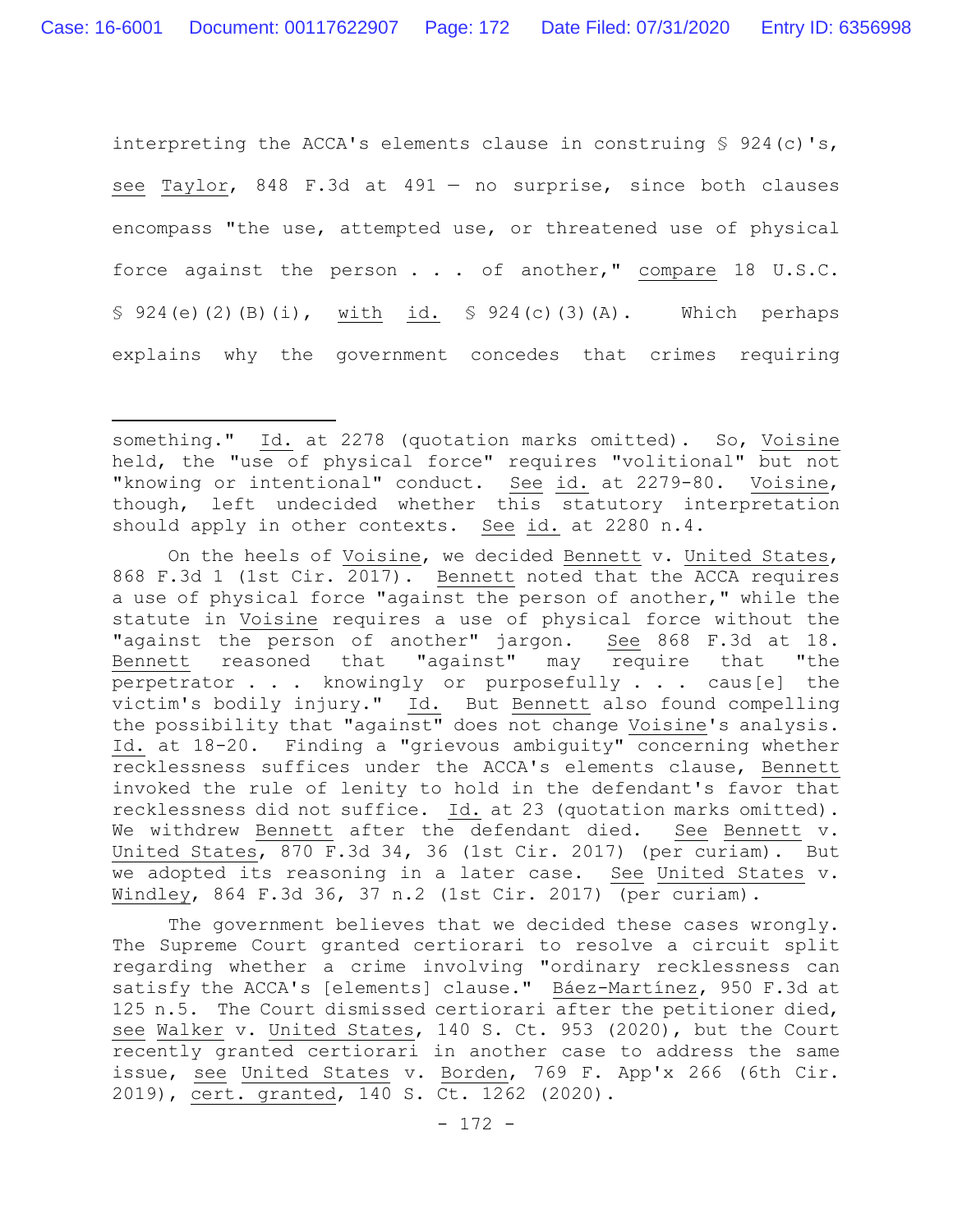recklessness, as opposed to intent, do not qualify as crimes of violence under  $\frac{1}{2}$  924(c)'s elements clause – at least under existing circuit precedent.

Our caselaw is also clear about what happens next. Applying the minimum-conduct rule (as a reminder, the elementsbased approach focuses on "the least culpable conduct" criminalized, Báez-Martínez, 950 F.3d at 124), we must presume that Dzhokhar acted with recklessness, see Taylor, 848 F.3d at 492. So — as counterintuitive as it might first seem — his arson convictions are not crimes of violence for purposes of § 924(c)'s elements clause.

And none of the government's responses alters this conclusion.

The government argues that "[w] here  $\ldots$  arson is charged as a capital offense, the jury must find as an element at least one of the four 'gateway' special intent factors" in the FDPA. These factors, says the government, require proof that the defendant intentionally engaged in conduct that resulted in a victim's death and thus proof that he "intentionally used force sufficient to kill the victim."

This aspect of the government's response overlooks that the gateway factors are drawn from the FDPA, not § 844(i) itself. Under either the categorical or modified categorical approach, we

- 173 -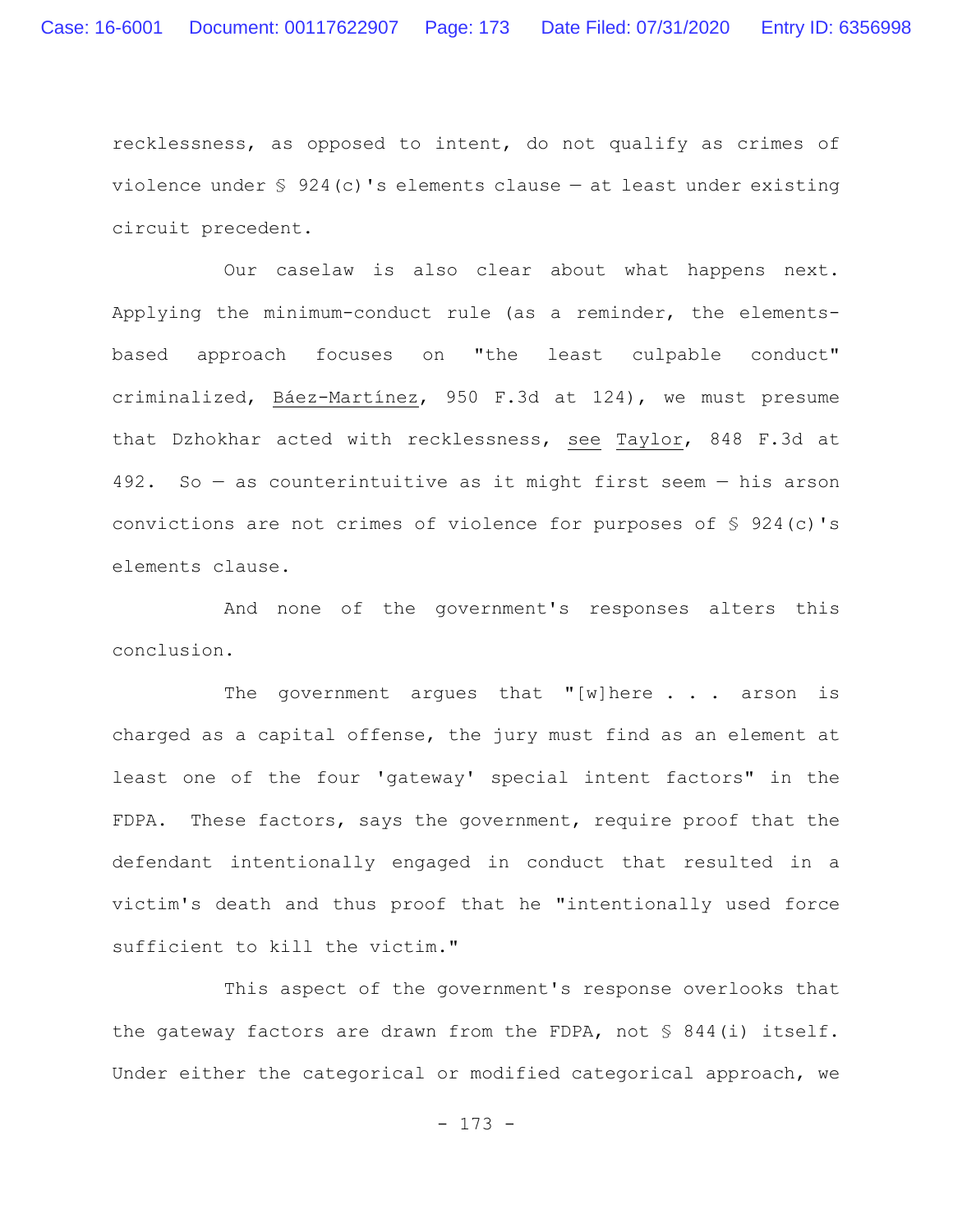generally look to the statute of conviction to determine the elements of the crime. See, e.g., Mathis, 136 S. Ct. at 2248. And nowhere in § 844(i) does there appear an intent element. The government has pointed us to no authority suggesting that we can look beyond the statute of conviction to an unrelated statutory scheme  $-$  like the FDPA  $-$  to add elements to a crime for these purposes. See Taylor, 848 F.3d at 491 (explaining that "'[e]lements' are the 'constituent parts' of a crime's legal definition" (alteration in original) (quoting Mathis, 136 S. Ct. at 2248)). To convict Dzhokhar on the arson offenses (Counts 12 and 14) – the predicates for the contested  $\S$  924(c) counts (Counts 13 and 15) — the jurors did not have to find any of the gatewayintent factors. Instead, they could convict even if he acted recklessly rather than intentionally. Had the penalty-phase jurors not found the gateway factors proven beyond a reasonable doubt as to the arson charges, Dzhokhar could not have gotten a judgment of acquittal on those counts (Counts 12 and 14); indeed, the indictment on those two counts does not reveal on its face that the government had to prove intent. Surely then those factors cannot be elements of the arson predicates.

The government next contends that the death-resulting allegations in Counts 12 and 14 provide an independent basis for us to conclude that the arson predicates satisfy § 924(c)'s

- 174 -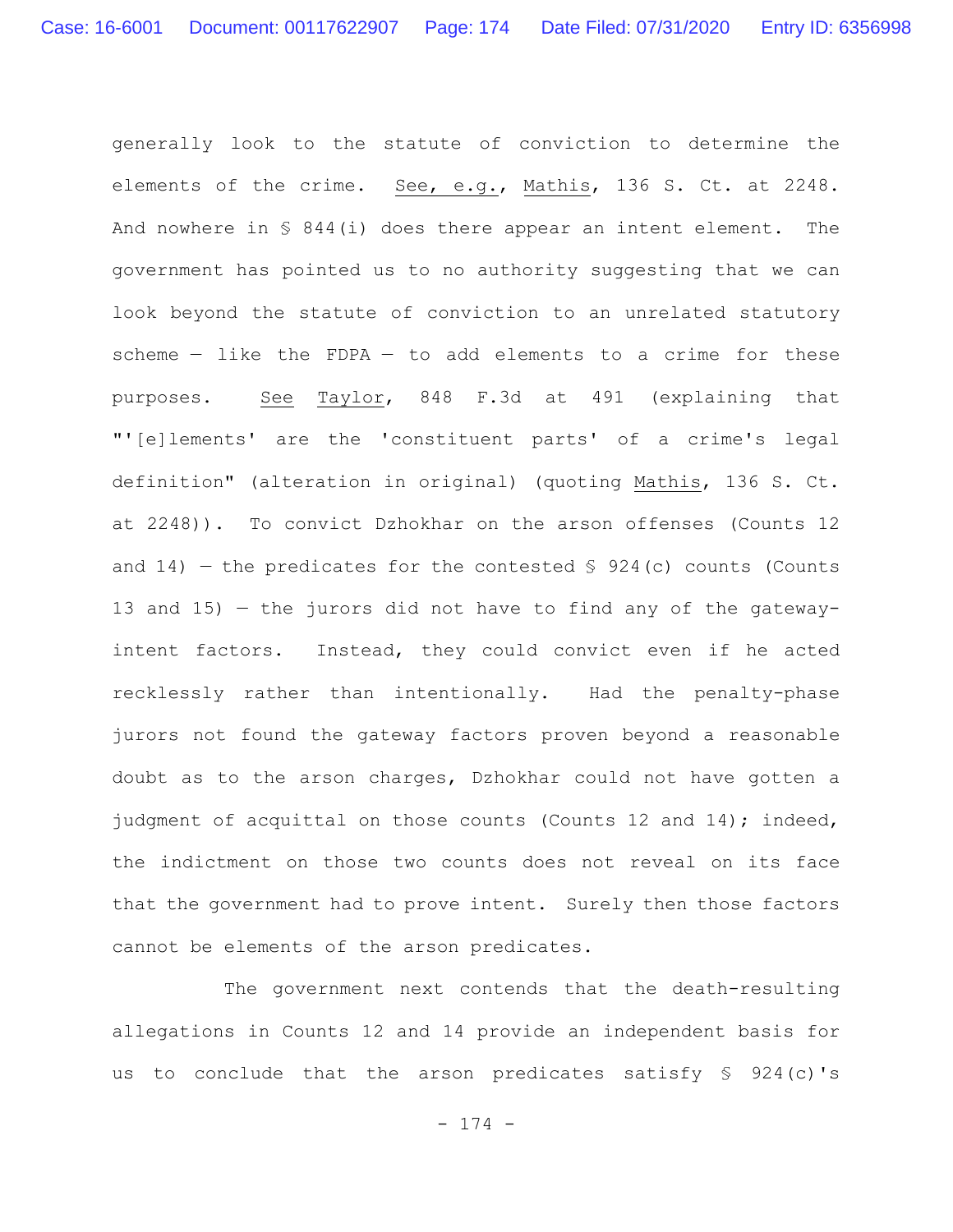elements clause. But even assuming without deciding that the death-resulting allegations are elements (the parties fight over whether they are), we know the minimum conduct necessary to commit arson resulting in death is still recklessness. See generally United States v. Gullett, 75 F.3d 941, 947-48 (4th Cir. 1996) (deeming evidence of malice sufficient to convict the defendant of violating the arson statute, § 844(i), specifically rejecting his argument that the jury had to find that he intended to damage the property). As we will discuss shortly, the fact that death results (when included as an element of the statute of conviction) may indicate the application of violent force. But it does not necessarily involve the *intentional* application of physical force (*i.e.*, a "use" in the language of the elements clause) as our caselaw requires. See Bennett v. United States, 868 F.3d 1, 7–9 (1st Cir. 2017) (holding that recklessly causing bodily injury does not constitute the "use  $\ldots$  of physical force against the person of another"), opinion withdrawn as moot, 870 F.3d 34, 36 (1st Cir. 2017), reasoning adopted by United States v. Windley, 864 F.3d 36, 37 n.2 (1st Cir. 2017). So the government's second basis for affirming these contested § 924(c) counts (Counts 13 and 15) is not compelling either.<sup>69</sup>

<sup>- 175 -</sup> 69 Given our analysis, we need not address Dzhokhar's alternative claim: that the arson convictions cannot be predicates because § 844(i) punishes the destruction of one's own property,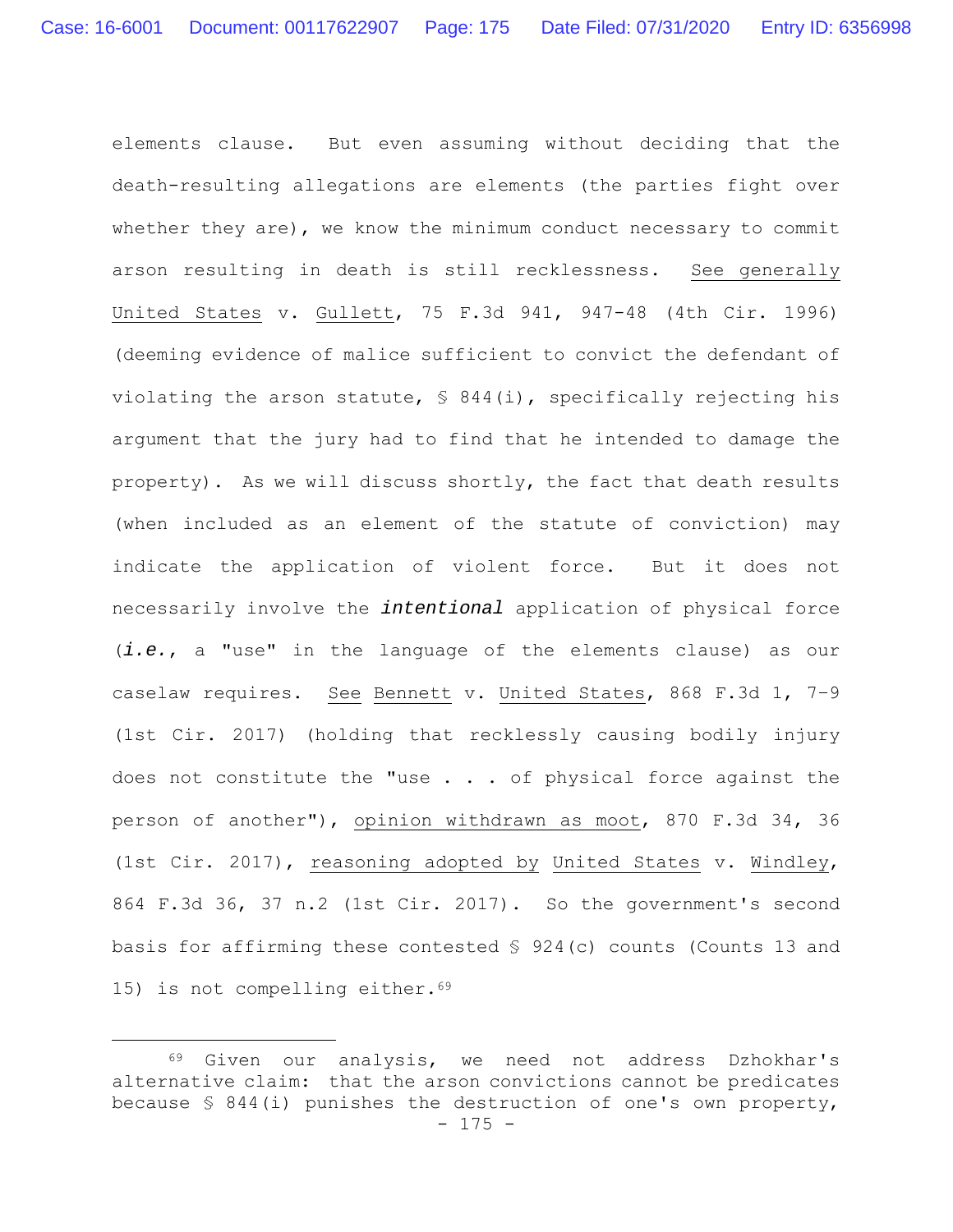Next up is whether Dzhokhar's conspiracy convictions (on Counts 1 and 6) satisfy the elements clause. Recall that prosecutors predicated the relevant § 924(c) counts (Counts 16 and 17) on his allegedly conspiring to use a weapon of mass destruction (Count 1), see 18 U.S.C.  $\frac{1}{2}$  2332a(a)(2), and to bomb a place of public use (Count 6), see id.  $\frac{1}{2}$  2332f(a)(1) and (2), each resulting in death. Section 2332a(a)(2) criminalizes anyone "who, without lawful authority, uses, threatens, or attempts or conspires to use, a weapon of mass destruction . . . against any person . . . within the United States," provided the "threat, attempt, or conspiracy[] would have affected interstate or foreign commerce." Section 2332f(a)(1) applies to anyone who "unlawfully delivers, places, discharges, or detonates an explosive . . . in, into, or against a place of public use  $\ldots$  with the intent to cause death or serious bodily injury, or . . . with the intent to cause extensive destruction of such a place." Section 2332 $f(a)(2)$ prohibits "attempts or conspirac[ies] . . . under [§ 2332f(a)(1)]." And "if death results" from these crimes, the statutes provide for punishment "by death or imprison[ment] for

while § 924(c)'s elements clause covers the use of force against the property of the another. See generally PDK Labs. Inc. v. DEA, 362 F.3d 786, 799 (D.C. Cir. 2004) (Roberts, J., concurring) (explaining that "if it is not necessary to decide more, it is necessary not to decide more").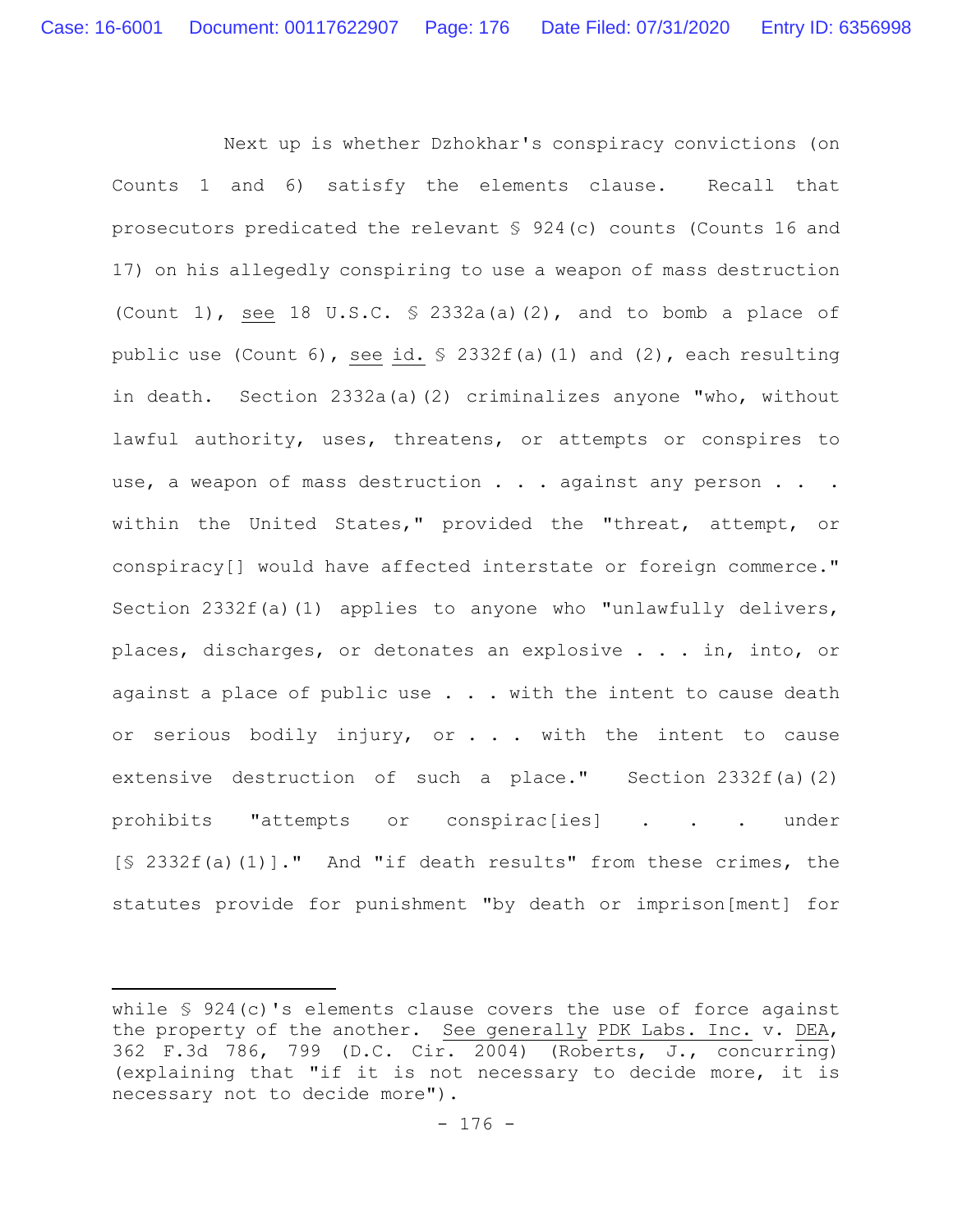any term of years or for life." See id. § 2332a(a); see also id. § 2332f(c).

Helpfully, the parties agree that the at-issue convictions concern conspiracies to use a weapon of mass destruction and to bomb a place of public use (not attempts to do either crime, for example), with death resulting.<sup>70</sup> Our "task" then "is to compare" the elements of those conspiracies "to the definition of a 'crime of violence' in the force clause." See United States v. García-Ortiz, 904 F.3d 102, 106 (1st Cir. 2018) (using the categorical approach where the parties "agree[d]" that the defendant's "conviction concerned Hobbs Act robbery (not extortion)"). So the question is whether the at-issue conspiracy offenses have as an element the use, attempted use, or threatened use of "violent [physical] force — that is, force capable of causing physical pain or injury to another person." See Curtis Johnson, 559 U.S. at 140; see also Moncrieffe v. Holder, 569 U.S. 184, 190-91 (2013) (requiring courts to consider whether the least serious form of the relevant offense meets that standard). If it does, then the relevant conspiracies qualify categorically as crimes of violence — if not, then not.

<sup>&</sup>lt;sup>70</sup> The government's brief does quote  $$ 2332f(a)(1)$ , which again punishes the bombing of a place of public use (we simplify slightly here). But the government tailors its arguments to the conspiracy context, which of course implicates  $\frac{1}{2}$  2332f(a)(2).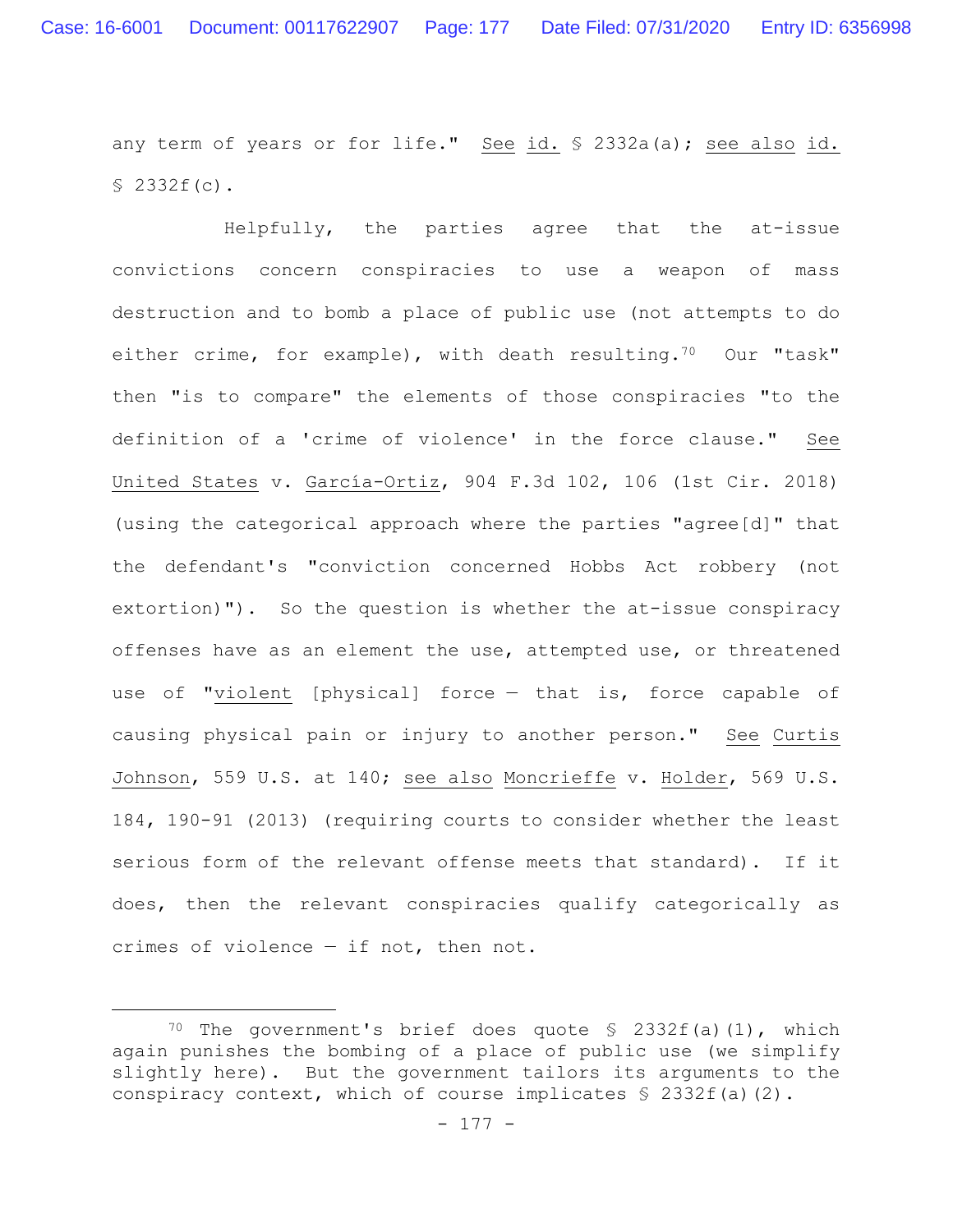A conspiracy is  $-$  as the parties concur  $-$  a knowing agreement between two or more people "to commit a crime, intending that the underlying offense be completed." See United States v. Ledée, 772 F.3d 21, 32 (1st Cir. 2014). The crime of conspiracy is the agreement rather than the completed offense. See Iannelli v. United States, 420 U.S. 770, 777 (1975) (explaining that "[c]onspiracy is an inchoate offense, the essence of which is an agreement to commit an unlawful  $act"$ ).<sup>71</sup> So "conspiracy's elements are met as soon as the participants have made an agreement." Sessions v. Dimaya, 138 S. Ct. 1204, 1219 (2018). Thus — to borrow a line from the government's brief (emphasis omitted)  $-$  "simply conspiring to commit a violent act does not necessarily have as an element the use, attempted use, or threatened use of physical force," meaning "most conspiracies to commit what would otherwise be crimes of violence are not categorically crimes of violence under" § 924(c)'s elements clause.

But the "death results" element changes things. Báez-Martínez says that any crime for which "death results" (or any serious bodily injury results) is an element automatically satisfies the ACCA's "violent force" requirement. 950 F.3d at

<sup>71</sup> Inchoate means "[p]artially completed or imperfectly formed; just begun." See *Inchoate*, Black's Law Dictionary (11th ed. 2019).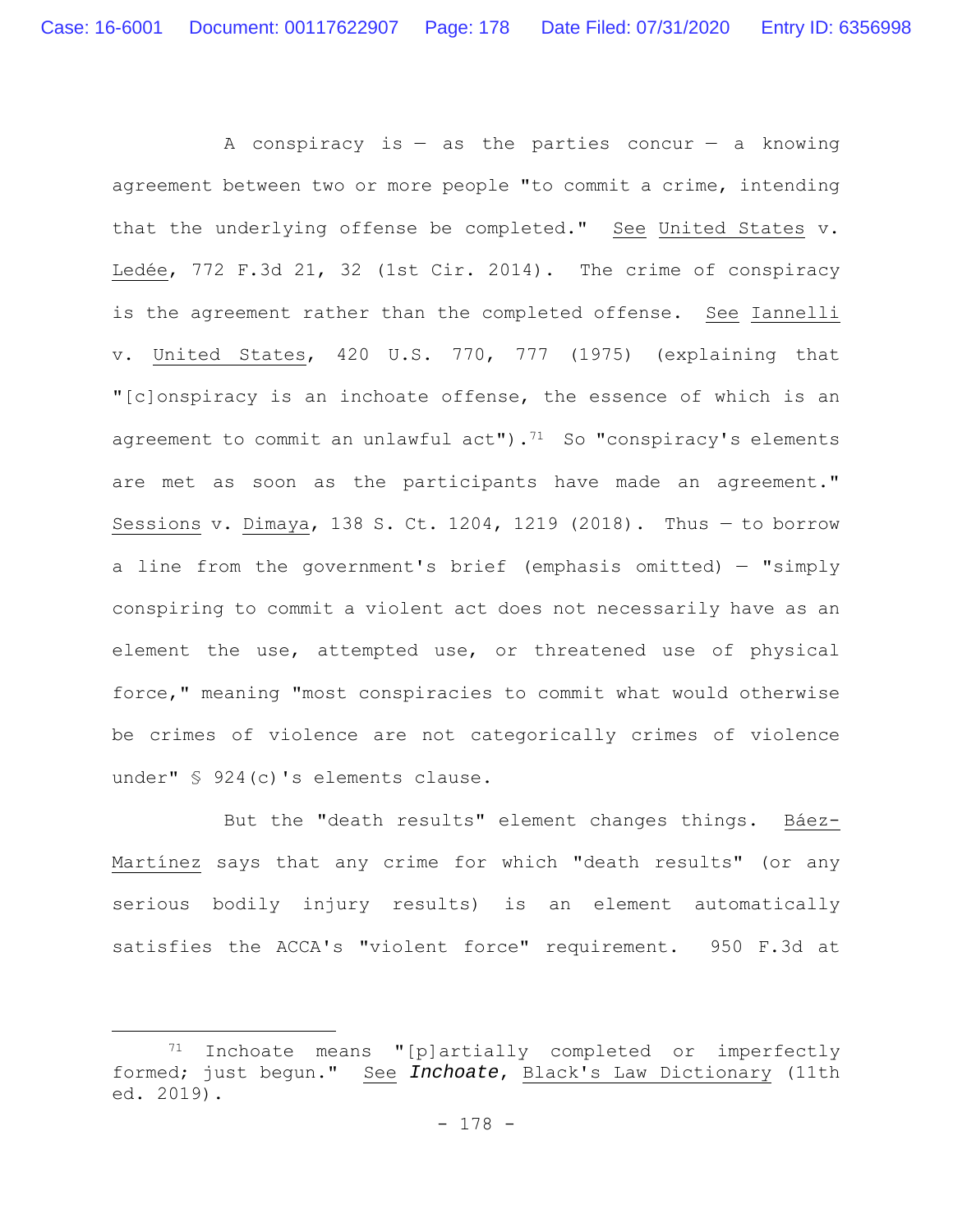132. So while most conspiracies are not crimes of violence, conspiracies that are categorically defined to result in death are (assuming the other requirements like intent are satisfied). And here, the statute makes "death results" an element of the crime. Section 2332a says that "if death results" from a violation of the at-issue conspiracy statutes, the punishment may be up to life in prison or death. 18 U.S.C. § 2332a(a). Section 2332f incorporates this penalty scheme. Id. § 2332f(c).

Dzhokhar argues that "death results" is not an element of § 2332a or § 2332f under the crime-of-violence categorical approach because, like the FDPA gateway factors, that element need only be proven to the jury at the penalty phase. But unlike the FDPA gateway factors, the "death results" element appears in the statute of conviction itself (or is incorporated into that statute, for § 2332f). True, as Dzhokhar suggests, a (guilt-phase) jury could have convicted him under § 2332a or § 2332f without deciding that anyone died, and those convictions would stand even if the (penalty-phase) jury found that no deaths resulted. But these statutes, it seems to us, are divisible into two branches: one in which there is no "death results" element (and the penalty is up to life in prison), and one in which "death results" is an element (and the penalty can be death). See Mathis, 136 S. Ct. at 2256 (noting that "[i]f statutory alternatives carry different

- 179 -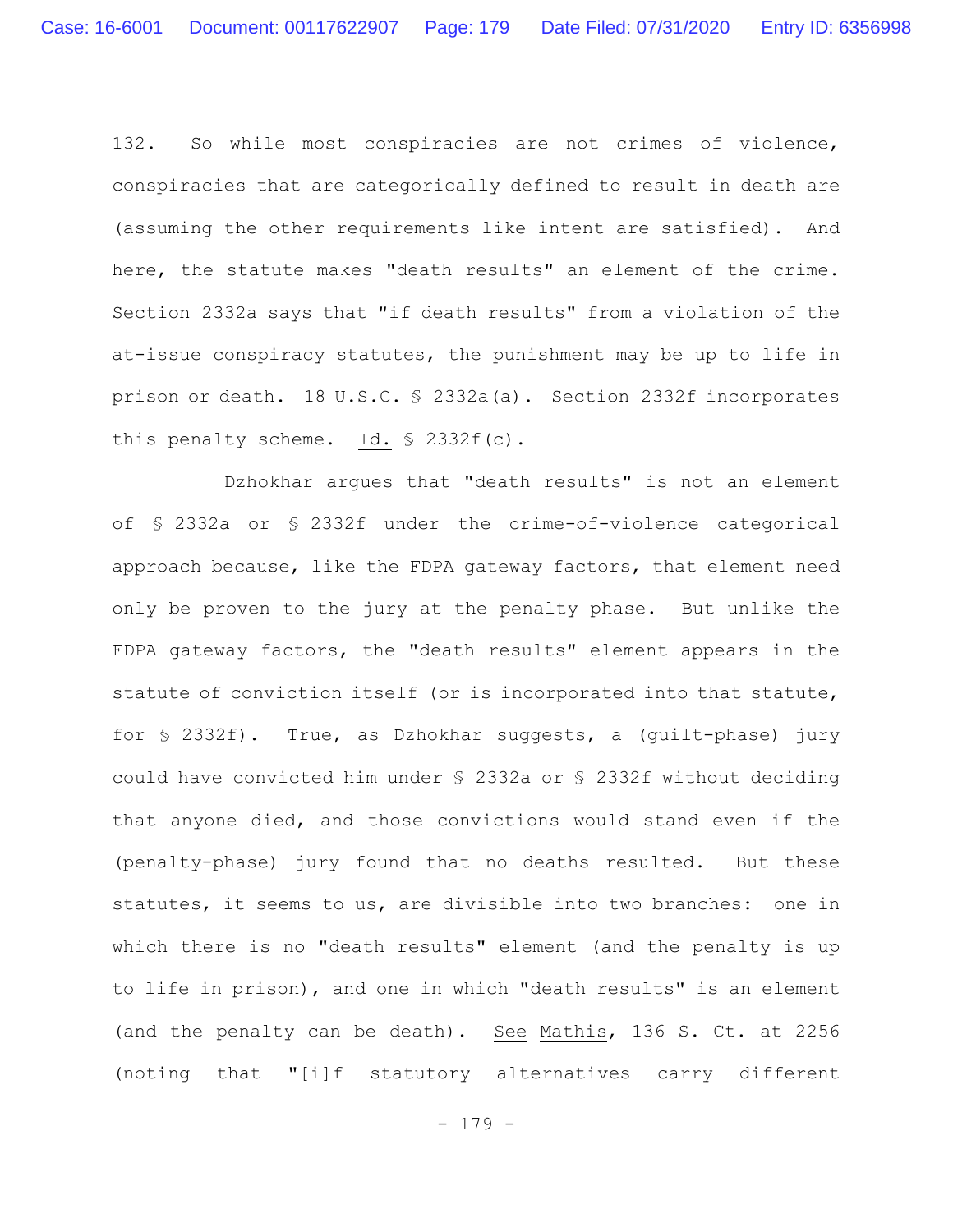punishments, then under Apprendi they must be elements"). Yet we know Dzhokhar's conduct falls into the latter branch. And this we know from the indictment  $-$  which for Counts 1 and 6 says that the conspiracy resulted in the death of at least one person; and from the jury's guilt-phase verdict — which found beyond a reasonable doubt that the conspiracies resulted in at least one death.<sup>72</sup> So under the modified categorical approach, the predicate offenses (Counts 1 and 6) are crimes of violence. And thus his convictions on Counts 16 and 17 must stand.

Our use of the modified categorical approach here aligns with the purpose behind that doctrine. The Supreme Court designed the categorical and modified categorical approaches to simplify the types of evidence we can look to in making a crime-of-violence assessment. See Taylor v. United States, 495 U.S. 575, 601 (1990) (recognizing the "practical difficulties and potential unfairness of a factual approach"); see also Shepard, 544 U.S. at 17. Were we to go beyond these Shepard documents, we could find ourselves

 $72$  The judge instructed the quilt-phase jurors that to convict Dzhokhar on the contested conspiracy counts (Counts 1 and 6), the government had to prove three elements beyond a reasonable doubt: first, that he agreed with another to use a weapon of mass destruction (Count 1) and to bomb a place of public use (Count 6); second, that he knowingly joined these conspiracies, intending that the crimes be committed; and third, that these conspiracies "resulted in the death of a person named in the respective count of the indictment."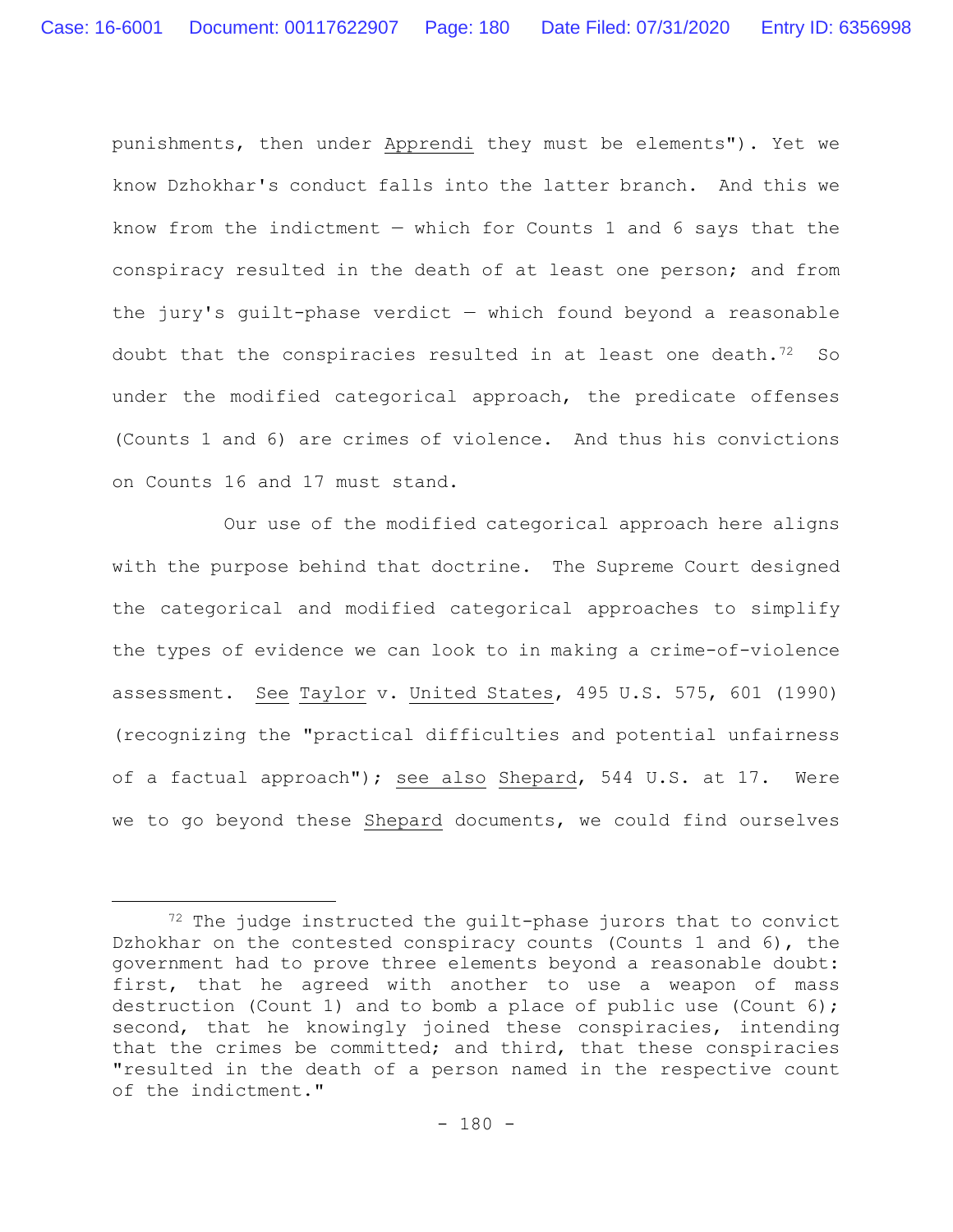lost in a sea of evidence presented at trial to the jury. And we might never be able to tell whether certain facts were proven beyond a reasonable doubt. But our analysis requires no guesswork, for (again) the Shepard-approved documents and the text of § 2332a and § 2332f indicate that at least one person died as a result of Dzhokhar's involvement in the conspiracy.

In a different context, we have noted that an indictment's death-resulting references "invoked" a statute's "sentencing regime," increasing "the maximum sentence available," and so is "pertinent *only to sentencing*." United States v. Hilario-Hilario, 529 F.3d 65, 69 (1st Cir. 2008) (emphasis added). And except for a fact of a prior conviction, any fact that boosts a crime's maximum sentence or minimum sentence must be established beyond a reasonable doubt to a jury's satisfaction (unless the defendant agrees to a bench trial or formally admits the facts). See Apprendi, 530 U.S. at 490 (maximum); Alleyne v. United States, 570 U.S. 99, 103 (2013) (minimum); see also United States v. Gonzalez, 949 F.3d 30, 41-42 (1st Cir. 2020). See generally Burrage v. United States, 571 U.S. 204, 210 (2014) (stating that "[b]ecause the 'death results' enhancement [in 21 U.S.C. § 841(b)] increased the minimum and maximum sentences to which [the defendant] was exposed, it is an element that must be submitted to the jury and found beyond a reasonable doubt"). Dzhokhar's reply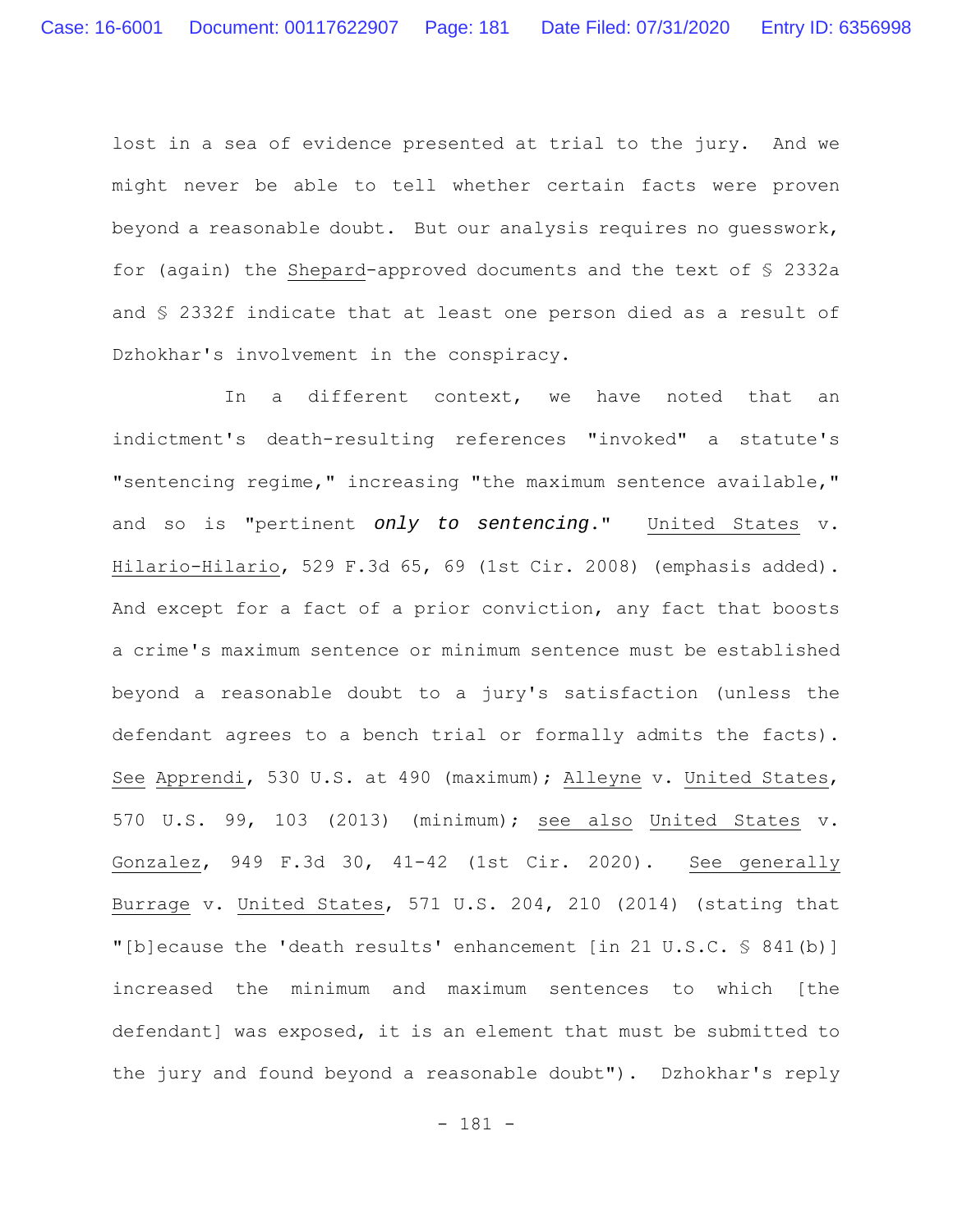brief touches on these points, at least inferentially. But while an additional sentencing element — like § 2332a's "death results" — would be "pertinent only to sentencing" for most purposes, see Hilario-Hilario, 529 F.3d at 69, for purposes of the modified categorical approach, we think here that it is right to consider this as an element of the crimes of conviction, see Mathis, 136 S. Ct. at 2256.73

#### **CONCLUSION**

Having completed our review, the net result is this: We reverse Dzhokhar's convictions on Counts 13, 15, and 18, with directions to acquit. And we vacate his death sentences on Counts 4, 5, 9, 10, and 14, with directions to hold a new penalty-phase trial consistent with this opinion and with Local Rule 40.1(k)(1) of the District of Massachusetts. But make no mistake: Dzhokhar will spend his remaining days locked up in prison, with the only matter remaining being whether he will die by execution.

#### **-Concurring Opinion Follows-**

 $73$  Not to put too fine a point on it, the government proved the death-resulting element beyond a reasonable doubt — something we know without looking beyond the Shepard documents.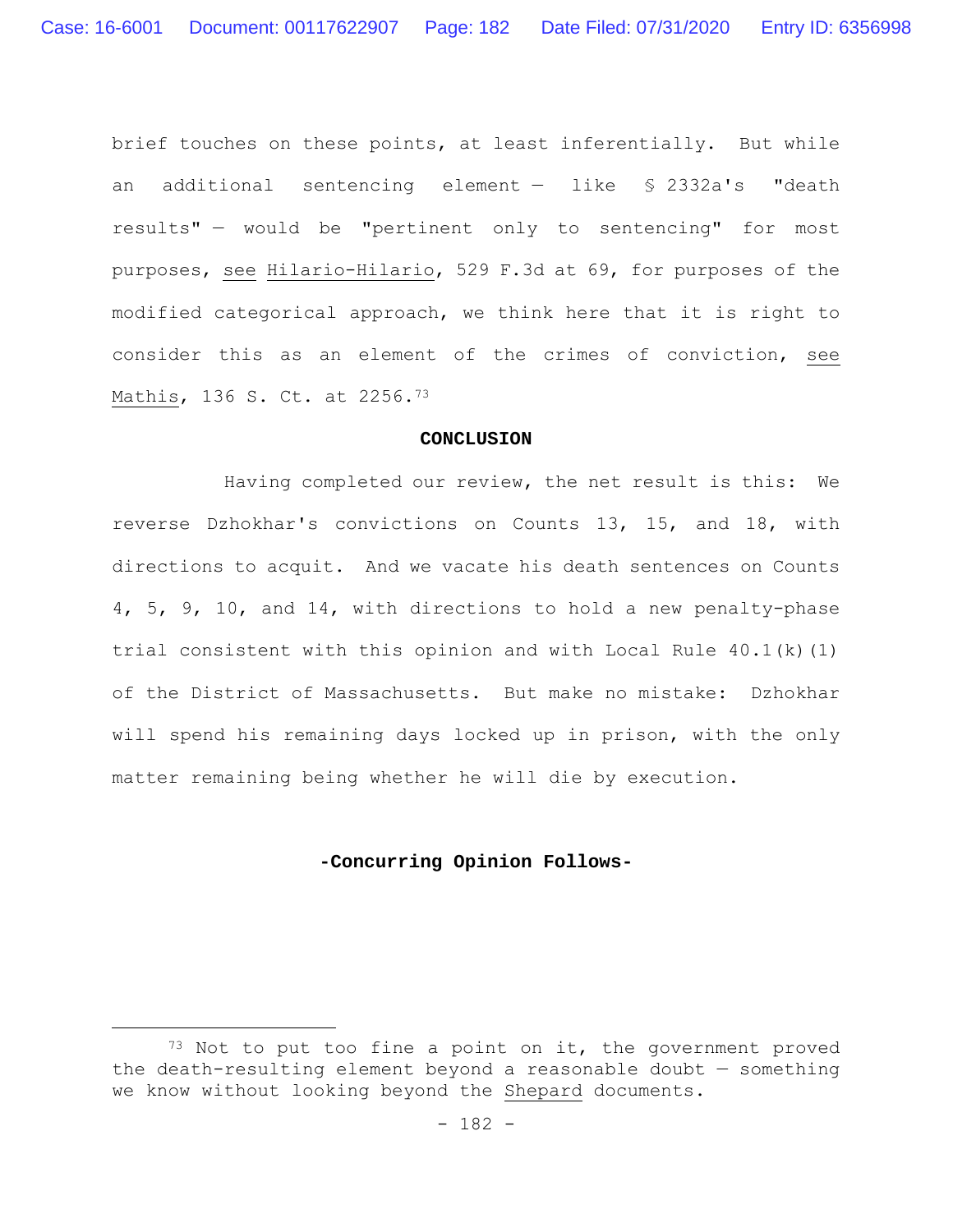#### **TORRUELLA**, **Circuit Judge (Concurring in part, Joining in**

**part, Concurring in Judgment)**. I agree with the lion's share of the majority's reasoning and join all its holdings. I regretfully must write separately, however, to express my disagreement with its handling and tentative conclusion of Tsarnaev's claim that he could not receive a fair trial by an impartial jury in this venue.

Tsarnaev properly raised this issue with our blessing, and it therefore requires -- and deserves -- a straight answer. In my view, the district court's rulings on Tsarnaev's motions for transfer of the trial venue, affirmed on intermediate appeal by this court and tentatively adopted by the majority, was patently incorrect.<sup>74</sup> Furthermore, the issue of unduly prejudicial pretrial publicity is likely to recur with more frequency in this modern day of technology. If an accused's Fifth and Sixth Amendment rights are to be other than a hollow platitude, it is imperative that this court's jurisprudence establish a realistic standard for cases such as this one, in which a steady stream of information by way of myriad sources inundated an already deeply affected community. If this case did not present a sufficient basis for a

<sup>74</sup> The denials of Tsarnaev's mandamus petitions further reflect a long-standing circuit bias on the pretrial publicity issue, which required a panel of out-of-circuit judges to overcome. Compare United States v. Casellas-Toro, 807 F.3d 380 (1st Cir. 2015) with United States v. Moreno-Morales, 815 F.2d 725 (1st Cir. 1987).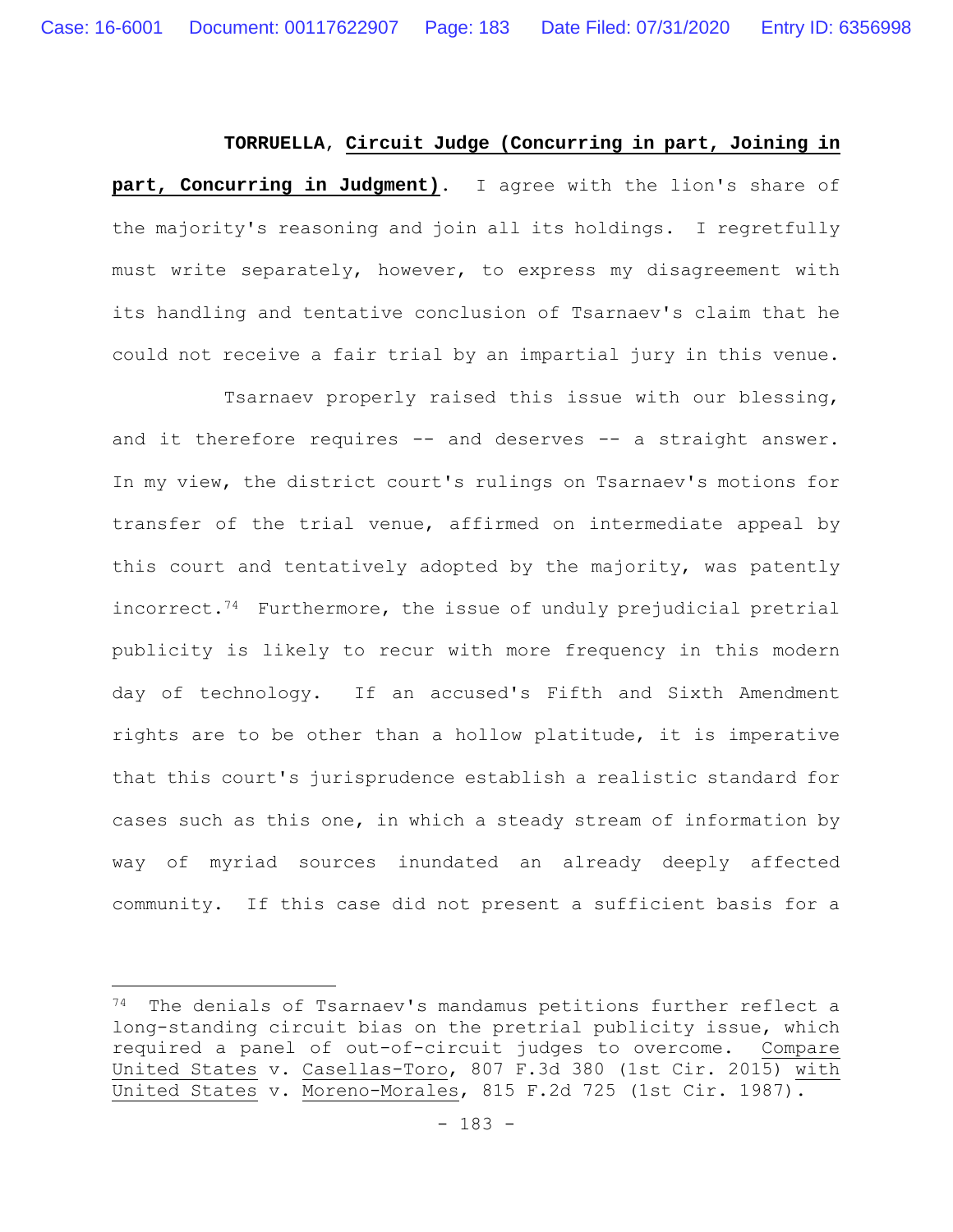change of venue, there are no set of circumstances that will meet this standard, at least not in the First Circuit.

Let me be clear that at the sentencing retrial of this case, if the issue of venue is again raised, Tsarnaev will have to allege and prove prejudicial circumstances at the time of his motion, likely nearly a decade after the crime was committed. But that is a horse of another color. The question before us that must be decided is whether Boston was the appropriate venue for Tsarnaev's trial in 2015.

### **I. Discussion**

In denying Tsarnaev's second mandamus petition, the mandamus majority assured that it "reviewed the entire voir dire conducted to this point by the [district] court and the parties,"75 and that "the process ha[d] been thorough and appropriately calibrated to expose bias, ignorance, and prevarication." In re Tsarnaev ("Tsarnaev II"), 780 F.3d 14, 24-25 (1st Cir. 2015); see id. at 24 (noting that "[t]he careful selection process and the trial judge's expressed confidence in finding sufficient jurors . . . is supported by the record," and that "[the voir dire

<sup>75</sup> This court denied Tsarnaev's second mandamus petition on February 27, 2015. The district court provisionally qualified seventy-five jurors as of February 25, 2015, after voir dire was completed. It was from these seventy-five jurors that the petit jury was chosen.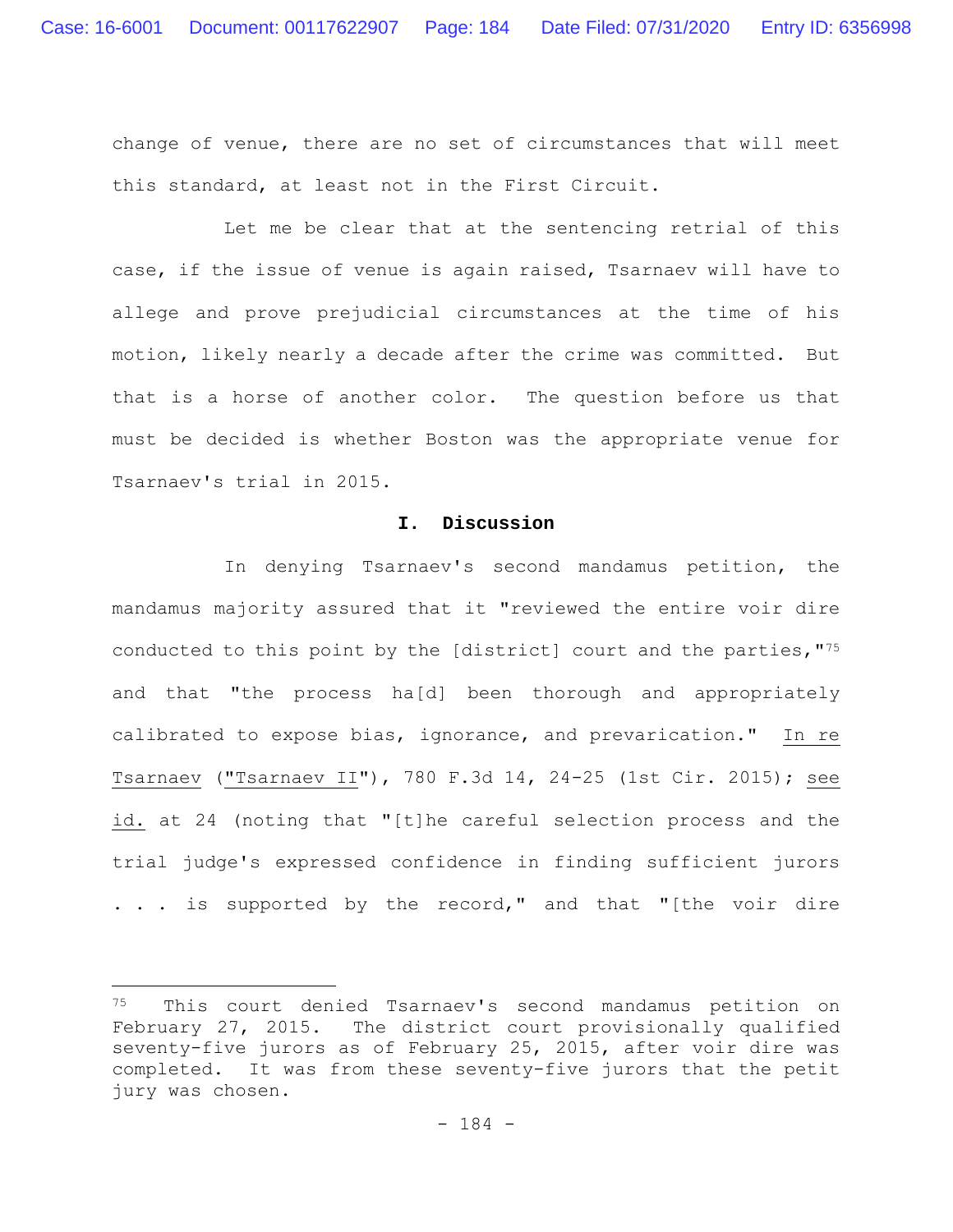process] is working to ferret out those jurors who should appropriately be excused for cause"), 26 (declaring that "the careful process employed by the district court . . . ha[s] afforded [it] 'a sturdy foundation to assess fitness for jury service.'" (quoting Skilling v. United States, 561 U.S. 358, 395 (2010))), 26-28 (describing the district court's efforts to "explore, and eliminate, any prejudice" as "rigorous," "extensive," and "careful"). Today, this court reverses course and finds the district court's juror inquiry lacked adequate safeguards, a finding with which I fully agree.

The majority's reason for reaching that conclusion, however, misses the forest for the trees. Although I agree that jury selection in this case failed to comply with this court's mandate in Patriarca v. United States, 402 F.2d 314, 318 (1st Cir. 1968), the fact of the matter is that "[n]o amount of voir dire [could have] overcome th[e] pervasive prejudice" against Tsarnaev in the Eastern Division of the District of Massachusetts, "no matter how carefully it [was] conducted." Tsarnaev II, 780 F.3d at 30 (Torruella, J., dissenting). The district court's denials of Tsarnaev's motions for change of venue amount to an abuse of discretion and denied Tsarnaev the right to a fair trial and sentencing determination.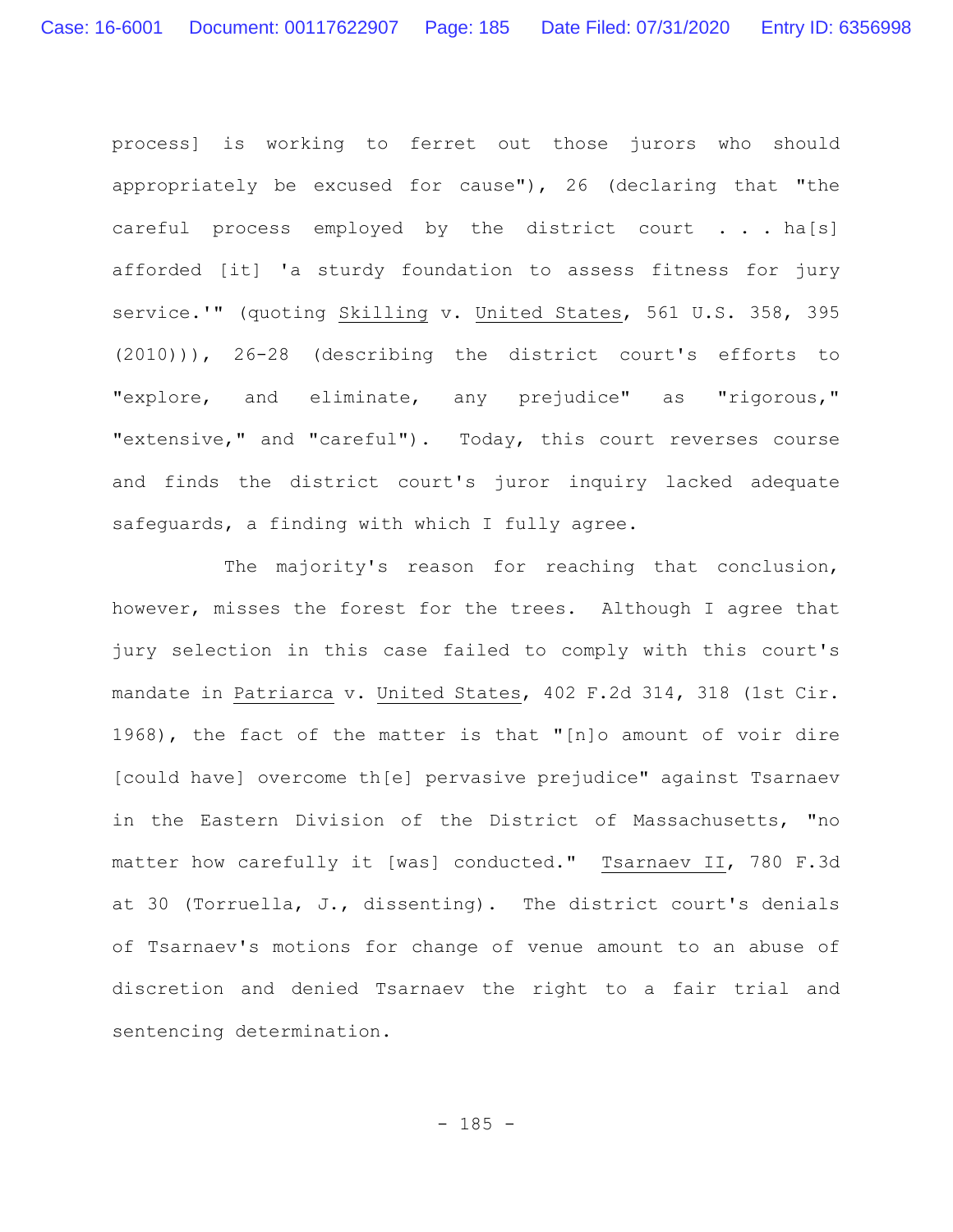### **A. This Panel Should Address Venue**

To decide this case on Patriarca grounds, the majority puts its weight on the mandamus majority's expectation that a searching voir dire would be conducted. See slip op. at 42, 72. Yet, this was not the only assurance that drove the mandamus majority's denial in Tsarnaev II. That venue-change-denial also heavily relied upon the assumption that, should Tsarnaev be convicted, he would "have the opportunity to raise a challenge based on a lack of a fair and impartial jury on direct appeal." 780 F.3d at 18. "Indeed, that is the customary mechanism by which such challenges are presented and assessed." Id. at 18-19; see also id. at 29 ("[M]ost importantly,  $\ldots$  the petitioner remains able to raise claims of lack of an impartial jury on direct appeal."). Because this "double layer of review is itself a guarantee of due process," the mandamus majority concluded, Tsarnaev could not make a showing of the "irreparable injury" necessary to warrant mandamus relief. Id. at 28-29.

The question of whether venue was proper in the Eastern Division *is a preliminary matter that precedes all others raised in this case* -- be it jury selection, the exclusion of mitigating evidence, or any evidentiary challenge. This is so because the impropriety of venue is a primordial prejudicial error; should a presumption of prejudice be warranted, the district court should

- 186 -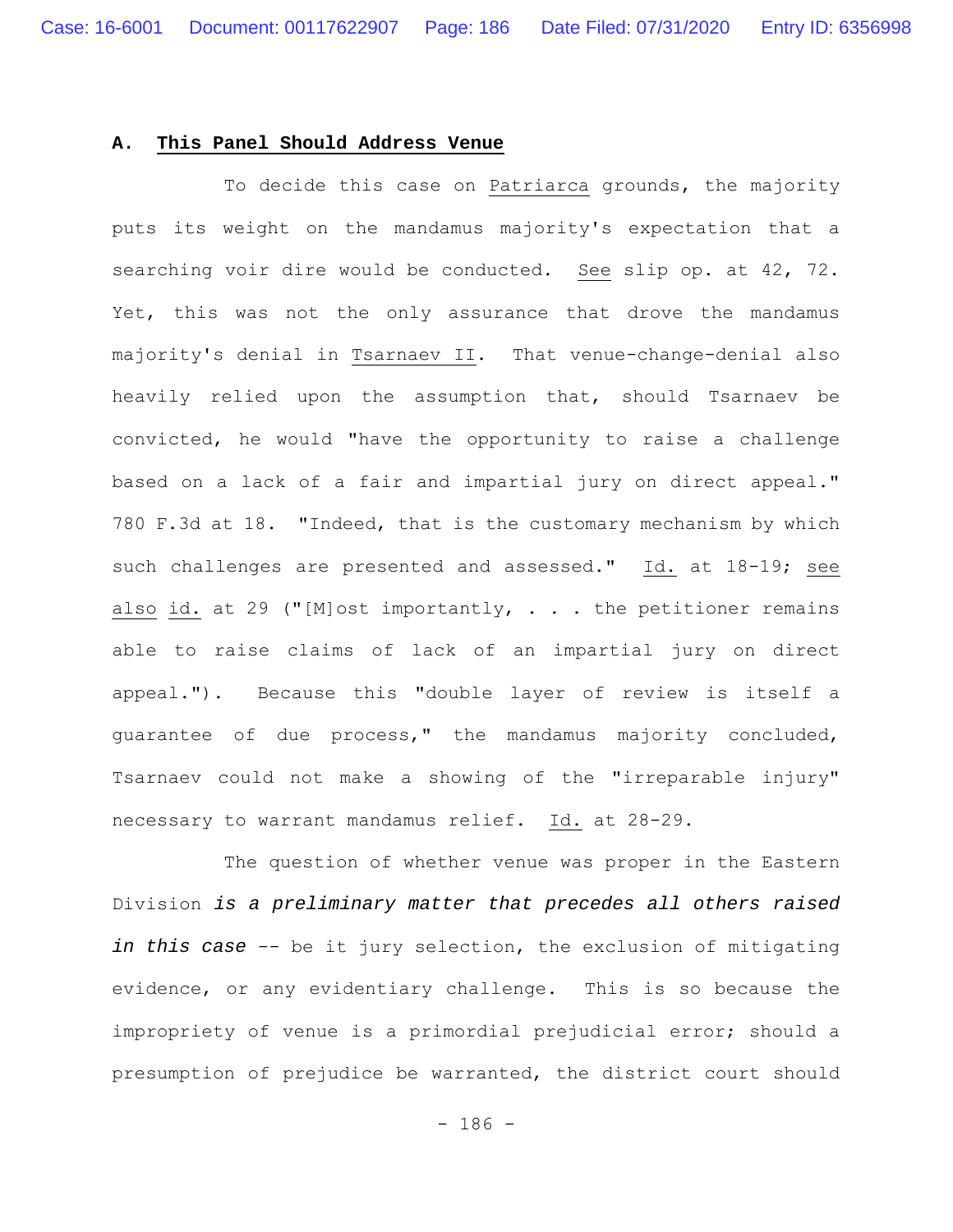not have embarked in jury selection (or made any evidentiary rulings) in the first place. Cf. Rideau v. Louisiana, 373 U.S. 723, 727 (1963) (finding a presumption of prejudice "without pausing to examine a particularized transcript of the voir dire"); United States v. Casellas-Toro, 807 F.3d 380, 389 (1st Cir. 2015) (looking to jury selection only after assuming the presumption of prejudice is rebuttable). The administration of justice demands that the question of venue be resolved.

Despite claiming not to decide the venue issue, by onesidedly laying out the government's arguments as to venue and then proceeding to find Patriarca error, see slip op. at 54-72, the majority implicitly and effectively resolves the issue in the government's favor -- tacitly finding that venue would have been proper in the Eastern Division had the district court conducted an adequate voir dire. For the following reasons, I cannot agree.

## **B. Venue in the Eastern Division was Improper**

The physical and emotional wake of the Boston Marathon bombings, and the events of the following week, flooded the residents of the Eastern Division with sorrow, fear, and anger. Few crimes have been as offensive and devastating to an entire community than those committed by the Tsarnaev brothers. But for even the most heinous of offenses, our system of justice demands vigorous protection -- both in appearance and fact -- of a

- 187 -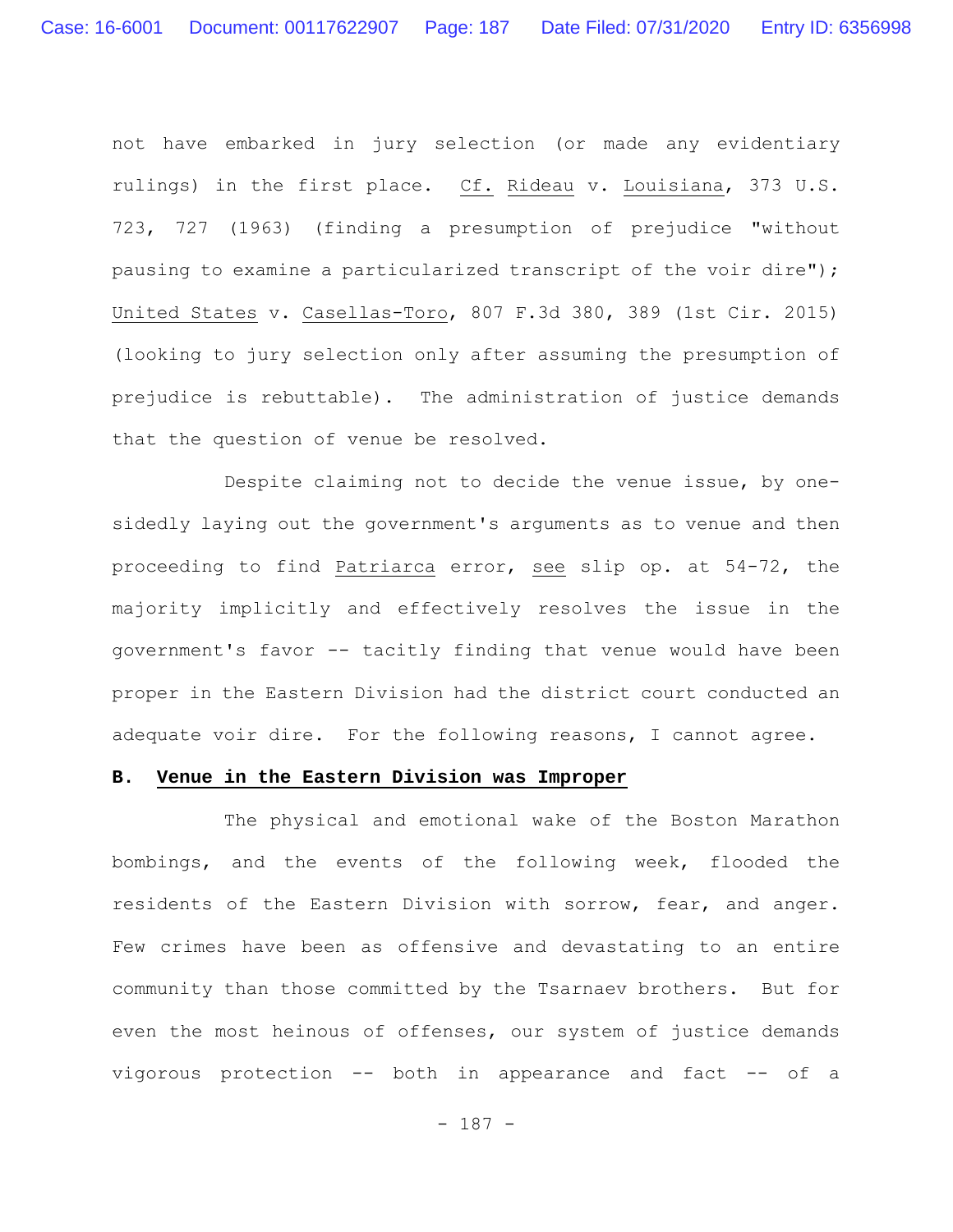defendant's right to a fair trial and sentencing. "[T]he right to jury trial guarantees to the criminally accused a fair trial by a panel of *impartial*, *indifferent* jurors. The failure to accord an accused a fair hearing violates even the minimal standards of due process." Irvin v. Dowd, 366 U.S. 717, 722 (1961) (emphasis added) (internal quotations marks omitted).

### **1. A Presumption of Prejudice was Warranted**

Article III of the United States Constitution instructs that criminal trials "shall be held in the State where the said Crimes shall have been committed[.]" U.S. Const. art. III, § 2, cl. 3. The Sixth Amendment further directs that a criminal defendant be tried by a jury "of the State and district wherein the crime shall have been committed." U.S. Const. amend VI.

Sometimes in tension with this directive is a criminal defendant's Sixth Amendment right to an impartial jury and Fifth Amendment promise of fundamental fairness. One such circumstance is when "extraordinary local prejudice" will prevent a fair trial in the judicial district in which the crime was committed. Skilling, 561 U.S. at 378. Where these constitutional provisions collide, Article III's venue dictate must give way. Accordingly, "[u]pon the defendant's motion, the court must transfer the proceeding against that defendant to another district if the court is satisfied that so great a prejudice against the defendant exists

- 188 -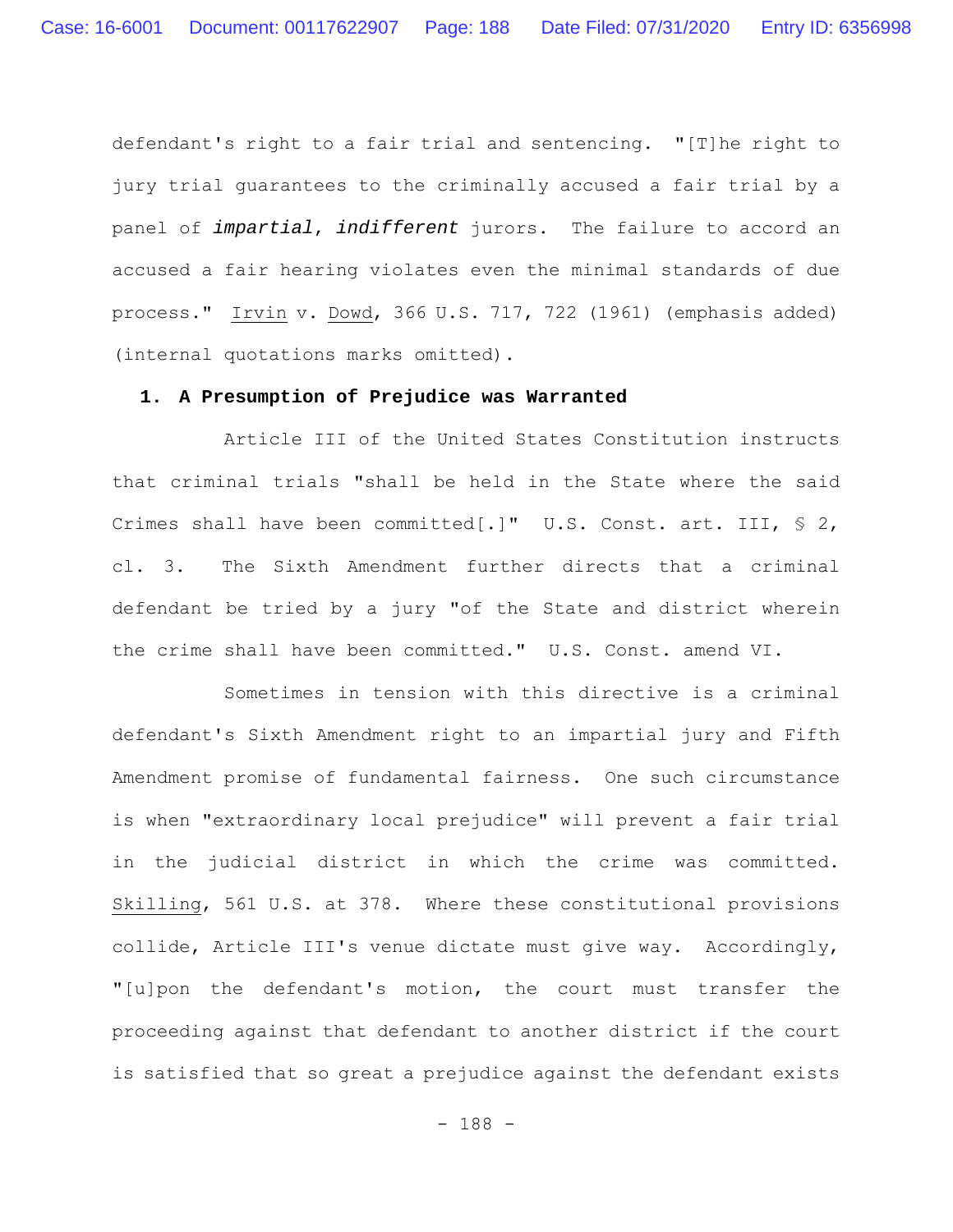in the transferring district that the defendant cannot obtain a fair and impartial trial there." Fed. R. Crim. P. 21(a).

"The theory of our [trial] system is that the conclusions to be reached in a case will be induced only by evidence and argument in open court, and not by any outside influence, whether of private talk or public print." Skilling, 561 U.S. at 378 (alteration in original) (quoting Patterson v. Colorado ex rel. Att'y Gen. of Colo., 205 U.S. 454, 462 (1907) (opinion for the Court by Holmes, J.)). Where "pervasive pretrial publicity has inflamed passions in the host community past the breaking point" and "permeat  $[es]$  the trial setting  $\ldots$  [such] that a defendant cannot possibly receive an impartial trial," the district court must presume local prejudice and transfer the proceeding. United States v. Quiles-Olivo, 684 F.3d 177, 182 (1st Cir. 2012); see also Sheppard v. Maxwell, 384 U.S. 333, 362 (1966) ("Due process requires that the accused receive a trial by an impartial jury free from outside influences."). A presumption of prejudice is "reserved for those extreme cases where publicity is both extensive and sensational in nature." Quiles-Olivo, 684 F.3d at 182 (internal quotation marks omitted) (quoting United States v. Misla-Aldarando, 478 F.3d 52, 58 (1st Cir. 2007)).

We have once again been tasked with determining whether the effects of these tragic events, coupled with the unrelenting

- 189 -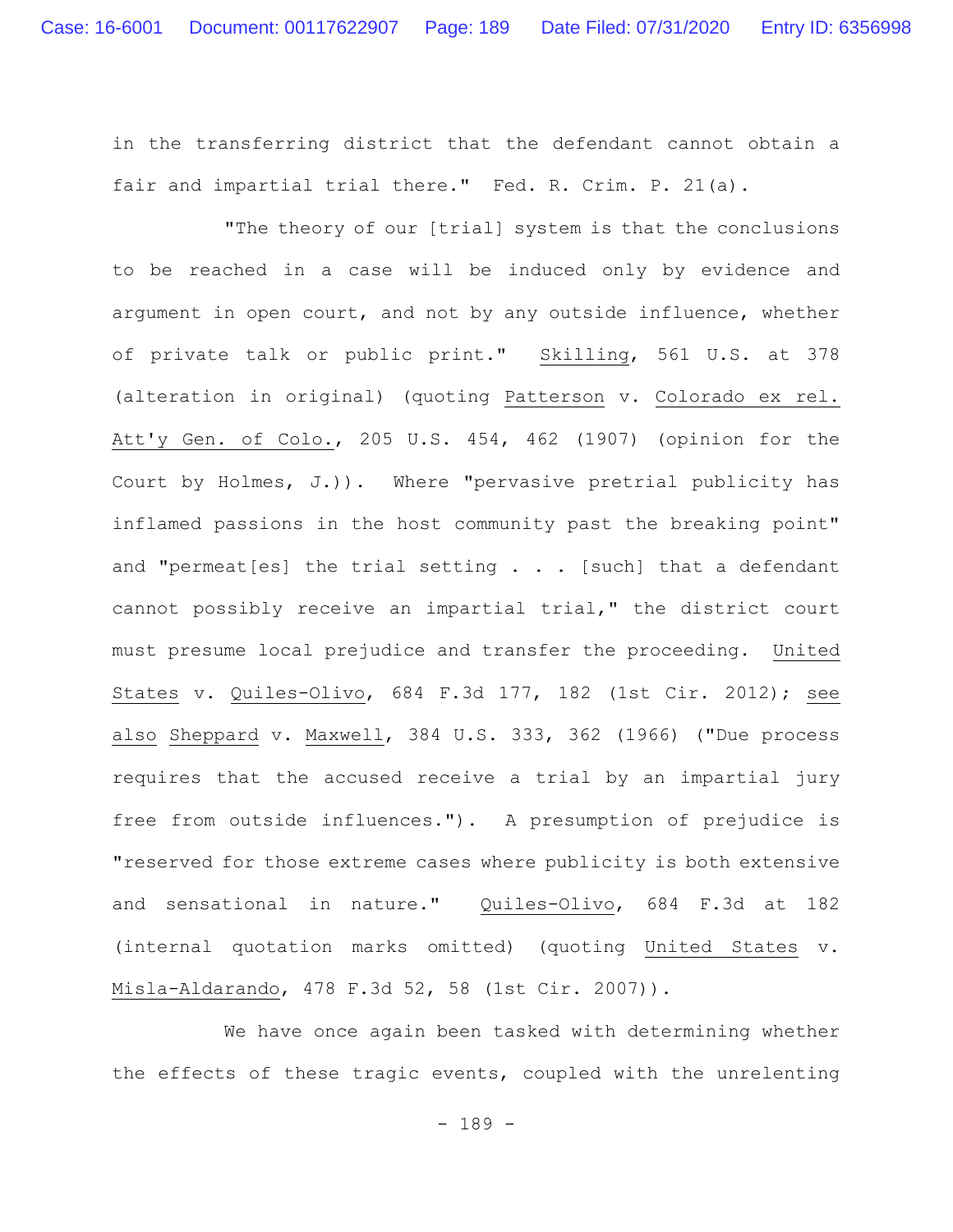pretrial publicity, caused such extraordinary local prejudice that Tsarnaev could not receive a fair trial and sentencing determination. In more than forty-five years on the bench at both the trial and appellate levels, and in my years of practice before that, I have never borne witness to a case with pretrial publicity more "extreme" or "extraordinary" than this one -- with so great a potential for jury determinations induced by "outside influence."<sup>76</sup> A presumption of prejudice was warranted.

# **a. The residents of the Eastern Division were neither impartial nor indifferent**

The impact on the residents of the Eastern Division of the defendant and his brother's week-long reign of terror, and the extraordinary outpouring of unity and resilience that followed, quite understandably left the residents of the Eastern Division

 $76$  As an addition to the harm caused by the plethora of pretrial publicity, upon arrival at the courthouse, and during the jury selection process and later trial, prospective jurors were met not only by a building whose front sidewalk was mobbed by all kinds of press representatives and additaments, including several television towers, but by an atmosphere of intensive security. The courthouse was patrolled on all sides by numerous representatives of the Massachusetts State police, the Boston Police Department, the Federal Protective Service, the U.S. Marshals, and even the U.S. Coast Guard and Boston Harbor Police, the last two of whom manned boats on the courthouse's harbor side. This, of course, is not a comment on the need or adequacy of the security provided, but rather is meant only to call attention to a factor that I believe has relevance to the issue of whether an impartial jury was or could be selected when the issue of appropriate venue was raised.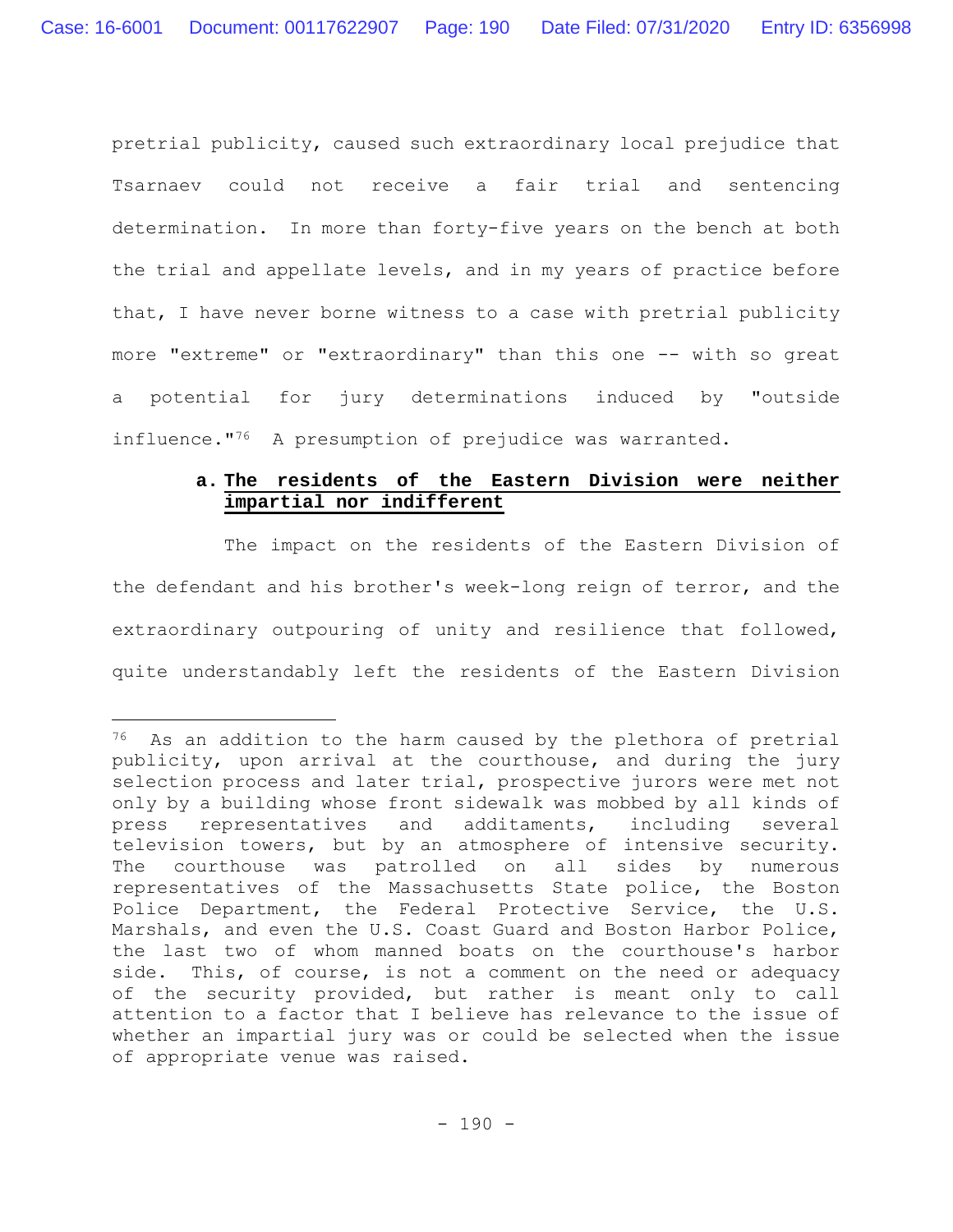neither impartial nor indifferent. The majority opinion has detailed but a fraction of heart-wrenching destruction, pain, and suffering inflicted by the Tsarnaev brothers through their crimes. I do not believe it necessary to further elaborate on these harrowing details. Suffice it to say, a detailed read of the record touches even the most detached of readers.

Although the impact of the defendant's crimes was felt nationally and internationally, the destruction was acutely felt by the residents of the Eastern Division. The prospective jurors and their loved ones, and the communities themselves, were all victims of these disturbing acts of terror. In addition to those killed and maimed by the bombings, millions in Greater Boston witnessed firsthand the carnage at the finish-line, knew someone directly impacted by the bombings, were ordered to shelter in place, had their houses searched by law enforcement with weapons drawn,77 saw their neighborhoods occupied by military personnel,

<sup>&</sup>lt;sup>77</sup> Radley Balko, <u>Was the Police Response to the Boston Bombing</u><br>Really Appropriate?, Wash. Post (Apr. 22, 2014), Really Appropriate?, Wash. Post (Apr. 22, 2014), https://www.washingtonpost.com/news/the-watch/wp/2014/04/22/thepolice-response-to-the-boston-marathon-bombing/ (last visited July 10, 2020).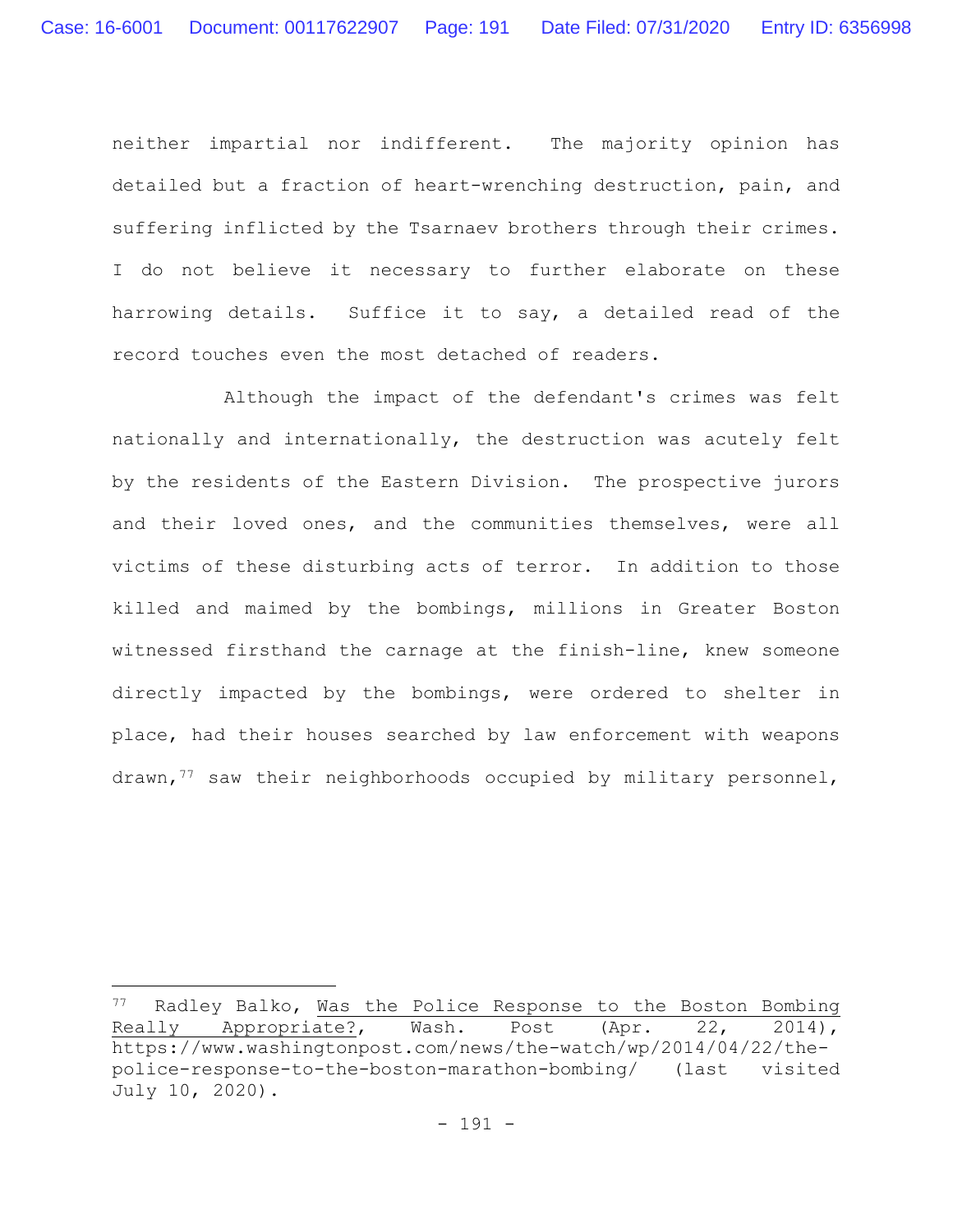or were otherwise affected by the events.<sup>78</sup> The physical, psychological, and emotional trauma of these events was long felt locally. While others around the country may have viewed the marathon bombings "as an attack on all of America," slip op. at 58, to the residents of the Eastern Division, the Boston Marathon bombings were an attack on them.79

In the wake of that distressing April week, the residents of Greater Boston rallied together as never before to support each other. Immediately after the bombings, residents watching the marathon worked alongside first responders to treat the injured.<sup>80</sup>

<sup>78</sup> Indeed, eight residents of the Boston area, self-identified as "Republicans, Democrats and Independents," submitted to this court an amicus brief to this effect. See Brief for Robert Bloom et al. as Amici Curiae Supporting Appellant Dzhokhar Tsarnaev, United States v. Tsarnaev, No. 16-6001, at 1. Amici notes that "[t]he multiple violent terrorist acts and their aftermath profoundly affected our friends and neighbors," id. at 1, "every member of the great Boston community [was] deeply affected," id. at 2, and "many in our community . . . suffered from vicarious trauma," id. at 12.

 $79$  "[T]he attack in this case was uniformly viewed as a communitywide event -- a deliberate and purposeful attack *upon the greater Boston area itself*." Brief for Bloom et al, supra note 78, at 25 (emphasis added); see also Meghan E. Irons, Cambridge Tries to Heal from Marathon Horror, Boston Globe (May 13, 2013), https://www.bostonglobe.com/metro/2013/05/12/cambridge-triesheal-make-sense-bombing-horror/uEyVs89m8tOrzICc1POeAJ/story.html ("The bombings have felt like a personal afront in this city.") (last visited July 10, 2020).

<sup>80</sup> Jessica Hartogs, Stories of Kindness Amid Tragedy in Boston Marathon Bombing, CBS News (Apr. 16, 2013), https://www.cbsnews.com/news/stories-of-kindness-amid-tragedyin-boston-marathon-bombing/ (last visited July 10, 2020).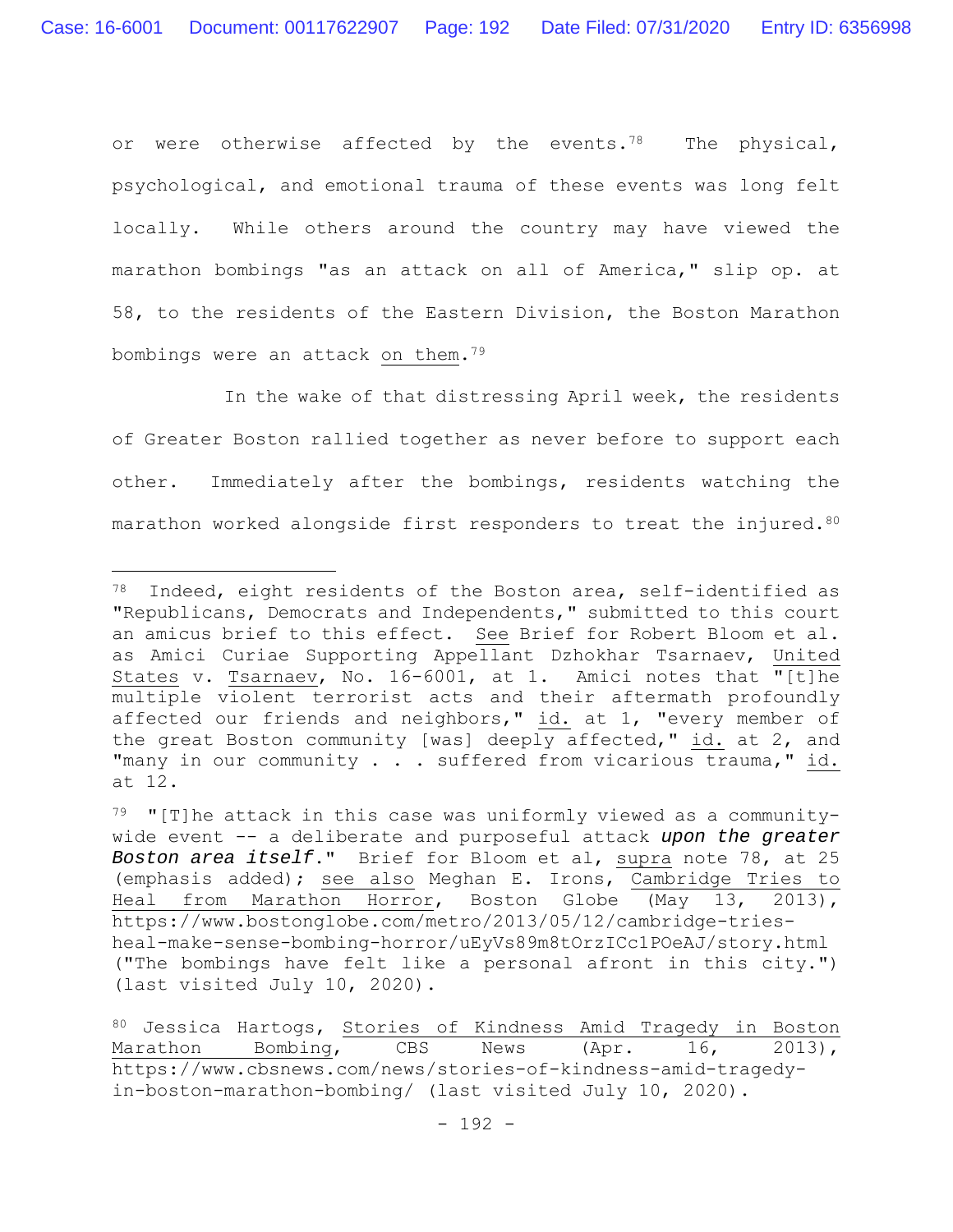Runners that had finished the race and countless local citizens rushed to the hospitals to donate blood -- so much so that hospitals had to turn people away.<sup>81</sup> Others cared for the injured for months and years following the bombings. And to a previously unparalleled extent, the community participated in the identification and capture of the two bombing suspects.  $82$ 

Memorials, commemorations, and fundraisers to support the victims began soon after the finish-line attacks. Amongst many others, all four of Boston's major sports teams played host to these events. A week later, iconic Red Sox designated hitter David Ortiz exclaimed to a sold-out Fenway Park, "[t]his is our fucking city, and nobody is going to dictate our freedom. Stay strong."83

<sup>81</sup> Id.; Alexander Abad-Santos, This is What Boston Heroism Looks Like, The Atlantic (Apr. 16, 2013), https://www.theatlantic.com/national/archive/2013/04/bostonhero-stories/316222/ (last visited July 10, 2020).

From Fear to Cheer; The Capture; Tsarnaev's Friends; Mystery Motive; A Tense 24 Hours; Boston Bombing Suspect in Custody, CNN (Apr. 2013), http://transcripts.cnn.com/TRANSCRIPTS/1304/20/bn.09.html (last visited July 10, 2020) ("Officials are going to study this for quite some time because police officers up there did something that's never been quite done before. They essentially established a capture net for the suspect and enlisted the help of the 4.5 million people. The population of the whole city to help them.").

<sup>83</sup> See Major League Baseball, David Ortiz Rallies the Boston Crowd after Boston Marathon Tragedy, YouTube (Apr. 20, 2013), https://www.youtube.com/watch?v=1NttSTenyEk (last visited July 10, 2020).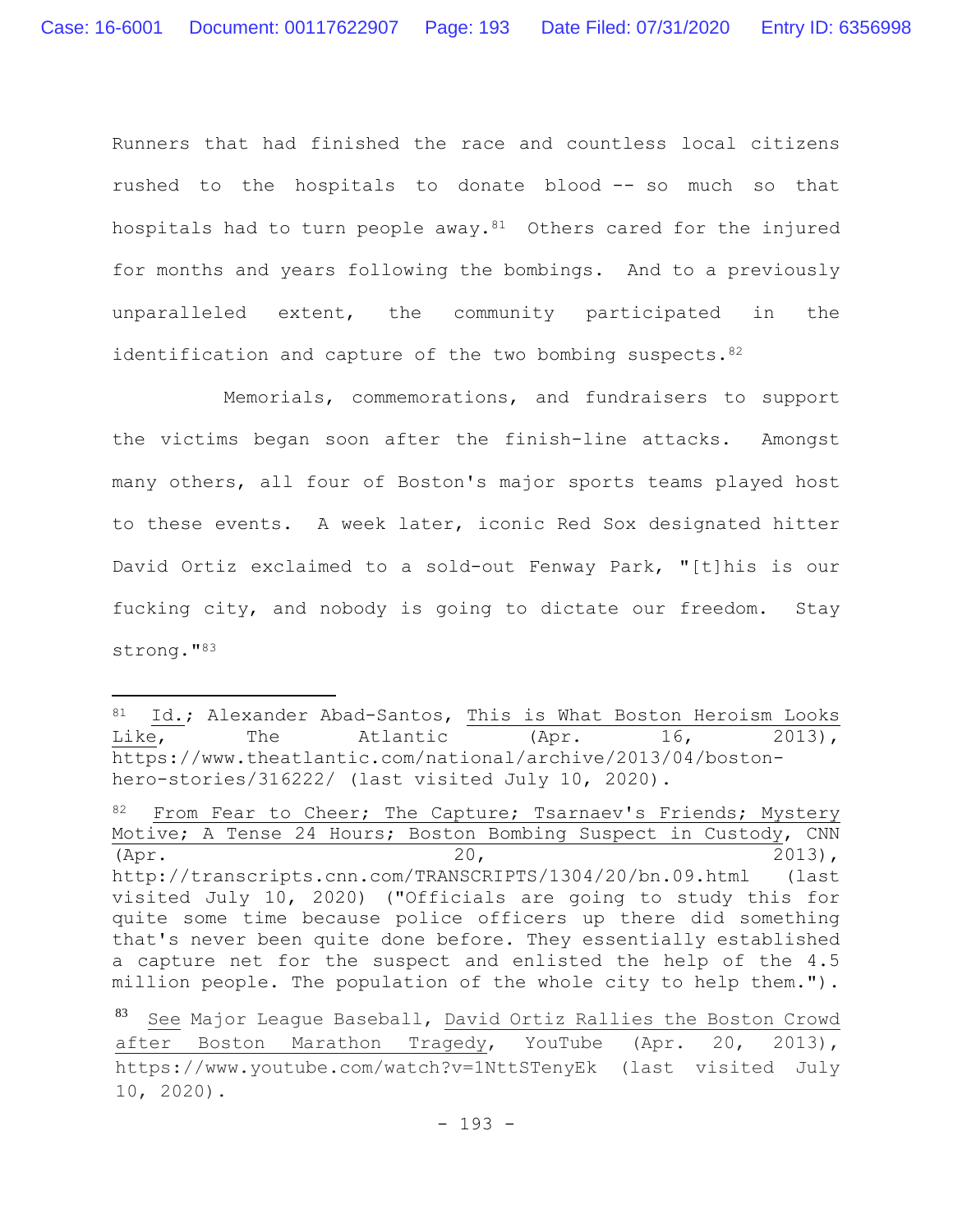Perhaps enhanced by Ortiz's comments, the ubiquitous and inspiring "BOSTON STRONG" campaign grew rapidly as an impressive expression of "defiance, solidarity, and caring."84 The blue background with yellow lettering (borrowing from the colors of the Boston Athletic Association, the organizers of the Boston Marathon race) was emblazoned on buildings, fences, fields, and bodies all over the Greater Boston metropolitan area. The campaign reflected a sense of compassion, unity, and recovery much needed in a community reeling from its upheaval. See Tsarnaev II, 780 F.3d at 25 n.13 ("[T]he Boston Strong theme [was] about civic resilience and recovery."). "BOSTON STRONG" reflected "all of us coming together as a city," one member of the venire aptly noted. As then-Boston Police Commissioner Edward F. Davis, III, told Congress:

> These two terrorists tried to break us. What they accomplished was exactly the opposite. They strengthened our resolve, causing us to band together as a city and a Nation in time of crisis, to help one another during life changing moments, to allow heroes to emerge and to prove to Bostonians and to the world, that our city is, indeed Boston Strong.  $85$

<sup>84</sup> Ben Zimmer, "Boston Strong," the Phrase that Rallied a City, Boston Globe (May 12, 2013), https://www.ca1.uscourts.gov/sites/ca1/files/citations/%E2%80%9C Boston%20Strong%2C%E2%80%9D%20the%20phrase%20that%20rallied%20a% 20city%20-%20The%20Boston%20Globe.pdf (last visited July 10, 2020).

<sup>- 194 -</sup> 85 The Boston Bombings: A First Look: Hearing Before the H. Comm. On Homeland Sec., 113th Cong. 16 (May 9, 2013) (Testimony of Edward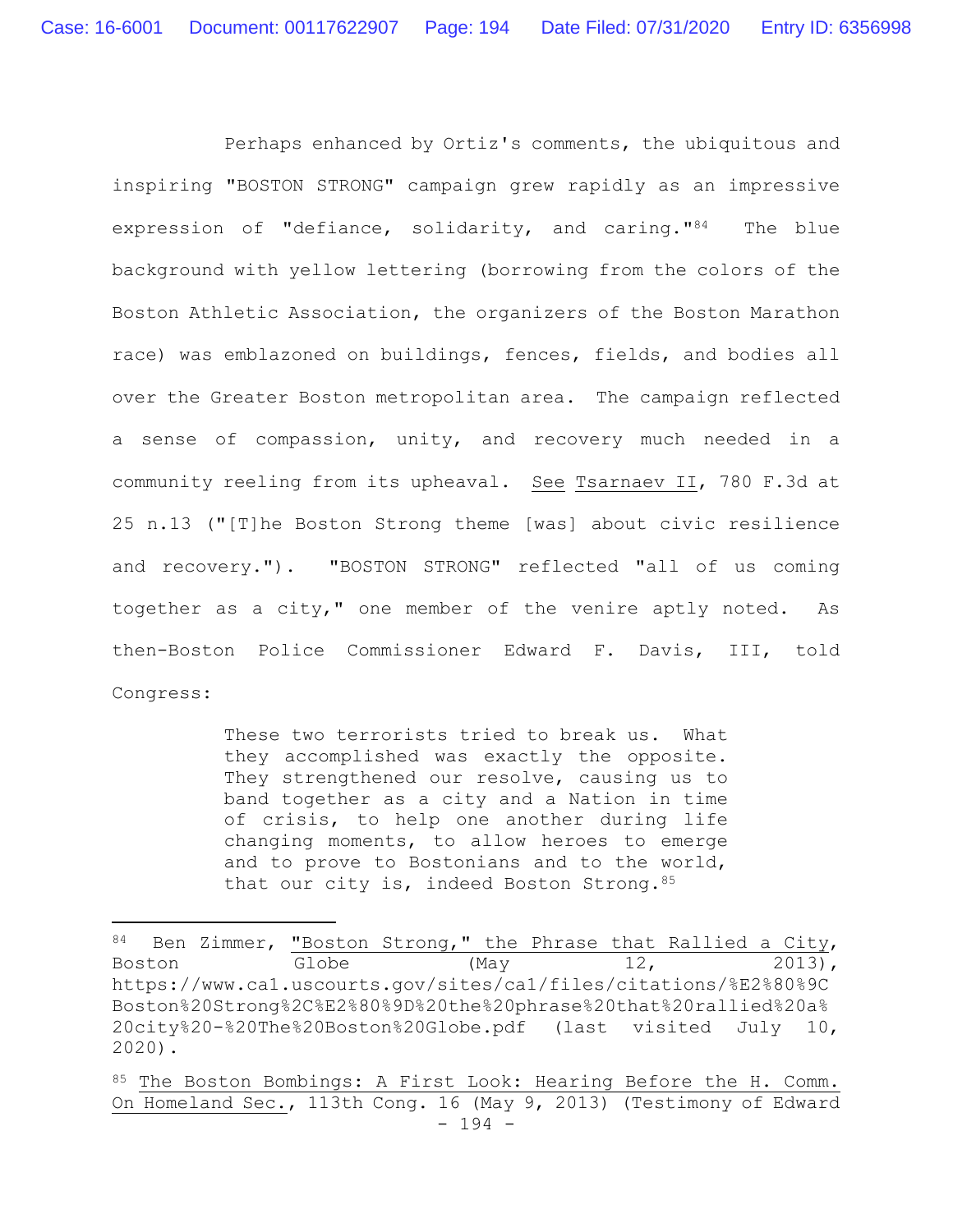Prospective jurors (including those in the venire) purchased "BOSTON STRONG" merchandise, attended fundraisers and concerts to raise money for the victims, or donated directly to the One Fund Boston.<sup>86</sup> The slogan, and what it stood for, became forever ingrained in the community psyche.

Underlying this awesome showing of resilience was its root cause: "deep[] personal grief, [and] a sense of loss forged by years of Patriots Day celebrations and the cherished ritual of cheering the runners on."<sup>87</sup> "From Hopkinton to Boston,  $\ldots$  the bombings hit wrenchingly close to home and left many forlorn and adrift."<sup>88</sup> Residents struggled to make sense of what had happened,

86 One Fund Boston was established by the then-Governor of Massachusetts Deval Patrick, and Boston's then-Mayor Thomas Menino, to provide monetary support to the victims of the Boston Marathon bombings and their families. Rande Iaboni & Zain Asher, One Fund Boston To Distribute Nearly \$61 Million to Marathon Victims, CNN (June 29, 2013), https://www.cnn.com/2013/06/29/us/massachusetts-boston-victimsfund/index.html. The Fund raised and donated over \$81 million. The One Fund Boston Will Close, WBUR (July 16, 2015), https://www.wbur.org/news/2015/07/16/one-fund-closing.

88 Id.

F. Davis, III, Commissioner, Boston Police), https://www.govinfo.gov/content/pkg/CHRG-113hhrg82590/html/CHRG-113hhrg82590.htm (last visited July 10, 2020).

<sup>87</sup> Lisa Kocian & Peter Schworm, Along Marathon Route, Grief and Anger Run Deep, Boston Globe (Apr. 17, 2013), https://www.bostonglobe.com/metro/2013/04/16/along-route-bostonmarathon-grief-and-anger-run-

deep/k8BHS5WwmFIyA9jImhoEvM/story.html (last visited July 10, 2020).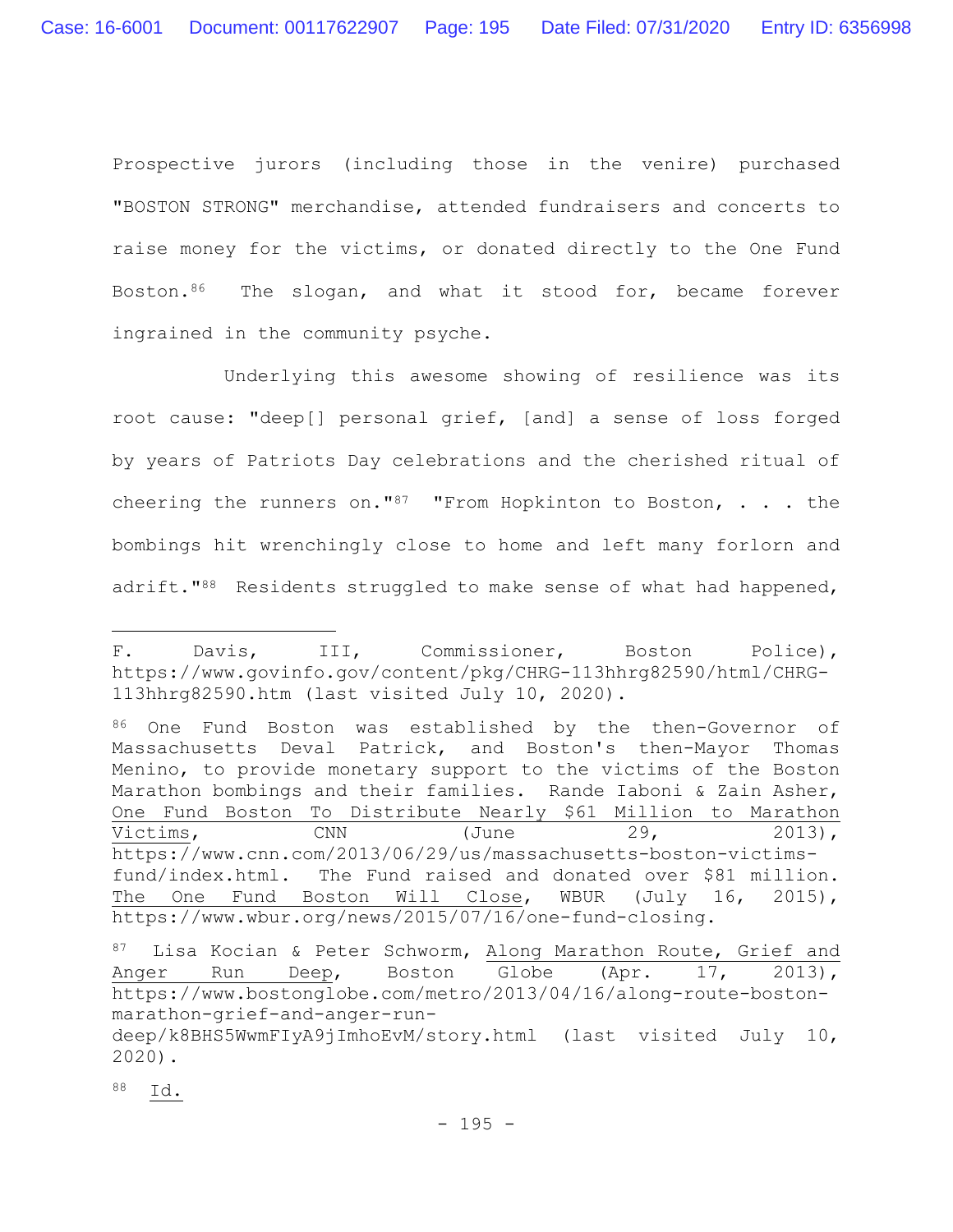to themselves and their neighbors, loved ones, and communities. They knew that things would never be the same.<sup>89</sup> Widely shared amongst the Eastern Division was a feeling of sorrow, and that each day "[w]e are all just doing the best we can."<sup>90</sup>

Just as the victims of other crimes (and their loved ones) cannot be "indifferent" or "impartial" for purposes of their wrongdoer's trial, despite any declarations to the contrary, neither here were the residents of the Eastern Division. Thus, the Fifth and Sixth Amendments required that they not be seated on Tsarnaev's jury.

<sup>89</sup> Id.; Davis, III, supra n.85 ("[T]he impact on Boston will last for years."). Indeed, five years later, Boston Mayor Martin Walsh noted that, "[o]n April 15, 2013, our city changed forever." Sarah Betancourt & Vaishnavee Sharma, Boston Marks 5 Years Since Marathon Bombings with Tributes, NBC San Diego (Apr. 15, 2018), https://www.nbcsandiego.com/news/sports/Boston-Marks-5th-Anniversary-of-Marathon-Bombings-479801993.html (last visited July 10, 2020).

<sup>90</sup> Irons, supra n.79.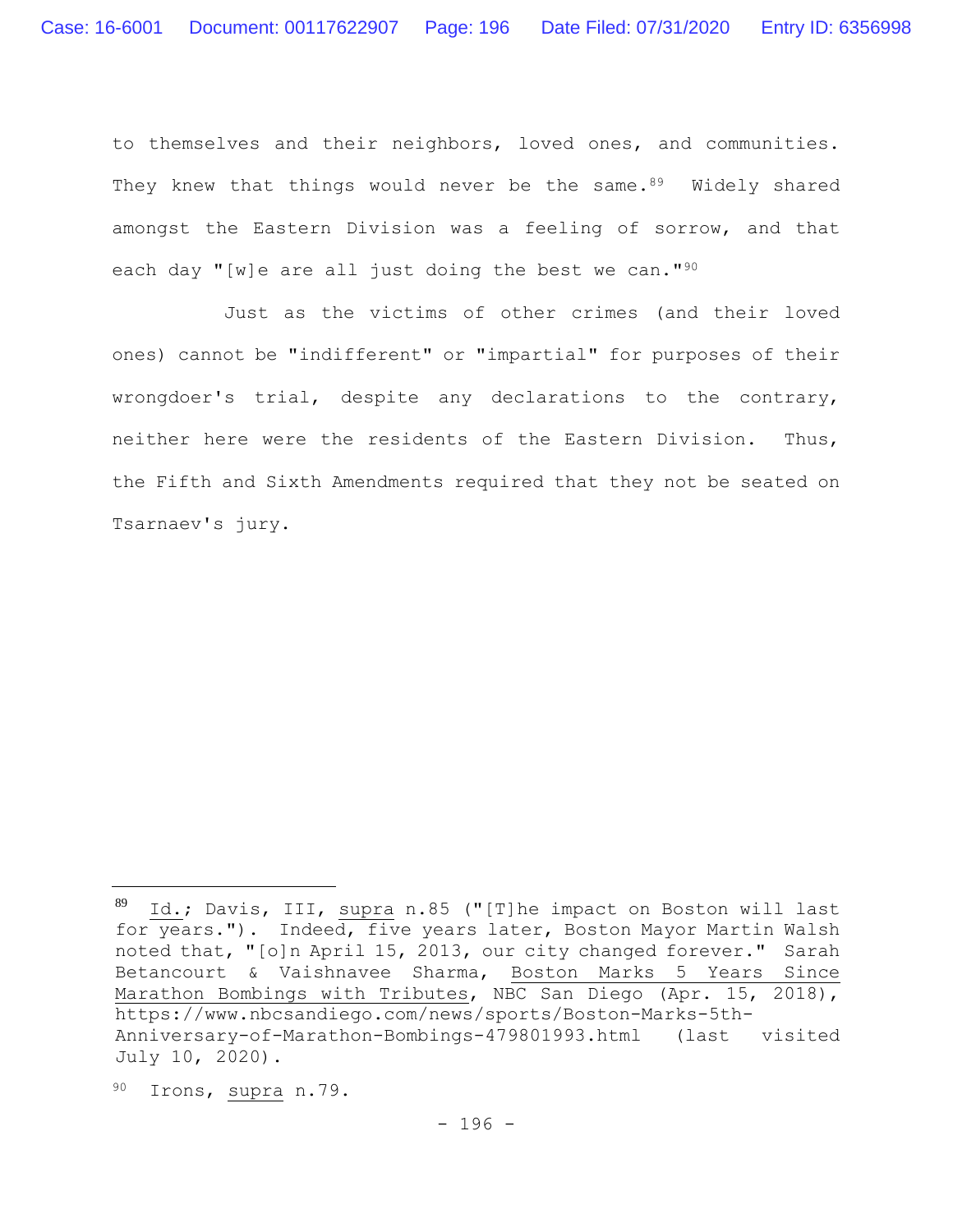# **b. Local pretrial publicity was both extensive and sensational**

In a district still suffering physical and emotional trauma, the pretrial publicity enhanced its effects. Indisputably the volume, depth, and duration of the media coverage, from the bombings to Tsarnaev's capture, and well beyond, was nothing short of extraordinary. Nor can one challenge the sensational nature of the pretrial publicity -- including the horrific sights and sounds at the marathon finish line, the ensuing manhunt and lockdown of a million people, and the removal of a bloodied Tsarnaev from a boat in Watertown. This coverage included photographic and video footage of the crime being committed, maimed victims with bones protruding from their bodies, and the marathon finish line covered in blood. Every moment of the search for the suspects was livestreamed. And newspapers and magazines documented Tsarnaev's confessions (both written in the boat and at the hospital, the latter of which he gave without the benefits of Miranda warnings, despite his request for a lawyer, and which thus would not be offered into evidence).

- 197 - Coverage of the marathon bombings and its aftermath received international attention -- the who, what, where, and when of the crimes themselves widely covered. For anyone exposed to the media spectacle (as 99.7% of the venire was), or anyone with a smartphone and social media account, the pretrial publicity was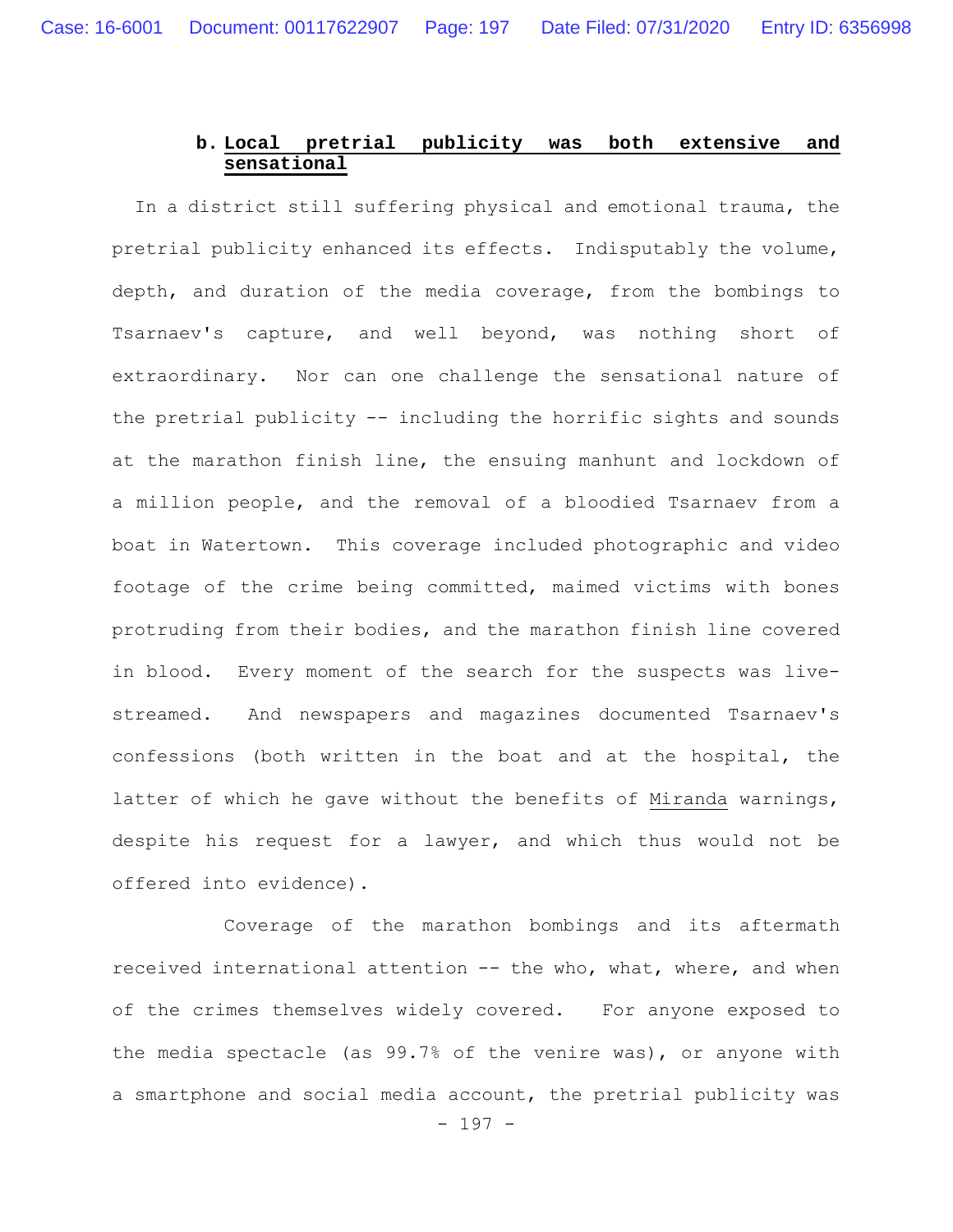"in a very real sense" the guilt-phase of Tsarnaev's trial. See Rideau, 373 U.S. at 726**.** For those in the Eastern Division, however, the media coverage was amplified. The disturbing images of maimed victims were broadcast on repeat.<sup>91</sup> Many local residents were confined to their homes during the Governor's lockdown order, watching live footage of law enforcement scouring the city for the Tsarnaevs. After viewing this news coverage, "[a]ny subsequent court proceedings [about Tsarnaev's guilt] . . . could be but a hollow formality." See id. Indeed, approximately two-thirds of prospective jurors admitted in court to having concluded that Tsarnaev was guilty of the charged crimes before seeing a single piece of evidence.

The majority adopts the government's view -- unsupported by the record -- that "this is not a case where almost everybody locally knows something and very few elsewhere know of it." Slip op. at 55. Tsarnaev submitted volumes of articles from local newspapers that belie this assertion. Despite its recognition of these articles in its recantation of the facts, see slip op. 24-

 $91$  See, e.g., The Associated Press, Marathon Bombing Aftermath Was Top Massachusetts Story of 2014, MassLive (Dec. 26, 2014), http://www.masslive.com/news/index.ssf/2014/12/marathon\_bombing\_ aftermath was.html (last visited July 10, 2020) ("The legal aftermath of the Boston Marathon attacks dominated headlines in Massachusetts in 2014, much as the attack itself did last year and the accused bomber's trial surely will in 2015.").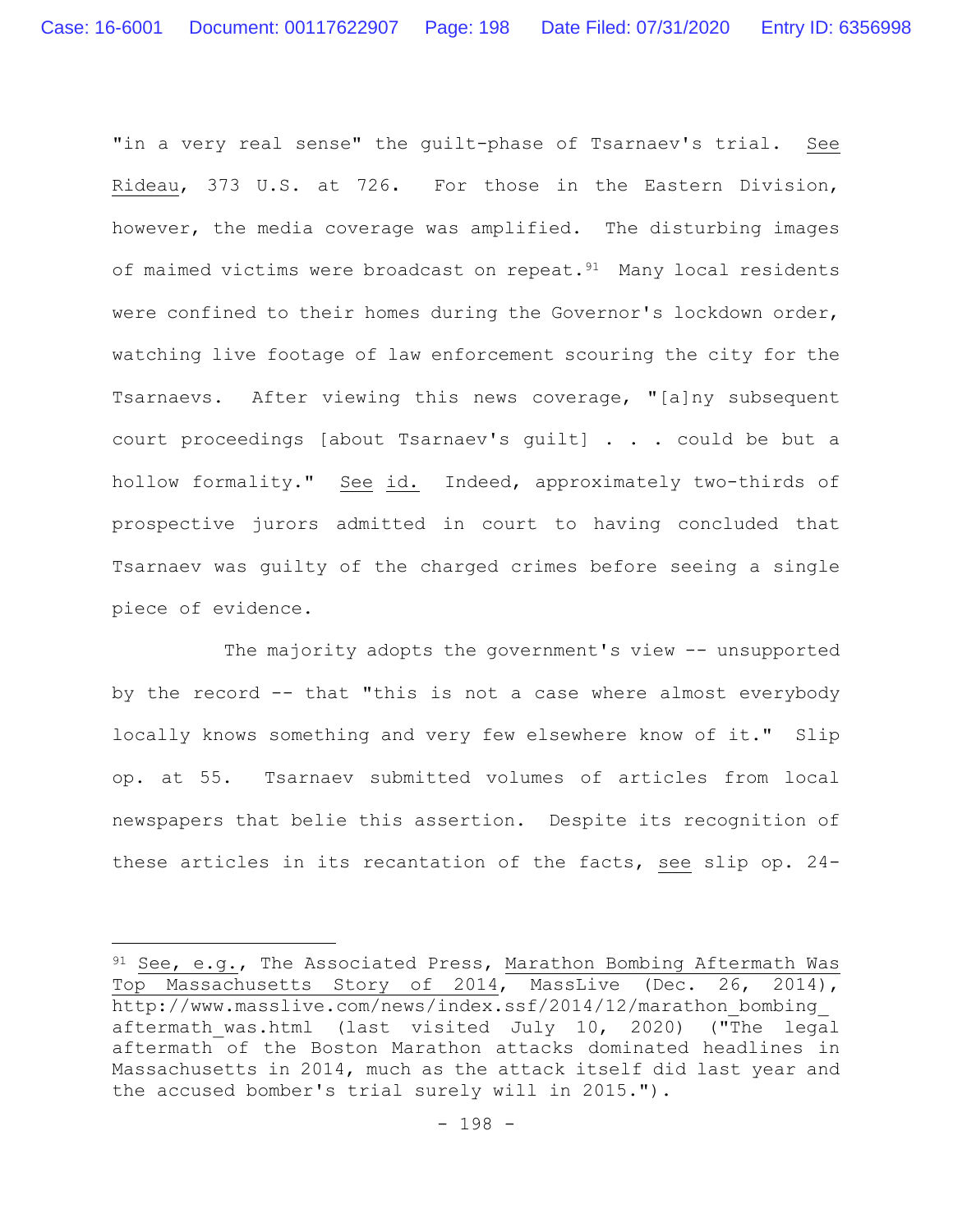25, the majority seemingly ignores this detail in its venue analysis.

Whereas nationwide coverage of the bombing gradually waned over the following weeks and months, the record reflects that local media coverage did not. In Greater Boston, the scope of that reporting shifted from the facts surrounding the bombing to a focus on "the city as a whole[,]  $\ldots$  includ[ing] stories of the victims and their family and friends, those who bravely risked their lives to help the victims, and how the entire community came together." Tsarnaev II, 780 F.3d at 31 (Torruella, J., dissenting) (footnote omitted). News sources humanized the local victims and their families, describing in heart-wrenching and gruesome detail the emotional and physical struggles of the wounded surviving victims. Of the first responders, local newspapers (befittingly) wrote that "what every firefighter in the city[,]  $\ldots$  every cop, every EMS worker did[] . . . was nothing short of heroic."<sup>92</sup> Other journalists described how the Greater Boston community came together to mourn the deceased, honor the injured, and begin the collective healing process. Many of the articles, (rightfully)

<sup>92</sup> Kevin Cullen, Answering the Call, in all its Poignant Horror, Boston Globe (Apr. 17, 2013), https://www.bostonglobe.com/metro/2013/04/16/when-doing-yourjob-more-than-doing-job/QOdqUtt5oeZREmbUmhhbJI/story.html (last visited July 10, 2020).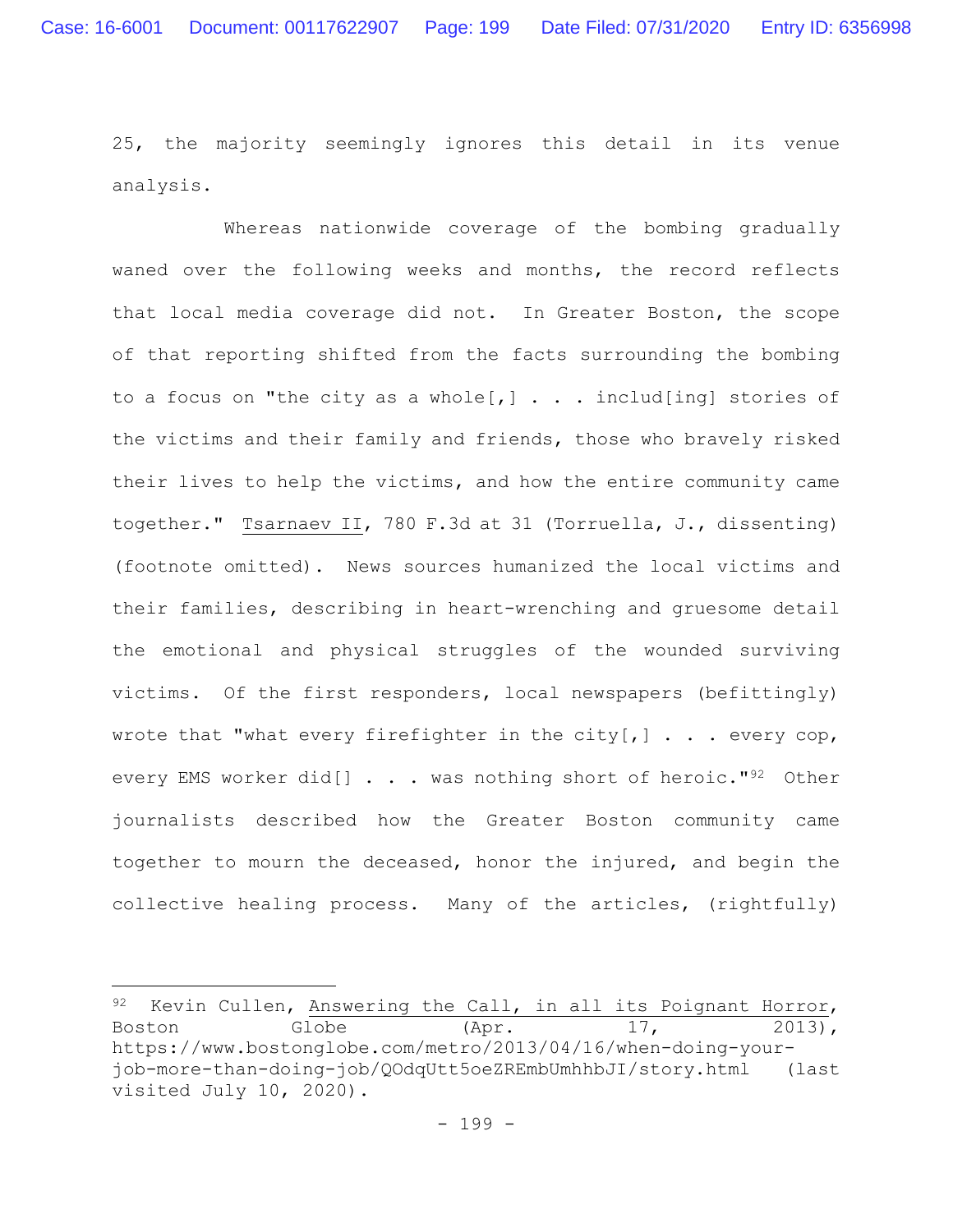pointing to the defendant as the cause of the community's suffering, took to the use of negative descriptors -- including repeatedly calling him a "monster", a "terrorist," "depraved," "callous," "vile," "revile," and the "devil."

Tsarnaev's guilt preordained, reporters soon focused on whether Tsarnaev should be put to death -- prior even to the government's announcement of its intention to seek this outcome. This despite the fact that Massachusetts abolished capital punishment in its state courts in  $1984, <sup>93</sup>$  had not executed a criminal defendant for nearly forty years prior,  $94$  and that the majority of residents of the Eastern Division had previously expressed general opposition to the death penalty.<sup>95</sup> In this case, the media reported, even those who had previously opposed capital punishment admitted to being conflicted.96 Krystle Campbell's

<sup>93</sup> See Commonwealth v. Colon-Cruz, 470 N.E.2d 116 (Mass 1984); Mass. Gen. Laws ch. 265, § 2 (2020) (no longer providing for capital punishment).

<sup>94</sup> History of the Death Penalty, Death Penalty Information Center, https://deathpenaltyinfo.org/state-and-federal-info/state-bystate/massachusetts (last visited July 16, 2020).

<sup>95</sup> See Massachusetts Isn't OK with the Death Penalty, but Dzhokhar Tsarnaev's Jurors Have To Be, PRI, The World (Jan. 5, 2015), https://www.pri.org/stories/2015-01-05/massachusetts-isnt-okdeath-penalty-dzhokhar-tsarnaevs-jurors-have-be (last visited July 10, 2020).

<sup>96</sup> See Jan Ransom & Jacqueline Tempera, Religious Leaders Conflicted on Tsarnaev death penalty, Boston Globe (May 18, 2015), https://www.bostonglobe.com/metro/2015/05/17/religious-leadersstruggle-with-feelings-over-tsarnaev-death-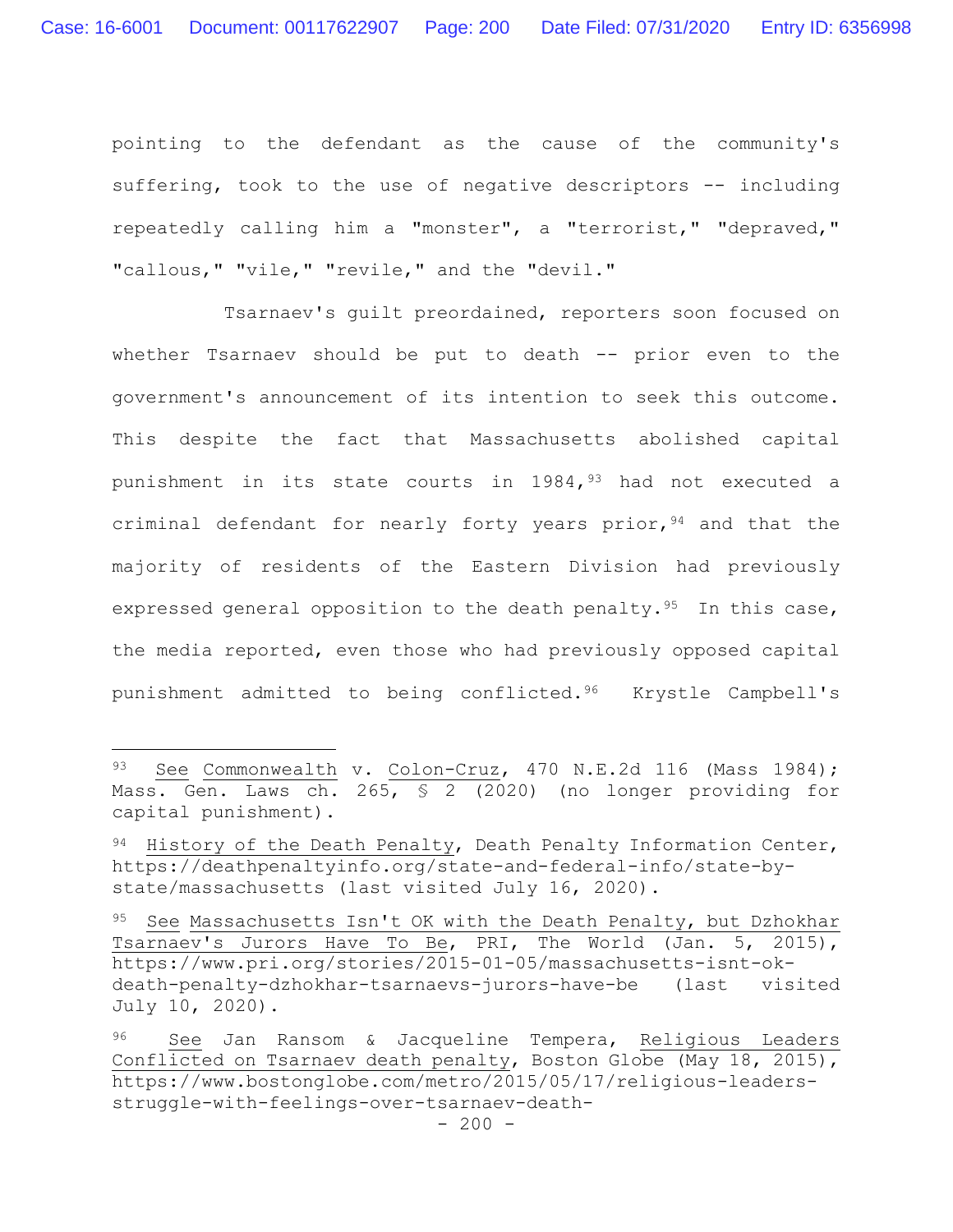mother, Patricia Campbell, told the *Boston Globe* that she had been rethinking her longtime opposition to the death penalty because "an eye for an eye feels appropriate." Some of the amputees and their families were reported to have expressed similar sentiments. First responders and victims told reporters that a death sentence would "help everyone in their recovery." Mayor Menino, a proclaimed opponent of the death penalty, exclaimed, "in this one, I might think it's time . . . that this individual serves his time and [gets] the death penalty."<sup>97</sup> After he assumed office in January 2014, Boston Mayor Martin J. Walsh -- who had opposed the death penalty as a state representative -- expressed his support of Attorney General Eric Holder's "process that . . . brought him to [the] decision" to seek capital punishment.<sup>98</sup> Other politicians

penalty/EOl9cNhRQrGwBnkhTQAJAI/story.html?event=event12 (last visited July 10, 2020); Tara McKelvey, Boston in Shock over Tsarnaev death penalty, BBC News, Boston (May 16, 2015), https://www.bbc.com/news/world-us-canada-32762999 (last visited July 10, 2020); NBC News, Americans Divided Over Death for Boston Bomber Dzhokhar Tsarnaev, Poll Finds (Apr. 8, 2015), https://www.nbcnews.com/storyline/boston-bombingtrial/americans-divided-over-death-boston-bomber-dzhokhartsarnaev-poll-finds-n338076 (last visited July 10, 2020).

<sup>97</sup> Mark Arsenault & Milton J. Valencia, Suspect Charged with Using a Weapon of Mass Destruction, Boston.com (Apr. 22, 2013), https://www.boston.com/news/local-news/2013/04/22/suspectcharged-with-using-weapon-of-mass-destruction (last visited July 10, 2020) (alteration in original).

<sup>- 201 -</sup> 98 Matt Apuzzo, U.S. is Seeking Death Penalty in Boston Case, The N.Y. Times (Jan. 30, 2014),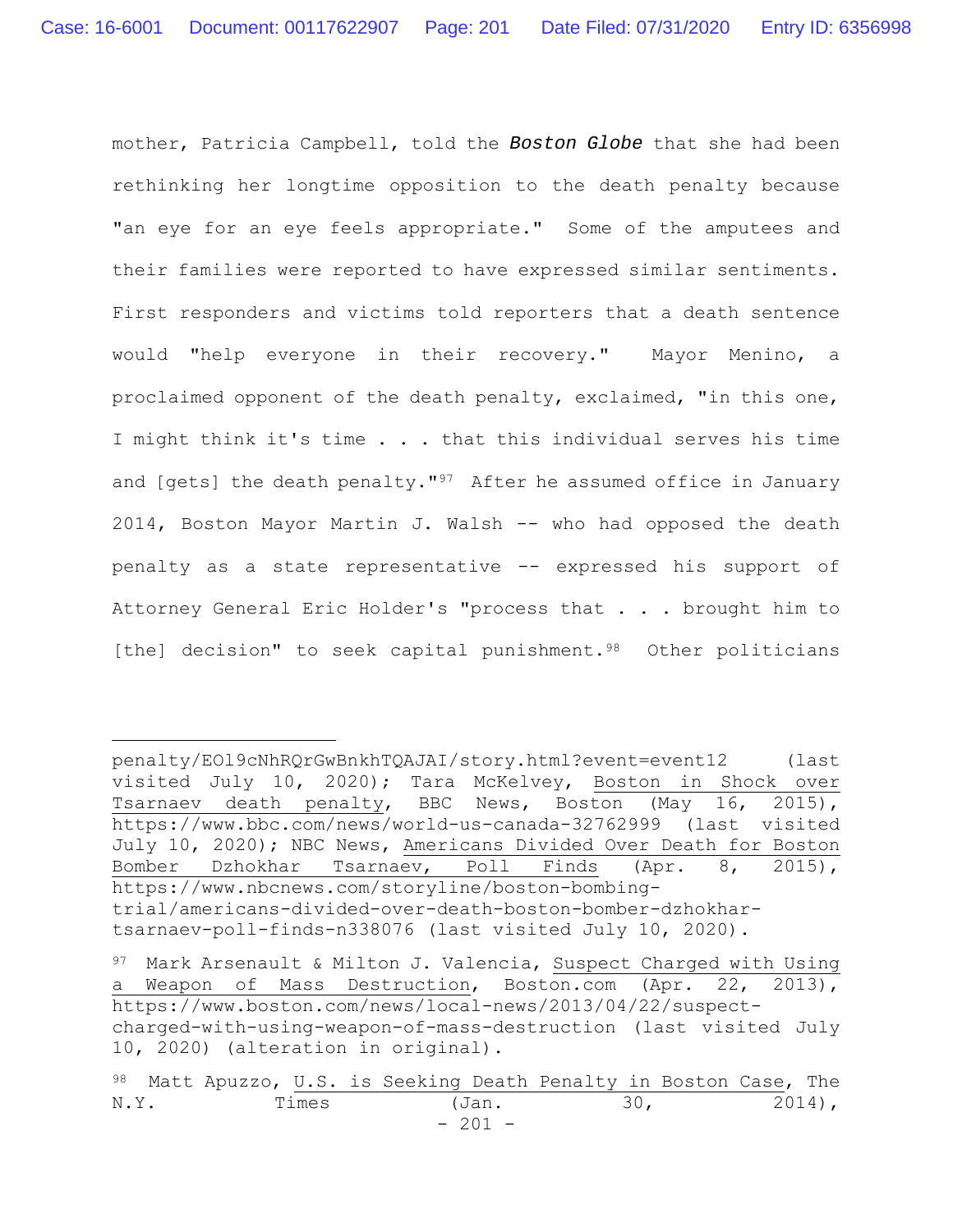did the same, including both United States Senators from Massachusetts.<sup>99</sup> In contrast to these more restrained endorsements, some expressed less hesitation about their support<sup>100</sup> for Tsarnaev's execution.101 Former Boston Police Commissioners Edward F. Davis and William Evans,102 and MIT Police Chief John

99 Shira Schoenberg, US prosecutors will seek the death penalty against alleged Boston Marathon bomber Dzhokhar Tsarnaev, Mass Live (Jan. 30, 2014), https://www.masslive.com/news/boston/2014/01/dzokhar\_tsarnaev\_us will seek death penalty.html (last visited July 10, 2020).

100 I do not dispute that some, including public figures, also expressed their moral objection to the use of capital punishment. But only those individuals who voiced a willingness to consider recommending a death sentence, and whose views would not prevent them from doing so, could be (and were) sat on the jury. See Wainwright v. Witt, 469 U.S. 412, 424 (1985); Witherspoon v. Illinois, 391 U.S. 510, 518, 520 (1968).

101 Tara McKelvey, Boston in Shock Over Tsarnaev Death Penalty, BBC News, Boston (May 16, 2015), https://www.bbc.com/news/world-uscanada-32762999 (quoting nearby employee as saying "[p]ut him in a cage and let wild animals tear him apart") (last visited July 10, 2020); Catherine E. Schoichet, For Boston Bombing Victims, Death Penalty Decision a 'Step Forward,'", CNN (Jan. 30, 2014), https://www.cnn.com/2014/01/30/justice/tsarnaev-death-

penalty/index.html (last visited July 10, 2020); Brian MacQuarrie, In Globe Poll, Most Favor Life Term for Dzhokhar Tsarnaev , Boston Globe  $(Sept.$   $16,$   $2013),$ https://www.bostonglobe.com/metro/2013/09/15/most-bostonresidents-favor-life-without-parole-for-tsarnaev-convicted-poll-

shows/Ur6ivWIUiYCpEZLXBApHDL/story.html?event=event12 (last visited July 10, 2020) (quoting respondent to poll as saying "[l]ife without parole is insufficient").

 $- 202 -$ 102 Boston Police Commissioner: Pursuing Death Penalty for Tsarnaev is "Appropriate", New England Cable News (March 1, 2014), https://www.necn.com/news/local/ necn\_ boston police commissione

https://www.nytimes.com/2014/01/31/us/boston-marathon-bombingcase.html (last visited July 10, 2020).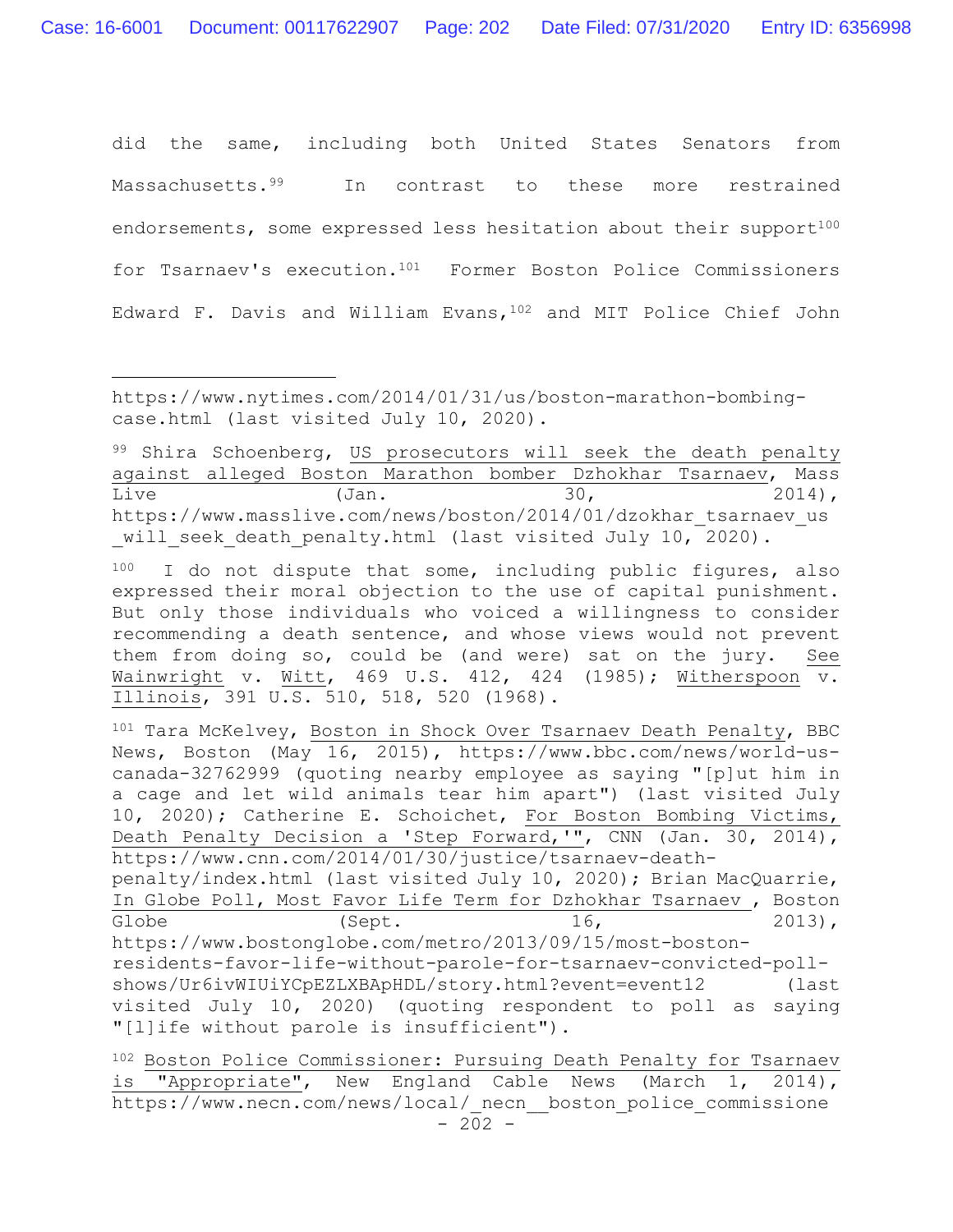DiFava, all expressed their approval.<sup>103</sup> And, although it was defeated in the Massachusetts House of Representatives, a bipartisan group of lawmakers used the bombing as support for a bill seeking to reinstate the death penalty.<sup>104</sup>

Perhaps because of the nature of the crime, or because of its impact on them and their communities, the residents of the Eastern Division were inundated with reporting about this case.<sup>105</sup>

# **c. Pride begets prejudice**

Jury selection began in early January 2015. "BOSTON STRONG" continued to be proudly displayed throughout Greater Boston up to and through Tsarnaev's trial. Merchandise bearing the slogan continued to be sold at Boston Logan's International

r\_\_pursuing\_death\_penalty\_for\_tsarnaev\_is\_\_appropriate\_\_necn/191  $6798/$  (last visited July 10, 2020).

<sup>103</sup> Antonio Planas, John Zaremba, Laurel J. Sweet, MIT's Chief Calls for Death Penalty in Boston Bombing Case, The Boston Herald (July 11, 2013), https://www.bostonherald.com/2013/07/11/mits-chiefcalls-for-death-penalty-in-boston-bombing-case/ (last visited July 10, 2020).

<sup>104</sup> Stephanie Ebbert, Mass. House Defeats Proposal to Restore Death Penalty, Boston Globe (Apr. 23, 2013), https://www.bostonglobe.com/metro/2013/04/23/lawmakers-citingmarathon-bombings-propose-restoring-death-penaltymassachusetts/72UOgtShrscd9pSFRv1YsN/story.html (last visited July 10, 2020).

<sup>105</sup> The crimes charged in this case involved one of the first major terrorist attacks in the United States in age of widespread social media. Although the parties have not outlined arguments over the impact of this technological advancement, I find it (again) worth highlighting the advanced speed at which information and opinions spread.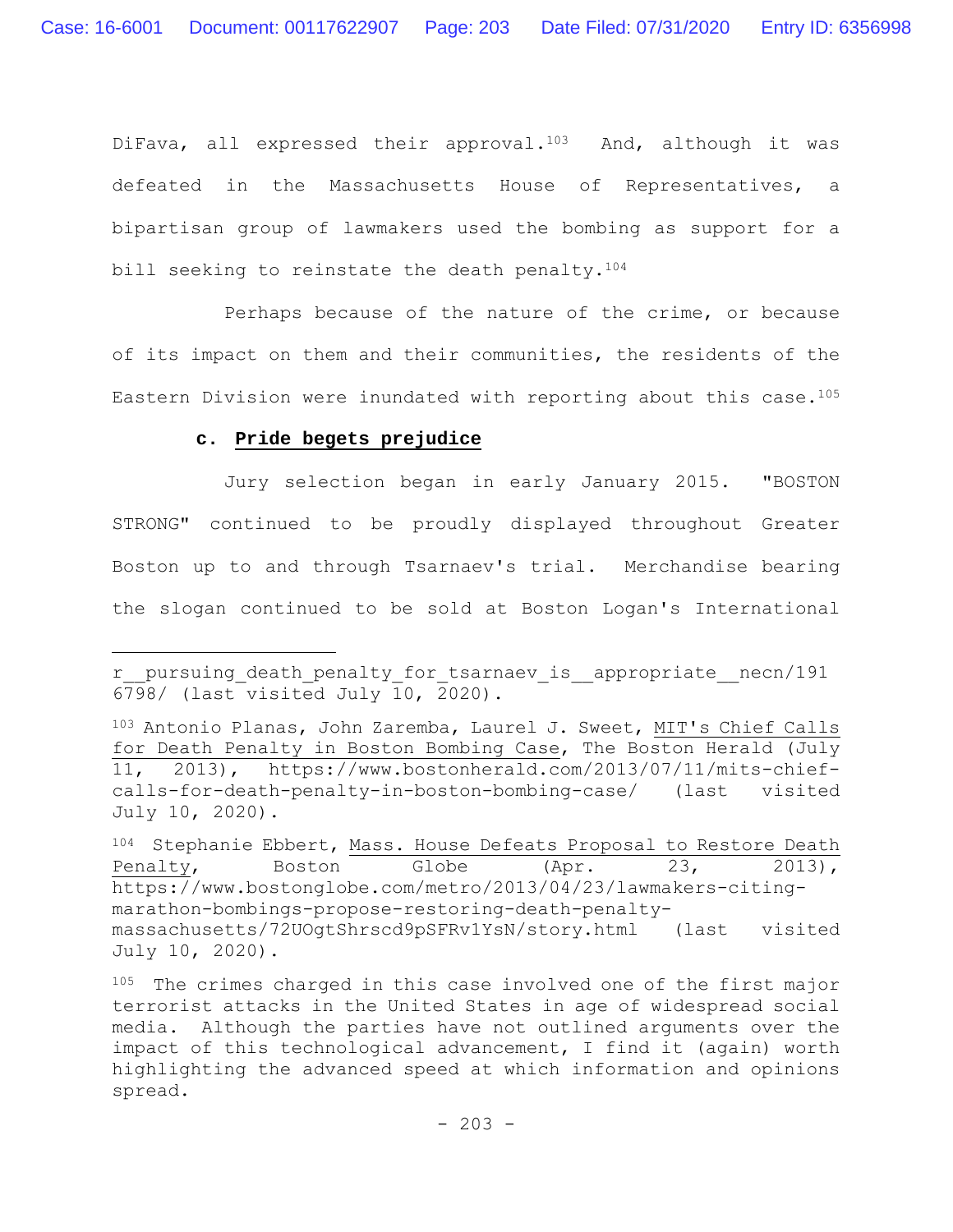Airport. A banner displaying "BOSTON STRONG" was hung from a hotel nearby the courthouse, high above the surrounding buildings. And the drum of a cement truck parked directly across from the courthouse's visitor's entrance was decorated with "BOSTON STRONG" on one side and "THIS IS OUR CITY" on the other. A local Teamsters union continued to distribute "BOSTON STRONG" t-shirts and jackets to its members. Fundraising for the victims continued, and local road races placed the "BOSTON STRONG" logo on shirts distributed to its participants.

The district court dismissed the prevalence of these displays in various ways: although the defense team took the photographs of the banner and cement truck while jury selection was ongoing, the district court found the logo's appearances inconsequential because the cement truck photograph was taken on a day on which no empaneled jurors attended court,  $106$  and the hotel banner was not visible at the juror's entrance to the courthouse or from the jury room<sup>107</sup>; that the association of "BOSTON STRONG" "weakened somewhat over time through overuse"; and that (quoting Skilling, 561 U.S. at 361), "the decibel level of media attention

<sup>106</sup> The record does not reflect whether the cement truck was in the area on any days other than the one that the photograph was taken on.

<sup>107</sup> But it may have been visible during the jurors' commutes into and out of the courthouse.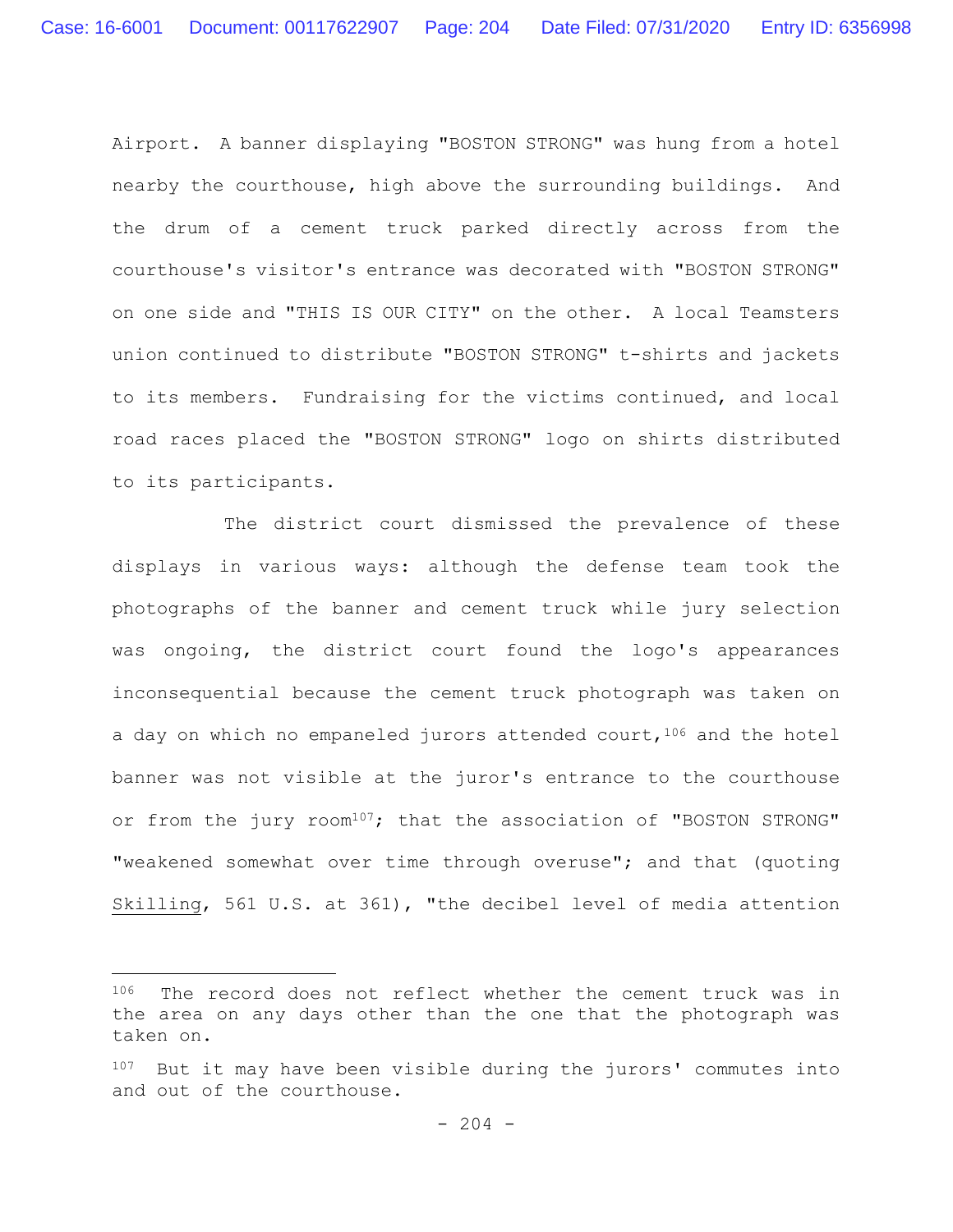[had] diminished somewhat." As jury selection in this case began less than two years after the bombings, the district court ignored, however, that the continued displays of "BOSTON STRONG" reflected an enduring community sentiment which formed the base of the movement, and a well-deserved pride of accomplishment in the community's efforts to return to normalcy.108 As one member of the venire put it, "BOSTON STRONG" was "the spirit of Boston, that despite whatever happens, . . . we will continue."

A coming together remarkably similar to this one emerged in the wake of the 1995 bombing of the Alfred P. Murrah Federal Office Building in Oklahoma City, Oklahoma, which killed 168 people, injured hundreds more, and damaged numerous federal buildings. See United States v. McVeigh, 918 F. Supp. 1467, 1471-72 (W.D. Okla. 1996). Like "BOSTON STRONG," "Oklahoma family" became "a common theme" amongst the Oklahoma media and political leaders, emphasizing "how the explosion shook the entire state, . . . how the state has pulled together . . . as a family," and

<sup>108</sup> Nor did the sentiment end with this trial. It was announced in December of 2015 that a new park in honor of Martin Richard would be built less than two blocks from the courthouse. Lisa Creamer, A New Park Near Boston Children's Museum Will Honor Martin Richard, WBUR (Dec. 10, 2015), https://www.wbur.org/news/2015/12/10/martin-richard-new-bostonpark (last visited July 10, 2020). And in September of that same year, Bridgewater State University, roughly 30 miles south of Boston, unveiled a life-sized sculpture of the 8-year-old victim. Id.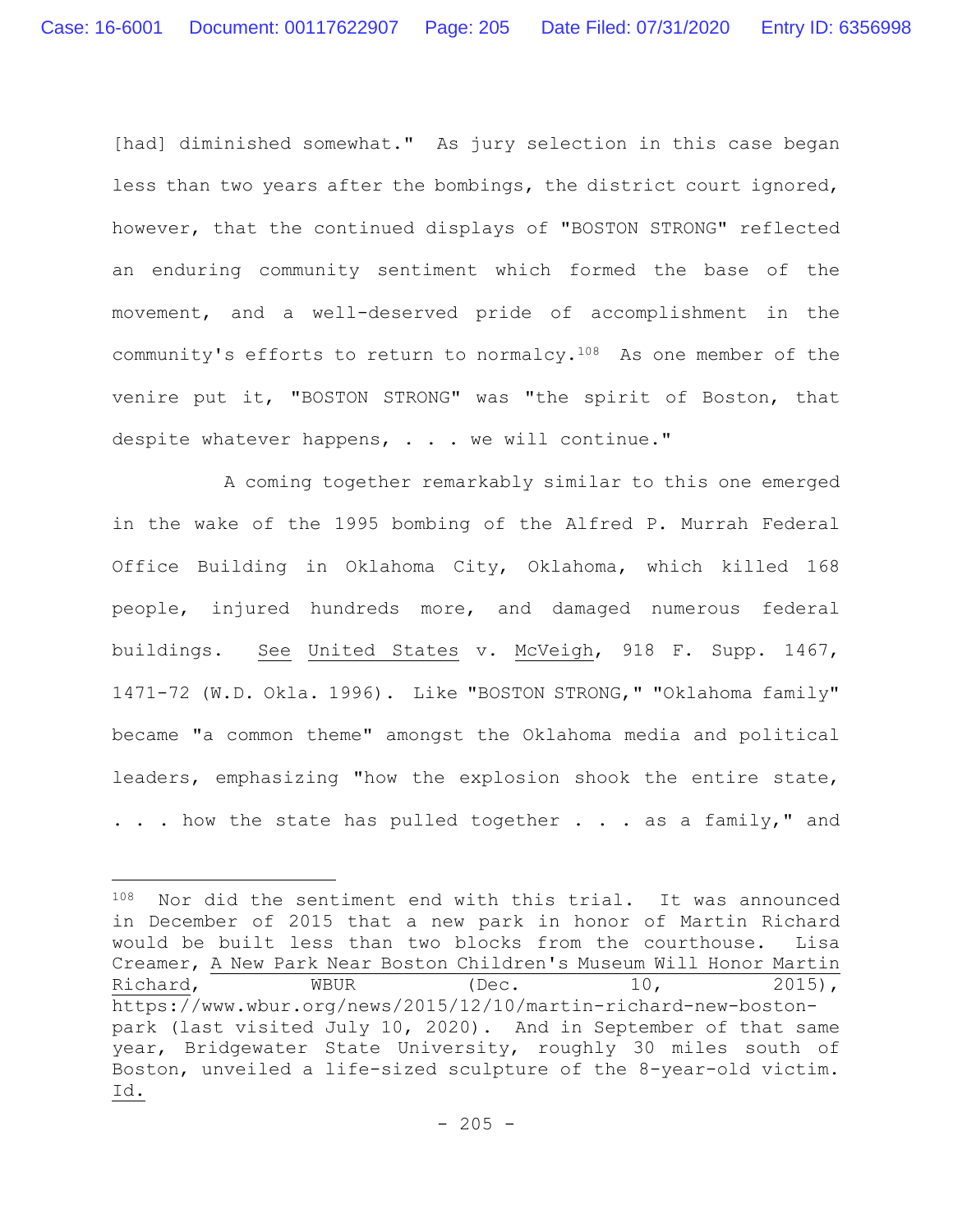that "the survival and recovery from this tragedy is 'Oklahoma's story.'" Id. at 1471. Finding that the values of due process and fairness required that the trial of the Oklahoma City bombing suspects be transferred to Denver, 109 Chief Judge Matsch pertinently described the profound potential for prejudice in this situation:

> Pride is defined as satisfaction in an achievement, and the people of Oklahoma are well deserving of it. But it is easy for those feeling pride to develop a prejudice . . . [t]he existence of [which] is difficult to prove. Indeed it may go unrecognized in those who are affected by it. The prejudice that may deny a fair trial is not limited to a bias or discriminatory attitude. It includes an impairment of the deliberative process of deductive reasoning from evidentiary facts resulting from an attribution to something not included in the evidence. That something has its most powerful effect if it generates strong emotional responses and fits into a pattern of normative values.

Id. at 1472 (internal quotation marks and citation omitted). Similarly, the Supreme Court has noted that "[t]he influence that

<sup>&</sup>lt;sup>109</sup> The defendant and government in McVeigh agreed that the trial could not take place in Oklahoma City, in part because "obtaining an impartial jury in Oklahoma City would be 'chancy.'" McVeigh, 918 F. Supp. At 1470. "The effects of the explosion on th[e] [Oklahoma City] community [were] so profound and pervasive" that no further consideration of that venue was necessary. Id. The district court was called upon to then resolve the parties' dispute about whether there was "so great a prejudice against the[] defendants in the [entire] State of Oklahoma that they [could not] obtain a fair and impartial trial anywhere in the state." Id.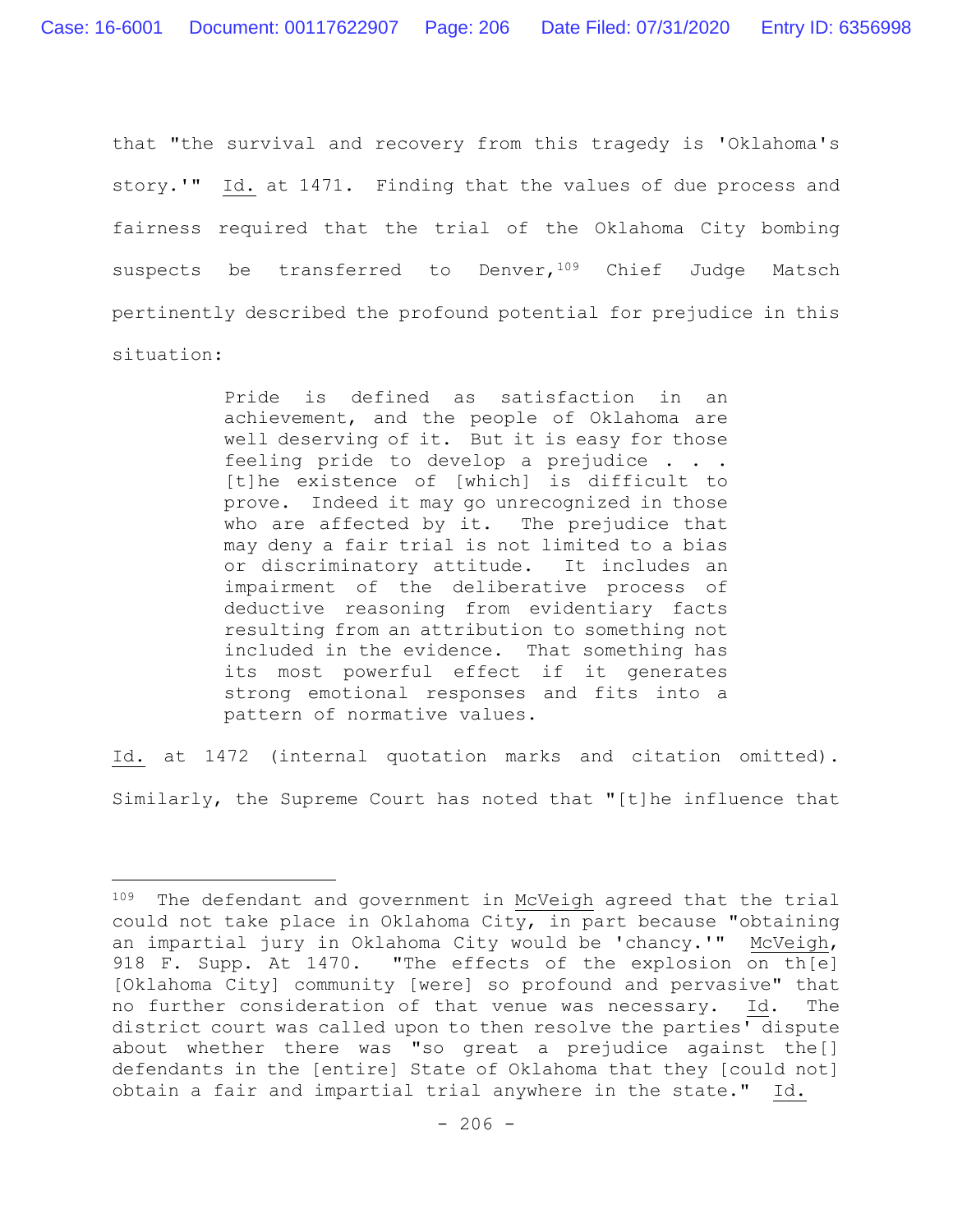lurks in an opinion once formed is so persistent that it unconsciously fights detachment from the mental processes of the average man." Irvin, 366 U.S. at 727.

Such was the state of the Eastern Division. Amongst an entire community so deeply affected by these crimes, the "intensity of the humanization of the victims" by the media, McVeigh, 918 F. Supp. at 1472, the heavy emphasis on grief, and the powerful portrayals of people struggling to make sense of this calamity, imprinted a pervasive and insurmountable prejudice in the community psyche. In such circumstances, an individual juror "may have an interest in concealing his own bias . . . [or] may be unaware of it." Smith v. Phillips, 455 U.S. 209, 221-22 (1982) (O'Connor, J., concurring). And the unconscious nature of this impairment makes juror questionnaires and voir dire a poor means for assessing juror impartiality. See William H. Farmer, Presumed Prejudiced, But Fair?, 63 Vand. L. Rev. En Banc 5, 8 (2010).

The majority's "serious points against [Tsarnaev's] venue-change arguments" lean heavily on the pretrial polling data. See slip op. at 54-55. The majority finds this data convincing because the pollster did not "ask respondents to judge for themselves whether they are biased[]" and "[i]nstead . . . asked whether Tsarnaev should get the death penalty." Slip op. at 55. But, even though the pollster did not explicitly ask respondents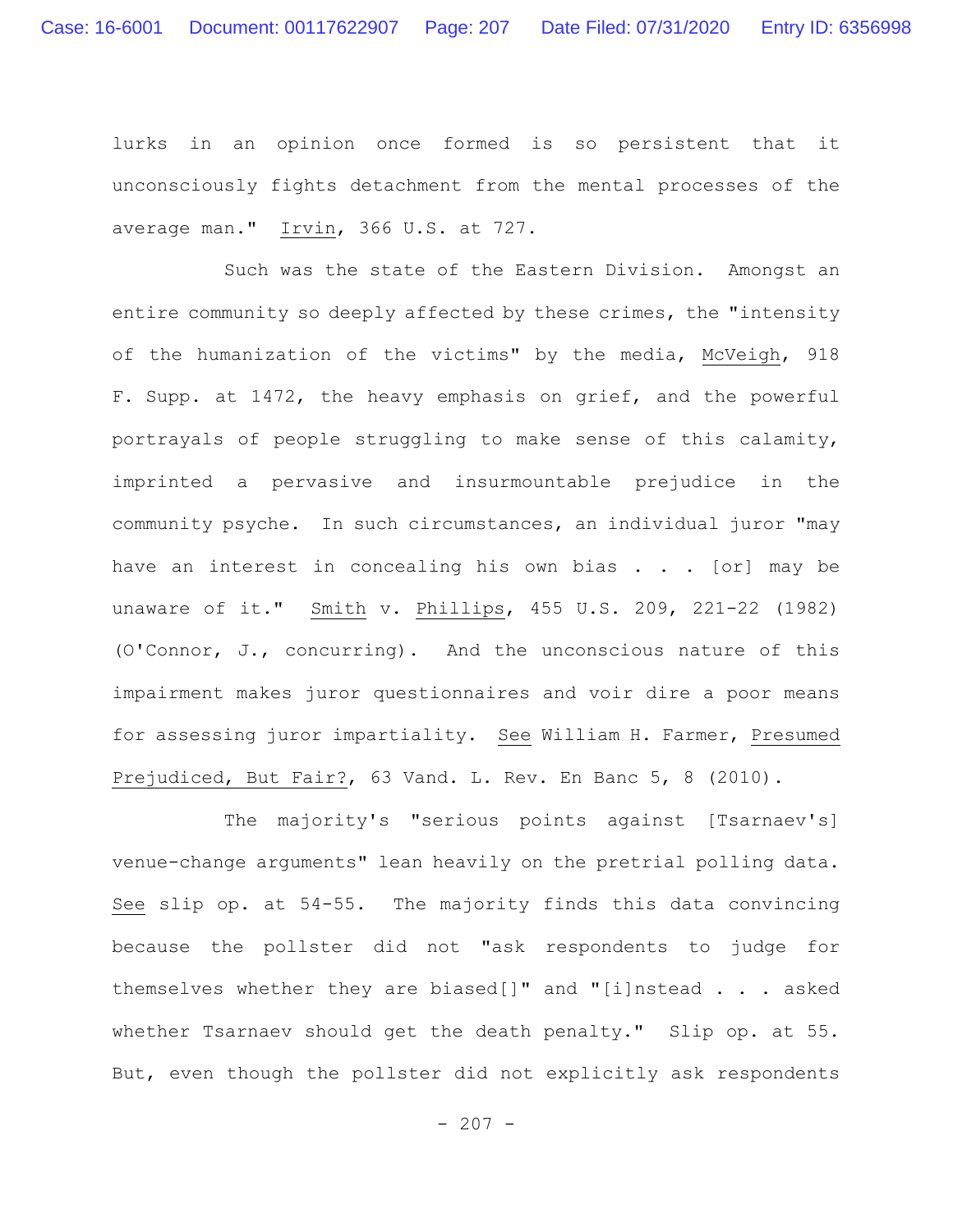if they were biased,  $110$  it is the court's (and the majority's) dependence on this polling data to decide the venue challenge that leaves prospective jurors as the judges of their own impartiality. This is the very problem that the majority takes issue with in its Patriarca analysis. See slip op. at 62, 65, 67, 72. Further, the data cannot be relied upon to accurately identify local prejudice. Despite the majority's conclusory claim otherwise, see slip op. at 55, the survey does not -- and cannot -- account for the fact that the people who are most acutely affected by trauma and persistent media coverage thereof often lack awareness of the impact this exposure has to their decision-making capacity in the jury deliberation room -- particularly when they are being asked to make a decision as high-stakes as the appropriate punishment for the individual that wreaked havoc on their lives and those of their neighbors and communities. See McVeigh, 918 F. Supp. at 1473. That over 92% of Boston residents admitted in the community poll that they believed Tsarnaev was "definitely" or "probably" guilty based on their exposure to pretrial publicity, whereas 25% less admitted prejudgment in their juror questionnaires, highlights the inadequacy of survey polling to determine local prejudice in

<sup>110</sup> A strange question indeed; most people asked during a voteby-mail poll would not likely respond to such a question by stating that they are "biased," especially because most would not be aware that they may be so.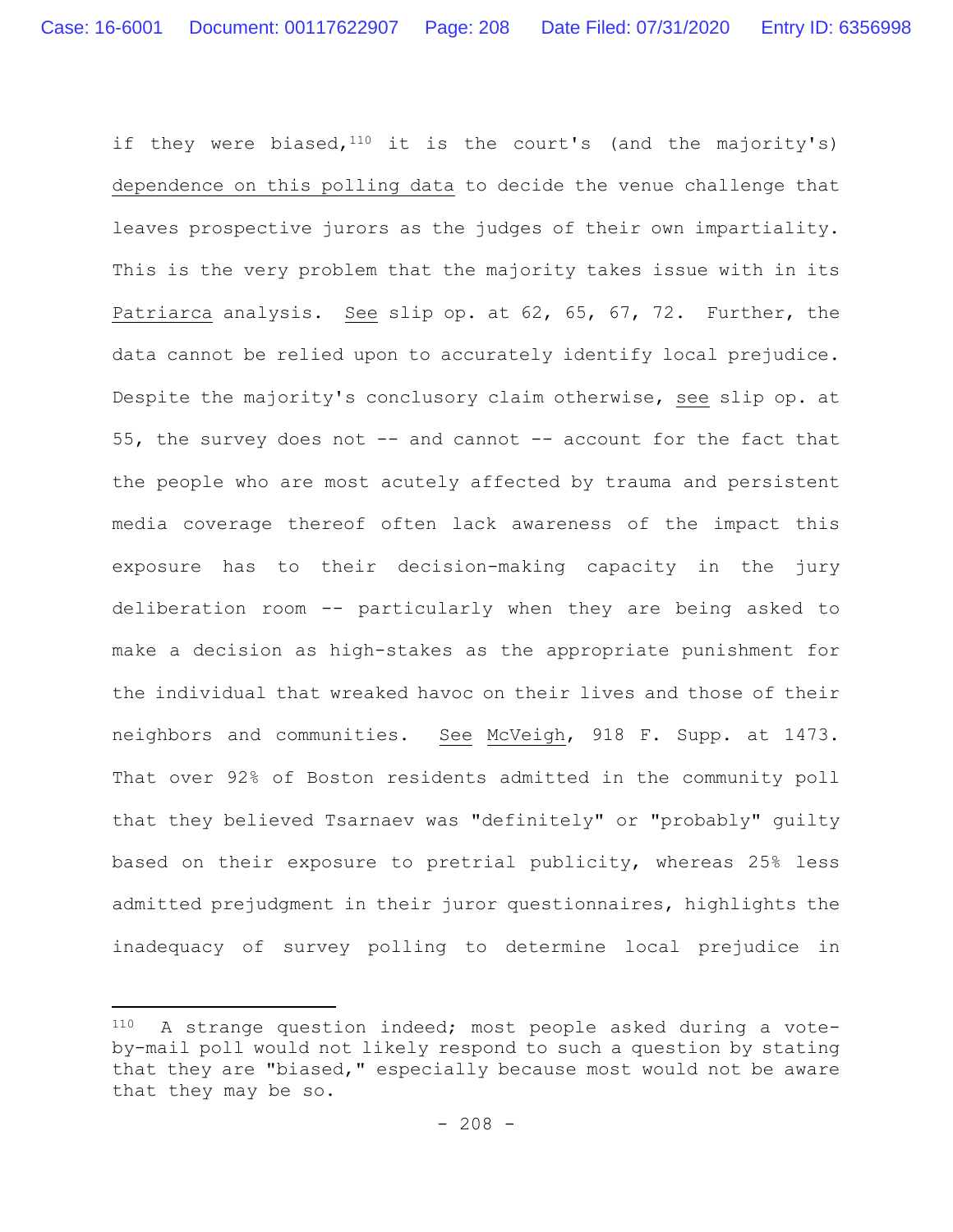circumstances such as existed in the Eastern Division, and the potential inability of jury selection to sufficiently weed out the prejudices in this venue.

This "impairment of the deliberative process," particularly during a moment such as jury deliberations in a case of such prominence, is not easily quantifiable. Again, I invoke Chief Judge Matsch:

> The possible prejudicial impact of this type of publicity is not something measurable by any objective standards. . . . [S]urveys are but crude measures of opinion at the time of the interviews. Human behavior is far less knowable and predictable than chemical reactions or other subjects of study by scientific methodology. There is no laboratory experiment that can come close to duplicating the trial of criminal charges.

## Id.111

Given the unknowing nature of the prejudicial effect of inflammatory pretrial publicity on severely afflicted people, see Irvin, 366 U.S. at 727; McVeigh, 918 F. Supp. at 1472-73, and the great potential for equivocation by individual jurors impacted by these outside influences, see Smith, 455 U.S. at 221-22, it must be given little weight that polling data showed somewhat similar

<sup>111</sup> I recognize that the district judge's exercise of discretion in McVeigh does not itself mean that the district court's decision not to move Tsarnaev's trial was necessarily an abuse. But, given its similarity to our situation, it certainly cannot be ignored in the exercise of our review.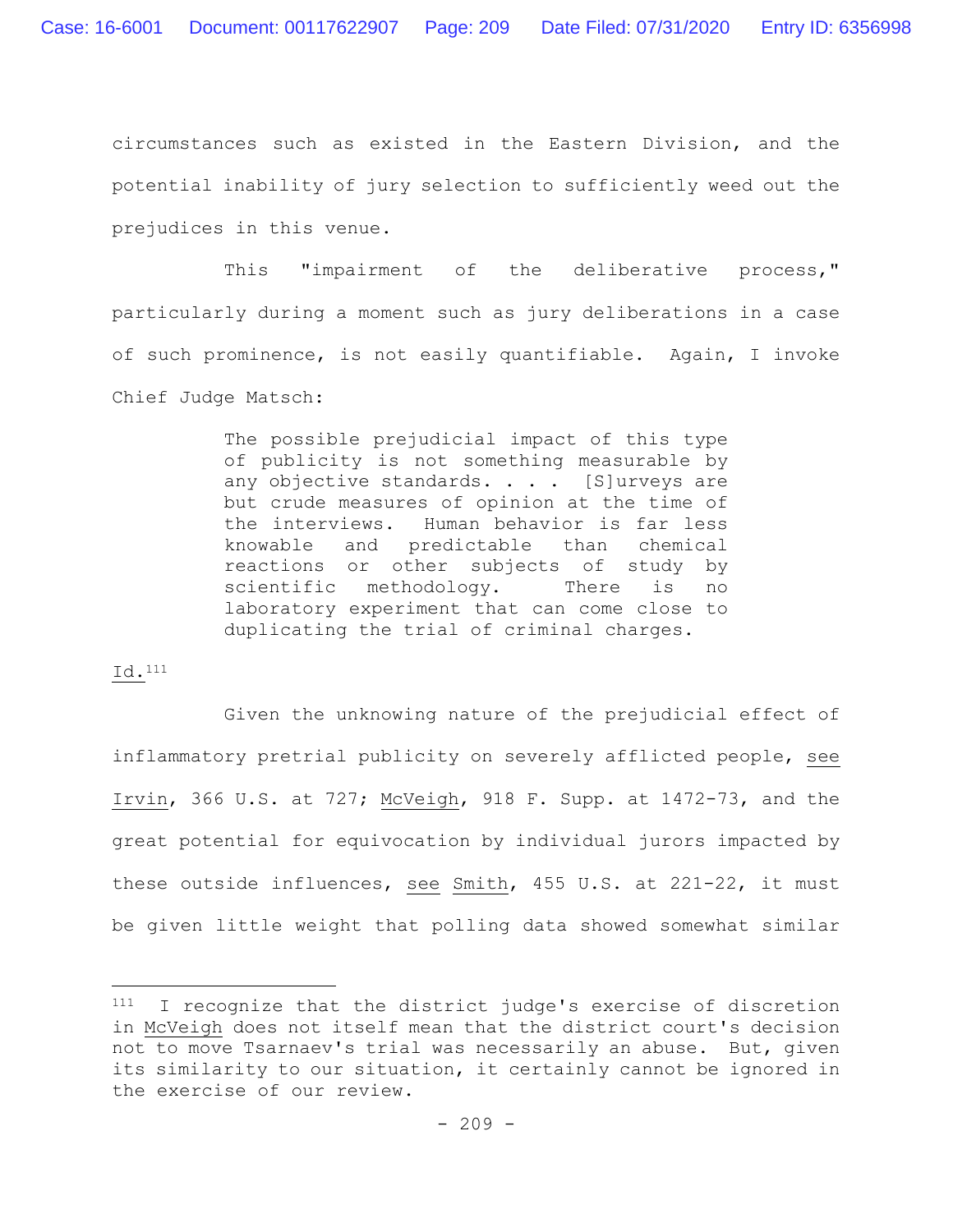(but still lower) numbers regarding a proclivity for the death penalty in Springfield and New York than in Boston.<sup>112</sup>

The majority next declares, again without record support, that "most of the publicity was true." Slip op. at 55. Much of the local publicity included not only factual narrations of the events that transpired but also commentary and opinions, such as the aforesaid references to him as a "monster," "terrorist," "evil," the "devil," and other similar derogations. I have no doubt that other media sources either did the same or quoted others who did.<sup>113</sup> Even if these are appropriate adjectives to describe Tsarnaev, this does not mean the descriptors did not have a prejudicial impact on the venire's ability to make decisions based solely on what was presented in court. See, e.g., Rideau, 373 U.S. at 725-26 (televised confession was factual but prejudicial).

<sup>112</sup> The majority strangely and misleadingly finds convincing that "fewer [survey] respondents preferred life without parole in Springfield (45.4%) than in Boston (51.2%)." See slip op. at 55. But the lower percentage of Springfield respondents preferring life without parole does not mean that a higher percentage of Springfield respondents preferred the death penalty than in Boston. In fact, the opposite is true: a higher percentage of respondents preferred the death penalty in Boston than in Springfield, Manhattan, or Washington, D.C. The fact that fewer respondents in Springfield stated a preference for life without parole than in Boston is explained by the fact that a higher percentage of respondents in Springfield (19.5%) refused to provide an answer to the question than in Boston (12.1%).

See, e.g., Planas et al., supra n.103 (calling Tsarnaev a "punk" and a "bad quy").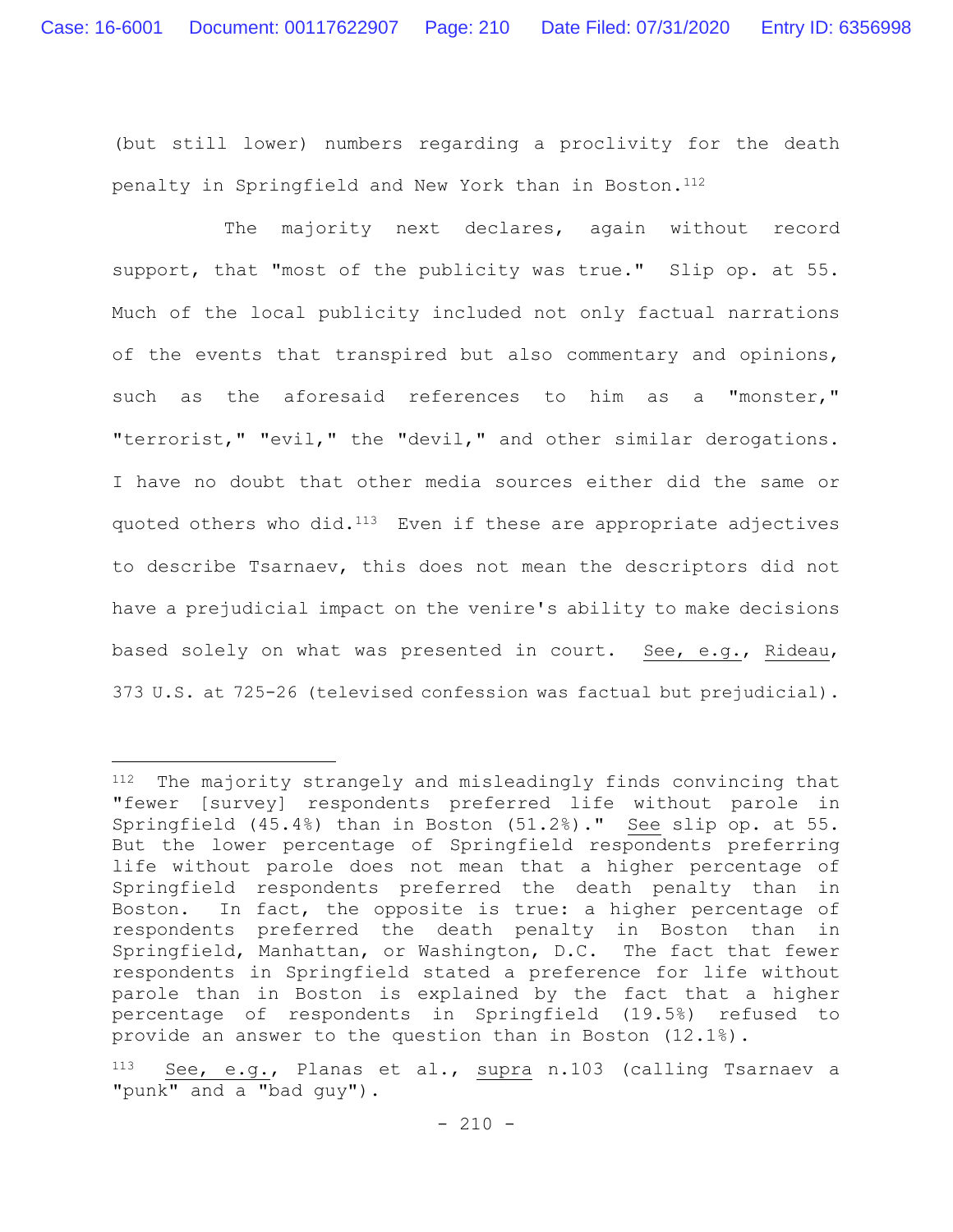The same is true of the reports that public officials believed Tsarnaev should die, and the detailed chronicling of the pain of the survivors and decedents' families. These reports may reflect reality, but the media's emphasis of these topics carried a significant risk of disturbing potential jurors' impartiality. This publicity was anything but "trivial."

I do not mean to imply that every juror was being disingenuous or deceitful in their self-declared impartiality. But our "[t]rust in their ability" to disregard this prejudicial information "diminishes when the prior exposure . . . evokes strong emotional responses or such an identification with those directly affected by the conduct at issue that the jurors feel a personal stake in the outcome." McVeigh, 918 F. Supp. at 1473. Our own biases often go unrecognized or ignored. The risk of implicit biases in this case was impermissibly high, particularly with the defendant's life on the line.

## **d. The "Skilling" factors**

The majority suggests that an application of the eponymous Skilling factors counsels against an abuse-of-discretion finding. See slip op. at 56-58. As I noted in my mandamus dissent, I find the comparison between this case and Skilling to be inapposite. See Tsarnaev II, 780 F.3d at 42 (Torruella, J., dissenting). Skilling involved "neither heinous nor sensational"

- 211 -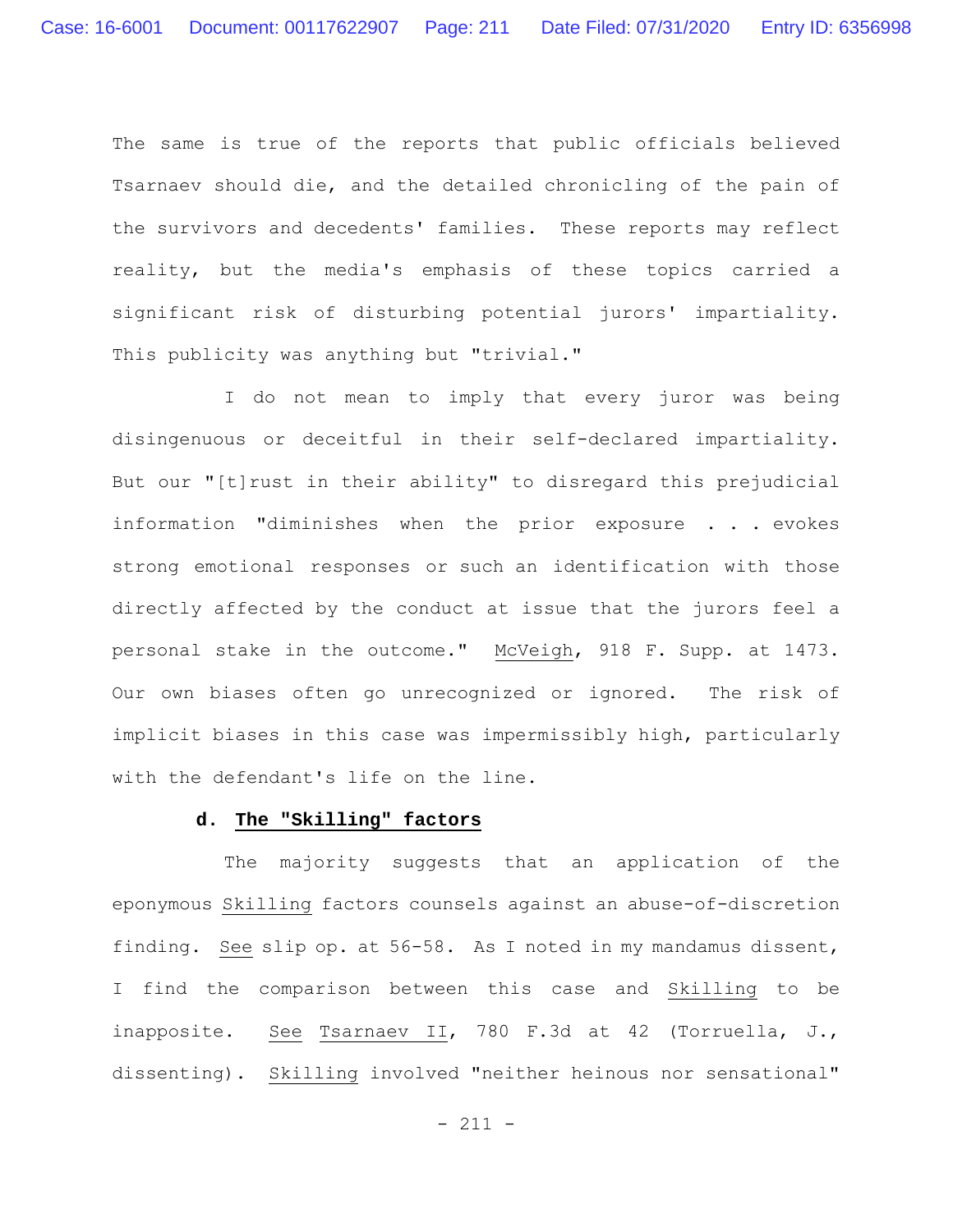facts, but rather white-collar economic crimes which impacted only a minority of potential jurors in the Eastern District of Texas. 561 U.S. at 370, 384 (noting that the "jurors' links to Enron were either nonexistent or attenuated"); see also United States v. Skilling, 554 F.3d 529, 560 n.47 (5th Cir. 2009), aff'd in part, vacated in part, 561 U.S. 358 (2010) (noting an opinion poll that found that one in three Houstonians knew someone harmed by what happened at Enron). Contrast that with the facts in this case: a terrorist attack with explosives at the iconic Boston Marathon; a widespread and crowdsourced search for the suspects; the execution of a police officer; a carjacking; a shootout on a suburban street; a shelter-in-place order; a televised manhunt; a standoff around the Watertown boat; the televised removal of a bloodied defendant from that boat; and a traumatized Eastern Division.

Even assuming *arguendo* the applicability of the Skilling factors to this terrorism case, I would find that they weigh in Tsarnaev's favor. First, the Skilling Court looked to the "size and characteristics of the community in which the crime occurred," noting that Houston was the fourth most populous city in the United States with a "large, diverse pool of potential jurors." 561 U.S. at 382. Boston is not even in the top twenty in terms of population size. See United States Census Bureau, Population Division, Annual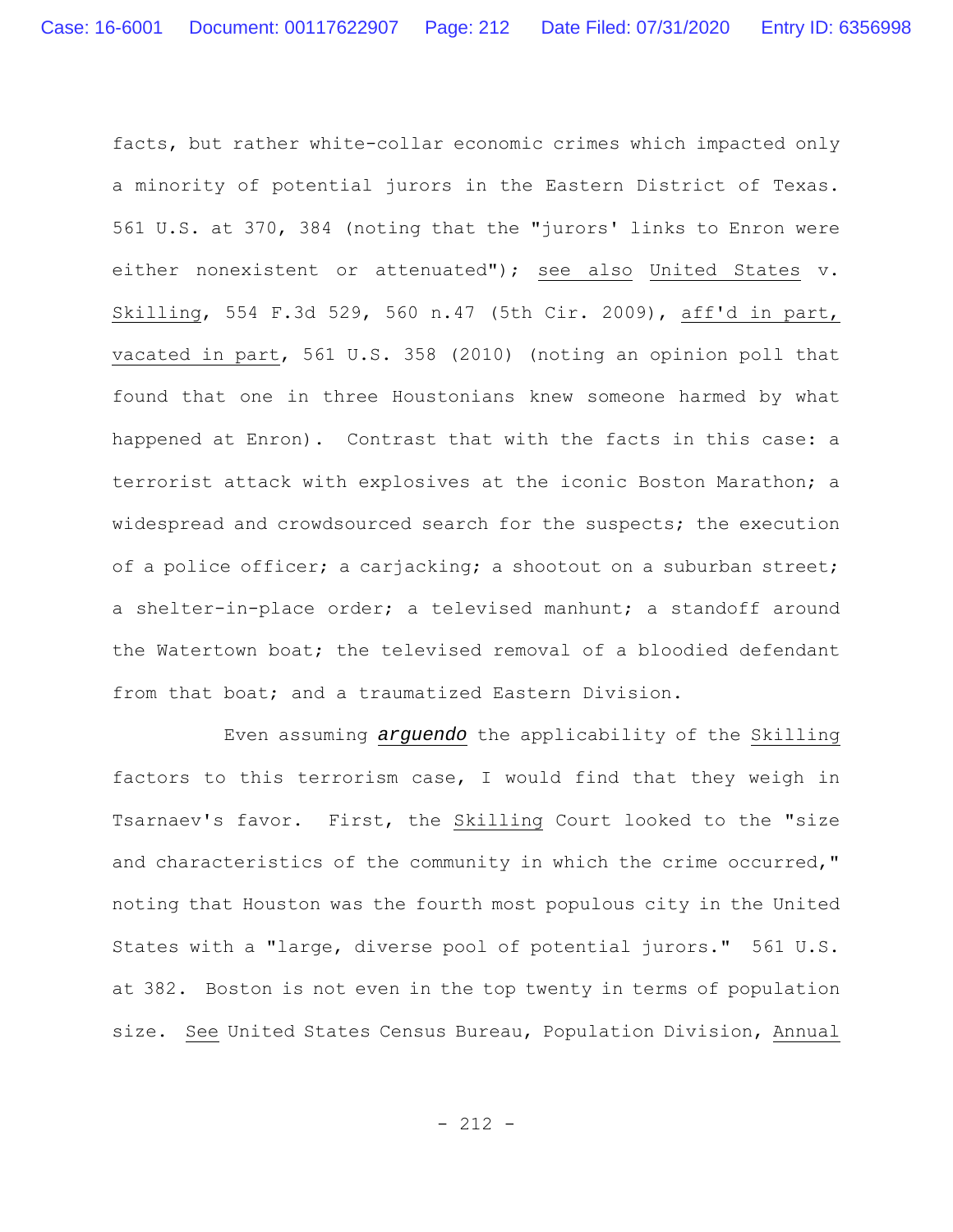Estimates of *City and Town Population Totals: 2010-2019 (May 21, 2020).*

Equally if not more important are the characteristics of the community. *See* Casellas-Toro, 807 F.3d at 387 (commenting that, although Puerto Rico has a population of approximately three million, it is an "insular community that is highly susceptible to the impact of local media" and "seem[s] to be a small island" (internal quotation marks and citation omitted)). The Court in Skilling noted that only 12.3% of Houstonians were able to name Skilling as an Enron executive they believed guilty of crimes, and 43% had never heard of him. This case is again easily distinguishable. Here, "Tsarnaev and the Boston Marathon bombings [were] one and the same." Tsarnaev II, 780 F.3d at 42 (Torruella, J., dissenting); see also Def.'s Reply to Opp'n to Mot. to Change Venue at 4, United States v. Tsarnaev, No. 13-cr-10200-GAO (D. Mass. filed Aug. 7, 2014), ECF No. 461-23 (showing that approximately 90% of survey participants in Boston recognized the name Dzhokhar Tsarnaev, as opposed to 58% in Springfield, MA, 44 % in Manhattan, and 34% in Washington, D.C.). For instance, 99.7% of the voir dire had been exposed to pretrial publicity about the case as every local news sources reported about it, and two thirds admitted in their juror questionnaires that they believed Tsarnaev to be guilty.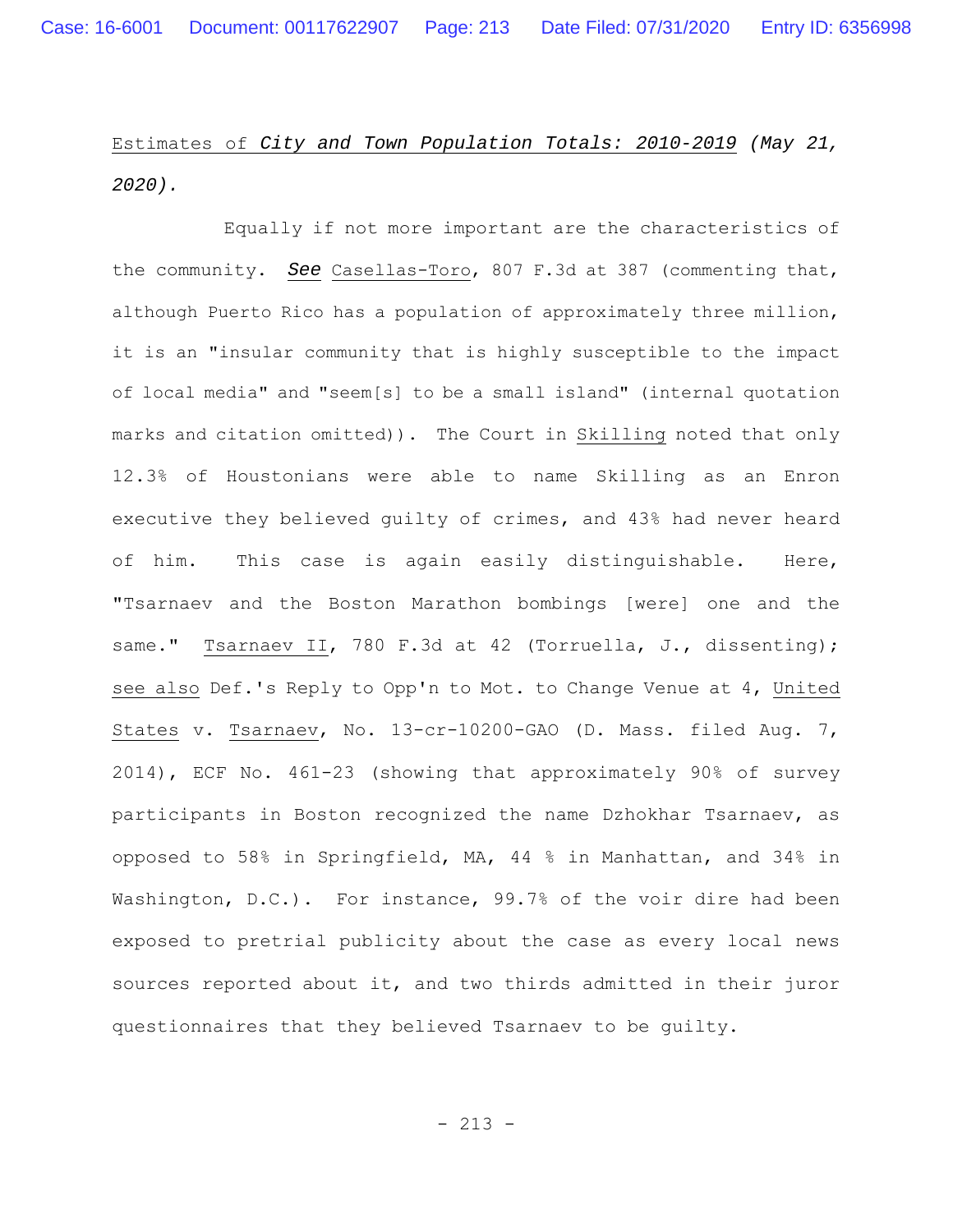Moreover, terrorism targets the very fabric of the community, seeking to tear it apart. We should thus be especially sensitive to the community response here as being indicative of its sense of communal victimhood -- a marker perhaps of its tightness as a judicial division. The Greater Boston area "band[ed] together"114 in response to this crisis, a "close-knit place" where "we grieve for [our neighbors]."115 At that moment, the Eastern Division was "BOSTON STRONG."116

Second, the news stories in Skilling "contained no confession or other blatantly prejudicial information." 561 U.S. at 382. This case involved both. Not only did the media print Tsarnaev's message in the boat admitting his crimes, it also reported information about his non-Mirandized hospital confession to the FBI. The news stories also contained blatantly prejudicial opinions that Tsarnaev should die.

<sup>114</sup> Davis, III, supra n.85.

<sup>115</sup> Jeff Brady, 8-Year-Old Boy Among Those Killed in Boston Bombing, NPR (Apr. 16, 2013, 3:00 PM), https://www.npr.org/2013/04/16/177507497/8-year-oldboyamong-those-killed-in-boston-bombing (last visited July 10, 2020 (reporting about speech by then-Mayor Menino on the day after the bombing).

<sup>116</sup> My intention is not to cast the "BOSTON STRONG" campaign in a negative light. Quite the opposite, the community's recovery efforts have my highest admiration.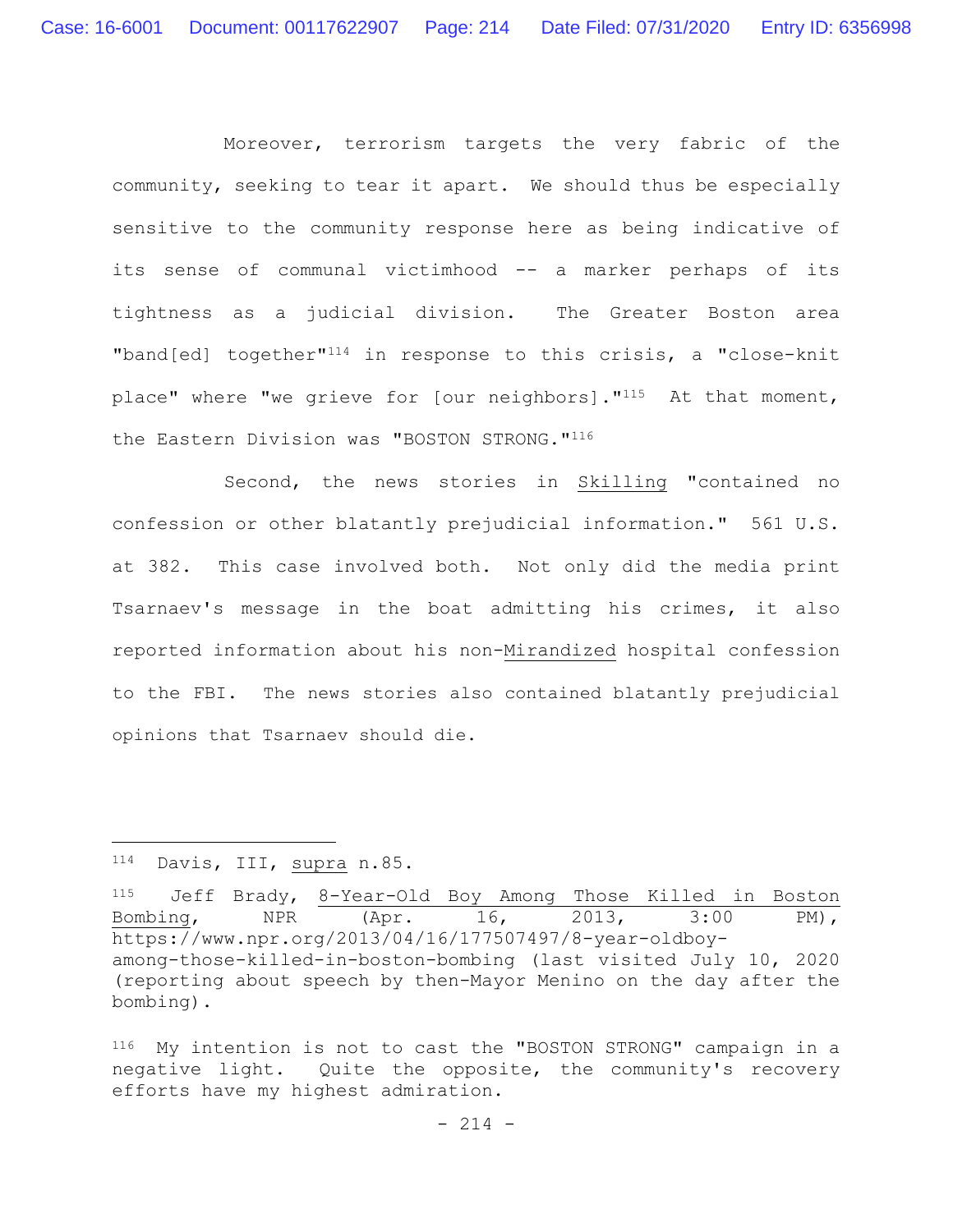Third, the Skilling Court looked to the media attention surrounding Skilling's crime and trial, noting that "the decibel level . . . diminished somewhat" over the four years between Skilling's crime and his trial. Here, although there was a slight diminution of pretrial publicity over the twenty-one months between the bombings and the commencement of jury selection, the reporting continued to be omnipresent. $117$ 

<sup>&</sup>lt;sup>117</sup> The majority finds the time that elapsed between the bombings and Tsarnaev's trial to be "closer in magnitude to the four years in Skilling (a point cutting against a venue change) than the two months in Casellas-Toro (a point favoring a venue change)." Slip op. at 57. But the majority misconstrues our precedents. Casellas's trial did not occur two months after his crime was committed, but rather two and a half months after the major event that kept him in the media spotlight -- his televised sentencing for the murder of his wife. Casellas-Toro, 807 F.3d at 383. Like Tsarnaev, Casellas allegedly lied to the FBI almost two years prior to his trial for that crime. Id. at 382 (noting that Casellas made a false report to the FBI on June 17, 2012), 384 (stating that voir dire began on April 7, 2014).

Like Casellas, Tsarnaev remained a focal point for the media since he committed these crimes. Several well-publicized events ensured that he remained at center stage. In January 2014, the government announced that it would seek the death penalty, which drew an enormous media response. In April 2014, on the one-year anniversary of the marathon bombings (the week preceding the 2014 running of the Boston Marathon -- which itself garnered extraordinary attention), the City of Boston held a ceremony to pay tribute to the Boston Marathon bombing victims. The event featured local and national politicians, clergymen, and the victims and their families. Amongst the attendees (and speakers) was Vice President Joe Biden. See John R. Ellement & Martin Finucane, At Tribute, Marathon Bombing Victims, Survivors Honored, Boston Globe (Apr. 15, 2014), https://www.bostonglobe.com/metro/2014/04/15/tribute-bostonmarathon-victims-underway/xIxOSTNzhaPDpRXlaiXnrN/story.html (last visited July 10, 2020).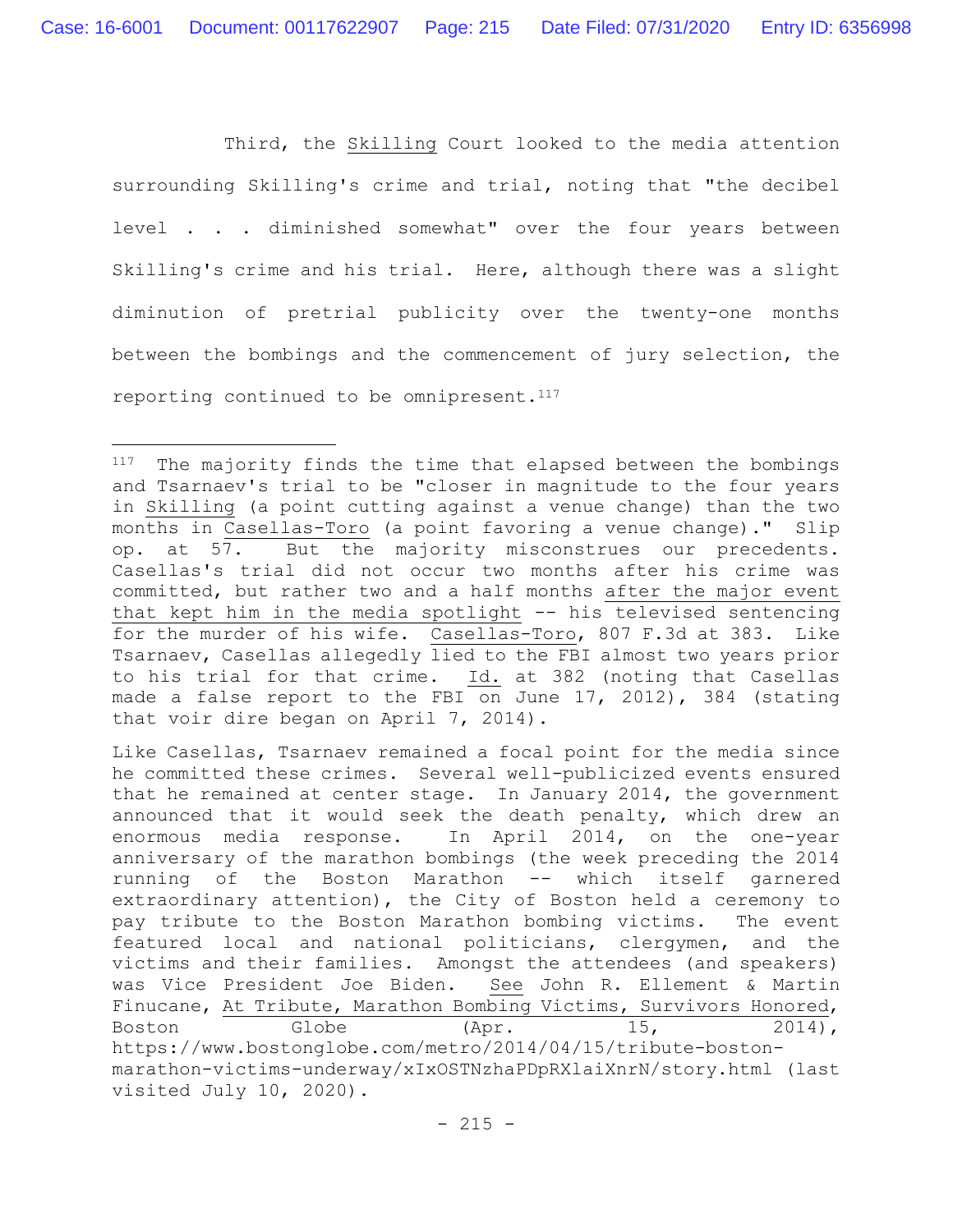Finally, the Skilling Court looked to the jury verdict, finding that the jury's not-guilty findings on nine of the twentyeight counts in the case "yielded no overwhelming victory for the government." 561 U.S. at 375, 383. Here, because Tsarnaev's counsel admitted Tsarnaev's guilt during opening and closing statements, the jury verdict finding Tsarnaev guilty on all thirty counts neither supports nor refutes a presumption of impartiality.

Finally, on the first morning of jury selection, the press reported that Tsarnaev unsuccessfully offered to plead guilty in exchange for the government's agreement not to seek the death penalty. See, e.g., Evan Perez, Boston Bombing Trial Lawyers Fail to Reach Plea  $\text{Deal}$ , CNN  $(\text{Jan.} 5, 2015)$ , https://www.cnn.com/2015/01/05/politics/dzhokhar-tsarnaev-trialplea-deal-fails/index.html (last visited July 10, 2020).

The focus on Tsarnaev continued into the next year. In early January 2015, gunmen attacked the Paris office of satirical newspaper Charlie Hebdo. The media took the opportunity to draw comparisons between that attack and the Boston Marathon bombings. See, e.g., Kevin Johnson, Paris and Boston Attacks Pose Striking Parallels, USA Today, Jan. 9, 2015, http://www.usatoday.com/story/news/nation/2015/01/08/parisboston-attacks/21445461/ (last visited July 10, 2020). That same month, pictures went viral of a man clearing snow off of the Boston Marathon finish line following a blizzard. Eastern Division residents hailed him as a "hero." Anastasia Williams & Michele McPhee, Blizzard Mystery Solved: Man Who Shoveled Marathon Finish Line Revealed, ABC News (Jan. 28, 2015), https://abcnews.go.com/US/boston-blizzard-mystery-solved-manshoveled-marathon-finish/story?id=28550626 (last visited July 10, 2020). Also that month, Tsarnaev's friend pled guilty to charges related to the destruction of evidence in this case and lying to the FBI. See, e.g., Milton J. Valencia, Tsarnaev Friend to Plead Guilty, Boston Globe (Jan. 13, 2015), http://www.bostonglobe.com/metro/2015/01/13/judge-sets-jan-pleahearing-for-friend-boston-marathonbombers/SPbRARYlkYS5XYJMrZNFcM/story.html (last visited July 10, 2020).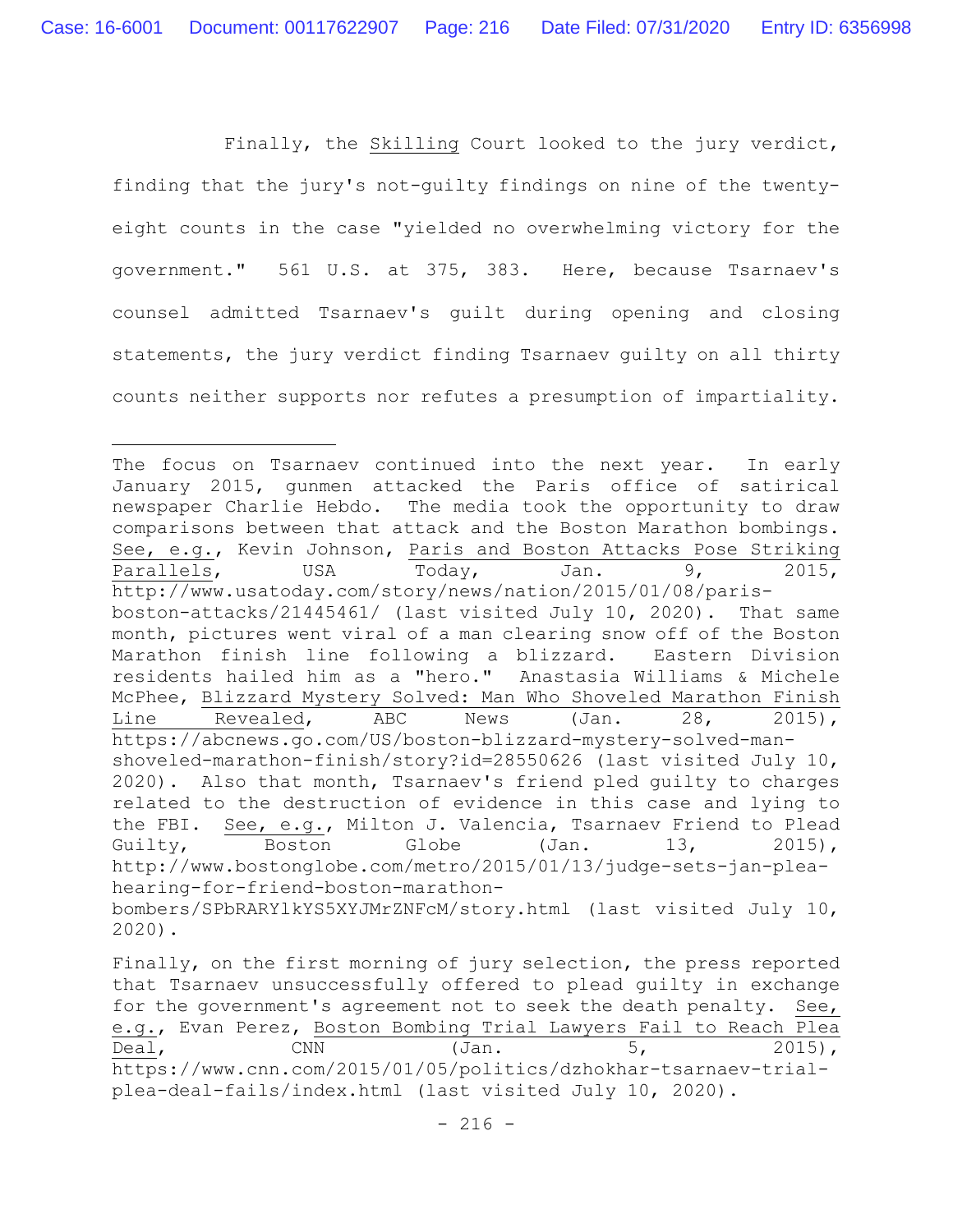See, e.g., Luong v. State, 199 So. 3d 139, 148 (Ala. 2014) ("[I]n light of the facts of this case, in particular Luong's admission that he threw each of his children off the bridge, the fact that Luong was not acquitted of any of the charged offenses does not either support or rebut a presumption of jury bias or impartiality.").

The majority's comparison of the nine acquittals in Skilling to Tsarnaev's jury's decision to recommend death for six of the seventeen death-eligible counts is mind-boggling. See slip op. at 57-58. There is a monumental distinction between the full acquittals in Skilling -- resulting in no punishment for that defendant, and this jury's decision about which of the two most extreme punishments in our criminal justice system to recommend for each count. The jury's decision to recommend that Tsarnaev receive six death sentences and serve eleven life sentences, instead of recommending that Tsarnaev be killed on seventeen separate counts, does not indicate a lack of prejudice. Far from it. A criminal defendant can only be put to death once. The Supreme Court has noted that the decision of whether to recommend a death sentence "is mostly a question of mercy." Kansas v. Carr, 136 S. Ct. 633, 642 (2016). As Tsarnaev points out, "six separate death sentences can hardly be considered an act of mercy such as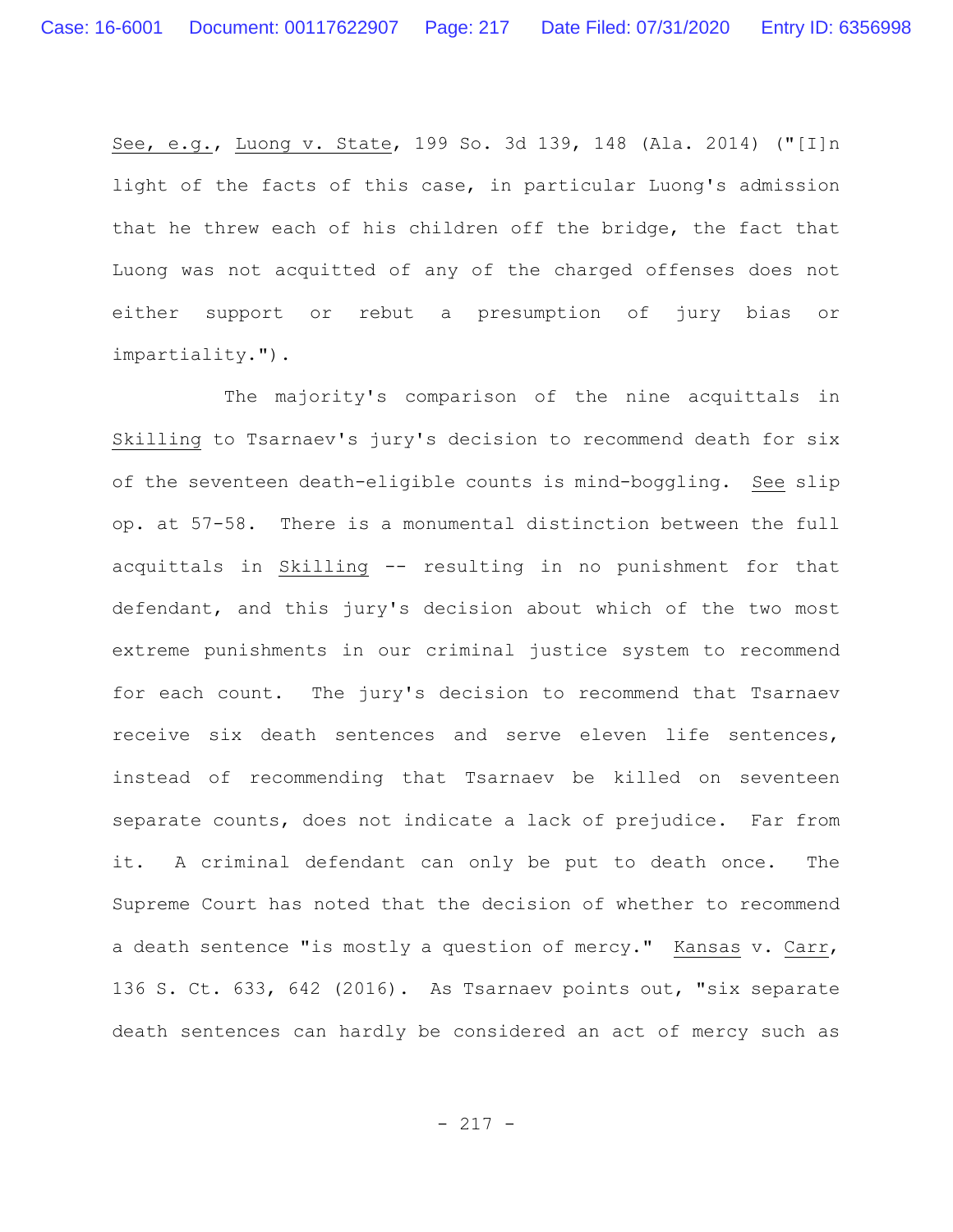to establish that jurors were either unaffected by the pretrial publicity or willing to ignore the community sentiment."

Tsarnaev was entitled to a presumption of prejudice.

## **2. The Government Cannot Overcome the Presumption of Prejudice**

The parties quarrel over whether the presumption of prejudice is rebuttable. In Casellas-Toro, this court assumed without deciding that the presumption was rebuttable, and I follow the same track. 807 F.3d at 388-90. Yet, even under this assumption, the government cannot prevail.

The government argues that it can rebut that presumption by showing that the district court was able to ascertain the effects of the potential jurors' exposure to extensive pretrial publicity and excuse those that were incapable of setting any prejudice aside. Not so. As today's majority has explained, by refusing to ask prospective jurors content-specific questions about what they had read and heard, the district court was unable to identify biases or prejudices that may have resulted from that exposure. See Patriarca, 402 F.3d at 318. The district court relied on the venire's self-declarations of impartiality, an error of law and an abuse of discretion.

The government also cannot show that the district court seated an impartial jury because the district court failed to investigate Tsarnaev's "colorable" and "plausible" claims of

- 218 -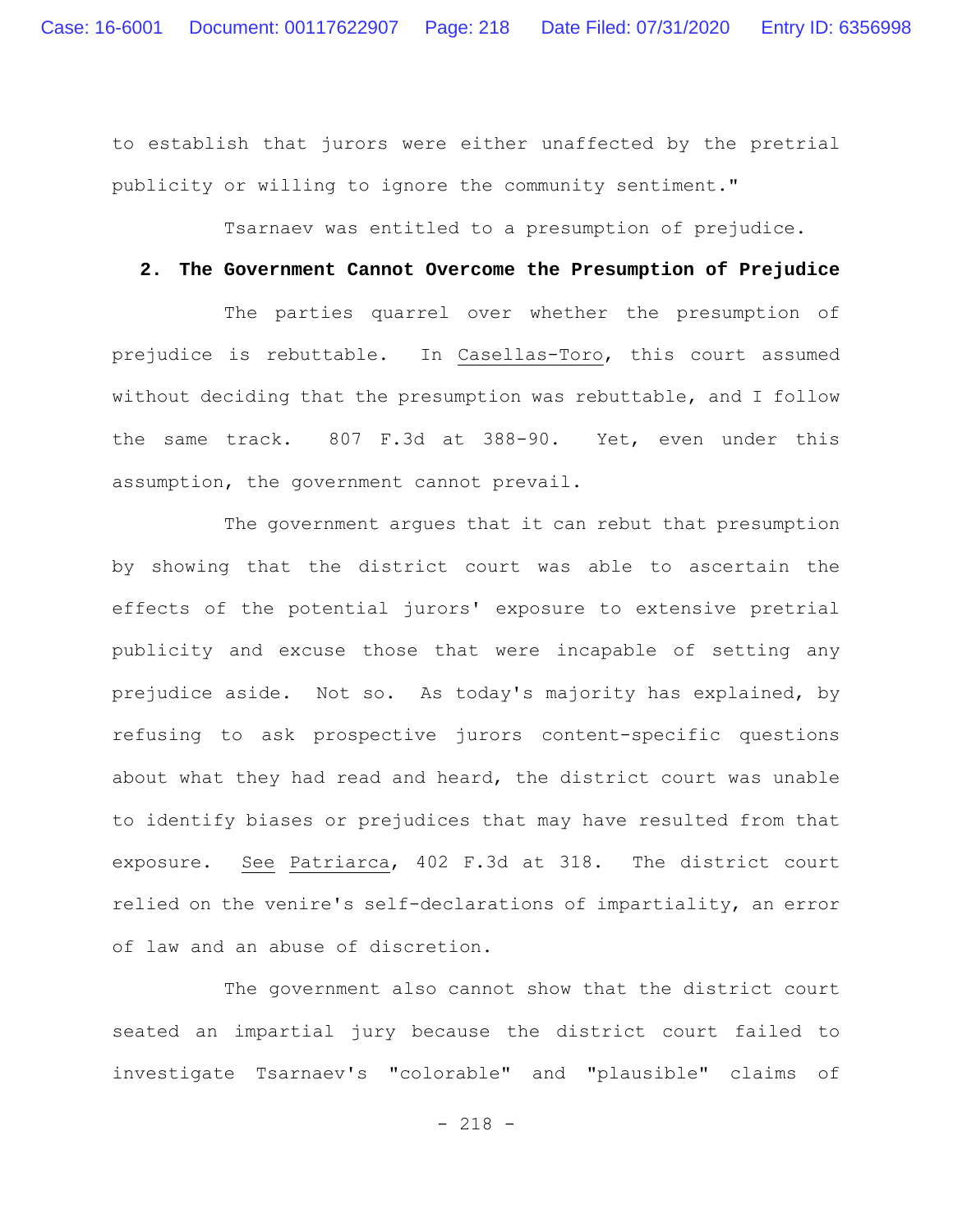juror-misconduct. When a defendant raises such a claim, regardless of timing, the district court has the "unflagging duty" to investigate. See United States v. French, 904 F.3d 111, 117 (1st Cir. 2018), cert. denied sub nom. Russell v. United States, 139 S. Ct. 949 (2019) (quoting United States v. Zimny, 846 F.3d 458, 464 (1st Cir. 2017)). The district court need not hold a full evidentiary hearing, but it must fashion and "even-handedly implement . . . a sensible procedure reasonably calculated to determine whether something untoward had occurred." United States v. Paniagua-Ramos, 251 F.3d 242, 249-50 (1st Cir. 2001). The court's procedural discretion does not include a refusal to conduct any inquiry whatsoever. Zimny, 846 F.3d at 465.

But that is precisely what the district court did. Tsarnaev presented a colorable claim that Juror 286 knowingly withheld from the court the fact that she posted twenty-two online comments mourning the death of Martin Richard, praising law enforcement officers (three of whom would later testify at trial), expressing "BOSTON STRONG" civic pride, and calling Tsarnaev a "piece of garbage." Tsarnaev further showed that Juror 286 may have lied on her juror questionnaire and during voir dire about sheltering in place with her family. And Tsarnaev presented a second plausible claim that Juror 138 both refused to follow simple but important court rules and intentionally withheld from the court

 $- 219 -$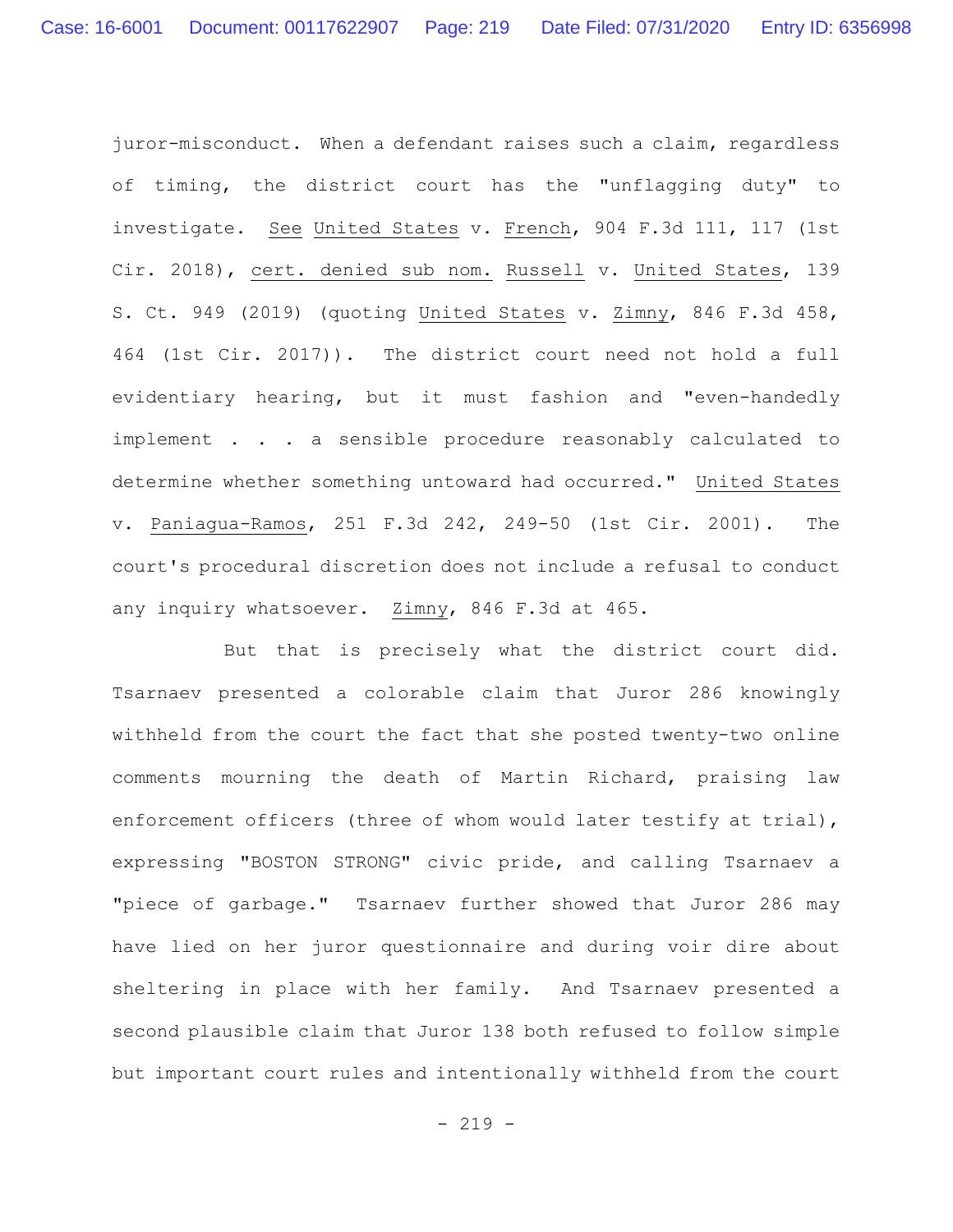his participation in social media conversations. In the comments thread on his Facebook page, on which he continued to engage, his friend urged him to "[p]lay the part so u get on the jury then send [Tsarnaev] to jail where he will be taken care of." The district court's refusal to inquire -- at the government's behest -- left much to be desired in the way of certainty about these jurors' impartiality.

Finally, a review of the seated jurors' questionnaires and voir dire transcripts confirms that the government cannot rebut the presumption in this case. The government admits that there is a statistically significant correlation between the prospective jurors' media exposure and their opinions to guilt, and ten of the twelve seated jurors had been exposed to "a moderate amount" or "a lot" of publicity. Prior to trial, three of the twelve voting jurors admitted to having predetermined Tsarnaev's guilt, and another two stated that they believed Tsarnaev participated in the bombings. See Juror 83: "obviously he was involved in something"**;**  Juror 229: "[f]rom the media" "I suppose that we knew that he was involved"; Juror 349: marked on juror questionnaire belief that Tsarnaev was guilty, and stated on voir dire that from "so much media coverage" "anybody would think that [Tsarnaev was involved]"; Juror 395: marked on juror questionnaire belief that Tsarnaev was guilty; Juror 487: marked on juror questionnaire

 $-220 -$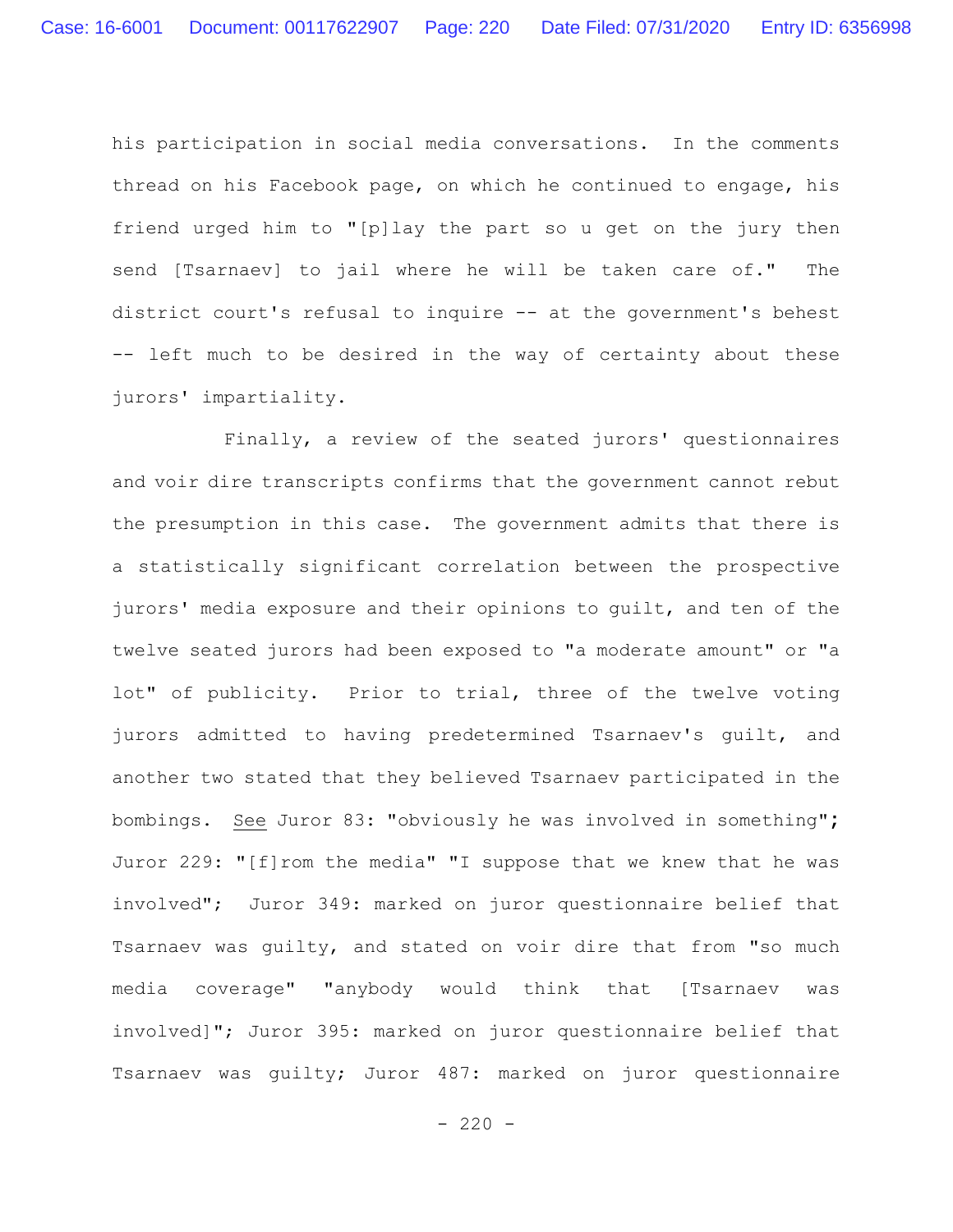belief that Tsarnaev was guilty, and explained on voir dire that this belief came from what he had seen on the news. Likewise, three of the six alternate jurors stated that they believed that Tsarnaev was involved. See Juror 552: "[F]rom the videos I saw, it appeared that he was part and parcel of perhaps depositing those devices"; Juror 567: "I do believe that he was somewhat involved"**;**  Juror 588: "I believe there's some involvement somewhere, but I don't know what it is."And, as just discussed, two seated jurors were at least inconsistent -- if not deliberately untruthful -- in their responses during jury selection, calling into question their declarations that they had not yet formed an opinion about Tsarnaev's guilt. See Sampson v. United States, 724 F.3d 150, 164 (1st Cir. 2013) ("The voir dire process . . . is frustrated when a prospective juror is dishonest. Both the juror's dishonesty and her motivation for that dishonesty may cast doubt upon her impartiality.").

Although all the seated jurors declared that they could be fair and impartial and decide the case solely on the evidence presented in court, little weight can be given to such declarations by community members so impacted by the crimes and the subsequent pretrial publicity. "Natural human pride would suggest a negative answer to [a question of] whether there was a reason the juror could not be fair and impartial." United States v. Dellinger, 472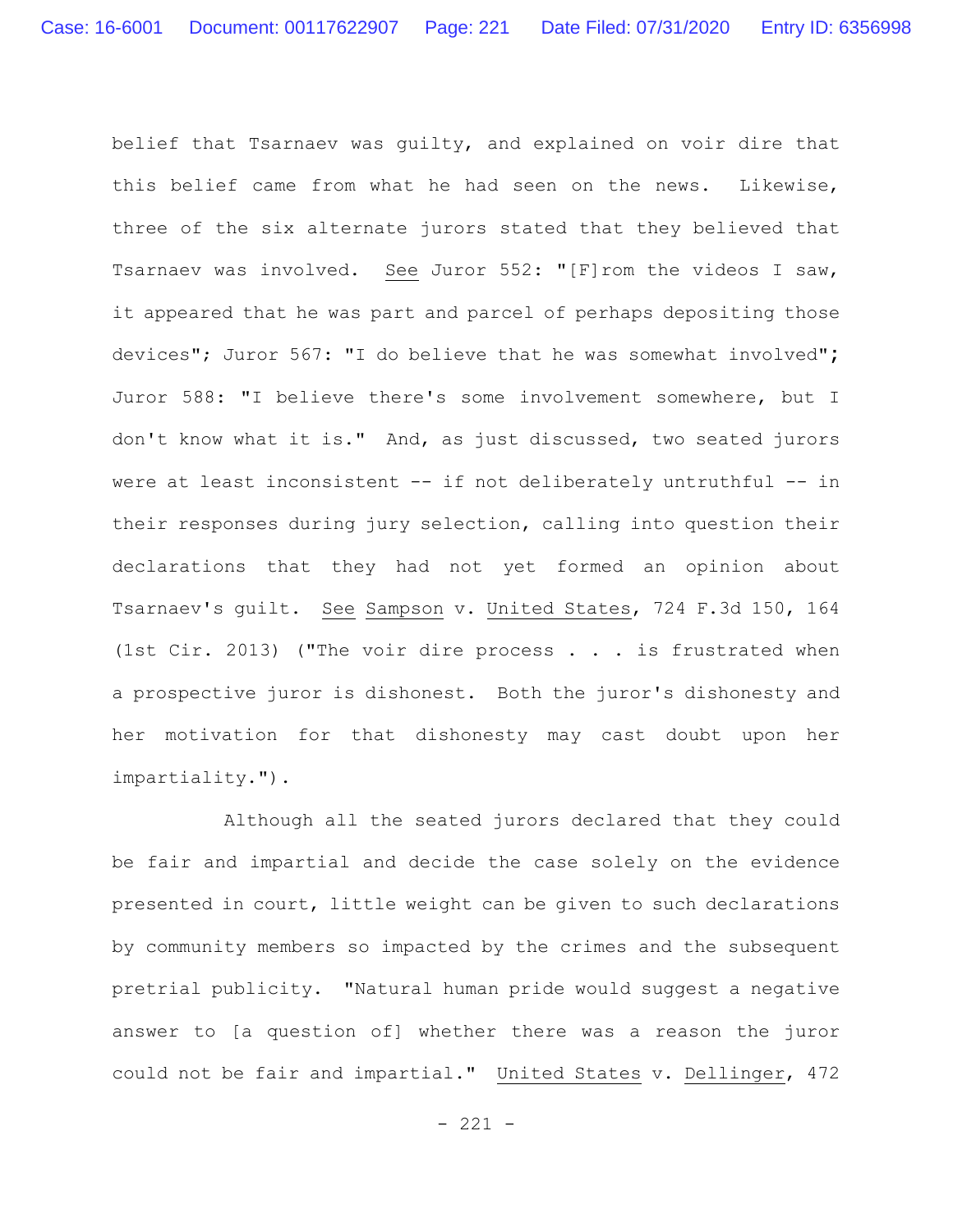F.2d 340, 375 (7th Cir. 1972); see also Irvin, 366 U.S. at 728 ("[The] psychological impact requiring such a declaration before one's fellows is often its father."). In sum, the government cannot show that the jury that convicted Tsarnaev and recommended that he be put to death was impartial. The government has therefore failed to rebut the presumption of prejudice.

## **C. Harmless as to Guilt, Not as to Sentencing**

I agree with the majority that the district court's abuse of discretion was harmless as to Tsarnaev's guilt but not as to his sentence. See slip op. at 72-73, 74 n.33. Tsarnaev's counsel admitted his participation in these crimes during both opening and closing statements, and he does not contend on appeal that he would not have made these admissions had his trial taken place elsewhere. Sitting in its expanded role under the Federal Death Penalty Act, 18 U.S.C. §§ 3591-99, a sentencing jury was required "to make a moral judgment . . . after consideration of aggravating and mitigating circumstances" about whether Tsarnaev deserved to live out his natural life in custody or be killed by the government. See McVeigh, 918 F. Supp. at 1474. The question of whether these aggravating circumstances outweigh the mitigating factors is one of " mercy" for the sentencing jury. See Carr, 136 S. Ct. at 642.

With a jury so intensely impacted by the charged crimes, and so exposed to inflammatory pretrial publicity -- including

 $- 222 -$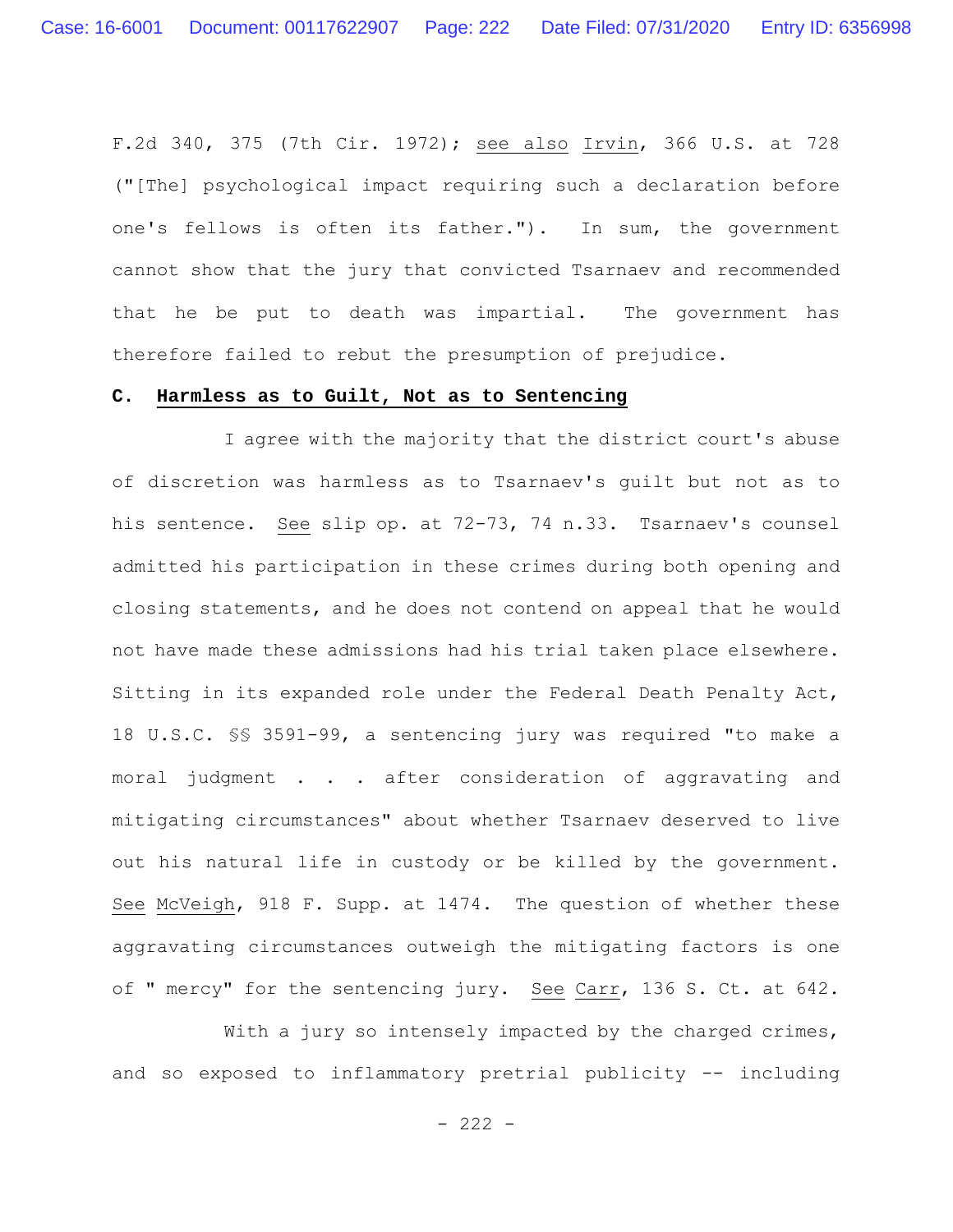reports detailing the extreme anguish of their neighbors and repeated calls for Tsarnaev to be sentenced to death -- I cannot say with any degree of certainty that the jurors did not possess a "predilection toward that penalty." McVeigh, 918 F. Supp. at 1474.

"With his life at stake, it is not requiring too much that [a criminal defendant] be tried in an atmosphere undisturbed by so huge a wave of public passion . . . . " Irvin, 366 U.S. at 728. The government cannot show that the district court's abuse of discretion was harmless beyond a reasonable doubt as to Tsarnaev's sentence. See 18 U.S.C. § 3595(c)(2), (c)(2)(C). For this reason, I agree that Tsarnaev's death sentences must be vacated and the case remanded to the district court for a sentencing retrial.

## **II. Closing Remarks**

In dissent on Tsarnaev's second mandamus petition, I expressed my concern that -- in a case having this magnitude of press coverage and widespread dissemination of information -- a subsequent jury on retrial would have been exposed to the evidence (and results) of the first trial and would know that the new trial was the result of a post-conviction reversal. Tsarnaev II, 780 F.3d at 46 (Torruella, J., dissenting). My concern has and very

 $-223 -$